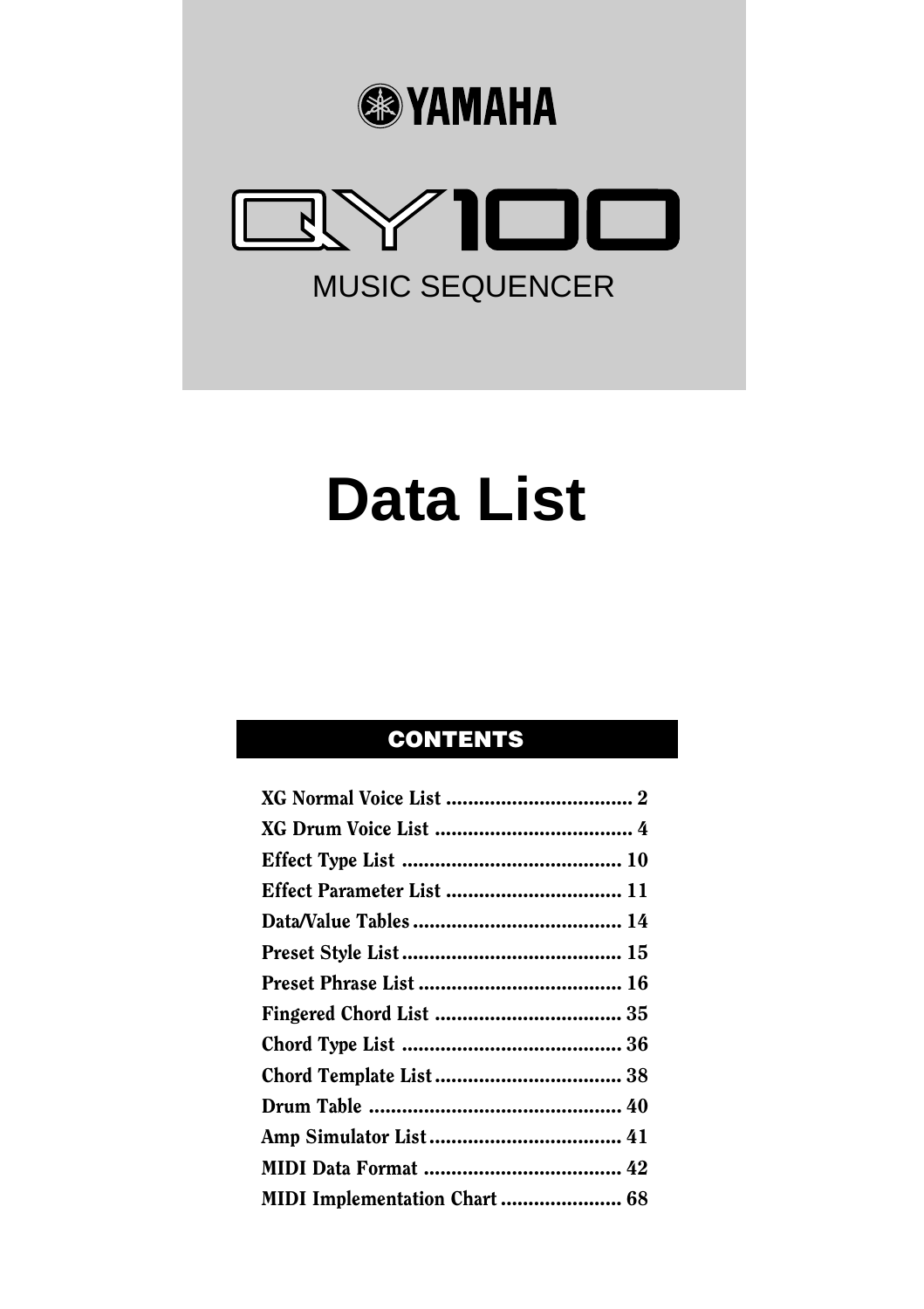## XG Normal Voice List

<span id="page-1-0"></span>**Bank Select MSB=000, LSB=Bank Number**  $* A " + " is displayed to the right of the program number   
except for when Bank Number = O(GM)$ 

|         | Category   | rogram         | Bani                 | Voice Name           | Fle<br>men                                         | Category | rogran<br># | Bank<br>#               | Voice Name               | Fle<br>men                                         | Category  | rogran   | Bank                                    | Voice Name            | Fle<br>men                                         | Category   | hogran          | Bank<br>Ĕ                    | Voice Name           | Fie<br>men                                         |
|---------|------------|----------------|----------------------|----------------------|----------------------------------------------------|----------|-------------|-------------------------|--------------------------|----------------------------------------------------|-----------|----------|-----------------------------------------|-----------------------|----------------------------------------------------|------------|-----------------|------------------------------|----------------------|----------------------------------------------------|
| Pf      |            | 1              | 0                    | GrandPno             | $\mathbf 1$                                        | Or       | 17          | $\pmb{0}$               | DrawOrgn                 | 1                                                  | Ba        | 33       | $\overline{0}$                          | Aco.Bass              | 1                                                  | En         | 49              | 0                            | Strings1             | 1                                                  |
| (Piano) |            |                | 1                    | GrndPnoK             | $\mathbf 1$                                        | (Organ)  |             | 32                      | DetDrwOr                 | $\mathbf 2$                                        | (Bass)    |          | 40                                      | JazzRthm              | $\mathbf 2$                                        | (Ensemble) |                 | 3                            | S.Stmgs              | 2                                                  |
|         |            |                | 18                   | MelloGrP             | 1                                                  |          |             | 33                      | 60sDrOr1                 | $\boldsymbol{2}$                                   |           |          | 45                                      | VXUprght              | $\mathbf 2$                                        |            |                 | 8                            | Slow Str             | 1                                                  |
|         |            |                | 40                   | PianoStr             | 2                                                  |          |             | 34                      | 60sDrOr2                 | $\mathbf 2$                                        |           | 34       | $^{\circ}$                              | FngrBass              | $\mathbf{1}$                                       |            |                 | 24                           | ArcoStr              | $\mathbf 2$                                        |
|         |            |                | 41                   | Dream                | $\overline{2}$                                     |          |             | 35                      | 70sDrOr1                 | $\overline{a}$                                     |           |          | 18                                      | FingrDrk              | $\overline{2}$                                     |            |                 | 35                           | 60sStrng             | $\overline{\mathbf{2}}$                            |
|         |            | $\overline{2}$ | $\overline{0}$       | <b>BritePno</b>      | $\overline{1}$                                     |          |             | 36                      | DrawOrg2                 | $\mathbf 2$                                        |           |          | 27                                      | FlangeBa              | $\overline{\mathbf{c}}$                            |            |                 | 40                           | Orchestr             | $\mathbf 2$                                        |
|         |            |                |                      | <b>BritPnoK</b>      | 1                                                  |          |             | 37                      | 60sDrOr3                 | $\mathbf 2$                                        |           |          | 40                                      | Ba&DstEG              | $\mathbf 2$                                        |            |                 | 41                           | Orchstr2             | $\mathbf 2$                                        |
|         |            | 3              | 0                    | El.Grand             | 2<br>$\mathbf 2$                                   |          |             | 38<br>40                | EvenBar                  | $\mathbf 2$<br>$\mathbf 2$                         |           |          | 43<br>45                                | FngrSlap              | 1                                                  |            |                 | 42                           | TremOrch             | $\mathbf 2$<br>$\overline{a}$                      |
|         |            |                | 32                   | EIGrPnoK<br>Det.CP80 | $\overline{\mathbf{c}}$                            |          |             | 64                      | $16 + 2'2/3$<br>Organ Ba | $\mathbf{1}$                                       |           |          | 64                                      | FngBass2<br>Jazzy Ba  | $\mathbf 2$<br>1                                   |            | $\overline{50}$ | 45<br>$\overline{0}$         | Velo.Str<br>Strings2 | 1                                                  |
|         |            |                | 40                   | LayerCP1             | $\overline{\mathbf{c}}$                            |          |             | 65                      | 70sDrOr2                 | $\overline{\mathbf{c}}$                            |           |          | 65                                      | Mod.Bass              | $\overline{\mathbf{c}}$                            |            |                 | 3                            | S.SlwStr             | $\overline{\mathbf{c}}$                            |
|         |            |                | 41                   | LayerCP2             | $\overline{\mathbf{c}}$                            |          |             | 66                      | CheezOrg                 | $\overline{\mathbf{c}}$                            |           |          | 112                                     | FW EBass              | 1                                                  |            |                 | 8                            | LegatoSt             | $\overline{\mathbf{2}}$                            |
|         |            | $\overline{4}$ | o                    | HnkyTonk             | $\overline{\mathbf{2}}$                            |          |             | 67                      | DrawOrg3                 | $\mathbf 2$                                        |           | 35       | $\mathbf 0$                             | PickBass              | 1                                                  |            |                 | 40                           | Warm Str             | $\overline{\mathbf{c}}$                            |
|         |            |                |                      | HnkyTnkK             | $\overline{\mathbf{c}}$                            |          | 18          | $\pmb{0}$               | PercOrgn                 | 1                                                  |           |          | 28                                      | MutePkBa              | 1                                                  |            |                 | 41                           | Kingdom              | $\mathbf 2$                                        |
|         |            | 5              | 0                    | E.Piano1             | 2                                                  |          |             | 24                      | 70sPcOr1                 | $\mathbf 2$                                        |           | 36       | $^{\circ}$                              | Fretless              | 1                                                  |            |                 | 64                           | 70s Str              | 1                                                  |
|         |            |                | 1                    | El.Pno1K             | $\mathbf{1}$                                       |          |             | 32                      | DetPrcOr                 | $\overline{\mathbf{c}}$                            |           |          | 32                                      | Fretles2              | $\overline{2}$                                     |            |                 | 65                           | Strings3             | 1                                                  |
|         |            |                | 18                   | MelloEP1             | $\mathbf 2$                                        |          |             | 33                      | Lite Org                 | $\overline{\mathbf{c}}$                            |           |          | 33                                      | Fretles3              | $\overline{\mathbf{c}}$                            |            | 51              | $\overline{\mathbf{0}}$      | Syn Str1             | $\overline{2}$                                     |
|         |            |                | 32                   | Chor.EP1             | $\overline{\mathbf{c}}$                            |          |             | 37                      | PercOrg2                 | $\overline{\mathbf{c}}$                            |           |          | 34                                      | Fretles4              | $\overline{\mathbf{c}}$                            |            |                 | 27                           | Reso Str             | $\overline{\mathbf{c}}$                            |
|         |            |                | 40                   | HardEl.P             | $\mathbf 2$                                        |          | 19          | $\pmb{0}$               | RockOrgn                 | 1                                                  |           |          | 96                                      | SynFretl              | $\mathbf 2$                                        |            |                 | 64                           | Syn Str4             | $\mathbf 2$                                        |
|         |            |                | 45                   | VX EI.P1             | $\mathbf 2$<br>$\ddot{\phantom{0}}$                |          |             | 64                      | RotaryOr                 | $\mathbf 2$                                        |           |          | 97                                      | SmthFrtl              | $\overline{2}$                                     |            |                 | 65                           | Syn Str5             | 2                                                  |
|         |            | $\overline{6}$ | 64<br>$\overline{0}$ | 60sEl.P<br>E.Piano2  | $\overline{2}$                                     |          |             | 65<br>66                | SloRotar<br>FstRotar     | $\overline{\mathbf{c}}$<br>$\overline{\mathbf{c}}$ |           | 37       | $\mathbf 0$<br>27                       | SlapBas1<br>ResoSlap  | 1<br>1                                             |            | 52<br>53        | 0<br>$\overline{\mathbf{0}}$ | Syn Str2<br>ChoirAah | $\mathbf 2$<br>1                                   |
|         |            |                | 1                    | El.Pno2K             | 1                                                  |          | 20          | $\mathbf 0$             | ChrchOrg                 | $\overline{\mathbf{c}}$                            |           |          | 32                                      | PunchThm              | $\mathbf 2$                                        |            |                 | 3                            | S.Choir              | $\overline{\mathbf{2}}$                            |
|         |            |                | 32                   | Chor.EP2             | 2                                                  |          |             | 32                      | ChurOrg3                 | $\overline{\mathbf{c}}$                            |           |          | 64                                      | Slapper               | 1                                                  |            |                 | 16                           | Ch.Aahs2             | $\overline{\mathbf{c}}$                            |
|         |            |                | 33                   | DX Hard              | 2                                                  |          |             | 35                      | ChurOrg2                 | $\mathbf 2$                                        |           |          | 65                                      | Thum&Slp              | 1                                                  |            |                 | 32                           | MelChoir             | $\mathbf 2$                                        |
|         |            |                | 34                   | <b>DXLegend</b>      | $\boldsymbol{2}$                                   |          |             | 40                      | NotreDam                 | $\mathbf 2$                                        |           | 38       | $^{\circ}$                              | SlapBas2              | 1                                                  |            |                 | 40                           | ChoirStr             | $\overline{\mathbf{c}}$                            |
|         |            |                | 40                   | DX Phase             | 2                                                  |          |             | 64                      | OrgFlute                 | $\mathbf 2$                                        |           |          | 43                                      | VeloSlap              | 1                                                  |            | 54              | 0                            | VoiceOoh             | $\mathbf 1$                                        |
|         |            |                | 41                   | DX+Analg             | $\mathbf 2$                                        |          |             | 65                      | TrmOrgFl                 | $\mathbf 2$                                        |           | 39       | $\overline{0}$                          | SynBass1              | 1                                                  |            | 55              | 0                            | SvnVoice             | 1                                                  |
|         |            |                | 42                   | <b>DXKotoEP</b>      | $\overline{\mathbf{c}}$                            |          | 21          | $\mathbf 0$             | ReedOrgn                 | 1                                                  |           |          | 18                                      | SynBa1Dk              | 1                                                  |            |                 | 40                           | SynVoice2            | $\mathbf 2$                                        |
|         |            |                | 45                   | VX EI.P2             | $\overline{a}$                                     |          |             | 40                      | Puff Org                 | $\overline{2}$                                     |           |          | 20                                      | FastResB              | 1                                                  |            |                 | 41                           | Choral               | $\overline{\mathbf{c}}$                            |
|         |            | 7              | 0                    | Harpsi.              | 1                                                  |          | 22          | $\mathbf 0$             | Acordion                 | 1                                                  |           |          | 24                                      | AcidBass              | 1                                                  |            |                 | 64                           | AnaVoice             | 1                                                  |
|         |            |                | 1<br>25              | Harpsi.K             | $\mathbf{1}$                                       |          |             | 32                      | Accordit                 | $\overline{z}$<br>1                                |           |          | 27<br>35                                | <b>ResoBass</b>       | 1                                                  |            | 56              | $\mathbf 0$<br>35            | Orch.Hit             | $\mathbf 2$                                        |
|         |            |                | 35                   | Harpsi.2<br>Harpsi.3 | $\overline{\mathbf{c}}$<br>$\overline{\mathbf{c}}$ |          | 23          | $\mathbf 0$<br>32       | Harmnica<br>Harmo 2      | $\overline{a}$                                     |           |          | 40                                      | Clv Bass<br>TechnoBa  | $\overline{\mathbf{c}}$<br>$\overline{\mathbf{c}}$ |            |                 | 64                           | OrchHit2<br>Impact   | $\overline{\mathbf{c}}$<br>$\overline{\mathbf{2}}$ |
|         |            | 8              | 0                    | Clavi                | 1                                                  |          | 24          | $\overline{\mathbf{0}}$ | TangoAcd                 | 1                                                  |           |          | 64                                      | Orbiter               | $\overline{\mathbf{c}}$                            |            |                 | 68                           | <b>Bass Hit</b>      | 1                                                  |
|         |            |                | 1                    | Clavi K              | $\mathbf 1$                                        |          |             | 64                      | TngoAcd2                 | $\overline{2}$                                     |           |          | 65                                      | Sqr.Bass              | 1                                                  |            |                 | 70                           | 6th Hit              | 1                                                  |
|         |            |                | 27                   | ClaviWah             | 2                                                  | Gt       | 25          | 0                       | NylonGtr                 | 1                                                  |           |          | 66                                      | RubberBa              | $\overline{\mathbf{c}}$                            |            |                 | 71                           | 6thHit +             | $\mathbf 2$                                        |
|         |            |                | 64                   | PulseClv             | 1                                                  | (Guitar) |             | 16                      | NylonGt2                 | $\mathbf{1}$                                       |           |          | 67                                      | Fish                  | $\overline{1}$                                     |            |                 | 72                           | Euro Hit             | 1                                                  |
|         |            |                | 65                   | PierceCl             | $\overline{\phantom{a}}$                           |          |             | 25                      | NylonGt3                 | $\overline{2}$                                     |           |          | 68                                      | HardReso              | 1                                                  |            |                 | 73                           | EuroHit+             | $\overline{2}$                                     |
| Cp      |            | $\overline{9}$ | 0                    | Celesta              | $\overline{1}$                                     |          |             | 43                      | VelGtHrm                 | 1                                                  |           |          | 96                                      | Hammer                | 2                                                  | Br         | 57              | 0                            | Trumpet              | 1                                                  |
|         | Chromatic  | 10             | $\overline{0}$       | Glocken              | $\overline{1}$                                     |          |             | 96                      | Ukulele                  | 1                                                  |           |          | 112                                     | AnlgBass              | $\overline{\mathbf{c}}$                            | (Brass)    |                 | 16                           | Trumpet2             | 1                                                  |
|         | Percussion | 11             | 0                    | MusicBox             | $\mathbf 2$                                        |          | 26          | $\mathbf 0$             | <b>SteelGtr</b>          | 1                                                  |           |          | 113                                     | RezoBass              | $\overline{\mathbf{c}}$                            |            |                 | 17                           | BriteTrp             | $\overline{\mathbf{2}}$                            |
|         |            |                | 64                   | Orgel                | $\overline{z}$                                     |          |             | 16                      | SteelGt2                 | 1                                                  |           | 40       | $\mathbf 0$                             | SynBass2              | $\overline{2}$                                     |            |                 | 32                           | Warm Trp             | $\overline{\mathbf{c}}$                            |
|         |            | 12             | $\Omega$             | Vibes<br>Vibes K     | $\overline{1}$<br>$\mathbf{1}$                     |          |             | 35<br>40                | 12StrGtr<br>Nyln&Stl     | $\overline{\mathbf{c}}$<br>$\bar{z}$               |           |          | 6<br>12                                 | MelloSBa<br>Seq Bass  | 1<br>$\overline{2}$                                |            | 58              | $\Omega$<br>18               | Trombone<br>Trmbone2 | 1<br>$\overline{\mathbf{c}}$                       |
|         |            |                | 1<br>45              | HardVibe             | $\mathbf 2$                                        |          |             | 41                      | Stl&Body                 | $\overline{\mathbf{c}}$                            |           |          | 18                                      | ClkSynBa              | 2                                                  |            | 59              | $\overline{0}$               | Tuba                 | 1                                                  |
|         |            | 13             | $\overline{0}$       | Marimba              | $\mathbf{1}$                                       |          |             | 96                      | Mandolin                 | $\overline{\mathbf{c}}$                            |           |          | 19                                      | SynBa2Dk              | 1                                                  |            |                 | 16                           | Tuba <sub>2</sub>    | 1                                                  |
|         |            |                | 1                    | MarimbaK             | 1                                                  |          | 27          | $\pmb{0}$               | Jazz Gtr                 | 1                                                  |           |          | 32                                      | SmthSynB              | $\mathbf 2$                                        |            | 60              | $\pmb{\mathsf{0}}$           | Mute Trp             | $\overline{1}$                                     |
|         |            |                | 64                   | SineMrmb             | $\boldsymbol{2}$                                   |          |             | 18                      | MelloGtr                 | $\mathbf{1}$                                       |           |          | 40                                      | ModulrBa              | $\overline{2}$                                     |            | 61              | $\bf 0$                      | Fr.Horn              | 1                                                  |
|         |            |                | 97                   | Balimba              | $\overline{\mathbf{c}}$                            |          |             | 32                      | JazzAmn                  | $\overline{a}$                                     |           |          | 41                                      | DX Bass               | $\overline{z}$                                     |            |                 | 6                            | <b>FrHrSolo</b>      | 1                                                  |
|         |            |                | 98                   | Log Drum             | $\overline{\mathbf{c}}$                            |          |             | 96                      | PdlSteel                 | 1                                                  |           |          | 64                                      | X WireBa              | $\overline{2}$                                     |            |                 | 32                           | FrHorn 2             | $\mathbf 2$                                        |
|         |            | 14             | $\mathbf 0$          | Xylophon             | $\mathbf{1}$                                       |          | 28          | $\mathbf 0$             | CleanGtr                 | 1                                                  |           |          | 65                                      | AtkPulse              | 1                                                  |            |                 | 37                           | HornOrch             | $\overline{\mathbf{c}}$                            |
|         |            | 15             | 0                    | TubulBel             | $\mathbf{1}$                                       |          |             | 32                      | ChorusGt                 | $\mathbf 2$                                        |           |          | 66                                      | CS Light              | 1                                                  |            | 62              | $\overline{\mathbf{0}}$      | <b>BrssSect</b>      | $\overline{1}$                                     |
|         |            |                | 96                   | ChrchBel             | $\mathbf 2$<br>$\overline{2}$                      |          |             | 65<br>66                | MidT.Gtr                 | 1<br>$\overline{2}$                                |           |          | 67                                      | MetlBass              | 1                                                  |            |                 | 3                            | <b>StBrsSec</b>      | $\mathbf 2$                                        |
|         |            | 16             | 97<br>$\overline{0}$ | Carillon<br>Dulcimer | $\overline{1}$                                     |          | 29          | $\overline{0}$          | MidTGtSt<br>Mute.Gtr     | $\overline{1}$                                     |           |          | 112<br>113                              | SmoothBs<br>Oct. Bass | $\overline{\phantom{a}}$<br>1                      |            |                 | 35<br>40                     | Tp&TbSec<br>BrssSec2 | $\mathbf 2$<br>$\bar{z}$                           |
|         |            |                | 35                   | Dulcimr2             | $\overline{\mathbf{c}}$                            |          |             | 40                      | FunkGtr1                 | $\overline{\mathbf{c}}$                            |           |          | 114                                     | PowerBas              | 4                                                  |            |                 | 41                           | Hi Brass             | $\overline{\mathbf{c}}$                            |
|         |            |                | 96                   | Cimbalom             | $\mathbf 2$                                        |          |             | 41                      | MuteStlG                 | $\overline{\mathbf{c}}$                            | St        | 41       | $\mathbf 0$                             | Violin                | 1                                                  |            |                 | 42                           | MelloBrs             | $\overline{\mathbf{c}}$                            |
|         |            |                | 97                   | Santur               | $\overline{\mathbf{c}}$                            |          |             | 43                      | FunkGtr2                 | 1                                                  | (Strings) |          | 8                                       | Slow VIn              | 1                                                  |            | 63              | 0                            | SynBrss1             | $\overline{2}$                                     |
|         |            |                |                      |                      |                                                    |          |             | 45                      | Jazz Man                 | $\mathbf 2$                                        |           | 42       | 0                                       | Viola                 | 1                                                  |            |                 | 12                           | Quack Br             | $\mathbf 2$                                        |
|         |            |                |                      |                      |                                                    |          |             | 96                      | Mu.DstGt                 | $\overline{\mathbf{c}}$                            |           | 43       | $\overline{0}$                          | Cello                 | $\overline{1}$                                     |            |                 | 20                           | RezSynBr             | $\mathbf 2$                                        |
|         |            |                |                      |                      |                                                    |          | 30          | $\overline{0}$          | Ovrdrive                 | 1                                                  |           | 44       | $\overline{0}$                          | Contrabs              | 1                                                  |            |                 | 24                           | PolyBrss             | $\mathbf 2$                                        |
|         |            |                |                      |                      |                                                    |          |             | 43                      | Gt.Pinch                 | 1                                                  |           | 45       | $\mathbf 0$                             | Trem.Str              | 1                                                  |            |                 | 27                           | SynBrss3             | $\overline{\mathbf{c}}$                            |
|         |            |                |                      |                      |                                                    |          | 31          | $\pmb{0}$               | Dist.Gtr                 | 1                                                  |           |          | 8                                       | SlwTrStr              | 1                                                  |            |                 | 32                           | JumpBrss             | $\mathbf 2$                                        |
|         |            |                |                      |                      |                                                    |          |             | 12                      | DstRthmG                 | $\mathbf 2$                                        |           |          | 40                                      | Susp. Str             | $\overline{2}$                                     |            |                 | 40                           | SyBrsSub             | $\mathbf 2$                                        |
|         |            |                |                      |                      |                                                    |          |             | 24<br>35                | DistGtr2<br>DistGtr3     | $\overline{\mathbf{c}}$<br>$\bar{z}$               |           | 46<br>47 | $^{\circ}$<br>$\overline{\mathfrak{o}}$ | Pizz.Str              | 1                                                  |            |                 | 45<br>64                     | AnVelBr1<br>AnaBrss1 | $\mathbf 2$<br>$\overline{\mathbf{c}}$             |
|         |            |                |                      |                      |                                                    |          |             | 36                      | PowerGt2                 | $\overline{\mathbf{c}}$                            |           |          | 40                                      | Harp<br>YangChin      | 1<br>$\overline{\mathbf{c}}$                       |            | 64              | $\bf 0$                      | SynBrss2             | 1                                                  |
|         |            |                |                      |                      |                                                    |          |             | 37                      | PowerGt1                 | $\overline{\mathbf{c}}$                            |           | 48       | 0                                       | Timpani               | 1                                                  |            |                 | 18                           | Soft Brs             | $\overline{\mathbf{2}}$                            |
|         |            |                |                      |                      |                                                    |          |             | 38                      | Dst.5ths                 | $\mathbf 2$                                        |           |          |                                         |                       |                                                    |            |                 | 40                           | SynBrss4             | $\mathbf 2$                                        |
|         |            |                |                      |                      |                                                    |          |             | 40                      | FeedbkGt                 | $\mathbf 2$                                        |           |          |                                         |                       |                                                    |            |                 | 41                           | ChoirBrs             | $\mathbf 2$                                        |
|         |            |                |                      |                      |                                                    |          |             | 41                      | FeedbkG2                 | $\mathbf 2$                                        |           |          |                                         |                       |                                                    |            |                 | 45                           | AnVelBr2             | $\mathbf 2$                                        |
|         |            |                |                      |                      |                                                    |          |             | 43                      | RckRthm2                 | $\overline{\mathbf{c}}$                            |           |          |                                         |                       |                                                    |            |                 | 64                           | AnaBrss2             | $\mathbf 2$                                        |
|         |            |                |                      |                      |                                                    |          |             | 45                      | RckRthm1                 | $\overline{\mathbf{c}}$                            |           |          |                                         |                       |                                                    |            |                 |                              |                      |                                                    |
|         |            |                |                      |                      |                                                    |          | 32          | $\overline{0}$          | GtrHarmo                 | 1                                                  |           |          |                                         |                       |                                                    |            |                 |                              |                      |                                                    |
|         |            |                |                      |                      |                                                    |          |             | 65                      | GtFeedbk                 | 1                                                  |           |          |                                         |                       |                                                    |            |                 |                              |                      |                                                    |
|         |            |                |                      |                      |                                                    |          |             | 66                      | GtrHrmo2                 | 1                                                  |           |          |                                         |                       |                                                    |            |                 |                              |                      |                                                    |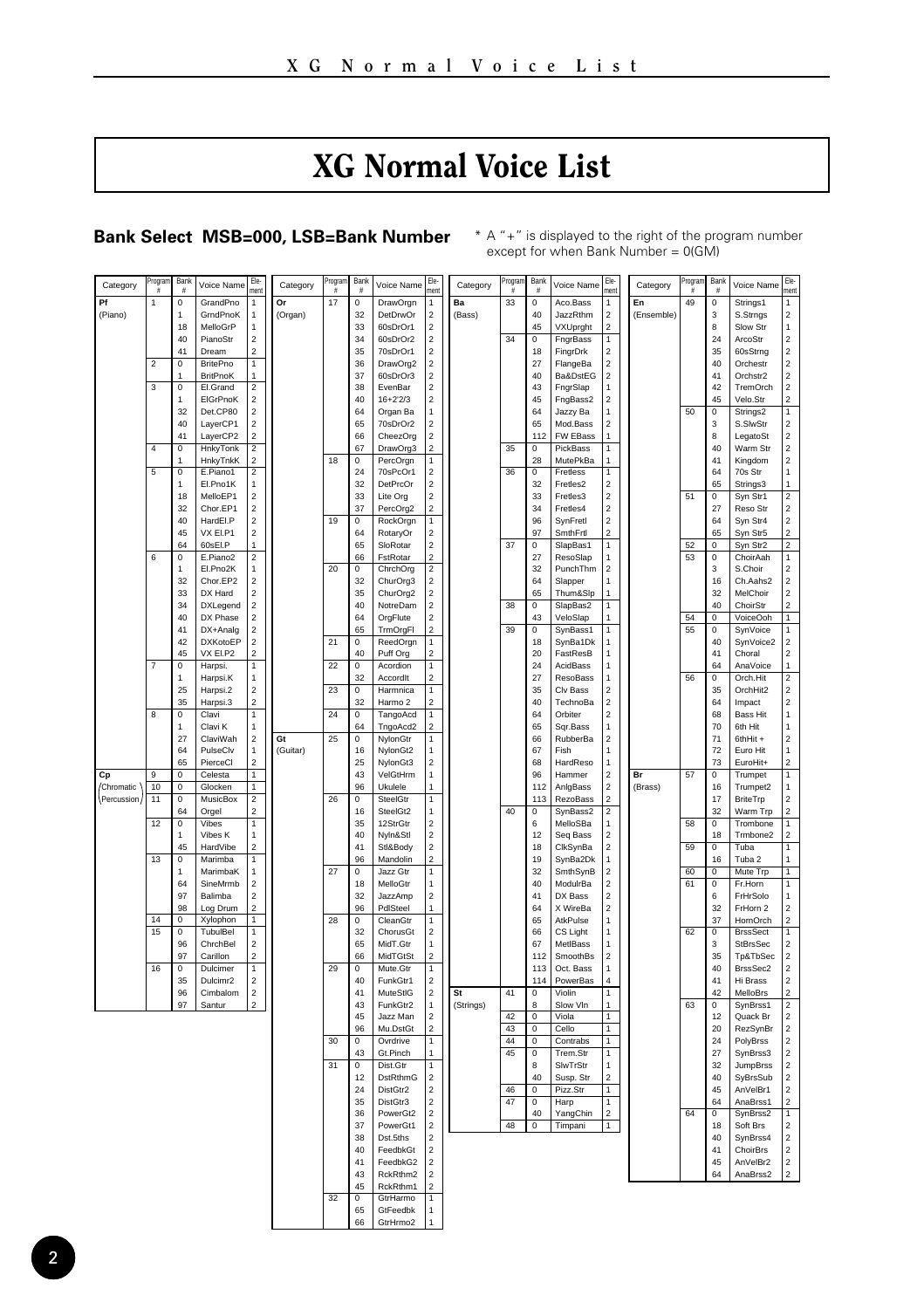| Bank 0: (GM)              | Bank 20 : Resonant   | Bank 38: 5th 2        | Bank 68 : Other wave  |
|---------------------------|----------------------|-----------------------|-----------------------|
| Bank 1: Key Scale Panning | Bank 24 : Attack     | Bank 39 : Bend        | Bank 69 : Other wave  |
| Bank 3 : Stereo           | Bank 25 : Release    | Bank 40 : Tutti       | Bank 70 : Other wave  |
| Bank 6 : Single           | Bank 27 : Reso Sweep | Bank 41 : Tutti       | Bank 71 : Other wave  |
| Bank 8: Slow              | Bank 28 : Muted      | Bank 42 : Tutti       | Bank 72 : Other wave  |
| Bank 12 : Fast Decav      | Bank 32 : Detune 1   | Bank 43 : Velo-Switch | Bank 96 : Other wave  |
| Bank 14 : Double Attack   | Bank 33 : Detune 2   | Bank 45 : Velo-Xfade  | Bank 97 : Other wave  |
| Bank 16 : Bright          | Bank 34 : Detune 3   | Bank 64 : Other wave  | Bank 98 : Other wave  |
| Bank 17: Bright           | Bank 35 : Octave 1   | Bank 65 : Other wave  | Bank 99 : Other wave  |
| Bank 18: Dark             | Bank 36 : Octave 2   | Bank 66 : Other wave  | Bank 100 : Other wave |
| Bank 19: Dark             | Bank 37: 5th 1       | Bank 67 : Other wave  | Bank 101 : Other wave |
|                           |                      |                       |                       |

**Bank Select MSB=064, LSB=000 SFX Voice (The category display is Sfx.)**

 $\overline{a}$ 

| Category     | Program               | <b>Bank</b><br>ă          | Voice Name                  | Fle-<br>ment                               | Category    | Program | <b>Bank</b><br>Ě.         | Voice Name                  | Fle-<br>men                                         | Category                  | Program    | Rank<br>£                  | Voice Name           | Fle-<br>men                      |  |
|--------------|-----------------------|---------------------------|-----------------------------|--------------------------------------------|-------------|---------|---------------------------|-----------------------------|-----------------------------------------------------|---------------------------|------------|----------------------------|----------------------|----------------------------------|--|
| Rd           | 65                    | O                         | SprnoSax                    | 1                                          | Pd          | 91      | $\mathbf 0$               | PolySyPd                    | $\overline{2}$                                      | Ft                        | 105        | $\overline{0}$             | Sitar                | 1                                |  |
| (Reed)       | 66                    | $\mathbf 0$               | Alto Sax                    | 1                                          | (Synth Pad) |         | 64                        | PolyPd80                    | $\overline{2}$                                      | (Ethnic)                  |            | 32                         | DetSitar             | $\overline{2}$                   |  |
|              |                       | 40                        | Sax Sect                    | $\overline{2}$                             |             |         | 65                        | ClickPad                    | $\overline{\mathbf{c}}$                             |                           |            | 35                         | Sitar <sub>2</sub>   | $\overline{a}$                   |  |
|              |                       | 43                        | HyprAlto                    | 1                                          |             |         | 66                        | Ana. Pad                    | $\overline{2}$                                      |                           |            | 96                         | Tambra               | $\overline{a}$                   |  |
|              | 67                    | $\overline{0}$<br>40      | TenorSax<br><b>BrthTnSx</b> | 1<br>$\overline{2}$                        |             | 92      | 67<br>$\mathbf 0$         | SquarPad<br>ChoirPad        | $\overline{\mathbf{c}}$<br>$\overline{\mathbf{c}}$  |                           | 106        | 97<br>0                    | Tamboura<br>Banjo    | $\mathbf 2$<br>1                 |  |
|              |                       | 41                        | SoftTenr                    | $\overline{\mathbf{c}}$                    |             |         | 64                        | Heaven                      | 2                                                   |                           |            | 28                         | MuteBnjo             | 1                                |  |
|              |                       | 64                        | TnrSax 2                    | 1                                          |             |         | 66                        | Itopia                      | $\overline{a}$                                      |                           |            | 96                         | Rabab                | 2                                |  |
|              | 68                    | $\overline{0}$            | Bari.Sax                    | Ŧ                                          |             |         | 67                        | CC Pad                      | $\overline{z}$                                      |                           |            | 97                         | Gopichnt             | $\overline{z}$                   |  |
|              | 69                    | $\overline{\mathfrak{o}}$ | Oboe                        | 1                                          |             | 93      | $\overline{\mathfrak{o}}$ | <b>BowedPad</b>             | $\overline{2}$                                      |                           |            | 98                         | Oud                  | $\overline{c}$                   |  |
|              | 70                    | $\overline{\mathfrak{o}}$ | Eng.Hom                     | $\overline{1}$                             |             |         | 64                        | Glacier                     | $\overline{2}$                                      |                           | 107        | $\overline{\mathfrak{o}}$  | Shamisen             | $\overline{1}$                   |  |
|              | 71                    | $\overline{0}$            | Bassoon                     | 1                                          |             |         | 65                        | GlassPad                    | $\mathfrak{p}$                                      |                           | 108        | $\Omega$                   | Koto                 | 1                                |  |
| Pi           | $\overline{72}$<br>73 | $\overline{\mathfrak{o}}$ | Clarinet                    | $\overline{1}$<br>1                        |             | 94      | $\overline{0}$<br>64      | MetalPad<br><b>Tine Pad</b> | $\overline{2}$                                      |                           |            | 96<br>97                   | Taisho-K             | $\overline{2}$<br>$\overline{2}$ |  |
| (Pipe)       | 74                    | O<br>0                    | Piccolo<br>Flute            | 1                                          |             |         | 65                        | Pan Pad                     | $\overline{\mathbf{c}}$<br>$\mathfrak{p}$           |                           | 109        | $\overline{0}$             | Kanoon<br>Kalimba    | ī                                |  |
|              | 75                    | $\circ$                   | Recorder                    | 1                                          |             | 95      | $\overline{0}$            | Halo Pad                    | $\overline{2}$                                      |                           | 110        | $\circ$                    | Bagpipe              | $\overline{2}$                   |  |
|              | 76                    | O                         | PanFlute                    | 1                                          |             | 96      | $\bf 0$                   | SweepPad                    | $\overline{a}$                                      |                           | 111        | 0                          | Fiddle               | 1                                |  |
|              | 77                    | $\overline{0}$            | Bottle                      | 2                                          |             |         | 20                        | Shwimmer                    | $\overline{2}$                                      |                           | 112        | $\overline{0}$             | Shanai               | ī                                |  |
|              | 78                    | $\overline{0}$            | Shakhchi                    | 1                                          |             |         | 27                        | Converge                    | $\overline{z}$                                      |                           |            | 64                         | Shanai 2             | 1                                |  |
|              | 79                    | $\mathbf 0$               | Whistle                     | 1                                          |             |         | 64                        | PolarPad                    | $\overline{\mathbf{c}}$<br>$\overline{\phantom{a}}$ |                           |            | 96                         | Pungi                | 1<br>2                           |  |
| Ld           | 80<br>81              | 0<br>$\overline{0}$       | Ocarina<br>SquareLd         | $\overline{1}$<br>$\overline{2}$           | Fx          | 97      | 66<br>$\Omega$            | Celstial<br>Rain            | $\overline{2}$                                      | Pc.                       | 113        | 97<br>$\Omega$             | Hichriki<br>TnklBell | $\overline{2}$                   |  |
| (Synth Lead) |                       | 6                         | Square 2                    | 1                                          | Synth       |         | 45                        | ClaviPad                    | $\overline{\mathbf{c}}$                             | (Percussive)              |            | 96                         | Bonang               | $\overline{a}$                   |  |
|              |                       | 8                         | LMSquare                    | $\overline{\mathbf{c}}$                    | Effects     |         | 64                        | HrmoRain                    | $\overline{\mathbf{c}}$                             |                           |            | 97                         | Altair               | $\mathbf 2$                      |  |
|              |                       | 18                        | Hollow                      | 1                                          |             |         | 65                        | AfrcnWnd                    | $\overline{2}$                                      |                           |            | 98                         | Gamelan              | $\overline{2}$                   |  |
|              |                       | 19                        | Shroud                      | $\overline{\phantom{a}}$                   |             |         | 66                        | Carib                       | $\overline{\phantom{a}}$                            |                           |            | 99                         | S Gamlan             | $\overline{2}$                   |  |
|              |                       | 64                        | Mellow                      | $\overline{2}$                             |             | 98      | $\mathbf 0$               | SoundTrk                    | $\overline{2}$                                      |                           |            | 100                        | Rama Cym             | $\overline{a}$                   |  |
|              |                       | 65                        | SoloSine                    | $\overline{2}$                             |             |         | 27                        | Prologue                    | $\overline{2}$                                      |                           |            | 101                        | AsianBel             | $\overline{\phantom{a}}$         |  |
|              |                       | 66<br>67                  | Sinel ead<br>Pulse Ld       | 1<br>1                                     |             | 99      | 64<br>$\overline{0}$      | Ancestri                    | $\overline{\phantom{a}}$<br>$\overline{2}$          |                           | 114<br>115 | $\Omega$<br>$\overline{0}$ | Agogo                | $\overline{1}$<br>1              |  |
|              | 82                    | $\overline{0}$            | Saw Ld                      | $\overline{2}$                             |             |         | 12                        | Crystal<br>SynDrCmp         | $\mathbf 2$                                         |                           |            | 97                         | SteelDrm<br>GlasPerc | $\mathbf 2$                      |  |
|              |                       | 6                         | Saw Ld 2                    | 1                                          |             |         | 14                        | Popcom                      | $\overline{\phantom{a}}$                            |                           |            | 98                         | ThaiBell             | $\overline{\phantom{a}}$         |  |
|              |                       | 8                         | ThickSaw                    | $\overline{\mathbf{c}}$                    |             |         | 18                        | <b>TinyBell</b>             | 2                                                   |                           | 116        | $\overline{0}$             | Woodblok             | $\overline{1}$                   |  |
|              |                       | 18                        | Dyna Saw                    | 1                                          |             |         | 35                        | RndGlock                    | 2                                                   |                           |            | 96                         | Castanet             | 1                                |  |
|              |                       | 19                        | Digi Saw                    | $\mathcal{P}$                              |             |         | 40                        | GlockChi                    | $\overline{\phantom{a}}$                            |                           | 117        | $\Omega$                   | TaikoDrm             | 1                                |  |
|              |                       | 20                        | <b>Big Lead</b>             | $\overline{a}$                             |             |         | 41                        | ClearBel                    | $\overline{\mathbf{c}}$                             |                           |            | 96                         | Gr.Cassa             | 1                                |  |
|              |                       | 24                        | HeavySyn                    | $\overline{2}$                             |             |         | 42<br>64                  | ChorBell                    | $\overline{2}$                                      |                           | 118        | $\overline{0}$<br>64       | MelodTom             | 1                                |  |
|              |                       | 25<br>27                  | WaspySyn<br>RezzySaw        | $\mathbf 2$<br>1                           |             |         | 65                        | SynMalet<br>SftCryst        | 1<br>$\overline{\mathbf{c}}$                        |                           |            | 65                         | Mel Tom2<br>Real Tom | 1<br>$\overline{2}$              |  |
|              |                       | 32                        | DoublSaw                    | $\overline{\mathbf{c}}$                    |             |         | 66                        | LoudGlok                    | $\overline{\mathbf{c}}$                             |                           |            | 66                         | Rock Tom             | $\overline{2}$                   |  |
|              |                       | 35                        | <b>Toy Lead</b>             | $\overline{\mathbf{c}}$                    |             |         | 67                        | ChrsBel                     | $\overline{\mathbf{c}}$                             |                           | 119        | 0                          | Syn Drum             | 1                                |  |
|              |                       | 36                        | Dim Saw                     | $\overline{2}$                             |             |         | 68                        | VibeBell                    | $\overline{2}$                                      |                           |            | 64                         | Ana Tom              | 1                                |  |
|              |                       | 40                        | PulseSaw                    | $\mathbf 2$                                |             |         | 69                        | DigiBell                    | $\mathbf 2$                                         |                           |            | 65                         | ElecPerc             | $\overline{2}$                   |  |
|              |                       | 41                        | Dr. Lead                    | $\overline{a}$                             |             |         | 70                        | AirBells                    | $\overline{\mathbf{2}}$                             |                           | 120        | 0                          | RevCymbl             | 1                                |  |
|              |                       | 45                        | Velol ead                   | $\overline{z}$                             |             |         | 71                        | BellHarn                    | $\overline{z}$                                      | $\overline{\mathbf{s}}$ e | 121        | $\overline{0}$             | FretNoiz             | 1                                |  |
|              |                       | 64<br>96                  | Digger<br>Seq Ana.          | $\mathbf{1}$<br>$\overline{2}$             |             | 100     | 72<br>O                   | Gamelmba<br>Atmosphr        | $\overline{2}$<br>$\overline{2}$                    | Sound<br>Effects          | 122<br>123 | $\overline{0}$<br>o        | BrthNoiz<br>Seashore | 1<br>$\overline{2}$              |  |
|              | $\overline{83}$       | $\Omega$                  | CaliopLd                    | 7                                          |             |         | 18                        | WarmAtms                    | $\overline{\phantom{a}}$                            |                           | 124        | 0                          | Tweet                | $\overline{ }$                   |  |
|              |                       | 65                        | Pure Pad                    | $\overline{2}$                             |             |         | 19                        | HollwRis                    | $\overline{\mathbf{c}}$                             |                           | 125        | $\overline{0}$             | Telphone             | 1                                |  |
|              | 84                    | o                         | Chiff Ld                    | $\overline{2}$                             |             |         | 40                        | Nylon EP                    | $\overline{\mathbf{c}}$                             |                           | 126        | $\circ$                    | Helicptr             | 1                                |  |
|              |                       | 64                        | Rubby                       | $\overline{2}$                             |             |         | 64                        | NyinHarp                    | $\overline{2}$                                      |                           | 127        | 0                          | Applause             | 1                                |  |
|              |                       | 65                        | HardSync                    | 1                                          |             |         | 65                        | Harp Vox                    | $\overline{\mathbf{c}}$                             |                           | 128        | $\overline{0}$             | Gunshot              | 1                                |  |
|              | 85                    | 0<br>64                   | CharanLd<br>DistLead        | $\overline{a}$<br>$\overline{2}$           |             |         | 66<br>67                  | AtmosPad<br>Planet          | $\overline{a}$<br>$\mathcal{L}$                     |                           |            |                            |                      |                                  |  |
|              |                       | 65                        | Wirel ead                   | $\overline{z}$                             |             | 101     | $\Omega$                  | Bright                      | $\overline{z}$                                      |                           |            |                            |                      |                                  |  |
|              |                       | 66                        | SynPluck                    | 1                                          |             |         | 64                        | FantaBel                    | $\overline{2}$                                      |                           |            |                            |                      |                                  |  |
|              | 86                    | $\mathbf 0$               | Voice Ld                    | $\overline{2}$                             |             |         | 96                        | Smokey                      | $\overline{\mathbf{c}}$                             |                           |            |                            |                      |                                  |  |
|              |                       | 24                        | SynthAah                    | $\overline{\phantom{a}}$                   |             | 102     | $\mathbf 0$               | Goblins                     | $\overline{2}$                                      |                           |            |                            |                      |                                  |  |
|              |                       | 64                        | VoxLead                     | $\overline{2}$                             |             |         | 64                        | GobSvnth                    | $\overline{\mathbf{c}}$                             |                           |            |                            |                      |                                  |  |
|              | 87                    | $\overline{0}$            | Fifth Ld                    | 2                                          |             |         | 65                        | Creeper                     | 2                                                   |                           |            |                            |                      |                                  |  |
|              | 88                    | 35<br>$\Omega$            | <b>Big Five</b><br>Bass&l d | $\overline{2}$<br>$\overline{\phantom{a}}$ |             |         | 66<br>67                  | Ring Pad<br>Ritual          | $\overline{2}$<br>$\overline{2}$                    |                           |            |                            |                      |                                  |  |
|              |                       | 16                        | Big&Low                     | $\overline{c}$                             |             |         | 68                        | ToHeaven                    | $\overline{c}$                                      |                           |            |                            |                      |                                  |  |
|              |                       | 64                        | Fat&Prky                    | $\overline{2}$                             |             |         | 70                        | Night                       | $\overline{\mathbf{c}}$                             |                           |            |                            |                      |                                  |  |
|              |                       | 65                        | Soft Wrl                    | $\overline{z}$                             |             |         | 71                        | Glisten                     | $\overline{z}$                                      |                           |            |                            |                      |                                  |  |
| Pd           | 89                    | Ö                         | NewAgePd                    | $\overline{2}$                             |             |         | 96                        | BelChoir                    | $\overline{2}$                                      |                           |            |                            |                      |                                  |  |
| (Synth Pad)  |                       | 64                        | Fantasy                     | $\overline{z}$                             |             | 103     | $\overline{0}$            | Echoes                      | 2                                                   |                           |            |                            |                      |                                  |  |
|              | 90                    | $\Omega$                  | Warm Pad                    | $\mathcal{P}$<br>$\overline{2}$            |             |         | R<br>14                   | Echoes <sub>2</sub>         | $\overline{\phantom{a}}$<br>$\overline{2}$          |                           |            |                            |                      |                                  |  |
|              |                       | 16<br>17                  | ThickPad<br>Soft Pad        | $\mathbf 2$                                |             |         | 64                        | Echo Pan<br>EchoBell        | $\mathbf 2$                                         |                           |            |                            |                      |                                  |  |
|              |                       | 18                        | SingPad                     | $\overline{\phantom{a}}$                   |             |         | 65                        | Big Pan                     | $\mathcal{P}$                                       |                           |            |                            |                      |                                  |  |
|              |                       | 64                        | Horn Pad                    | $\overline{\mathbf{c}}$                    |             |         | 66                        | SynPiano                    | $\overline{\mathbf{c}}$                             |                           |            |                            |                      |                                  |  |
|              |                       | 65                        | <b>RotarStr</b>             | $\overline{2}$                             |             |         | 67                        | Creation                    | $\overline{\mathbf{c}}$                             |                           |            |                            |                      |                                  |  |
|              |                       |                           |                             |                                            |             |         | 68                        | StarDust                    | $\overline{2}$                                      |                           |            |                            |                      |                                  |  |
|              |                       |                           |                             |                                            |             |         | 69                        | Reso&Pan                    | $\overline{a}$                                      |                           |            |                            |                      |                                  |  |
|              |                       |                           |                             |                                            |             | 104     | $\mathbf 0$               | Sci-Fi                      | $\overline{2}$                                      |                           |            |                            |                      |                                  |  |
|              |                       |                           |                             |                                            |             |         | 64                        | Starz                       | $\overline{\mathbf{c}}$                             |                           |            |                            |                      |                                  |  |
|              |                       |                           |                             |                                            |             |         |                           |                             |                                                     |                           |            |                            |                      |                                  |  |

| Program<br>#    | $MSB = 064$<br>$LSB=000$ | Ele                              | Program<br>#          | $MSB = 064$<br>$LSB=000$ | Fie<br>ment             |
|-----------------|--------------------------|----------------------------------|-----------------------|--------------------------|-------------------------|
| 1               | CuttngNz                 | ment<br>ï                        | 65                    | PhonCall                 | 1                       |
| $\overline{2}$  | CttngNz2                 | $\overline{a}$                   | 66                    | DoorSqek                 | 1                       |
| 3               | <b>DstCutNz</b>          | $\overline{a}$                   | 67                    | DoorSlam                 | ī                       |
| 4               | Str Slap                 | 1                                | 68                    | ScratchC                 | 1                       |
| 5               | <b>B.Slide</b>           | $\overline{c}$                   | 69                    | <b>ScratchS</b>          | 1                       |
|                 |                          | 1                                | $\overline{70}$       |                          | ī                       |
| 6               | P.Scrape                 |                                  |                       | WindChim                 |                         |
| 7               |                          |                                  | 71                    | Telphon2                 | 1                       |
| 8               |                          |                                  | 72                    |                          |                         |
| 9               |                          |                                  | 73                    |                          |                         |
| 10              |                          |                                  | 74                    |                          |                         |
| 11              |                          |                                  | $\overline{75}$       |                          |                         |
| $\overline{12}$ |                          |                                  | 76                    |                          |                         |
| 13              |                          |                                  | 77                    |                          |                         |
| 14              |                          |                                  | 78                    |                          |                         |
| 15              |                          |                                  | 79                    |                          |                         |
| 16              |                          |                                  | 80                    |                          |                         |
| $\overline{17}$ | FI.KClik                 | 1                                | 81                    | CarElgnt                 | i                       |
| 18              |                          |                                  | 82                    | CarTSgel                 | 1                       |
| 19              |                          |                                  | 83                    | Car Pass                 | 1                       |
| 20              |                          |                                  | 84                    | CarCrash                 | 1                       |
| 21              |                          |                                  | 85                    | Siren                    | $\overline{c}$          |
|                 |                          |                                  |                       |                          |                         |
| 22              |                          |                                  | 86                    | Train                    | 1                       |
| 23              |                          |                                  | 87                    | JetPlane                 | $\overline{c}$          |
| $\overline{24}$ |                          |                                  | 88                    | Starship                 | $\overline{\mathbf{2}}$ |
| 25              |                          |                                  | <b>R</b> <sub>9</sub> | <b>Burst</b>             | $\overline{c}$          |
| 26              |                          |                                  | 90                    | Coaster                  | $\overline{c}$          |
| 27              |                          |                                  | 91                    | Submarin                 | 1                       |
| 28              |                          |                                  | 92                    |                          |                         |
| 29              |                          |                                  | 93                    |                          |                         |
| 30              |                          |                                  | 94                    |                          |                         |
| 31              |                          |                                  | 95                    |                          |                         |
| 32              |                          |                                  | 96                    |                          |                         |
| 33              | Shower                   | 1                                | 97                    | Laugh                    | 1                       |
| 34              | Thunder                  | 1                                | 98                    | Scream                   | 1                       |
| 35              | Wind                     | 1                                | 99                    | Punch                    | i                       |
| 36              | Stream                   | $\overline{a}$                   | 100                   | Heart                    | i                       |
|                 |                          |                                  |                       |                          | 1                       |
| 37<br>38        | <b>Bubble</b>            | $\overline{a}$<br>$\overline{2}$ | 101<br>102            | Footstep                 |                         |
|                 | Feed                     |                                  |                       |                          |                         |
| .<br>39         |                          |                                  | 103                   |                          |                         |
| 40              |                          |                                  | 104                   |                          |                         |
| 41              |                          |                                  | 105                   |                          |                         |
| 42              |                          |                                  | 106                   |                          |                         |
| 43              |                          |                                  | 107                   |                          |                         |
| 44              |                          |                                  | 108                   |                          |                         |
| 45              |                          |                                  | 109                   |                          |                         |
| 46              |                          |                                  | 110                   |                          |                         |
| 47              |                          |                                  | 111                   |                          |                         |
| 48              |                          |                                  | 112                   |                          |                         |
| 49              | Dog                      | 1                                | 113                   | MchinGun                 | 1                       |
| 50              | Horse                    | 1                                | 114                   | LaserGun                 | $\overline{c}$          |
| 51              | Tweet 2                  | 1                                | 115                   | Xplosion                 | $\overline{2}$          |
| 52              |                          |                                  | 116                   | FireWork                 | 2                       |
| 53              |                          |                                  | 117                   |                          |                         |
| 54              |                          |                                  | 118                   |                          |                         |
| 55              |                          | 2                                | 119                   |                          |                         |
| 56              | Ghost<br>Maou            | $\overline{c}$                   | 120                   |                          |                         |
|                 |                          |                                  |                       |                          |                         |
| .<br>57         |                          |                                  | 121                   |                          |                         |
| 58              |                          |                                  | 122                   |                          |                         |
| 59              |                          |                                  | 123                   |                          |                         |
| 60              |                          |                                  | 124                   |                          |                         |
| 61              |                          |                                  | 125                   |                          |                         |
| 62              |                          |                                  | 126                   |                          |                         |
| 63              |                          |                                  | 127                   |                          |                         |
| 64              |                          |                                  | 128                   |                          |                         |
|                 |                          |                                  |                       | No sound                 |                         |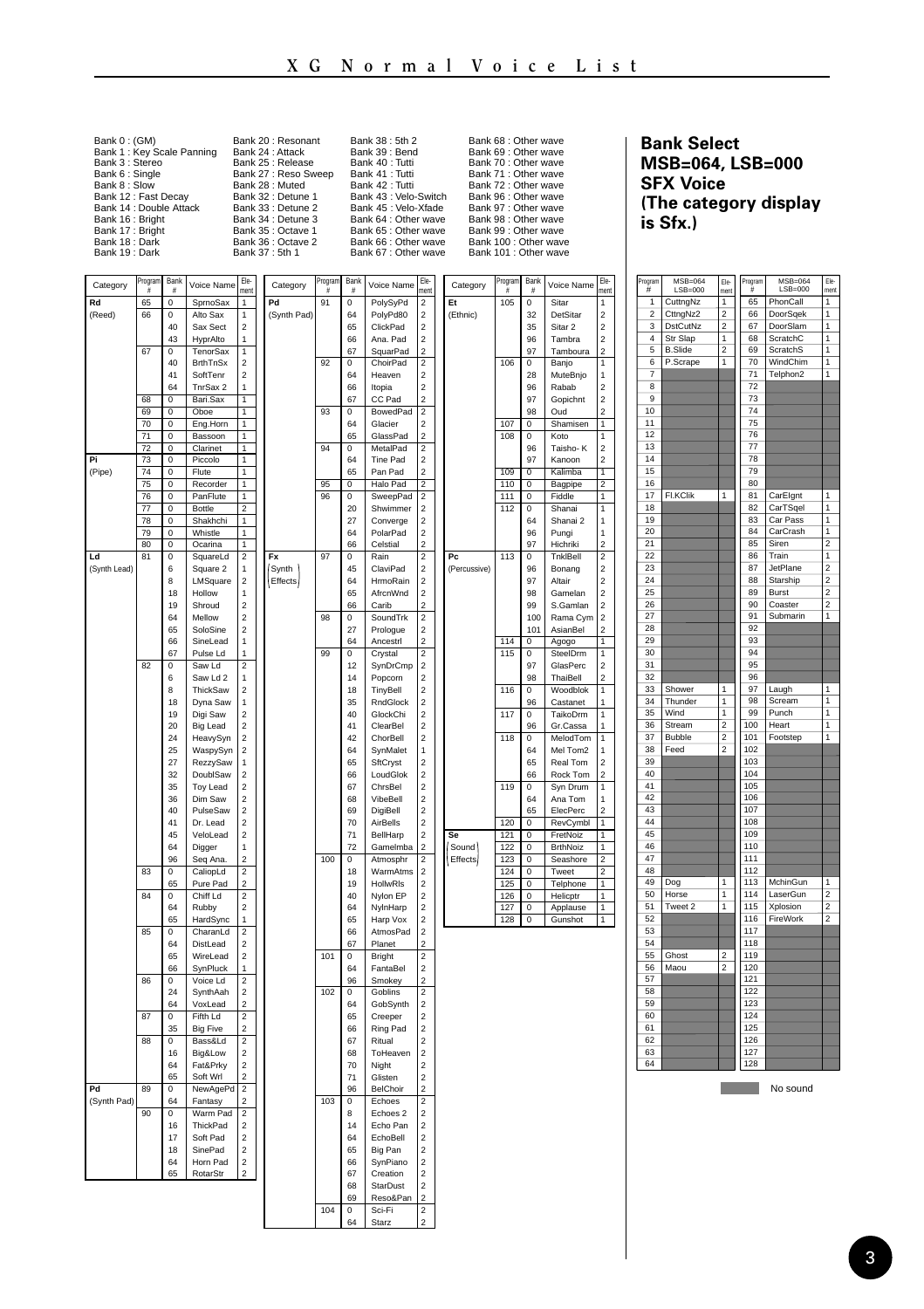### XG Drum Voice List

#### <span id="page-3-0"></span>**Bank Select MSB=Bank Number, LSB=000**

|                       | <b>Bank Select MSB</b>                                  |                         |                | 127                                |                     | 127                     |   | 127                                  |                | 127                                       |                                  | 127                       |                |
|-----------------------|---------------------------------------------------------|-------------------------|----------------|------------------------------------|---------------------|-------------------------|---|--------------------------------------|----------------|-------------------------------------------|----------------------------------|---------------------------|----------------|
|                       |                                                         | <b>Bank Select LSB</b>  |                | ᠊ᢆ                                 |                     | ᠊ᢆ                      |   | ᠊ᢆᢆ                                  |                | $\overline{\mathfrak{o}}$                 |                                  | $\overline{\mathfrak{o}}$ |                |
|                       |                                                         | Pgm# (1-128)<br>Key     | Alternate      |                                    |                     | 2                       |   |                                      |                | 4                                         |                                  | $\overline{9}$            |                |
| Note#                 | Note                                                    | Off                     | Group          | Standard Kit                       | E                   | Standard Kit 2          | E | Dry Kit                              | E              | <b>Bright Kit</b>                         | E                                | Room Kit                  | E              |
| 13                    | $C#$ -1                                                 |                         | 3              | Surdo Mute                         | Т                   |                         |   |                                      |                | Surdo Mute B                              | ┱                                |                           |                |
| 14                    | $\overline{\mathsf{D}}$<br>$\overline{1}$<br>D#<br>$-1$ |                         | 3              | Surdo Open<br>Hi Q                 | T                   |                         |   |                                      |                | Surdo Open B<br>Hi Q B                    | $\overline{1}$<br>$\overline{1}$ |                           |                |
| 15<br>16              | $-1$                                                    |                         |                | <b>Whip Slap</b>                   | $\overline{1}$<br>1 |                         |   |                                      |                | Whip Slap B                               | $\overline{1}$                   |                           |                |
| 17                    | -1                                                      |                         | $\overline{4}$ | Scratch H                          | T                   |                         |   |                                      |                | Scratch H B                               | T                                |                           |                |
| 18                    | F#<br>$-1$                                              |                         | 4              | Scratch L                          | т                   |                         |   |                                      |                | Scratch L B                               | т                                |                           |                |
| 19                    | G<br>-1                                                 |                         |                | Finger Snap                        | Τ                   |                         |   |                                      |                | Finger Snap B                             | T                                |                           |                |
| 20                    | G#<br>$-1$<br>A<br>$\overline{1}$                       |                         |                | Click Noise                        | $\overline{1}$      |                         |   |                                      |                | <b>Click Noise B</b>                      | $\overline{1}$                   |                           |                |
| 21<br>22              | A#<br>$-1$                                              |                         |                | Metronome Click<br>Metronome Bell  | T<br>1              |                         |   |                                      |                | Metronome Click B<br>Metronome Bell B     | $\overline{1}$<br>$\overline{1}$ |                           |                |
| 23                    | в<br>-1                                                 |                         |                | Seq Click L                        | T                   |                         |   |                                      |                | Seq Click L B                             | T                                |                           |                |
| $\overline{24}$       | $\overline{c}$<br>$\overline{0}$                        |                         |                | Seq Click H                        | T                   |                         |   |                                      |                | Seq Click H B                             | т                                |                           |                |
| 25                    | $\overline{C}$ #<br>이                                   |                         |                | <b>Brush Tap</b>                   | T                   |                         |   |                                      |                | <b>Brush Tap B</b>                        | т                                |                           |                |
| 26<br>27              | 0 <br>D<br>D#<br>$\overline{0}$                         | $\overline{\circ}$      |                | <b>Brush Swirl</b>                 | T<br>1              |                         |   |                                      |                | <b>Brush Swirl B</b>                      | $\overline{1}$<br>$\overline{1}$ |                           |                |
| 28                    | ग                                                       | $\overline{\circ}$      |                | Brush Slap<br>Brush Tap Swirl      | $\overline{1}$      |                         |   |                                      |                | <b>Brush Slap B</b><br>Brush Tap Swirl B  | $\overline{1}$                   |                           |                |
| 29                    | 이                                                       | ०                       |                | Snare Roll                         | т                   |                         |   |                                      |                | Snare Roll B                              | T                                |                           |                |
| $\overline{30}$       | F#<br>ō                                                 |                         |                | Castanet                           | т                   |                         |   |                                      |                | Castanet B                                | т                                |                           |                |
| 31                    | ⊽<br>G                                                  |                         |                | Snare Soft                         | T                   | Snare Soft 2            |   | 1 Snare Dry Soft                     | ┱              | Snare Soft B                              | T                                |                           |                |
| $\overline{32}$       | G#<br>$\overline{\mathfrak{o}}$<br>А                    |                         |                | <b>Sticks</b>                      | 7<br>1              |                         |   |                                      | 1              | Sticks B                                  | T<br>$\mathbf{1}$                |                           |                |
| 33<br>34              | $\Omega$<br>A#<br>$\overline{0}$                        |                         |                | Kick Soft<br>Open Rim Shot         |                     | 1 Open Rim Shot H Short |   | Kick Dry Soft<br>1 Open Rim Shot Dry |                | Kick Soft B<br>1 Open Rim Shot B          | $\overline{1}$                   |                           |                |
| 35                    | $\overline{B}$<br>$\overline{0}$                        |                         |                | <b>Kick Tight</b>                  | 1                   |                         |   | Kick Dry Tight                       |                | 1 Kick Tight B                            | $\overline{1}$                   |                           |                |
| 36                    | т<br>C                                                  |                         |                | Kick                               |                     | 1 Kick Short            |   | 1 Kick Dry Mute                      |                | 1 Kick B                                  | т                                |                           |                |
| 37                    | C#<br>Ŧ                                                 |                         |                | Side Stick                         |                     | 1 Side Stick Light      |   | 1 Side Stick Dry                     |                | 1 Side Stick B                            | т                                |                           |                |
| 38                    |                                                         |                         |                | Snare                              | $\overline{1}$      | Snare Short             |   | 1 Snare Dry                          | $\overline{1}$ | Snare B                                   | $\overline{1}$                   | Snare Snappy              | 1              |
| 39<br>40              | ╗<br>D#<br>1                                            |                         |                | <b>Hand Clap</b><br>Snare Tight    | 7                   | 1 Snare Tight H         |   | 1 Snare Dry Mute                     |                | Hand Clap B<br>1 Snare Tight B            | $\overline{1}$                   | 1 Snare Tight Snappy      | $\overline{1}$ |
| 41                    | Ŧ                                                       |                         |                | Floor Tom L                        | T                   |                         |   | Floor Tom L Short                    |                | 1 Floor Tom L B                           |                                  | 1 Tom Room 1              | T              |
| 42                    | т<br>F#                                                 |                         | ī              | Hi-Hat Closed                      | 1                   |                         |   |                                      |                | Hi-Hat Closed L B                         | 7                                |                           |                |
| 43                    | G<br>т                                                  |                         |                | Floor Tom H                        | T                   |                         |   | Floor Tom H Short                    |                | 1 Floor Tom H B                           | Τ                                | Tom Room 2                | ┱              |
| 44                    | G#<br>$\overline{1}$                                    |                         | Ŧ              | Hi-Hat Pedal                       | T                   |                         |   |                                      |                | Hi-Hat Pedal B                            | $\overline{1}$                   |                           |                |
| 45                    | 1<br>А<br>$\overline{1}$<br>A#                          |                         | 1              | Low Tom                            | $\overline{1}$      |                         |   | Low Tom Short                        | 1              | Low Tom B                                 | $\overline{1}$                   | 1 Tom Room 3              | $\overline{1}$ |
| 46<br>47              | B<br>Ŧ                                                  |                         |                | Hi-Hat Open<br>Mid Tom L           | 1<br>T              |                         |   | Mid Tom L Short                      |                | Hi-Hat Open B<br>1 Mid Tom L B            | T                                | Tom Room 4<br>ℸ           |                |
| 48                    | 7<br>С                                                  |                         |                | Mid Tom H                          | т                   |                         |   | Mid Tom H Short                      |                | 1 Mid Tom H B                             |                                  | 1 Tom Room 5              | T              |
| 49                    | $\frac{1}{2}$<br>C#                                     |                         |                | Crash Cymbal 1                     | T                   |                         |   |                                      |                | Crash Cymbal 1 B                          | 7                                |                           |                |
| 50                    | ъ<br>$\overline{2}$                                     |                         |                | <b>High Tom</b>                    | т                   |                         |   | <b>High Tom Short</b>                |                | 1 High Tom B                              | T                                | Tom Room 6                | ┯              |
| 51                    | D#<br>$\overline{2}$                                    |                         |                | Ride Cymbal 1                      | $\overline{1}$      |                         |   |                                      |                | Ride Cymbal 1 B                           | 1<br>Ŧ                           |                           |                |
| 52<br>53              | $\overline{2}$                                          |                         |                | Chinese Cymbal<br>Ride Cymbal Cup  | T<br>T              |                         |   |                                      |                | Chinese Cymbal B<br>Ride Cymbal Cup Short | T                                |                           |                |
| 54                    | $\overline{2}$<br>F#                                    |                         |                | Tambourine                         | T                   |                         |   |                                      |                | Tambourine B                              | T                                |                           |                |
| 55                    | 2<br>G                                                  |                         |                | Splash Cymbal                      | Τ                   |                         |   |                                      |                | Splash Cymbal B                           | Ŧ                                |                           |                |
| 56                    | G#<br>2                                                 |                         |                | Cowbell                            | т                   |                         |   |                                      |                | Cowbell L                                 | T                                |                           |                |
| 57                    | 2<br>Δ                                                  |                         |                | Crash Cymbal 2                     | 1                   |                         |   |                                      |                | Crash Cymbal 2 B                          | 1                                |                           |                |
| 58<br>59              | $\overline{2}$<br>A#<br>B                               |                         |                | Vibraslap<br>Ride Cymbal 2         | T<br>T              |                         |   |                                      |                | Vibraslap B<br>Ride Cymbal 2 B            | $\overline{1}$<br>7              |                           |                |
| 60                    | $\frac{2}{3}$                                           |                         |                | Bongo H                            | т                   |                         |   |                                      |                | Bongo H B                                 | T                                |                           |                |
| 61                    | $\overline{3}$<br>C#                                    |                         |                | Bongo L                            | T                   |                         |   |                                      |                | Bongo L B                                 | T                                |                           |                |
| 62                    | n<br>3                                                  |                         |                | Conga H Mute                       | Т                   |                         |   |                                      |                | Conga H Mute B                            | т                                |                           |                |
| 63                    | D#                                                      |                         |                | Conga H Open                       | T                   |                         |   |                                      |                | Conga H Open B                            | $\overline{1}$                   |                           |                |
| 64<br>65              | $\overline{3}$                                          |                         |                | Conga L<br><b>Timbale H</b>        | 1<br>T              |                         |   |                                      |                | Conga L B<br>Timbale H B                  | 1<br>$\overline{1}$              |                           |                |
| 66                    | F#<br>3                                                 |                         |                | Timbale L                          | T                   |                         |   |                                      |                | Timbale L B                               | T                                |                           |                |
| 67                    | 3<br>G                                                  |                         |                | Agogo H                            | T                   |                         |   |                                      |                | Agogo H B                                 | T                                |                           |                |
| 68                    | $\overline{3}$<br>G#                                    |                         |                | Agogo L                            | T                   |                         |   |                                      |                | Agogo L B                                 | 7                                |                           |                |
| 69                    | 3<br>А                                                  |                         |                | Cabasa                             | Τ                   |                         |   |                                      |                | Cabasa B                                  | ℸ                                |                           |                |
| 70                    | 3<br>A#                                                 |                         |                | Maracas                            | Τ                   |                         |   |                                      |                | Maracas B                                 | Ŧ                                |                           |                |
| 71<br>$\overline{72}$ | В<br>3<br>41<br>c                                       | ०<br>$\overline{\circ}$ |                | Samba Whistle H<br>Samba Whistle L | Т<br>T              |                         |   |                                      |                | Samba Whistle H B<br>Samba Whistle L B    | ┱<br>T                           |                           |                |
| $\overline{73}$       | C#<br>4                                                 |                         |                | Guiro Short                        | τ                   |                         |   |                                      |                | Guiro Short B                             | т                                |                           |                |
| $\overline{74}$       | ъ<br>41                                                 | ᢐ                       |                | Guiro Long                         | т                   |                         |   |                                      |                | Guiro Long B                              | T                                |                           |                |
| 75                    | D#<br>$\overline{4}$                                    |                         |                | Claves                             | $\overline{1}$      |                         |   |                                      |                | <b>Claves B</b>                           | $\overline{1}$                   |                           |                |
| 76                    | $\overline{4}$                                          |                         |                | Wood Block H                       | T                   |                         |   |                                      |                | Wood Block H B                            | T                                |                           |                |
| 77<br>78              | 4<br>F#<br>$\overline{4}$                               |                         |                | Wood Block L<br>Cuica Mute         | 1<br>T              |                         |   |                                      |                | Wood Block L B<br>Cuica Mute B            | $\overline{1}$<br>T              |                           |                |
| 79                    | $\overline{4}$<br>G                                     |                         |                | Cuica Open                         | T                   |                         |   |                                      |                | Cuica Open B                              | ₹                                |                           |                |
| 80                    | G#<br>$\overline{4}$                                    |                         | 2              | <b>Triangle Mute</b>               | т                   |                         |   |                                      |                | <b>Triangle Mute B</b>                    | т                                |                           |                |
| 81                    | 4<br>А                                                  |                         | 2              | Triangle Open                      | T                   |                         |   |                                      |                | Triangle Open B                           | $\overline{1}$                   |                           |                |
| 82                    | A#<br>4                                                 |                         |                | Shaker                             | 1                   |                         |   |                                      |                | Shaker B                                  | $\overline{1}$                   |                           |                |
| 83                    | ĪВ<br>$\overline{4}$                                    |                         |                | Jingle Bells                       | $\overline{1}$      |                         |   |                                      |                | Jingle Bells B                            | $\overline{1}$                   |                           |                |
| 84<br>85              | 5<br>5<br>C#                                            |                         |                | <b>Bell Tree</b>                   | T                   |                         |   |                                      |                | <b>Bell Tree B</b>                        | T                                |                           |                |
| 86                    | $\overline{5}$<br>n                                     |                         |                |                                    |                     |                         |   |                                      |                |                                           |                                  |                           |                |
| 87                    | D#<br>$\overline{5}$                                    |                         |                |                                    |                     |                         |   |                                      |                |                                           |                                  |                           |                |
| 88                    | 5                                                       |                         |                |                                    |                     |                         |   |                                      |                |                                           |                                  |                           |                |
| 89                    | 5<br>$\frac{1}{5}$<br>F#                                |                         |                |                                    |                     |                         |   |                                      |                |                                           |                                  |                           |                |
| $90^{1}$<br>91        | G<br>$\overline{5}$                                     |                         |                |                                    |                     |                         |   |                                      |                |                                           |                                  |                           |                |
|                       |                                                         |                         |                |                                    |                     |                         |   |                                      |                |                                           |                                  |                           |                |
|                       |                                                         |                         |                |                                    |                     | Same as Standard Kit    |   |                                      |                |                                           |                                  |                           |                |

**No sound**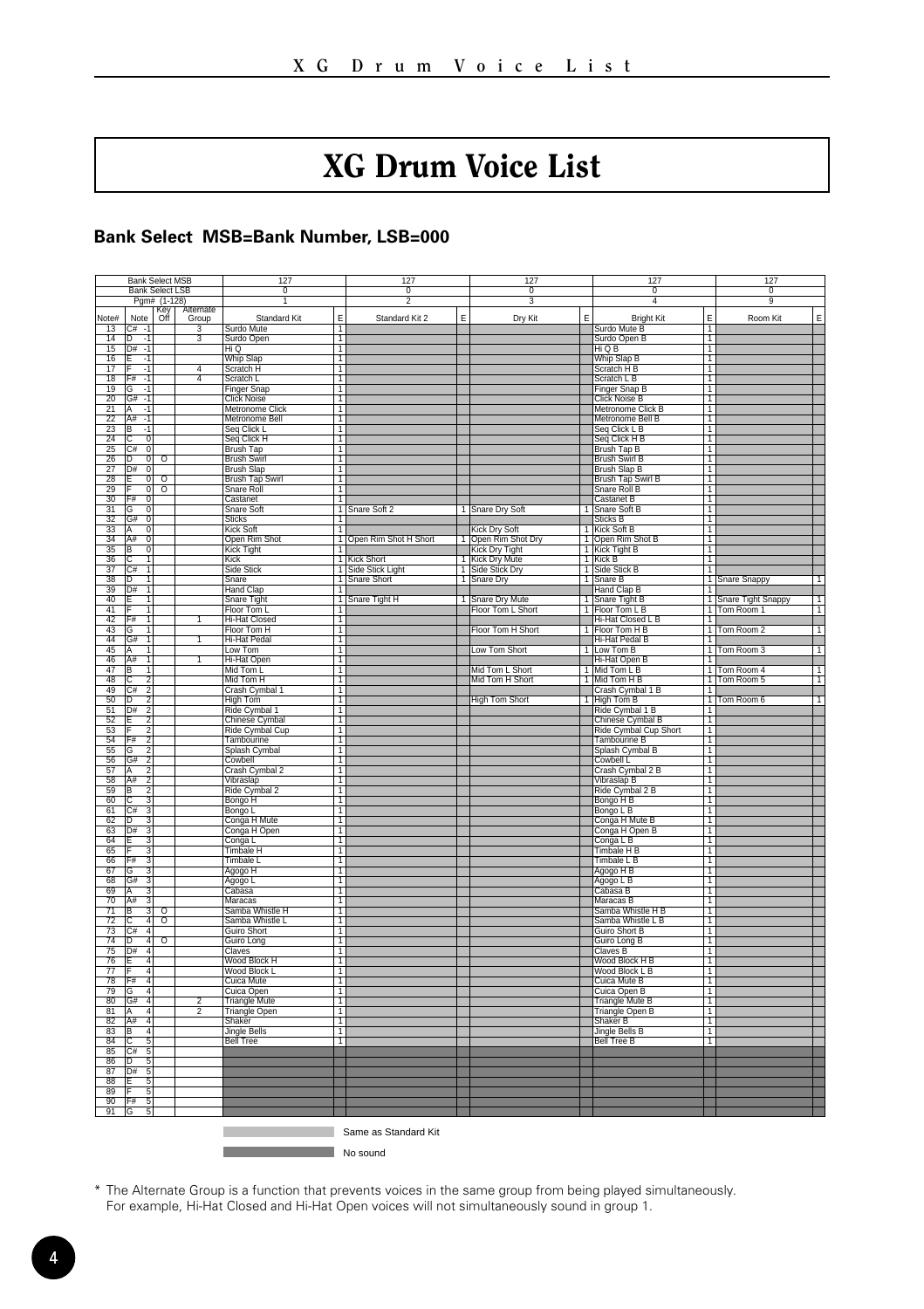|                          | <b>Bank Select MSB</b>                 |                                        |                | 127                                     |                     | 127                                  |                | 127                              |              | 127                                   |                | 127                              |                |
|--------------------------|----------------------------------------|----------------------------------------|----------------|-----------------------------------------|---------------------|--------------------------------------|----------------|----------------------------------|--------------|---------------------------------------|----------------|----------------------------------|----------------|
|                          |                                        | <b>Bank Select LSB</b><br>Pgm# (1-128) |                | $\overline{0}$<br>1                     |                     | $\overline{0}$<br>10                 |                | $\overline{\mathfrak{o}}$<br>17  |              | $\overline{0}$<br>18                  |                | $\overline{0}$<br>25             |                |
|                          |                                        | Key<br>Off                             | Alternate      |                                         |                     |                                      |                |                                  |              |                                       |                |                                  |                |
| Note#<br>$\overline{13}$ | Note<br>$C# - 1$                       |                                        | Group<br>3     | Standard Kit<br>Surdo Mute              | E<br>٦              | Dark Room Kit                        | E              | Rock Kit                         | E            | Rock Kit 2                            | E              | Electro Kit                      | E              |
| $\overline{14}$          | Īπ<br>$\overline{11}$                  |                                        | $\overline{3}$ | Surdo Open                              | ℸ                   |                                      |                |                                  |              |                                       |                |                                  |                |
| 15                       | $ D# - 1 $                             |                                        |                | Hi Q                                    | $\overline{1}$      |                                      |                |                                  |              |                                       |                |                                  |                |
| 16                       | $-1$<br>ĪΕ                             |                                        |                | Whip Slap                               | $\overline{1}$      |                                      |                |                                  |              |                                       |                |                                  |                |
| 17                       | ΤF<br>$\overline{11}$                  |                                        | $\overline{4}$ | Scratch H                               | ℸ                   |                                      |                |                                  |              |                                       |                |                                  |                |
| 18<br>19                 | F#<br>$-1$<br>ন<br>ন                   |                                        | $\overline{4}$ | Scratch L<br>Finger Snap                | $\overline{1}$<br>т |                                      |                |                                  |              |                                       |                |                                  |                |
| 20                       | G#<br>$-1$                             |                                        |                | <b>Click Noise</b>                      | $\overline{1}$      |                                      |                |                                  |              |                                       |                |                                  |                |
| 21                       | ΙA<br>$-1$                             |                                        |                | <b>Metronome Click</b>                  | $\overline{1}$      |                                      |                |                                  |              |                                       |                |                                  |                |
| $\frac{22}{23}$          | A#<br>$-1$                             |                                        |                | Metronome Bell                          | $\overline{1}$      |                                      |                |                                  |              |                                       |                |                                  |                |
|                          | ĪΒ<br>$-1$                             |                                        |                | Seq Click L                             | T                   |                                      |                |                                  |              |                                       |                |                                  |                |
| $\overline{24}$<br>25    | ΤC<br>ᅁ                                |                                        |                | Seq Click H                             | $\overline{1}$      |                                      |                |                                  |              |                                       |                |                                  |                |
| 26                       | ᅁ<br>C#<br>סן<br>$\overline{0}$        | ०                                      |                | Brush Tap<br><b>Brush Swirl</b>         | ℸ<br>T              |                                      |                |                                  |              |                                       |                |                                  |                |
| 27                       | D#<br>$\overline{0}$                   |                                        |                | <b>Brush Slap</b>                       | $\overline{1}$      |                                      |                |                                  |              |                                       |                |                                  |                |
| 28                       | $\overline{0}$<br>ΙE                   | $\circ$                                |                | Brush Tap Swirl                         | $\overline{1}$      |                                      |                |                                  |              |                                       |                | Reverse Cymbal                   | $\overline{1}$ |
| 29                       | न                                      | $\overline{\circ}$                     |                | Snare Roll                              | 7                   |                                      |                |                                  |              |                                       |                |                                  |                |
| $\frac{1}{30}$           | IF#<br>o                               |                                        |                | Castanet                                | ┓                   |                                      |                |                                  |              |                                       |                | HiQ2                             | т              |
| 31                       | TG<br>히<br>তা                          |                                        |                | Snare Soft<br><b>Sticks</b>             | -1                  |                                      |                | <b>Snare Noisy</b>               |              | 1 Snare Noisy 5                       |                | 1 Snare Snappy Electro           | ℸ              |
| 32                       | G#                                     |                                        |                |                                         | т                   |                                      |                |                                  |              |                                       |                |                                  |                |
| 33<br>$\overline{34}$    | $\overline{0}$<br>A<br>A#<br>তা        |                                        |                | Kick Soft<br>Open Rim Shot              | 1<br>ℸ              |                                      |                |                                  |              | Kick Tight 2                          |                | 1 Kick 3                         | T              |
| 35                       | ΙB<br>이                                |                                        |                | Kick Tight                              | ℸ                   | <b>Kick Dark</b>                     |                | 1 Kick 2                         |              | 1 Kick 4                              |                | 1 Kick Gate                      | т              |
| 36                       | с<br>т                                 |                                        |                | Kick                                    | T                   | Kick Room Gate                       |                | 1 Kick Gate                      |              | 1 Kick Gate 2                         |                | 1 Kick Gate Heavy                | T              |
| $\overline{37}$          | İC#<br>т                               |                                        |                | <b>Side Stick</b>                       | -1                  |                                      |                |                                  |              |                                       |                |                                  |                |
| 38                       | ID<br>T                                |                                        |                | Snare                                   | T                   | Snare Snappy 2                       |                | 1 Snare Rock                     |              | 1 Snare Rock 2                        |                | 1 Snare Noisy 2                  | T              |
| 39                       | D#                                     |                                        |                | <b>Hand Clap</b>                        | ℸ                   |                                      |                |                                  |              |                                       |                |                                  |                |
| 40<br>41                 | F<br>ΓF                                |                                        |                | Snare Tight<br>Floor Tom L              | -1<br>┱             | Snare Tight Snappy 2<br>Tom Room 1 Q | $\mathbf{1}$   | Snare Rock Tight<br>1 Tom Rock 1 | T            | Snare Rock Rim Q<br>1 Tom Rock Hard 1 | $\vert$ 1      | Snare Noisy 3<br>1 Tom Electro 1 | Τ<br>T         |
| 42                       | IF#<br>1                               |                                        | 1              | <b>Hi-Hat Closed</b>                    | т                   | Hi-Hat Closed Q                      | 7              |                                  |              | Hi-Hat Closed 2                       | $\mathbf{1}$   |                                  |                |
| 43                       | G<br>1                                 |                                        |                | Floor Tom H                             | Τ                   | Tom Room 2 Q                         | 1              | Tom Rock 2                       | $\mathbf{1}$ | Tom Rock Hard 2                       |                | 1 Tom Electro 2                  | $\overline{1}$ |
| 44                       | G#<br>т                                |                                        | 1              | Hi-Hat Pedal                            | ℸ                   | Hi-Hat Pedal Q                       | 7              |                                  |              | Hi-Hat Pedal 2                        | $\overline{1}$ |                                  |                |
| 45                       | A                                      |                                        |                | Low Tom                                 | $\overline{1}$      | Tom Room 3Q                          | $\overline{1}$ | Tom Rock 3                       |              | 1 Tom Rock Hard 3                     |                | 1 Tom Electro 3                  | Τ              |
| 46                       | A#<br>İв<br>T                          |                                        | т              | Hi-Hat Open                             | ℸ                   | Hi-Hat Open L                        | Ŧ              |                                  |              | Hi-Hat Open 2                         | ٦              |                                  |                |
| 47<br>48                 | $\overline{2}$                         |                                        |                | Mid Tom L                               | T                   | Tom Room 4 Dark                      | $\overline{1}$ | Tom Rock 4                       |              | 1 Tom Rock Hard 4                     |                | 1 Tom Electro 4                  | T              |
| 49                       | ŢС<br>C#<br>7                          |                                        |                | Mid Tom H<br>Crash Cymbal 1             | -1                  | 1 Tom Room 5 L Dark                  |                | 1 Tom Rock 5                     |              | 1 Tom Rock Hard 5                     |                | 1 Tom Electro 5                  | T              |
| 50                       | İσ<br>7                                |                                        |                | <b>High Tom</b>                         | $\overline{1}$      | Tom Room 6 L Dark                    |                | 1 Tom Rock 6                     |              | 1 Tom Rock Hard 6                     |                | 1 Tom Electro 6                  | T              |
| 51                       | D#<br>っ                                |                                        |                | Ride Cymbal 1                           | $\overline{1}$      |                                      |                |                                  |              |                                       |                |                                  |                |
| 52                       |                                        |                                        |                | Chinese Cymbal                          | -1                  |                                      |                |                                  |              |                                       |                |                                  |                |
| 53                       | Γc<br>っ                                |                                        |                | Ride Cymbal Cup                         | $\overline{1}$      |                                      |                |                                  |              |                                       |                |                                  |                |
| 54<br>55                 | F#<br>$\overline{2}$                   |                                        |                | Tambourine                              | $\overline{1}$<br>٦ |                                      |                |                                  |              |                                       |                |                                  |                |
| 56                       | IG<br>2<br>IG#                         |                                        |                | Splash Cymbal<br>Cowbell                | T                   |                                      |                |                                  |              |                                       |                |                                  |                |
| 57                       | $\overline{2}$<br>ĪΑ                   |                                        |                | Crash Cymbal 2                          | $\overline{1}$      |                                      |                |                                  |              |                                       |                |                                  |                |
| 58                       | A#<br>っ                                |                                        |                | Vibraslap                               | $\overline{1}$      |                                      |                |                                  |              |                                       |                |                                  |                |
| 59                       | B                                      |                                        |                | Ride Cymbal 2                           | ℸ                   |                                      |                |                                  |              |                                       |                |                                  |                |
| 60                       | ਟਿ<br>3                                |                                        |                | Bongo H                                 | ┱                   |                                      |                |                                  |              |                                       |                |                                  |                |
| 61                       | C#<br>3                                |                                        |                | Bongo L                                 | ℸ                   |                                      |                |                                  |              |                                       |                |                                  |                |
| 62<br>63                 | D<br>ID#<br>$\mathbf{\hat{z}}$         |                                        |                | Conga H Mute<br>Conga H Open            | T<br>$\overline{1}$ |                                      |                |                                  |              |                                       |                |                                  |                |
| 64                       | Έ<br>য়                                |                                        |                | Conga L                                 | $\overline{1}$      |                                      |                |                                  |              |                                       |                |                                  |                |
| 65                       | ١F<br>3                                |                                        |                | Timbale H                               | ℸ                   |                                      |                |                                  |              |                                       |                |                                  |                |
| 66                       | F#<br>3                                |                                        |                | Timbale L                               | ℸ                   |                                      |                |                                  |              |                                       |                |                                  |                |
| 67                       | ভি<br>3                                |                                        |                | Agogo H                                 | ℸ                   |                                      |                |                                  |              |                                       |                |                                  |                |
| 68<br>69                 | IG#<br>3<br>৽৽<br>ΙA                   |                                        |                | Agogo L                                 | $\overline{1}$<br>Ŧ |                                      |                |                                  |              |                                       |                |                                  |                |
| 70                       | A#<br>$\overline{3}$                   |                                        |                | Cabasa<br>Maracas                       | ┓                   |                                      |                |                                  |              |                                       |                |                                  |                |
| 71                       | B<br>3                                 | $\circ$                                |                | Samba Whistle H                         | -1                  |                                      |                |                                  |              |                                       |                |                                  |                |
| $\overline{72}$          | $\overline{4}$                         | $\overline{\circ}$                     |                | Samba Whistle L                         | T                   |                                      |                |                                  |              |                                       |                |                                  |                |
| $\overline{73}$          | TC#<br>$\overline{4}$                  |                                        |                | Guiro Short                             | ℸ                   |                                      |                |                                  |              |                                       |                |                                  |                |
| $\overline{74}$          | ℔<br>z                                 | ०                                      |                | Guiro Long                              | ┱                   |                                      |                |                                  |              |                                       |                |                                  |                |
| $\overline{75}$          | TD#<br>74<br>ĪΕ<br>4                   |                                        |                | Claves                                  | T<br>$\overline{1}$ |                                      |                |                                  |              |                                       |                |                                  |                |
| 76<br>77                 | ĪF<br>4                                |                                        |                | Wood Block H<br>Wood Block L            | $\overline{1}$      |                                      |                |                                  |              |                                       |                |                                  |                |
| 78                       | F#<br>4                                |                                        |                | Cuica Mute                              | $\overline{1}$      |                                      |                |                                  |              |                                       |                | Scratch H 2                      | 1              |
| 79                       | ΤG<br>$\overline{4}$                   |                                        |                | Cuica Open                              | 7                   |                                      |                |                                  |              |                                       |                | Scratch L <sub>2</sub>           | Τ              |
| 80                       | G#<br>41                               |                                        | $\overline{2}$ | <b>Triangle Mute</b>                    | Τ                   |                                      |                |                                  |              |                                       |                |                                  |                |
| 81                       | ĪA<br>4                                |                                        | $\overline{2}$ | Triangle Open                           | ┱                   |                                      |                |                                  |              |                                       |                |                                  |                |
| 82<br>83                 | A#<br>$\overline{4}$<br>$\overline{4}$ |                                        |                | Shaker                                  | 1<br>-1             |                                      |                |                                  |              |                                       |                |                                  |                |
| 84                       | lв<br>ГC<br>5                          |                                        |                | <b>Jingle Bells</b><br><b>Bell Tree</b> | $\overline{1}$      |                                      |                |                                  |              |                                       |                |                                  |                |
| 85                       | C#<br>5                                |                                        |                |                                         |                     |                                      |                |                                  |              |                                       |                |                                  |                |
| 86                       | tō<br>5                                |                                        |                |                                         |                     |                                      |                |                                  |              |                                       |                |                                  |                |
| 87                       | D#<br>$\overline{5}$                   |                                        |                |                                         |                     |                                      |                |                                  |              |                                       |                |                                  |                |
| 88                       | IF<br>5                                |                                        |                |                                         |                     |                                      |                |                                  |              |                                       |                |                                  |                |
| 89<br>90                 | ĪΕ<br>5<br>F#<br>5                     |                                        |                |                                         |                     |                                      |                |                                  |              |                                       |                |                                  |                |
| 91                       | ĪG<br>5                                |                                        |                |                                         |                     |                                      |                |                                  |              |                                       |                |                                  |                |
|                          |                                        |                                        |                |                                         |                     |                                      |                |                                  |              |                                       |                |                                  |                |
|                          |                                        |                                        |                |                                         |                     | Same as Standard Kit                 |                |                                  |              |                                       |                |                                  |                |
|                          |                                        |                                        |                |                                         |                     |                                      |                |                                  |              |                                       |                |                                  |                |
|                          |                                        |                                        |                |                                         |                     | No sound                             |                |                                  |              |                                       |                |                                  |                |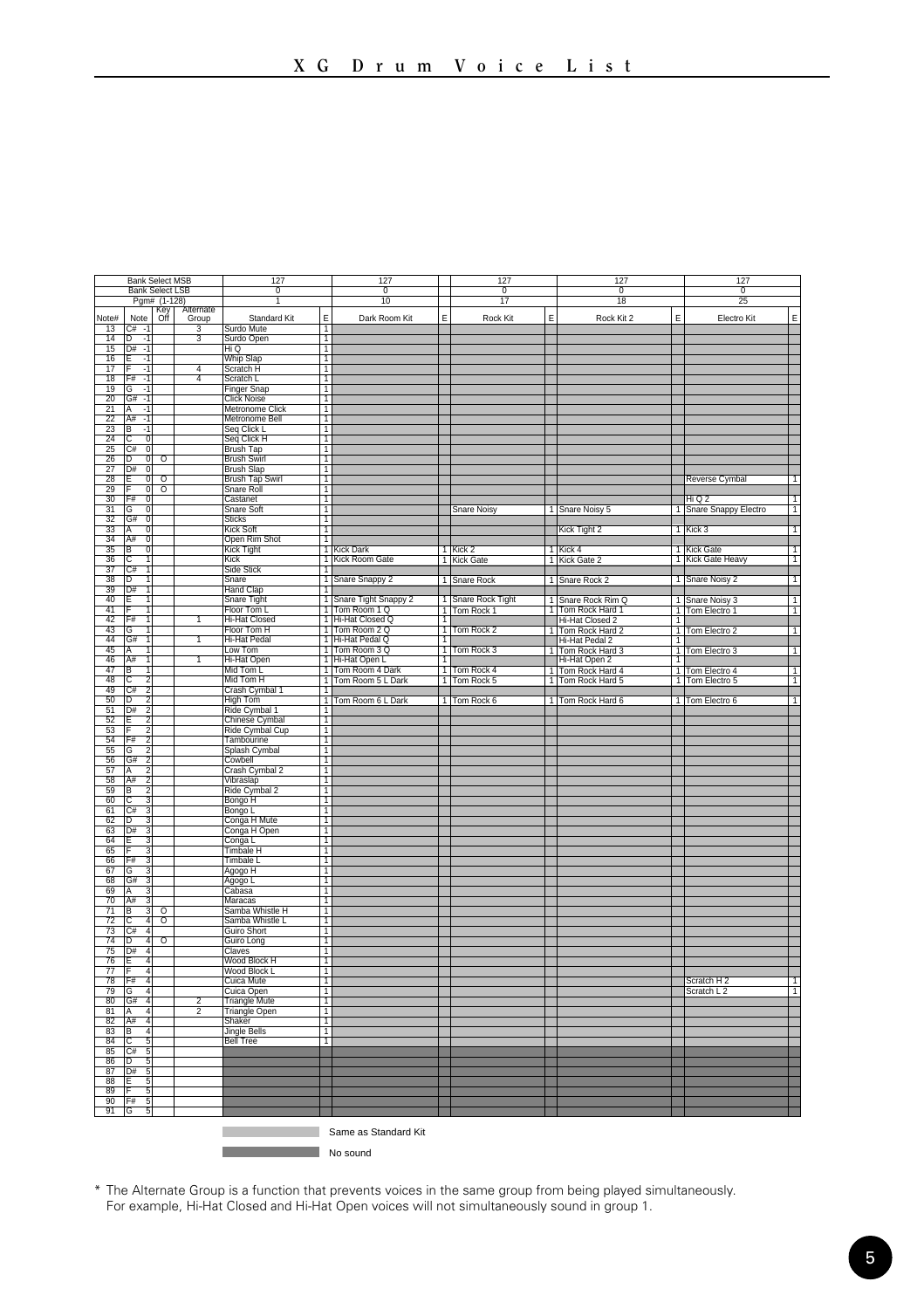#### **Bank Select MSB=Bank Number, LSB=000**

|                 |                       | <b>Bank Select MSB</b> |                    | 127                                 |                | 127                    |   | 127                                      |                | 127                      |                |
|-----------------|-----------------------|------------------------|--------------------|-------------------------------------|----------------|------------------------|---|------------------------------------------|----------------|--------------------------|----------------|
|                 |                       | <b>Bank Select LSB</b> |                    | $\overline{0}$                      |                | $\overline{0}$         |   | $\overline{0}$                           |                | 0                        |                |
|                 |                       | Pgm# (1-128)           |                    |                                     |                | 26                     |   | $\overline{27}$                          |                | 28                       |                |
| Note#           | Note                  | Öff                    | Alternate<br>Group | Standard Kit                        | E              | Analog Kit             | E | Analog Kit 2                             | E              | Dance Kit                | E              |
| 13              | $C# -1$               |                        | 3                  | Surdo Mute                          | Τ              |                        |   |                                          |                |                          |                |
| $\overline{14}$ | 'n<br>$-1$            |                        | 3                  | Surdo Open                          | $\overline{1}$ |                        |   |                                          |                |                          |                |
| 15              | D#<br>$-1$            |                        |                    | Hi Q                                | $\overline{1}$ |                        |   |                                          |                |                          |                |
| 16              | $\cdot$ 1             |                        |                    | Whip Slap                           | $\overline{1}$ |                        |   |                                          |                |                          |                |
| 17              | -1                    |                        | $\overline{4}$     | Scratch H                           | Ŧ              |                        |   |                                          |                |                          |                |
| 18              | F#<br>-1              |                        | $\overline{4}$     | Scratch L                           | ℸ              |                        |   |                                          |                |                          |                |
| 19              | G<br>-1               |                        |                    | Finger Snap                         | ┱              |                        |   |                                          |                |                          |                |
| $\overline{20}$ | G#<br>-1              |                        |                    | <b>Click Noise</b>                  | T              |                        |   |                                          |                |                          |                |
| 21              | ΙA<br>$-1$            |                        |                    | Metronome Click                     | $\overline{1}$ |                        |   |                                          |                |                          |                |
| 22              | lA#<br>$-1$           |                        |                    | Metronome Bell                      | $\overline{1}$ |                        |   |                                          |                |                          |                |
|                 | в<br>$-1$             |                        |                    | Seq Click L                         | $\overline{1}$ |                        |   |                                          |                |                          |                |
| $\frac{23}{24}$ | ō                     |                        |                    | Seq Click H                         | T              |                        |   |                                          |                |                          |                |
| 25              | C#<br>তা              |                        |                    | <b>Brush Tap</b>                    | ┱              |                        |   |                                          |                |                          |                |
| 26              | ъ<br>ण                | ठ                      |                    | <b>Brush Swirl</b>                  | -1             |                        |   |                                          |                |                          |                |
| 27              | D#<br>$^{\circ}$      |                        |                    | <b>Brush Slap</b>                   | $\mathbf{1}$   |                        |   |                                          |                |                          |                |
| 28              | $\overline{0}$        | $\overline{\circ}$     |                    | <b>Brush Tap Swirl</b>              | 1              | Reverse Cymbal         |   | 1 Reverse Cymbal                         |                | 1 Reverse Cymbal         | T              |
|                 | $\overline{0}$        | $\overline{\circ}$     |                    | Snare Roll                          | $\overline{1}$ |                        |   |                                          |                |                          |                |
| $\frac{29}{30}$ | ĪF#<br>$\overline{0}$ |                        |                    | Castanet                            |                | $1$ Hi Q 2             |   | $1$ Hi Q $2$                             |                | $1$ Hi Q $2$             | Τ              |
| $\overline{31}$ | G<br>তা               |                        |                    | Snare Soft                          | T              | Snare Noisy 4          |   | 1 Snare Analog 3                         |                | 1 Snare Techno           | T              |
| 32              | G#<br>⊽               |                        |                    | <b>Sticks</b>                       |                |                        |   |                                          |                |                          |                |
| 33              | A<br>$\overline{0}$   |                        |                    | Kick Soft                           | $\overline{1}$ | Kick <sub>3</sub>      |   | 1 Kick Techno Soft                       |                | 1 Kick Techno Q          | $\overline{1}$ |
| 34              | A#<br>$\overline{0}$  |                        |                    | Open Rim Shot                       | 1              |                        |   | Open Rim Shot Dry                        |                | 1 Rim Gate               |                |
| 35              | B<br>이                |                        |                    | Kick Tight                          |                | 1 Kick Analog Short    |   | 1 Kick Techno Tight                      |                | 1 Kick Techno L          |                |
| 36              |                       |                        |                    | Kick                                | 1              | <b>Kick Analog</b>     |   | 1 Kick Techno                            | $\overline{1}$ | Kick Techno 2            |                |
| $\overline{37}$ | İC#<br>피              |                        |                    | Side Stick                          |                | 1 Side Stick Analog    |   | 1 Side Stick Analog                      |                | 1 Side Stick Analog      | $\frac{1}{1}$  |
| 38              | m<br>1                |                        |                    | Snare                               |                | 1 Snare Analog         |   | 1 Snare Techno                           |                | 1 Snare Clap             |                |
| 39              | D#<br>Ŧ               |                        |                    | <b>Hand Clap</b>                    | $\mathbf{1}$   |                        |   |                                          |                |                          | Τ              |
| 40              |                       |                        |                    | Snare Tight                         | T              | Snare Analog 2         |   | 1 Snare Techno 2                         |                | 1 Snare Dry              | T              |
| 41              | F<br>$\overline{1}$   |                        |                    | Floor Tom L                         |                |                        |   | 1 Tom Analog 1                           |                | 1 Tom Analog 1           |                |
|                 | F#<br>ī               |                        |                    |                                     |                | 1 Tom Analog 1         |   |                                          |                |                          | $\frac{1}{1}$  |
| 42<br>43        |                       |                        | T                  | <b>Hi-Hat Closed</b><br>Floor Tom H | т              | 1 Hi-Hat Closed Analog |   | 1 Hi-Hat Closed Analog<br>1 Tom Analog 2 |                | 1 Hi-Hat Closed 3        |                |
| 44              | G<br>Ŧ                |                        | Ŧ                  |                                     | T              | Tom Analog 2           |   |                                          |                | 1 Tom Analog 2           |                |
|                 | G#                    |                        |                    | <b>Hi-Hat Pedal</b>                 |                | Hi-Hat Closed Analog 2 |   | 1 Hi-Hat Closed Analog 2                 |                | 1 Hi-Hat Closed Analog 3 |                |
| 45              | ΙA<br>11              |                        |                    | Low Tom                             |                | 1 Tom Analog 3         |   | 1 Tom Analog 3                           |                | 1 Tom Analog 3           | $\frac{1}{1}$  |
| 46              | lA#<br>1              |                        | 1                  | Hi-Hat Open                         |                | 1 Hi-Hat Open Analog   |   | 1 Hi-Hat Open Analog                     |                | 1 Hi-Hat Open 3          |                |
| 47              | В                     |                        |                    | Mid Tom L                           | T              | Tom Analog 4           |   | 1 Tom Analog 4                           |                | 1 Tom Analog 4           |                |
| 48              | ি<br>っ                |                        |                    | Mid Tom H                           | ┱              | Tom Analog 5           |   | 1 Tom Analog 5                           |                | 1 Tom Analog 5           |                |
| 49              | $\overline{2}$<br>C#  |                        |                    | Crash Cymbal 1                      |                | 1 Crash Analog         |   | 1 Crash Analog                           |                | 1 Crash Analog           |                |
| 50              | m                     |                        |                    | <b>High Tom</b>                     |                | 1 Tom Analog 6         |   | 1 Tom Analog 6                           |                | 1 Tom Analog 6           |                |
| $\overline{51}$ | D#<br>$\overline{2}$  |                        |                    | Ride Cymbal 1                       | 1              |                        |   |                                          |                |                          |                |
| 52              | 2                     |                        |                    | Chinese Cymbal                      | 7              |                        |   |                                          |                |                          |                |
| 53              |                       |                        |                    | Ride Cymbal Cup                     | $\overline{1}$ |                        |   |                                          |                |                          |                |
| 54              | F#<br>2               |                        |                    | Tambourine                          | ┓              |                        |   |                                          |                |                          |                |
| 55              | G                     |                        |                    | Splash Cymbal                       | 1              |                        |   |                                          |                |                          |                |
| 56              | G#<br>2               |                        |                    | Cowbell                             |                | 1 Cowbell Analog       |   | 1 Cowbell Analog                         |                | 1 Cowbell Analog         | ┯              |
| 57              | ΙA                    |                        |                    | Crash Cymbal 2                      | $\mathbf{1}$   |                        |   |                                          |                |                          |                |
| 58              | 2<br>lA#              |                        |                    | Vibraslap                           | 7              |                        |   |                                          |                |                          |                |
| 59              | B                     |                        |                    | Ride Cymbal 2                       | $\overline{1}$ |                        |   |                                          |                |                          |                |
| 60              | ΙC<br>3               |                        |                    | Bongo H                             | T              |                        |   |                                          |                |                          |                |
| 61              | C#<br>3               |                        |                    | Bongo L                             | 7              |                        |   |                                          |                |                          |                |
| 62              | D                     |                        |                    | Conga H Mute                        | Τ              | Conga Analog H         |   | 1 Conga Analog H                         |                | 1 Conga Analog H         | T              |
| 63              | D#<br>٦               |                        |                    | Conga H Open                        | $\overline{1}$ | Conga Analog M         |   | 1 Conga Analog M                         |                | 1 Conga Analog M         | T              |
| 64              | 3                     |                        |                    | Conga L                             |                | 1 Conga Analog L       |   | 1 Conga Analog L                         |                | 1 Conga Analog L         | ℸ              |
| 65              | 3                     |                        |                    | Timbale H                           | $\overline{1}$ |                        |   |                                          |                |                          |                |
| 66              | $\overline{3}$<br>F#  |                        |                    | Timbale L                           | ī              |                        |   |                                          |                |                          |                |
| 67              | ত<br>ঽ                |                        |                    | Agogo H                             | ┱              |                        |   |                                          |                |                          |                |
| 68              | G#<br>3               |                        |                    | Agogo L                             | -1             |                        |   |                                          |                |                          |                |
| 69              | A                     |                        |                    | Cabasa                              | ┱              |                        |   |                                          |                |                          |                |
| 70              | A#                    |                        |                    | Maracas                             | $\overline{1}$ | Maracas 2              |   | 1 Maracas 2                              |                | 1 Maracas 2              | $\overline{1}$ |
| $\overline{71}$ | B<br>ৰ                | $\overline{\circ}$     |                    | Samba Whistle H                     | $\overline{1}$ |                        |   |                                          |                |                          |                |
| 72              | $\overline{4}$        | $\overline{\circ}$     |                    | Samba Whistle L                     | 1              |                        |   |                                          |                |                          |                |
| $\overline{73}$ | 4<br>C#               |                        |                    | Guiro Short                         | Ŧ              |                        |   |                                          |                |                          |                |
| $\overline{74}$ | D<br>4                | $\overline{\circ}$     |                    | Guiro Long                          | Ŧ              |                        |   |                                          |                |                          |                |
| $\overline{75}$ | D#<br>4               |                        |                    | Claves                              |                | 1 Claves 2             |   | 1 Claves 2                               |                | 1 Claves 2               | T              |
| 76              | 4 <sup>1</sup>        |                        |                    | Wood Block H                        | $\mathbf{1}$   |                        |   |                                          |                |                          |                |
| 77              | $\overline{4}$        |                        |                    | Wood Block L                        | $\mathbf{1}$   |                        |   |                                          |                |                          |                |
| 78              | F#<br>4               |                        |                    | Cuica Mute                          | 1              | Scratch H 2            |   | 1 Scratch H 2                            |                | 1 Scratch H 2            | $\overline{1}$ |
| 79              | G<br>4                |                        |                    | Cuica Open                          | T              | Scratch L 2            |   | 1 Scratch L 2                            |                | 1 Scratch L 2            | Ŧ              |
| 80              | $\overline{4}$<br>G#  |                        | 7                  | <b>Triangle Mute</b>                | ℸ              |                        |   |                                          |                |                          |                |
| 81              | 4<br>A                |                        | $\overline{2}$     | Triangle Open                       | т              |                        |   |                                          |                |                          |                |
| 82              | A#<br>4               |                        |                    | Shaker                              | $\overline{1}$ |                        |   |                                          |                |                          |                |
| 83              | ΙB<br>$\overline{4}$  |                        |                    | <b>Jingle Bells</b>                 | $\overline{1}$ |                        |   |                                          |                |                          |                |
| 84              | С<br>5                |                        |                    | <b>Bell Tree</b>                    | $\overline{1}$ |                        |   |                                          |                |                          |                |
| 85              | $\overline{C#}$<br>5  |                        |                    |                                     |                |                        |   |                                          |                |                          |                |
| 86              | 'n                    |                        |                    |                                     |                |                        |   |                                          |                |                          |                |
| 87              | D#<br>3               |                        |                    |                                     |                |                        |   |                                          |                |                          |                |
| 88              | F<br>г,               |                        |                    |                                     |                |                        |   |                                          |                |                          |                |
| 89              | 5                     |                        |                    |                                     |                |                        |   |                                          |                |                          |                |
| 90              | $\overline{5}$<br>F#  |                        |                    |                                     |                |                        |   |                                          |                |                          |                |
| 91              | ভ<br>5                |                        |                    |                                     |                |                        |   |                                          |                |                          |                |
|                 |                       |                        |                    |                                     |                |                        |   |                                          |                |                          |                |
|                 |                       |                        |                    |                                     |                | Same as Standard Kit   |   |                                          |                |                          |                |

**No sound** No sound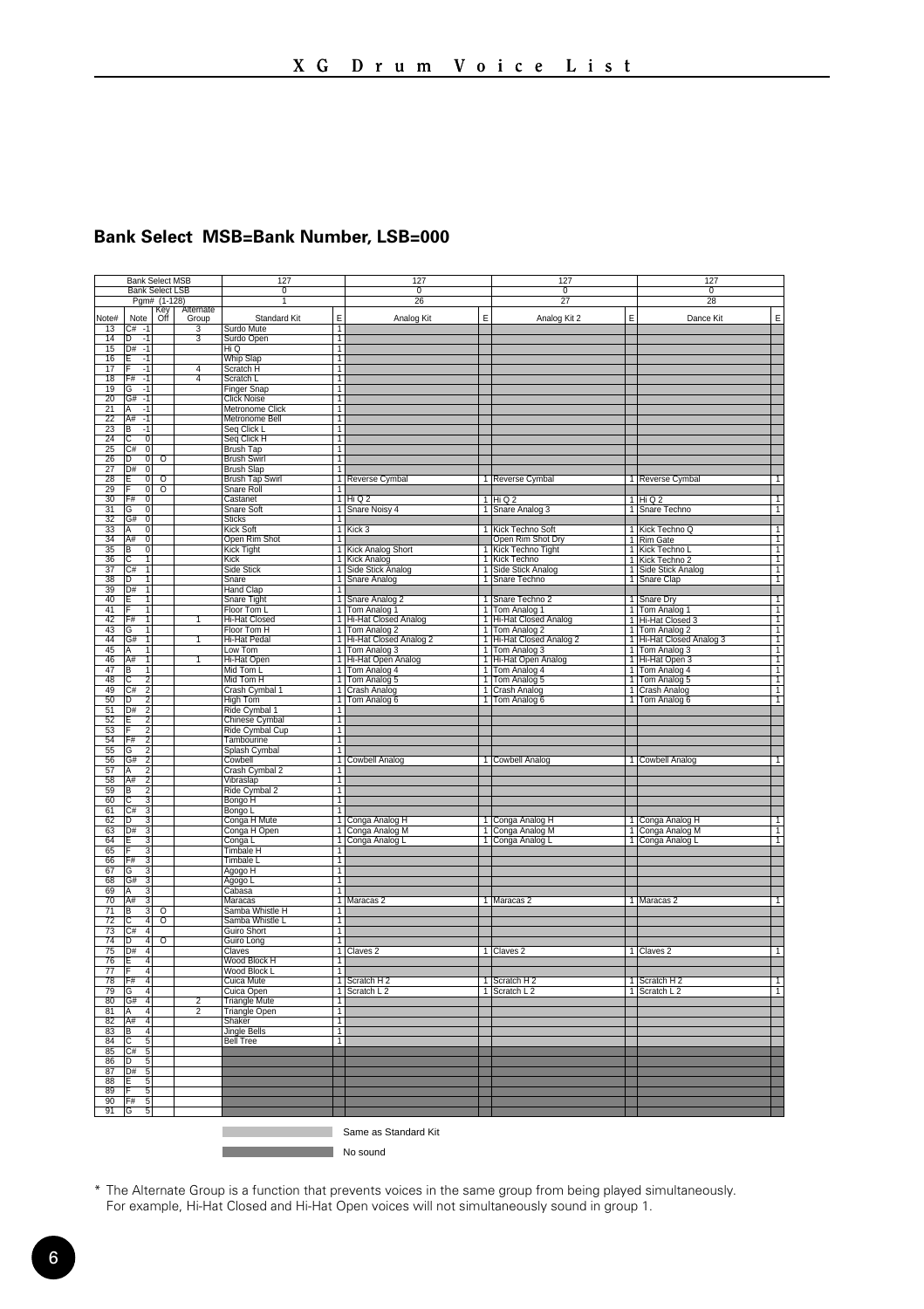|                       |                                  | <b>Bank Select MSB</b><br><b>Bank Select LSB</b> |                                  | 127<br>$\overline{0}$               |                                  | 127<br>$\overline{0}$                  |                | 127<br>$\overline{0}$                       |                     | 127<br>$\overline{0}$ |                | 127<br>$\overline{0}$ |                |
|-----------------------|----------------------------------|--------------------------------------------------|----------------------------------|-------------------------------------|----------------------------------|----------------------------------------|----------------|---------------------------------------------|---------------------|-----------------------|----------------|-----------------------|----------------|
|                       |                                  | Pgm# (1-128)                                     |                                  | 1                                   |                                  | 29                                     |                | 30                                          |                     | 33                    |                | 34                    |                |
|                       |                                  | Key<br>Off                                       | Alternate                        |                                     |                                  |                                        |                |                                             |                     |                       |                |                       |                |
| Note#<br>13           | Note<br>$C#$ -1                  |                                                  | Group<br>$\overline{\mathbf{3}}$ | Standard Kit<br>Surdo Mute          | E<br>T                           | Hip Hop Kit                            | E              | Jungle Kit                                  | E                   | Jazz Kit              | E              | Jazz Kit 2            | E              |
| 14                    | In<br>$-1$                       |                                                  | 3                                | Surdo Open                          | $\overline{1}$                   |                                        |                |                                             |                     |                       |                |                       |                |
| 15                    | $D# - 1$                         |                                                  |                                  | Hi Q                                | $\overline{1}$                   |                                        |                |                                             |                     |                       |                |                       |                |
| 16                    | 틑<br>$-1$                        |                                                  |                                  | Whip Slap                           | $\overline{1}$                   |                                        |                |                                             |                     |                       |                |                       |                |
| 17                    | -1                               |                                                  | $\overline{4}$                   | Scratch H                           | T                                |                                        |                |                                             |                     |                       |                |                       |                |
| 18                    | F#<br>$-1$                       |                                                  | $\overline{4}$                   | Scratch L                           | ℸ                                |                                        |                |                                             |                     |                       |                |                       |                |
| 19                    | ΤG<br>ज                          |                                                  |                                  | <b>Finger Snap</b>                  | ℸ                                |                                        |                |                                             |                     |                       |                |                       |                |
| 20<br>$\overline{21}$ | G#<br>$-1$<br>$-1$<br>IΑ         |                                                  |                                  | <b>Click Noise</b>                  | $\overline{1}$<br>$\overline{1}$ |                                        |                |                                             |                     |                       |                |                       |                |
| 22                    | A#<br>$\cdot$ 1                  |                                                  |                                  | Metronome Click<br>Metronome Bell   | $\overline{1}$                   |                                        |                |                                             |                     |                       |                |                       |                |
|                       | B<br>$-1$                        |                                                  |                                  | Seq Click L                         | T                                |                                        |                |                                             |                     |                       |                |                       |                |
| $\frac{23}{24}$       | tc<br>$\overline{0}$             |                                                  |                                  | Seq Click H                         | ℸ                                |                                        |                |                                             |                     |                       |                |                       |                |
| $\overline{25}$       | C# <br>$\overline{\mathfrak{o}}$ |                                                  |                                  | <b>Brush Tap</b>                    | ℸ                                |                                        |                |                                             |                     |                       |                |                       |                |
| 26                    | णि<br>᠊ᢐ                         | ठ                                                |                                  | <b>Brush Swirl</b>                  | T                                |                                        |                |                                             |                     |                       |                |                       |                |
| 27                    | D#<br>$\overline{0}$             |                                                  |                                  | <b>Brush Slap</b>                   | $\overline{1}$                   |                                        |                |                                             |                     |                       |                |                       |                |
| 28                    | ΙE<br>ō                          | $\overline{\circ}$                               |                                  | <b>Brush Tap Swirl</b>              | Ŧ                                |                                        |                |                                             |                     |                       |                |                       |                |
| $\frac{29}{30}$       | ĪF<br>$\overline{0}$<br>F#<br>ō  | $\overline{\circ}$                               |                                  | Snare Roll                          | $\overline{1}$<br>$\overline{1}$ |                                        |                |                                             |                     |                       |                |                       |                |
| 31                    | TG<br>$\overline{\mathfrak{o}}$  |                                                  |                                  | Castanet<br>Snare Soft              |                                  | 1 Open Rim Shot 2 Soft                 |                | 1 Rim Gate 2                                |                     | 1 Snare Jazz H        |                | 1 Snare Jazz H        | Τ              |
| $\overline{32}$       | G#<br>- 0                        |                                                  |                                  | <b>Sticks</b>                       | 7                                |                                        |                |                                             |                     |                       |                |                       |                |
| 33                    | A<br>$\overline{0}$              |                                                  |                                  | <b>Kick Soft</b>                    | $\overline{1}$                   | Kick Dry Soft 2                        |                | 1 Kick Cough                                | 1                   |                       |                |                       |                |
| 34                    | A#<br>$\overline{0}$             |                                                  |                                  | Open Rim Shot                       |                                  | 1 Open Rim Shot 2                      |                | 1 Rim Gate 3                                | T                   |                       |                |                       |                |
| 35                    | Iв<br>$\overline{0}$             |                                                  |                                  | Kick Tight                          |                                  | 1 Kick Dim                             |                | 1 Kick Zap                                  | $\overline{1}$      |                       |                |                       |                |
| 36                    | $\frac{C}{C#}$                   |                                                  |                                  | Kick                                | Τ                                | Kick Boon                              |                | 1 Kick Dawn                                 |                     | 1 Kick Jazz           | 1              | Kick Jazz L           | 1              |
| $\overline{37}$       | ℸ                                |                                                  |                                  | Side Stick                          | ┱                                | <b>Side Stick Dry</b>                  |                | 1 Side Stick Dry                            |                     | 1 Side Stick Light    | $\overline{1}$ | Side Stick Light      | T              |
| 38                    | ा                                |                                                  |                                  | Snare                               |                                  | 1 Snare Dry Mute                       |                | 1 Snare Tin                                 |                     | 1 Snare Jazz L        | $\overline{1}$ | Snare Jazz H 2        | T              |
| 39                    | ID#<br>$\overline{1}$            |                                                  |                                  | Hand Clap                           | $\overline{1}$                   |                                        |                |                                             |                     |                       |                |                       |                |
| 40                    | 1                                |                                                  |                                  | Snare Tight                         | T                                | Snare White                            | T              | Snare Can                                   |                     | 1 Snare Jazz M        |                | 1 Snare Tight L       | $\overline{1}$ |
| 41<br>42              | Ī۴<br>1<br>F#<br>ī               |                                                  | Ŧ                                | Floor Tom L                         | Ŧ                                | 1 Floor Tom L Short                    |                | 1 Floor Tom L Short                         | 1<br>Ŧ              |                       |                |                       |                |
| 43                    | ΤG                               |                                                  |                                  | <b>Hi-Hat Closed</b><br>Floor Tom H | $\overline{1}$                   | Hi-Hat Closed 2 H<br>Floor Tom H Short | $\overline{1}$ | 1 Hi-Hat Closed 2 Soft<br>Floor Tom H Short |                     |                       |                | Hi-Hat Closed L       | $\overline{1}$ |
| 44                    | †G#<br>ℸ                         |                                                  | т                                | <b>Hi-Hat Pedal</b>                 |                                  | 1 Hi-Hat Pedal 2 H                     |                | 1 Hi-Hat Pedal 2 Soft                       | $\overline{1}$<br>т |                       |                | Hi-Hat Pedal L        | ℸ              |
| 45                    | A<br>1                           |                                                  |                                  | Low Tom                             |                                  | 1 Low Tom Short                        |                | 1 Low Tom Short                             | $\overline{1}$      |                       |                |                       |                |
| 46                    | A#<br>1                          |                                                  | ī                                | Hi-Hat Open                         | T                                | Hi-Hat Open 2 L                        |                | 1 Hi-Hat Open 2 Soft                        | $\overline{1}$      |                       |                | Hi-Hat Open L         | $\overline{1}$ |
| 47                    | ĪΒ<br>Ŧ                          |                                                  |                                  | Mid Tom L                           | $\overline{1}$                   | Mid Tom L Short                        |                | 1 Mid Tom L Short                           | T                   |                       |                |                       |                |
| 48                    | ΓC<br>2                          |                                                  |                                  | Mid Tom H                           |                                  | 1 Mid Tom H Short                      |                | 1 Mid Tom H Short                           | T                   |                       |                |                       |                |
| 49                    | 2<br>C#                          |                                                  |                                  | Crash Cymbal 1                      | 7                                |                                        |                |                                             |                     |                       |                |                       |                |
| 50                    | চি<br>7                          |                                                  |                                  | <b>High Tom</b>                     | -1                               | <b>High Tom Short</b>                  |                | 1 High Tom Short                            | Ŧ                   |                       |                |                       |                |
| $\overline{51}$       | D#<br>$\overline{2}$             |                                                  |                                  | Ride Cymbal 1                       | $\overline{1}$                   |                                        |                |                                             |                     |                       |                |                       |                |
| 52                    | $\mathfrak{p}$<br>IF             |                                                  |                                  | Chinese Cymbal                      | $\overline{1}$                   |                                        |                |                                             |                     |                       |                |                       |                |
| 53                    |                                  |                                                  |                                  | Ride Cymbal Cup                     | $\overline{1}$                   |                                        |                |                                             |                     |                       |                | Ride Cymbal Cup H     | $\overline{1}$ |
| 54<br>$\overline{55}$ | F#<br>$\overline{2}$             |                                                  |                                  | Tambourine                          | $\overline{1}$<br>ℸ              |                                        |                |                                             |                     |                       |                |                       |                |
| 56                    | ĪG<br>2<br>2<br>G#               |                                                  |                                  | Splash Cymbal<br>Cowbell            | T                                |                                        |                |                                             |                     |                       |                |                       |                |
| 57                    | ĪA<br>$\overline{\phantom{a}}$   |                                                  |                                  | Crash Cymbal 2                      | $\overline{1}$                   |                                        |                |                                             |                     |                       |                |                       |                |
| 58                    | A#<br>$\overline{2}$             |                                                  |                                  | Vibraslap                           | $\overline{1}$                   |                                        |                |                                             |                     |                       |                |                       |                |
| 59                    | B<br>2                           |                                                  |                                  | Ride Cymbal 2                       | $\overline{1}$                   |                                        |                |                                             |                     |                       |                |                       |                |
| 60                    | tc<br>3                          |                                                  |                                  | Bongo H                             | $\overline{1}$                   |                                        |                |                                             |                     |                       |                |                       |                |
| 61                    | C#<br>3                          |                                                  |                                  | Bongo L                             | T                                |                                        |                |                                             |                     |                       |                |                       |                |
| 62                    | 3<br>ID                          |                                                  |                                  | Conga H Mute                        | T                                |                                        |                |                                             |                     |                       |                |                       |                |
| 63                    | D#<br>3                          |                                                  |                                  | Conga H Open                        | $\overline{1}$                   |                                        |                |                                             |                     |                       |                |                       |                |
| 64                    | ١F<br>3                          |                                                  |                                  | Conga L                             | $\overline{1}$                   |                                        |                |                                             |                     |                       |                |                       |                |
| 65                    | 3                                |                                                  |                                  | Timbale H                           | $\overline{1}$                   |                                        |                |                                             |                     |                       |                |                       |                |
| 66                    | F#<br>3<br>ि<br>3                |                                                  |                                  | Timbale L                           | T                                |                                        |                |                                             |                     |                       |                |                       |                |
| 67<br>68              | IG#<br>3                         |                                                  |                                  | Agogo H<br>Agogo L                  | ℸ<br>т                           |                                        |                |                                             |                     |                       |                |                       |                |
| 69                    | ΙĀ                               |                                                  |                                  | Cabasa                              | 7                                |                                        |                |                                             |                     |                       |                |                       |                |
| 70                    | A#<br>3                          |                                                  |                                  | Maracas                             | $\overline{1}$                   |                                        |                |                                             |                     |                       |                |                       |                |
| 71                    | B<br>3                           | Ō                                                |                                  | Samba Whistle H                     | T                                |                                        |                |                                             |                     |                       |                |                       |                |
| 72                    | 4<br>ΙC                          | $\overline{\circ}$                               |                                  | Samba Whistle L                     | $\overline{1}$                   |                                        |                |                                             |                     |                       |                |                       |                |
| $\overline{73}$       | tc#<br>74                        |                                                  |                                  |                                     | ┓                                |                                        |                |                                             |                     |                       |                |                       |                |
| 74                    | ℔<br>74                          | $\overline{\circ}$                               |                                  | Guiro Long                          | T                                |                                        |                |                                             |                     |                       |                |                       |                |
| $\overline{75}$       | D#<br>-4                         |                                                  |                                  | Claves                              | 7                                |                                        |                |                                             |                     |                       |                |                       |                |
| 76                    | 4<br>ΙF                          |                                                  |                                  | Wood Block H                        | $\overline{1}$                   |                                        |                |                                             |                     |                       |                |                       |                |
| 77                    | ΤF<br>4<br>$\overline{4}$        |                                                  |                                  | Wood Block L<br>Cuica Mute          | Ŧ<br>$\overline{1}$              |                                        |                |                                             |                     |                       |                |                       |                |
| 78<br>79              | F#<br>ΤG<br>4                    |                                                  |                                  | Cuica Open                          | T                                |                                        |                |                                             |                     |                       |                |                       |                |
| 80                    | TG#<br>$\overline{4}$            |                                                  | $\overline{2}$                   | <b>Triangle Mute</b>                | ℸ                                |                                        |                |                                             |                     |                       |                |                       |                |
| 81                    | ŢΑ<br>z                          |                                                  | $\overline{2}$                   | <b>Triangle Open</b>                | ┱                                |                                        |                |                                             |                     |                       |                |                       |                |
| 82                    | A#<br>4                          |                                                  |                                  | Shaker                              | $\overline{1}$                   |                                        |                |                                             |                     |                       |                |                       |                |
| 83                    | ΤB<br>4                          |                                                  |                                  | Jingle Bells                        | 1                                |                                        |                |                                             |                     |                       |                |                       |                |
| 84                    | 5<br>IC                          |                                                  |                                  | <b>Bell Tree</b>                    | $\overline{1}$                   |                                        |                |                                             |                     |                       |                |                       |                |
| 85                    | C#<br>D<br>5                     |                                                  |                                  |                                     |                                  |                                        |                |                                             |                     |                       |                |                       |                |
| 86                    | 5                                |                                                  |                                  |                                     |                                  |                                        |                |                                             |                     |                       |                |                       |                |
| 87                    | TD#<br>-5                        |                                                  |                                  |                                     |                                  |                                        |                |                                             |                     |                       |                |                       |                |
| 88                    | 5                                |                                                  |                                  |                                     |                                  |                                        |                |                                             |                     |                       |                |                       |                |
| 89<br>90              | 5<br>F#<br>5                     |                                                  |                                  |                                     |                                  |                                        |                |                                             |                     |                       |                |                       |                |
| 91                    | TG<br>5                          |                                                  |                                  |                                     |                                  |                                        |                |                                             |                     |                       |                |                       |                |
|                       |                                  |                                                  |                                  |                                     |                                  |                                        |                |                                             |                     |                       |                |                       |                |
|                       |                                  |                                                  |                                  |                                     |                                  | Same as Standard Kit                   |                |                                             |                     |                       |                |                       |                |
|                       |                                  |                                                  |                                  |                                     |                                  |                                        |                |                                             |                     |                       |                |                       |                |
|                       |                                  |                                                  |                                  |                                     |                                  | No sound                               |                |                                             |                     |                       |                |                       |                |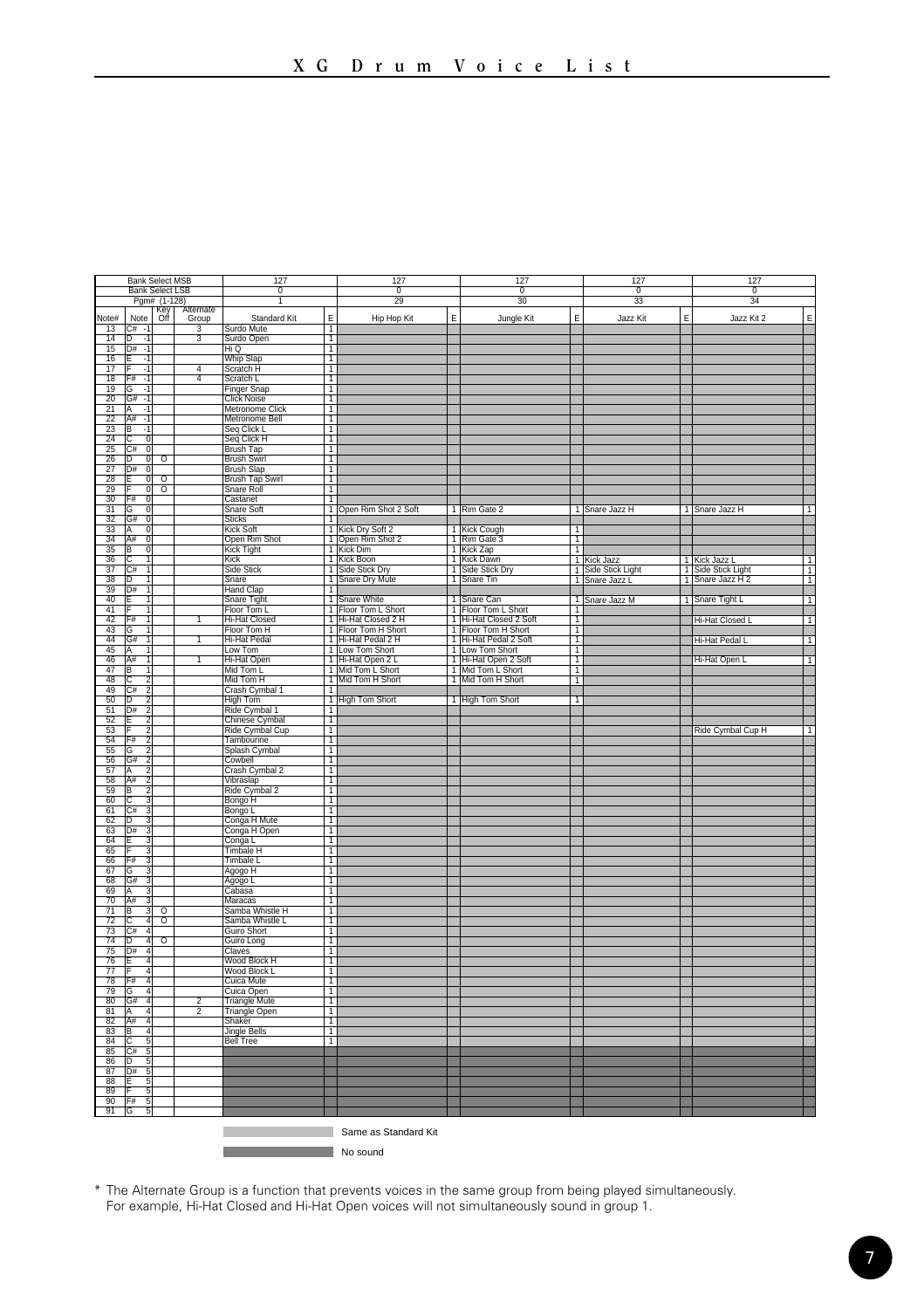#### **Bank Select MSB=Bank Number, LSB=000**

|                       | <b>Bank Select MSB</b>                          |                            |                | 127                                     |                                  | 127                               |                | 127                 |                | 127                             |                | 127                                                          |
|-----------------------|-------------------------------------------------|----------------------------|----------------|-----------------------------------------|----------------------------------|-----------------------------------|----------------|---------------------|----------------|---------------------------------|----------------|--------------------------------------------------------------|
|                       | <b>Bank Select LSB</b>                          |                            |                | $\overline{0}$                          |                                  | $\overline{0}$                    |                | 0                   |                | $\overline{0}$                  |                | 0                                                            |
|                       |                                                 | Pgm# (1-128)<br><b>Kev</b> | Alternate      | ٦                                       |                                  | 41                                |                | 49                  |                | 113                             |                | 114                                                          |
| Note#                 | Note                                            | Off                        | Group          | <b>Standard Kit</b>                     | E                                | <b>Brush Kit</b>                  | E              | Symphony Kit        | E              | R&B Kit                         | Ė              | E<br>Rock Kit 3                                              |
| 13                    | $C#$ -1                                         |                            | 3              | Surdo Mute                              | T                                |                                   |                |                     |                |                                 |                |                                                              |
| 14                    | D<br>$-1$<br>D#                                 |                            |                | Surdo Open                              | T                                |                                   |                |                     |                |                                 |                |                                                              |
| 15<br>16              | $-1$<br>$-1$                                    |                            |                | Hi Q<br><b>Whip Slap</b>                | T<br>$\overline{1}$              |                                   |                |                     |                |                                 |                |                                                              |
| 17                    | $-1$                                            |                            | $\overline{4}$ | Scratch H                               | T                                |                                   |                |                     |                |                                 |                |                                                              |
| 18                    | F#<br>-1                                        |                            | $\overline{4}$ | Scratch L                               | τ                                |                                   |                |                     |                |                                 |                |                                                              |
| 19                    | G<br>-1                                         |                            |                | Finger Snap                             | т                                |                                   |                |                     |                |                                 |                |                                                              |
| $\overline{20}$<br>21 | $G# -1$<br>$-1$                                 |                            |                | <b>Click Noise</b>                      | T                                |                                   |                |                     |                |                                 |                |                                                              |
| 22                    | IA.<br>A#<br>$-1$                               |                            |                | Metronome Click<br>Metronome Bell       | $\overline{1}$<br>$\mathbf{1}$   |                                   |                |                     |                |                                 |                |                                                              |
| 23                    | ĪΒ<br>$-1$                                      |                            |                | Seq Click L                             | T                                |                                   |                |                     |                |                                 |                |                                                              |
| $\overline{24}$       | $\overline{0}$<br>ГC                            |                            |                | Seq Click H                             | T                                |                                   |                |                     |                |                                 |                |                                                              |
| $\overline{25}$       | TC#<br>σ                                        |                            |                | <b>Brush Tap</b>                        | Τ                                |                                   |                |                     |                |                                 |                |                                                              |
| 26                    | চি<br>ō                                         | ত                          |                | <b>Brush Swirl</b>                      | T                                |                                   |                |                     |                |                                 |                |                                                              |
| 27<br>28              | D#<br>$\overline{0}$<br>$\overline{\mathbf{0}}$ | $\overline{0}$             |                | <b>Brush Slap</b><br>Brush Tap Swirl    | $\overline{1}$<br>T              |                                   |                |                     |                | Reverse Cymbal                  | 1              |                                                              |
| 29                    | $\overline{0}$                                  | $\overline{\circ}$         |                | Snare Roll                              | T                                |                                   |                |                     |                |                                 |                |                                                              |
| $\overline{30}$       | F#<br>$\overline{0}$                            |                            |                | Castanet                                | Τ                                |                                   |                |                     |                | HiQ2                            | $\overline{1}$ |                                                              |
| $\overline{31}$       | G<br>ο                                          |                            |                | Snare Soft                              |                                  | 1 Brush Slap 2                    | т              |                     |                | Snare R&B 1                     |                | 1 Snare Rock 3<br>$\overline{1}$                             |
| 32                    | G#<br>σ                                         |                            |                | <b>Sticks</b>                           | т                                |                                   |                |                     |                |                                 |                |                                                              |
| 33<br>34              | ١A<br>0<br>A#<br>$\overline{\mathbf{0}}$        |                            |                | Kick Soft<br>Open Rim Shot              | 1                                | 1 Open Rim Shot Light             | 1              | Kick Soft 2         | $\mathbf{1}$   | Kick R&B 1<br>Snare R&B 2       |                | 1 Kick Rock 1<br>T<br>1 Open Rim Shot Rock<br>$\overline{1}$ |
| 35                    | $\overline{0}$<br>ΙB                            |                            |                | Kick Tight                              | 1                                |                                   |                | Gran Cassa          | 1.             | Kick R&B 2                      |                | 1 Kick Rock 2<br>$\overline{1}$                              |
| 36                    | ⊺c                                              |                            |                | Kick                                    |                                  | 1 Kick Jazz<br>1 Side Stick Light |                | 1 Gran Cassa Mute   | $\overline{1}$ | Kick R&B 3                      |                | T<br>1 Kick Rock 3                                           |
| 37                    | İC#<br>Ŧ                                        |                            |                | Side Stick                              |                                  |                                   | $\overline{1}$ |                     |                | Side Stick Analog 2             |                | $\overline{1}$<br>1 Side Stick Rock                          |
| 38                    | D<br>1                                          |                            |                | Snare                                   |                                  | 1 Brush Slap 3                    |                | 1 Band Snare        | $\mathbf{1}$   | Snare R&B 3                     |                | 1 Snare Rock 4<br>T                                          |
| 39<br>40              | D#<br>1<br>IF<br>$\mathbf{1}$                   |                            |                | <b>Hand Clap</b><br>Snare Tight         | T                                | 1 Brush Tap 2                     |                | 1 Band Snare 2      | 1              |                                 |                | ٦<br>$\mathbf{1}$                                            |
| 41                    |                                                 |                            |                | Floor Tom L                             |                                  | 1 Tom Brush 1                     | 7              |                     |                | Snare R&B 4<br>Floor Tom L Dark |                | 1 Snare Rock 5<br>ℸ<br>1 Floor Tom L Rock                    |
| 42                    | F#<br>$\overline{1}$                            |                            | T              | <b>Hi-Hat Closed</b>                    | т                                |                                   |                |                     |                | Hi-Hat Closed 4                 |                | T<br>1 Hi-Hat Closed 5                                       |
| 43                    | G                                               |                            |                | Floor Tom H                             | Π                                | Tom Brush 2                       | $\overline{1}$ |                     |                | Floor Tom H Dark                |                | Τ<br>1 Floor Tom H Rock                                      |
| 44                    | İG#<br>Ŧ                                        |                            | т              | <b>Hi-Hat Pedal</b>                     | т                                |                                   |                |                     |                | Hi-Hat Closed Analog 2          |                | $\overline{1}$<br>1 Hi-Hat Pedal 5                           |
| 45<br>46              | lΑ<br>IA#<br>-1                                 |                            | 1              | Low Tom                                 | 1                                | 1 Tom Brush 3                     | $\overline{1}$ |                     |                | Low Tom Dark                    |                | 1 Low Tom Rock<br>T<br>$\overline{1}$                        |
| 47                    | Iв<br>$\overline{1}$                            |                            |                | Hi-Hat Open<br>Mid Tom L                |                                  | 1 Tom Brush 4                     | $\overline{1}$ |                     |                | Hi-Hat Open 4<br>Mid Tom L Dark |                | 1 Hi-Hat Open 5<br>1 Mid Tom L Rock<br>$\overline{1}$        |
| 48                    | टि<br>$\overline{2}$                            |                            |                | Mid Tom H                               |                                  | 1 Tom Brush 5                     | T              |                     |                | Mid Tom H Dark                  |                | 1 Mid Tom H Rock<br>$\overline{1}$                           |
| 49                    | $\overline{2}$<br>C#                            |                            |                | Crash Cymbal 1                          | т                                |                                   |                |                     |                | Crash Analog                    | $\overline{1}$ |                                                              |
| 50                    | ₪                                               |                            |                | High Tom                                |                                  | 1 Tom Brush 6                     | т              |                     |                | <b>High Tom Dark</b>            |                | 1 High Tom Rock<br>$\overline{1}$                            |
| 51<br>52              | $\overline{2}$<br>D#                            |                            |                | Ride Cymbal 1<br>Chinese Cymbal         | 1<br>T                           |                                   |                |                     |                |                                 |                |                                                              |
| 53                    | $\overline{2}$                                  |                            |                | Ride Cymbal Cup                         | $\overline{1}$                   |                                   |                |                     |                |                                 |                |                                                              |
| 54                    | 7<br>F#                                         |                            |                | Tambourine                              | T                                |                                   |                |                     |                | Tambourine 2                    | $\overline{1}$ |                                                              |
| $\overline{55}$       | $\overline{2}$<br>নে                            |                            |                | Splash Cymbal                           | T                                |                                   |                |                     |                |                                 |                |                                                              |
| 56                    | 2<br>G#                                         |                            |                | Cowbell                                 | т                                |                                   |                |                     |                | <b>Cowbell Analog</b>           | $\overline{1}$ |                                                              |
| 57                    | ヮ<br>А<br>$\overline{\phantom{a}}$              |                            |                | Crash Cymbal 2                          | T                                |                                   |                | Hand Cymbal 2       | -1             |                                 |                |                                                              |
| 58<br>59              | A#<br>ĪВ<br>$\overline{2}$                      |                            |                | Vibraslap<br>Ride Cymbal 2              | T<br>T                           |                                   |                | Hand Cymbal 2 Short | Ŧ              |                                 |                |                                                              |
| 60                    | C<br>٦                                          |                            |                | Bongo H                                 | T                                |                                   |                |                     |                |                                 |                |                                                              |
| 61                    | C#<br>3                                         |                            |                | Bongo L                                 | T                                |                                   |                |                     |                |                                 |                |                                                              |
| 62                    | İΰ<br>3                                         |                            |                | Conga H Mute                            | T                                |                                   |                |                     |                | Conga Analog H                  | $\overline{1}$ |                                                              |
| 63<br>64              | D#<br>З                                         |                            |                | Conga H Open                            | T<br>$\overline{1}$              |                                   |                |                     |                | Conga Analog M                  | 1<br>1         |                                                              |
| 65                    | з<br>٩                                          |                            |                | Conga L<br><b>Timbale H</b>             | T                                |                                   |                |                     |                | Conga Analog L                  |                |                                                              |
| 66                    | IF#<br>3                                        |                            |                | Timbale L                               | ℸ                                |                                   |                |                     |                |                                 |                |                                                              |
| 67                    | G<br>٦                                          |                            |                | Agogo H                                 | Τ                                |                                   |                |                     |                |                                 |                |                                                              |
| 68                    | G#<br>3                                         |                            |                | Agogo L                                 | Τ                                |                                   |                |                     |                |                                 |                |                                                              |
| 69                    | 3<br>IA<br>3                                    |                            |                | Cabasa                                  | т                                |                                   |                |                     |                | Cabasa 2                        | $\mathbf{1}$   |                                                              |
| 70<br>71              | A#<br>B<br>3                                    | 0                          |                | Maracas<br>Samba Whistle H              | T<br>T                           |                                   |                |                     |                | Maracas <sub>2</sub>            | T              |                                                              |
| $\overline{72}$       | ic<br>4                                         | $\overline{\circ}$         |                | Samba Whistle L                         | $\overline{1}$                   |                                   |                |                     |                |                                 |                |                                                              |
| $\overline{73}$       | İC#<br>74                                       |                            |                | Guiro Short                             | T                                |                                   |                |                     |                |                                 |                |                                                              |
| $\overline{74}$       | D<br>$\overline{4}$                             | ०                          |                | Guiro Long                              | T                                |                                   |                |                     |                |                                 |                |                                                              |
| $\overline{75}$       | D#<br>74                                        |                            |                | Claves                                  | т                                |                                   |                |                     |                | Claves <sub>2</sub>             | 1              |                                                              |
| 76<br>77              | 4<br>ĪF<br>$\overline{4}$                       |                            |                | Wood Block H<br>Wood Block L            | T<br>$\overline{1}$              |                                   |                |                     |                |                                 |                |                                                              |
| 78                    | F#<br>$\overline{4}$                            |                            |                | Cuica Mute                              | Ŧ.                               |                                   |                |                     |                | Scratch H 2                     | $\overline{1}$ |                                                              |
| 79                    | G<br>4                                          |                            |                | Cuica Open                              | T                                |                                   |                |                     |                | Scratch L 2                     | T              |                                                              |
| 80                    | İG#<br>74                                       |                            | $\overline{2}$ | <b>Triangle Mute</b>                    | T                                |                                   |                |                     |                |                                 |                |                                                              |
| 81                    | Ā<br>7                                          |                            | $\overline{2}$ | <b>Triangle Open</b>                    | т                                |                                   |                |                     |                |                                 |                |                                                              |
| 82                    | lA#<br>$\overline{4}$<br>ΙB<br>4                |                            |                | Shaker                                  | $\overline{1}$<br>$\overline{1}$ |                                   |                |                     |                |                                 | $\overline{1}$ |                                                              |
| 83<br>84              | Ιc<br>5                                         |                            |                | <b>Jingle Bells</b><br><b>Bell Tree</b> | $\overline{1}$                   |                                   |                |                     |                | Tambourine 3<br>Wind Chime      | $\overline{1}$ |                                                              |
| 85                    | 5<br>C#                                         |                            |                |                                         |                                  |                                   |                |                     |                |                                 |                |                                                              |
| 86                    | ΤD                                              |                            |                |                                         |                                  |                                   |                |                     |                |                                 |                |                                                              |
| 87                    | to#<br>3                                        |                            |                |                                         |                                  |                                   |                |                     |                |                                 |                |                                                              |
| 88                    | F<br>5                                          |                            |                |                                         |                                  |                                   |                |                     |                |                                 |                |                                                              |
| 89<br>90              | 5<br>5<br>IF#                                   |                            |                |                                         |                                  |                                   |                |                     |                |                                 |                |                                                              |
| 91                    | 5<br>G                                          |                            |                |                                         |                                  |                                   |                |                     |                |                                 |                |                                                              |
|                       |                                                 |                            |                |                                         |                                  |                                   |                |                     |                |                                 |                |                                                              |
|                       |                                                 |                            |                |                                         |                                  | Same as Standard Kit              |                |                     |                |                                 |                |                                                              |

**No sound**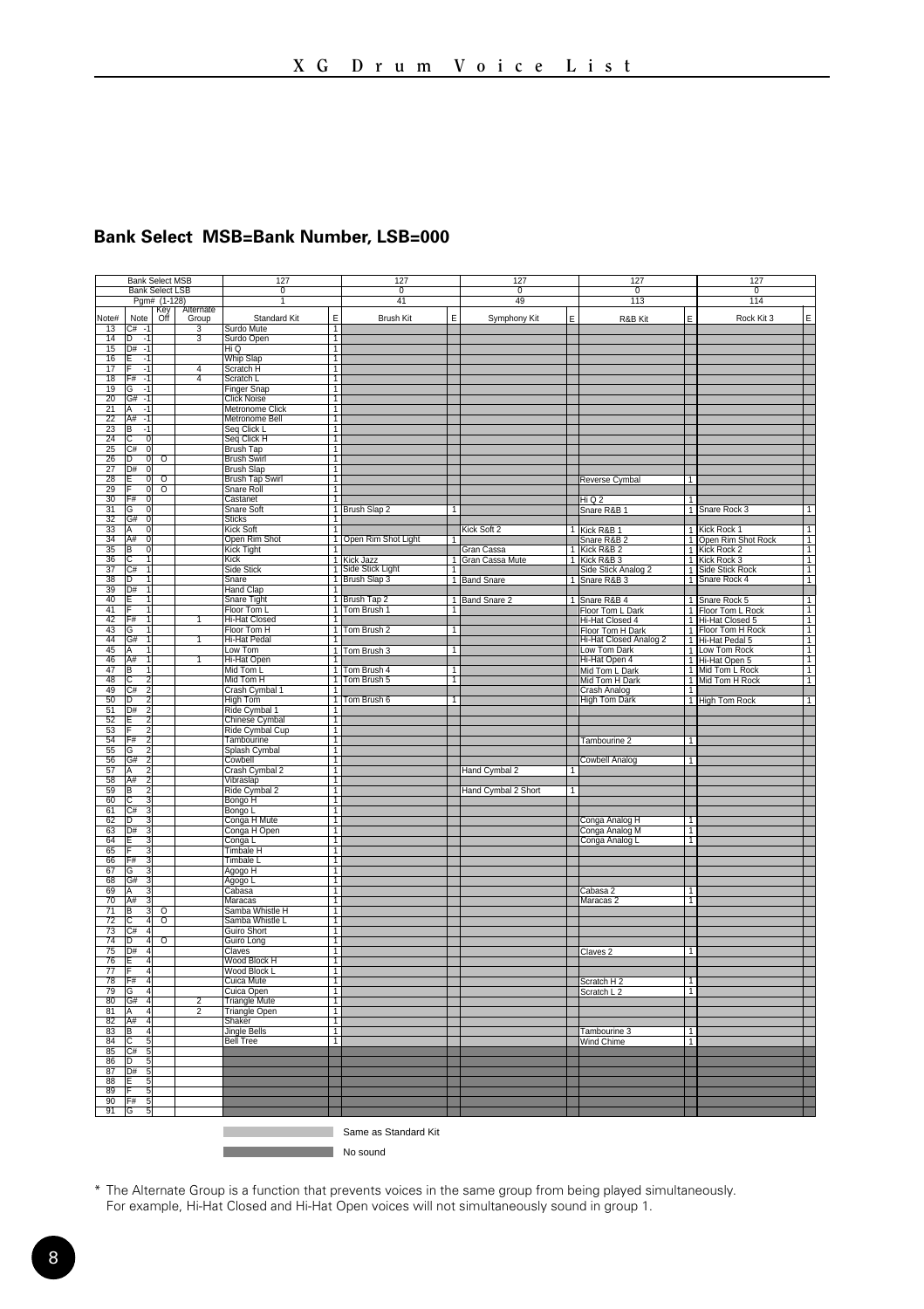|                                    | <b>Bank Select MSB</b>                                    |                    |                | 127                             |                     | 126                           |                | 126                                       |                     |
|------------------------------------|-----------------------------------------------------------|--------------------|----------------|---------------------------------|---------------------|-------------------------------|----------------|-------------------------------------------|---------------------|
|                                    | <b>Bank Select LSB</b>                                    |                    |                | $\overline{0}$                  |                     | $\overline{0}$                |                | $\overline{\mathfrak{o}}$                 |                     |
|                                    |                                                           | Pgm# (1-128)       | Alternate      | 1                               |                     | 1                             |                | 2                                         |                     |
| Note#                              | Note                                                      | Key<br>Off         | Group          | Standard Kit                    | E                   | SFX Kit 1                     | F              | SFX Kit 2                                 | E                   |
| 13                                 | C#<br>$\cdot$ 1                                           |                    | 3              | Surdo Mute                      | 1                   |                               |                |                                           |                     |
| 14                                 | ln<br>$\cdot$ 1                                           |                    | 3              | Surdo Open                      | ī                   |                               |                |                                           |                     |
| 15<br>16                           | $\overline{4}$<br>D#<br>Έ<br>न                            |                    |                | Hi Q<br>Whip Slap               | T<br>ī              |                               |                |                                           |                     |
| $\overline{17}$                    | ╔<br>7                                                    |                    | 4              | Scratch H                       | Ŧ                   |                               |                |                                           |                     |
| 18                                 | F#<br>$-1$                                                |                    | $\overline{4}$ | Scratch L                       | T                   |                               |                |                                           |                     |
| 19                                 | $-1$<br>lG                                                |                    |                | <b>Finger Snap</b>              | T                   |                               |                |                                           |                     |
| 20                                 | G#<br>-1                                                  |                    |                | <b>Click Noise</b>              | 1                   |                               |                |                                           |                     |
| $\overline{21}$                    | ΙĀ<br>$-1$                                                |                    |                | Metronome Click                 | T                   |                               |                |                                           |                     |
| $\overline{22}$<br>$\overline{23}$ | A#<br>ন                                                   |                    |                | Metronome Bell                  | T                   |                               |                |                                           |                     |
| $\overline{24}$                    | В<br>-1<br>टि<br>$\overline{\mathfrak{o}}$                |                    |                | Seq Click L<br>Seq Click H      | ī<br>T              |                               |                |                                           |                     |
| 25                                 | C#<br>O                                                   |                    |                | <b>Brush Tap</b>                | 1                   |                               |                |                                           |                     |
| 26                                 | D<br>0                                                    | ō                  |                | <b>Brush Swirl</b>              | 1                   |                               |                |                                           |                     |
| $\overline{27}$                    | $\overline{0}$<br>ĪD#                                     |                    |                | Brush Slap                      | $\overline{1}$      |                               |                |                                           |                     |
| $\overline{28}$                    | E<br>ō                                                    | $\overline{\circ}$ |                | Brush Tap Swirl                 | T                   |                               |                |                                           |                     |
| 29                                 | ō                                                         | ठ                  |                | Snare Roll                      | ī                   |                               |                |                                           |                     |
| 30                                 | ō<br>F#                                                   |                    |                | Castanet                        | т                   |                               |                |                                           |                     |
| 31                                 | ाड<br>ō<br>$\overline{0}$                                 |                    |                | Snare Soft<br><b>Sticks</b>     | T<br>T              |                               |                |                                           |                     |
| $\frac{32}{33}$                    | G#<br>Ō<br>A                                              |                    |                | Kick Soft                       | ī                   |                               |                |                                           |                     |
| $\overline{34}$                    | A#<br>Ō                                                   |                    |                | Open Rim Shot                   | T                   |                               |                |                                           |                     |
| $\overline{35}$                    | ō<br>īΒ                                                   |                    |                | Kick Tight                      | T                   |                               |                |                                           |                     |
| 36                                 | ट<br>7                                                    |                    |                | Kick                            |                     | 1 Cutting Noise               |                | 1 Phone Call                              | T                   |
| 37                                 | $\overline{C#}$<br>ī                                      |                    |                | Side Stick                      |                     | 1 Cutting Noise 2             |                | 2 Door Squeak                             | $\overline{1}$      |
| 38                                 | D<br>1                                                    |                    |                | Snare                           |                     | 1   Distorted Cutting Noise   |                | 2 Door Slam                               | $\overline{1}$      |
| 39                                 | D#<br>1                                                   |                    |                | <b>Hand Clap</b>                |                     | 1 String Slap<br>1 Bass Slide | 1              | Scratch Cut                               | T                   |
| 40<br>41                           | ĪΕ<br>ī<br>ī                                              |                    |                | Snare Tight<br>Floor Tom L      |                     | 1 Pick Scrape                 |                | 2 Scratch H 3<br>1 Wind Chime             | $\frac{2}{1}$       |
| 42                                 | F#<br>ī                                                   |                    | ī              | <b>Hi-Hat Closed</b>            | т                   |                               |                | Telephone 2                               | Ŧ                   |
| 43                                 | ΙG<br>1                                                   |                    |                | Floor Tom H                     | ī                   |                               |                |                                           |                     |
| 44                                 | G#<br>ī                                                   |                    | ī              | Hi-Hat Pedal                    | T                   |                               |                |                                           |                     |
| 45                                 | ī<br>IA                                                   |                    |                | Low Tom                         | T                   |                               |                |                                           |                     |
| 46                                 | A#<br>ī                                                   |                    | ī              | Hi-Hat Open                     | Ŧ                   |                               |                |                                           |                     |
| 47                                 | ĪΒ<br>ī                                                   |                    |                | Mid Tom L                       | T                   |                               |                |                                           |                     |
| 48                                 | Ō<br>$\overline{2}$                                       |                    |                | Mid Tom H                       | т                   |                               |                |                                           |                     |
| 49<br>50                           | $\overline{2}$<br>$\overline{C#}$<br>$\overline{2}$<br>ĪD |                    |                | Crash Cymbal 1                  | ī<br>T              |                               |                |                                           |                     |
| 51                                 | D#                                                        |                    |                | High Tom                        | 1                   |                               |                |                                           |                     |
| 52                                 | $\frac{2}{2}$<br>F                                        |                    |                | Ride Cymbal 1<br>Chinese Cymbal |                     | 1 Flute Key Click             |                |                                           | T                   |
| 53                                 | $\overline{2}$<br>╔                                       |                    |                | Ride Cymbal Cup                 | T                   |                               |                | 1 Car Engine Ignition<br>Car Tires Squeal | Ŧ                   |
| 54                                 | $\bar{2}$<br>F#                                           |                    |                | Tambourine                      | т                   |                               |                | Car Passing                               | T                   |
| $\overline{55}$                    | $\overline{2}$<br>ভ                                       |                    |                | Splash Cymbal                   | ī                   |                               |                | Car Crash                                 | T                   |
| 56                                 | $\frac{2}{2}$<br>G#                                       |                    |                | Cowbell                         | 1                   |                               |                | Siren                                     | $\frac{2}{1}$       |
| 57                                 | IA                                                        |                    |                | Crash Cymbal 2                  | T                   |                               |                | Train                                     |                     |
| 58<br>59                           | $\overline{2}$<br>A#<br>В                                 |                    |                | Vibraslap                       | ī<br>ī              |                               |                | <b>Jet Plane</b>                          |                     |
| 60                                 | $\frac{2}{3}$<br>ত                                        |                    |                | Ride Cymbal 2<br>Bongo H        | T                   |                               |                | Starship<br>Burst                         | $\frac{2}{2}$       |
| 61                                 | $\overline{C#}$<br>3                                      |                    |                | Bongo L                         | T                   |                               |                | Roller Coaster                            | $\overline{2}$      |
| 62                                 | D<br>3                                                    |                    |                | Conga H Mute                    | ī                   |                               |                | Submarine                                 | $\overline{2}$      |
| 63                                 | $\bar{3}$<br>D#                                           |                    |                | Conga H Open                    | Ŧ                   |                               |                |                                           |                     |
| 64                                 | $\overline{3}$<br>F                                       |                    |                | Conga L                         | Ŧ                   |                               |                |                                           |                     |
| 65                                 | š<br>F                                                    |                    |                | Timbale H                       | ī                   |                               |                |                                           |                     |
| 66                                 | ż<br>İF#                                                  |                    |                | <b>Timbale L</b>                | т                   |                               |                |                                           |                     |
| 67<br>68                           | G<br>3<br>3                                               |                    |                | Agogo H                         | T                   |                               |                |                                           | 1                   |
| 69                                 | G#<br>$\overline{3}$<br> A                                |                    |                | Agogo L<br>Cabasa               |                     | 1 Shower<br>1 Thunder         | 1              | 2 Laugh<br>Scream                         | 1                   |
| 70                                 | 3<br>A#                                                   |                    |                | Maracas                         |                     | 1 Wind                        |                | 1 Punch                                   | T                   |
| 71                                 | $\overline{3}$<br>ĪΒ                                      | $\overline{\circ}$ |                | Samba Whistle H                 |                     | 1 Stream                      |                | 2 Heart Beat                              | Ŧ                   |
| $\overline{72}$                    | 4<br>r                                                    | ०                  |                | Samba Whistle L                 |                     | 1 Bubble                      |                | 2 Foot Steps                              | T                   |
| $\overline{73}$                    | $\overline{C}$ #<br>4                                     |                    |                | Guiro Short                     |                     | 1 Feed                        | $\overline{2}$ |                                           |                     |
| 74                                 | D<br>4                                                    | $\overline{\circ}$ |                | Guiro Long                      | $\overline{1}$      |                               |                |                                           |                     |
| 75<br>76                           | D#<br>4<br>Ē<br>4                                         |                    |                | Claves<br>Wood Block H          | 1<br>$\overline{1}$ |                               |                |                                           |                     |
| 77                                 | 4                                                         |                    |                | Wood Block L                    | T                   |                               |                |                                           |                     |
| 78                                 | F#<br>4                                                   |                    |                | Cuica Mute                      | т                   |                               |                |                                           |                     |
| 79                                 | 4<br>নে                                                   |                    |                | Cuica Open                      | т                   |                               |                |                                           |                     |
| 80                                 | G#<br>4                                                   |                    | $\overline{2}$ | <b>Triangle Mute</b>            | 1                   |                               |                |                                           |                     |
| 81                                 | 4<br>A                                                    |                    | $\overline{2}$ | <b>Triangle Open</b>            | ī                   |                               |                |                                           |                     |
| 82                                 | 4<br>A#                                                   |                    |                | Shaker                          | Ŧ                   |                               |                |                                           |                     |
| 83                                 | B<br>4                                                    |                    |                | <b>Jingle Bells</b>             | T                   |                               |                |                                           |                     |
| 84<br>85                           | $\overline{5}$<br>ō<br>5                                  |                    |                | <b>Bell Tree</b>                |                     | 1 Dog                         |                | 1 Machine Gun                             | т<br>$\overline{2}$ |
| 86                                 | lC#<br>$\overline{5}$<br>ĪΘ                               |                    |                |                                 |                     | Horse<br><b>Bird Tweet 2</b>  | T              | Laser Gun<br>1 Explosion                  | $\overline{2}$      |
| 87                                 | 5<br>D#                                                   |                    |                |                                 |                     |                               |                | Firework                                  | $\overline{2}$      |
| 88                                 | E<br>5                                                    |                    |                |                                 |                     |                               |                |                                           |                     |
| 89                                 | İΕ<br>$\overline{5}$                                      |                    |                |                                 |                     |                               |                |                                           |                     |
| 90                                 | $\overline{5}$<br>F#                                      |                    |                |                                 |                     | Ghost                         | 2              |                                           |                     |
| 91                                 | 5<br>G                                                    |                    |                |                                 |                     | Maou                          | $\frac{1}{2}$  |                                           |                     |
|                                    |                                                           |                    |                |                                 |                     |                               |                |                                           |                     |
|                                    |                                                           |                    |                |                                 |                     | Same as Standard Kit          |                |                                           |                     |
|                                    |                                                           |                    |                |                                 |                     |                               |                |                                           |                     |
|                                    |                                                           |                    |                |                                 |                     | No sound                      |                |                                           |                     |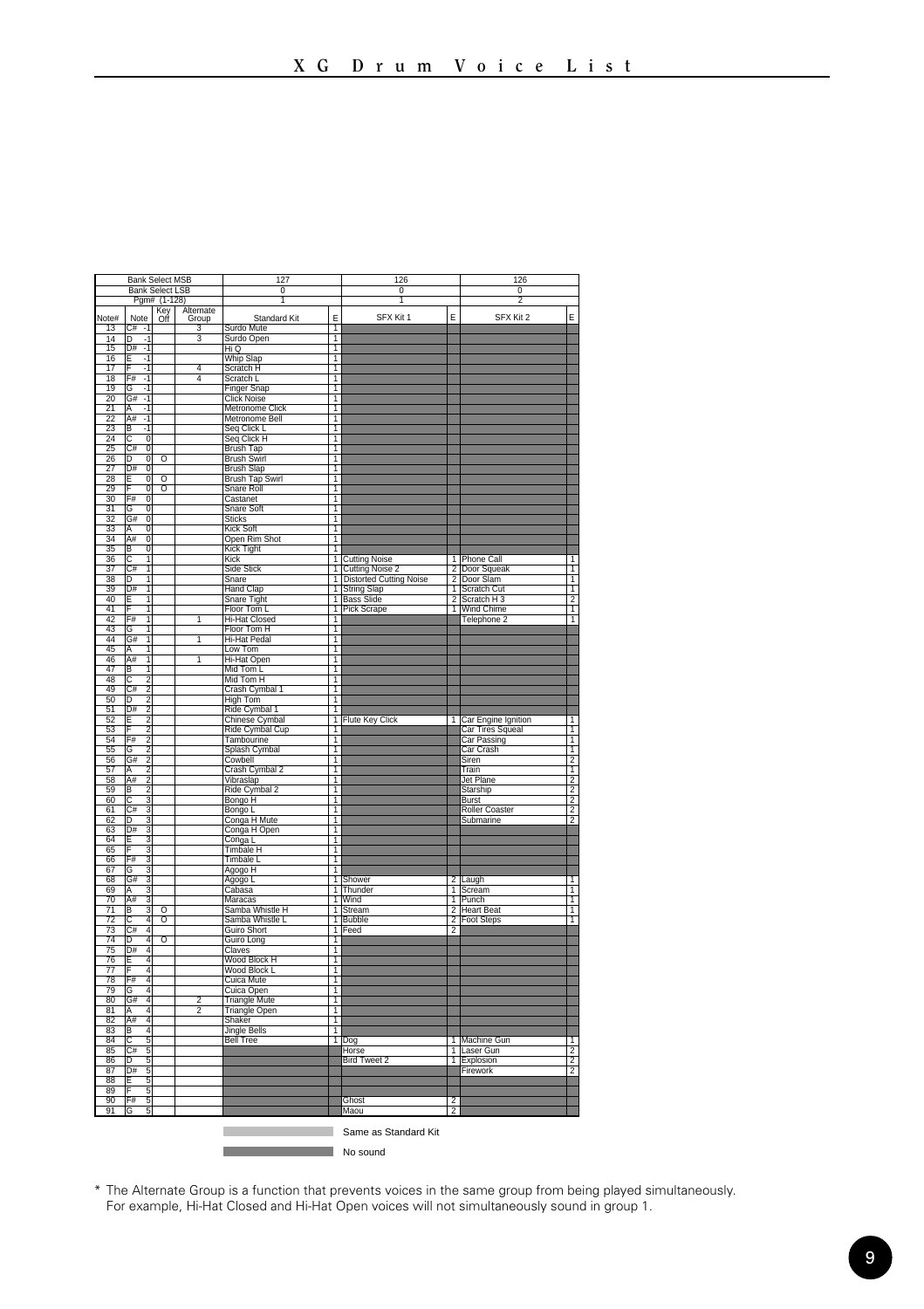## Effect Type List

<span id="page-9-0"></span>

| <b>REVERB</b>        |                                 |                                          |                                                                                                                                                                                  |
|----------------------|---------------------------------|------------------------------------------|----------------------------------------------------------------------------------------------------------------------------------------------------------------------------------|
| MSB                  | Exclusive<br>LSB                | <b>Effect Type</b>                       | Description                                                                                                                                                                      |
| 00                   | 00                              | NO EFFECT                                | Effect turned off.                                                                                                                                                               |
| 01                   | 00                              | HALL1                                    | Reverb simulating the resonance of a hall.                                                                                                                                       |
| 01                   | 01                              | HALL2                                    | Reverb simulating the resonance of a hall.                                                                                                                                       |
| 02                   | 0 <sub>0</sub>                  | ROOM1                                    | Reverb simulating the resonance of a room.                                                                                                                                       |
| 02<br>02             | 01<br>02                        | ROOM <sub>2</sub><br>ROOM3               | Reverb simulating the resonance of a room.<br>Reverb simulating the resonance of a room.                                                                                         |
| 03                   | 00                              | STAGE1                                   | Reverb appropriate for a solo instrument.                                                                                                                                        |
| 03                   | 01                              | STAGF <sub>2</sub>                       | Reverb appropriate for a solo instrument.                                                                                                                                        |
| 04                   | 00                              | PLATE                                    | Reverb simulating a metal plate reverb unit.                                                                                                                                     |
| 10                   | 00                              | WHITE ROOM                               | A unique short reverb with a bit of initial delay.                                                                                                                               |
| 11                   | <sub>00</sub><br>0 <sub>0</sub> | TUNNEL                                   | Simulation of a tunnel space expanding to left and right.                                                                                                                        |
| 13                   |                                 | <b>BASEMENT</b>                          | A bit of initial delay followed by reverb with a unique resonance.                                                                                                               |
| <b>CHORUS</b>        |                                 |                                          |                                                                                                                                                                                  |
| MSB                  | Exclusive<br>LSB                | <b>Effect Type</b>                       | Description                                                                                                                                                                      |
| 00                   | 0 <sub>0</sub>                  | NO EFFECT                                | Effect turned off.                                                                                                                                                               |
| 41                   | 00                              | CHORUS1                                  | Conventional chorus program that adds natural spaciousness.                                                                                                                      |
| 41                   | 01                              | CHORUS2                                  | Conventional chorus program that adds natural spaciousness.                                                                                                                      |
| 41<br>41             | 02<br>08                        | CHORUS3<br>CHORUS4                       | Conventional chorus program that adds natural spaciousness.<br>Chorus with stereo input. The pan setting specified for the Part will also apply to the effect sound.             |
| 42                   | 00                              | CELESTE1                                 | A 3-phase LFO adds modulation and spaciousness to the sound.                                                                                                                     |
| 42                   | 01                              | CELESTE2                                 | A 3-phase LFO adds modulation and spaciousness to the sound.                                                                                                                     |
| 42                   | 02                              | CELESTE3                                 | A 3-phase LFO adds modulation and spaciousness to the sound.                                                                                                                     |
| 42                   | 08                              | CELESTE4                                 | Celeste with stereo input. The pan setting specified for the Part will also apply to the effect sound.                                                                           |
| 43                   | 00                              | FLANGER1                                 | Adds a jet-airplane effect to the sound.                                                                                                                                         |
| 43<br>43             | 01<br>08                        | FLANGER2                                 | Adds a jet-airplane effect to the sound.<br>Adds a jet-airplane effect to the sound.                                                                                             |
|                      |                                 | FLANGER3                                 |                                                                                                                                                                                  |
| <b>VARIATION</b>     | Exclusive                       |                                          |                                                                                                                                                                                  |
| MSB                  | LSB                             | <b>Effect Type</b>                       | Description                                                                                                                                                                      |
| 00                   | 0 <sub>0</sub>                  | NO EFFECT                                | Fffect turned off.                                                                                                                                                               |
| 01                   | 00                              | HALL1                                    | Reverb simulating the resonance of a hall.                                                                                                                                       |
| 01<br>02             | 01<br><sub>00</sub>             | HALL2                                    | Reverb simulating the resonance of a hall.                                                                                                                                       |
| 02                   | 01                              | ROOM1<br>ROOM <sub>2</sub>               | Reverb simulating the resonance of a room.<br>Reverb simulating the resonance of a room.                                                                                         |
| 02                   | 02                              | ROOM3                                    | Reverb simulating the resonance of a room.                                                                                                                                       |
|                      |                                 |                                          |                                                                                                                                                                                  |
| 03                   | 00                              | STAGE1                                   |                                                                                                                                                                                  |
| 03                   | 01                              | STAGE2                                   | Reverb appropriate for a solo instrument.<br>Reverb appropriate for a solo instrument.                                                                                           |
| 04                   | 00                              | PLATE                                    | Reverb simulating a metal plate reverb unit.                                                                                                                                     |
| 05                   | 00                              | DELAY L, C, R                            | A program that creates three delay sounds; L, R, and C (center).                                                                                                                 |
| 06                   | 00                              | DELAY L, R                               | A program that creates two delay sounds; L and R. Two feedback delays are provided.                                                                                              |
| 07                   | 00                              | ECHO                                     | Two delays (L and R) and independent feedback delays for L and R.                                                                                                                |
| C <sub>8</sub><br>09 | 00<br>00                        | <b>CROSS DELAY</b>                       | A program that crosses the feedback of two delays.                                                                                                                               |
| 09                   | 01                              | EARLY REF1<br>EARLY REF2                 | An effect that produces only the early reflection component of reverb.<br>An effect that produces only the early reflection component of reverb.                                 |
| ΩA                   | nn                              | <b>GATE REVERB</b>                       | A simulation of gated reverb.                                                                                                                                                    |
| 0B                   | 00                              | <b>REVERSE GATE</b>                      | A program that simulates gated reverb played backwards.                                                                                                                          |
| 14                   | 00                              | KARAOKE 1                                | A delay with feedback of the same types as used for karaoke reverb.                                                                                                              |
| 14<br>14             | 01<br>02                        | <b>KARAOKE 2</b>                         | A delay with feedback of the same types as used for karaoke reverb.                                                                                                              |
| 41                   | 00                              | <b>KARAOKE 3</b><br>CHORUS1              | A delay with feedback of the same types as used for karaoke reverb.                                                                                                              |
| 41                   | 01                              | CHORUS2                                  | Conventional chorus program that adds natural spaciousness.<br>Conventional chorus program that adds natural spaciousness.                                                       |
| 41                   | 02                              | CHORUS3                                  | Conventional chorus program that adds natural spaciousness.                                                                                                                      |
| 41                   | 08                              | CHORUS4                                  | Chorus with stereo input.                                                                                                                                                        |
| 42                   | 00                              | CELESTE1                                 | A 3-phase LFO adds modulation and spaciousness to the sound.                                                                                                                     |
| 42                   | 01                              | CELESTE2                                 | A 3-phase LFO adds modulation and spaciousness to the sound.                                                                                                                     |
| 42<br>42             | 02<br>08                        | CELESTE3<br>CELESTE4                     | A 3-phase LFO adds modulation and spaciousness to the sound.                                                                                                                     |
| 43                   | 00                              | FI ANGER1                                | Celeste with stereo input.<br>Adds a jet-airplane effect to the sound.                                                                                                           |
| 43                   | 01                              | FLANGER2                                 | Adds a jet-airplane effect to the sound.                                                                                                                                         |
| 43                   | 08                              | FLANGER3                                 | Adds a jet-airplane effect to the sound.                                                                                                                                         |
| 44                   | 00                              | SYMPHONIC                                | A multi-phase version of CELESTE.                                                                                                                                                |
| 45                   | 00                              | <b>ROTARY SPEAKER</b>                    | A simulation of a rotary speaker. You can use AC1 (assignable controller) etc. to control the speed of rotation.                                                                 |
| 46<br>47             | 00<br>0 <sub>0</sub>            | <b>TREMOLO</b>                           | An effect that cyclically modulates the volume.                                                                                                                                  |
| 48                   | 0 <sub>0</sub>                  | <b>AUTO PAN</b><br>PHASER1               | A program that cyclically moves that sound image to left and right, front and back.<br>Cyclically changes the phase to add modulation to the sound.                              |
| 48                   | 08                              | PHASER2                                  | Phaser with stereo input.                                                                                                                                                        |
| 49                   | 00                              | <b>DISTORTION</b>                        | Adds a sharp-edged distortion to the sound.                                                                                                                                      |
| 4A                   | <sub>00</sub>                   | <b>OVER DRIVE</b>                        | Adds mild distortion to the sound.                                                                                                                                               |
| 4B                   | 0 <sub>0</sub>                  | <b>AMP SIMULATOR</b>                     | A simulation of a guitar amp.                                                                                                                                                    |
| 4C                   | 00                              | 3BAND EQ(MONO)                           | A mono EQ with adjustable LOW, MID, and HIGH equalizing.                                                                                                                         |
| 4D<br>4E             | 00<br>00                        | 2BAND EQ(STEREO)<br><b>AUTO WAH(LFO)</b> | A stereo EQ with adjustable LOW and HIGH. Ideal for drum Parts.<br>Cyclically modulates the center frequency of a wah filter. With an AC1 etc. this can function as a pedal wah. |

\* Both MSB, LSB are hexadecimal. \* The effect for LSB=0 is the basic type.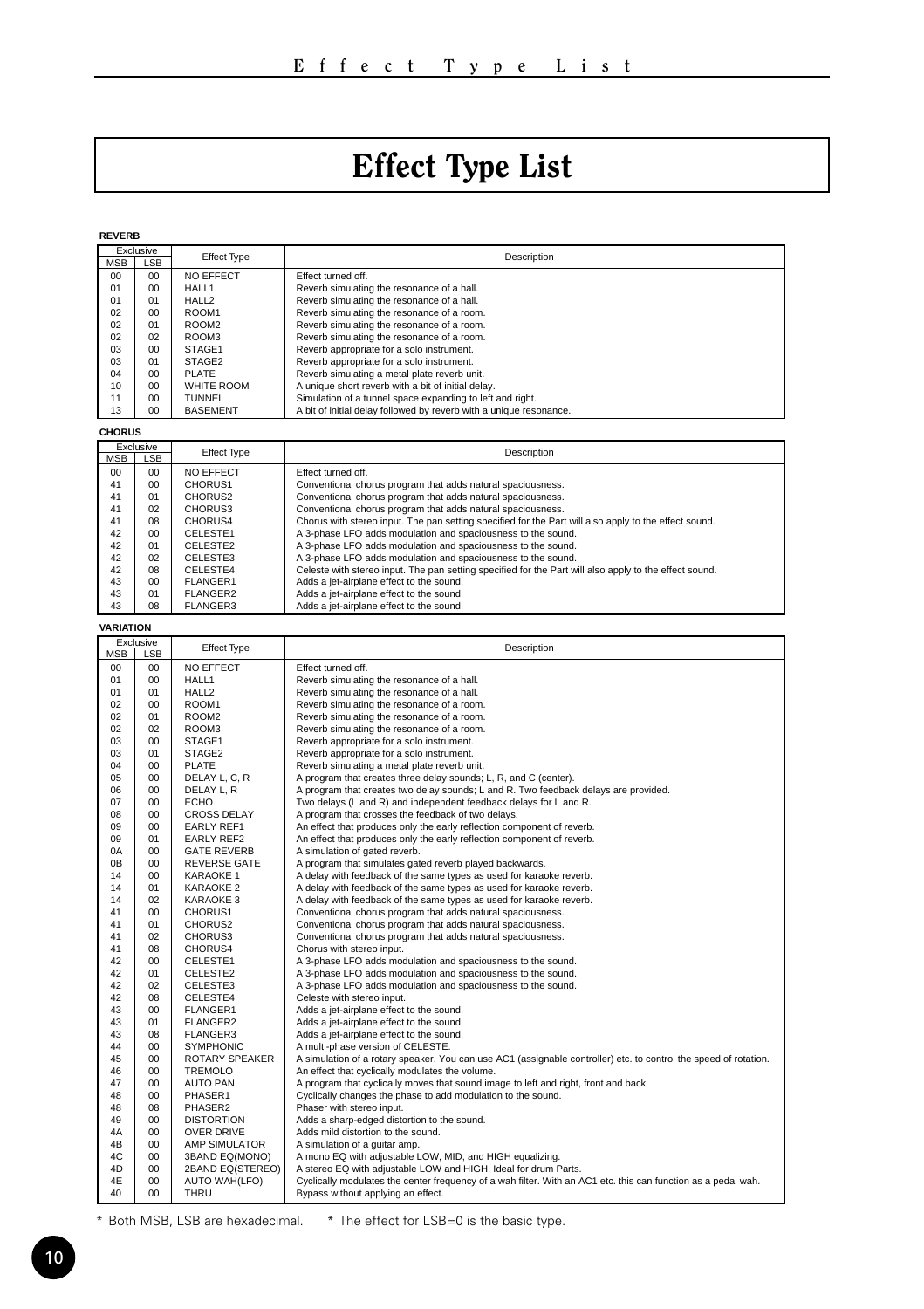### Effect Parameter List

#### **HALL1,2, ROOM1,2,3, STAGE1,2, PLATE**

|                | No. * Parameter      | Range                   | Value     | $\rightarrow$ TbI | Control |
|----------------|----------------------|-------------------------|-----------|-------------------|---------|
| 1              | Reverb Time          | $0.3 - 30.0s$           | $0 - 69$  | table#4           |         |
| $\overline{a}$ | Diffusion            | $0 - 10$                | $0 - 10$  |                   |         |
| $\overline{3}$ | <b>Initial Delay</b> | $0 - 63$                | $0 - 63$  | table#5           |         |
| $\overline{a}$ | <b>HPF Cutoff</b>    | $Thru - 8.0kHz$         | $0 - 52$  | table#3           |         |
| 5              | I PF Cutoff          | $1.0k - Thru$           | 34-60     | table#3           |         |
| 6              |                      |                         |           |                   |         |
| $\overline{7}$ |                      |                         |           |                   |         |
| 8              |                      |                         |           |                   |         |
| $\overline{9}$ |                      |                         |           |                   |         |
| 10             | Drv/Wet              | $D63>W - D=W - D< W63$  | $1 - 127$ |                   |         |
| 11             | Rev Delay            | $0 - 63$                | $0 - 63$  | table#5           |         |
| 12             | Density              | $0 - 3$                 | $0 - 3$   |                   |         |
| 13             | Fr/ Rev Balance      | $F63 > R - F=R - FcR63$ | 1-127     |                   |         |
| 14             |                      |                         |           |                   |         |
| 15             | Feedback Level       | $-63 - +63$             | 1-127     |                   |         |
| 16             |                      |                         |           |                   |         |

#### **WHITE ROOM, TUNNEL, BASEMENT**

| No.*                | Parameter            | Range                   | Value     | $\rightarrow$ Thi | Control |
|---------------------|----------------------|-------------------------|-----------|-------------------|---------|
|                     | Reverb Time          | $0.3 - 30.0s$           | $0 - 69$  | table#4           |         |
| $\mathfrak{p}$      | Diffusion            | $0 - 10$                | $0 - 10$  |                   |         |
| $\overline{3}$      | <b>Initial Delay</b> | $0 - 63$                | $0 - 63$  | table#5           |         |
| $\overline{\bf{4}}$ | <b>HPF Cutoff</b>    | $Thru - 8.0kHz$         | $0 - 52$  | table#3           |         |
| 5                   | I PF Cutoff          | $1.0k - Thru$           | 34-60     | table#3           |         |
| 6                   | Width                | $0.5 - 10.2m$           | $0 - 37$  | table#8           |         |
| $\overline{7}$      | Height               | $0.5 - 20.2$ m          | $0 - 73$  | table#8           |         |
| s.                  | Depth                | $0.5 - 30.2$ m          | $0 - 104$ | table#8           |         |
| 9                   | Wall Varv            | $0 - 30$                | $0 - 30$  |                   |         |
| 10                  | Drv/Wet              | $D63>W - D=W - D< W63$  | 1-127     |                   |         |
| 11                  | Rev Delay            | $0 - 63$                | $0 - 63$  | table#5           |         |
| 12                  | Density              | $0 - 3$                 | $0 - 3$   |                   |         |
| 13                  | Fr/ Rev Balance      | $F63 > R - F=R - FcR63$ | 1-127     |                   |         |
| 14                  |                      |                         |           |                   |         |
| 15                  | Feedback Level       | $-63 - +63$             | 1-127     |                   |         |
| 16                  |                      |                         |           |                   |         |

#### ● **Chorus Type**

#### **CHORUS1,2,3,4, CELESTE1,2,3,4**

| $\overline{N}$ o. $\overline{a}$ | Parameter            | Range                 | Value     | $\rightarrow$ Thi | Control |
|----------------------------------|----------------------|-----------------------|-----------|-------------------|---------|
|                                  | <b>LFO Frequency</b> | $0.00 - 39.7$ Hz      | 0.127     | table#1           |         |
| $\overline{2}$                   | LFO PM Depth         | $0 - 127$             | $0 - 127$ |                   |         |
| 3                                | Feedback Level       | $-63 - +63$           | $1 - 127$ |                   |         |
| $\ddot{4}$                       | Delay Offset         | $0 - 127$             | $0 - 127$ | table#2           |         |
| 5                                |                      |                       |           |                   |         |
| 6                                | EQ Low Frequency     | $50Hz - 20kHz$        | $8 - 40$  | table#3           |         |
| 7                                | EQ Low Gain          | $-12 - +12$ dB        | 52-76     |                   |         |
| 8                                | EQ High Frequency    | $500Hz - 16.0kHz$     | 28-58     | table#3           |         |
| 9                                | EQ High Gain         | $-12 - +12$ dB        | 52-76     |                   |         |
| 10                               | Drv/Wet              | $D63>W - D=W - D5W63$ | 1-127     |                   |         |
| 11                               |                      |                       |           |                   |         |
| 12                               |                      |                       |           |                   |         |
| 13                               |                      |                       |           |                   |         |
| 14                               |                      |                       |           |                   |         |
| 15                               | Input Mode           | mono/stereo           | $0 - 1$   |                   |         |
| 16                               |                      |                       |           |                   |         |

#### **FLANGER1,2,3**

|                         | No. *   Parameter      | Range                 | Value     | $\rightarrow$ Thi | Control |
|-------------------------|------------------------|-----------------------|-----------|-------------------|---------|
|                         | <b>LFO Frequency</b>   | $0.00 - 39.7$ Hz      | $0 - 127$ | table#1           |         |
| $\overline{a}$          | LFO Depth              | $0 - 127$             | $0 - 127$ |                   |         |
| $\overline{\mathbf{3}}$ | Feedback Level         | $-63 - +63$           | 1-127     |                   |         |
| $\ddot{4}$              | Delay Offset           | $0 - 63$              | $0 - 63$  | table#2           |         |
| 5                       |                        |                       |           |                   |         |
| 6                       | EQ Low Frequency       | $50Hz - 20kHz$        | $8 - 40$  | table#3           |         |
| 7                       | FO I ow Gain           | $-12 - +12dB$         | 52-76     |                   |         |
| $\mathbf{a}$            | EQ High Frequency      | $500$ Hz $- 16.0$ kHz | 28-58     | table#3           |         |
| $\overline{9}$          | EQ High Gain           | $-12 - +12$ dB        | 52-76     |                   |         |
| 10                      | Drv/Wet                | $D63>W - D=W - DcW63$ | 1-127     |                   |         |
| 11                      |                        |                       |           |                   |         |
| 12                      |                        |                       |           |                   |         |
| 13                      |                        |                       |           |                   |         |
| 14                      | LFO Phase Difference I | $-180 - +180$ dea     | 4-124     | resolution=3deg.  |         |
| 15                      |                        |                       |           |                   |         |
| 16                      |                        |                       |           |                   |         |

### <span id="page-10-0"></span>● **Reverb Type** ● **Variation Type**

#### **HALL1,2, ROOM1,2,3, STAGE1,2, PLATE**

| No.*           | Parameter            | Range                     | Value     | $\rightarrow$ Tbl | Control        |
|----------------|----------------------|---------------------------|-----------|-------------------|----------------|
|                | Reverb Time          | $0.3 - 30.0s$             | $0 - 69$  | table#4           |                |
| $\overline{2}$ | Diffusion            | $0 - 10$                  | $0 - 10$  |                   |                |
| 3              | <b>Initial Delay</b> | $0 - 63$                  | $0 - 63$  | table#5           |                |
| $\overline{a}$ | <b>HPF Cutoff</b>    | $T$ hru – 8 $0$ k $Hz$    | $0 - 52$  | table#3           |                |
| 5              | I PF Cutoff          | $1.0k - Thru$             | 34-60     | table#3           |                |
| 6              |                      |                           |           |                   |                |
| 7              |                      |                           |           |                   |                |
| 8              |                      |                           |           |                   |                |
| $\overline{9}$ |                      |                           |           |                   |                |
| 10             | Drv/Wet              | $D63>W - D=W - DcW63$     | 1-127     |                   | $\blacksquare$ |
| 11             | <b>Rev Delay</b>     | $0 - 63$                  | $0 - 63$  | table#5           |                |
| 12             | Density              | $0 - 3$                   | $0 - 3$   |                   |                |
| 13             | Fr/ Rev Balance      | $F63 > R - F_R = F_R R63$ | $1 - 127$ |                   |                |
| 14             |                      |                           |           |                   |                |
| 15             | Feedback Level       | $-63 - +63$               | 1-127     |                   |                |
| 16             |                      |                           |           |                   |                |

#### **DELAY L,C,R**

| No. *          | Parameter                | Range                 |           | Value     | $\rightarrow$ Thi | Control |
|----------------|--------------------------|-----------------------|-----------|-----------|-------------------|---------|
|                | Lch Delay                | $0.1 - 715$ 0ms       | 1-7150    |           |                   |         |
| $\mathfrak{p}$ | Rch Delay                | $0.1 - 715.0$ ms      | 1-7150    |           |                   |         |
| 3              | Cch Delay                | $0.1 - 715.0$ ms      | 1-7150    |           |                   |         |
| 4              | Feedback Delay           | $0.1 - 715$ 0ms       | 1-7150    |           |                   |         |
| 5              | Feedback Level           | $-63 - +63$           | 1-127     |           |                   |         |
| 6              | Cch I evel               | $0 - 127$             | $0 - 127$ |           |                   |         |
| 7              | High Damp                | $01 - 10$             | $1 - 10$  |           |                   |         |
| s.             |                          |                       |           |           |                   |         |
| 9              |                          |                       |           |           |                   |         |
| 10             | Drv/Wet                  | $D63>W - D=W - D5W63$ |           | $1 - 127$ |                   |         |
| 11             |                          |                       |           |           |                   |         |
| 12             |                          |                       |           |           |                   |         |
| 13             | EQ Low Frequency         | $50Hz - 2.0kHz$       |           | $8 - 40$  | table#3           |         |
| 14             | EQ Low Gain              | $-12 - +12$ dB        |           | 52-76     |                   |         |
| 15             | <b>EQ High Frequency</b> | $500Hz - 16.0kHz$     |           | 28-58     | table#3           |         |
| 16             | EQ High Gain             | $-12 - +12dB$         |           | 52-76     |                   |         |

#### **DELAY L,R**

| No. *          | Parameter         | Range                 | Value     | $\rightarrow$ TbI | Control |
|----------------|-------------------|-----------------------|-----------|-------------------|---------|
| 1              | Lch Delay         | $0.1 - 715$ 0ms       | 1-7150    |                   |         |
| $\overline{2}$ | Rch Delay         | $0.1 - 715.0$ ms      | 1-7150    |                   |         |
| $\overline{3}$ | Feedback Delay 1  | $0.1 - 715.0$ ms      | 1-7150    |                   |         |
| $\overline{4}$ | Feedback Delay 2  | $0.1 - 715$ 0ms       | 1-7150    |                   |         |
| 5              | Feedback Level    | $-63 - +63$           | 1-127     |                   |         |
| 6              | High Damp         | $01 - 10$             | $1 - 10$  |                   |         |
| $\overline{7}$ |                   |                       |           |                   |         |
| 8              |                   |                       |           |                   |         |
| $\mathbf{Q}$   |                   |                       |           |                   |         |
| 10             | Drv/Wet           | $D63>W - D=W - D5W63$ | $1 - 127$ |                   |         |
| 11             |                   |                       |           |                   |         |
| 12             |                   |                       |           |                   |         |
| 13             | EQ Low Frequency  | $50Hz - 2.0kHz$       | $8 - 40$  | table#3           |         |
| 14             | EQ Low Gain       | $-12 - +12$ dB        | 52-76     |                   |         |
| 15             | EQ High Frequency | $500Hz - 16.0kHz$     | 28-58     | fable#3           |         |
| 16             | EQ High Gain      | $-12 - +12dB$         | 52-76     |                   |         |
|                |                   |                       |           |                   |         |

#### **ECHO**

| No.*           | Parameter               | Range                 | Value     | $\rightarrow$ Thi | Control |
|----------------|-------------------------|-----------------------|-----------|-------------------|---------|
| 1              | Lch Delav1              | $0.1 - 355.0$ ms      | 1-3550    |                   |         |
| $\overline{2}$ | I ch Feedback Level     | $-63 - +63$           | $1 - 127$ |                   |         |
| 3              | Rch Delay1              | $0.1 - 355$ 0ms       | 1-3550    |                   |         |
| $\overline{4}$ | Rch Feedback Level      | $-63 - +63$           | 1-127     |                   |         |
| 5              | High Damp               | $0.1 - 1.0$           | $1 - 10$  |                   |         |
| 6              | Lch Delay2              | $0.1 - 355$ 0ms       | 1-3550    |                   |         |
| $\overline{7}$ | Rch Delay2              | $0.1 - 355$ 0ms       | 1-3550    |                   |         |
| 8              | Delay2 Level            | $0 - 127$             | $0 - 127$ |                   |         |
| $\overline{9}$ |                         |                       |           |                   |         |
| 10             | Drv/Wet                 | $D63>W - D=W - D5W63$ | $1 - 127$ |                   |         |
| 11             |                         |                       |           |                   |         |
| 12             |                         |                       |           |                   |         |
| 13             | <b>EQ Low Frequency</b> | $50Hz - 20kHz$        | $8 - 40$  | table#3           |         |
| 14             | EQ Low Gain             | $-12 - +12$ dB        | 52-76     |                   |         |
| 15             | EQ High Frequency       | $500Hz - 16.0kHz$     | 28-58     | table#3           |         |
| 16             | EQ High Gain            | $-12 - +12dB$         | 52-76     |                   |         |
|                |                         |                       |           |                   |         |

\* ● mark : Indicates that AC1 (Assignable Controller 1) can be used to control the parameter when VARIATION = INS.

\* No.\* : This number corresponds to the PARAMETER numbers in <Table 1-4> (-> page 59)

\* →Tbl\*\* : Refer to the "Data/Value Tables" on page 14.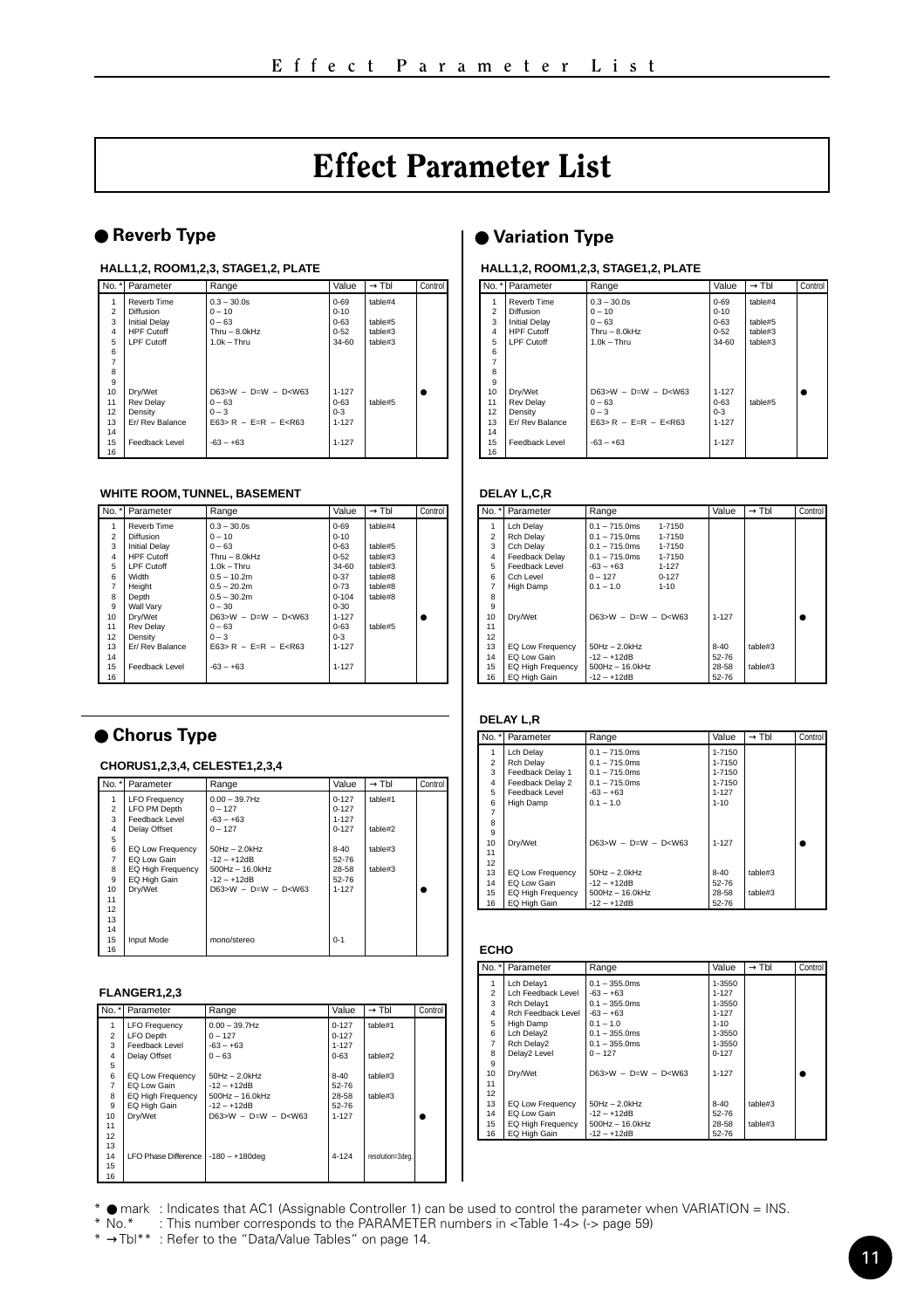#### **CROSS DELAY**

|                | No. * Parameter     | Range                 | Value     | $\rightarrow$ Tbl | Control |
|----------------|---------------------|-----------------------|-----------|-------------------|---------|
| 1              | L->R Delay          | $0.1 - 355.0$ ms      | 1-3550    |                   |         |
| $\overline{2}$ | R->L Delay          | $0.1 - 355.0$ ms      | 1-3550    |                   |         |
| $\overline{a}$ | Feedback Level      | $-63 - +63$           | 1-127     |                   |         |
| 4              | <b>Input Select</b> | L.R.L&R               | $0 - 2$   |                   |         |
| 5              | High Damp           | $0.1 - 1.0$           | $1 - 10$  |                   |         |
| 6              |                     |                       |           |                   |         |
| $\overline{7}$ |                     |                       |           |                   |         |
| 8              |                     |                       |           |                   |         |
| $\overline{9}$ |                     |                       |           |                   |         |
| 10             | Drv/Wet             | $D63>W - D=W - DcW63$ | 1-127     |                   |         |
| 11             |                     |                       |           |                   |         |
| 12             |                     |                       |           |                   |         |
| 13             | EQ Low Frequency    | $50Hz - 2.0kHz$       | $8 - 40$  | table#3           |         |
| 14             | EQ Low Gain         | $-12 - +12$ dB        | $52 - 76$ |                   |         |
| 15             | EQ High Frequency   | $500$ Hz $- 16.0$ kHz | 28-58     | $t$ able#3        |         |
| 16             | EQ High Gain        | $-12 - +12dB$         | $52 - 76$ |                   |         |

#### **EARLY REF1,2**

|                | No. *   Parameter    | Range                        | Value    | $\rightarrow$ Tbl | Control |
|----------------|----------------------|------------------------------|----------|-------------------|---------|
| 1              | Type                 | S-H. L-H. Rdm. Rvs. Plt. Spr | $0 - 5$  |                   |         |
| $\overline{a}$ | Room Size            | $01 - 70$                    | $0 - 44$ | table#6           |         |
| ă              | Diffusion            | $0 - 10$                     | $0 - 10$ |                   |         |
| 4              | <b>Initial Delay</b> | $0 - 63$                     | $0 - 63$ | table#5           |         |
| 5              | Feedback Level       | $-63 - +63$                  | 1-127    |                   |         |
| 6              | <b>HPF Cutoff</b>    | $Thru - 8.0kHz$              | $0 - 52$ |                   |         |
| 7              | <b>LPF Cutoff</b>    | $1.0k - Thru$                | 34-60    |                   |         |
| 8              |                      |                              |          |                   |         |
| $\overline{9}$ |                      |                              |          |                   |         |
| 10             | Drv/Wet              | $D63>W - D=W - D1$ W63       | 1-127    |                   |         |
| 11             | Liveness             | $0 - 10$                     | $0 - 10$ |                   |         |
| 12             | Density              | $0 - 3$                      | $0 - 3$  |                   |         |
| 13             | High Damp            | $0.1 - 1.0$                  | $1 - 10$ |                   |         |
| 14             |                      |                              |          |                   |         |
| 15             |                      |                              |          |                   |         |
| 16             |                      |                              |          |                   |         |

#### **GATE REVERB, REVERSE GATE**

|                | No. *   Parameter    | Range                  | Value     | $\rightarrow$ Tbl | Control |
|----------------|----------------------|------------------------|-----------|-------------------|---------|
| 1              | Type                 | TypeA, TypeB           | $0 - 1$   |                   |         |
| $\overline{a}$ | Room Size            | $0.1 - 7.0$            | $0 - 44$  | table#6           |         |
| $\overline{3}$ | Diffusion            | $0 - 10$               | $0 - 10$  |                   |         |
| 4              | <b>Initial Delay</b> | $0 - 63$               | $0 - 63$  | table#5           |         |
| 5              | Feedback Level       | $-63 - +63$            | $1 - 127$ |                   |         |
| 6              | <b>HPF Cutoff</b>    | $Thru - 8.0kHz$        | $0 - 52$  |                   |         |
| 7              | I PF Cutoff          | $10k - Thru$           | $34 - 60$ |                   |         |
| 8              |                      |                        |           |                   |         |
| $\overline{9}$ |                      |                        |           |                   |         |
| 10             | Drv/Wet              | $D63>W - D=W - D1$ W63 | $1 - 127$ |                   |         |
| 11             | I iveness            | $0 - 10$               | $0 - 10$  |                   |         |
| 12             | Density              | $0 - 3$                | $0 - 3$   |                   |         |
| 13             | High Damp            | $0.1 - 1.0$            | $1 - 10$  |                   |         |
| 14             |                      |                        |           |                   |         |
| 15             |                      |                        |           |                   |         |
| 16             |                      |                        |           |                   |         |

#### **KARAOKE1,2,3**

|                | No. *   Parameter | Range                  | Value     | $\rightarrow$ Tbl | Control |
|----------------|-------------------|------------------------|-----------|-------------------|---------|
| 1              | Delay Time        | $0 - 127$              | $0 - 127$ | table#7           |         |
| $\overline{2}$ | Feedback Level    | $-63 - +63$            | $1 - 127$ |                   |         |
| 3              | <b>HPF Cutoff</b> | $Thru - 8.0kHz$        | $0 - 52$  |                   |         |
| 4              | LPF Cutoff        | $1.0k - Thru$          | 34-60     |                   |         |
| 5              |                   |                        |           |                   |         |
| 6              |                   |                        |           |                   |         |
| $\overline{7}$ |                   |                        |           |                   |         |
| 8              |                   |                        |           |                   |         |
| $\overline{9}$ |                   |                        |           |                   |         |
| 10             | Dry/Wet           | $D63>W - D=W - D< W63$ | $1 - 127$ |                   | ۰       |
| 11             |                   |                        |           |                   |         |
| 12             |                   |                        |           |                   |         |
| 13             |                   |                        |           |                   |         |
| 14             |                   |                        |           |                   |         |
| 15             |                   |                        |           |                   |         |
| 16             |                   |                        |           |                   |         |

#### **CHORUS1,2,3,4, CELESTE1,2,3,4**

|                | No. * Parameter      | Range                 | Value     | $\rightarrow$ Thi | Control |
|----------------|----------------------|-----------------------|-----------|-------------------|---------|
|                | <b>LFO Frequency</b> | $0.00 - 39.7$ Hz      | $0 - 127$ | table#1           |         |
| $\overline{2}$ | LFO PM Depth         | $0 - 127$             | $0 - 127$ |                   |         |
| $\overline{a}$ | Feedback Level       | $-63 - +63$           | 1-127     |                   |         |
| 4              | Delay Offset         | $0 - 127$             | $0 - 127$ | table#2           |         |
| 5              |                      |                       |           |                   |         |
| 6              | EQ Low Frequency     | $50Hz - 2.0kHz$       | $8 - 40$  | table#3           |         |
| $\overline{7}$ | EQ Low Gain          | $-12 - +12$ dB        | 52-76     |                   |         |
| 8              | EQ High Frequency    | $500Hz - 16.0kHz$     | 28-58     | table#3           |         |
| 9              | EQ High Gain         | $-12 - +12$ dB        | 52-76     |                   |         |
| 10             | Drv/Wet              | $D63>W - D=W - DcW63$ | 1-127     |                   |         |
| 11             |                      |                       |           |                   |         |
| 12             |                      |                       |           |                   |         |
| 13             |                      |                       |           |                   |         |
| 14             |                      |                       |           |                   |         |
| 15             | Input Mode           | mono/stereo           | $0 - 1$   |                   |         |
| 16             |                      |                       |           |                   |         |

#### **FLANGER1,2,3**

| No. *          | Parameter                             | Range                 | Value     | $\rightarrow$ Thi | Control |
|----------------|---------------------------------------|-----------------------|-----------|-------------------|---------|
|                | <b>LFO Frequency</b>                  | $0.00 - 39.7$ Hz      | $0 - 127$ | table#1           |         |
| $\mathfrak{p}$ | <b>LFO</b> Depth                      | $0 - 127$             | $0 - 127$ |                   |         |
| 3              | Feedback Level                        | $-63 - +63$           | $1 - 127$ |                   |         |
| $\overline{a}$ | Delay Offset                          | $0 - 63$              | $0 - 63$  | table#2           |         |
| 5              |                                       |                       |           |                   |         |
| 6              | EQ Low Frequency                      | $50Hz - 20kHz$        | $8 - 40$  | table#3           |         |
| 7              | EQ Low Gain                           | $-12 - +12$ dB        | 52-76     |                   |         |
| s.             | <b>EQ High Frequency</b>              | $500Hz - 16.0kHz$     | 28-58     | table#3           |         |
| $\mathbf{Q}$   | EQ High Gain                          | $-12 - +12$ dB        | 52-76     |                   |         |
| 10             | Drv/Wet                               | $D63>W - D=W - DcW63$ | $1 - 127$ |                   |         |
| 11             |                                       |                       |           |                   |         |
| 12             |                                       |                       |           |                   |         |
| 13             |                                       |                       |           |                   |         |
| 14             | LFO Phase Difference   -180 - +180deg |                       | 4-124     | resolution=3deg.  |         |
| 15             |                                       |                       |           |                   |         |
| 16             |                                       |                       |           |                   |         |

#### **SYMPHONIC**

|                | No. * Parameter      | Range                 | Value     | $\rightarrow$ Thi | Control |
|----------------|----------------------|-----------------------|-----------|-------------------|---------|
| 1              | <b>LFO Frequency</b> | $0.00 - 39.7$ Hz      | $0 - 127$ | table#1           |         |
| $\overline{2}$ | LFO Depth            | $0 - 127$             | $0 - 127$ |                   |         |
| $\overline{3}$ | Delay Offset         | $0 - 127$             | $0 - 127$ | table#2           |         |
| 4              |                      |                       |           |                   |         |
| 5              |                      |                       |           |                   |         |
| 6              | EQ Low Frequency     | $50Hz - 20kHz$        | $8 - 40$  | F.#ahlatt         |         |
| 7              | EQ Low Gain          | $-12 - +12dB$         | 52-76     |                   |         |
| 8              | EQ High Frequency    | $500Hz - 160kHz$      | 28-58     | F.#ahlatt         |         |
| $\overline{9}$ | EQ High Gain         | $-12 - +12$ dB        | 52-76     |                   |         |
| 10             | Drv/Wet              | $D63>W - D=W - DcW63$ | $1 - 127$ |                   |         |
| 11             |                      |                       |           |                   |         |
| 12             |                      |                       |           |                   |         |
| 13             |                      |                       |           |                   |         |
| 14             |                      |                       |           |                   |         |
| 15             |                      |                       |           |                   |         |
| 16             |                      |                       |           |                   |         |

#### **ROTARY SPEAKER**

|                         | No. * Parameter      | Range                 | Value     | $\rightarrow$ Tbl | Control |
|-------------------------|----------------------|-----------------------|-----------|-------------------|---------|
|                         | <b>LFO Frequency</b> | $0.00 - 39.7$ Hz      | $0 - 127$ | table#1           |         |
| $\overline{2}$          | <b>LFO</b> Depth     | $0 - 127$             | $0 - 127$ |                   |         |
| $\overline{\mathbf{3}}$ |                      |                       |           |                   |         |
| $\overline{a}$          |                      |                       |           |                   |         |
| 5                       |                      |                       |           |                   |         |
| 6                       | EQ Low Frequency     | $50Hz - 2.0kHz$       | $8 - 40$  | table#3           |         |
| 7                       | EQ Low Gain          | $-12 - +12$ dB        | 52-76     |                   |         |
| $\mathbf{a}$            | EQ High Frequency    | $500Hz - 16.0kHz$     | 28-58     | F.#ahlatt         |         |
| 9                       | EQ High Gain         | $-12 - +12$ dB        | 52-76     |                   |         |
| 10                      | Drv/Wet              | $D63>W - D=W - DcW63$ | $1 - 127$ |                   |         |
| 11                      |                      |                       |           |                   |         |
| 12                      |                      |                       |           |                   |         |
| 13                      |                      |                       |           |                   |         |
| 14                      |                      |                       |           |                   |         |
| 15                      |                      |                       |           |                   |         |
| 16                      |                      |                       |           |                   |         |

\* ● mark : Indicates that AC1 (Assignable Controller 1) can be used to control the parameter when VARIATION = INS.

\* No.\* : This number corresponds to the PARAMETER numbers in <Table 1-4> (-> page 59) \* →Tbl\*\* : Refer to the "Data/Value Tables" on page 14.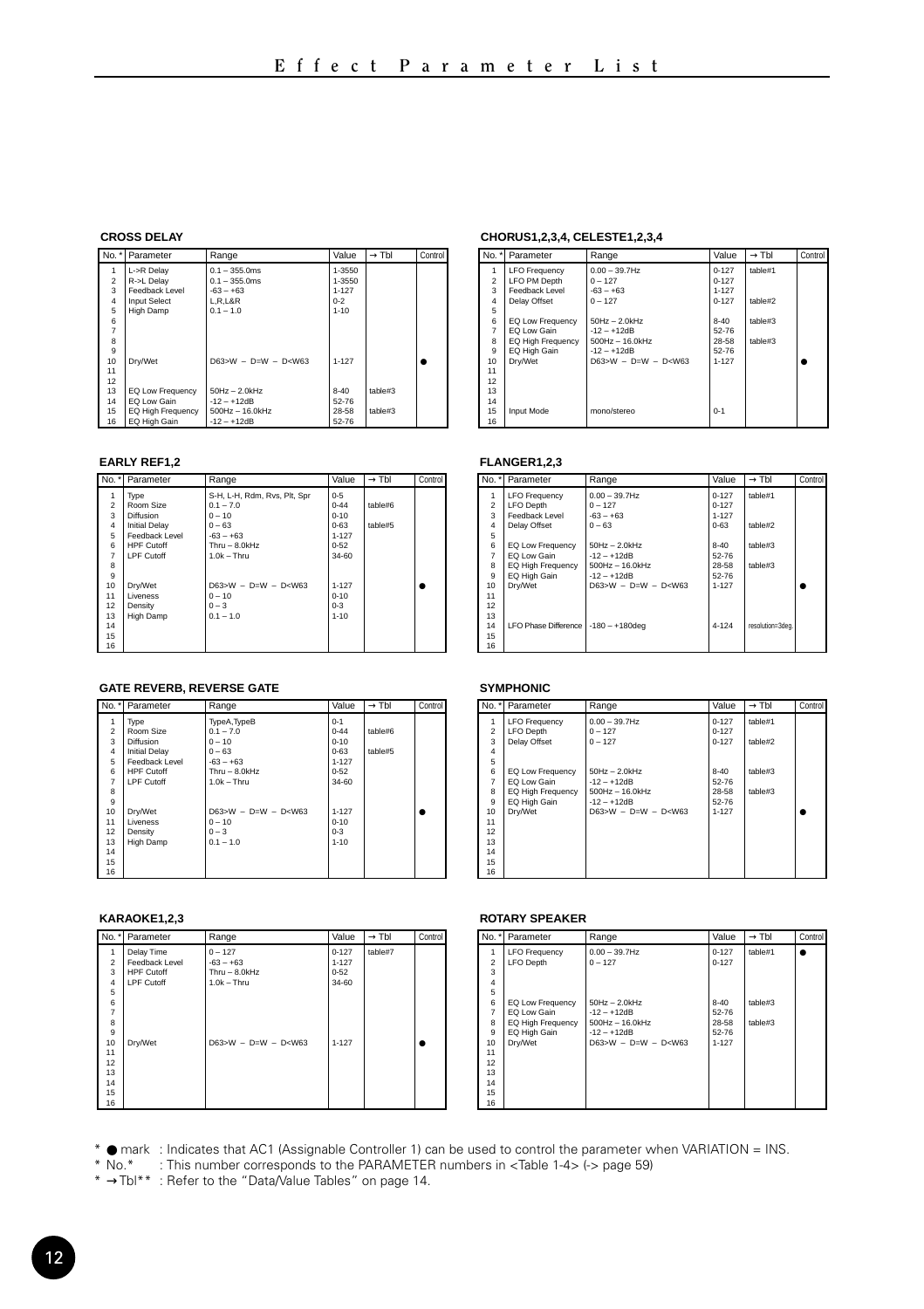#### ● **Variation Type**

#### **TREMOLO**

|                | No. * Parameter             | Range             | Value    | $\rightarrow$ Tbl | Control |
|----------------|-----------------------------|-------------------|----------|-------------------|---------|
| 1              | <b>LFO Frequency</b>        | $0.00 - 39.7$ Hz  | 0.127    | table#1           |         |
| $\overline{2}$ | AM Depth                    | $0 - 127$         | 0.127    |                   |         |
| $\overline{3}$ | PM Depth                    | $0 - 127$         | 0.127    |                   |         |
| $\overline{a}$ |                             |                   |          |                   |         |
| 5              |                             |                   |          |                   |         |
| 6              | EQ Low Frequency            | $50Hz - 2.0kHz$   | $8 - 40$ | table#3           |         |
| 7              | FO I ow Gain                | $-12 - +12dB$     | 52-76    |                   |         |
| 8              | <b>EQ High Frequency</b>    | $500Hz - 16.0kHz$ | 28-58    | table#3           |         |
| $\overline{9}$ | EQ High Gain                | $-12 - +12$ dB    | 52-76    |                   |         |
| 10             |                             |                   |          |                   |         |
| 11             |                             |                   |          |                   |         |
| 12             |                             |                   |          |                   |         |
| 13             |                             |                   |          |                   |         |
| 14             | <b>LFO Phase Difference</b> | $-180 - +180$ dea | 4-124    | resolution=3deg.  |         |
| 15             | Input Mode                  | mono/stereo       | $0 - 1$  |                   |         |
| 16             |                             |                   |          |                   |         |

#### **AUTO PAN**

| I No. * I      | Parameter            | Range                           | Value     | $\rightarrow$ TbI | Control |
|----------------|----------------------|---------------------------------|-----------|-------------------|---------|
|                | <b>LFO Frequency</b> | $0.00 - 39.7$ Hz                | $0 - 127$ | table#1           |         |
| $\overline{a}$ | L/R Depth            | $0 - 127$                       | $0 - 127$ |                   |         |
| $\overline{3}$ | F/R Depth            | $0 - 127$                       | $0 - 127$ |                   |         |
| 4              | <b>PAN Direction</b> | L<->R.L->R.L<-R.Lturn.Rturn.L/R | $0 - 5$   |                   |         |
| 5              |                      |                                 |           |                   |         |
| 6              | EQ Low Frequency     | $50Hz - 2.0kHz$                 | $8 - 40$  | table#3           |         |
| 7              | EQ Low Gain          | $-12 - +12dB$                   | 52-76     |                   |         |
| 8              | EQ High Frequency    | $500$ Hz $- 16.0$ kHz           | 28-58     | table#3           |         |
| $\mathbf{Q}$   | EQ High Gain         | $-12 - +12$ dB                  | 52-76     |                   |         |
| 10             |                      |                                 |           |                   |         |
| 11             |                      |                                 |           |                   |         |
| 12             |                      |                                 |           |                   |         |
| 13             |                      |                                 |           |                   |         |
| 14             |                      |                                 |           |                   |         |
| 15             |                      |                                 |           |                   |         |
| 16             |                      |                                 |           |                   |         |

#### **PHASER1,2**

| l No. * l      | Parameter                | Range                                  | Value     | $\rightarrow$ Tbl | Control |
|----------------|--------------------------|----------------------------------------|-----------|-------------------|---------|
|                | <b>LFO Frequency</b>     | $0.00 - 39.7$ Hz                       | $0 - 127$ | table#1           |         |
| $\mathfrak{p}$ | <b>LFO</b> Depth         | $0 - 127$                              | $0 - 127$ |                   |         |
| $\overline{3}$ | Phase Shift Offset       | $0 - 127$                              | $0 - 127$ |                   |         |
| 4              | Feedback Level           | $-63 - +63$                            | 1-127     |                   |         |
| 5              |                          |                                        |           |                   |         |
| 6              | <b>EQ Low Frequency</b>  | $50Hz - 2.0kHz$                        | $8 - 40$  | table#3           |         |
| 7              | EQ Low Gain              | $-12 - +12$ dB                         | 52-76     |                   |         |
| s.             | <b>EQ High Frequency</b> | $500Hz - 160kHz$                       | 28-58     | table#3           |         |
| $\mathbf{Q}$   | EQ High Gain             | $-12 - +12$ dB                         | 52-76     |                   |         |
| 10             | Drv/Wet                  | $D63>W - D=W - D< W63$                 | 1-127     |                   |         |
| 11             | Stage                    | $6 - 10$ (phaser1) / $3 - 5$ (phaser2) | $3 - 10$  |                   |         |
| 12             |                          |                                        |           |                   |         |
| 13             |                          |                                        |           |                   |         |
| 14             |                          |                                        |           |                   |         |
| 15             |                          |                                        |           |                   |         |
| 16             |                          |                                        |           |                   |         |

#### **DISTORTION, OVERDRIVE**

|                | No. *   Parameter | Range                  | Value     | $\rightarrow$ Tbl | Control |
|----------------|-------------------|------------------------|-----------|-------------------|---------|
|                | Drive             | $0 - 127$              | $0 - 127$ |                   |         |
| $\overline{2}$ | EQ Low Frequency  | $50Hz - 2.0kHz$        | $8 - 40$  | table#3           |         |
| 3              | EQ Low Gain       | $-12 - +12dB$          | 52-76     |                   |         |
| 4              | I PF Cutoff       | $1.0k - Thru$          | $34 - 60$ | table#3           |         |
| 5              | Output Level      | $0 - 127$              | $0 - 127$ |                   |         |
| 6              |                   |                        |           |                   |         |
| $\overline{7}$ | EQ Mid Frequency  | $500Hz - 10.0kHz$      | 28-54     | table#3           |         |
| s.             | EQ Mid Gain       | $-12 - +12dB$          | 52-76     |                   |         |
| $\mathbf{Q}$   | EQ Mid Width      | $10 - 120$             | 10-120    |                   |         |
| 10             | Drv/Wet           | $D63>W - D=W - D< W63$ | $1 - 127$ |                   |         |
| 11             | Edge(Clip Curve)  | $0 - 127$              | $0 - 127$ | mild - sharp      |         |
| 12             |                   |                        |           |                   |         |
| 13             |                   |                        |           |                   |         |
| 14             |                   |                        |           |                   |         |
| 15             |                   |                        |           |                   |         |
| 16             |                   |                        |           |                   |         |

#### **GUITAR AMP SIMULATOR**

|                                                                                      | No. * Parameter                                 | Range                                                           | Value                                      | $\rightarrow$ Thi | Control |
|--------------------------------------------------------------------------------------|-------------------------------------------------|-----------------------------------------------------------------|--------------------------------------------|-------------------|---------|
| 1<br>$\overline{2}$<br>$\overline{3}$<br>4<br>5                                      | Drive<br>AMP Type<br>LPF Cutoff<br>Output Level | $0 - 127$<br>Off,Stack,Combo,Tube<br>$1.0k - Thru$<br>$0 - 127$ | $0 - 127$<br>$0 - 3$<br>34-60<br>$0 - 127$ | table#3           |         |
| 6<br>$\overline{7}$<br>8<br>$\overline{9}$<br>10<br>11<br>12<br>13<br>14<br>15<br>16 | Drv/Wet<br>Edge(Clip Curve)                     | $D63>W - D=W - D< W63$<br>$0 - 127$                             | $1 - 127$<br>$0 - 127$                     | mild - sharp      |         |

#### **3-BAND EQ**

| No. *          | Parameter               | Range             | Value    | $\rightarrow$ Tbl | Control |
|----------------|-------------------------|-------------------|----------|-------------------|---------|
| 1              | EQ Low Gain             | $-12 - +12dB$     | 52-76    |                   |         |
| $\overline{2}$ | EQ Mid Frequency        | $500Hz - 10.0kHz$ | 28-54    | table#3           |         |
| 3              | EQ Mid Gain             | $-12 - +12dB$     | 52-76    |                   |         |
| 4              | EQ Mid Width            | $1.0 - 12.0$      | 10-120   |                   |         |
| 5              | EQ High Gain            | $-12 - +12dB$     | 52-76    |                   |         |
| 6              | <b>EQ Low Frequency</b> | $50Hz - 2.0kHz$   | $8 - 40$ | table#3           |         |
| 7              | EQ High Frequency       | $500Hz - 16.0kHz$ | 28-58    | table#3           |         |
| 8              |                         |                   |          |                   |         |
| $\mathbf{Q}$   |                         |                   |          |                   |         |
| 10             |                         |                   |          |                   |         |
| 11             |                         |                   |          |                   |         |
| 12             |                         |                   |          |                   |         |
| 13             |                         |                   |          |                   |         |
| 14             |                         |                   |          |                   |         |
| 15             |                         |                   |          |                   |         |
| 16             |                         |                   |          |                   |         |

#### **2-BAND EQ**

| No. *          | Parameter         | Range             | Value    | $\rightarrow$ Tbl | Control |
|----------------|-------------------|-------------------|----------|-------------------|---------|
| 1              | EQ Low Frequency  | $50Hz - 2.0kHz$   | $8 - 40$ | table#3           |         |
| $\overline{2}$ | EQ Low Gain       | $-12 - +12dB$     | 52-76    |                   |         |
| 3              | EQ High Frequency | $500Hz - 16.0kHz$ | 28-58    | table#3           |         |
| 4              | EQ High Gain      | $-12 - +12dB$     | 52-76    |                   |         |
| 5              |                   |                   |          |                   |         |
| 6              |                   |                   |          |                   |         |
| 7              |                   |                   |          |                   |         |
| g              |                   |                   |          |                   |         |
| $\mathbf{Q}$   |                   |                   |          |                   |         |
| 10             |                   |                   |          |                   |         |
| 11             |                   |                   |          |                   |         |
| 12             |                   |                   |          |                   |         |
| 13             |                   |                   |          |                   |         |
| 14             |                   |                   |          |                   |         |
| 15             |                   |                   |          |                   |         |
| 16             |                   |                   |          |                   |         |

#### **AUTO WAH**

| No. *          | Parameter               | Range                 | Value     | $\rightarrow$ Thi | Control |
|----------------|-------------------------|-----------------------|-----------|-------------------|---------|
|                | <b>LFO Frequency</b>    | $0.00 - 39.7$ Hz      | $0 - 127$ | table#1           |         |
| $\overline{a}$ | <b>LFO</b> Depth        | $0 - 127$             | $0 - 127$ |                   |         |
| 3              | Cutoff Frequency Offset | $0 - 127$             | $0 - 127$ |                   |         |
| 4              | Resonance               | $10 - 120$            | 10-120    |                   |         |
| 5              |                         |                       |           |                   |         |
| 6              | EQ Low Frequency        | $50Hz - 2.0kHz$       | $8 - 40$  | table#3           |         |
| 7              | EQ Low Gain             | $-12 - +12$ dB        | 52-76     |                   |         |
| g              | EQ High Frequency       | $500Hz - 16.0kHz$     | 28-58     | fable#3           |         |
| 9              | EQ High Gain            | $-12 - +12$ dB        | 52-76     |                   |         |
| 10             | Drv/Wet                 | $D63>W - D=W - D5W63$ | $1 - 127$ |                   |         |
| 11             |                         |                       |           |                   |         |
| 12             |                         |                       |           |                   |         |
| 13             |                         |                       |           |                   |         |
| 14             |                         |                       |           |                   |         |
| 15             |                         |                       |           |                   |         |
| 16             |                         |                       |           |                   |         |

\* ● mark : Indicates that AC1 (Assignable Controller 1) can be used to control the parameter when VARIATION = INS.

\* No.\* : This number corresponds to the PARAMETER numbers in <Table 1-4> (-> page 59) \* →Tbl\*\* : Refer to the "Data/Value Tables" on page 14.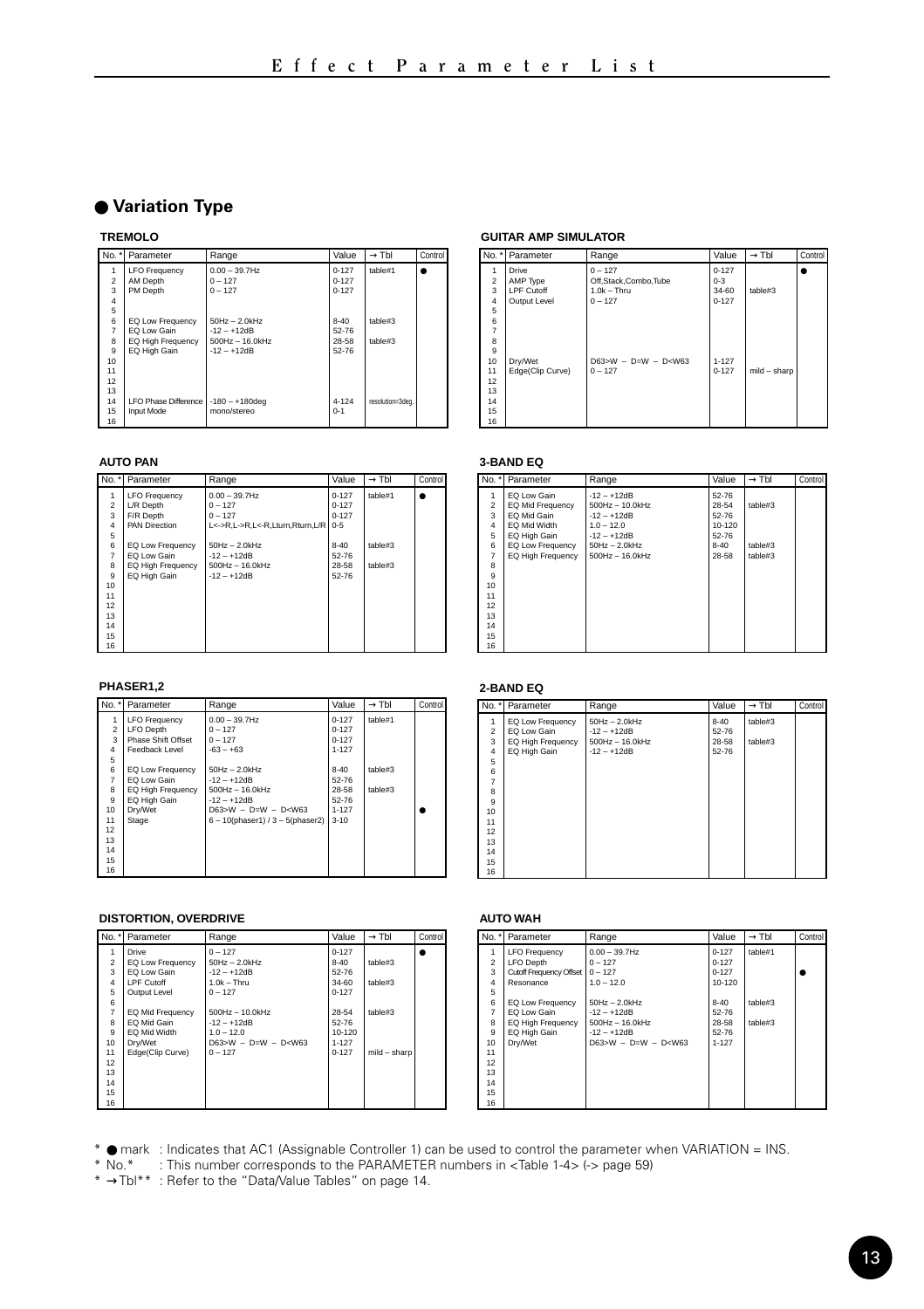## Data/Value Tables

<span id="page-13-0"></span>

| Table#1        |                   |          |              |            |                |  |
|----------------|-------------------|----------|--------------|------------|----------------|--|
|                | FO Frequency (Hz) |          |              |            |                |  |
| Data           | Value             | Data     | Value        | Data       | Value          |  |
| $\overline{0}$ | 0.00              | 43       | 1.81         | 86         | 5.38           |  |
| 1              | 0.04              | 44       | 1.85         | 87         | 5.55           |  |
| $\overline{2}$ | 0.08              | 45       | 1.89         | 88         | 5.72           |  |
| 3              | 0.13              | 46       | 1.94         | 89         | 6.06           |  |
| 4              | 0.17              | 47       | 1.98         | 90         | 6.39           |  |
| 5              | 0.21              | 48       | 2.02         | 91         | 6.73           |  |
| 6              | 0.25              | 49       | 2.06         | 92         | 7.07           |  |
| 7              | 0.29              | 50       | 2.10         | 93         | 7.40           |  |
| 8              | 0.34              | 51       | 2.15         | 94         | 7.74           |  |
| 9              | 0.38              | 52       | 2.19         | 95         | 8.08           |  |
| 10             | 0.42              | 53       | 2.23         | 96         | 8.41           |  |
| 11             | 0.46              | 54       | 2.27         | 97         | 8.75           |  |
| 12             | 0.51              | 55       | 2.31         | 98         | 9.08           |  |
| 13             | 0.55              | 56       | 2.36         | 99         | 9.42           |  |
| 14             | 0.59              | 57       | 2.40         | 100        | 9.76           |  |
| 15             | 0.63              | 58       | 2.44         | 101        | 10.10          |  |
| 16             | 0.67              | 59       | 2.48         | 102        | 10.80          |  |
| 17             | 0.72              | 60       | 2.52         | 103        | 11.40          |  |
| 18             | 0.76              | 61       | 2.57         | 104        | 12.10          |  |
| 19             | 0.80              | 62       | 2.61         | 105        | 12.80          |  |
| 20             | 0.84              | 63       | 2.65         | 106        | 13.50          |  |
| 21             | 0.88              | 64       | 2.69         | 107        | 14.10          |  |
| 22             | 0.93              | 65       | 2.78         | 108        | 14.80          |  |
| 23<br>24       | 0.97              | 66<br>67 | 2.86         | 109<br>110 | 15.50<br>16.20 |  |
|                | 1.01              |          | 2.94         |            |                |  |
| 25             | 1.05              | 68       | 3.03         | 111        | 16.80<br>17.50 |  |
| 26             | 1.09              | 69       | 3.11<br>3.20 | 112<br>113 |                |  |
| 27<br>28       | 1.14              | 70<br>71 |              | 114        | 18.20<br>19.50 |  |
| 29             | 1.18<br>1.22      | 72       | 3.28<br>3.37 | 115        | 20.90          |  |
| 30             | 1.26              | 73       | 3.45         | 116        | 22.20          |  |
| 31             | 1.30              | 74       | 3.53         | 117        | 23.60          |  |
| 32             | 1.35              | 75       | 3.62         | 118        | 24.90          |  |
| 33             | 1.39              | 76       | 3.70         | 119        | 26.20          |  |
| 34             | 1.43              | 77       | 3.87         | 120        | 27.60          |  |
| 35             | 1.47              | 78       | 4.04         | 121        | 28.90          |  |
| 36             | 1.51              | 79       | 4.21         | 122        | 30.30          |  |
| 37             | 1.56              | 80       | 4.37         | 123        | 31.60          |  |
| 38             | 1.60              | 81       | 4.54         | 124        | 33.00          |  |
| 39             | 1.64              | 82       | 4.71         | 125        | 34.30          |  |
| 40             | 1.68              | 83       | 4.88         | 126        | 37.00          |  |
| 41             | 1.72              | 84       | 5.05         | 127        | 39.70          |  |
| 42             | 1.77              | 85       | 5.22         |            |                |  |
|                |                   |          |              |            |                |  |

|                           | Table#2                      |      |       |      |       |  |
|---------------------------|------------------------------|------|-------|------|-------|--|
|                           | Modulation Delay Offset (ms) |      |       |      |       |  |
| Data                      | Value                        | Data | Value | Data | Value |  |
| $\overline{\mathfrak{o}}$ | 0.0                          | 43   | 4.3   | 86   | 8.6   |  |
| 1                         | 0.1                          | 44   | 4.4   | 87   | 8.7   |  |
| $\overline{c}$            | 0.2                          | 45   | 4.5   | 88   | 8.8   |  |
| 3                         | 0.3                          | 46   | 4.6   | 89   | 8.9   |  |
| 4                         | 0.4                          | 47   | 4.7   | 90   | 9.0   |  |
| 5                         | 0.5                          | 48   | 4.8   | 91   | 9.1   |  |
| 6                         | 0.6                          | 49   | 4.9   | 92   | 9.2   |  |
| 7                         | 0.7                          | 50   | 5.0   | 93   | 9.3   |  |
| 8                         | 0.8                          | 51   | 5.1   | 94   | 9.4   |  |
| 9                         | 0.9                          | 52   | 5.2   | 95   | 9.5   |  |
| 10                        | 1.0                          | 53   | 5.3   | 96   | 9.6   |  |
| 11                        | 1.1                          | 54   | 5.4   | 97   | 9.7   |  |
| 12                        | 1.2                          | 55   | 5.5   | 98   | 9.8   |  |
| 13                        | 1.3                          | 56   | 5.6   | 99   | 9.9   |  |
| 14                        | 1.4                          | 57   | 5.7   | 100  | 10.0  |  |
| 15                        | 1.5                          | 58   | 5.8   | 101  | 11.1  |  |
| 16                        | 1.6                          | 59   | 5.9   | 102  | 12.2  |  |
| 17                        | 1.7                          | 60   | 6.0   | 103  | 13.3  |  |
| 18                        | 1.8                          | 61   | 6.1   | 104  | 14.4  |  |
| 19                        | 1.9                          | 62   | 6.2   | 105  | 15.5  |  |
| 20                        | 2.0                          | 63   | 6.3   | 106  | 17.1  |  |
| 21                        | 2.1                          | 64   | 6.4   | 107  | 18.6  |  |
| 22                        | 2.2                          | 65   | 6.5   | 108  | 20.2  |  |
| 23                        | 2.3                          | 66   | 6.6   | 109  | 21.8  |  |
| 24                        | 2.4                          | 67   | 6.7   | 110  | 23.3  |  |
| 25                        | 2.5                          | 68   | 6.8   | 111  | 24.9  |  |
| 26                        | 2.6                          | 69   | 6.9   | 112  | 26.5  |  |
| 27                        | 2.7                          | 70   | 7.0   | 113  | 28.0  |  |
| 28                        | 2.8                          | 71   | 7.1   | 114  | 29.6  |  |
| 29                        | 2.9                          | 72   | 7.2   | 115  | 31.2  |  |
| 30                        | 3.0                          | 73   | 7.3   | 116  | 32.8  |  |
| 31                        | 3.1                          | 74   | 7.4   | 117  | 34.3  |  |
| 32                        | 3.2                          | 75   | 7.5   | 118  | 35.9  |  |
| 33                        | 3.3                          | 76   | 7.6   | 119  | 37.5  |  |
| 34                        | 3.4                          | 77   | 7.7   | 120  | 39.0  |  |
| 35                        | 3.5                          | 78   | 7.8   | 121  | 40.6  |  |
| 36                        | 3.6                          | 79   | 7.9   | 122  | 42.2  |  |
| 37                        | 3.7                          | 80   | 8.0   | 123  | 43.7  |  |
| 38                        | 3.8                          | 81   | 8.1   | 124  | 45.3  |  |
| 39                        | 3.9                          | 82   | 8.2   | 125  | 46.9  |  |
| 40                        | 4.0                          | 83   | 8.3   | 126  | 48.4  |  |
| 41                        | 4.1                          | 84   | 8.4   | 127  | 50.0  |  |
| 42                        | 4.2                          | 85   | 8.5   |      |       |  |

| Table#3        |                   |          |                      |
|----------------|-------------------|----------|----------------------|
|                | EQ Frequency (Hz) |          |                      |
| Data           | Value             | Data     | Value                |
| 0              | <b>THRU(20)</b>   | 43       | 2.8k                 |
| 1              | 22                | 44       | 3.2k                 |
| $\overline{c}$ | 25                | 45       | 3.6k                 |
| 3              | 28                | 46       | 4.0k                 |
| 4              | 32                | 47       | 4.5k                 |
| 5              | 36                | 48       | 5.0k                 |
| 6              | 40                | 49       | 5.6k                 |
| 7              | 45                | 50       | 6.3k                 |
| 8              | 50                | 51       | 7.0k                 |
| 9              | 56                | 52       | 8.0k                 |
| 10             | 63                | 53       | 9.0k                 |
| 11             | 70                | 54       | 10.0k                |
| 12             | 80                | 55       | 11.0k                |
| 13<br>14       | 90<br>100         | 56       | 12.0k<br>14.0k       |
| 15             | 110               | 57<br>58 | 16.0k                |
|                | 125               |          |                      |
| 16<br>17       | 140               | 59<br>60 | 18.0k<br>THRU(20.0k) |
| 18             | 160               |          |                      |
| 19             | 180               |          |                      |
| 20             | 200               |          |                      |
| 21             | 225               |          |                      |
| 22             | 250               |          |                      |
| 23             | 280               |          |                      |
| 24             | 315               |          |                      |
| 25             | 355               |          |                      |
| 26             | 400               |          |                      |
| 27             | 450               |          |                      |
| 28             | 500               |          |                      |
| 29             | 560               |          |                      |
| 30             | 630               |          |                      |
| 31             | 700               |          |                      |
| 32             | 800               |          |                      |
| 33             | 900               |          |                      |
| 34             | 1.0k              |          |                      |
| 35             | 1.1k              |          |                      |
| 36             | 1.2k              |          |                      |
| 37             | 1.4k              |          |                      |
| 38             | 1.6k              |          |                      |
| 39<br>40       | 1.8k<br>2.0k      |          |                      |
| 41             | 2.2k              |          |                      |
| 42             | 2.5k              |          |                      |
|                |                   |          |                      |

|                | Table#4         |                 |              |  |  |  |
|----------------|-----------------|-----------------|--------------|--|--|--|
|                | Reverb Time (s) |                 |              |  |  |  |
| Data           | Value           | Data            | Value        |  |  |  |
| 0              | 0.3             | $\overline{43}$ | 4.6          |  |  |  |
| 1              | 0.4             | 44              | 4.7          |  |  |  |
| $\overline{2}$ | 0.5             | 45              | 4.8          |  |  |  |
| 3              | 0.6             | 46              | 4.9          |  |  |  |
| 4<br>5         | 0.7<br>0.8      | 47<br>48        | 5.0<br>5.5   |  |  |  |
| 6              | 0.9             | 49              | 6.0          |  |  |  |
| 7              | 1.0             | 50              | 6.5          |  |  |  |
| 8              | 1.1             | 51              | 7.0          |  |  |  |
| 9              | 1.2             | 52              | 7.5          |  |  |  |
| 10             | 1.3             | 53              | 8.0          |  |  |  |
| 11             | 1.4             | 54              | 8.5          |  |  |  |
| 12             | 1.5             | 55              | 9.0          |  |  |  |
| 13             | 1.6             | 56              | 9.5          |  |  |  |
| 14             | 1.7             | 57              | 10.0         |  |  |  |
| 15             | 1.8             | 58              | 11.0         |  |  |  |
| 16             | 1.9             | 59              | 12.0         |  |  |  |
| 17             | 2.0             | 60              | 13.0         |  |  |  |
| 18             | 2.1             | 61              | 14.0         |  |  |  |
| 19             | 2.2             | 62              | 15.0         |  |  |  |
| 20             | 2.3             | 63              | 16.0         |  |  |  |
| 21             | 2.4             | 64              | 17.0         |  |  |  |
| 22             | 2.5             | 65              | 18.0         |  |  |  |
| 23             | 2.6             | 66              | 19.0         |  |  |  |
| 24<br>25       | 2.7<br>2.8      | 67<br>68        | 20.0<br>25.0 |  |  |  |
| 26             | 2.9             | 69              | 30.0         |  |  |  |
| 27             | 3.0             |                 |              |  |  |  |
| 28             | 3.1             |                 |              |  |  |  |
| 29             | 3.2             |                 |              |  |  |  |
| 30             | 3.3             |                 |              |  |  |  |
| 31             | 3.4             |                 |              |  |  |  |
| 32             | 3.5             |                 |              |  |  |  |
| 33             | 3.6             |                 |              |  |  |  |
| 34             | 3.7             |                 |              |  |  |  |
| 35             | 3.8             |                 |              |  |  |  |
| 36             | 3.9             |                 |              |  |  |  |
| 37             | 4.0             |                 |              |  |  |  |
| 38             | 4.1             |                 |              |  |  |  |
| 39             | 4.2             |                 |              |  |  |  |
| 40             | 4.3             |                 |              |  |  |  |
| 41             | 4.4             |                 |              |  |  |  |
| 42             | 4.5             |                 |              |  |  |  |

| Table#5        |                 |      |       |      |       |
|----------------|-----------------|------|-------|------|-------|
|                | Delay Time (ms) |      |       |      |       |
| Data           | Value           | Data | Value | Data | Value |
| 0              | 0.1             | 43   | 67.8  | 86   | 135.5 |
| 1              | 1.7             | 44   | 69.4  | 87   | 137.0 |
| $\overline{2}$ | 3.2             | 45   | 70.9  | 88   | 138.6 |
| 3              | 4.8             | 46   | 72.5  | 89   | 140.2 |
| 4              | 6.4             | 47   | 74.1  | 90   | 141.8 |
| 5              | 8.0             | 48   | 75.7  | 91   | 143.3 |
| 6              | 9.5             | 49   | 77.2  | 92   | 144.9 |
| $\overline{7}$ | 11.1            | 50   | 78.8  | 93   | 146.5 |
| 8              | 12.7            | 51   | 80.4  | 94   | 148.1 |
| 9              | 14.3            | 52   | 81.9  | 95   | 149.6 |
| 10             | 15.8            | 53   | 83.5  | 96   | 151.2 |
| 11             | 17.4            | 54   | 85.1  | 97   | 152.8 |
| 12             | 19.0            | 55   | 86.7  | 98   | 154.4 |
| 13             | 20.6            | 56   | 88.2  | 99   | 155.9 |
| 14             | 22.1            | 57   | 89.8  | 100  | 157.5 |
| 15             | 23.7            | 58   | 91.4  | 101  | 159.1 |
| 16             | 25.3            | 59   | 93.0  | 102  | 160.6 |
| 17             | 26.9            | 60   | 94.5  | 103  | 162.2 |
| 18             | 28.4            | 61   | 96.1  | 104  | 163.8 |
| 19             | 30.0            | 62   | 97.7  | 105  | 165.4 |
| 20             | 31.6            | 63   | 99.3  | 106  | 166.9 |
| 21             | 33.2            | 64   | 100.8 | 107  | 168.5 |
| 22             | 34.7            | 65   | 102.4 | 108  | 170.1 |
| 23             | 36.3            | 66   | 104.0 | 109  | 171.7 |
| 24             | 37.9            | 67   | 105.6 | 110  | 173.2 |
| 25             | 39.5            | 68   | 107.1 | 111  | 174.8 |
| 26             | 41.0            | 69   | 108.7 | 112  | 176.4 |
| 27             | 42.6            | 70   | 110.3 | 113  | 178.0 |
| 28             | 44.2            | 71   | 111.9 | 114  | 179.5 |
| 29             | 45.7            | 72   | 113.4 | 115  | 181.1 |
| 30             | 47.3            | 73   | 115.0 | 116  | 182.7 |
| 31             | 48.9            | 74   | 116.6 | 117  | 184.3 |
| 32             | 50.5            | 75   | 118.2 | 118  | 185.8 |
| 33             | 52.0            | 76   | 119.7 | 119  | 187.4 |
| 34             | 53.6            | 77   | 121.3 | 120  | 189.0 |
| 35             | 55.2            | 78   | 122.9 | 121  | 190.6 |
| 36             | 56.8            | 79   | 124.4 | 122  | 192.1 |
| 37             | 58.3            | 80   | 126.0 | 123  | 193.7 |
| 38             | 59.9            | 81   | 127.6 | 124  | 195.3 |
| 39             | 61.5            | 82   | 129.2 | 125  | 196.9 |
| 40             | 63.1            | 83   | 130.7 | 126  | 198.4 |
| 41             | 64.6            | 84   | 132.3 | 127  | 200.0 |
| 42             | 66.2            | 85   | 133.9 |      |       |

| Table#6  |                      |      |       |  |  |  |  |  |
|----------|----------------------|------|-------|--|--|--|--|--|
|          | <b>Room Size (m)</b> |      |       |  |  |  |  |  |
|          |                      |      |       |  |  |  |  |  |
| Data     | Value                | Data | Value |  |  |  |  |  |
| 0<br>1   | 0.1                  | 43   | 6.8   |  |  |  |  |  |
|          | 0.3                  | 44   | 7.0   |  |  |  |  |  |
| 2        | 0.4                  |      |       |  |  |  |  |  |
| 3<br>4   | 0.6<br>0.7           |      |       |  |  |  |  |  |
| 5        | 0.9                  |      |       |  |  |  |  |  |
| 6        | 1.0                  |      |       |  |  |  |  |  |
| 7        | 1.2                  |      |       |  |  |  |  |  |
| 8        | 1.4                  |      |       |  |  |  |  |  |
| 9        | 1.5                  |      |       |  |  |  |  |  |
| 10       | 1.7                  |      |       |  |  |  |  |  |
| 11       | 1.8                  |      |       |  |  |  |  |  |
| 12       | 2.0                  |      |       |  |  |  |  |  |
| 13       | 2.1                  |      |       |  |  |  |  |  |
| 14       | 2.3                  |      |       |  |  |  |  |  |
| 15       | 2.5                  |      |       |  |  |  |  |  |
| 16       | 2.6                  |      |       |  |  |  |  |  |
| 17       | 2.8                  |      |       |  |  |  |  |  |
| 18       | 2.9                  |      |       |  |  |  |  |  |
| 19       | 3.1                  |      |       |  |  |  |  |  |
| 20       | 3.2                  |      |       |  |  |  |  |  |
| 21       | 3.4                  |      |       |  |  |  |  |  |
| 22       | 3.5                  |      |       |  |  |  |  |  |
| 23       | 3.7                  |      |       |  |  |  |  |  |
| 24       | 3.9                  |      |       |  |  |  |  |  |
| 25       | 4.0                  |      |       |  |  |  |  |  |
| 26       | 4.2                  |      |       |  |  |  |  |  |
| 27       | 4.3                  |      |       |  |  |  |  |  |
| 28       | 4.5                  |      |       |  |  |  |  |  |
| 29       | 4.6                  |      |       |  |  |  |  |  |
| 30       | 4.8                  |      |       |  |  |  |  |  |
| 31       | 5.0                  |      |       |  |  |  |  |  |
| 32<br>33 | 5.1                  |      |       |  |  |  |  |  |
| 34       | 5.3<br>5.4           |      |       |  |  |  |  |  |
| 35       | 5.6                  |      |       |  |  |  |  |  |
| 36       | 5.7                  |      |       |  |  |  |  |  |
| 37       | 5.9                  |      |       |  |  |  |  |  |
| 38       | 6.1                  |      |       |  |  |  |  |  |
| 39       | 6.2                  |      |       |  |  |  |  |  |
| 40       | 6.4                  |      |       |  |  |  |  |  |
| 41       | 6.5                  |      |       |  |  |  |  |  |
| 42       | 6.7                  |      |       |  |  |  |  |  |
|          |                      |      |       |  |  |  |  |  |

|                | Table#7         |      |       |      |       |  |  |
|----------------|-----------------|------|-------|------|-------|--|--|
|                | Delay Time (ms) |      |       |      |       |  |  |
| Data           | Value           | Data | Value | Data | Value |  |  |
| 0              | 0.1             | 43   | 135.5 | 86   | 270.9 |  |  |
| 1              | 3.2             | 44   | 138.6 | 87   | 274.0 |  |  |
| $\overline{c}$ | 6.4             | 45   | 141.8 | 88   | 277.2 |  |  |
| 3              | 9.5             | 46   | 144.9 | 89   | 280.3 |  |  |
| 4              | 12.7            | 47   | 148.1 | 90   | 283.5 |  |  |
| 5              | 15.8            | 48   | 151.2 | 91   | 286.6 |  |  |
| 6              | 19.0            | 49   | 154.4 | 92   | 289.8 |  |  |
| 7              | 22.1            | 50   | 157.5 | 93   | 292.9 |  |  |
| 8              | 25.3            | 51   | 160.7 | 94   | 296.1 |  |  |
| 9              | 28.4            | 52   | 163.8 | 95   | 299.2 |  |  |
| 10             | 31.6            | 53   | 167.0 | 96   | 302.4 |  |  |
| 11             | 34.7            | 54   | 170.1 | 97   | 305.5 |  |  |
| $12^{12}$      | 37.9            | 55   | 173.3 | 98   | 308.7 |  |  |
| 13             | 41.0            | 56   | 176.4 | 99   | 311.8 |  |  |
| 14             | 44.2            | 57   | 179.6 | 100  | 315.0 |  |  |
| 15             | 47.3            | 58   | 182.7 | 101  | 318.1 |  |  |
| 16             | 50.5            | 59   | 185.9 | 102  | 321.3 |  |  |
| 17             | 53.6            | 60   | 189.0 | 103  | 324.4 |  |  |
| 18             | 56.8            | 61   | 192.2 | 104  | 327.6 |  |  |
| 19             | 59.9            | 62   | 195.3 | 105  | 330.7 |  |  |
| 20             | 63.1            | 63   | 198.5 | 106  | 333.9 |  |  |
| 21             | 66.2            | 64   | 201.6 | 107  | 337.0 |  |  |
| 22             | 69.4            | 65   | 204.8 | 108  | 340.2 |  |  |
| 23             | 72.5            | 66   | 207.9 | 109  | 343.3 |  |  |
| 24             | 75.7            | 67   | 211.1 | 110  | 346.5 |  |  |
| 25             | 78.8            | 68   | 214.2 | 111  | 349.6 |  |  |
| 26             | 82.0            | 69   | 217.4 | 112  | 352.8 |  |  |
| 27             | 85.1            | 70   | 220.5 | 113  | 355.9 |  |  |
| 28             | 88.3            | 71   | 223.7 | 114  | 359.1 |  |  |
| 29             | 91.4            | 72   | 226.8 | 115  | 362.2 |  |  |
| 30             | 94.6            | 73   | 230.0 | 116  | 365.4 |  |  |
| 31             | 97.7            | 74   | 233.1 | 117  | 368.5 |  |  |
| 32             | 100.9           | 75   | 236.3 | 118  | 371.7 |  |  |
| 33             | 104.0           | 76   | 239.4 | 119  | 374.8 |  |  |
| 34             | 107.2           | 77   | 242.6 | 120  | 378.0 |  |  |
| 35             | 110.3           | 78   | 245.7 | 121  | 381.1 |  |  |
| 36             | 113.5           | 79   | 248.9 | 122  | 384.3 |  |  |
| 37             | 116.6           | 80   | 252.0 | 123  | 387.4 |  |  |
| 38             | 119.8           | 81   | 255.2 | 124  | 390.6 |  |  |
| 39             | 122.9           | 82   | 258.3 | 125  | 393.7 |  |  |
| 40             | 126.1           | 83   | 261.5 | 126  | 396.9 |  |  |
| 41             | 129.2           | 84   | 264.6 | 127  | 400.0 |  |  |
| 42             | 132.4           | 85   | 267.7 |      |       |  |  |

| Table#8        |            |                                 |              |      |       |
|----------------|------------|---------------------------------|--------------|------|-------|
|                |            | Reverb Width; Depth; Height (m) |              |      |       |
| Data           | Value      | Data                            | Value        | Data | Value |
| 0              | 0.5        | 43                              | 11.8         | 86   | 24.2  |
| 1              | 0.8        | 44                              | 12.1         | 87   | 24.5  |
| $\overline{a}$ | 1.0        | 45                              | 12.3         | 88   | 24.9  |
| 3              | 1.3        | 46                              | 12.6         | 89   | 25.2  |
| 4              | 1.5        | 47                              | 12.9         | 90   | 25.5  |
| 5              | 1.8        | 48                              | 13.1         | 91   | 25.8  |
| 6              | 2.0        | 49                              | 13.4         | 92   | 26.1  |
| $\overline{7}$ | 2.3        | 50                              | 13.7         | 93   | 26.5  |
| 8              | 2.6        | 51                              | 14.0         | 94   | 26.8  |
| 9              | 2.8        | 52                              | 14.2         | 95   | 27.1  |
| 10             | 3.1        | 53                              | 14.5         | 96   | 27.5  |
| 11             | 3.3        | 54                              | 14.8         | 97   | 27.8  |
| 12             | 3.6        | 55                              | 15.1         | 98   | 28.1  |
| 13             | 3.9        | 56                              | 15.4         | 99   | 28.5  |
| 14             | 4.1        | 57                              | 15.6         | 100  | 28.8  |
| 15             | 4.4        | 58                              | 15.9         | 101  | 29.2  |
| 16             | 4.6        | 59                              | 16.2         | 102  | 29.5  |
| 17             | 4.9        | 60                              | 16.5         | 103  | 29.9  |
| 18             | 5.2        | 61                              | 16.8         | 104  | 30.2  |
| 19             | 5.4        | 62                              | 17.1         |      |       |
| 20             | 5.7        | 63                              | 17.3         |      |       |
| 21             | 5.9        | 64                              | 17.6         |      |       |
| 22             | 6.2        | 65                              | 17.9         |      |       |
| 23             | 6.5        | 66                              | 18.2         |      |       |
| 24             | 6.7        | 67                              | 18.5         |      |       |
| 25             | 7.0        | 68                              | 18.8         |      |       |
| 26<br>27       | 7.2        | 69<br>70                        | 19.1<br>19.4 |      |       |
| 28             | 7.5<br>7.8 | 71                              | 19.7         |      |       |
| 29             | 8.0        | 72                              | 20.0         |      |       |
| 30             | 8.3        | 73                              | 20.2         |      |       |
| 31             | 8.6        | 74                              | 20.5         |      |       |
| 32             | 8.8        | 75                              | 20.8         |      |       |
| 33             | 9.1        | 76                              | 21.1         |      |       |
| 34             | 9.4        | 77                              | 21.4         |      |       |
| 35             | 9.6        | 78                              | 21.7         |      |       |
| 36             | 9.9        | 79                              | 22.0         |      |       |
| 37             | 10.2       | 80                              | 22.4         |      |       |
| 38             | 10.4       | 81                              | 22.7         |      |       |
| 39             | 10.7       | 82                              | 23.0         |      |       |
| 40             | 11.0       | 83                              | 23.3         |      |       |
| 41             | 11.2       | 84                              | 23.6         |      |       |
| 42             | 11.5       | 85                              | 23.9         |      |       |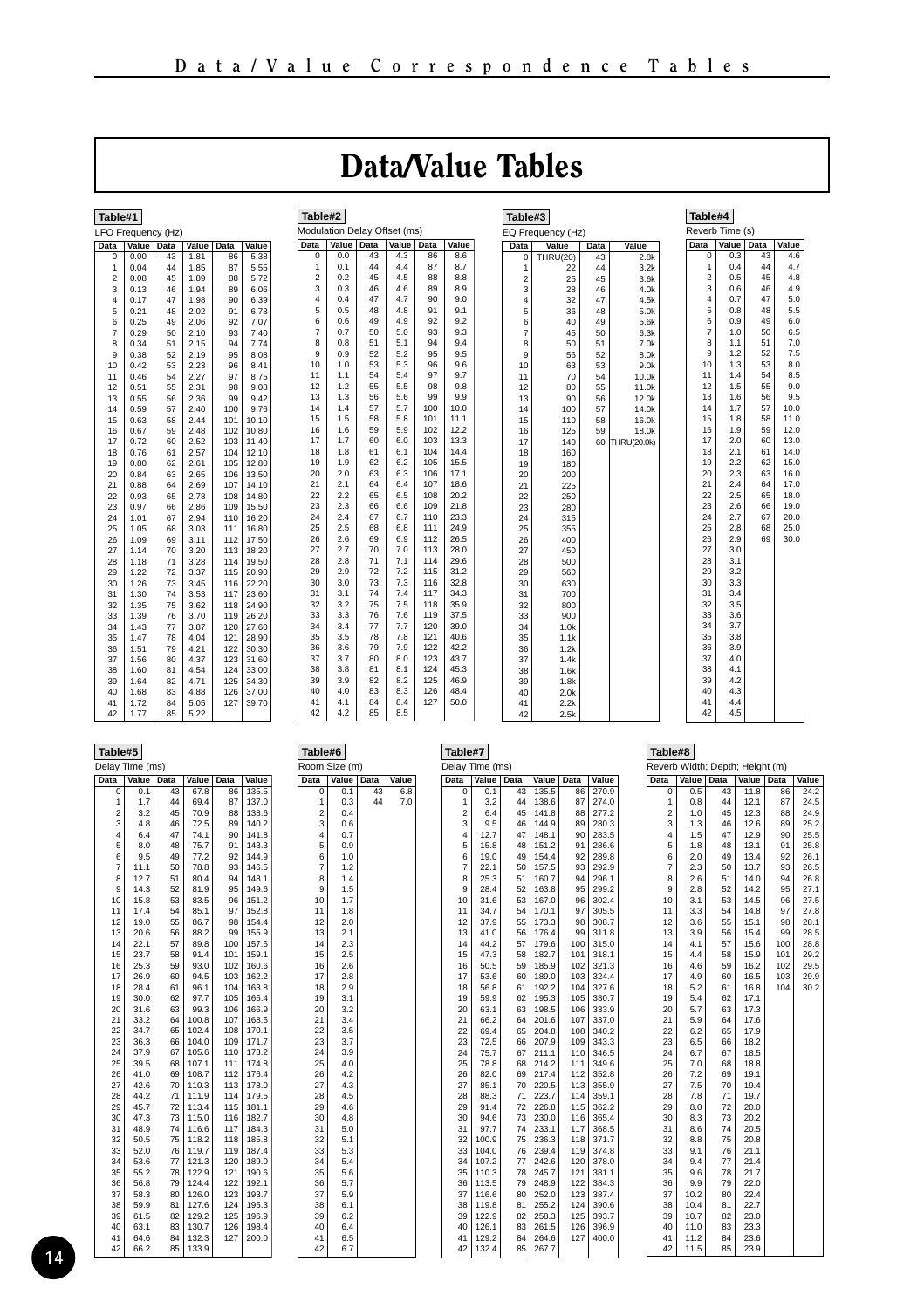## Preset Style List

<span id="page-14-0"></span>

| 001<br>Hardcore Mixture<br>Rock<br>Mixture<br>002<br>80sMixt<br>80's Mixture Rock<br>003<br>HardCore<br>Hard Core Punk<br>004<br>MeloCore<br><b>Melodious Core</b><br>005<br>SkaCore<br>Ska Core<br>006<br>Rock Boogie<br>RkBoogie<br>007<br>GrungeRk<br>Grunge Rock<br>008<br>MondoRk<br>Mondo Rock<br>IrishRk<br>80's Irish Rock<br>009<br>010<br><b>BritRock</b><br><b>British Rock</b><br>011<br><b>RckShufl</b><br>80's Rock Shuffle<br>012<br>CollgeRk<br>College Rock<br>013<br>GlamRock<br>Glam Rock<br>70sRock<br>70's Rock<br>014<br>70's 8-beat Folk Rock<br>015<br><b>FolkRock</b><br>016<br>ArtRock<br>70's Art Rock<br>70's Punk Rock<br>017<br>PunkRock<br>018<br>PubRock<br>Pub Rock<br><b>Funk Rock</b><br>019<br>FunkRock<br>Latin Rock<br>020<br>LatinRk<br>021<br><b>Hard Rock</b><br>60sHard<br>60's Hard Rock<br>70's Hard Rock1<br>022<br>70sHard1<br>023<br>70sHard2<br>70's Hard Rock2<br>024<br>70sHR&R<br>70's Hard Rock & Roll<br>16btHard<br>025<br>16-beat Hard Rock<br>AmercHR1<br>American Hard Rock1<br>026<br>American Hard Rock2<br>027<br>AmercHR2<br>028<br>ProgHard<br>90's Progressive Hard<br><b>Metal</b><br>029<br>SpeedMtl<br><b>Speed Metal</b><br>030<br>PowerMtl<br>Power Metal<br>031<br>Thrash<br><b>Thrash Metal</b><br>032<br>Doom Metal<br>DoomMtl<br>033<br>MtlBoogy<br>Metal Boogie<br><b>Hip Hop</b><br>Hip Hop1<br>034<br>Hip Hop1<br>Hip Hop2<br>035<br>Hip Hop2<br>036<br>Pop Hip<br>Pop Hip Hop<br>037<br>Gangsta<br>Gangsta<br>038<br>Rap<br>Rap<br>039<br>Jazz Hip Hop<br>Jazz Hip<br>040<br>Dance<br>DanceSwg<br>Dance Swing<br>041<br>House<br>House<br>042<br>GrgHouse<br>Garage House<br>90's R&B Swing<br>043<br>R&BSwing<br>90's R&B Slow Jam<br>044<br>Slow Jam<br>90's Pop R&B<br>045<br>Pop R&B<br>90's R&B Smooth<br>046<br>Smooth<br>047<br>PopTekno<br>Pop Techno<br>048<br>Euro Techno<br>EuroTek<br>049<br>Eurobeat<br>Eurobeat<br>ElectrRk<br>050<br>Electro Rock<br>051<br>Bigbeat<br>Bigbeat<br>052<br>DigiRk1<br>Digital Rock1<br>053<br>DigiRk2<br>Digital Rock2<br>054<br>IndustRk<br><b>Industrial Rock</b><br>055<br>PsychRk<br>Psychedelic Rock<br>Pop<br>Lite Pop<br>056<br>Light Pop<br>057<br><b>AOR Pop</b><br>A.O.R. Pop<br>058<br>LatinPop<br>Latin Pop<br>059<br><b>BritPop</b><br>80's British Pop<br>16bt Pop<br>16-beat Pop<br>060<br>061<br>24bt Pop<br>24-beat Pop<br>062<br>TechFusn<br>80's Technical Fusion<br>063<br>DetroPop<br>Detroit Pop Shuffle<br>064<br>Mid8btRk<br>Med-tempo 8-beat Rock Pop<br>065<br>Acoustic<br><b>Acoustic Pop</b> | No. | Category | Display | <b>Full Name</b> |
|---------------------------------------------------------------------------------------------------------------------------------------------------------------------------------------------------------------------------------------------------------------------------------------------------------------------------------------------------------------------------------------------------------------------------------------------------------------------------------------------------------------------------------------------------------------------------------------------------------------------------------------------------------------------------------------------------------------------------------------------------------------------------------------------------------------------------------------------------------------------------------------------------------------------------------------------------------------------------------------------------------------------------------------------------------------------------------------------------------------------------------------------------------------------------------------------------------------------------------------------------------------------------------------------------------------------------------------------------------------------------------------------------------------------------------------------------------------------------------------------------------------------------------------------------------------------------------------------------------------------------------------------------------------------------------------------------------------------------------------------------------------------------------------------------------------------------------------------------------------------------------------------------------------------------------------------------------------------------------------------------------------------------------------------------------------------------------------------------------------------------------------------------------------------------------------------------------------------------------------------------------------------------------------------------------------------------------------------------------------------------------------------------------------------------------------------------------------------------------------------------------------------------------------------------|-----|----------|---------|------------------|
|                                                                                                                                                                                                                                                                                                                                                                                                                                                                                                                                                                                                                                                                                                                                                                                                                                                                                                                                                                                                                                                                                                                                                                                                                                                                                                                                                                                                                                                                                                                                                                                                                                                                                                                                                                                                                                                                                                                                                                                                                                                                                                                                                                                                                                                                                                                                                                                                                                                                                                                                                   |     |          |         |                  |
|                                                                                                                                                                                                                                                                                                                                                                                                                                                                                                                                                                                                                                                                                                                                                                                                                                                                                                                                                                                                                                                                                                                                                                                                                                                                                                                                                                                                                                                                                                                                                                                                                                                                                                                                                                                                                                                                                                                                                                                                                                                                                                                                                                                                                                                                                                                                                                                                                                                                                                                                                   |     |          |         |                  |
|                                                                                                                                                                                                                                                                                                                                                                                                                                                                                                                                                                                                                                                                                                                                                                                                                                                                                                                                                                                                                                                                                                                                                                                                                                                                                                                                                                                                                                                                                                                                                                                                                                                                                                                                                                                                                                                                                                                                                                                                                                                                                                                                                                                                                                                                                                                                                                                                                                                                                                                                                   |     |          |         |                  |
|                                                                                                                                                                                                                                                                                                                                                                                                                                                                                                                                                                                                                                                                                                                                                                                                                                                                                                                                                                                                                                                                                                                                                                                                                                                                                                                                                                                                                                                                                                                                                                                                                                                                                                                                                                                                                                                                                                                                                                                                                                                                                                                                                                                                                                                                                                                                                                                                                                                                                                                                                   |     |          |         |                  |
|                                                                                                                                                                                                                                                                                                                                                                                                                                                                                                                                                                                                                                                                                                                                                                                                                                                                                                                                                                                                                                                                                                                                                                                                                                                                                                                                                                                                                                                                                                                                                                                                                                                                                                                                                                                                                                                                                                                                                                                                                                                                                                                                                                                                                                                                                                                                                                                                                                                                                                                                                   |     |          |         |                  |
|                                                                                                                                                                                                                                                                                                                                                                                                                                                                                                                                                                                                                                                                                                                                                                                                                                                                                                                                                                                                                                                                                                                                                                                                                                                                                                                                                                                                                                                                                                                                                                                                                                                                                                                                                                                                                                                                                                                                                                                                                                                                                                                                                                                                                                                                                                                                                                                                                                                                                                                                                   |     |          |         |                  |
|                                                                                                                                                                                                                                                                                                                                                                                                                                                                                                                                                                                                                                                                                                                                                                                                                                                                                                                                                                                                                                                                                                                                                                                                                                                                                                                                                                                                                                                                                                                                                                                                                                                                                                                                                                                                                                                                                                                                                                                                                                                                                                                                                                                                                                                                                                                                                                                                                                                                                                                                                   |     |          |         |                  |
|                                                                                                                                                                                                                                                                                                                                                                                                                                                                                                                                                                                                                                                                                                                                                                                                                                                                                                                                                                                                                                                                                                                                                                                                                                                                                                                                                                                                                                                                                                                                                                                                                                                                                                                                                                                                                                                                                                                                                                                                                                                                                                                                                                                                                                                                                                                                                                                                                                                                                                                                                   |     |          |         |                  |
|                                                                                                                                                                                                                                                                                                                                                                                                                                                                                                                                                                                                                                                                                                                                                                                                                                                                                                                                                                                                                                                                                                                                                                                                                                                                                                                                                                                                                                                                                                                                                                                                                                                                                                                                                                                                                                                                                                                                                                                                                                                                                                                                                                                                                                                                                                                                                                                                                                                                                                                                                   |     |          |         |                  |
|                                                                                                                                                                                                                                                                                                                                                                                                                                                                                                                                                                                                                                                                                                                                                                                                                                                                                                                                                                                                                                                                                                                                                                                                                                                                                                                                                                                                                                                                                                                                                                                                                                                                                                                                                                                                                                                                                                                                                                                                                                                                                                                                                                                                                                                                                                                                                                                                                                                                                                                                                   |     |          |         |                  |
|                                                                                                                                                                                                                                                                                                                                                                                                                                                                                                                                                                                                                                                                                                                                                                                                                                                                                                                                                                                                                                                                                                                                                                                                                                                                                                                                                                                                                                                                                                                                                                                                                                                                                                                                                                                                                                                                                                                                                                                                                                                                                                                                                                                                                                                                                                                                                                                                                                                                                                                                                   |     |          |         |                  |
|                                                                                                                                                                                                                                                                                                                                                                                                                                                                                                                                                                                                                                                                                                                                                                                                                                                                                                                                                                                                                                                                                                                                                                                                                                                                                                                                                                                                                                                                                                                                                                                                                                                                                                                                                                                                                                                                                                                                                                                                                                                                                                                                                                                                                                                                                                                                                                                                                                                                                                                                                   |     |          |         |                  |
|                                                                                                                                                                                                                                                                                                                                                                                                                                                                                                                                                                                                                                                                                                                                                                                                                                                                                                                                                                                                                                                                                                                                                                                                                                                                                                                                                                                                                                                                                                                                                                                                                                                                                                                                                                                                                                                                                                                                                                                                                                                                                                                                                                                                                                                                                                                                                                                                                                                                                                                                                   |     |          |         |                  |
|                                                                                                                                                                                                                                                                                                                                                                                                                                                                                                                                                                                                                                                                                                                                                                                                                                                                                                                                                                                                                                                                                                                                                                                                                                                                                                                                                                                                                                                                                                                                                                                                                                                                                                                                                                                                                                                                                                                                                                                                                                                                                                                                                                                                                                                                                                                                                                                                                                                                                                                                                   |     |          |         |                  |
|                                                                                                                                                                                                                                                                                                                                                                                                                                                                                                                                                                                                                                                                                                                                                                                                                                                                                                                                                                                                                                                                                                                                                                                                                                                                                                                                                                                                                                                                                                                                                                                                                                                                                                                                                                                                                                                                                                                                                                                                                                                                                                                                                                                                                                                                                                                                                                                                                                                                                                                                                   |     |          |         |                  |
|                                                                                                                                                                                                                                                                                                                                                                                                                                                                                                                                                                                                                                                                                                                                                                                                                                                                                                                                                                                                                                                                                                                                                                                                                                                                                                                                                                                                                                                                                                                                                                                                                                                                                                                                                                                                                                                                                                                                                                                                                                                                                                                                                                                                                                                                                                                                                                                                                                                                                                                                                   |     |          |         |                  |
|                                                                                                                                                                                                                                                                                                                                                                                                                                                                                                                                                                                                                                                                                                                                                                                                                                                                                                                                                                                                                                                                                                                                                                                                                                                                                                                                                                                                                                                                                                                                                                                                                                                                                                                                                                                                                                                                                                                                                                                                                                                                                                                                                                                                                                                                                                                                                                                                                                                                                                                                                   |     |          |         |                  |
|                                                                                                                                                                                                                                                                                                                                                                                                                                                                                                                                                                                                                                                                                                                                                                                                                                                                                                                                                                                                                                                                                                                                                                                                                                                                                                                                                                                                                                                                                                                                                                                                                                                                                                                                                                                                                                                                                                                                                                                                                                                                                                                                                                                                                                                                                                                                                                                                                                                                                                                                                   |     |          |         |                  |
|                                                                                                                                                                                                                                                                                                                                                                                                                                                                                                                                                                                                                                                                                                                                                                                                                                                                                                                                                                                                                                                                                                                                                                                                                                                                                                                                                                                                                                                                                                                                                                                                                                                                                                                                                                                                                                                                                                                                                                                                                                                                                                                                                                                                                                                                                                                                                                                                                                                                                                                                                   |     |          |         |                  |
|                                                                                                                                                                                                                                                                                                                                                                                                                                                                                                                                                                                                                                                                                                                                                                                                                                                                                                                                                                                                                                                                                                                                                                                                                                                                                                                                                                                                                                                                                                                                                                                                                                                                                                                                                                                                                                                                                                                                                                                                                                                                                                                                                                                                                                                                                                                                                                                                                                                                                                                                                   |     |          |         |                  |
|                                                                                                                                                                                                                                                                                                                                                                                                                                                                                                                                                                                                                                                                                                                                                                                                                                                                                                                                                                                                                                                                                                                                                                                                                                                                                                                                                                                                                                                                                                                                                                                                                                                                                                                                                                                                                                                                                                                                                                                                                                                                                                                                                                                                                                                                                                                                                                                                                                                                                                                                                   |     |          |         |                  |
|                                                                                                                                                                                                                                                                                                                                                                                                                                                                                                                                                                                                                                                                                                                                                                                                                                                                                                                                                                                                                                                                                                                                                                                                                                                                                                                                                                                                                                                                                                                                                                                                                                                                                                                                                                                                                                                                                                                                                                                                                                                                                                                                                                                                                                                                                                                                                                                                                                                                                                                                                   |     |          |         |                  |
|                                                                                                                                                                                                                                                                                                                                                                                                                                                                                                                                                                                                                                                                                                                                                                                                                                                                                                                                                                                                                                                                                                                                                                                                                                                                                                                                                                                                                                                                                                                                                                                                                                                                                                                                                                                                                                                                                                                                                                                                                                                                                                                                                                                                                                                                                                                                                                                                                                                                                                                                                   |     |          |         |                  |
|                                                                                                                                                                                                                                                                                                                                                                                                                                                                                                                                                                                                                                                                                                                                                                                                                                                                                                                                                                                                                                                                                                                                                                                                                                                                                                                                                                                                                                                                                                                                                                                                                                                                                                                                                                                                                                                                                                                                                                                                                                                                                                                                                                                                                                                                                                                                                                                                                                                                                                                                                   |     |          |         |                  |
|                                                                                                                                                                                                                                                                                                                                                                                                                                                                                                                                                                                                                                                                                                                                                                                                                                                                                                                                                                                                                                                                                                                                                                                                                                                                                                                                                                                                                                                                                                                                                                                                                                                                                                                                                                                                                                                                                                                                                                                                                                                                                                                                                                                                                                                                                                                                                                                                                                                                                                                                                   |     |          |         |                  |
|                                                                                                                                                                                                                                                                                                                                                                                                                                                                                                                                                                                                                                                                                                                                                                                                                                                                                                                                                                                                                                                                                                                                                                                                                                                                                                                                                                                                                                                                                                                                                                                                                                                                                                                                                                                                                                                                                                                                                                                                                                                                                                                                                                                                                                                                                                                                                                                                                                                                                                                                                   |     |          |         |                  |
|                                                                                                                                                                                                                                                                                                                                                                                                                                                                                                                                                                                                                                                                                                                                                                                                                                                                                                                                                                                                                                                                                                                                                                                                                                                                                                                                                                                                                                                                                                                                                                                                                                                                                                                                                                                                                                                                                                                                                                                                                                                                                                                                                                                                                                                                                                                                                                                                                                                                                                                                                   |     |          |         |                  |
|                                                                                                                                                                                                                                                                                                                                                                                                                                                                                                                                                                                                                                                                                                                                                                                                                                                                                                                                                                                                                                                                                                                                                                                                                                                                                                                                                                                                                                                                                                                                                                                                                                                                                                                                                                                                                                                                                                                                                                                                                                                                                                                                                                                                                                                                                                                                                                                                                                                                                                                                                   |     |          |         |                  |
|                                                                                                                                                                                                                                                                                                                                                                                                                                                                                                                                                                                                                                                                                                                                                                                                                                                                                                                                                                                                                                                                                                                                                                                                                                                                                                                                                                                                                                                                                                                                                                                                                                                                                                                                                                                                                                                                                                                                                                                                                                                                                                                                                                                                                                                                                                                                                                                                                                                                                                                                                   |     |          |         |                  |
|                                                                                                                                                                                                                                                                                                                                                                                                                                                                                                                                                                                                                                                                                                                                                                                                                                                                                                                                                                                                                                                                                                                                                                                                                                                                                                                                                                                                                                                                                                                                                                                                                                                                                                                                                                                                                                                                                                                                                                                                                                                                                                                                                                                                                                                                                                                                                                                                                                                                                                                                                   |     |          |         |                  |
|                                                                                                                                                                                                                                                                                                                                                                                                                                                                                                                                                                                                                                                                                                                                                                                                                                                                                                                                                                                                                                                                                                                                                                                                                                                                                                                                                                                                                                                                                                                                                                                                                                                                                                                                                                                                                                                                                                                                                                                                                                                                                                                                                                                                                                                                                                                                                                                                                                                                                                                                                   |     |          |         |                  |
|                                                                                                                                                                                                                                                                                                                                                                                                                                                                                                                                                                                                                                                                                                                                                                                                                                                                                                                                                                                                                                                                                                                                                                                                                                                                                                                                                                                                                                                                                                                                                                                                                                                                                                                                                                                                                                                                                                                                                                                                                                                                                                                                                                                                                                                                                                                                                                                                                                                                                                                                                   |     |          |         |                  |
|                                                                                                                                                                                                                                                                                                                                                                                                                                                                                                                                                                                                                                                                                                                                                                                                                                                                                                                                                                                                                                                                                                                                                                                                                                                                                                                                                                                                                                                                                                                                                                                                                                                                                                                                                                                                                                                                                                                                                                                                                                                                                                                                                                                                                                                                                                                                                                                                                                                                                                                                                   |     |          |         |                  |
|                                                                                                                                                                                                                                                                                                                                                                                                                                                                                                                                                                                                                                                                                                                                                                                                                                                                                                                                                                                                                                                                                                                                                                                                                                                                                                                                                                                                                                                                                                                                                                                                                                                                                                                                                                                                                                                                                                                                                                                                                                                                                                                                                                                                                                                                                                                                                                                                                                                                                                                                                   |     |          |         |                  |
|                                                                                                                                                                                                                                                                                                                                                                                                                                                                                                                                                                                                                                                                                                                                                                                                                                                                                                                                                                                                                                                                                                                                                                                                                                                                                                                                                                                                                                                                                                                                                                                                                                                                                                                                                                                                                                                                                                                                                                                                                                                                                                                                                                                                                                                                                                                                                                                                                                                                                                                                                   |     |          |         |                  |
|                                                                                                                                                                                                                                                                                                                                                                                                                                                                                                                                                                                                                                                                                                                                                                                                                                                                                                                                                                                                                                                                                                                                                                                                                                                                                                                                                                                                                                                                                                                                                                                                                                                                                                                                                                                                                                                                                                                                                                                                                                                                                                                                                                                                                                                                                                                                                                                                                                                                                                                                                   |     |          |         |                  |
|                                                                                                                                                                                                                                                                                                                                                                                                                                                                                                                                                                                                                                                                                                                                                                                                                                                                                                                                                                                                                                                                                                                                                                                                                                                                                                                                                                                                                                                                                                                                                                                                                                                                                                                                                                                                                                                                                                                                                                                                                                                                                                                                                                                                                                                                                                                                                                                                                                                                                                                                                   |     |          |         |                  |
|                                                                                                                                                                                                                                                                                                                                                                                                                                                                                                                                                                                                                                                                                                                                                                                                                                                                                                                                                                                                                                                                                                                                                                                                                                                                                                                                                                                                                                                                                                                                                                                                                                                                                                                                                                                                                                                                                                                                                                                                                                                                                                                                                                                                                                                                                                                                                                                                                                                                                                                                                   |     |          |         |                  |
|                                                                                                                                                                                                                                                                                                                                                                                                                                                                                                                                                                                                                                                                                                                                                                                                                                                                                                                                                                                                                                                                                                                                                                                                                                                                                                                                                                                                                                                                                                                                                                                                                                                                                                                                                                                                                                                                                                                                                                                                                                                                                                                                                                                                                                                                                                                                                                                                                                                                                                                                                   |     |          |         |                  |
|                                                                                                                                                                                                                                                                                                                                                                                                                                                                                                                                                                                                                                                                                                                                                                                                                                                                                                                                                                                                                                                                                                                                                                                                                                                                                                                                                                                                                                                                                                                                                                                                                                                                                                                                                                                                                                                                                                                                                                                                                                                                                                                                                                                                                                                                                                                                                                                                                                                                                                                                                   |     |          |         |                  |
|                                                                                                                                                                                                                                                                                                                                                                                                                                                                                                                                                                                                                                                                                                                                                                                                                                                                                                                                                                                                                                                                                                                                                                                                                                                                                                                                                                                                                                                                                                                                                                                                                                                                                                                                                                                                                                                                                                                                                                                                                                                                                                                                                                                                                                                                                                                                                                                                                                                                                                                                                   |     |          |         |                  |
|                                                                                                                                                                                                                                                                                                                                                                                                                                                                                                                                                                                                                                                                                                                                                                                                                                                                                                                                                                                                                                                                                                                                                                                                                                                                                                                                                                                                                                                                                                                                                                                                                                                                                                                                                                                                                                                                                                                                                                                                                                                                                                                                                                                                                                                                                                                                                                                                                                                                                                                                                   |     |          |         |                  |
|                                                                                                                                                                                                                                                                                                                                                                                                                                                                                                                                                                                                                                                                                                                                                                                                                                                                                                                                                                                                                                                                                                                                                                                                                                                                                                                                                                                                                                                                                                                                                                                                                                                                                                                                                                                                                                                                                                                                                                                                                                                                                                                                                                                                                                                                                                                                                                                                                                                                                                                                                   |     |          |         |                  |
|                                                                                                                                                                                                                                                                                                                                                                                                                                                                                                                                                                                                                                                                                                                                                                                                                                                                                                                                                                                                                                                                                                                                                                                                                                                                                                                                                                                                                                                                                                                                                                                                                                                                                                                                                                                                                                                                                                                                                                                                                                                                                                                                                                                                                                                                                                                                                                                                                                                                                                                                                   |     |          |         |                  |
|                                                                                                                                                                                                                                                                                                                                                                                                                                                                                                                                                                                                                                                                                                                                                                                                                                                                                                                                                                                                                                                                                                                                                                                                                                                                                                                                                                                                                                                                                                                                                                                                                                                                                                                                                                                                                                                                                                                                                                                                                                                                                                                                                                                                                                                                                                                                                                                                                                                                                                                                                   |     |          |         |                  |
|                                                                                                                                                                                                                                                                                                                                                                                                                                                                                                                                                                                                                                                                                                                                                                                                                                                                                                                                                                                                                                                                                                                                                                                                                                                                                                                                                                                                                                                                                                                                                                                                                                                                                                                                                                                                                                                                                                                                                                                                                                                                                                                                                                                                                                                                                                                                                                                                                                                                                                                                                   |     |          |         |                  |
|                                                                                                                                                                                                                                                                                                                                                                                                                                                                                                                                                                                                                                                                                                                                                                                                                                                                                                                                                                                                                                                                                                                                                                                                                                                                                                                                                                                                                                                                                                                                                                                                                                                                                                                                                                                                                                                                                                                                                                                                                                                                                                                                                                                                                                                                                                                                                                                                                                                                                                                                                   |     |          |         |                  |
|                                                                                                                                                                                                                                                                                                                                                                                                                                                                                                                                                                                                                                                                                                                                                                                                                                                                                                                                                                                                                                                                                                                                                                                                                                                                                                                                                                                                                                                                                                                                                                                                                                                                                                                                                                                                                                                                                                                                                                                                                                                                                                                                                                                                                                                                                                                                                                                                                                                                                                                                                   |     |          |         |                  |
|                                                                                                                                                                                                                                                                                                                                                                                                                                                                                                                                                                                                                                                                                                                                                                                                                                                                                                                                                                                                                                                                                                                                                                                                                                                                                                                                                                                                                                                                                                                                                                                                                                                                                                                                                                                                                                                                                                                                                                                                                                                                                                                                                                                                                                                                                                                                                                                                                                                                                                                                                   |     |          |         |                  |
|                                                                                                                                                                                                                                                                                                                                                                                                                                                                                                                                                                                                                                                                                                                                                                                                                                                                                                                                                                                                                                                                                                                                                                                                                                                                                                                                                                                                                                                                                                                                                                                                                                                                                                                                                                                                                                                                                                                                                                                                                                                                                                                                                                                                                                                                                                                                                                                                                                                                                                                                                   |     |          |         |                  |
|                                                                                                                                                                                                                                                                                                                                                                                                                                                                                                                                                                                                                                                                                                                                                                                                                                                                                                                                                                                                                                                                                                                                                                                                                                                                                                                                                                                                                                                                                                                                                                                                                                                                                                                                                                                                                                                                                                                                                                                                                                                                                                                                                                                                                                                                                                                                                                                                                                                                                                                                                   |     |          |         |                  |
|                                                                                                                                                                                                                                                                                                                                                                                                                                                                                                                                                                                                                                                                                                                                                                                                                                                                                                                                                                                                                                                                                                                                                                                                                                                                                                                                                                                                                                                                                                                                                                                                                                                                                                                                                                                                                                                                                                                                                                                                                                                                                                                                                                                                                                                                                                                                                                                                                                                                                                                                                   |     |          |         |                  |
|                                                                                                                                                                                                                                                                                                                                                                                                                                                                                                                                                                                                                                                                                                                                                                                                                                                                                                                                                                                                                                                                                                                                                                                                                                                                                                                                                                                                                                                                                                                                                                                                                                                                                                                                                                                                                                                                                                                                                                                                                                                                                                                                                                                                                                                                                                                                                                                                                                                                                                                                                   |     |          |         |                  |
|                                                                                                                                                                                                                                                                                                                                                                                                                                                                                                                                                                                                                                                                                                                                                                                                                                                                                                                                                                                                                                                                                                                                                                                                                                                                                                                                                                                                                                                                                                                                                                                                                                                                                                                                                                                                                                                                                                                                                                                                                                                                                                                                                                                                                                                                                                                                                                                                                                                                                                                                                   |     |          |         |                  |
|                                                                                                                                                                                                                                                                                                                                                                                                                                                                                                                                                                                                                                                                                                                                                                                                                                                                                                                                                                                                                                                                                                                                                                                                                                                                                                                                                                                                                                                                                                                                                                                                                                                                                                                                                                                                                                                                                                                                                                                                                                                                                                                                                                                                                                                                                                                                                                                                                                                                                                                                                   |     |          |         |                  |
|                                                                                                                                                                                                                                                                                                                                                                                                                                                                                                                                                                                                                                                                                                                                                                                                                                                                                                                                                                                                                                                                                                                                                                                                                                                                                                                                                                                                                                                                                                                                                                                                                                                                                                                                                                                                                                                                                                                                                                                                                                                                                                                                                                                                                                                                                                                                                                                                                                                                                                                                                   |     |          |         |                  |
|                                                                                                                                                                                                                                                                                                                                                                                                                                                                                                                                                                                                                                                                                                                                                                                                                                                                                                                                                                                                                                                                                                                                                                                                                                                                                                                                                                                                                                                                                                                                                                                                                                                                                                                                                                                                                                                                                                                                                                                                                                                                                                                                                                                                                                                                                                                                                                                                                                                                                                                                                   |     |          |         |                  |
|                                                                                                                                                                                                                                                                                                                                                                                                                                                                                                                                                                                                                                                                                                                                                                                                                                                                                                                                                                                                                                                                                                                                                                                                                                                                                                                                                                                                                                                                                                                                                                                                                                                                                                                                                                                                                                                                                                                                                                                                                                                                                                                                                                                                                                                                                                                                                                                                                                                                                                                                                   |     |          |         |                  |
|                                                                                                                                                                                                                                                                                                                                                                                                                                                                                                                                                                                                                                                                                                                                                                                                                                                                                                                                                                                                                                                                                                                                                                                                                                                                                                                                                                                                                                                                                                                                                                                                                                                                                                                                                                                                                                                                                                                                                                                                                                                                                                                                                                                                                                                                                                                                                                                                                                                                                                                                                   |     |          |         |                  |
|                                                                                                                                                                                                                                                                                                                                                                                                                                                                                                                                                                                                                                                                                                                                                                                                                                                                                                                                                                                                                                                                                                                                                                                                                                                                                                                                                                                                                                                                                                                                                                                                                                                                                                                                                                                                                                                                                                                                                                                                                                                                                                                                                                                                                                                                                                                                                                                                                                                                                                                                                   |     |          |         |                  |
|                                                                                                                                                                                                                                                                                                                                                                                                                                                                                                                                                                                                                                                                                                                                                                                                                                                                                                                                                                                                                                                                                                                                                                                                                                                                                                                                                                                                                                                                                                                                                                                                                                                                                                                                                                                                                                                                                                                                                                                                                                                                                                                                                                                                                                                                                                                                                                                                                                                                                                                                                   |     |          |         |                  |
|                                                                                                                                                                                                                                                                                                                                                                                                                                                                                                                                                                                                                                                                                                                                                                                                                                                                                                                                                                                                                                                                                                                                                                                                                                                                                                                                                                                                                                                                                                                                                                                                                                                                                                                                                                                                                                                                                                                                                                                                                                                                                                                                                                                                                                                                                                                                                                                                                                                                                                                                                   |     |          |         |                  |
|                                                                                                                                                                                                                                                                                                                                                                                                                                                                                                                                                                                                                                                                                                                                                                                                                                                                                                                                                                                                                                                                                                                                                                                                                                                                                                                                                                                                                                                                                                                                                                                                                                                                                                                                                                                                                                                                                                                                                                                                                                                                                                                                                                                                                                                                                                                                                                                                                                                                                                                                                   |     |          |         |                  |
|                                                                                                                                                                                                                                                                                                                                                                                                                                                                                                                                                                                                                                                                                                                                                                                                                                                                                                                                                                                                                                                                                                                                                                                                                                                                                                                                                                                                                                                                                                                                                                                                                                                                                                                                                                                                                                                                                                                                                                                                                                                                                                                                                                                                                                                                                                                                                                                                                                                                                                                                                   |     |          |         |                  |

| No. | Category               | <b>Display</b>  | <b>Full Name</b>     |
|-----|------------------------|-----------------|----------------------|
| 066 | Rhythm                 | R&B             | R&B                  |
| 067 | & Blues                | 6/8 R&B         | 6/8 R&B              |
| 068 |                        | SoulShf         | Soul Shuffle         |
| 069 |                        | Motown          | Motown               |
| 070 |                        | SlwBlues        | <b>Slow Blues</b>    |
| 071 |                        | R&B Wlz         | R&B Waltz            |
| 072 |                        | Rock R&B        | Rock R&B             |
| 073 | <b>Rock &amp; Roll</b> | RocknRol        | Rock'n' Roll         |
| 074 |                        | TrainTm         | <b>Train Time</b>    |
| 075 |                        | Rockably        | Rockabilly           |
| 076 |                        | Oldies          | Oldies               |
| 077 |                        | Liverpol        | Liverpool Pop        |
| 078 |                        | SurfRock        | Surf Rock            |
| 079 | Funk                   | <b>DscFunk</b>  | Disco Funk           |
| 080 |                        | 70sDisco        | 70's Disco           |
| 081 |                        | FP Funk         | FP Funk              |
| 082 |                        | <b>JB Funk</b>  | JB Funk              |
| 083 |                        | JazzFunk        | Jazz Funk            |
| 084 | Jazz                   | ComboJz         | Combo Jazz           |
| 085 |                        | <b>Big Band</b> | Big Band Jazz        |
| 086 |                        | JazBalld        | Jazz Ballad          |
| 087 |                        | <b>JazWaltz</b> | <b>Jazz Waltz</b>    |
| 088 |                        | Bebop           | Fast Bebop           |
| 089 |                        | CoolJazz        | Cool Jazz            |
| 090 |                        | AfroJazz        | Afro Jazz            |
| 091 | <b>Ballad</b>          | OrgBalld        | Organ Ballad         |
| 092 |                        | PnoBalld        | Piano Ballad         |
| 093 |                        | ArpBalld        | Arpeggio Ballad      |
| 094 |                        | LatinBld        | Latin Ballad         |
| 095 |                        | 6/8Balld        | 6/8 Modern Ballad    |
| 096 |                        | <b>HR Balld</b> | Hard Rock Ballad     |
| 097 |                        | 6/8HRBId        | 6/8 Hard Rock Ballad |
| 098 | Country                | <b>CW Rock</b>  | <b>Country Rock</b>  |
| 099 | & Western              | CW Pop          | <b>Country Pop</b>   |
| 100 |                        | 16Contry        | 16-beat Country Rock |
| 101 |                        | CW Balld        | Country Ballad       |
| 102 |                        | <b>CW Waltz</b> | <b>Country Waltz</b> |
| 103 |                        | Bluegras        | Bluegrass            |
| 104 | Latin                  | Samba           | Samba                |
| 105 |                        | Mambo           | Mambo                |
| 106 |                        | Rhumba          | Rhumba               |
| 107 |                        | Merengue        | Merengue             |
| 108 |                        | Cha Cha         | Cha Cha              |
| 109 |                        | Salsa           | Salsa                |
| 110 |                        | Bossa           | Bossa Nova           |
| 111 |                        | Beguin          | Beguin               |
| 112 |                        | Tango           | Tango                |
| 113 | Reggae                 | Reggae          | Reggae               |
| 114 |                        | SwReggae        | Swing Reggae         |
| 115 |                        | DHReggae        | Dance Hall Reggae    |
| 116 |                        | LoversRk        | <b>Lovers Rock</b>   |
| 117 |                        | Ska             | Ska                  |
| 118 | World                  | Hawaiian        | Hawaiian             |
| 119 |                        | Soca            | Soca                 |
| 120 |                        | Klezmer         | Klezmer              |
| 121 |                        | Enka            | Enka                 |
| 122 |                        | Polka           | Polka                |
| 123 |                        | <b>Dixie</b>    | Dixieland            |
| 124 |                        | Foxtrot         | Foxtrot              |
| 125 |                        | VienaWlz        | Vienna Waltz         |
| 126 |                        | SlowWalz        | Slow Waltz           |
| 127 |                        | March           | March                |
| 128 |                        | 6/8March        | 6/8 March            |
| 000 |                        | $-OFF-$         | OFF                  |
|     |                        |                 |                      |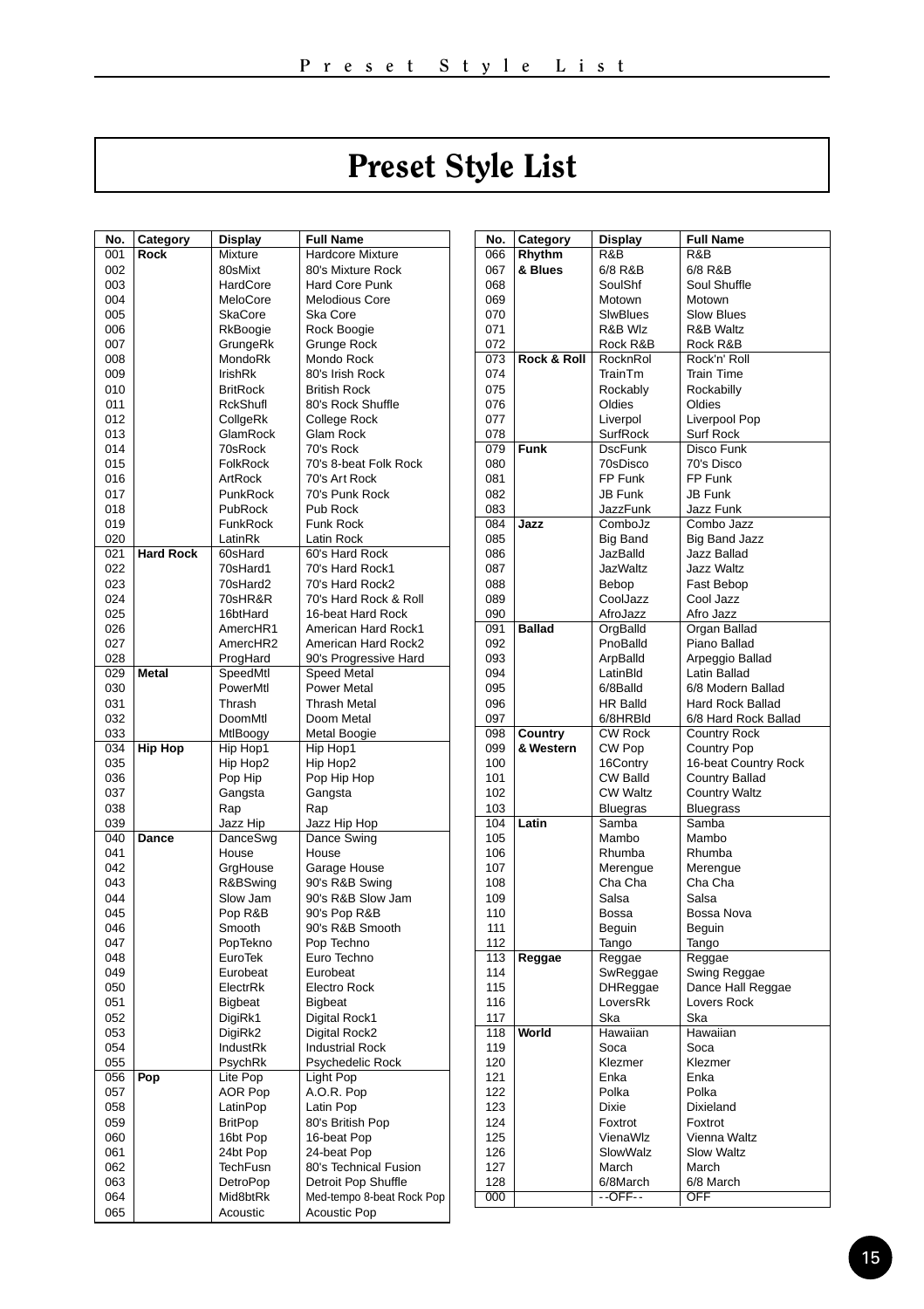### Preset Phrase List

#### **Phrase Category=Ba: Bass-a (Pop&Rock) Beat=8 beat**

<span id="page-15-0"></span>

| Phrase<br>Category | Description               |
|--------------------|---------------------------|
| Bа                 | Bass-a (Pop&Rock)         |
| Bb                 | Bass-b (Specific)         |
| BR                 | Brass                     |
| Da                 | Drum-a (Pop&Rock)         |
| Db                 | Drum-b (Specific)         |
| Fа                 | Drum Fill-a (Pop&Rock)    |
| Fb                 | Drum Fill-b (Specific)    |
| Gа                 | Guitar Chord-a (Pop&Rock) |
| Gh                 | Guitar Chord-b (Specific) |
| GR                 | Guitar Riff               |
| ΚC                 | Keyboard Chord            |
| ΚR                 | Keyboard Riff             |
| РC                 | Percussion                |
| PD                 | Pad                       |
| SE                 | Sound Effects             |

Note: Phrases that have "I" or "E" as the last character of the Phrase Name cannot be converted to chord types.

| No.<br>001 | Name<br>Mixt-I     | No.<br>065 | Name<br>ArtRk-I    | No.<br>129 | Name<br>SlwJm-a    |
|------------|--------------------|------------|--------------------|------------|--------------------|
| 002        | Mixt -a            | 066        | ArtRk-a            | 130        | SlwJm-b            |
| 003        | Mixt -b            | 067        | ArtRk-b            | 131        | SlwJm-c            |
| 004        | Mixt-c             | 068        | ArtRk-c            | 132        | SlwJm-d            |
| 005        | Mixt -d            | 069        | ArtRk-d            | 133        | SlwJm-E            |
| 006        | Mixt-E             | 070        | ArtRk-E            | 134        | PpR&B-I            |
| 007        | HdCor-a            | 071        | PnkRk-I            | 135        | PpR&B-a            |
| 008        | HdCor-b            | 072        | PnkRk-a            | 136        | PpR&B-b            |
| 009        | HdCor-c            | 073        | PnkRk-b            | 137        | PpR&B-c            |
| 010        | HdCor-d            | 074        | PnkRk-c            | 138        | PpR&B-d            |
| 011        | HdCor-E            | 075        | PnkRk-d            | 139        | PpR&B-E            |
| 012        | MICor-I            | 076        | PnkRk-E            | 140        | Bigbt-a            |
| 013        | MICor-a            | 077        | PubRk-I            | 141        | Bigbt-b            |
| 014        | MICor-b            | 078        | PubRk-a            | 142        | Bigbt-c            |
| 015        | MICor-c            | 079        | PubRk-b<br>PubRk-c | 143<br>144 | PycRk-I            |
| 016<br>017 | MICor-E<br>SkCor-I | 080<br>081 | PubRk-d            | 145        | PycRk-a<br>PycRk-b |
| 018        | SkCor-a            | 082        | PubRk-E            | 146        | PycRk-c            |
| 019        | SkCor-b            | 083        | 60Hd -I            | 147        | PycRk-d            |
| 020        | SkCor-c            | 084        | 60Hd -a            | 148        | PycRk-E            |
| 021        | SkCor-d            | 085        | 60Hd-b             | 149        | LitPp-I            |
| 022        | SkCor-E            | 086        | 60Hd-c             | 150        | LitPp-a            |
| 023        | RkBgy-I            | 087        | 60Hd -d            | 151        | LitPp-b            |
| 024        | RkBgy-a            | 088        | 60Hd -E            | 152        | LitPp-c            |
| 025        | RkBgy-b            | 089        | 70Hd2-I            | 153        | LitPp-d            |
| 026        | RkBgy-c            | 090        | 70Hd2-a            | 154        | LitPp-E            |
| 027        | RkBqy-d            | 091        | 70Hd2-b            | 155        | AORPp-I            |
| 028        | RkBgy-E            | 092        | 70Hd2-c            | 156        | AORPp-a            |
| 029        | MndRk-I            | 093        | 70Hd2-d            | 157        | AORPp-b            |
| 030        | MndRk-a            | 094        | 70Hd2-E            | 158<br>159 | AORPp-c<br>AORPp-d |
| 031<br>032 | MndRk-b<br>MndRk-c | 095<br>096 | 70H&R-I<br>70H&R-a | 160        | AORPp-E            |
| 033        | MndRk-d            | 097        | 70H&R-b            | 161        | BrtPp-I            |
| 034        | MndRk-E            | 098        | 70H&R-c            | 162        | BrtPp-a            |
| 035        | <b>BrtRk-I</b>     | 099        | 70H&R-d            | 163        | BrtPp-b            |
| 036        | BrtRk-a            | 100        | 70H&R-E            | 164        | BrtPp-c            |
| 037        | BrtRk-b            | 101        | AmHR1-I            | 165        | BrtPp-d            |
| 038        | BrtRk-c            | 102        | AmHR1-a            | 166        | BrtPp-E            |
| 039        | BrtRk-d            | 103        | AmHR1-b            | 167        | DtrPp-I            |
| 040        | <b>BrtRk-E</b>     | 104        | AmHR1-c            | 168        | DtrPp-a            |
| 041        | RkShf-I            | 105        | AmHR1-d            | 169        | DtrPp-b            |
| 042        | RkShf-a            | 106        | AmHR1-E            | 170        | DtrPp-c            |
| 043<br>044 | RkShf-b<br>RkShf-c | 107<br>108 | AmHR2-I<br>AmHR2-a | 171<br>172 | DtrPp-d<br>DtrPp-E |
| 045        | RkShf-d            | 109        | AmHR2-b            | 173        | Md8Rk-I            |
| 046        | RkShf-E            | 110        | AmHR2-c            | 174        | Md8Rk-a            |
| 047        | GlmRk-I            | 111        | AmHR2-d            | 175        | Md8Rk-c            |
| 048        | GlmRk-a            | 112        | AmHR2-E            | 176        | Md8Rk-d            |
| 049        | GlmRk-b            | 113        | HipH2-I            | 177        | Md8Rk-E            |
| 050        | GlmRk-c            | 114        | HipH2-a            | 178        | Acost-I            |
| 051        | GlmRk-d            | 115        | HipH2-b            | 179        | Acost-a            |
| 052        | GlmRk-E            | 116        | HipH2-c            | 180        | Acost-b            |
| 053        | 70sRk-l            | 117        | HipH2-d            | 181        | Acost-c            |
| 054        | 70sRk-a            | 118        | HipH2-E            | 182        | Acost-d            |
| 055<br>056 | 70sRk-b<br>70sRk-c | 119<br>120 | Rap -11            | 183        | Acost-E            |
| 057        | 70sRk-d            | 121        | Rap -2I<br>Rap -a  |            |                    |
| 058        | 70sRk-E            | 122        | Rap -b             |            |                    |
| 059        | FIkRk-I            | 123        | Rap -1c            |            |                    |
| 060        | FlkRk-a            | 124        | Rap -2c            |            |                    |
| 061        | FlkRk-b            | 125        | Rap -d             |            |                    |
| 062        | FlkRk-c            | 126        | Rap -1E            |            |                    |
| 063        | FlkRk-d            | 127        | Rap -2E            |            |                    |
| 064        | FikRk-E            | 128        | SlwJm-l            |            |                    |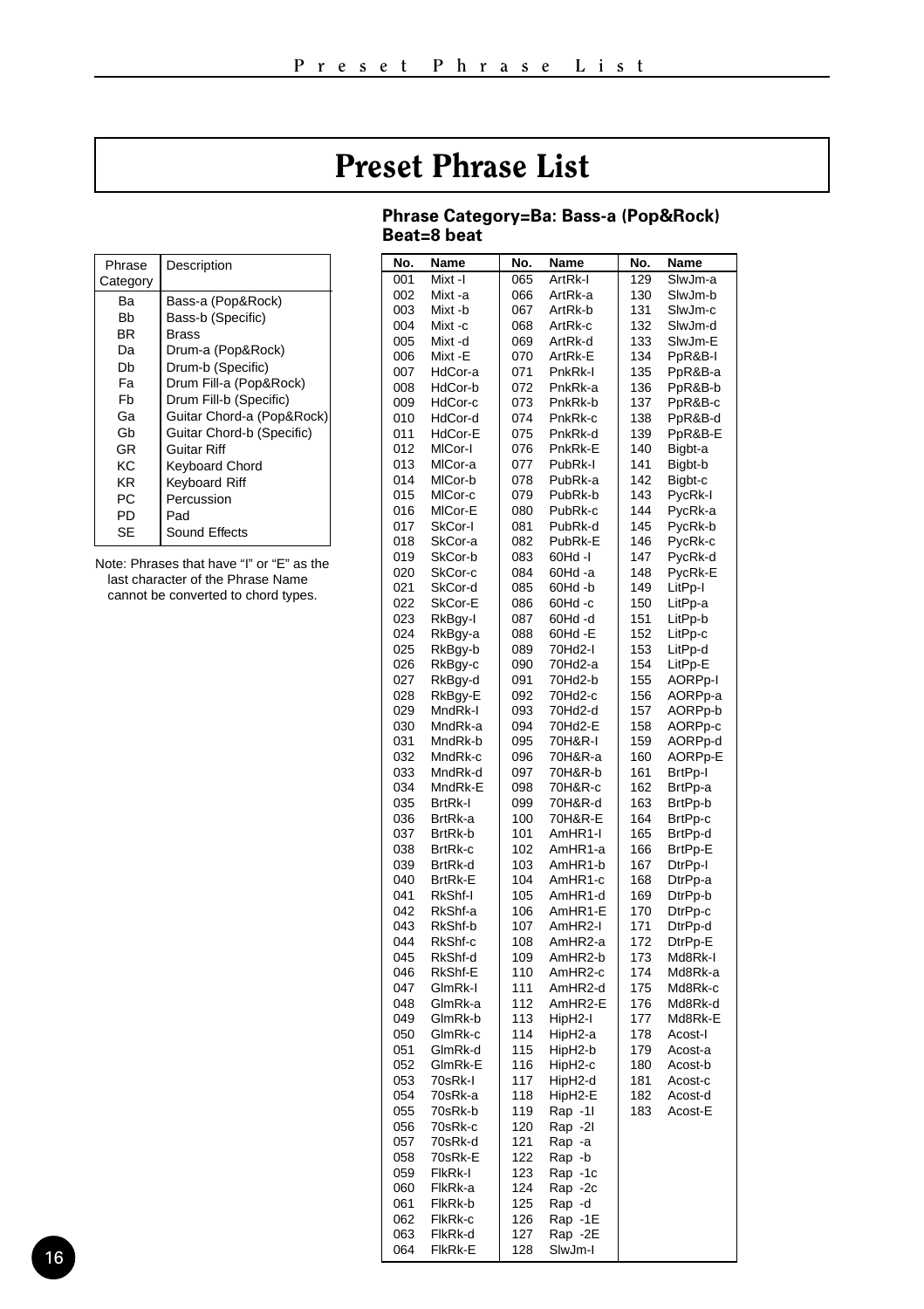#### **Beat=16 beat**

| 129<br>001<br>80MRk-I<br>065<br>PwrMt-E<br>Smoth-c<br>130<br>002<br>066<br>Smoth-d<br>80MRk-a<br>Thrsh-I<br>003<br>80MRk-b<br>067<br>Thrsh-a<br>131<br>Smoth-E<br>004<br>80MRk-c<br>068<br>132<br>Thrsh-b<br>PpTek-I<br>005<br>80MRk-d<br>069<br>133<br>PpTek-a<br>Thrsh-c<br>070<br>134<br>006<br>80MRk-E<br>Thrsh-d<br>PpTek-d<br>GrnRk-I<br>071<br>Thrsh-E<br>135<br>007<br>PpTek-E<br>008<br>GrnRk-a<br>072<br>DooMt-I<br>136<br>EuTek-I<br>073<br>137<br>009<br>GrnRk-b<br>DooMt-a<br>EuTek-a<br>010<br>GrnRk-c<br>074<br>DooMt-b<br>138<br>EuTek-c<br>075<br>139<br>011<br>GrnRk-d<br>DooMt-c<br>EuTek-E<br>076<br>140<br>012<br>GrnRk-E<br>DooMt-d<br>Eurbt-a<br>013<br>077<br>141<br>IrsRk-I<br>DooMt-E<br>Eurbt-c<br>014<br>078<br>142<br>IrsRk-a<br>MtBgy-I<br>ElcRk-a<br>015<br>079<br>143<br>IrsRk-b<br>MtBqy-a<br>ElcRk-b<br>144<br>016<br>IrsRk-c<br>080<br>MtBgy-b<br>ElcRk-c<br>145<br>017<br>IrsRk-d<br>081<br>MtBgy-c<br>ElcRk-d<br>018<br>IrsRk-E<br>082<br>146<br>ElcRk-E<br>MtBgy-d<br>019<br>ClgRk-I<br>083<br>MtBgy-E<br>147<br>DgRk1-I<br>084<br>148<br>020<br>ClgRk-a<br>HipH1-I<br>DgRk1-a<br>021<br>ClgRk-c<br>085<br>HipH1-a<br>149<br>DgRk1-b<br>150<br>022<br>ClgRk-d<br>086<br>HipH1-b<br>DgRk1-E<br>023<br>087<br>151<br>ClgRk-E<br>HipH1-c<br>DgRk2-I<br>024<br>152<br>FnkRk-l<br>088<br>HipH1-d<br>DgRk2-a<br>025<br>089<br>153<br>DgRk2-b<br>FnkRk-a<br>HipH1-E<br>026<br>FnkRk-b<br>090<br>PpHip-a<br>154<br>DgRk2-c<br>027<br>FnkRk-c<br>091<br>PpHip-b<br>155<br>DgRk2-d<br>156<br>028<br>FnkRk-d<br>092<br>PpHip-c<br>DgRk2-E<br>029<br>FnkRk-E<br>093<br>PpHip-d<br>157<br>IndRk-I<br>030<br>LtnRk-I<br>094<br>158<br>IndRk-a<br>PpHip-E<br>031<br>LtnRk-a<br>095<br>159<br>IndRk-b<br>Gngst-I<br>032<br>LtnRk-b<br>160<br>IndRk-c<br>096<br>Gngst-a<br>033<br>LtnRk-c<br>097<br>161<br>IndRk-d<br>Gngst-c<br>034<br>LtnRk-d<br>098<br>Gngst-E<br>162<br>LtnPp-I<br>035<br>LtnRk-E<br>099<br>JzHip-I<br>163<br>LtnPp-a<br>036<br>70Hd1-I<br>100<br>JzHip-a<br>164<br>LtnPp-b<br>037<br>70Hd1-a<br>101<br>165<br>JzHip-b<br>LtnPp-c<br>038<br>70Hd1-b<br>102<br>166<br>LtnPp-d<br>JzHip-c<br>039<br>70Hd1-c<br>103<br>167<br>LtnPp-E<br>JzHip-d<br>040<br>70Hd1-d<br>104<br>JzHip-E<br>168<br>16bPp-I<br>041<br>70Hd1-E<br>105<br>DncSw-I<br>169<br>16bPp-a<br>106<br>170<br>042<br>16bHd-l<br>DncSw-a<br>16bPp-b<br>107<br>171<br>043<br>16bHd-a<br>DncSw-b<br>16bPp-c<br>044<br>16bHd-b<br>108<br>DncSw-c<br>172<br>16bPp-d<br>045<br>109<br>173<br>16bHd-c<br>DncSw-d<br>16bPp-E<br>046<br>16bHd-d<br>110<br>DncSw-E<br>174<br>24bPp-I<br>111<br>175<br>047<br>16bHd-E<br>House-I<br>24bPp-a<br>048<br>112<br>176<br>24bPp-b<br>PrgHd-I<br>House-a<br>049<br>PrgHd-a<br>113<br>House-c<br>177<br>24bPp-c<br>050<br>114<br>178<br>PrgHd-b<br>House-E<br>24bPp-d<br>051<br>PrgHd-c<br>115<br>GrgHs-a<br>179<br>24bPp-E<br>116<br>052<br>PrgHd-d<br>GrgHs-b<br>180<br>TcFsn-l<br>053<br>117<br>PrgHd-E<br>GrgHs-c<br>181<br>TcFsn-a<br>054<br>118<br>182<br>TcFsn-b<br>SpdMt-I<br>GrgHs-d<br>119<br>183<br>TcFsn-c<br>055<br>SpdMt-a<br>GrgHs-E<br>120<br>184<br>TcFsn-d<br>056<br>SpdMt-b<br>R&BSw-I<br>185<br>057<br>SpdMt-c<br>121<br>R&BSw-a<br>TcFsn-E<br>122<br>058<br>SpdMt-d<br>R&BSw-b<br>059<br>123<br>SpdMt-E<br>R&BSw-c<br>060<br>PwrMt-I<br>124<br>R&BSw-d<br>061<br>125<br>R&BSw-E<br>PwrMt-a<br>062<br>PwrMt-b<br>126<br>Smoth-I<br>PwrMt-c<br>063<br>127<br>Smoth-a<br>064<br>PwrMt-d<br>128<br>Smoth-b | No. | Name | No. | Name | No. | Name |
|----------------------------------------------------------------------------------------------------------------------------------------------------------------------------------------------------------------------------------------------------------------------------------------------------------------------------------------------------------------------------------------------------------------------------------------------------------------------------------------------------------------------------------------------------------------------------------------------------------------------------------------------------------------------------------------------------------------------------------------------------------------------------------------------------------------------------------------------------------------------------------------------------------------------------------------------------------------------------------------------------------------------------------------------------------------------------------------------------------------------------------------------------------------------------------------------------------------------------------------------------------------------------------------------------------------------------------------------------------------------------------------------------------------------------------------------------------------------------------------------------------------------------------------------------------------------------------------------------------------------------------------------------------------------------------------------------------------------------------------------------------------------------------------------------------------------------------------------------------------------------------------------------------------------------------------------------------------------------------------------------------------------------------------------------------------------------------------------------------------------------------------------------------------------------------------------------------------------------------------------------------------------------------------------------------------------------------------------------------------------------------------------------------------------------------------------------------------------------------------------------------------------------------------------------------------------------------------------------------------------------------------------------------------------------------------------------------------------------------------------------------------------------------------------------------------------------------------------------------------------------------------------------------------------------------------------------------------------------------------------------------------------------------------------------------------------------------------------------------------------------------------------------------------------------------------------------------------------------------------------------------------------------------------------------------------------------------------------------------------------------------------------------------------------------------------------------------------|-----|------|-----|------|-----|------|
|                                                                                                                                                                                                                                                                                                                                                                                                                                                                                                                                                                                                                                                                                                                                                                                                                                                                                                                                                                                                                                                                                                                                                                                                                                                                                                                                                                                                                                                                                                                                                                                                                                                                                                                                                                                                                                                                                                                                                                                                                                                                                                                                                                                                                                                                                                                                                                                                                                                                                                                                                                                                                                                                                                                                                                                                                                                                                                                                                                                                                                                                                                                                                                                                                                                                                                                                                                                                                                                                |     |      |     |      |     |      |
|                                                                                                                                                                                                                                                                                                                                                                                                                                                                                                                                                                                                                                                                                                                                                                                                                                                                                                                                                                                                                                                                                                                                                                                                                                                                                                                                                                                                                                                                                                                                                                                                                                                                                                                                                                                                                                                                                                                                                                                                                                                                                                                                                                                                                                                                                                                                                                                                                                                                                                                                                                                                                                                                                                                                                                                                                                                                                                                                                                                                                                                                                                                                                                                                                                                                                                                                                                                                                                                                |     |      |     |      |     |      |
|                                                                                                                                                                                                                                                                                                                                                                                                                                                                                                                                                                                                                                                                                                                                                                                                                                                                                                                                                                                                                                                                                                                                                                                                                                                                                                                                                                                                                                                                                                                                                                                                                                                                                                                                                                                                                                                                                                                                                                                                                                                                                                                                                                                                                                                                                                                                                                                                                                                                                                                                                                                                                                                                                                                                                                                                                                                                                                                                                                                                                                                                                                                                                                                                                                                                                                                                                                                                                                                                |     |      |     |      |     |      |
|                                                                                                                                                                                                                                                                                                                                                                                                                                                                                                                                                                                                                                                                                                                                                                                                                                                                                                                                                                                                                                                                                                                                                                                                                                                                                                                                                                                                                                                                                                                                                                                                                                                                                                                                                                                                                                                                                                                                                                                                                                                                                                                                                                                                                                                                                                                                                                                                                                                                                                                                                                                                                                                                                                                                                                                                                                                                                                                                                                                                                                                                                                                                                                                                                                                                                                                                                                                                                                                                |     |      |     |      |     |      |
|                                                                                                                                                                                                                                                                                                                                                                                                                                                                                                                                                                                                                                                                                                                                                                                                                                                                                                                                                                                                                                                                                                                                                                                                                                                                                                                                                                                                                                                                                                                                                                                                                                                                                                                                                                                                                                                                                                                                                                                                                                                                                                                                                                                                                                                                                                                                                                                                                                                                                                                                                                                                                                                                                                                                                                                                                                                                                                                                                                                                                                                                                                                                                                                                                                                                                                                                                                                                                                                                |     |      |     |      |     |      |
|                                                                                                                                                                                                                                                                                                                                                                                                                                                                                                                                                                                                                                                                                                                                                                                                                                                                                                                                                                                                                                                                                                                                                                                                                                                                                                                                                                                                                                                                                                                                                                                                                                                                                                                                                                                                                                                                                                                                                                                                                                                                                                                                                                                                                                                                                                                                                                                                                                                                                                                                                                                                                                                                                                                                                                                                                                                                                                                                                                                                                                                                                                                                                                                                                                                                                                                                                                                                                                                                |     |      |     |      |     |      |
|                                                                                                                                                                                                                                                                                                                                                                                                                                                                                                                                                                                                                                                                                                                                                                                                                                                                                                                                                                                                                                                                                                                                                                                                                                                                                                                                                                                                                                                                                                                                                                                                                                                                                                                                                                                                                                                                                                                                                                                                                                                                                                                                                                                                                                                                                                                                                                                                                                                                                                                                                                                                                                                                                                                                                                                                                                                                                                                                                                                                                                                                                                                                                                                                                                                                                                                                                                                                                                                                |     |      |     |      |     |      |
|                                                                                                                                                                                                                                                                                                                                                                                                                                                                                                                                                                                                                                                                                                                                                                                                                                                                                                                                                                                                                                                                                                                                                                                                                                                                                                                                                                                                                                                                                                                                                                                                                                                                                                                                                                                                                                                                                                                                                                                                                                                                                                                                                                                                                                                                                                                                                                                                                                                                                                                                                                                                                                                                                                                                                                                                                                                                                                                                                                                                                                                                                                                                                                                                                                                                                                                                                                                                                                                                |     |      |     |      |     |      |
|                                                                                                                                                                                                                                                                                                                                                                                                                                                                                                                                                                                                                                                                                                                                                                                                                                                                                                                                                                                                                                                                                                                                                                                                                                                                                                                                                                                                                                                                                                                                                                                                                                                                                                                                                                                                                                                                                                                                                                                                                                                                                                                                                                                                                                                                                                                                                                                                                                                                                                                                                                                                                                                                                                                                                                                                                                                                                                                                                                                                                                                                                                                                                                                                                                                                                                                                                                                                                                                                |     |      |     |      |     |      |
|                                                                                                                                                                                                                                                                                                                                                                                                                                                                                                                                                                                                                                                                                                                                                                                                                                                                                                                                                                                                                                                                                                                                                                                                                                                                                                                                                                                                                                                                                                                                                                                                                                                                                                                                                                                                                                                                                                                                                                                                                                                                                                                                                                                                                                                                                                                                                                                                                                                                                                                                                                                                                                                                                                                                                                                                                                                                                                                                                                                                                                                                                                                                                                                                                                                                                                                                                                                                                                                                |     |      |     |      |     |      |
|                                                                                                                                                                                                                                                                                                                                                                                                                                                                                                                                                                                                                                                                                                                                                                                                                                                                                                                                                                                                                                                                                                                                                                                                                                                                                                                                                                                                                                                                                                                                                                                                                                                                                                                                                                                                                                                                                                                                                                                                                                                                                                                                                                                                                                                                                                                                                                                                                                                                                                                                                                                                                                                                                                                                                                                                                                                                                                                                                                                                                                                                                                                                                                                                                                                                                                                                                                                                                                                                |     |      |     |      |     |      |
|                                                                                                                                                                                                                                                                                                                                                                                                                                                                                                                                                                                                                                                                                                                                                                                                                                                                                                                                                                                                                                                                                                                                                                                                                                                                                                                                                                                                                                                                                                                                                                                                                                                                                                                                                                                                                                                                                                                                                                                                                                                                                                                                                                                                                                                                                                                                                                                                                                                                                                                                                                                                                                                                                                                                                                                                                                                                                                                                                                                                                                                                                                                                                                                                                                                                                                                                                                                                                                                                |     |      |     |      |     |      |
|                                                                                                                                                                                                                                                                                                                                                                                                                                                                                                                                                                                                                                                                                                                                                                                                                                                                                                                                                                                                                                                                                                                                                                                                                                                                                                                                                                                                                                                                                                                                                                                                                                                                                                                                                                                                                                                                                                                                                                                                                                                                                                                                                                                                                                                                                                                                                                                                                                                                                                                                                                                                                                                                                                                                                                                                                                                                                                                                                                                                                                                                                                                                                                                                                                                                                                                                                                                                                                                                |     |      |     |      |     |      |
|                                                                                                                                                                                                                                                                                                                                                                                                                                                                                                                                                                                                                                                                                                                                                                                                                                                                                                                                                                                                                                                                                                                                                                                                                                                                                                                                                                                                                                                                                                                                                                                                                                                                                                                                                                                                                                                                                                                                                                                                                                                                                                                                                                                                                                                                                                                                                                                                                                                                                                                                                                                                                                                                                                                                                                                                                                                                                                                                                                                                                                                                                                                                                                                                                                                                                                                                                                                                                                                                |     |      |     |      |     |      |
|                                                                                                                                                                                                                                                                                                                                                                                                                                                                                                                                                                                                                                                                                                                                                                                                                                                                                                                                                                                                                                                                                                                                                                                                                                                                                                                                                                                                                                                                                                                                                                                                                                                                                                                                                                                                                                                                                                                                                                                                                                                                                                                                                                                                                                                                                                                                                                                                                                                                                                                                                                                                                                                                                                                                                                                                                                                                                                                                                                                                                                                                                                                                                                                                                                                                                                                                                                                                                                                                |     |      |     |      |     |      |
|                                                                                                                                                                                                                                                                                                                                                                                                                                                                                                                                                                                                                                                                                                                                                                                                                                                                                                                                                                                                                                                                                                                                                                                                                                                                                                                                                                                                                                                                                                                                                                                                                                                                                                                                                                                                                                                                                                                                                                                                                                                                                                                                                                                                                                                                                                                                                                                                                                                                                                                                                                                                                                                                                                                                                                                                                                                                                                                                                                                                                                                                                                                                                                                                                                                                                                                                                                                                                                                                |     |      |     |      |     |      |
|                                                                                                                                                                                                                                                                                                                                                                                                                                                                                                                                                                                                                                                                                                                                                                                                                                                                                                                                                                                                                                                                                                                                                                                                                                                                                                                                                                                                                                                                                                                                                                                                                                                                                                                                                                                                                                                                                                                                                                                                                                                                                                                                                                                                                                                                                                                                                                                                                                                                                                                                                                                                                                                                                                                                                                                                                                                                                                                                                                                                                                                                                                                                                                                                                                                                                                                                                                                                                                                                |     |      |     |      |     |      |
|                                                                                                                                                                                                                                                                                                                                                                                                                                                                                                                                                                                                                                                                                                                                                                                                                                                                                                                                                                                                                                                                                                                                                                                                                                                                                                                                                                                                                                                                                                                                                                                                                                                                                                                                                                                                                                                                                                                                                                                                                                                                                                                                                                                                                                                                                                                                                                                                                                                                                                                                                                                                                                                                                                                                                                                                                                                                                                                                                                                                                                                                                                                                                                                                                                                                                                                                                                                                                                                                |     |      |     |      |     |      |
|                                                                                                                                                                                                                                                                                                                                                                                                                                                                                                                                                                                                                                                                                                                                                                                                                                                                                                                                                                                                                                                                                                                                                                                                                                                                                                                                                                                                                                                                                                                                                                                                                                                                                                                                                                                                                                                                                                                                                                                                                                                                                                                                                                                                                                                                                                                                                                                                                                                                                                                                                                                                                                                                                                                                                                                                                                                                                                                                                                                                                                                                                                                                                                                                                                                                                                                                                                                                                                                                |     |      |     |      |     |      |
|                                                                                                                                                                                                                                                                                                                                                                                                                                                                                                                                                                                                                                                                                                                                                                                                                                                                                                                                                                                                                                                                                                                                                                                                                                                                                                                                                                                                                                                                                                                                                                                                                                                                                                                                                                                                                                                                                                                                                                                                                                                                                                                                                                                                                                                                                                                                                                                                                                                                                                                                                                                                                                                                                                                                                                                                                                                                                                                                                                                                                                                                                                                                                                                                                                                                                                                                                                                                                                                                |     |      |     |      |     |      |
|                                                                                                                                                                                                                                                                                                                                                                                                                                                                                                                                                                                                                                                                                                                                                                                                                                                                                                                                                                                                                                                                                                                                                                                                                                                                                                                                                                                                                                                                                                                                                                                                                                                                                                                                                                                                                                                                                                                                                                                                                                                                                                                                                                                                                                                                                                                                                                                                                                                                                                                                                                                                                                                                                                                                                                                                                                                                                                                                                                                                                                                                                                                                                                                                                                                                                                                                                                                                                                                                |     |      |     |      |     |      |
|                                                                                                                                                                                                                                                                                                                                                                                                                                                                                                                                                                                                                                                                                                                                                                                                                                                                                                                                                                                                                                                                                                                                                                                                                                                                                                                                                                                                                                                                                                                                                                                                                                                                                                                                                                                                                                                                                                                                                                                                                                                                                                                                                                                                                                                                                                                                                                                                                                                                                                                                                                                                                                                                                                                                                                                                                                                                                                                                                                                                                                                                                                                                                                                                                                                                                                                                                                                                                                                                |     |      |     |      |     |      |
|                                                                                                                                                                                                                                                                                                                                                                                                                                                                                                                                                                                                                                                                                                                                                                                                                                                                                                                                                                                                                                                                                                                                                                                                                                                                                                                                                                                                                                                                                                                                                                                                                                                                                                                                                                                                                                                                                                                                                                                                                                                                                                                                                                                                                                                                                                                                                                                                                                                                                                                                                                                                                                                                                                                                                                                                                                                                                                                                                                                                                                                                                                                                                                                                                                                                                                                                                                                                                                                                |     |      |     |      |     |      |
|                                                                                                                                                                                                                                                                                                                                                                                                                                                                                                                                                                                                                                                                                                                                                                                                                                                                                                                                                                                                                                                                                                                                                                                                                                                                                                                                                                                                                                                                                                                                                                                                                                                                                                                                                                                                                                                                                                                                                                                                                                                                                                                                                                                                                                                                                                                                                                                                                                                                                                                                                                                                                                                                                                                                                                                                                                                                                                                                                                                                                                                                                                                                                                                                                                                                                                                                                                                                                                                                |     |      |     |      |     |      |
|                                                                                                                                                                                                                                                                                                                                                                                                                                                                                                                                                                                                                                                                                                                                                                                                                                                                                                                                                                                                                                                                                                                                                                                                                                                                                                                                                                                                                                                                                                                                                                                                                                                                                                                                                                                                                                                                                                                                                                                                                                                                                                                                                                                                                                                                                                                                                                                                                                                                                                                                                                                                                                                                                                                                                                                                                                                                                                                                                                                                                                                                                                                                                                                                                                                                                                                                                                                                                                                                |     |      |     |      |     |      |
|                                                                                                                                                                                                                                                                                                                                                                                                                                                                                                                                                                                                                                                                                                                                                                                                                                                                                                                                                                                                                                                                                                                                                                                                                                                                                                                                                                                                                                                                                                                                                                                                                                                                                                                                                                                                                                                                                                                                                                                                                                                                                                                                                                                                                                                                                                                                                                                                                                                                                                                                                                                                                                                                                                                                                                                                                                                                                                                                                                                                                                                                                                                                                                                                                                                                                                                                                                                                                                                                |     |      |     |      |     |      |
|                                                                                                                                                                                                                                                                                                                                                                                                                                                                                                                                                                                                                                                                                                                                                                                                                                                                                                                                                                                                                                                                                                                                                                                                                                                                                                                                                                                                                                                                                                                                                                                                                                                                                                                                                                                                                                                                                                                                                                                                                                                                                                                                                                                                                                                                                                                                                                                                                                                                                                                                                                                                                                                                                                                                                                                                                                                                                                                                                                                                                                                                                                                                                                                                                                                                                                                                                                                                                                                                |     |      |     |      |     |      |
|                                                                                                                                                                                                                                                                                                                                                                                                                                                                                                                                                                                                                                                                                                                                                                                                                                                                                                                                                                                                                                                                                                                                                                                                                                                                                                                                                                                                                                                                                                                                                                                                                                                                                                                                                                                                                                                                                                                                                                                                                                                                                                                                                                                                                                                                                                                                                                                                                                                                                                                                                                                                                                                                                                                                                                                                                                                                                                                                                                                                                                                                                                                                                                                                                                                                                                                                                                                                                                                                |     |      |     |      |     |      |
|                                                                                                                                                                                                                                                                                                                                                                                                                                                                                                                                                                                                                                                                                                                                                                                                                                                                                                                                                                                                                                                                                                                                                                                                                                                                                                                                                                                                                                                                                                                                                                                                                                                                                                                                                                                                                                                                                                                                                                                                                                                                                                                                                                                                                                                                                                                                                                                                                                                                                                                                                                                                                                                                                                                                                                                                                                                                                                                                                                                                                                                                                                                                                                                                                                                                                                                                                                                                                                                                |     |      |     |      |     |      |
|                                                                                                                                                                                                                                                                                                                                                                                                                                                                                                                                                                                                                                                                                                                                                                                                                                                                                                                                                                                                                                                                                                                                                                                                                                                                                                                                                                                                                                                                                                                                                                                                                                                                                                                                                                                                                                                                                                                                                                                                                                                                                                                                                                                                                                                                                                                                                                                                                                                                                                                                                                                                                                                                                                                                                                                                                                                                                                                                                                                                                                                                                                                                                                                                                                                                                                                                                                                                                                                                |     |      |     |      |     |      |
|                                                                                                                                                                                                                                                                                                                                                                                                                                                                                                                                                                                                                                                                                                                                                                                                                                                                                                                                                                                                                                                                                                                                                                                                                                                                                                                                                                                                                                                                                                                                                                                                                                                                                                                                                                                                                                                                                                                                                                                                                                                                                                                                                                                                                                                                                                                                                                                                                                                                                                                                                                                                                                                                                                                                                                                                                                                                                                                                                                                                                                                                                                                                                                                                                                                                                                                                                                                                                                                                |     |      |     |      |     |      |
|                                                                                                                                                                                                                                                                                                                                                                                                                                                                                                                                                                                                                                                                                                                                                                                                                                                                                                                                                                                                                                                                                                                                                                                                                                                                                                                                                                                                                                                                                                                                                                                                                                                                                                                                                                                                                                                                                                                                                                                                                                                                                                                                                                                                                                                                                                                                                                                                                                                                                                                                                                                                                                                                                                                                                                                                                                                                                                                                                                                                                                                                                                                                                                                                                                                                                                                                                                                                                                                                |     |      |     |      |     |      |
|                                                                                                                                                                                                                                                                                                                                                                                                                                                                                                                                                                                                                                                                                                                                                                                                                                                                                                                                                                                                                                                                                                                                                                                                                                                                                                                                                                                                                                                                                                                                                                                                                                                                                                                                                                                                                                                                                                                                                                                                                                                                                                                                                                                                                                                                                                                                                                                                                                                                                                                                                                                                                                                                                                                                                                                                                                                                                                                                                                                                                                                                                                                                                                                                                                                                                                                                                                                                                                                                |     |      |     |      |     |      |
|                                                                                                                                                                                                                                                                                                                                                                                                                                                                                                                                                                                                                                                                                                                                                                                                                                                                                                                                                                                                                                                                                                                                                                                                                                                                                                                                                                                                                                                                                                                                                                                                                                                                                                                                                                                                                                                                                                                                                                                                                                                                                                                                                                                                                                                                                                                                                                                                                                                                                                                                                                                                                                                                                                                                                                                                                                                                                                                                                                                                                                                                                                                                                                                                                                                                                                                                                                                                                                                                |     |      |     |      |     |      |
|                                                                                                                                                                                                                                                                                                                                                                                                                                                                                                                                                                                                                                                                                                                                                                                                                                                                                                                                                                                                                                                                                                                                                                                                                                                                                                                                                                                                                                                                                                                                                                                                                                                                                                                                                                                                                                                                                                                                                                                                                                                                                                                                                                                                                                                                                                                                                                                                                                                                                                                                                                                                                                                                                                                                                                                                                                                                                                                                                                                                                                                                                                                                                                                                                                                                                                                                                                                                                                                                |     |      |     |      |     |      |
|                                                                                                                                                                                                                                                                                                                                                                                                                                                                                                                                                                                                                                                                                                                                                                                                                                                                                                                                                                                                                                                                                                                                                                                                                                                                                                                                                                                                                                                                                                                                                                                                                                                                                                                                                                                                                                                                                                                                                                                                                                                                                                                                                                                                                                                                                                                                                                                                                                                                                                                                                                                                                                                                                                                                                                                                                                                                                                                                                                                                                                                                                                                                                                                                                                                                                                                                                                                                                                                                |     |      |     |      |     |      |
|                                                                                                                                                                                                                                                                                                                                                                                                                                                                                                                                                                                                                                                                                                                                                                                                                                                                                                                                                                                                                                                                                                                                                                                                                                                                                                                                                                                                                                                                                                                                                                                                                                                                                                                                                                                                                                                                                                                                                                                                                                                                                                                                                                                                                                                                                                                                                                                                                                                                                                                                                                                                                                                                                                                                                                                                                                                                                                                                                                                                                                                                                                                                                                                                                                                                                                                                                                                                                                                                |     |      |     |      |     |      |
|                                                                                                                                                                                                                                                                                                                                                                                                                                                                                                                                                                                                                                                                                                                                                                                                                                                                                                                                                                                                                                                                                                                                                                                                                                                                                                                                                                                                                                                                                                                                                                                                                                                                                                                                                                                                                                                                                                                                                                                                                                                                                                                                                                                                                                                                                                                                                                                                                                                                                                                                                                                                                                                                                                                                                                                                                                                                                                                                                                                                                                                                                                                                                                                                                                                                                                                                                                                                                                                                |     |      |     |      |     |      |
|                                                                                                                                                                                                                                                                                                                                                                                                                                                                                                                                                                                                                                                                                                                                                                                                                                                                                                                                                                                                                                                                                                                                                                                                                                                                                                                                                                                                                                                                                                                                                                                                                                                                                                                                                                                                                                                                                                                                                                                                                                                                                                                                                                                                                                                                                                                                                                                                                                                                                                                                                                                                                                                                                                                                                                                                                                                                                                                                                                                                                                                                                                                                                                                                                                                                                                                                                                                                                                                                |     |      |     |      |     |      |
|                                                                                                                                                                                                                                                                                                                                                                                                                                                                                                                                                                                                                                                                                                                                                                                                                                                                                                                                                                                                                                                                                                                                                                                                                                                                                                                                                                                                                                                                                                                                                                                                                                                                                                                                                                                                                                                                                                                                                                                                                                                                                                                                                                                                                                                                                                                                                                                                                                                                                                                                                                                                                                                                                                                                                                                                                                                                                                                                                                                                                                                                                                                                                                                                                                                                                                                                                                                                                                                                |     |      |     |      |     |      |
|                                                                                                                                                                                                                                                                                                                                                                                                                                                                                                                                                                                                                                                                                                                                                                                                                                                                                                                                                                                                                                                                                                                                                                                                                                                                                                                                                                                                                                                                                                                                                                                                                                                                                                                                                                                                                                                                                                                                                                                                                                                                                                                                                                                                                                                                                                                                                                                                                                                                                                                                                                                                                                                                                                                                                                                                                                                                                                                                                                                                                                                                                                                                                                                                                                                                                                                                                                                                                                                                |     |      |     |      |     |      |
|                                                                                                                                                                                                                                                                                                                                                                                                                                                                                                                                                                                                                                                                                                                                                                                                                                                                                                                                                                                                                                                                                                                                                                                                                                                                                                                                                                                                                                                                                                                                                                                                                                                                                                                                                                                                                                                                                                                                                                                                                                                                                                                                                                                                                                                                                                                                                                                                                                                                                                                                                                                                                                                                                                                                                                                                                                                                                                                                                                                                                                                                                                                                                                                                                                                                                                                                                                                                                                                                |     |      |     |      |     |      |
|                                                                                                                                                                                                                                                                                                                                                                                                                                                                                                                                                                                                                                                                                                                                                                                                                                                                                                                                                                                                                                                                                                                                                                                                                                                                                                                                                                                                                                                                                                                                                                                                                                                                                                                                                                                                                                                                                                                                                                                                                                                                                                                                                                                                                                                                                                                                                                                                                                                                                                                                                                                                                                                                                                                                                                                                                                                                                                                                                                                                                                                                                                                                                                                                                                                                                                                                                                                                                                                                |     |      |     |      |     |      |
|                                                                                                                                                                                                                                                                                                                                                                                                                                                                                                                                                                                                                                                                                                                                                                                                                                                                                                                                                                                                                                                                                                                                                                                                                                                                                                                                                                                                                                                                                                                                                                                                                                                                                                                                                                                                                                                                                                                                                                                                                                                                                                                                                                                                                                                                                                                                                                                                                                                                                                                                                                                                                                                                                                                                                                                                                                                                                                                                                                                                                                                                                                                                                                                                                                                                                                                                                                                                                                                                |     |      |     |      |     |      |
|                                                                                                                                                                                                                                                                                                                                                                                                                                                                                                                                                                                                                                                                                                                                                                                                                                                                                                                                                                                                                                                                                                                                                                                                                                                                                                                                                                                                                                                                                                                                                                                                                                                                                                                                                                                                                                                                                                                                                                                                                                                                                                                                                                                                                                                                                                                                                                                                                                                                                                                                                                                                                                                                                                                                                                                                                                                                                                                                                                                                                                                                                                                                                                                                                                                                                                                                                                                                                                                                |     |      |     |      |     |      |
|                                                                                                                                                                                                                                                                                                                                                                                                                                                                                                                                                                                                                                                                                                                                                                                                                                                                                                                                                                                                                                                                                                                                                                                                                                                                                                                                                                                                                                                                                                                                                                                                                                                                                                                                                                                                                                                                                                                                                                                                                                                                                                                                                                                                                                                                                                                                                                                                                                                                                                                                                                                                                                                                                                                                                                                                                                                                                                                                                                                                                                                                                                                                                                                                                                                                                                                                                                                                                                                                |     |      |     |      |     |      |
|                                                                                                                                                                                                                                                                                                                                                                                                                                                                                                                                                                                                                                                                                                                                                                                                                                                                                                                                                                                                                                                                                                                                                                                                                                                                                                                                                                                                                                                                                                                                                                                                                                                                                                                                                                                                                                                                                                                                                                                                                                                                                                                                                                                                                                                                                                                                                                                                                                                                                                                                                                                                                                                                                                                                                                                                                                                                                                                                                                                                                                                                                                                                                                                                                                                                                                                                                                                                                                                                |     |      |     |      |     |      |
|                                                                                                                                                                                                                                                                                                                                                                                                                                                                                                                                                                                                                                                                                                                                                                                                                                                                                                                                                                                                                                                                                                                                                                                                                                                                                                                                                                                                                                                                                                                                                                                                                                                                                                                                                                                                                                                                                                                                                                                                                                                                                                                                                                                                                                                                                                                                                                                                                                                                                                                                                                                                                                                                                                                                                                                                                                                                                                                                                                                                                                                                                                                                                                                                                                                                                                                                                                                                                                                                |     |      |     |      |     |      |
|                                                                                                                                                                                                                                                                                                                                                                                                                                                                                                                                                                                                                                                                                                                                                                                                                                                                                                                                                                                                                                                                                                                                                                                                                                                                                                                                                                                                                                                                                                                                                                                                                                                                                                                                                                                                                                                                                                                                                                                                                                                                                                                                                                                                                                                                                                                                                                                                                                                                                                                                                                                                                                                                                                                                                                                                                                                                                                                                                                                                                                                                                                                                                                                                                                                                                                                                                                                                                                                                |     |      |     |      |     |      |
|                                                                                                                                                                                                                                                                                                                                                                                                                                                                                                                                                                                                                                                                                                                                                                                                                                                                                                                                                                                                                                                                                                                                                                                                                                                                                                                                                                                                                                                                                                                                                                                                                                                                                                                                                                                                                                                                                                                                                                                                                                                                                                                                                                                                                                                                                                                                                                                                                                                                                                                                                                                                                                                                                                                                                                                                                                                                                                                                                                                                                                                                                                                                                                                                                                                                                                                                                                                                                                                                |     |      |     |      |     |      |
|                                                                                                                                                                                                                                                                                                                                                                                                                                                                                                                                                                                                                                                                                                                                                                                                                                                                                                                                                                                                                                                                                                                                                                                                                                                                                                                                                                                                                                                                                                                                                                                                                                                                                                                                                                                                                                                                                                                                                                                                                                                                                                                                                                                                                                                                                                                                                                                                                                                                                                                                                                                                                                                                                                                                                                                                                                                                                                                                                                                                                                                                                                                                                                                                                                                                                                                                                                                                                                                                |     |      |     |      |     |      |
|                                                                                                                                                                                                                                                                                                                                                                                                                                                                                                                                                                                                                                                                                                                                                                                                                                                                                                                                                                                                                                                                                                                                                                                                                                                                                                                                                                                                                                                                                                                                                                                                                                                                                                                                                                                                                                                                                                                                                                                                                                                                                                                                                                                                                                                                                                                                                                                                                                                                                                                                                                                                                                                                                                                                                                                                                                                                                                                                                                                                                                                                                                                                                                                                                                                                                                                                                                                                                                                                |     |      |     |      |     |      |
|                                                                                                                                                                                                                                                                                                                                                                                                                                                                                                                                                                                                                                                                                                                                                                                                                                                                                                                                                                                                                                                                                                                                                                                                                                                                                                                                                                                                                                                                                                                                                                                                                                                                                                                                                                                                                                                                                                                                                                                                                                                                                                                                                                                                                                                                                                                                                                                                                                                                                                                                                                                                                                                                                                                                                                                                                                                                                                                                                                                                                                                                                                                                                                                                                                                                                                                                                                                                                                                                |     |      |     |      |     |      |
|                                                                                                                                                                                                                                                                                                                                                                                                                                                                                                                                                                                                                                                                                                                                                                                                                                                                                                                                                                                                                                                                                                                                                                                                                                                                                                                                                                                                                                                                                                                                                                                                                                                                                                                                                                                                                                                                                                                                                                                                                                                                                                                                                                                                                                                                                                                                                                                                                                                                                                                                                                                                                                                                                                                                                                                                                                                                                                                                                                                                                                                                                                                                                                                                                                                                                                                                                                                                                                                                |     |      |     |      |     |      |
|                                                                                                                                                                                                                                                                                                                                                                                                                                                                                                                                                                                                                                                                                                                                                                                                                                                                                                                                                                                                                                                                                                                                                                                                                                                                                                                                                                                                                                                                                                                                                                                                                                                                                                                                                                                                                                                                                                                                                                                                                                                                                                                                                                                                                                                                                                                                                                                                                                                                                                                                                                                                                                                                                                                                                                                                                                                                                                                                                                                                                                                                                                                                                                                                                                                                                                                                                                                                                                                                |     |      |     |      |     |      |
|                                                                                                                                                                                                                                                                                                                                                                                                                                                                                                                                                                                                                                                                                                                                                                                                                                                                                                                                                                                                                                                                                                                                                                                                                                                                                                                                                                                                                                                                                                                                                                                                                                                                                                                                                                                                                                                                                                                                                                                                                                                                                                                                                                                                                                                                                                                                                                                                                                                                                                                                                                                                                                                                                                                                                                                                                                                                                                                                                                                                                                                                                                                                                                                                                                                                                                                                                                                                                                                                |     |      |     |      |     |      |
|                                                                                                                                                                                                                                                                                                                                                                                                                                                                                                                                                                                                                                                                                                                                                                                                                                                                                                                                                                                                                                                                                                                                                                                                                                                                                                                                                                                                                                                                                                                                                                                                                                                                                                                                                                                                                                                                                                                                                                                                                                                                                                                                                                                                                                                                                                                                                                                                                                                                                                                                                                                                                                                                                                                                                                                                                                                                                                                                                                                                                                                                                                                                                                                                                                                                                                                                                                                                                                                                |     |      |     |      |     |      |
|                                                                                                                                                                                                                                                                                                                                                                                                                                                                                                                                                                                                                                                                                                                                                                                                                                                                                                                                                                                                                                                                                                                                                                                                                                                                                                                                                                                                                                                                                                                                                                                                                                                                                                                                                                                                                                                                                                                                                                                                                                                                                                                                                                                                                                                                                                                                                                                                                                                                                                                                                                                                                                                                                                                                                                                                                                                                                                                                                                                                                                                                                                                                                                                                                                                                                                                                                                                                                                                                |     |      |     |      |     |      |
|                                                                                                                                                                                                                                                                                                                                                                                                                                                                                                                                                                                                                                                                                                                                                                                                                                                                                                                                                                                                                                                                                                                                                                                                                                                                                                                                                                                                                                                                                                                                                                                                                                                                                                                                                                                                                                                                                                                                                                                                                                                                                                                                                                                                                                                                                                                                                                                                                                                                                                                                                                                                                                                                                                                                                                                                                                                                                                                                                                                                                                                                                                                                                                                                                                                                                                                                                                                                                                                                |     |      |     |      |     |      |
|                                                                                                                                                                                                                                                                                                                                                                                                                                                                                                                                                                                                                                                                                                                                                                                                                                                                                                                                                                                                                                                                                                                                                                                                                                                                                                                                                                                                                                                                                                                                                                                                                                                                                                                                                                                                                                                                                                                                                                                                                                                                                                                                                                                                                                                                                                                                                                                                                                                                                                                                                                                                                                                                                                                                                                                                                                                                                                                                                                                                                                                                                                                                                                                                                                                                                                                                                                                                                                                                |     |      |     |      |     |      |
|                                                                                                                                                                                                                                                                                                                                                                                                                                                                                                                                                                                                                                                                                                                                                                                                                                                                                                                                                                                                                                                                                                                                                                                                                                                                                                                                                                                                                                                                                                                                                                                                                                                                                                                                                                                                                                                                                                                                                                                                                                                                                                                                                                                                                                                                                                                                                                                                                                                                                                                                                                                                                                                                                                                                                                                                                                                                                                                                                                                                                                                                                                                                                                                                                                                                                                                                                                                                                                                                |     |      |     |      |     |      |
|                                                                                                                                                                                                                                                                                                                                                                                                                                                                                                                                                                                                                                                                                                                                                                                                                                                                                                                                                                                                                                                                                                                                                                                                                                                                                                                                                                                                                                                                                                                                                                                                                                                                                                                                                                                                                                                                                                                                                                                                                                                                                                                                                                                                                                                                                                                                                                                                                                                                                                                                                                                                                                                                                                                                                                                                                                                                                                                                                                                                                                                                                                                                                                                                                                                                                                                                                                                                                                                                |     |      |     |      |     |      |

| No. | Name    |
|-----|---------|
| 001 | R&BWz-I |
| 002 | R&BWz-a |
| 003 | R&BWz-b |
| 004 | R&BWz-c |
| 005 | R&BWz-d |
| 006 | R&BWz-E |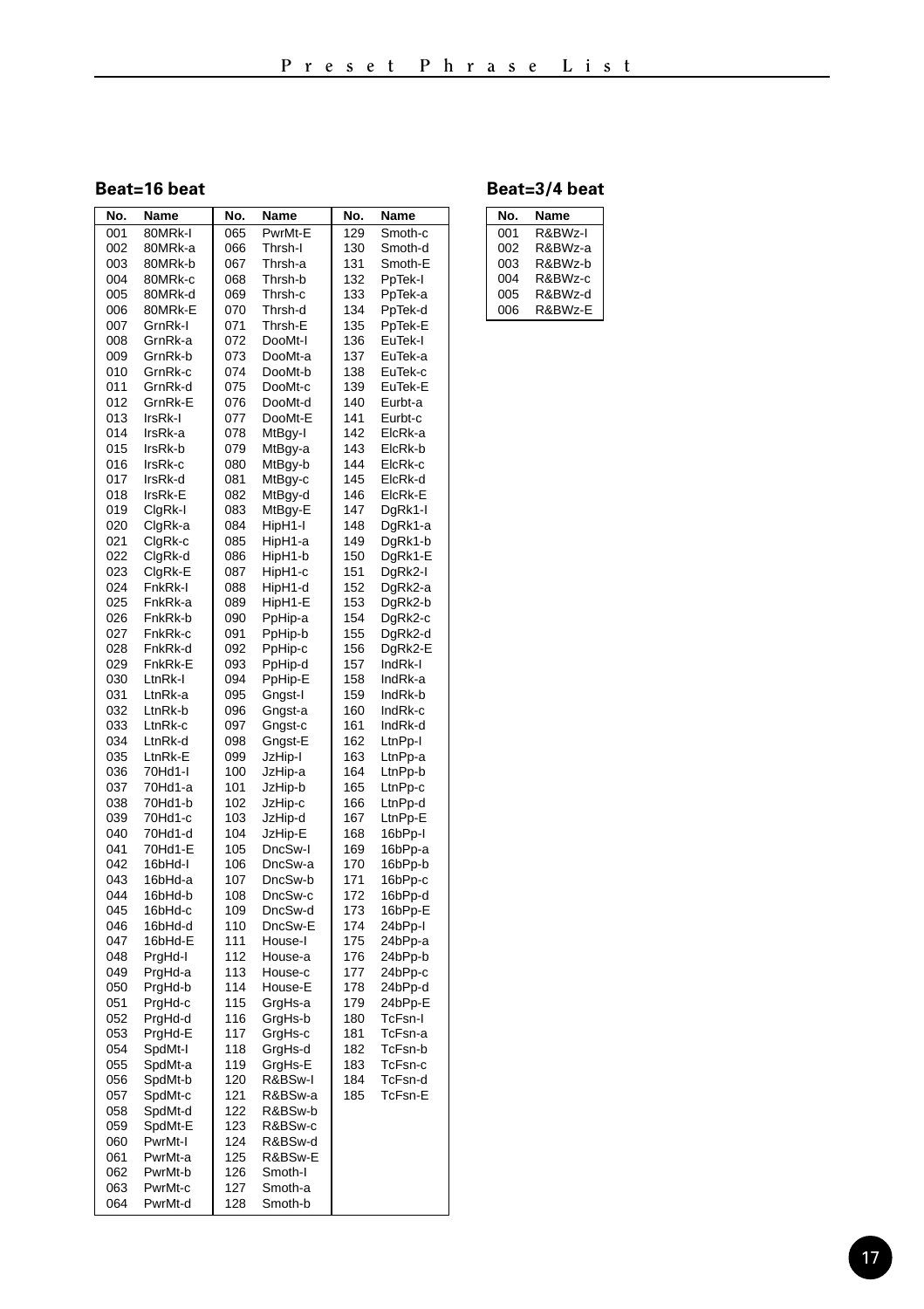#### **Phrase Category=Bb: Bass-b (Specific) Beat=8 beat**

### **Beat=16 beat**

| No. | Name              | No. | Name        | No. | Name        | No. | Name        | No. | Name    | No. | Name    | No. | Name    |
|-----|-------------------|-----|-------------|-----|-------------|-----|-------------|-----|---------|-----|---------|-----|---------|
| 001 | R&B -I            | 065 | JzBld-b     | 129 | ChaCh-a     | 193 | March-b     | 001 | SoShf-I | 065 | AfrJz-E | 129 | Soca -I |
| 002 | R&B -a            | 066 | JzBld-c     | 130 | ChaCh-b     | 194 | March-c     | 002 | SoShf-a | 066 | OrgBd-I | 130 | Soca -a |
| 003 | R&B -b            | 067 | JzBld-d     | 131 | ChaCh-c     | 195 | March-d     | 003 | SoShf-b | 067 | OrgBd-a | 131 | Soca -b |
| 004 | R&B-c             |     | 068 JzBld-E |     | 132 ChaCh-d |     | 196 March-E | 004 | SoShf-c | 068 | OrgBd-b | 132 | Soca-c  |
| 005 | R&B -d            | 069 | PnBld-l     | 133 | ChaCh-E     |     |             | 005 | SoShf-d | 069 | OrgBd-c | 133 | Soca -d |
| 006 | <b>R&amp;B -E</b> |     | 070 PnBld-a | 134 | Bossa-I     |     |             | 006 | SoShf-E | 070 | OrgBd-d | 134 | Soca -E |
| 007 | 68R&B-I           | 071 | PnBld-b     | 135 | Bossa-a     |     |             | 007 | TrnTm-I | 071 | OrgBd-E |     |         |
| 008 | 68R&B-a           |     | 072 PnBld-c | 136 | Bossa-b     |     |             | 008 | TrnTm-a | 072 | LtnBd-I |     |         |
| 009 | 68R&B-c           |     | 073 PnBld-d | 137 | Bossa-c     |     |             | 009 | TrnTm-b | 073 | LtnBd-a |     |         |
| 010 | 68R&B-E           | 074 | PnBld-E     | 138 | Bossa-d     |     |             | 010 | TrnTm-c | 074 | LtnBd-b |     |         |
| 011 | Motwn-I           | 075 | ArpBd-I     | 139 | Bossa-E     |     |             | 011 | TrnTm-d | 075 | LtnBd-c |     |         |
| 012 | Motwn-a           | 076 | ArpBd-a     | 140 | Begin-I     |     |             | 012 | TrnTm-E | 076 | LtnBd-d |     |         |
| 013 | Motwn-b           |     | 077 ArpBd-b | 141 | Begin-a     |     |             | 013 | 70Dsc-I | 077 | LtnBd-E |     |         |
| 014 | Motwn-c           | 078 | ArpBd-c     | 142 | Begin-b     |     |             | 014 | 70Dsc-a | 078 | 16Cnt-l |     |         |
| 015 | Motwn-d           |     | 079 ArpBd-d | 143 | Begin-c     |     |             | 015 | 70Dsc-b | 079 | 16Cnt-a |     |         |
| 016 | Motwn-E           |     | 080 ArpBd-E | 144 | Begin-d     |     |             | 016 | 70Dsc-c | 080 | 16Cnt-b |     |         |
| 017 | SIBlu-I           | 081 | 68Bld-l     | 145 | Begin-E     |     |             | 017 | 70Dsc-d | 081 | 16Cnt-c |     |         |
| 018 | SIBlu-a           | 082 | 68Bld-a     | 146 | Tango-I     |     |             | 018 | 70Dsc-E | 082 | 16Cnt-d |     |         |
| 019 | SIBlu-b           |     | 083 68Bld-b | 147 | Tango-a     |     |             | 019 | FPFnk-I | 083 | 16Cnt-E |     |         |
| 020 | SIBlu-c           | 084 | 68Bld-c     | 148 | Tango-b     |     |             | 020 | FPFnk-a | 084 | Samba-a |     |         |
| 021 | SIBlu-d           |     | 085 68Bld-d | 149 | Tango-c     |     |             | 021 | FPFnk-b | 085 | Samba-b |     |         |
| 022 | SIBIu-E           |     | 086 68Bld-E | 150 | Tango-d     |     |             | 022 | FPFnk-c | 086 | Samba-c |     |         |
| 023 | RkR&B-I           | 087 | HRBId-I     | 151 | Tango-E     |     |             | 023 | FPFnk-d | 087 | Samba-d |     |         |
| 024 | RkR&B-a           | 088 | HRBId-a     | 152 | Ska -l      |     |             | 024 | FPFnk-E | 088 | Samba-E |     |         |
| 025 | RkR&B-b           | 089 | HRBId-b     | 153 | Ska -a      |     |             | 025 | JBFnk-I | 089 | Mambo-I |     |         |
| 026 | RkR&B-c           |     | 090 HRBId-c | 154 | Ska -c      |     |             | 026 | JBFnk-a | 090 | Mambo-a |     |         |
| 027 | RkR&B-d           | 091 | HRBId-d     | 155 | Ska -d      |     |             | 027 | JBFnk-b | 091 | Mambo-c |     |         |
| 028 | RkR&B-E           |     | 092 HRBId-E | 156 | Ska -E      |     |             | 028 | JBFnk-c | 092 | Mambo-d |     |         |
| 029 | RknRI-I           |     | 093 68HBd-I | 157 | Hwian-I     |     |             | 029 | JBFnk-d | 093 | Mambo-E |     |         |
| 030 | RknRI-a           |     | 094 68HBd-a | 158 | Hwian-a     |     |             | 030 | JBFnk-E | 094 | Merng-I |     |         |
| 031 | RknRI-b           |     | 095 68HBd-b | 159 | Hwian-b     |     |             | 031 | JzFnk-l | 095 | Merng-a |     |         |
| 032 | RknRI-c           | 096 | 68HBd-c     | 160 | Hwian-c     |     |             | 032 | JzFnk-a | 096 | Merng-c |     |         |
| 033 | RknRI-d           | 097 | 68HBd-d     | 161 | Hwian-d     |     |             | 033 | JzFnk-b | 097 | Merng-d |     |         |
| 034 | RknRI-E           |     | 098 68HBd-E |     | 162 Hwian-E |     |             | 034 | JzFnk-c | 098 | Merng-E |     |         |
| 035 | Rcbly-I           | 099 | CWRk-I      | 163 | Klzmr-a     |     |             | 035 | JzFnk-d | 099 | Salsa-I |     |         |
| 036 | Rcbly-a           |     | 100 CWRk-a  |     | 164 Klzmr-b |     |             | 036 | JzFnk-E | 100 | Salsa-a |     |         |
| 037 | Rcbly-b           | 101 | CWRk-b      |     | 165 Klzmr-c |     |             | 037 | Combz-I | 101 | Salsa-b |     |         |
| 038 | Rcbly-c           |     | 102 CWRk-c  | 166 | Klzmr-d     |     |             | 038 | Combz-a | 102 | Salsa-c |     |         |
| 039 | Rcbly-d           |     | 103 CWRk-d  | 167 | Klzmr-E     |     |             | 039 | Combz-b | 103 | Salsa-d |     |         |
| 040 | Rcbly-E           |     | 104 CWRk-E  | 168 | Enka -l     |     |             | 040 | Combz-c | 104 | Salsa-E |     |         |
| 041 | Oldis-I           |     | 105 CWPop-I | 169 | Enka -a     |     |             | 041 | Combz-d | 105 | Regae-I |     |         |
| 042 | Oldis-a           |     | 106 CWPop-a | 170 | Enka -b     |     |             | 042 | Combz-E | 106 | Regae-a |     |         |
| 043 | Oldis-c           |     | 107 CWPop-c |     | 171 Enka-c  |     |             | 043 | BgBnd-I | 107 | Regae-b |     |         |
| 044 | Oldis-E           |     | 108 CWPop-d | 172 | Enka -d     |     |             | 044 | BgBnd-a | 108 | Regae-c |     |         |
| 045 | Liver-I           |     | 109 CWPop-E | 173 | Enka -E     |     |             | 045 | BgBnd-b | 109 | Regae-d |     |         |
| 046 | Liver-a           |     | 110 CWBId-I | 174 | Polka-I     |     |             | 046 | BgBnd-c | 110 | Regae-E |     |         |
| 047 | Liver-b           |     | 111 CWBld-a | 175 | Polka-a     |     |             | 047 | BgBnd-d | 111 | SwRge-I |     |         |
| 048 | Liver-c           |     | 112 CWBld-b | 176 | Polka-b     |     |             | 048 | BgBnd-E | 112 | SwRge-a |     |         |
| 049 | Liver-d           | 113 | CWBld-c     | 177 | Polka-c     |     |             | 049 | Bebop-I | 113 | SwRge-b |     |         |
| 050 | Liver-E           |     | 114 CWBld-d | 178 | Polka-d     |     |             | 050 | Bebop-a | 114 | SwRge-c |     |         |
| 051 | SufRk-I           |     | 115 CWBId-E | 179 | Polka-E     |     |             | 051 | Bebop-b | 115 | SwRge-d |     |         |
| 052 | SufRk-a           |     | 116 Blgrs-I |     | 180 Dixie-I |     |             | 052 | Bebop-c | 116 | SwRge-E |     |         |
| 053 | SufRk-b           | 117 | Bigrs-a     | 181 | Dixie-a     |     |             | 053 | Bebop-d | 117 | DHRge-I |     |         |
| 054 | SufRk-c           | 118 | Blgrs-b     | 182 | Dixie-b     |     |             | 054 | Bebop-E | 118 | DHRge-a |     |         |
| 055 | SufRk-d           | 119 | Bigrs-c     | 183 | Dixie-c     |     |             | 055 | ColJz-I | 119 | DHRge-b |     |         |
| 056 | SufRk-E           | 120 | Bigrs-d     | 184 | Dixie-E     |     |             | 056 | ColJz-a | 120 | DHRge-c |     |         |
| 057 | DscFk-I           | 121 | Bigrs-E     | 185 | Foxtr-I     |     |             | 057 | ColJz-b | 121 | DHRge-d |     |         |
| 058 | DscFk-a           | 122 | Rumba-l     | 186 | Foxtr-a     |     |             | 058 | ColJz-c | 122 | DHRge-E |     |         |
| 059 | DscFk-b           | 123 | Rumba-a     |     | 187 Foxtr-b |     |             | 059 | ColJz-d | 123 | LvsRk-I |     |         |
| 060 | DscFk-c           | 124 | Rumba-b     | 188 | Foxtr-c     |     |             | 060 | ColJz-E | 124 | LvsRk-a |     |         |
| 061 | DscFk-d           | 125 | Rumba-c     | 189 | Foxtr-d     |     |             | 061 | AfrJz-I | 125 | LvsRk-b |     |         |
| 062 | DscFk-E           | 126 | Rumba-d     | 190 | Foxtr-E     |     |             | 062 | AfrJz-a | 126 | LvsRk-c |     |         |
| 063 | JzBld-l           | 127 | Rumba-E     | 191 | March-I     |     |             | 063 | AfrJz-c | 127 | LvsRk-d |     |         |
| 064 | JzBld-a           | 128 | ChaCh-I     |     | 192 March-a |     |             | 064 | AfrJz-d | 128 | LvsRk-E |     |         |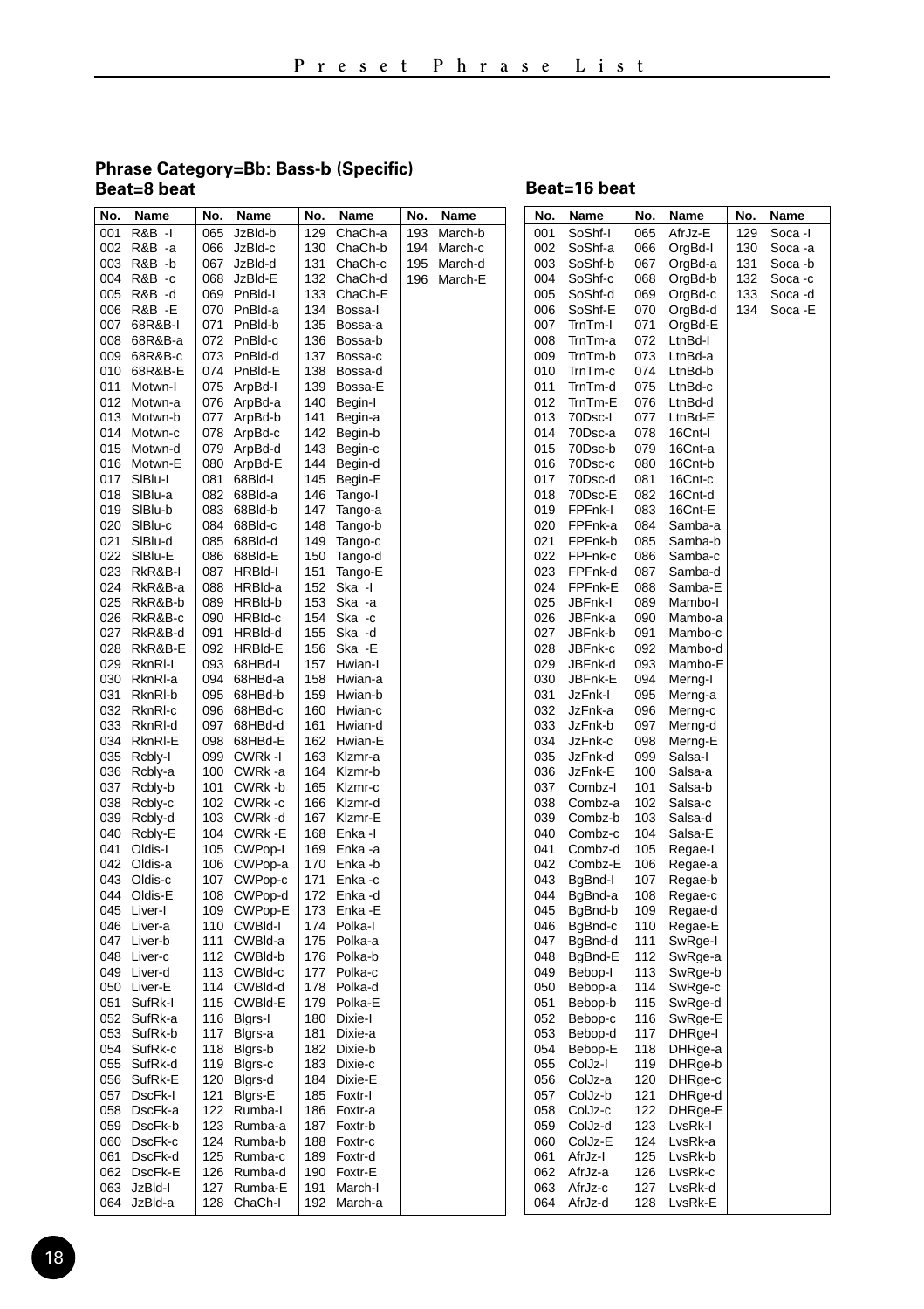| No. | Name                |
|-----|---------------------|
| 001 | JzWlz-I             |
| 002 | JzWlz-a             |
| 003 | JzWlz-b             |
| 004 | JzWlz-c             |
| 005 | JzWlz-d             |
| 006 | JzWlz-E             |
| 007 | CWWIz-I             |
| 008 | CWWlz-a             |
| 009 | CWWlz-b             |
| 010 | CWWIz-c             |
| 011 | CWWlz-d             |
| 012 | CWWIz-E             |
| 013 | VnWlz-I             |
| 014 | VnWlz-a             |
| 015 | VnWlz-b             |
| 016 | VnWlz-c             |
| 017 | VnWlz-d             |
| 018 | VnWlz-E             |
| 019 | SIWIz-I             |
| 020 | SIWIz-a             |
| 021 | SIW <sub>Iz-b</sub> |
| 022 | SIWIz-c             |
| 023 | SIWIz-d             |
| 024 | SIWIz-E             |
| 025 | 68Mrc-I             |
| 026 | 68Mrc-a             |
| 027 | 68Mrc-c             |
| 028 | 68Mrc-d             |
| 029 | 68Mrc-E             |

#### **Phrase Category=BR: Brass Beat=8 beat**

| No. | Name         | No. | Name         |
|-----|--------------|-----|--------------|
| 001 | 70sRk-E      | 065 | Ska<br>$-2c$ |
| 002 | $-11$<br>R&B | 066 | $-3c$<br>Ska |
| 003 | $-21$<br>R&B | 067 | Ska<br>$-1d$ |
| 004 | $-1b$<br>R&B | 068 | Ska<br>$-2d$ |
| 005 | R&B<br>$-2b$ | 069 | Ska<br>$-1E$ |
| 006 | R&B<br>$-1c$ | 070 | Ska<br>$-2E$ |
| 007 | R&B<br>$-2c$ | 071 | Ska<br>$-3E$ |
| 008 | R&B<br>$-1d$ | 072 | Klzmr-1a     |
| 009 | R&B<br>$-2d$ | 073 | Klzmr-2a     |
| 010 | R&B<br>$-1E$ | 074 | Klzmr-1b     |
| 011 | R&B<br>$-2E$ | 075 | Klzmr-2b     |
| 012 | 68R&B-I      | 076 | Klzmr-1c     |
| 013 | 68R&B-b      | 077 | Klzmr-2c     |
| 014 | 68R&B-c      | 078 | Klzmr-1d     |
| 015 | 68R&B-d      | 079 | Klzmr-2d     |
| 016 | 68R&B-E      | 080 | Klzmr-1E     |
| 017 | Motwn-I      | 081 | Klzmr-2E     |
| 018 | Motwn-a      | 082 | Polka-l      |
| 019 | Motwn-b      | 083 | Polka-a      |
| 020 | Motwn-c      | 084 | Polka-b      |
| 021 | Motwn-d      | 085 | Polka-c      |
| 022 | Motwn-E      | 086 | Polka-d      |
| 023 | SIBlu-11     | 087 | Polka-E      |
| 024 | SIBIu-2I     | 088 | Dixie-11     |
| 025 | SIBlu-1d     | 089 | Dixie-2l     |
| 026 | SIBlu-2d     | 090 | Dixie-1a     |
| 027 | SIBlu-1E     | 091 | Dixie-2a     |
| 028 | SIBlu-2E     | 092 | Dixie-1b     |
| 029 | RkR&B-I      | 093 | Dixie-2b     |
| 030 | RkR&B-b      | 094 | Dixie-1c     |
| 031 | RkR&B-d      | 095 | Dixie-2c     |
| 032 | RkR&B-E      | 096 | Dixie-1d     |
| 033 | Oldis-I      | 097 | Dixie-2d     |
| 034 | Oldis-a      | 098 | Dixie-1E     |
| 035 | Oldis-c      | 099 | Dixie-2E     |
| 036 | Oldis-E      | 100 | Foxtr-I      |
| 037 | DscFk-I      | 101 | Foxtr-b      |
| 038 | DscFk-c      | 102 | Foxtr-c      |
| 039 | DscFk-d      | 103 | Foxtr-E      |
| 040 | DscFk-E      | 104 | March-11     |
| 041 | ChaCh-1I     | 105 | March-21     |
| 042 | ChaCh-2I     | 106 | March-3I     |
| 043 | ChaCh-1b     | 107 | March-I      |
| 044 | ChaCh-2b     | 108 | March-1a     |
| 045 | ChaCh-c      | 109 | March-2a     |
| 046 | ChaCh-1d     | 110 | March-3a     |
| 047 | ChaCh-2d     | 111 | March-a      |
| 048 | ChaCh-1E     | 112 | March-1b     |
| 049 | ChaCh-2E     | 113 | March-2b     |
| 050 | Begin-I      | 114 | March-3b     |
| 051 | Begin-b      | 115 | March-b      |
| 052 | Begin-c      | 116 | March-1c     |
| 053 | Begin-d      | 117 | March-2c     |
| 054 | Begin-E      | 118 | March-3c     |
| 055 | Tango-I      | 119 | March-c      |
| 056 | Tango-E      | 120 | March-1d     |
| 057 | $-11$<br>Ska | 121 | March-2d     |
| 058 | Ska<br>$-21$ | 122 | March-3d     |
| 059 | $-31$<br>Ska | 123 | March-d      |
| 060 | Ska<br>$-1a$ | 124 | March-1E     |
| 061 | Ska<br>$-2a$ | 125 | March-2E     |
| 062 | Ska<br>$-1b$ | 126 | March-3E     |
| 063 | Ska<br>$-2b$ | 127 | March-E      |
| 064 | Ska<br>$-1c$ |     |              |

### **Beat=16 beat**

| No.        | Name               | .<br>No.   | Name                         |
|------------|--------------------|------------|------------------------------|
| 001        | FnkRk-I            | 065        | $\overline{\text{ColJz-2b}}$ |
| 002        | FnkRk-b            | 066        | ColJz-1c                     |
| 003        | FnkRk-d            | 067        | ColJz-2c                     |
| 004        | FnkRk-E            | 068        | ColJz-1d                     |
| 005        | PpHip-a            | 069        | ColJz-2d                     |
| 006        | LtnPp-I            | 070        | ColJz-1E                     |
| 007        |                    | 071        |                              |
| 008        | LtnPp-a<br>LtnPp-b | 072        | ColJz-2E<br>AfrJz-11         |
| 009        |                    | 073        | AfrJz-21                     |
|            | LtnPp-c            |            |                              |
| 010<br>011 | LtnPp-d            | 074        | AfrJz-3I                     |
|            | LtnPp-E            | 075        | AfrJz-1b                     |
| 012        | TcFsn-I            | 076        | AfrJz-2b                     |
| 013        | TcFsn-b            | 077        | AfrJz-3b                     |
| 014<br>015 | TcFsn-c            | 078<br>079 | AfrJz-1d                     |
|            | TcFsn-d            |            | AfrJz-2d                     |
| 016        | TcFsn-E            | 080        | AfrJz-3d                     |
| 017        | SoShf-b            | 081        | AfrJz-1E                     |
| 018        | SoShf-c            | 082        | AfrJz-2E                     |
| 019        | SoShf-E            | 083        | AfrJz-3E                     |
| 020        | 70Dsc-l            | 084        | Mambo-1I                     |
| 021        | 70Dsc-b            | 085        | Mambo-2I                     |
| 022        | 70Dsc-c            | 086        | Mambo-1a                     |
| 023        | 70Dsc-d            | 087        | Mambo-2a                     |
| 024        | 70Dsc-E            | 088        | Mambo-1b                     |
| 025        | JBFnk-1I           | 089        | Mambo-2b                     |
| 026        | JBFnk-2I           | 090        | Mambo-1c                     |
| 027        | JBFnk-1a           | 091        | Mambo-2c                     |
| 028        | JBFnk-2a           | 092        | Mambo-1d                     |
| 029        | JBFnk-1b           | 093        | Mambo-2d                     |
| 030        | JBFnk-2b           | 094        | Mambo-1E                     |
| 031        | JBFnk-1c           | 095        | Mambo-2E                     |
| 032        | JBFnk-2c           | 096        | Merng-1I                     |
| 033        | JBFnk-1d           | 097        | Merng-2I                     |
| 034        | JBFnk-2d           | 098        | Merng-3I                     |
| 035        | JBFnk-1E           | 099        | Merng-1a                     |
| 036        | JBFnk-2E           | 100        | Merng-2a                     |
| 037        | JzFnk-l            | 101        | Merng-3a                     |
| 038        | JzFnk-b            | 102        | Merng-1b                     |
| 039        | JzFnk-c            | 103        | Merng-2b                     |
| 040        | JzFnk-d            | 104        | Merng-3b                     |
| 041        | JzFnk-E            | 105        | Merng-1c                     |
| 042        | BgBnd-1I           | 106        | Merng-2c                     |
| 043        | BgBnd-2I           | 107        | Merng-3c                     |
| 044        | BgBnd-3I           | 108        | Merng-1d                     |
| 045        | BgBnd-1a           | 109        | Merng-2d                     |
| 046        | BgBnd-2a           | 110        | Merng-3d                     |
| 047        | BqBnd-3a           | 111        | Merng-1E                     |
| 048        | BgBnd-1b           | 112        | Merng-2E                     |
| 049        | BgBnd-2b           | 113        | Merng-3E                     |
| 050        | BqBnd-3b           | 114        | Salsa-I                      |
| 051        | BgBnd-1c           | 115        | Salsa-a                      |
| 052        | BqBnd-2c           | 116        | Salsa-b                      |
| 053        | BgBnd-3c           | 117        | Salsa-E                      |
| 054        | BgBnd-1d           | 118        | Regae-I                      |
| 055        | BgBnd-2d           | 119        | Regae-c                      |
| 056        | BgBnd-3d           | 120        | Regae-d                      |
| 057        | BgBnd-1E           | 121        | Regae-E                      |
| 058        | BgBnd-2E           | 122        | Soca-11                      |
| 059        | BgBnd-3E           | 123        | Soca-21                      |
| 060        | ColJz-11           | 124        | Soca-1b                      |
| 061        | ColJz-21           | 125        | Soca-2b                      |
| 062        | ColJz-1a           | 126        | Soca-1c                      |
| 063        | ColJz-2a           | 127        | Soca-2c                      |
| 064        | ColJz-1b           |            |                              |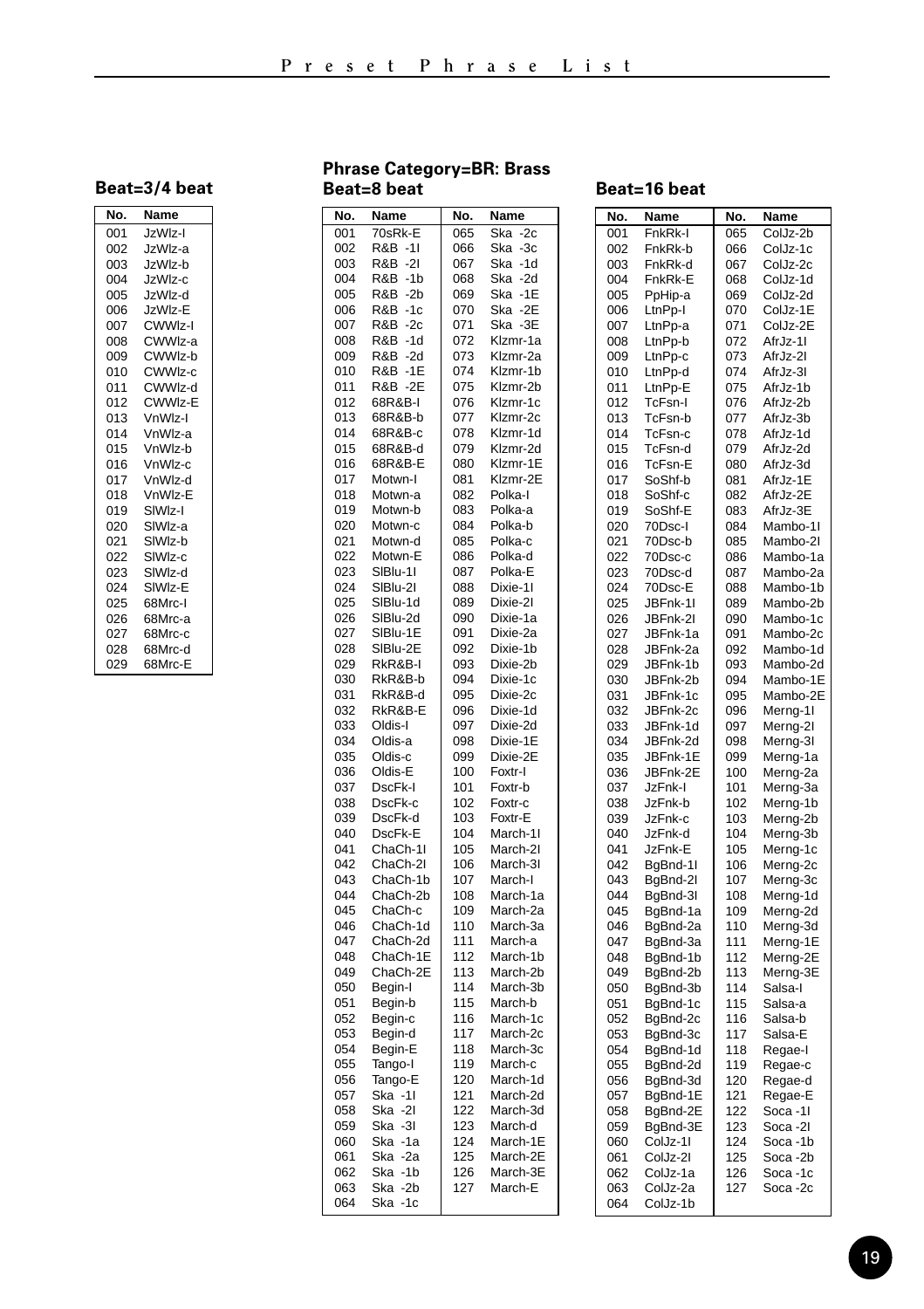| No.        | Name     |
|------------|----------|
| 001        | 68Mrc-11 |
| 002        | 68Mrc-21 |
| 003        | 68Mrc-31 |
| 004        | 68Mrc-41 |
| 005        | 68Mrc-1a |
| 006        | 68Mrc-2a |
| 007        | 68Mrc-1b |
| 008        | 68Mrc-2b |
| <b>009</b> | 68Mrc-3b |
| 010        | 68Mrc-1c |
| 011        | 68Mrc-2c |
| 012        | 68Mrc-3c |
| 013        | 68Mrc-4c |
| 014        | 68Mrc-1d |
| 015        | 68Mrc-2d |
| 016        | 68Mrc-3d |
| 017        | 68Mrc-4d |
| 018        | 68Mrc-1F |
| 019        | 68Mrc-2E |
| ሰ2በ        | 68Mrc-3E |
| 021        | 68Mrc-4F |

#### **Phrase Category=Da: Drum-a (Pop&Rock) Beat=8 beat**

| No.        | Name                 | No.        | Name                 | No.        | Name                            |
|------------|----------------------|------------|----------------------|------------|---------------------------------|
| 001        | Mixt-11              | 065        | FlkRk-E              | 129        | Rap -1b                         |
| 002        | Mixt-2I              | 066        | ArtRk-l              | 130        | Rap<br>$-2b$                    |
| 003        | Mixt-1a              | 067        | ArtRk-a              | 131        | Rap<br>-c                       |
| 004        | Mixt-2a              | 068        | ArtRk-b              | 132        | Rap<br>-d                       |
| 005        | Mixt-1b              | 069        | ArtRk-E              | 133        | Rap -1E                         |
| 006        | Mixt-2b              | 070        | PnkRk-I              | 134        | Rap -2E                         |
| 007        | Mixt-1E              | 071        | PnkRk-a              | 135        | SlwJm-I                         |
| 008        | Mixt-2E              | 072        | PnkRk-b              | 136        | SlwJm-a                         |
| 009        | HdCor-I              | 073        | PnkRk-E              | 137        | SlwJm-b                         |
| 010        | HdCor-1a             | 074        | PubRk-I              | 138        | SlwJm-E                         |
| 011<br>012 | HdCor-2a<br>HdCor-1b | 075<br>076 | PubRk-a<br>PubRk-b   | 139<br>140 | PpR&B-1I<br><b>PpR&amp;B-2I</b> |
| 013        | HdCor-2b             | 077        | PubRk-E              | 141        | PpR&B-1a                        |
| 014        | HdCor-1E             | 078        | 60Hd -I              | 142        | PpR&B-2a                        |
| 015        | HdCor-2E             | 079        | 60Hd -1a             | 143        | PpR&B-1b                        |
| 016        | MICor-I              | 080        | 60Hd -2a             | 144        | PpR&B-2b                        |
| 017        | MICor-a              | 081        | 60Hd-1b              | 145        | PpR&B-c                         |
| 018        | MICor-b              | 082        | 60Hd-2b              | 146        | PpR&B-1d                        |
| 019        | MICor-E              | 083        | 60Hd-c               | 147        | PpR&B-2d                        |
| 020        | SkCor-I              | 084        | 60Hd -E              | 148        | PpR&B-1E                        |
| 021        | SkCor-a              | 085        | 70Hd2-11             | 149        | PpR&B-2E                        |
| 022        | SkCor-b              | 086        | 70Hd2-2I             | 150        | Bigbt-I                         |
| 023        | SkCor-E              | 087        | 70Hd2-1a             | 151        | Bigbt-1a                        |
| 024        | RkBgy-1I             | 088        | 70Hd2-2a             | 152        | Bigbt-2a                        |
| 025        | RkBgy-2I             | 089        | 70Hd2-1b             | 153        | Bigbt-1b                        |
| 026        | RkBgy-a              | 090        | 70Hd2-2b             | 154        | Bigbt-2b                        |
| 027        | RkBgy-b              | 091        | 70Hd2-1E             | 155        | Bigbt-d                         |
| 028        | RkBgy-1E             | 092        | 70Hd2-2E             | 156        | Bigbt-1E                        |
| 029<br>030 | RkBgy-2E<br>MndRk-I  | 093<br>094 | 70H&R-1I<br>70H&R-2I | 157<br>158 | Bigbt-2E                        |
| 031        | MndRk-1a             | 095        | 70H&R-1a             | 159        | PycRk-1I<br>PycRk-2I            |
| 032        | MndRk-2a             | 096        | 70H&R-2a             | 160        | PycRk-1a                        |
| 033        | MndRk-b              | 097        | 70H&R-1b             | 161        | PycRk-2a                        |
| 034        | MndRk-E              | 098        | 70H&R-2b             | 162        | PycRk-1b                        |
| 035        | <b>BrtRk-I</b>       | 099        | 70H&R-c              | 163        | PycRk-2b                        |
| 036        | BrtRk-a              | 100        | 70H&R-1E             | 164        | PycRk-c                         |
| 037        | BrtRk-b              | 101        | 70H&R-2E             | 165        | PycRk-1E                        |
| 038        | <b>BrtRk-E</b>       | 102        | AmHR1-1I             | 166        | PycRk-2E                        |
| 039        | RkShf-I              | 103        | AmHR1-2I             | 167        | LitPp-I                         |
| 040        | RkShf-1a             | 104        | AmHR1-1a             | 168        | LitPp-a                         |
| 041        | RkShf-2a             | 105        | AmHR1-2a             | 169        | LitPp-b                         |
| 042        | RkShf-b              | 106        | AmHR1-1b             | 170        | LitPp-E                         |
| 043        | RkShf-1E             | 107        | AmHR1-2b             | 171        | AORPp-I                         |
| 044<br>045 | RkShf-2E             | 108        | AmHR1-c              | 172        | AORPp-a                         |
| 046        | GlmRk-11<br>GlmRk-21 | 109<br>110 | AmHR1-d<br>AmHR1-1E  | 173<br>174 | AORPp-b                         |
| 047        | GlmRk-1a             | 111        | AmHR1-2E             | 175        | AORPp-E<br>BrtPp-I              |
| 048        | GlmRk-2a             | 112        | AmHR2-I              | 176        | BrtPp-a                         |
| 049        | GlmRk-b              | 113        | AmHR2-a              | 177        | BrtPp-b                         |
| 050        | GlmRk-c              | 114        | AmHR2-b              | 178        | BrtPp-E                         |
| 051        | GlmRk-d              | 115        | AmHR2-E              | 179        | DtrPp-I                         |
| 052        | GlmRk-1E             | 116        | HipH2-1I             | 180        | DtrPp-a                         |
| 053        | GlmRk-2E             | 117        | HipH2-2I             | 181        | DtrPp-b                         |
| 054        | 70sRk-11             | 118        | HipH2-1a             | 182        | DtrPp-E                         |
| 055        | 70sRk-2I             | 119        | HipH2-2a             | 183        | Md8Rk-I                         |
| 056        | 70sRk-1a             | 120        | HipH2-1b             | 184        | Md8Rk-a                         |
| 057        | 70sRk-2a             | 121        | HipH2-2b             | 185        | Md8Rk-E                         |
| 058        | 70sRk-1b             | 122        | HipH2-c              | 186        | Acost-I                         |
| 059        | 70sRk-2b             | 123        | HipH2-1E             | 187        | Acost-b                         |
| 060        | 70sRk-1E             | 124        | HipH2-2E             | 188        | Acost-E                         |
| 061        | 70sRk-2E             | 125        | Rap -11              |            |                                 |
| 062<br>063 | FIkRk-I<br>FlkRk-a   | 126<br>127 | Rap -21<br>Rap -1a   |            |                                 |
| 064        | FlkRk-b              | 128        | Rap -2a              |            |                                 |
|            |                      |            |                      |            |                                 |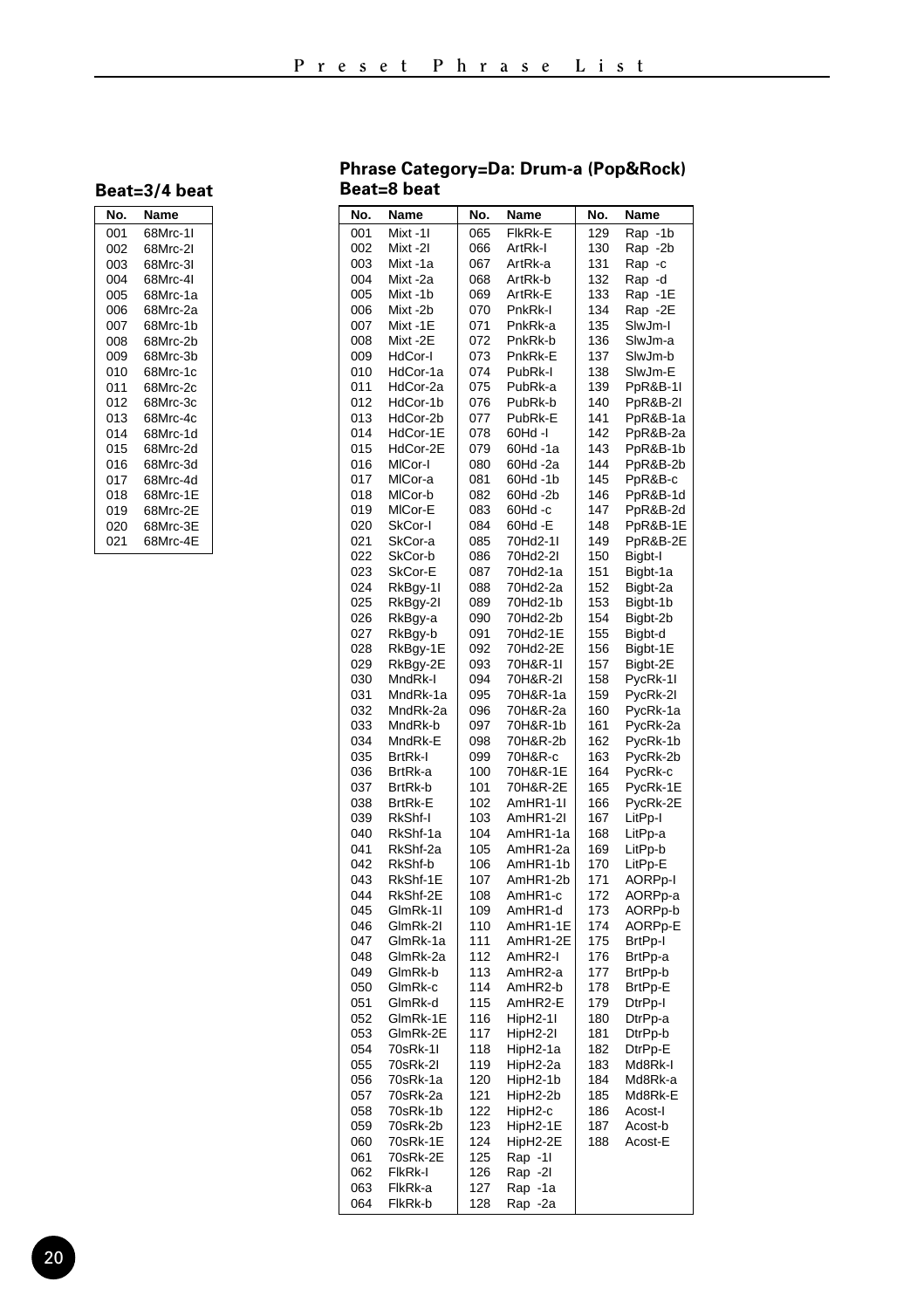**Beat=16 beat**

| No. | Name     | No. | Name     | No.<br>Name     |          | No. | Name     |
|-----|----------|-----|----------|-----------------|----------|-----|----------|
| 001 | 80MRk-1I | 065 | PwrMt-2I | 129<br>JzHip-2E |          | 193 | ElcRk-2I |
| 002 | 80MRk-2I | 066 | PwrMt-1a | 130             | DncSw-11 | 194 | ElcRk-1a |
| 003 | 80MRk-1a | 067 | PwrMt-2a | 131             | DncSw-2I | 195 | ElcRk-2a |
| 004 | 80MRk-2a | 068 | PwrMt-1b | 132             | DncSw-1a | 196 | ElcRk-b  |
| 005 | 80MRk-1b | 069 | PwrMt-2b | 133             | DncSw-2a | 197 | ElcRk-d  |
| 006 | 80MRk-2b | 070 | PwrMt-c  | 134             | DncSw-1b | 198 | ElcRk-1E |
| 007 | 80MRk-d  | 071 | PwrMt-d  | 135             | DncSw-2b | 199 | ElcRk-2E |
| 008 | 80MRk-1E | 072 | PwrMt-1E | 136             | DncSw-1c | 200 | DgRk1-I  |
| 009 | 80MRk-2E | 073 | PwrMt-2E | 137             | DncSw-2c | 201 | DgRk1-1a |
| 010 | GrnRk-11 | 074 | Thrsh-11 | 138             | DncSw-d  | 202 | DgRk1-2a |
| 011 | GrnRk-2I | 075 | Thrsh-2l | 139             | DncSw-1E | 203 | DgRk1-1b |
| 012 | GrnRk-a  | 076 | Thrsh-1a | 140             | DncSw-2E | 204 | DgRk1-2b |
| 013 | GrnRk-1b | 077 | Thrsh-2a | 141             | House-I  | 205 | DgRk1-1E |
| 014 | GrnRk-2b | 078 | Thrsh-1b | 142             | House-1a | 206 | DgRk1-2E |
| 015 | GrnRk-1E | 079 | Thrsh-2b | 143             | House-2a | 207 | DgRk2-I  |
| 016 | GrnRk-2E | 080 | Thrsh-1E | 144             | House-b  | 208 | DgRk2-a  |
| 017 | IrsRk-I  | 081 | Thrsh-2E | 145             | House-c  | 209 | DgRk2-b  |
| 018 | IrsRk-a  | 082 | DooMt-I  | 146             | House-1E | 210 | DgRk2-E  |
| 019 | IrsRk-b  | 083 | DooMt-a  | 147             | House-2E | 211 | IndRk-11 |
| 020 | IrsRk-E  | 084 | DooMt-b  | 148             | GrgHs-I  | 212 | IndRk-2I |
| 021 | ClgRk-I  | 085 | DooMt-c  | 149             | GrgHs-a  | 213 | IndRk-1a |
| 022 | ClgRk-a  | 086 | DooMt-E  | 150             | GrgHs-b  | 214 | IndRk-2a |
| 023 | ClgRk-b  | 087 | MtBgy-1I | 151             | GrgHs-E  | 215 | IndRk-1b |
| 024 | ClgRk-1E | 088 | MtBgy-2I | 152             | R&BSw-I  | 216 | IndRk-2b |
| 025 | ClgRk-2E | 089 | MtBgy-1a | 153             | R&BSw-a  | 217 | IndRk-1E |
| 026 | FnkRk-I  | 090 | MtBgy-2a | 154             | R&BSw-b  | 218 | IndRk-2E |
| 027 | FnkRk-a  | 091 | MtBgy-b  | 155             | R&BSw-E  | 219 | LtnPp-11 |
| 028 | FnkRk-b  | 092 | MtBgy-c  | 156             | Smoth-11 | 220 | LtnPp-2I |
| 029 | FnkRk-E  | 093 | MtBgy-1E | 157             | Smoth-2I | 221 | LtnPp-1a |
| 030 | LtnRk-I  | 094 | MtBgy-2E | 158             | Smoth-1a | 222 | LtnPp-2a |
| 031 | LtnRk-a  | 095 | HipH1-1I | 159             | Smoth-2a | 223 | LtnPp-1b |
| 032 | LtnRk-b  | 096 | HipH1-2I | 160             | Smoth-1b | 224 | LtnPp-2b |
| 033 | LtnRk-E  | 097 | HipH1-1a | 161             | Smoth-2b | 225 | LtnPp-1E |
| 034 | 70Hd1-1I | 098 | HipH1-2a | 162             | Smoth-1c | 226 | LtnPp-2E |
| 035 | 70Hd1-2I | 099 | HipH1-1b | 163             | Smoth-2c | 227 | 16bPp-l  |
| 036 | 70Hd1-1a | 100 | HipH1-2b | 164             | Smoth-d  | 228 | 16bPp-a  |
| 037 | 70Hd1-2a | 101 | HipH1-1E | 165             | Smoth-1E | 229 | 16bPp-b  |
| 038 | 70Hd1-1b | 102 | HipH1-2E | 166             | Smoth-2E | 230 | 16bPp-E  |
| 039 | 70Hd1-2b | 103 | PpHip-11 | 167             | PpTek-1I | 231 | 24bPp-11 |
| 040 | 70Hd1-d  | 104 | PpHip-2I | 168             | PpTek-2I | 232 | 24bPp-2l |
| 041 | 70Hd1-1E | 105 | PpHip-1a | 169             | PpTek-1a | 233 | 24bPp-1a |
| 042 | 70Hd1-2E | 106 | PpHip-2a | 170             | PpTek-2a | 234 | 24bPp-2a |
| 043 | 16bHd-1I | 107 | PpHip-b  | 171             | PpTek-b  | 235 | 24bPp-1b |
| 044 | 16bHd-2l | 108 | PpHip-c  | 172             | PpTek-c  | 236 | 24bPp-2b |
| 045 | 16bHd-1a | 109 | PpHip-d  | 173             | PpTek-E  | 237 | 24bPp-1E |
| 046 | 16bHd-2a | 110 | PpHip-1E | 174             | EuTek-1I | 238 | 24bPp-2E |
| 047 | 16bHd-1b | 111 | PpHip-2E | 175             | EuTek-2I | 239 | TcFsn-I  |
| 048 | 16bHd-2b | 112 | Gngst-11 | 176             | EuTek-1a | 240 | TcFsn-a  |
| 049 | 16bHd-1E | 113 | Gngst-2I | 177             | EuTek-2a | 241 | TcFsn-b  |
| 050 | 16bHd-2E | 114 | Gngst-1a | 178             | EuTek-b  | 242 | TcFsn-E  |
| 051 | PrgHd-I  | 115 | Gngst-2a | 179             | EuTek-c  | 243 | OrgBd-I  |
| 052 | PrgHd-a  | 116 | Gngst-1b | 180             | EuTek-d  |     |          |
| 053 | PrgHd-b  | 117 | Gngst-2b | 181             | EuTek-1E |     |          |
| 054 | PrgHd-E  | 118 | Gngst-1E | 182             | EuTek-2E |     |          |
| 055 | SpdMt-11 | 119 | Gngst-2E | 183             | Eurbt-11 |     |          |
| 056 | SpdMt-2I | 120 | JzHip-11 | 184             | Eurbt-2I |     |          |
| 057 | SpdMt-1a | 121 | JzHip-21 | 185             | Eurbt-1a |     |          |
| 058 | SpdMt-2a | 122 | JzHip-1a | 186             | Eurbt-2a |     |          |
| 059 | SpdMt-1b | 123 | JzHip-2a | 187             | Eurbt-b  |     |          |
| 060 | SpdMt-2b | 124 | JzHip-1b | 188             | Eurbt-c  |     |          |
| 061 | SpdMt-c  | 125 | JzHip-2b | 189             | Eurbt-d  |     |          |
| 062 | SpdMt-1E | 126 | JzHip-c  | 190             | Eurbt-1E |     |          |
| 063 | SpdMt-2E | 127 | JzHip-d  | 191             | Eurbt-2E |     |          |
| 064 | PwrMt-11 | 128 | JzHip-1E | 192             | ElcRk-11 |     |          |
|     |          |     |          |                 |          |     |          |

| No. | Name    |
|-----|---------|
| 001 | R&BWz-I |
| 002 | R&BWz-a |
| 003 | R&BWz-b |
| 004 | R&BWz-E |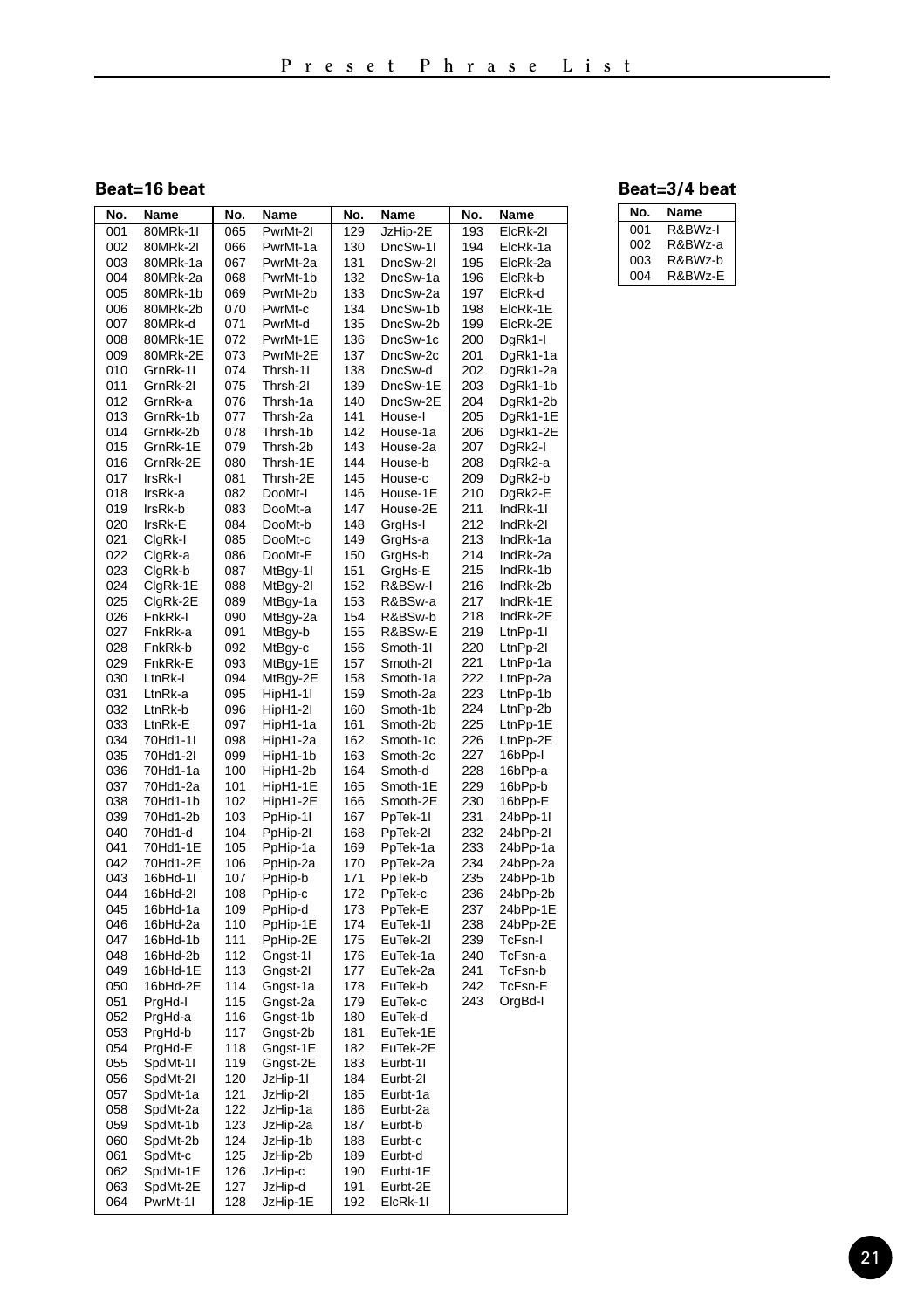## **Phrase Category=Db: Drum-b (Specific)**

#### Beat=16 beat

| No.        | Name               | No.        | Name               | No.        | Name               | No.        | Name                 | No.        | Name                | No. | Name     |
|------------|--------------------|------------|--------------------|------------|--------------------|------------|----------------------|------------|---------------------|-----|----------|
| 001        | <b>R&amp;B -I</b>  | 065        | ArpBd-a            | 129        | Hwian-I            | 001        | SoShf-I              | 065        | 16Cnt-a             | 001 | JzWlz-I  |
| 002        | R&B-a              | 066        | ArpBd-b            | 130        | Hwian-a            | 002        | SoShf-a              | 066        | 16Cnt-b             | 002 | JzWlz-a  |
| 003        | R&B -b             | 067        | ArpBd-E            | 131        | Hwian-b            | 003        | SoShf-b              | 067        | 16Cnt-E             | 003 | JzWIz-b  |
| 004        | R&B -E             | 068        | 68Bld-I            | 132        | Hwian-E            | 004        | SoShf-E              | 068        | Samba-1I            | 004 | JzWIz-E  |
| 005        | 68R&B-1I           | 069        | 68Bld-a            | 133        | Klzmr-I            | 005        | TrnTm-I              | 069        | Samba-2I            | 005 | CWWIz-I  |
| 006        | 68R&B-2I           | 070        | 68Bld-b            | 134        | Klzmr-a            | 006        | TrnTm-a              | 070        | Samba-1a            | 006 | CWWlz-a  |
| 007        | 68R&B-1a           | 071        | 68Bld-E            | 135        | Klzmr-1b           | 007        | TrnTm-b              | 071        | Samba-2a            | 007 | CWWIz-b  |
| 008        | 68R&B-2a           | 072        | HRBId-I            | 136        | Klzmr-2b           | 008        | TrnTm-c              | 072        | Samba-1b            | 008 | CWWIz-E  |
| 009        | 68R&B-1b           | 073        | HRBId-a            | 137        | Klzmr-d            | 009        | TrnTm-d              | 073        | Samba-2b            | 009 | VnWlz-11 |
| 010        | 68R&B-2b           | 074        | HRBId-b            | 138        | Klzmr-1E           | 010        | TrnTm-E              | 074        | Samba-1E            | 010 | VnWlz-2l |
| 011        | 68R&B-c            | 075        | <b>HRBId-E</b>     | 139        | Klzmr-2E           | 011        | 70Dsc-l              | 075        | Samba-2E            | 011 | VnWlz-a  |
| 012        | 68R&B-d            | 076        | 68HBd-l            | 140        | Enka-I             | 012        | 70Dsc-a              | 076        | Mambo-1I            | 012 | VnWlz-1b |
| 013        | 68R&B-1E           | 077        | 68HBd-a            | 141        | Enka -a            | 013        | 70Dsc-b              | 077        | Mambo-2I            | 013 | VnWlz-2b |
| 014        | 68R&B-2E           | 078        | 68HBd-b            | 142        | Enka-b             | 014        | 70Dsc-E              | 078        | Mambo-1a            | 014 | VnWlz-c  |
| 015        | Motwn-I            | 079        | 68HBd-E            | 143        | Enka -E            | 015        | FPFnk-l              | 079        | Mambo-2a            | 015 | VnWlz-d  |
| 016        | Motwn-a            | 080        | CWRk-I             | 144        | Polka-11           | 016        | FPFnk-a              | 080        | Mambo-1b            | 016 | VnWlz-E  |
| 017        | Motwn-b            | 081        | CWRk-a             | 145        | Polka-21           | 017        | FPFnk-b              | 081        | Mambo-2b            | 017 | SIWIz-I  |
| 018        | Motwn-E            | 082        | CWRk-b             | 146        | Polka-1a           | 018        | FPFnk-E              | 082        | Mambo-1E            | 018 | SIWIz-a  |
| 019        | SIBlu-I            | 083        | CWRk-E             | 147        | Polka-2a           | 019        | JBFnk-l              | 083        | Mambo-2E            | 019 | SIWIz-b  |
| 020        | SIBlu-a            | 084        | CWPop-11           | 148        | Polka-1b           | 020        | JBFnk-a              | 084        | Salsa-I             | 020 | SIWIz-E  |
| 021        | SIBlu-b            | 085        | CWPop-2I           | 149        | Polka-2b           | 021        | JBFnk-b              | 085        | Salsa-a             | 021 | 68Mrc-I  |
| 022        | SIBlu-E            | 086        | CWPop-1a           | 150        | Polka-c            | 022        | JBFnk-E              | 086        | Salsa-b             | 022 | 68Mrc-a  |
| 023        | RkR&B-I            | 087        | CWPop-2a           | 151        | Polka-1E           | 023        | JzFnk-l              | 087        | Salsa-E             | 023 | 68Mrc-b  |
| 024        | RkR&B-a            | 088        | CWPop-1b           | 152        | Polka-2E           | 024        | JzFnk-a              | 088        | Regae-1I            | 024 | 68Mrc-E  |
| 025        | RkR&B-b            | 089        | CWPop-2b           | 153        | Dixie-I            | 025        | JzFnk-b              | 089        | Regae-2I            |     |          |
| 026        | RkR&B-E            | 090        | CWPop-1E           | 154        | Dixie-a            | 026        | JzFnk-1E             | 090        | Regae-a             |     |          |
| 027        | RknRI-I            | 091        | CWPop-2E           | 155        | Dixie-1b           | 027        | JzFnk-2E             | 091        | Regae-b             |     |          |
| 028        | RknRI-a            | 092        | CWBId-I            | 156        | Dixie-2b           | 028        | Combz-1I             | 092        | Regae-1E            |     |          |
| 029<br>030 | RknRI-b<br>RknRI-E | 093<br>094 | CWBId-a<br>CWBId-b | 157<br>158 | Dixie-d<br>Dixie-E | 029<br>030 | Combz-2I<br>Combz-1a | 093<br>094 | Regae-2E<br>SwRge-I |     |          |
| 031        | Rcbly-11           | 095        | CWBId-E            | 159        | Foxtr-I            | 031        | Combz-2a             | 095        | SwRge-a             |     |          |
| 032        | Rcbly-21           | 096        | Blgrs-I            | 160        | Foxtr-a            | 032        | Combz-1b             | 096        | SwRge-b             |     |          |
| 033        | Rcbly-1a           | 097        | Blgrs-a            | 161        | Foxtr-b            | 033        | Combz-2b             | 097        | SwRge-E             |     |          |
| 034        | Rcbly-2a           | 098        | Blgrs-b            | 162        | Foxtr-E            | 034        | Combz-1E             | 098        | DHRge-I             |     |          |
| 035        | Rcbly-1b           | 099        | Blgrs-E            | 163        | March-11           | 035        | Combz-2E             | 099        | DHRge-a             |     |          |
| 036        | Rcbly-2b           | 100        | Rumba-l            | 164        | March-2I           | 036        | BgBnd-I              | 100        | DHRge-b             |     |          |
| 037        | Rcbly-1E           | 101        | Rumba-a            | 165        | March-a            | 037        | BgBnd-a              | 101        | DHRge-E             |     |          |
| 038        | Rcbly-2E           | 102        | Rumba-E            | 166        | March-1b           | 038        | BgBnd-b              | 102        | LvsRk-1I            |     |          |
| 039        | Oldis-I            | 103        | ChaCh-I            | 167        | March-2b           | 039        | BgBnd-E              | 103        | LvsRk-2I            |     |          |
| 040        | Oldis-a            | 104        | ChaCh-a            | 168        | March-c            | 040        | Bebop-I              | 104        | LvsRk-1a            |     |          |
| 041        | Oldis-b            | 105        | ChaCh-b            | 169        | March-d            | 041        | Bebop-a              | 105        | LvsRk-2a            |     |          |
| 042        | Oldis-E            | 106        | ChaCh-E            | 170        | March-1E           | 042        | Bebop-b              | 106        | LvsRk-b             |     |          |
| 043        | Liver-I            | 107        | Bossa-I            | 171        | March-2E           | 043        | Bebop-E              | 107        | LvsRk-1E            |     |          |
| 044        | Liver-a            | 108        | Bossa-a            |            |                    | 044        | ColJz-I              | 108        | LvsRk-2E            |     |          |
| 045        | Liver-b            | 109        | Bossa-b            |            |                    | 045        | ColJz-a              | 109        | Soca -11            |     |          |
| 046        | Liver-c            | 110        | Bossa-E            |            |                    | 046        | ColJz-b              | 110        | Soca -21            |     |          |
| 047        | Liver-E            | 111        | Begin-I            |            |                    | 047        | ColJz-E              | 111        | Soca-1a             |     |          |
| 048        | SufRk-I            | 112        | Begin-a            |            |                    | 048        | AfrJz-11             | 112        | Soca-2a             |     |          |
| 049        | SufRk-a            | 113        | Begin-b            |            |                    | 049        | AfrJz-21             | 113        | Soca-b              |     |          |
| 050        | SufRk-b            | 114        | Begin-E            |            |                    | 050        | AfrJz-a              | 114        | Soca-c              |     |          |
| 051        | SufRk-E            | 115        | Tango-11           |            |                    | 051        | AfrJz-b              | 115        | Soca -d             |     |          |
| 052        | DscFk-I            | 116        | Tango-21           |            |                    | 052        | AfrJz-1E             | 116        | Soca -1E            |     |          |
| 053        | DscFk-a            | 117        | Tango-1a           |            |                    | 053        | AfrJz-2E             | 117        | Soca -2E            |     |          |
| 054        | DscFk-b            | 118        | Tango-2a           |            |                    | 054        | OrgBd-a              |            |                     |     |          |
| 055        | DscFk-E            | 119        | Tango-1b           |            |                    | 055        | OrgBd-1b             |            |                     |     |          |
| 056        | JzBld-I            | 120        | Tango-2b           |            |                    | 056        | OrgBd-2b             |            |                     |     |          |
| 057        | JzBld-a            | 121        | Tango-c            |            |                    | 057        | OrgBd-d              |            |                     |     |          |
| 058        | JzBld-b            | 122        | Tango-d            |            |                    | 058        | OrgBd-E              |            |                     |     |          |
| 059        | JzBld-E            | 123        | Tango-1E           |            |                    | 059        | LtnBd-l              |            |                     |     |          |
| 060        | PnBld-I            | 124        | Tango-2E           |            |                    | 060        | LtnBd-a              |            |                     |     |          |
| 061        | PnBld-a            | 125<br>126 | Ska -l             |            |                    | 061        | LtnBd-b              |            |                     |     |          |
| 062<br>063 | PnBld-b<br>PnBld-E | 127        | Ska -a<br>Ska -b   |            |                    | 062<br>063 | LtnBd-c<br>LtnBd-E   |            |                     |     |          |
| 064        | ArpBd-I            | 128        | Ska -E             |            |                    | 064        | 16Cnt-I              |            |                     |     |          |
|            |                    |            |                    |            |                    |            |                      |            |                     |     |          |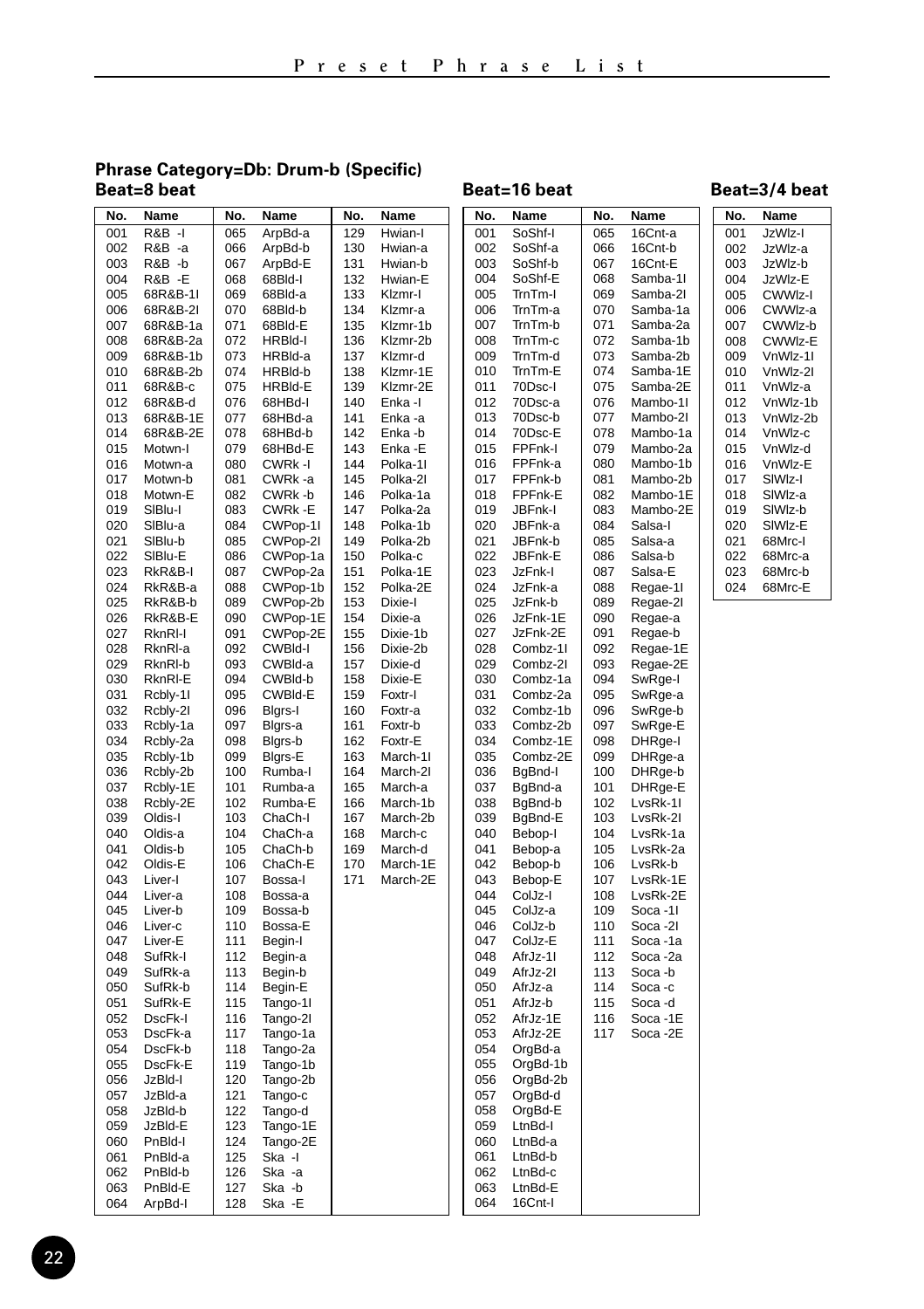#### **Phrase Category=Fa: Drum Fill-a (Pop&Rock) Beat=8 beat**

| No. | Name     | No. | Name     | No. | Name     | No. | Name   |
|-----|----------|-----|----------|-----|----------|-----|--------|
| 001 | Mixt-1c  | 065 | SlwJm-d  | 001 | 80MRk-1c | 065 | Eurbt- |
| 002 | Mixt-2c  | 066 | PpR&B-c  | 002 | 80MRk-2c | 066 | Eurbt- |
| 003 | Mixt-1d  | 067 | Bigbt-I  | 003 | 80MRk-d  | 067 | ElcRk- |
| 004 | Mixt-2d  | 068 | Bigbt-1c | 004 | GrnRk-1c | 068 | ElcRk- |
| 005 | HdCor-1c | 069 | Bigbt-2c | 005 | GrnRk-2c | 069 | DgRk1  |
| 006 | HdCor-2c | 070 | Bigbt-d  | 006 | GrnRk-1d | 070 | DgRk1  |
|     |          |     |          |     |          |     |        |
| 007 | HdCor-1d | 071 | PycRk-c  | 007 | GrnRk-2d | 071 | DgRk1  |
| 008 | HdCor-2d | 072 | PycRk-1d | 008 | IrsRk-c  | 072 | DgRk1  |
| 009 | MICor-c  | 073 | PycRk-2d | 009 | IrsRk-d  | 073 | DgRk2  |
| 010 | MICor-d  | 074 | LitPp-c  | 010 | ClgRk-1c | 074 | DgRk2  |
| 011 | SkCor-c  | 075 | LitPp-d  | 011 | ClgRk-2c | 075 | IndRk- |
| 012 | SkCor-d  | 076 | AORPp-c  | 012 | ClgRk-1d | 076 | IndRk- |
| 013 | RkBgy-c  | 077 | AORPp-d  | 013 | ClgRk-2d | 077 | IndRk- |
| 014 | RkBgy-1d | 078 | BrtPp-c  | 014 | FnkRk-c  | 078 | IndRk- |
| 015 | RkBgy-2d | 079 | BrtPp-d  | 015 | FnkRk-d  | 079 | LtnPp- |
| 016 | MndRk-b  | 080 | DtrPp-c  | 016 | LtnRk-c  | 080 | LtnPp- |
| 017 | MndRk-1c | 081 | DtrPp-d  | 017 | LtnRk-d  | 081 | LtnPp- |
| 018 | MndRk-2c | 082 | Md8Rk-c  | 018 | 70Hd1-1c | 082 | LtnPp- |
| 019 | MndRk-d  | 083 | Md8Rk-d  | 019 | 70Hd1-2c | 083 | 16bPp  |
| 020 | MndRk-E  | 084 | Acost-c  | 020 | 70Hd1-d  | 084 | 16bPp  |
| 021 | BrtRk-c  | 085 | Acost-d  | 021 | 16bHd-1c | 085 | 24bPp  |
| 022 | BrtRk-d  |     |          | 022 | 16bHd-2c | 086 | 24bPp  |
| 023 | RkShf-1c |     |          | 023 | 16bHd-1d | 087 | 24bPp  |
| 024 | RkShf-2c |     |          | 024 | 16bHd-2d | 088 | 24bPp  |
| 025 | RkShf-1d |     |          | 025 | PraHd-c  | 089 | TcFsn  |
|     |          |     |          | 026 |          | 090 | TcFsn  |
| 026 | RkShf-2d |     |          | 027 | PrgHd-d  |     |        |
| 027 | GlmRk-c  |     |          |     | SpdMt-c  |     |        |
| 028 | GlmRk-d  |     |          | 028 | SpdMt-1d |     |        |
| 029 | 70sRk-1c |     |          | 029 | SpdMt-2d |     |        |
| 030 | 70sRk-2c |     |          | 030 | PwrMt-c  |     |        |
| 031 | 70sRk-1d |     |          | 031 | PwrMt-d  |     |        |
| 032 | 70sRk-2d |     |          | 032 | Thrsh-1c |     |        |
| 033 | FikRk-I  |     |          | 033 | Thrsh-2c |     |        |
| 034 | FlkRk-a  |     |          | 034 | Thrsh-1d |     |        |
| 035 | FlkRk-b  |     |          | 035 | Thrsh-2d |     |        |
| 036 | FlkRk-1c |     |          | 036 | DooMt-d  |     |        |
| 037 | FlkRk-2c |     |          | 037 | MtBgy-b  |     |        |
| 038 | FlkRk-d  |     |          | 038 | MtBgy-c  |     |        |
| 039 | FIKRK-E  |     |          | 039 | MtBgy-1d |     |        |
| 040 | ArtRk-c  |     |          | 040 | MtBgy-2d |     |        |
| 041 | ArtRk-d  |     |          | 041 | HipH1-1c |     |        |
| 042 | PnkRk-c  |     |          | 042 | HipH1-2c |     |        |
| 043 | PnkRk-d  |     |          | 043 | HipH1-1d |     |        |
| 044 | PubRk-c  |     |          | 044 | HipH1-2d |     |        |
| 045 | PubRk-d  |     |          | 045 | PpHip-c  |     |        |
| 046 | 60Hd-c   |     |          | 046 | PpHip-d  |     |        |
| 047 | 60Hd-d   |     |          | 047 | Gngst-1c |     |        |
| 048 | 70Hd2-1c |     |          | 048 | Gngst-2c |     |        |
| 049 | 70Hd2-2c |     |          | 049 | Gngst-1d |     |        |
| 050 | 70Hd2-1d |     |          | 050 | Gngst-2d |     |        |
| 051 | 70Hd2-2d |     |          | 051 | JzHip-c  |     |        |
| 052 | 70H&R-c  |     |          | 052 | JzHip-d  |     |        |
| 053 | 70H&R-1d |     |          | 053 | House-c  |     |        |
| 054 | 70H&R-2d |     |          | 054 | House-d  |     |        |
| 055 |          |     |          | 055 |          |     |        |
|     | AmHR1-c  |     |          |     | GrgHs-c  |     |        |
| 056 | AmHR1-d  |     |          | 056 | GrgHs-d  |     |        |
| 057 | AmHR2-c  |     |          | 057 | R&BSw-c  |     |        |
| 058 | AmHR2-d  |     |          | 058 | R&BSw-d  |     |        |
| 059 | HipH2-c  |     |          | 059 | Smoth-d  |     |        |
| 060 | HipH2-1d |     |          | 060 | PpTek-c  |     |        |
| 061 | HipH2-2d |     |          | 061 | PpTek-1d |     |        |
| 062 | Rap -c   |     |          | 062 | PpTek-2d |     |        |
| 063 | Rap -d   |     |          | 063 | EuTek-c  |     |        |
| 064 | SlwJm-c  |     |          | 064 | EuTek-d  |     |        |
|     |          |     |          |     |          |     |        |

#### **Beat=16 beat Beat=3/4 beat**

065 Eurbt-c<br>066 Eurbt-d 066 Eurbt-d<br>067 ElcRk-c 067 ElcRk-c<br>068 ElcRk-d 068 ElcRk-d<br>069 DaRk1-1 069 DgRk1-1c<br>070 DaRk1-2c 070 DgRk1-2c<br>071 DgRk1-1d 071 DgRk1-1d<br>072 DgRk1-2d 072 DgRk1-2d<br>073 DgRk2-c 073 DgRk2-c<br>074 DgRk2-d 074 DgRk2-d<br>075 IndRk-1c 075 IndRk-1c<br>076 IndRk-2c 076 IndRk-2c<br>077 IndRk-1d 077 IndRk-1d<br>078 IndRk-2d 078 IndRk-2d<br>079 LtnPp-1c 079 LtnPp-1c<br>080 LtnPp-2c 080 LtnPp-2c<br>081 LtnPp-1d 081 LtnPp-1d<br>082 LtnPp-2d 082 LtnPp-2d<br>083 16bPp-c 083 16bPp-c<br>084 16bPp-d  $16bPp-d$ 085 24bPp-1c<br>086 24bPp-2c 086 24bPp-2c<br>087 24bPp-1d 087 24bPp-1d<br>088 24bPp-2d 088 24bPp-2d<br>089 TcFsn-c 089 TcFsn-c<br>090 TcFsn-d TcFsn-d

| No. | Name    |
|-----|---------|
| 001 | R&BWz-c |
| ററാ | R&BWz-d |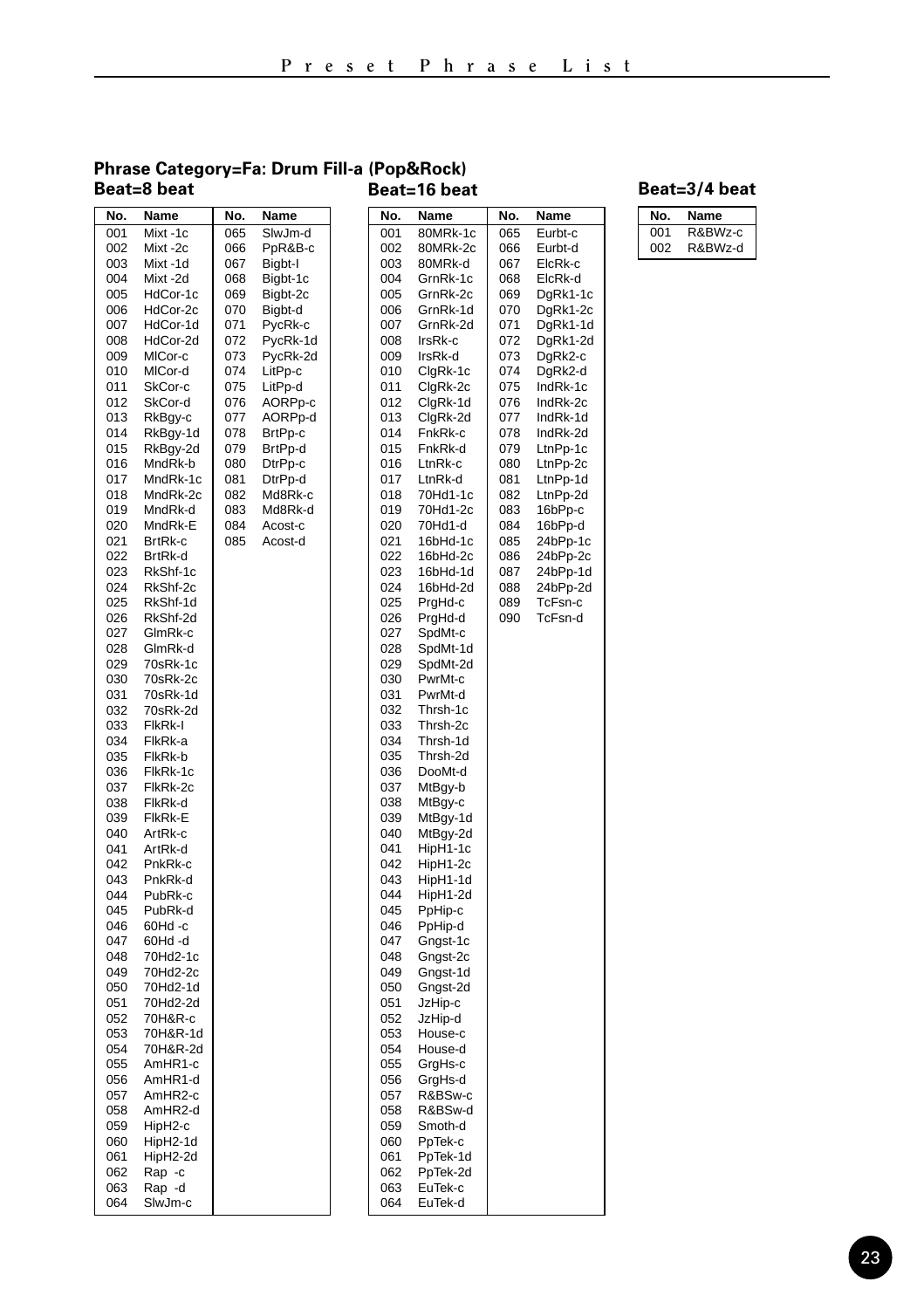#### **Phrase Category=Fb: Drum Fill-b (Specific) Beat=8 beat Beat=16 beat Beat=3/4 beat**

| No.        | Name               | No. | Name     |
|------------|--------------------|-----|----------|
| 001        | R&B<br>-c          | 065 | Polka-c  |
| 002        | R&B<br>-d          | 066 | Polka-1d |
| 003        | 68R&B-c            | 067 | Polka-2d |
| 004        | 68R&B-d            | 068 | Dixie-c  |
| 005        | Motwn-c            | 069 | Dixie-d  |
| 006        | Motwn-d            | 070 | Foxtr-c  |
| 007        | SIBlu-c            | 071 | Foxtr-d  |
| 008        | SIBlu-d            | 072 | March-c  |
| 009        | RkR&B-c            | 073 | March-d  |
| 010        | RkR&B-d            |     |          |
| 011        | RknRI-c            |     |          |
| 012        | RknRI-d            |     |          |
| 013        | Rcbly-1c           |     |          |
| 014        | Rcbly-2c           |     |          |
| 015        | Rcbly-1d           |     |          |
| 016        | Rcbly-2d           |     |          |
| 017        | Oldis-c            |     |          |
| 018        | Oldis-d            |     |          |
| 019        | Liver-d            |     |          |
| 020        | SufRk-c            |     |          |
| 021        | SufRk-d            |     |          |
| 022        | DscFk-c            |     |          |
| 023        | DscFk-d            |     |          |
| 024        | JzBld-c            |     |          |
| 025        | JzBld-d            |     |          |
| 026        | PnBld-c            |     |          |
| 027        | PnBld-d            |     |          |
| 028        | ArpBd-c            |     |          |
| 029        | ArpBd-d            |     |          |
| 030        | 68Bld-c            |     |          |
| 031        | 68Bld-d            |     |          |
| 032        | HRBId-c            |     |          |
| 033        | HRBId-d            |     |          |
| 034        | 68HBd-c            |     |          |
| 035        | 68HBd-d            |     |          |
| 036        | CWRk-c             |     |          |
| 037        | CWRk-d             |     |          |
| 038        | CWPop-1c           |     |          |
| 039        | CWPop-2c           |     |          |
| 040        | CWPop-1d           |     |          |
| 041        | CWPop-2d           |     |          |
| 042        | CWBld-c            |     |          |
| 043        | CWBId-d            |     |          |
| 044        | Blgrs-c            |     |          |
| 045        | Blgrs-d            |     |          |
| 046        | Rumba-b            |     |          |
| 047        | Rumba-c            |     |          |
| 048<br>049 | Rumba-d            |     |          |
| 050        | ChaCh-c<br>ChaCh-d |     |          |
| 051        | Bossa-c            |     |          |
| 052        | Bossa-d            |     |          |
| 053        | Begin-c            |     |          |
| 054        | Begin-d            |     |          |
| 055        | Tango-c            |     |          |
| 056        | Tango-d            |     |          |
| 057        | Ska<br>$-C$        |     |          |
| 058        | Ska<br>-d          |     |          |
| 059        | Hwian-c            |     |          |
| 060        | Hwian-d            |     |          |
| 061        | Klzmr-c            |     |          |
| 062        | Klzmr-d            |     |          |
| 063        | Enka -c            |     |          |
| 064        | Enka -d            |     |          |

| No. | Name       |
|-----|------------|
| 001 | SoShf-c    |
| 002 | SoShf-d    |
| 003 | 70Dsc-c    |
| 004 | 70Dsc-d    |
| 005 | FPFnk-c    |
| 006 | FPFnk-d    |
| 007 | JBFnk-c    |
| 008 | JBFnk-d    |
| 009 | JzFnk-c    |
| 010 | JzFnk-d    |
| 011 | Combz-1c   |
| 012 |            |
|     | Combz-2c   |
| 013 | Combz-d    |
| 014 | BgBnd-c    |
| 015 | BgBnd-d    |
| 016 | Bebop-c    |
| 017 | Bebop-d    |
| 018 | ColJz-c    |
| 019 | ColJz-d    |
| 020 | AfrJz-1c   |
| 021 | AfrJz-2c   |
| 022 | AfrJz-1d   |
| 023 | AfrJz-2d   |
| 024 | OrgBd-c    |
| 025 | OrgBd-d    |
| 026 | LtnBd-d    |
| 027 | 16Cnt-c    |
| 028 | 16Cnt-d    |
| 029 | Samba-1c   |
| 030 | Samba-2c   |
| 031 | Samba-1d   |
| 032 | Samba-2d   |
| 033 | Mambo-1c   |
| 034 | Mambo-2c   |
| 035 | Mambo-1d   |
| 036 | Mambo-2d   |
| 037 | Salsa-c    |
| 038 | Salsa-d    |
| 039 |            |
| 040 | Regae-1c   |
|     | Regae-2c   |
| 041 | Regae-1d   |
| 042 | Regae-2d   |
| 043 | SwRge-c    |
| 044 | SwRge-d    |
| 045 | DHRge-c    |
| 046 | DHRge-d    |
| 047 | LvsRk-1c   |
| 048 | LvsRk-2c   |
| 049 | LvsRk-1d   |
| 050 | LvsRk-2d   |
| 051 | Soca-c     |
| 052 | Soca<br>-d |

| No. | Name                |
|-----|---------------------|
| 001 | JzWlz-c             |
| 002 | .lzWlz-d            |
| 003 | CWWIz-c             |
| 004 | CWWIz-d             |
| 005 | VnWlz-c             |
| 006 | VnWlz-d             |
| 007 | SIW <sub>Iz-c</sub> |
| 008 | SIW <sub>Iz-d</sub> |
| 009 | 68Mrc-c             |
| 010 | 68Mrc-d             |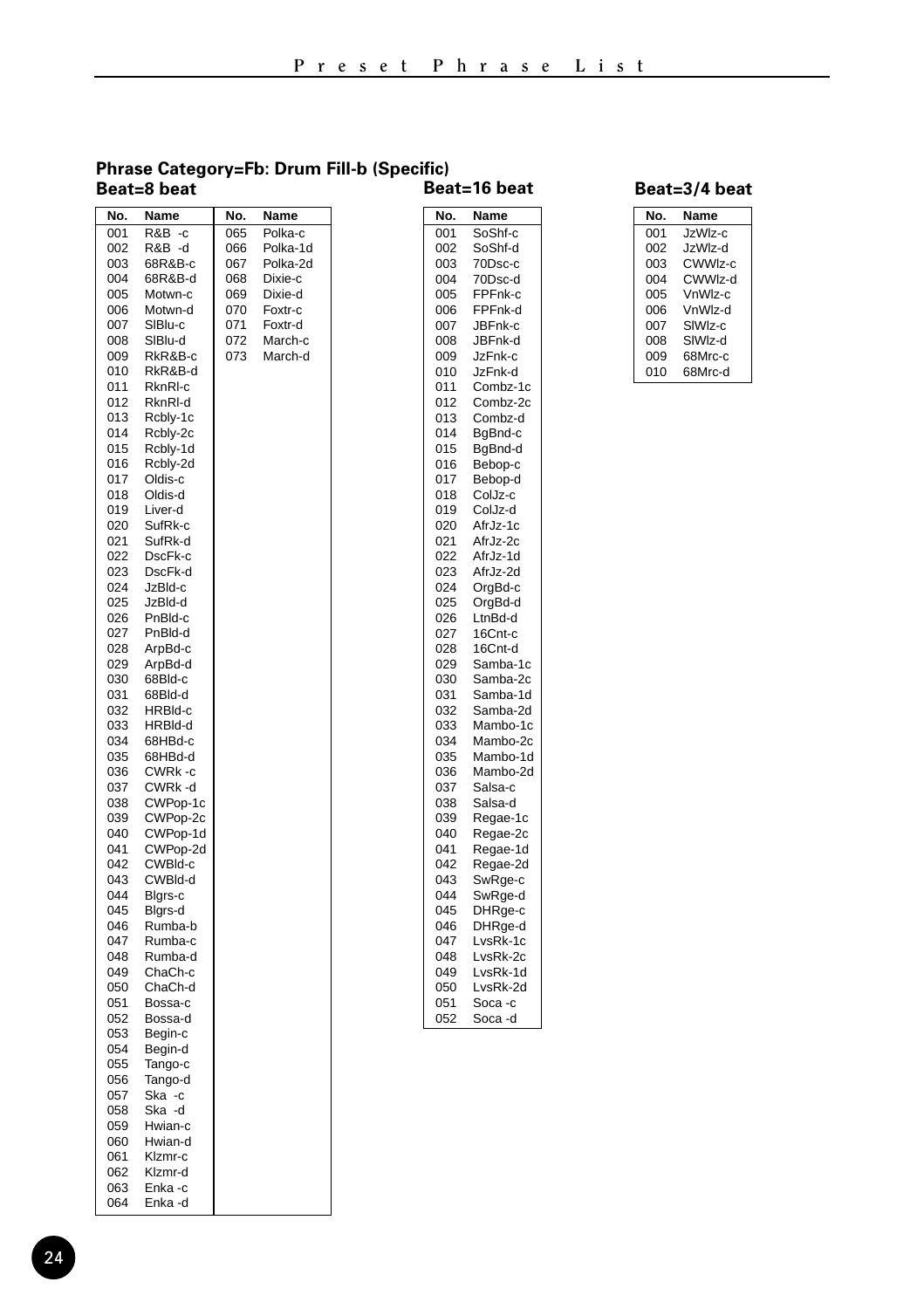## **Phrase Category=Ga: Guitar Chord-a (Pop&Rock)**

### Beat=16 beat

| No.        | Name                 | No.        | Name                 | No.        | Name                 | No.        | Name                 | No.        | Name                | No. | Name    |
|------------|----------------------|------------|----------------------|------------|----------------------|------------|----------------------|------------|---------------------|-----|---------|
| 001        | Mixt-b               | 065        | FlkRk-b              | 129        | Bigbt-2E             | 001        | 80MRk-I              | 065        | SpdMt-2I            | 001 | R&BWz-a |
| 002        | Mixt-c               | 066        | FlkRk-1c             | 130        | PycRk-I              | 002        | 80MRk-a              | 066        | SpdMt-1a            | 002 | R&BWz-d |
| 003        | Mixt -d              | 067        | FlkRk-2c             | 131        | PycRk-a              | 003        | 80MRk-b              | 067        | SpdMt-2a            |     |         |
| 004        | Mixt -E              | 068        | FlkRk-d              | 132        | PycRk-b              | 004        | 80MRk-c              | 068        | SpdMt-3a            |     |         |
| 005        | HdCor-I              | 069        | FlkRk-1E             | 133        | PycRk-c              | 005        | 80MRk-d              | 069        | SpdMt-1b            |     |         |
| 006        | HdCor-a              | 070        | FIkRk-2E             | 134        | PycRk-d              | 006        | GrnRk-11             | 070        | SpdMt-2b            |     |         |
| 007        | HdCor-b              | 071        | ArtRk-I              | 135        | PycRk-E              | 007        | GrnRk-2I             | 071        | SpdMt-c             |     |         |
| 008        | HdCor-c              | 072        | ArtRk-d              | 136        | BrtPp-I              | 008        | GrnRk-3I             | 072        | SpdMt-1c            |     |         |
| 009        | HdCor-E              | 073        | ArtRk-E              | 137        | BrtPp-1a             | 009        | GrnRk-1a             | 073        | SpdMt-2c            |     |         |
| 010        | MICor-I              | 074        | PnkRk-11             | 138        | BrtPp-2a             | 010        | GrnRk-2a             | 074        | SpdMt-1d            |     |         |
| 011<br>012 | MICor-a<br>MICor-b   | 075<br>076 | PnkRk-2I<br>PnkRk-1b | 139<br>140 | BrtPp-1b<br>BrtPp-2b | 011<br>012 | GrnRk-1b<br>GrnRk-2b | 075<br>076 | SpdMt-2d<br>PwrMt-I |     |         |
| 013        | MICor-c              | 077        | PnkRk-2b             | 141        | BrtPp-3b             | 013        | GrnRk-3b             | 077        | PwrMt-b             |     |         |
| 014        | MICor-d              | 078        | PnkRk-1c             | 142        | BrtPp-1c             | 014        | GrnRk-c              | 078        | Thrsh-I             |     |         |
| 015        | MICor-E              | 079        | PnkRk-2c             | 143        | BrtPp-2c             | 015        | GrnRk-1d             | 079        | Thrsh-a             |     |         |
| 016        | SkCor-I              | 080        | PnkRk-d              | 144        | BrtPp-3c             | 016        | GrnRk-2d             | 080        | Thrsh-1b            |     |         |
| 017        | SkCor-a              | 081        | PnkRk-1E             | 145        | BrtPp-1d             | 017        | GrnRk-3d             | 081        | Thrsh-2b            |     |         |
| 018        | SkCor-c              | 082        | PnkRk-2E             | 146        | BrtPp-2d             | 018        | GrnRk-1E             | 082        | Thrsh-c             |     |         |
| 019        | SkCor-E              | 083        | PubRk-I              | 147        | BrtPp-E              | 019        | GrnRk-2E             | 083        | Thrsh-1d            |     |         |
| 020        | RkBgy-I              | 084        | PubRk-11             | 148        | BrtPp-3E             | 020        | GrnRk-3E             | 084        | Thrsh-2d            |     |         |
| 021        | RkBgy-b              | 085        | PubRk-2I             | 149        | DtrPp-11             | 021        | IrsRk-1I             | 085        | Thrsh-E             |     |         |
| 022        | RkBgy-c              | 086        | PubRk-a              | 150        | DtrPp-21             | 022        | IrsRk-2I             | 086        | DooMt-I             |     |         |
| 023        | RkBgy-d              | 087        | PubRk-1b             | 151        | DtrPp-1a             | 023        | IrsRk-1b             | 087        | DooMt-a             |     |         |
| 024        | MndRk-I              | 088        | PubRk-2b             | 152        | DtrPp-2a             | 024        | IrsRk-2b             | 088        | DooMt-b             |     |         |
| 025        | MndRk-b              | 089        | PubRk-3b             | 153        | DtrPp-1b             | 025        | IrsRk-1c             | 089        | DooMt-c             |     |         |
| 026        | MndRk-d              | 090        | PubRk-d              | 154        | DtrPp-2b             | 026        | IrsRk-2c             | 090        | DooMt-d             |     |         |
| 027        | MndRk-E              | 091        | PubRk-E              | 155        | DtrPp-1c             | 027        | IrsRk-d              | 091        | MtBgy-a             |     |         |
| 028        | <b>BrtRk-I</b>       | 092        | 60Hd -I              | 156        | DtrPp-2c             | 028        | IrsRk-1E             | 092        | MtBgy-b             |     |         |
| 029<br>030 | BrtRk-1a<br>BrtRk-2a | 093<br>094 | 60Hd -a<br>60Hd -b   | 157<br>158 | DtrPp-1d<br>DtrPp-2d | 029<br>030 | IrsRk-2E<br>ClgRk-11 | 093<br>094 | MtBgy-c<br>JzHip-I  |     |         |
| 031        | BrtRk-b              | 095        | 60Hd -c              | 159        | DtrPp-1E             | 031        | ClgRk-2I             | 095        | JzHip-b             |     |         |
| 032        | BrtRk-1c             | 096        | 70Hd2-I              | 160        | DtrPp-2E             | 032        | ClgRk-a              | 096        | JzHip-c             |     |         |
| 033        | BrtRk-2c             | 097        | 70Hd2-a              | 161        | Md8Rk-b              | 033        | ClgRk-b              | 097        | JzHip-d             |     |         |
| 034        | BrtRk-1d             | 098        | 70Hd2-b              | 162        | Md8Rk-c              | 034        | ClgRk-c              | 098        | JzHip-E             |     |         |
| 035        | BrtRk-2d             | 099        | 70Hd2-c              | 163        | Md8Rk-d              | 035        | ClgRk-1d             | 099        | ElcRk-I             |     |         |
| 036        | BrtRk-E              | 100        | 70Hd2-d              | 164        | Acost-a              | 036        | ClgRk-2d             | 100        | ElcRk-b             |     |         |
| 037        | RkShf-I              | 101        | 70Hd2-E              | 165        | Acost-b              | 037        | ClgRk-1E             | 101        | ElcRk-c             |     |         |
| 038        | RkShf-a              | 102        | 70H&R-I              | 166        | Acost-c              | 038        | ClgRk-2E             | 102        | DgRk1-a             |     |         |
| 039        | RkShf-c              | 103        | 70H&R-a              | 167        | Acost-d              | 039        | FnkRk-a              | 103        | IndRk-a             |     |         |
| 040        | RkShf-d              | 104        | 70H&R-b              | 168        | 68HBd-I              | 040        | FnkRk-b              | 104        | IndRk-b             |     |         |
| 041        | RkShf-E              | 105        | 70H&R-c              |            |                      | 041        | FnkRk-c              | 105        | LtnPp-a             |     |         |
| 042        | GlmRk-I              | 106        | 70H&R-d              |            |                      | 042        | FnkRk-d              | 106        | LtnPp-c             |     |         |
| 043<br>044 | GlmRk-1a<br>GlmRk-2a | 107<br>108 | 70H&R-E<br>AmHR1-I   |            |                      | 043<br>044 | LtnRk-l              | 107<br>108 | LtnPp-d<br>LtnPp-E  |     |         |
| 045        | GlmRk-b              | 109        | AmHR1-a              |            |                      | 045        | LtnRk-a<br>LtnRk-b   | 109        | 16bPp-b             |     |         |
| 046        | GlmRk-1c             | 110        | AmHR1-b              |            |                      | 046        | LtnRk-c              | 110        | 16bPp-d             |     |         |
| 047        | GlmRk-2c             | 111        | AmHR2-I              |            |                      | 047        | LtnRk-d              | 111        | 24bPp-l             |     |         |
| 048        | GlmRk-1E             | 112        | AmHR2-1a             |            |                      | 048        | LtnRk-E              | 112        | 24bPp-a             |     |         |
| 049        | GlmRk-2E             | 113        | AmHR2-2a             |            |                      | 049        | 70Hd1-a              | 113        | 24bPp-b             |     |         |
| 050        | 70sRk-l              | 114        | AmHR2-1b             |            |                      | 050        | 70Hd1-b              | 114        | 24bPp-c             |     |         |
| 051        | 70sRk-1a             | 115        | AmHR2-2b             |            |                      | 051        | 16bHd-l              | 115        | 24bPp-d             |     |         |
| 052        | 70sRk-2a             | 116        | AmHR2-c              |            |                      | 052        | 16bHd-1a             | 116        | 24bPp-E             |     |         |
| 053        | 70sRk-1b             | 117        | AmHR2-1d             |            |                      | 053        | 16bHd-2a             | 117        | TcFsn-b             |     |         |
| 054        | 70sRk-2b             | 118        | AmHR2-2d             |            |                      | 054        | 16bHd-1b             | 118        | TcFsn-d             |     |         |
| 055        | 70sRk-1c             | 119        | AmHR2-E              |            |                      | 055        | 16bHd-2b             | 119        | TcFsn-E             |     |         |
| 056        | 70sRk-2c             | 120        | Bigbt-11             |            |                      | 056        | 16bHd-1c             | 120        | Combz-I             |     |         |
| 057<br>058 | 70sRk-1d             | 121<br>122 | Bigbt-2l             |            |                      | 057<br>058 | 16bHd-2c             | 121        | LtnBd-E             |     |         |
| 059        | 70sRk-2d<br>70sRk-1E | 123        | Bigbt-1a<br>Bigbt-2a |            |                      | 059        | 16bHd-1d<br>16bHd-2d |            |                     |     |         |
| 060        | 70sRk-2E             | 124        | Bigbt-1b             |            |                      | 060        | 16bHd-1E             |            |                     |     |         |
| 061        | FIkRk-1I             | 125        | Bigbt-2b             |            |                      | 061        | 16bHd-2E             |            |                     |     |         |
| 062        | FIkRk-2I             | 126        | Bigbt-1c             |            |                      | 062        | PrgHd-b              |            |                     |     |         |
| 063        | FlkRk-1a             | 127        | Bigbt-2c             |            |                      | 063        | PrgHd-E              |            |                     |     |         |
| 064        | FlkRk-2a             | 128        | Bigbt-1E             |            |                      | 064        | SpdMt-11             |            |                     |     |         |
|            |                      |            |                      |            |                      |            |                      |            |                     |     |         |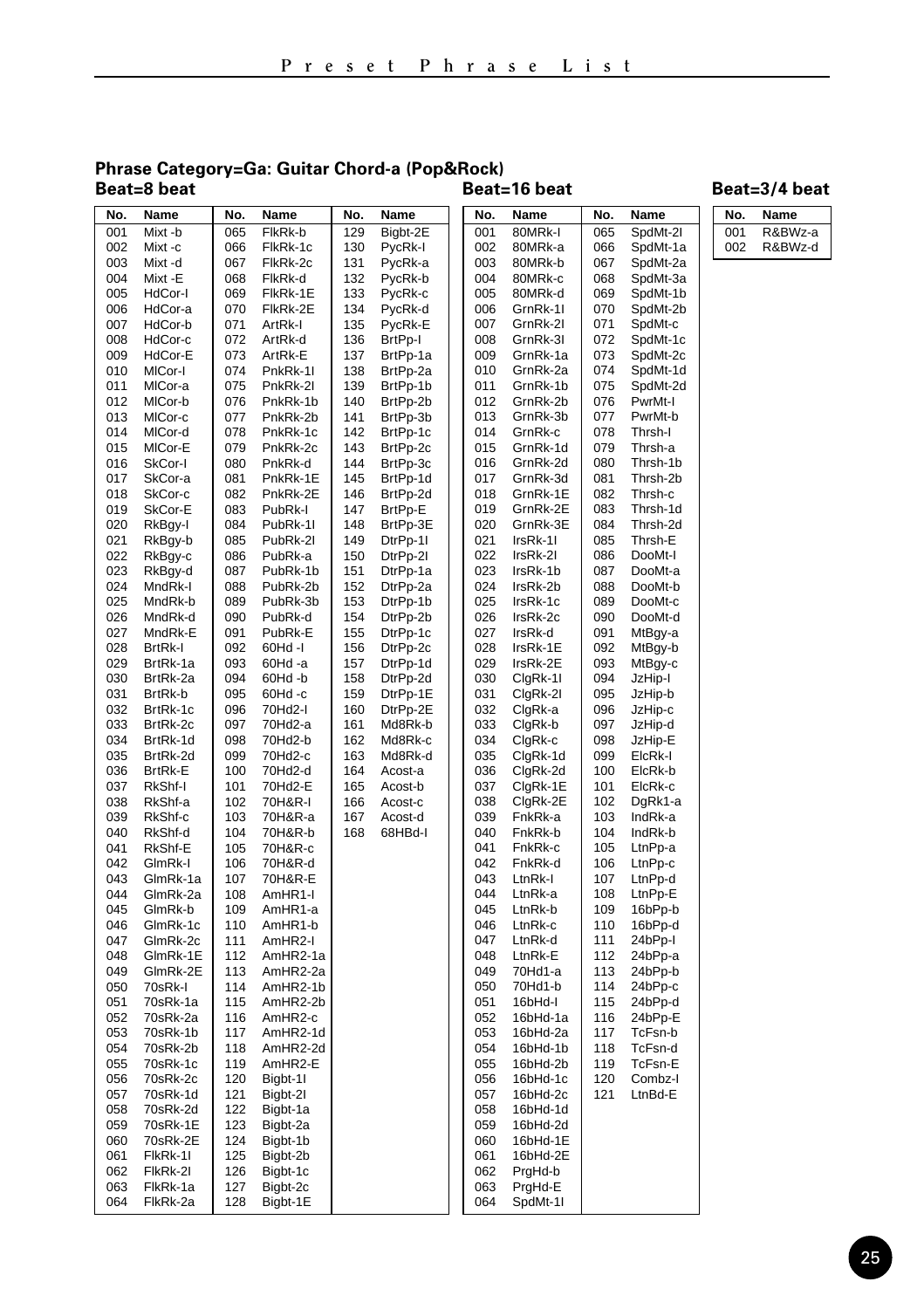#### **Phrase Category=Gb: Guitar Chord-b (Specific) Beat=8 beat Beat=16 beat**

#### 001 JzWlz-I<br>002 JzWlz-a 002 JzWlz-a 1zMlz-b 004 JzWlz-E<br>005 CWWlz-005 CWWIz-I 006 CWWlz-1a 007 CWWlz-2a<br>008 CWWlz-1b 008 CWWIz-1b<br>009 CWWIz-2b 009 CWWlz-2b<br>010 CWWlz-1c 010 CWWIz-1c<br>011 CWWIz-2c 011 CWWIz-2c CWM<sub>17-1d</sub> 013 CWWIz-2d<br>014 CWWIz-E 014 CWWIz-E 015 SlWlz-1I 016 SIWIz-2I 017 SIWIz-a<br>018 SIWIz-b 018 SIWIz-b<br>019 SIWIz-1 019 SIWIz-1c SIMI<sub>7-2c</sub> 021 SIWIz-1d<br>022 SIWIz-2d 022 SIWIz-2d<br>023 SIWIz-1E SIM<sub>Iz-1</sub>F 024 SlWlz-2E **No. Name** 001 Motwn-a 002 Motwn-b<br>003 Motwn-c Motwn-c 004 Motwn-d<br>005 SIBlu-l 005 SIBlu-I<br>006 SIBlu-a 006 SIBlu-a<br>007 SIBlu-c 007 SIBlu-c<br>008 SIBlu-d 008 SIBlu-d<br>009 SIBlu-E 009 SIBlu-E<br>010 RkR&B-010 RkR&B-a<br>011 RkR&B-c 011 RkR&B-c<br>012 RkR&B-1 012 RkR&B-1d 013 RkR&B-2d<br>014 RkR&B-E 014 RkR&B-E<br>015 RknRI-a 015 RknRl-a 016 RknRl-b 017 RknRI-c<br>018 Rcblv-11 Rcbly-1I 019 Rcbly-2l<br>020 Rcbly-3l Rcbly-3I 021 Rcbly-a<br>022 Rcbly-1 022 Rcbly-1b<br>023 Rcbly-2b 023 Rcbly-2b<br>024 Rcbly-3b Rcbly-3b 025 Rcbly-c<br>026 Rcbly-1 026 Rcbly-1d<br>027 Rcbly-2d Rcbly-2d 028 Rcbly-1E<br>029 Rcbly-2E 029 Rcbly-2E<br>030 Rcbly-3E Rcbly-3E 031 Oldis-I<br>032 Oldis-a 032 Oldis-a<br>033 Oldis-c Oldis-c 034 Oldis-E<br>035 Liver-I 035 Liver-I 036 Liver-1a 037 Liver-2a 038 Liver-b<br>039 Liver-c 039 Liver-c<br>040 Liver-1 040 Liver-1d<br>041 Liver-2d Liver-2d 042 Liver-1E<br>043 Liver-2F 043 Liver-2E<br>044 SufRk-I SufRk-I 045 SufRk-a<br>046 SufRk-1 046 SufRk-1b<br>047 SufRk-2b SufRk-2b 048 SufRk-c<br>049 SufRk-d 049 SufRk-d<br>050 JzBld-a 050 JzBld-a 051 JzBld-b<br>052 JzBld-c 052 JzBld-c<br>053 PoBld-b 053 PnBld-b<br>054 PnBld-c 054 PnBld-c<br>055 PnBld-d 055 PnBld-d<br>056 68Bld-a 056 68Bld-a 057 68Bld-c<br>058 HRBld-t 058 HRBld-b<br>059 HRBld-1 HRBId-1c 060 HRBId-2c<br>061 HRBId-3c 061 HRBld-3c<br>062 HRBld-1d 062 HRBId-1d<br>063 HRBId-2d 063 HRBId-2d<br>064 HRBId-3d HRBId-3d 065 68HBd-a 066 68HBd-b  $68$ HBd-1c 068 68HBd-2c<br>069 68HBd-E 069 68HBd-E 070 CWRk -I 071 CWRk-1a<br>072 CWRk-2a 072 CWRk-2a<br>073 CWRk-1b 073 CWRk -1b<br>074 CWRk -2b 074 CWRk-2b<br>075 CWRk-b 075 CWRk-b<br>076 CWRk-c CWR<sub>k</sub> -c 077 CWRk -d<br>078 CWRk -E 078 CWRk-E CWPop-I 080 CWPop-1a 081 CWPop-2a CWPop-1b 083 CWPop-2b<br>084 CWPop-2b CWPop-2b 085 CWPop-2d<br>086 CWPop-1E 086 CWPop-1E 087 CWPop-2E CWBId-I 089 CWBld-a<br>090 CWBld-1I 090 CWBld-1b CWBI<sub>d-2b</sub> 092 CWBld-1c<br>093 CWBld-2c 093 CWBld-2c<br>094 CWBld-d CWBId-d 095 CWBld-1E 096 CWBld-2E<br>097 Blars-I Blgrs-I 098 Blgrs-1a Blgrs-2a 100 Blgrs-1b 101 Blgrs-2b 102 Blgrs-1c 103 Blgrs-2c<br>104 Blgrs-1d 104 Blgrs-1d<br>105 Blgrs-2d Blgrs-2d 106 Blgrs-E<br>107 Rumba-107 Rumba-I<br>108 Rumba-a Rumba-a 109 Rumba-b<br>110 Rumba-c Rumba-c 111 Rumba-d 112 Rumba-E 113 ChaCh-I<br>114 ChaCh-a ChaCh-a 115 ChaCh-b<br>116 ChaCh-c ChaCh-c 117 ChaCh-E<br>118 Bossa-I 118 Bossa-I<br>119 Bossa-a 119 Bossa-a<br>120 Bossa-b Rossa-b 121 Bossa-c<br>122 Bossa-d 122 Bossa-d<br>123 Bossa-E 123 Bossa-E 124 Begin-I<br>125 Begin-a 125 Begin-a Begin-b 127 Begin-c<br>128 Begin-d Begin-d 129 Begin-E<br>130 Hwian-1 130 Hwian-1|<br>131 Hwian-2| Hwian-2I 132 Hwian-1a<br>133 Hwian-2a 133 Hwian-2a<br>134 Hwian-3a 134 Hwian-3a<br>135 Hwian-1h 135 Hwian-1b<br>136 Hwian-2b 136 Hwian-2b<br>137 Hwian-3b Hwian-3b 138 Hwian-4b<br>139 Hwian-1c 139 Hwian-1c<br>140 Hwian-2c Hwian-2c 141 Hwian-3c<br>142 Hwian-1d 142 Hwian-1d<br>143 Hwian-2d Hwian-2d 144 Hwian-3d 145 Hwian-1E<br>146 Hwian-2E Hwian-2E 147 Hwian-3E<br>148 Klzmr-a Klzmr-a 149 Klzmr-c<br>150 Enka -b 150 Enka -b<br>151 Polka-l 151 Polka-I<br>152 Polka-a 152 Polka-a 153 Polka-b<br>154 Polka-c 154 Polka-c<br>155 Polka-d 155 Polka-d 156 Polka-E<br>157 Dixie-I 157 Dixie-I<br>158 Dixie-a Dixie-a 159 Dixie-b<br>160 Dixie-c 160 Dixie-c<br>161 Dixie-d Dixie-d 162 Dixie-E<br>163 Eoxtr-11 Foxtr-1I 164 Foxtr-2I 165 Foxtr-1a 166 Foxtr-2a 167 Foxtr-1b<br>168 Foxtr-2b 168 Foxtr-2b<br>169 Foxtr-1c Foxtr-1c 170 Foxtr-2c<br>171 Foxtr-1d 171 Foxtr-1d<br>172 Foxtr-2d 172 Foxtr-2d 173 Foxtr-1E Foxtr-2E **No. Name No. Name No. Name** 001 SoShf-b 002 SoShf-c<br>003 SoShf-E SoShf-E 004 TrnTm-I<br>005 TrnTm-a 005 TrnTm-a TrnTm-1h 007 TrnTm-2b<br>008 TrnTm-c 008 TrnTm-c<br>009 TrnTm-1 009 TrnTm-1d<br>010 TrnTm-2d 010 TrnTm-2d<br>011 TrnTm-1F 011 TrnTm-1E<br>012 TrnTm-2E TrnTm-2F 013 70Dsc-b<br>014 70Dsc-d 014 70Dsc-d<br>015 70Dsc-E  $70Dsc-E$ 016 FPFnk-I 017 FPFnk-a 018 FPFnk-b 019 FPFnk-c<br>020 FPFnk-d 020 FPFnk-d<br>021 FPFnk-F 021 FPFnk-E<br>022 JBFnk-b 022 JBFnk-b<br>023 JBFnk-c 023 JBFnk-c<br>024 JBFnk-d 024 JBFnk-d 025 JBFnk-E<br>026 Combz-a 026 Combz-a 027 Combz-b<br>028 Combz-c 028 Combz-c<br>029 Combz-d 029 Combz-d<br>030 Combz-E Combz-E 031 BgBnd-I<br>032 BgBnd-a 032 BgBnd-a BgBnd-b 034 BgBnd-c<br>035 BgBnd-d BgBnd-d 036 Bebop-a 037 Bebop-b 038 Bebop-c<br>039 Bebop-d 039 Bebop-d<br>040 OrgBd-h 040 OrgBd-b<br>041 OrgBd-E OrgBd-E 042 LtnBd-a<br>043 LtnBd-h 043 LtnBd-b<br>044 LtnBd-c 044 LtnBd-c<br>045 LtnBd-d 045 LtnBd-d<br>046 16Cnt-1 046 16Cnt-1I<br>047 16Cnt-2I 16Cnt-2I 048 16Cnt-1a 049 16Cnt-2a<br>050 16Cnt-1b 050 16Cnt-1b 051 16Cnt-2b<br>052 16Cnt-1c 052 16Cnt-1c<br>053 16Cnt-2c 053 16Cnt-2c<br>054 16Cnt-1d 054 16Cnt-1d<br>055 16Cnt-2d 055 16Cnt-2d<br>056 16Cnt-1E 16Cnt-1E 057 16Cnt-2E<br>058 Regae-1I 058 Regae-1I<br>059 Regae-2I Regae-2I 060 Regae-1a<br>061 Regae-2a 061 Regae-2a<br>062 Regae-1b 062 Regae-1b<br>063 Regae-2b 063 Regae-2b<br>064 Regae-1d Regae-1d 065 Regae-2d 066 Regae-E<br>067 SwRge-I SwRge-I 068 SwRge-a 069 SwRge-b SwRge-c 071 SwRge-d<br>072 SwRge-E 072 SwRge-E<br>073 LysRk-I 073 LvsRk-I<br>074 LvsRk-b 074 LvsRk-b<br>075 LvsRk-F LvsRk-F **No. Name No. Name**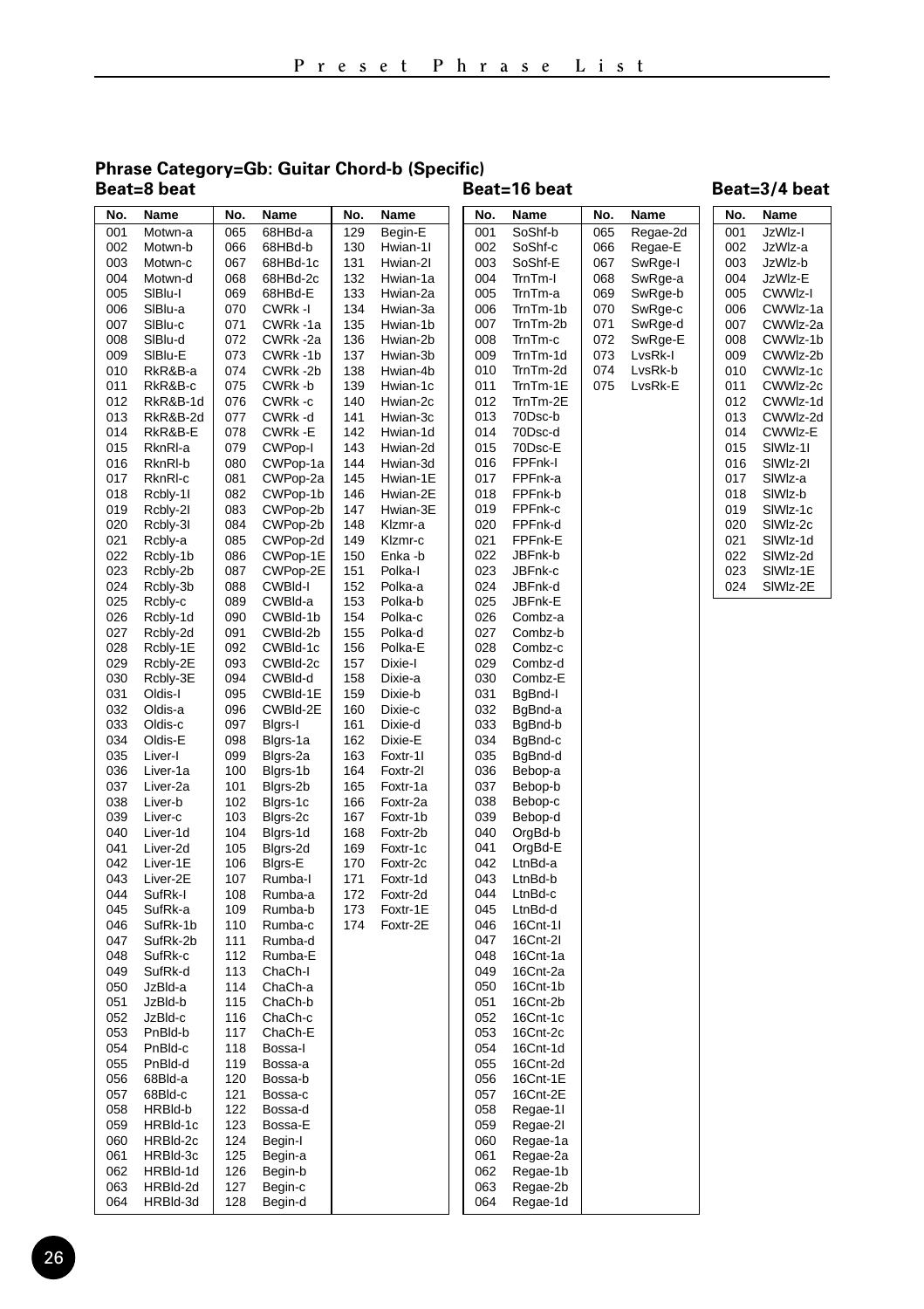## **Phrase Category=GR: Guitar Riff**

| No. | Name           | No. | Name                | No. | Name     | No. | Name    |
|-----|----------------|-----|---------------------|-----|----------|-----|---------|
|     |                |     |                     |     |          |     |         |
| 001 | Mixt-I         | 065 | BrtPp-I             | 129 | CWRk-2d  | 001 | 80MRI   |
| 002 | SkCor-I        | 066 | BrtPp-E             | 130 | CWRk -1E | 002 | GrnRk   |
| 003 | SkCor-E        | 067 | Md8Rk-I             | 131 | CWRk-2E  | 003 | GrnRk   |
| 004 | RkBgy-I        | 068 | Md8Rk-a             | 132 | CWPop-1I | 004 | GrnRk   |
| 005 | RkBgy-a        | 069 | Md8Rk-c             | 133 | CWPop-2I | 005 | GrnRk   |
| 006 | RkBgy-1E       | 070 | Md8Rk-E             | 134 | CWPop-a  | 006 | GrnRk   |
| 007 | RkBgy-2E       | 071 | Acost-11            | 135 | CWPop-1c | 007 | GrnRk   |
| 008 | MndRk-I        | 072 | Acost-21            | 136 | CWPop-2c | 008 | GrnRk   |
| 009 | MndRk-a        | 073 | Acost-31            | 137 | CWPop-3c | 009 | IrsRk-a |
| 010 | MndRk-1c       | 074 | Acost-a             | 138 | CWPop-d  | 010 | IrsRk-I |
| 011 | MndRk-2c       | 075 | Acost-b             | 139 | CWPop-E  | 011 | IrsRk-o |
| 012 | MndRk-d        | 076 | Acost-c             | 140 | CWBId-11 | 012 | IrsRk-  |
| 013 | MndRk-E        | 077 | Acost-d             | 141 | CWBId-2I | 013 | IrsRk-2 |
| 014 | <b>BrtRk-I</b> | 078 | Acost-1E            | 142 | CWBId-a  | 014 | IrsRk-I |
| 015 | BrtRk-1E       | 079 | Acost-2E            | 143 | CWBId-b  | 015 | ClgRk-  |
| 016 |                | 080 |                     | 144 | CWBId-d  | 016 | ClgRk-  |
|     | BrtRk-2E       |     | Acost-3E            |     |          | 017 |         |
| 017 | 70sRk-I        | 081 | Motwn-I             | 145 | CWBId-E  |     | ClgRk-  |
| 018 | ArtRk-a        | 082 | Motwn-E             | 146 | Bigrs-I  | 018 | ClgRk-  |
| 019 | ArtRk-b        | 083 | <b>RkR&amp;B-1I</b> | 147 | Blgrs-a  | 019 | FnkRk   |
| 020 | ArtRk-c        | 084 | <b>RkR&amp;B-2I</b> | 148 | Bigrs-b  | 020 | FnkRk   |
| 021 | PnkRk-I        | 085 | RkR&B-1b            | 149 | Bigrs-c  | 021 | LtnRk-  |
| 022 | PnkRk-1a       | 086 | RkR&B-2b            | 150 | Blgrs-d  | 022 | LtnRk-  |
| 023 | PnkRk-2a       | 087 | RkR&B-E             | 151 | Blgrs-1E | 023 | 70Hd1   |
| 024 | PnkRk-b        | 088 | RknRI-I             | 152 | Blgrs-2E | 024 | 70Hd1   |
| 025 | PnkRk-1d       | 089 | RknRI-E             | 153 | Hwian-11 | 025 | 70Hd1   |
| 026 | PnkRk-2d       | 090 | Rcbly-a             | 154 | Hwian-2I | 026 | 70Hd1   |
| 027 | PnkRk-E        | 091 | Rcbly-c             | 155 | Hwian-c  | 027 | 70Hd1   |
| 028 | PubRk-c        | 092 | Rcbly-d             | 156 | Hwian-E  | 028 | 70Hd1   |
| 029 | PubRk-1d       | 093 | Rcbly-E             | 157 | Klzmr-E  | 029 | 70Hd1   |
| 030 | PubRk-2d       | 094 | Liver-I             | 158 | Enka -l  | 030 | 16bHd   |
| 031 | PubRk-1E       | 095 | Liver-b             | 159 | Enka -a  | 031 | 16bHd   |
| 032 | PubRk-2E       | 096 | Liver-c             | 160 | Enka -d  | 032 | PrgHd   |
| 033 | 60Hd -I        | 097 | SufRk-11            | 161 | Enka -E  | 033 | PrgHd   |
| 034 | 60Hd -a        | 098 | SufRk-2I            |     |          | 034 | PrgHd   |
| 035 | 60Hd-c         | 099 | SufRk-a             |     |          | 035 | PraHd   |
| 036 | 60Hd-d         | 100 | SufRk-c             |     |          | 036 | SpdMt   |
| 037 | 60Hd -1E       | 101 | SufRk-1E            |     |          | 037 | SpdMt   |
| 038 | 60Hd -2E       | 102 | SufRk-2E            |     |          | 038 | SpdMt   |
| 039 | AmHR1-c        | 103 | SufRk-3E            |     |          | 039 | SpdMt   |
| 040 | AmHR1-1d       | 104 | JzBld-l             |     |          | 040 | PwrMt   |
| 041 | AmHR1-2d       | 105 | JzBld-E             |     |          | 041 | PwrMt   |
| 042 | AmHR1-1E       | 106 | PnBld-I             |     |          | 042 | PwrMt   |
| 043 | AmHR1-2E       | 107 | PnBld-a             |     |          | 043 | PwrMt   |
| 044 | AmHR2-I        | 108 | ArpBd-I             |     |          | 044 | Thrsh-  |
| 045 | AmHR2-c        | 109 | ArpBd-b             |     |          | 045 | Thrsh-  |
| 046 | AmHR2-E        | 110 | ArpBd-d             |     |          | 046 | Thrsh-  |
| 047 | HipH2-I        | 111 | ArpBd-E             |     |          | 047 | Thrsh-  |
| 048 | HipH2-a        | 112 | HRBId-11            |     |          | 048 | DooMt   |
| 049 | HipH2-b        | 113 | HRBId-2I            |     |          | 049 | MtBgy   |
| 050 | HipH2-c        | 114 | HRBId-1a            |     |          | 050 | MtBgy   |
| 051 | HipH2-d        | 115 | HRBId-2a            |     |          | 051 | MtBgy   |
| 052 | HipH2-E        | 116 | HRBId-1b            |     |          | 052 | HipH1   |
| 053 | SlwJm-I        | 117 | HRBId-2b            |     |          | 053 | HipH1   |
| 054 | SlwJm-a        | 118 | HRBId-1E            |     |          | 054 | HipH1   |
| 055 | SlwJm-b        | 119 | HRBId-2E            |     |          | 055 | HipH1   |
| 056 | SlwJm-c        | 120 | 68HBd-b             |     |          | 056 | HipH1   |
| 057 | SlwJm-d        | 121 | 68HBd-c             |     |          | 057 | HipH1   |
| 058 | SlwJm-E        | 122 | 68HBd-E             |     |          | 058 | Gngst-  |
| 059 | PpR&B-I        | 123 | CWRk-11             |     |          | 059 | Gngst-  |
| 060 | PpR&B-a        | 124 | CWRk-2I             |     |          | 060 | Gngst-  |
| 061 | PpR&B-b        | 125 | CWRk-a              |     |          | 061 | Gngst-  |
| 062 | PpR&B-c        | 126 | CWRk-1c             |     |          | 062 | Gngst-  |
| 063 | PpR&B-d        | 127 | CWRk -2c            |     |          | 063 | Gngst-  |
| 064 | PpR&B-E        | 128 | CWRk-1d             |     |          | 064 | Gngst-  |
|     |                |     |                     |     |          |     |         |

#### Beat=16 beat

| No.        | Name               | No.        | Name               | No. | Name    |
|------------|--------------------|------------|--------------------|-----|---------|
| 001        | 80MRk-E            | 065        | Gngst-2d           | 129 | LvsRk-d |
| 002        | GrnRk-I            | 066        | Gngst-1E           |     |         |
| 003        | GrnRk-b            | 067        | Gngst-2E           |     |         |
| 004        | GrnRk-1c           | 068        | JzHip-a            |     |         |
| 005        | GrnRk-2c           | 069        | DncSw-I            |     |         |
| 006        | GrnRk-3c           | 070        | DncSw-a            |     |         |
| 007        | GrnRk-d            | 071        | DncSw-b            |     |         |
| 008        | GrnRk-E            | 072        | DncSw-c            |     |         |
| 009        | IrsRk-a            | 073        | DncSw-d            |     |         |
| 010        | IrsRk-b            | 074        | DncSw-E            |     |         |
| 011        | IrsRk-c            | 075        | ElcRk-d            |     |         |
| 012        | IrsRk-1d           | 076        | ElcRk-E            |     |         |
| 013        | IrsRk-2d           | 077        | DgRk1-I            |     |         |
| 014        | IrsRk-E            | 078        | DgRk1-c            |     |         |
| 015        | ClgRk-I            | 079        | IndRk-1I           |     |         |
| 016        | ClgRk-1c           | 080        | IndRk-2I           |     |         |
| 017        | ClgRk-2c           | 081        | IndRk-a            |     |         |
| 018        | ClgRk-E            | 082        | IndRk-b            |     |         |
| 019        | FnkRk-I            | 083        | IndRk-1c           |     |         |
| 020        | FnkRk-E            | 084        | IndRk-2c           |     |         |
| 021        | LtnRk-I            | 085        | IndRk-1d           |     |         |
| 022        | LtnRk-E            | 086        | IndRk-2d           |     |         |
| 023        | 70Hd1-l            | 087        | IndRk-E            |     |         |
| 024        | 70Hd1-a            | 088        | LtnPp-I            |     |         |
| 025        | 70Hd1-c            | 089        | LtnPp-b            |     |         |
| 026        | 70Hd1-c            | 090        | 16bPp-a            |     |         |
| 027        | 70Hd1-d            | 091        | 16bPp-c            |     |         |
| 028        | 70Hd1-E            | 092        | TcFsn-I            |     |         |
| 029        | 70Hd1-E            | 093        | TcFsn-a            |     |         |
| 030        | 16bHd-c            | 094        | TcFsn-c            |     |         |
| 031        | 16bHd-E            | 095        | TcFsn-E            |     |         |
| 032        | PrgHd-I            | 096        | SoShf-I            |     |         |
| 033        | PrgHd-a            | 097        | SoShf-a            |     |         |
| 034        | PrgHd-c            | 098        | SoShf-d            |     |         |
| 035        | PraHd-d            | 099        | TrnTm-I            |     |         |
| 036        | SpdMt-I            | 100        | 70Dsc-I            |     |         |
| 037        | SpdMt-1E           | 101        | 70Dsc-a            |     |         |
| 038        | SpdMt-2E           | 102        | 70Dsc-c            |     |         |
| 039        | SpdMt-3E           | 103        | FPFnk-I            |     |         |
| 040        | PwrMt-a            | 104        | FPFnk-a            |     |         |
| 041        | PwrMt-c            | 105        | FPFnk-b<br>FPFnk-c |     |         |
| 042        | PwrMt-d            | 106        |                    |     |         |
| 043<br>044 | PwrMt-E            | 107<br>108 | FPFnk-d<br>FPFnk-E |     |         |
| 045        | Thrsh-I<br>Thrsh-a | 109        | JBFnk-l            |     |         |
| 046        | Thrsh-c            | 110        | JBFnk-1a           |     |         |
| 047        | Thrsh-E            | 111        | JBFnk-2a           |     |         |
| 048        | DooMt-E            | 112        | JBFnk-d            |     |         |
| 049        | MtBgy-I            | 113        | JzFnk-l            |     |         |
| 050        | MtBgy-d            | 114        | JzFnk-a            |     |         |
| 051        | MtBgy-E            | 115        | JzFnk-b            |     |         |
| 052        | HipH1-I            | 116        | JzFnk-E            |     |         |
| 053        | HipH1-a            | 117        | BgBnd-E            |     |         |
| 054        | HipH1-b            | 118        | Bebop-I            |     |         |
| 055        | HipH1-c            | 119        | Bebop-E            |     |         |
| 056        | HipH1-d            | 120        | OrgBd-d            |     |         |
| 057        | HipH1-E            | 121        | SwRge-I            |     |         |
| 058        | Gngst-I            | 122        | SwRge-a            |     |         |
| 059        | Gngst-1a           | 123        | SwRge-b            |     |         |
| 060        | Gngst-2a           | 124        | SwRge-c            |     |         |
| 061        | Gngst-b            | 125        | SwRge-d            |     |         |
| 062        | Gngst-1c           | 126        | SwRge-E            |     |         |
| 063        | Gngst-2c           | 127        | LvsRk-a            |     |         |
| 064        | Gngst-1d           | 128        | LvsRk-c            |     |         |
|            |                    |            |                    |     |         |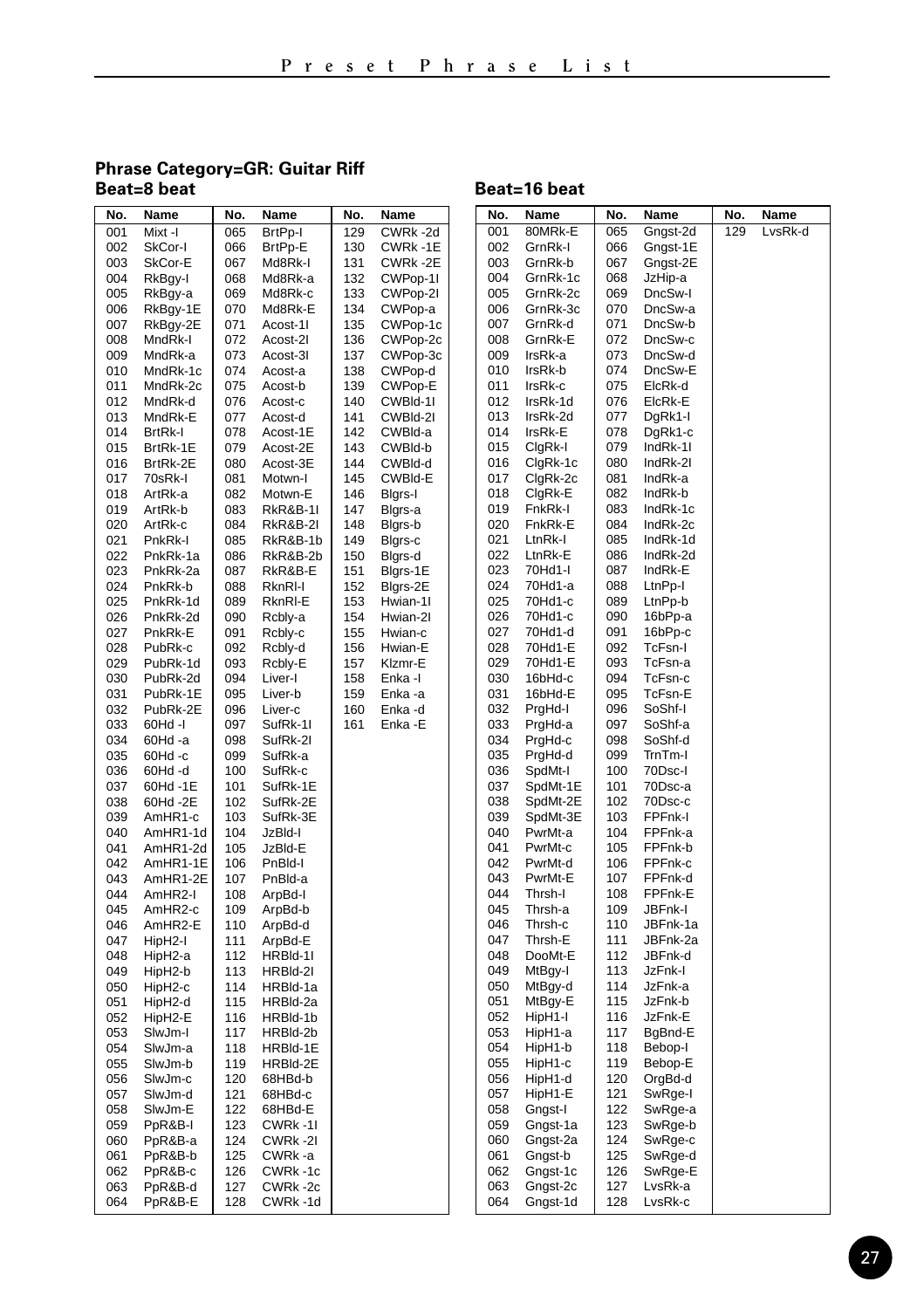| No. | Name     |
|-----|----------|
| 01  | R&BWz-I  |
| 002 | R&BWz-b  |
| 003 | R&BWz-c  |
| 004 | R&BWz-E  |
| 005 | .lzWlz-c |
| 006 | .lzWlz-d |
| 007 | CWWIz-I  |
| 008 | CWWlz-E  |
| 009 | SIWIz-a  |
| 010 | SIWIz-b  |

#### **Phrase Category=KC: Keyboard Chord Beat=8 beat**

| No. | Name     | No. | Name     | No.<br>Name |          | No. | Name    |
|-----|----------|-----|----------|-------------|----------|-----|---------|
| 001 | SkCor-b  | 065 | LitPp-11 | 129         | RknRI-d  | 193 | Ska -c  |
| 002 | RkBgy-a  | 066 | LitPp-2I | 130         | RknRI-E  | 194 | Ska -d  |
| 003 | RkBgy-b  | 067 | LitPp-a  | 131         | Oldis-I  | 195 | Ska -E  |
| 004 | RkBgy-E  | 068 | LitPp-1b | 132         | Oldis-a  | 196 | Klzmr-I |
| 005 | RkShf-I  | 069 | LitPp-2b | 133         | Oldis-c  | 197 | Klzmr-a |
| 006 | RkShf-a  | 070 | LitPp-1c | 134         | Oldis-E  | 198 | Klzmr-b |
| 007 | RkShf-1b | 071 | LitPp-2c | 135         | DscFk-a  | 199 | Klzmr-c |
| 008 | RkShf-2b | 072 | LitPp-1d | 136         | DscFk-b  | 200 | Klzmr-d |
| 009 | RkShf-c  | 073 | LitPp-2d | 137         | DscFk-c  | 201 | Enka -l |
| 010 | RkShf-1d | 074 | LitPp-E  | 138         | DscFk-d  | 202 | Enka-a  |
| 011 | RkShf-2d | 075 | AORPp-I  | 139         | JzBld-a  | 203 | Enka -b |
| 012 | RkShf-E  | 076 | AORPp-a  | 140         | JzBld-b  | 204 | Enka-c  |
| 013 | GlmRk-a  | 077 | AORPp-1b | 141         | JzBld-c  | 205 | Enka-d  |
| 014 | GlmRk-b  | 078 | AORPp-2b | 142         | JzBld-d  | 206 | Enka -E |
| 015 | GlmRk-c  | 079 | AORPp-1c | 143         | JzBld-E  | 207 | Dixie-l |
| 016 | GlmRk-d  | 080 | AORPp-2c | 144         | PnBld-a  | 208 | Dixie-a |
| 017 | GlmRk-E  | 081 | AORPp-1d | 145         | PnBld-b  | 209 | Dixie-b |
| 018 | 70sRk-b  | 082 | AORPp-2d | 146         | PnBld-c  | 210 | Dixie-c |
| 019 | 70sRk-E  | 083 | AORPp-E  | 147         | PnBld-d  | 211 | Dixie-d |
| 020 | FIKRK-I  | 084 | DtrPp-a  | 148         | ArpBd-a  | 212 | Dixie-E |
| 021 | FlkRk-b  | 085 | DtrPp-c  | 149         | ArpBd-1b |     |         |
| 022 | FIkRk-E  | 086 | R&B -I   | 150         | ArpBd-2b |     |         |
| 023 | ArtRk-l  | 087 | R&B -1a  | 151         | ArpBd-1c |     |         |
| 024 | ArtRk-a  | 088 | R&B -2a  | 152         | ArpBd-2c |     |         |
| 025 | ArtRk-b  | 089 | R&B -1b  | 153         | ArpBd-1d |     |         |
| 026 | ArtRk-c  | 090 | R&B -2b  | 154         | ArpBd-2d |     |         |
| 027 | 70Hd2-I  | 091 | R&B -1c  | 155         | 68Bld-a  |     |         |
| 028 | 70Hd2-a  | 092 | R&B -2c  | 156         | 68Bld-b  |     |         |
| 029 | 70Hd2-b  | 093 | R&B -d   | 157         | 68Bld-c  |     |         |
| 030 | 70Hd2-c  | 094 | R&B-E    | 158         | 68Bld-d  |     |         |
| 031 | 70Hd2-d  | 095 | 68R&B-1I | 159         | 68Bld-E  |     |         |
| 032 | 70Hd2-E  | 096 | 68R&B-2I | 160         | 68HBd-I  |     |         |
| 033 | 70H&R-a  | 097 | 68R&B-a  | 161         | CWRk -I  |     |         |
| 034 | 70H&R-b  | 098 | 68R&B-1b | 162         | CWRk-a   |     |         |
| 035 | 70H&R-E  | 099 | 68R&B-2b | 163         | CWRk-b   |     |         |
| 036 | AmHR2-I  | 100 | 68R&B-c  | 164         | CWRk -c  |     |         |
| 037 | AmHR2-a  | 101 | 68R&B-1d | 165         | CWRk-d   |     |         |
| 038 | AmHR2-b  | 102 | 68R&B-2d | 166         | CWPop-I  |     |         |
| 039 | AmHR2-c  | 103 | 68R&B-1E | 167         | CWPop-1b |     |         |
| 040 | AmHR2-d  | 104 | 68R&B-2E | 168         | CWPop-1d |     |         |
| 041 | AmHR2-E  | 105 | Motwn-1I | 169         | CWPop-E  |     |         |
| 042 | HipH2-a  | 106 | Motwn-2I | 170         | Rumba-a  |     |         |
| 043 | HipH2-c  | 107 | Motwn-1a | 171         | Rumba-b  |     |         |
| 044 | HipH2-d  | 108 | Motwn-2a | 172         | Rumba-c  |     |         |
| 045 | Rap -I   | 109 | Motwn-1b | 173         | Rumba-d  |     |         |
| 046 | Rap -b   | 110 | Motwn-2b | 174         | Bossa-I  |     |         |
| 047 | Rap -c   | 111 | Motwn-c  | 175         | Bossa-a  |     |         |
| 048 | Rap -d   | 112 | Motwn-1d | 176         | Bossa-b  |     |         |
| 049 | Rap -E   | 113 | Motwn-2d | 177         | Bossa-c  |     |         |
| 050 | SlwJm-I  | 114 | Motwn-1E | 178         | Bossa-d  |     |         |
| 051 | SlwJm-a  | 115 | Motwn-2E | 179         | Bossa-E  |     |         |
| 052 | SlwJm-b  | 116 | SIBlu-a  | 180         | Begin-I  |     |         |
| 053 | SlwJm-c  | 117 | SIBIu-b  | 181         | Begin-E  |     |         |
| 054 | SlwJm-d  | 118 | SIBlu-c  | 182         | Tango-1a |     |         |
| 055 | SlwJm-E  | 119 | RkR&B-I  | 183         | Tango-2a |     |         |
| 056 | PpR&B-I  | 120 | RkR&B-a  | 184         | Tango-1b |     |         |
| 057 | PpR&B-a  | 121 | RkR&B-b  | 185         | Tango-2b |     |         |
| 058 | PpR&B-b  | 122 | RkR&B-c  | 186         | Tango-1c |     |         |
| 059 | PpR&B-c  | 123 | RkR&B-d  | 187         | Tango-2c |     |         |
| 060 | PpR&B-d  | 124 | RkR&B-E  | 188         | Tango-1d |     |         |
| 061 | PpR&B-E  | 125 | RknRI-I  | 189         | Tango-2d |     |         |
| 062 | Bigbt-a  | 126 | RknRI-a  | 190         | Tango-E  |     |         |
| 063 | Bigbt-b  | 127 | RknRI-b  | 191         | Ska -l   |     |         |
| 064 | Bigbt-c  | 128 | RknRI-c  | 192         | Ska -a   |     |         |
|     |          |     |          |             |          |     |         |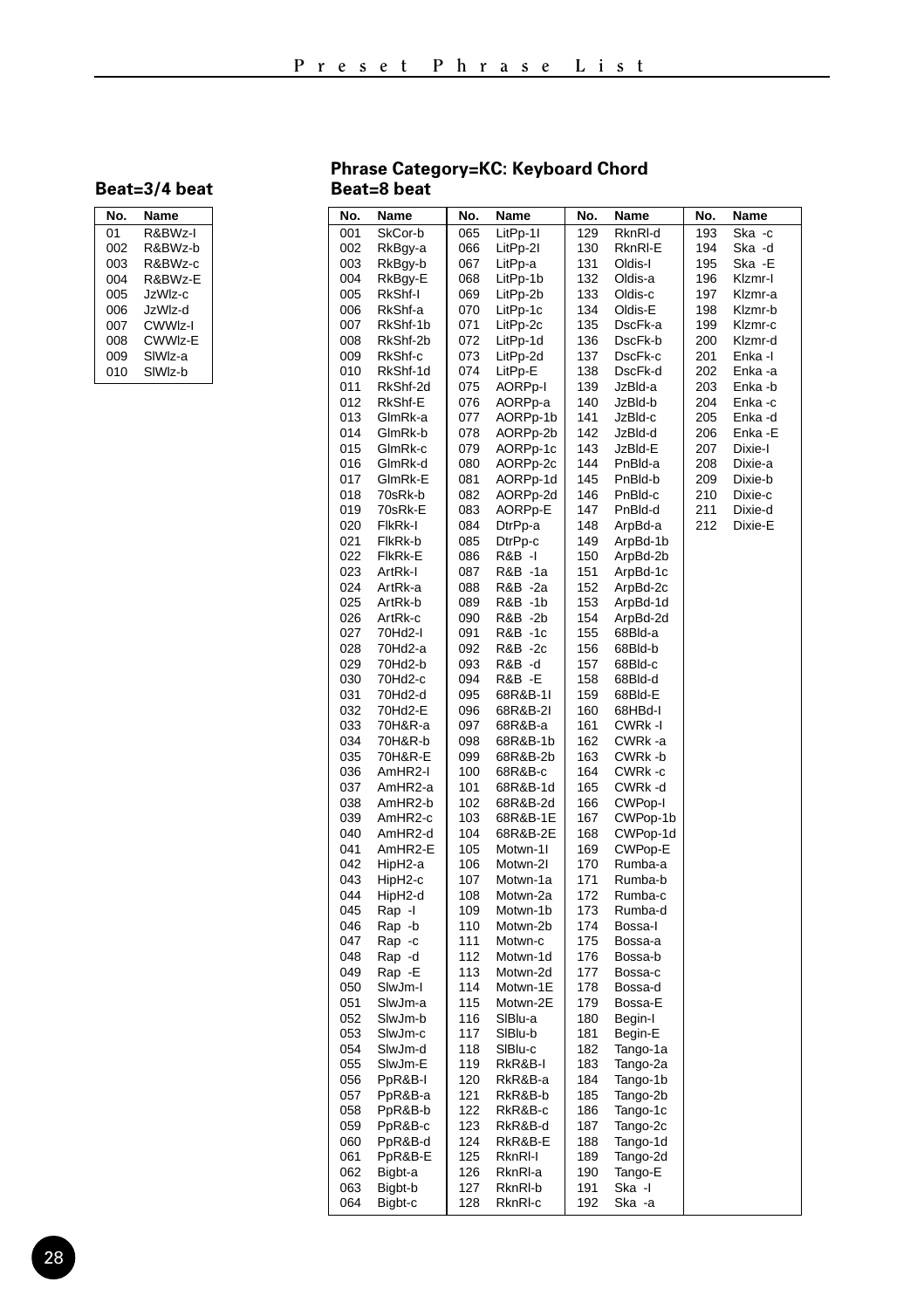**Beat=16 beat**

| No. | Name     | No. | Name     | No.<br>Name |          | No. | Name     |
|-----|----------|-----|----------|-------------|----------|-----|----------|
| 001 | FnkRk-a  | 065 | R&BSw-E  | 129         | 70Dsc-d  | 193 | SwRge-d  |
| 002 | FnkRk-b  | 066 | Smoth-a  | 130         | FPFnk-I  | 194 | SwRge-1E |
| 003 | FnkRk-c  | 067 | Smoth-b  | 131         | FPFnk-a  | 195 | SwRge-2E |
| 004 | FnkRk-d  | 068 | Smoth-c  | 132         | FPFnk-b  | 196 | DHRge-I  |
| 005 | LtnRk-11 | 069 | Smoth-d  | 133         | FPFnk-c  | 197 | DHRge-1a |
| 006 | LtnRk-21 | 070 | Smoth-E  | 134         | FPFnk-d  | 198 | DHRge-2a |
| 007 | LtnRk-a  | 071 | PpTek-c  | 135         | FPFnk-E  | 199 | DHRge-b  |
| 008 | LtnRk-1b | 072 | PpTek-d  | 136         | JzFnk-a  | 200 | DHRge-c  |
| 009 | LtnRk-2b | 073 | EuTek-I  | 137         | JzFnk-1b | 201 | DHRge-1d |
| 010 | LtnRk-c  | 074 | EuTek-E  | 138         | JzFnk-2b | 202 | DHRge-2d |
| 011 | LtnRk-1d | 075 | Eurbt-l  | 139         | JzFnk-d  | 203 | DHRge-E  |
| 012 | LtnRk-2d | 076 | Eurbt-1a | 140         | JzFnk-1E | 204 | LvsRk-l  |
| 013 | LtnRk-1E | 077 | Eurbt-2a | 141         | JzFnk-2E | 205 | LvsRk-a  |
| 014 | LtnRk-2E | 078 | Eurbt-3a | 142         | Combz-a  | 206 | LvsRk-b  |
| 015 | PrgHd-a  | 079 | Eurbt-1c | 143         | Combz-b  | 207 | LvsRk-c  |
| 016 | PrgHd-b  | 080 | Eurbt-2c | 144         | Combz-d  | 208 | LvsRk-d  |
| 017 | PrgHd-c  | 081 | Eurbt-3c | 145         | Combz-E  | 209 | LvsRk-E  |
| 018 | PraHd-d  | 082 | Eurbt-E  | 146         | Bebop-I  | 210 | Soca -a  |
| 019 | PpHip-11 | 083 | ElcRk-I  | 147         | Bebop-a  | 211 | Soca-b   |
|     |          | 084 |          | 148         |          | 212 | Soca -c  |
| 020 | PpHip-2I |     | ElcRk-1a | 149         | Bebop-1b |     |          |
| 021 | PpHip-a  | 085 | ElcRk-2a |             | Bebop-2b |     |          |
| 022 | PpHip-1b | 086 | ElcRk-b  | 150         | Bebop-d  |     |          |
| 023 | PpHip-2b | 087 | ElcRk-1c | 151         | Bebop-E  |     |          |
| 024 | PpHip-c  | 088 | ElcRk-2c | 152         | ColJz-I  |     |          |
| 025 | PpHip-1d | 089 | ElcRk-E  | 153         | ColJz-a  |     |          |
| 026 | PpHip-2d | 090 | DgRk2-b  | 154         | ColJz-b  |     |          |
| 027 | PpHip-1E | 091 | DgRk2-d  | 155         | ColJz-c  |     |          |
| 028 | PpHip-2E | 092 | LtnPp-I  | 156         | ColJz-d  |     |          |
| 029 | JzHip-11 | 093 | LtnPp-a  | 157         | ColJz-E  |     |          |
| 030 | JzHip-21 | 094 | LtnPp-b  | 158         | AfrJz-a  |     |          |
| 031 | JzHip-1a | 095 | LtnPp-c  | 159         | AfrJz-b  |     |          |
| 032 | JzHip-2a | 096 | LtnPp-d  | 160         | AfrJz-c  |     |          |
| 033 | JzHip-b  | 097 | LtnPp-E  | 161         | AfrJz-d  |     |          |
| 034 | JzHip-1c | 098 | 16bPp-11 | 162         | AfrJz-E  |     |          |
| 035 | JzHip-2c | 099 | 16bPp-2l | 163         | OrgBd-a  |     |          |
| 036 | JzHip-d  | 100 | 16bPp-a  | 164         | OrgBd-b  |     |          |
| 037 | JzHip-1E | 101 | 16bPp-1b | 165         | OrgBd-c  |     |          |
| 038 | JzHip-2E | 102 | 16bPp-2b | 166         | OrgBd-d  |     |          |
| 039 | DncSw-I  | 103 | 16bPp-c  | 167         | LtnBd-b  |     |          |
| 040 | DncSw-a  | 104 | 16bPp-1d | 168         | LtnBd-d  |     |          |
| 041 | DncSw-b  | 105 | 16bPp-2d | 169         | Samba-l  |     |          |
| 042 | DncSw-c  | 106 | 16bPp-1E | 170         | Samba-1a |     |          |
| 043 | DncSw-d  | 107 | 16bPp-2E | 171         | Samba-2a |     |          |
| 044 | DncSw-E  | 108 | 24bPp-I  | 172         | Samba-1b |     |          |
| 045 | House-1a | 109 | 24bPp-a  | 173         | Samba-2b |     |          |
| 046 | House-2a | 110 | 24bPp-b  | 174         | Samba-1c |     |          |
| 047 | House-b  | 111 | 24bPp-c  | 175         | Samba-2c |     |          |
| 048 | House-c  | 112 | 24bPp-d  | 176         | Samba-1d |     |          |
| 049 | House-d  | 113 | 24bPp-E  | 177         | Samba-2d |     |          |
| 050 | House-1E | 114 | TcFsn-l  | 178         | Samba-E  |     |          |
| 051 | House-2E | 115 | TcFsn-a  | 179         | Mambo-I  |     |          |
| 052 | GrgHs-I  | 116 | TcFsn-b  | 180         | Mambo-a  |     |          |
| 053 | GrgHs-a  | 117 | TcFsn-c  | 181         | Mambo-b  |     |          |
| 054 | GrgHs-b  | 118 | TcFsn-d  | 182         | Mambo-c  |     |          |
| 055 | GrgHs-c  | 119 | TcFsn-E  | 183         | Mambo-d  |     |          |
| 056 | GrgHs-d  | 120 | SoShf-I  | 184         | Mambo-E  |     |          |
| 057 | GrgHs-1E | 121 | SoShf-a  | 185         | Merng-a  |     |          |
| 058 | GrgHs-2E | 122 | SoShf-b  | 186         | Merng-b  |     |          |
| 059 | R&BSw-1I | 123 | SoShf-c  | 187         | Merng-c  |     |          |
| 060 | R&BSw-2I | 124 | SoShf-d  | 188         | Merng-d  |     |          |
| 061 | R&BSw-a  | 125 | SoShf-E  | 189         | SwRge-I  |     |          |
| 062 | R&BSw-b  | 126 | 70Dsc-a  | 190         | SwRge-a  |     |          |
| 063 | R&BSw-c  | 127 | 70Dsc-b  | 191         | SwRge-b  |     |          |
| 064 | R&BSw-d  | 128 | 70Dsc-c  | 192         | SwRge-c  |     |          |
|     |          |     |          |             |          |     |          |

| No. | Name                |
|-----|---------------------|
| 001 | R&BWz-a             |
| 002 | R&BWz-b             |
| 003 | R&BWz-c             |
| 004 | R&BWz-d             |
| 005 | JzWlz-I             |
| 006 | JzWlz-a             |
| 007 | JzWlz-b             |
| 800 | JzWlz-c             |
| 009 | JzWlz-d             |
| 010 | JzWlz-E             |
| 011 | CWWIz-I             |
| 012 | CWWlz-1a            |
| 013 | CWWlz-2a            |
| 014 | CWWlz-b             |
| 015 | CWWlz-1c            |
| 016 | CWWIz-2c            |
| 017 | CWWlz-d             |
| 018 | CWWIz-E             |
| 019 | VnWlz-I             |
| 020 | VnWlz-E             |
| 021 | SIW <sub>Iz-a</sub> |
| 022 | SIW <sub>Iz-d</sub> |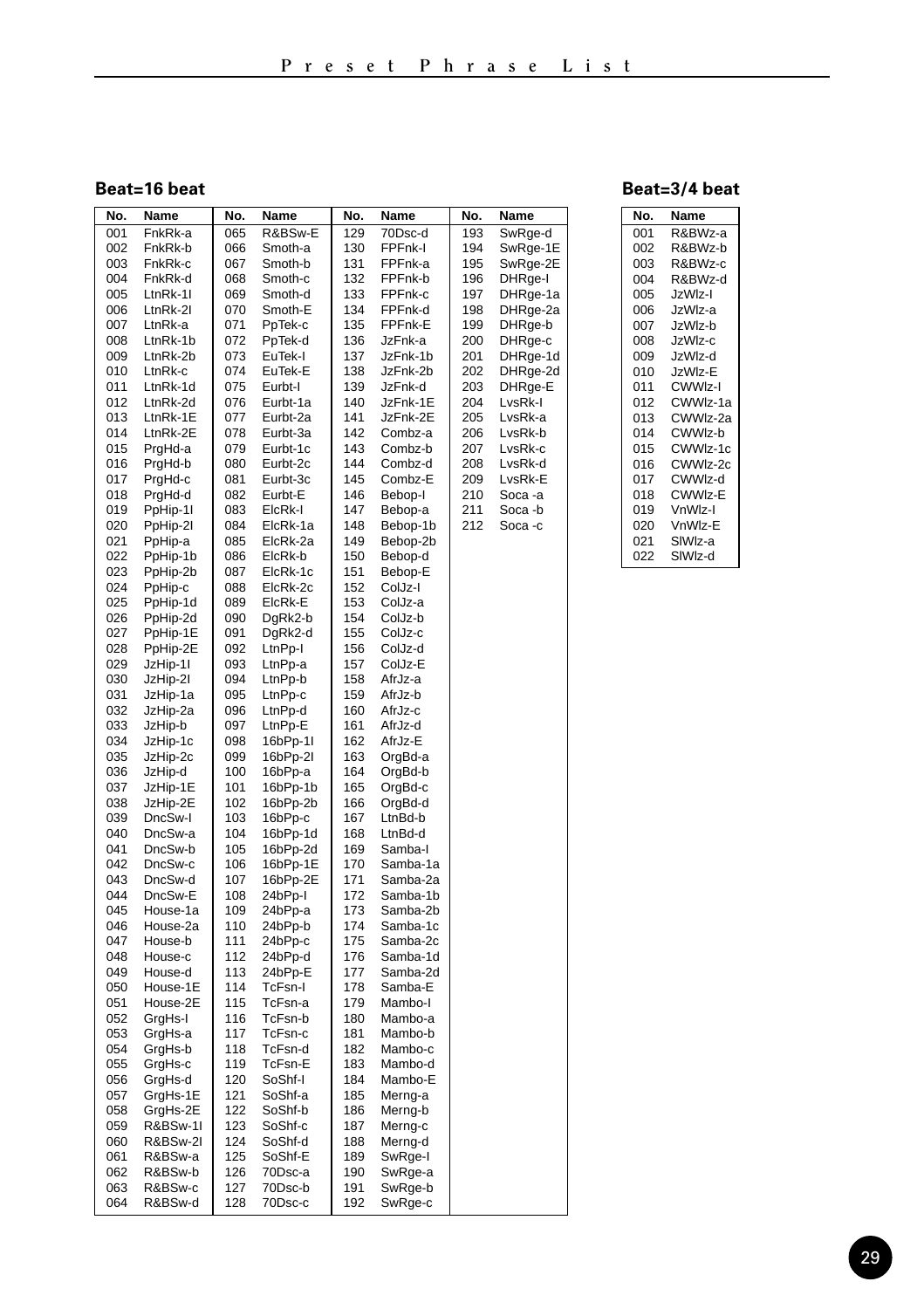#### **Phrase Category=KR: Keyboard Riff Beat=8 beat**

### **Beat=16 beat Beat=3/4 beat**

| No.        | Name                 | No.        | Name               | No.        | Name                 | No.        | Name               | No. | Name     | No. | Name    |
|------------|----------------------|------------|--------------------|------------|----------------------|------------|--------------------|-----|----------|-----|---------|
| 001        | Mixt-1a              | 065        | SIBlu-I            | 001        | ClgRk-b              | 065        | DgRk2-b            | 129 | Soca -1E | 001 | R&BWz-I |
| 002        | Mixt-2a              | 066        | SIBlu-d            | 002        | ClgRk-E              | 066        | DgRk2-1c           | 130 | Soca -2E | 002 | R&BWz-E |
| 003        | Mixt -b              | 067        | SIBlu-E            | 003        | FnkRk-I              | 067        | DgRk2-2c           |     |          | 003 | CWWIz-I |
| 004        | Mixt -c              | 068        | RknRI-I            | 004        | FnkRk-E              | 068        | DgRk2-d            |     |          | 004 | CWWIz-E |
| 005        | Mixt -d              | 069        | RknRI-E            | 005        | PrgHd-I              | 069        | DgRk2-1E           |     |          | 005 | VnWlz-l |
| 006        | Mixt-1E              | 070        | DscFk-I            | 006        | PrgHd-E              | 070        | DgRk2-2E           |     |          | 006 | VnWlz-a |
| 007        | Mixt-2E              | 071        | DscFk-E            | 007        | Gngst-11             | 071        | IndRk-11           |     |          | 007 | VnWlz-b |
| 008        | SkCor-I              | 072        | JzBld-l            | 008        | Gngst-21             | 072        | IndRk-2I           |     |          | 008 | VnWlz-c |
| 009        | SkCor-c              | 073        | JzBld-E            | 009        | DncSw-I              | 073        | IndRk-1a           |     |          | 009 | VnWlz-E |
| 010        | SkCor-d              | 074        | PnBld-l            | 010        | DncSw-b              | 074        | IndRk-2a           |     |          | 010 | SIWIz-I |
| 011        | SkCor-E              | 075        | PnBld-E            | 011        | DncSw-c              | 075        | IndRk-1b           |     |          | 011 | SIWIz-E |
| 012        | RkBgy-c              | 076        | ArpBd-I            | 012        | DncSw-d              | 076        | IndRk-2b           |     |          |     |         |
| 013        | RkBgy-d              | 077        | ArpBd-a            | 013        | DncSw-E              | 077        | IndRk-1E           |     |          |     |         |
| 014        | RkShf-I              | 078        | ArpBd-E            | 014        | R&BSw-I              | 078        | IndRk-2E           |     |          |     |         |
| 015        | RkShf-c              | 079        | 68Bld-11           | 015        | R&BSw-a              | 079        | SoShf-I            |     |          |     |         |
| 016        | RkShf-E              | 080        | 68Bld-21           | 016        | R&BSw-b              | 080        | SoShf-a            |     |          |     |         |
| 017        | GlmRk-I              | 081        | 68Bld-c            | 017        | R&BSw-c              | 081        | SoShf-b            |     |          |     |         |
| 018        | FlkRk-b              | 082        | 68Bld-d            | 018        | R&BSw-d              | 082        | SoShf-c            |     |          |     |         |
| 019        | FlkRk-c              | 083        | 68Bld-E            | 019        | R&BSw-1E             | 083        | SoShf-d            |     |          |     |         |
| 020        | FlkRk-d              | 084        | CWRk-E             | 020        | R&BSw-2E             | 084        | SoShf-E            |     |          |     |         |
| 021        | ArtRk-d              | 085        | Bigrs-I            | 021        | Smoth-11             | 085        | 70Dsc-I            |     |          |     |         |
| 022        | ArtRk-E              | 086        | Rumba-l            | 022        | Smoth-2I             | 086        | 70Dsc-E            |     |          |     |         |
| 023        | PubRk-I              | 087        | Rumba-E            | 023        | Smoth-b              | 087        | FPFnk-I            |     |          |     |         |
| 024        | PubRk-E              | 088        | Begin-c            | 024        | Smoth-c              | 088        | FPFnk-a            |     |          |     |         |
| 025        | 70H&R-c              | 089        | Tango-11           | 025        | Smoth-d              | 089        | FPFnk-b            |     |          |     |         |
| 026        | 70H&R-d              | 090        | Tango-21           | 026        | Smoth-E              | 090        | FPFnk-c            |     |          |     |         |
| 027        | HipH2-1I             | 091        | Tango-E            | 027        | PpTek-1I             | 091        | FPFnk-d            |     |          |     |         |
| 028        | HipH2-2I             | 092        | Klzmr-E            | 028        | PpTek-2I             | 092        | FPFnk-E            |     |          |     |         |
| 029        | HipH2-1b             | 093        | Enka -b            | 029        | PpTek-3I             | 093        | JzFnk-l            |     |          |     |         |
| 030        | HipH2-2b             | 094        | Polka-I            | 030        | PpTek-1a             | 094        | Combz-I            |     |          |     |         |
| 031        | HipH2-c              | 095        | Polka-a            | 031        | PpTek-2a             | 095        | Bebop-a            |     |          |     |         |
| 032<br>033 | HipH2-d              | 096<br>097 | Polka-b<br>Polka-c | 032<br>033 | PpTek-b              | 096<br>097 | Bebop-c            |     |          |     |         |
| 034        | HipH2-1E<br>HipH2-2E | 098        | Polka-d            | 034        | PpTek-1c<br>PpTek-2c | 098        | Bebop-d<br>AfrJz-I |     |          |     |         |
| 035        | SlwJm-I              | 099        | Polka-E            | 035        | PpTek-1d             | 099        | OrgBd-I            |     |          |     |         |
| 036        | SlwJm-b              |            |                    | 036        | PpTek-2d             | 100        | OrgBd-E            |     |          |     |         |
| 037        | SlwJm-d              |            |                    | 037        | PpTek-1E             | 101        | LtnBd-I            |     |          |     |         |
| 038        | SlwJm-E              |            |                    | 038        | PpTek-2E             | 102        | LtnBd-E            |     |          |     |         |
| 039        | Bigbt-I              |            |                    | 039        | PpTek-3E             | 103        | Samba-l            |     |          |     |         |
| 040        | Bigbt-a              |            |                    | 040        | EuTek-I              | 104        | Samba-E            |     |          |     |         |
| 041        | Bigbt-b              |            |                    | 041        | EuTek-a              | 105        | Merng-I            |     |          |     |         |
| 042        | Bigbt-d              |            |                    | 042        | EuTek-b              | 106        | Merng-E            |     |          |     |         |
| 043        | Bigbt-1E             |            |                    | 043        | EuTek-c              | 107        | Salsa-I            |     |          |     |         |
| 044        | Bigbt-2E             |            |                    | 044        | EuTek-d              | 108        | Salsa-a            |     |          |     |         |
| 045        | LitPp-I              |            |                    | 045        | EuTek-E              | 109        | Salsa-b            |     |          |     |         |
| 046        | LitPp-a              |            |                    | 046        | Eurbt-11             | 110        | Salsa-c            |     |          |     |         |
| 047        | LitPp-b              |            |                    | 047        | Eurbt-21             | 111        | Salsa-d            |     |          |     |         |
| 048        | LitPp-c              |            |                    | 048        | Eurbt-b              | 112        | Salsa-E            |     |          |     |         |
| 049        | LitPp-d              |            |                    | 049        | Eurbt-d              | 113        | SwRge-I            |     |          |     |         |
| 050        | LitPp-1E             |            |                    | 050        | Eurbt-1E             | 114        | SwRge-c            |     |          |     |         |
| 051        | LitPp-2E             |            |                    | 051        | Eurbt-2E             | 115        | SwRge-d            |     |          |     |         |
| 052        | AORP <sub>p-I</sub>  |            |                    | 052        | ElcRk-I              | 116        | DHRge-I            |     |          |     |         |
| 053        | AORPp-a              |            |                    | 053        | ElcRk-b              | 117        | DHRge-b            |     |          |     |         |
| 054        | AORPp-E              |            |                    | 054        | ElcRk-d              | 118        | DHRge-c            |     |          |     |         |
| 055        | DtrPp-I              |            |                    | 055        | ElcRk-E              | 119        | DHRge-d            |     |          |     |         |
| 056        | DtrPp-E              |            |                    | 056        | DgRk1-I              | 120        | DHRge-1E           |     |          |     |         |
| 057        | Md8Rk-I              |            |                    | 057        | DgRk1-a              | 121        | DHRge-2E           |     |          |     |         |
| 058        | Md8Rk-b              |            |                    | 058        | DgRk1-1b             | 122        | Soca -11           |     |          |     |         |
| 059        | Md8Rk-d              |            |                    | 059        | DgRk1-2b             | 123        | Soca -21           |     |          |     |         |
| 060        | Md8Rk-E              |            |                    | 060        | DgRk1-E              | 124        | Soca -a            |     |          |     |         |
| 061        | 68R&B-I              |            |                    | 061        | DgRk2-1I             | 125        | Soca-b             |     |          |     |         |
| 062        | 68R&B-c              |            |                    | 062        | DgRk2-2I             | 126        | Soca-c             |     |          |     |         |
| 063        | 68R&B-d              |            |                    | 063        | DgRk2-1a             | 127        | Soca-1d            |     |          |     |         |
| 064        | 68R&B-E              |            |                    | 064        | DgRk2-2a             | 128        | Soca-2d            |     |          |     |         |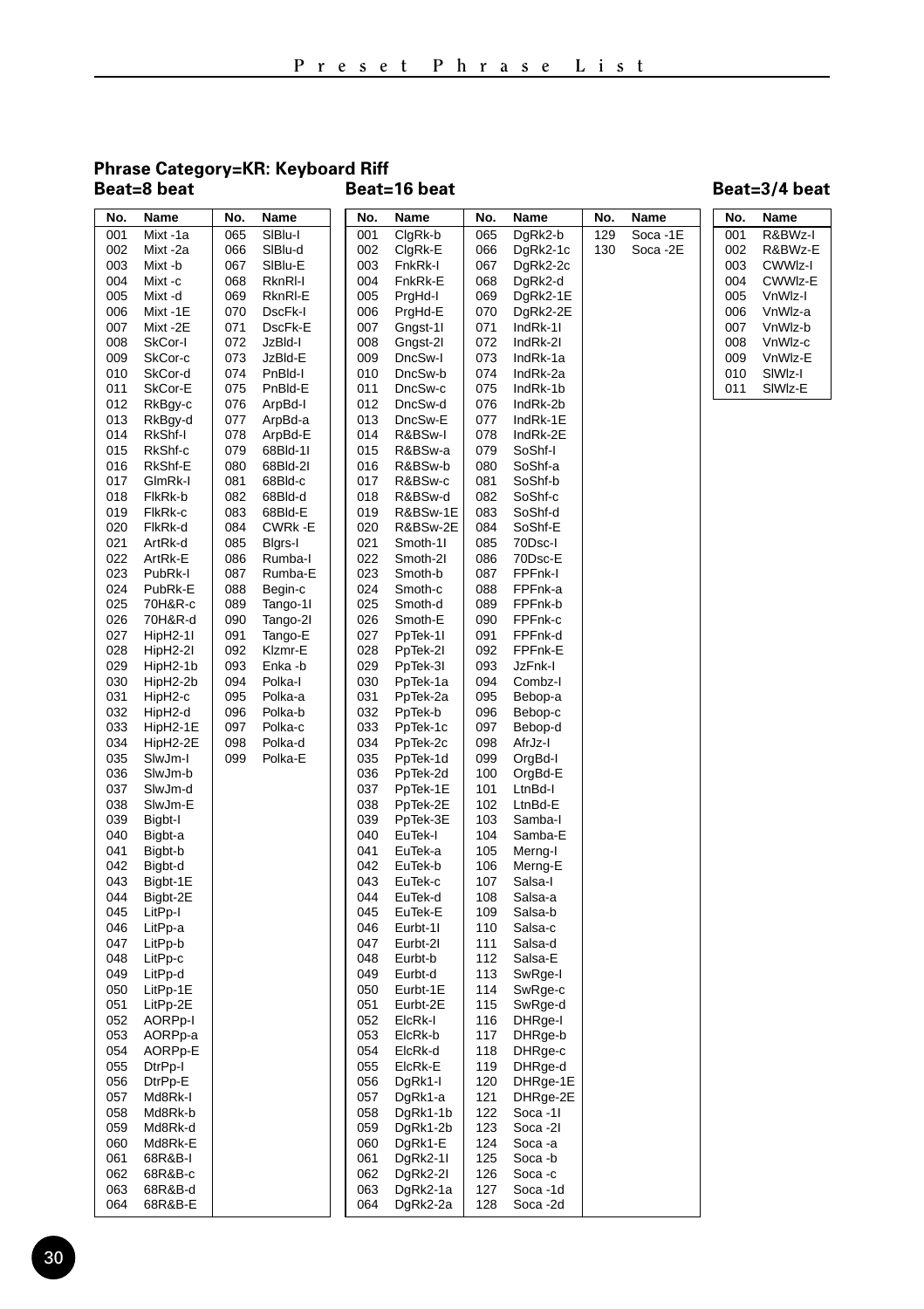#### **Phrase Category=PC: Percussion Beat=8 beat**

| No. | Name                | No. | Name    | No. | Name    |
|-----|---------------------|-----|---------|-----|---------|
| 001 | <b>BrtRk-I</b>      | 065 | R&B -d  | 129 | ChaCh-c |
| 002 | BrtRk-a             | 066 | R&B -E  | 130 | ChaCh-d |
| 003 | BrtRk-b             | 067 | Motwn-I | 131 | ChaCh-E |
| 004 | BrtRk-c             | 068 | Motwn-a | 132 | Bossa-I |
| 005 | BrtRk-d             | 069 | Motwn-b | 133 | Bossa-a |
| 006 | <b>BrtRk-E</b>      | 070 | Motwn-c | 134 | Bossa-b |
| 007 | RkShf-I             | 071 | Motwn-d | 135 | Bossa-c |
| 008 | RkShf-a             | 072 | Motwn-E | 136 | Bossa-d |
| 009 | RkShf-b             | 073 | SIBlu-I | 137 | Bossa-E |
| 010 | RkShf-E             | 074 | SIBIu-E | 138 | Begin-I |
| 011 | HipH2-I             | 075 | Rcbly-I | 139 | Begin-a |
| 012 | HipH2-a             | 076 | Rcbly-a | 140 | Begin-b |
| 013 | HipH2-b             | 077 | Rcbly-c | 141 | Begin-c |
| 014 | HipH2-c             | 078 | Rcbly-E | 142 | Begin-d |
| 015 | HipH2-d             | 079 | Oldis-I | 143 | Begin-E |
| 016 | HipH2-E             | 080 | Oldis-a | 144 | Hwian-I |
| 017 | SlwJm-I             | 081 | Oldis-c | 145 | Hwian-a |
| 018 | SlwJm-a             | 082 | Oldis-E | 146 | Hwian-b |
| 019 | SlwJm-b             | 083 | DscFk-I | 147 | Hwian-c |
| 020 | SlwJm-c             | 084 | DscFk-a | 148 | Hwian-d |
| 021 | SlwJm-d             | 085 | DscFk-b | 149 | Hwian-E |
| 022 | SlwJm-E             | 086 | DscFk-c | 150 | Klzmr-b |
| 023 | PpR&B-I             | 087 | DscFk-d | 151 | Klzmr-d |
| 024 | PpR&B-a             | 088 | DscFk-E | 152 | Klzmr-E |
| 025 | PpR&B-b             | 089 | PnBld-I | 153 | Enka -l |
| 026 | PpR&B-c             | 090 | PnBld-a | 154 | Enka -a |
| 027 | PpR&B-d             | 091 | PnBld-b | 155 | Enka -b |
| 028 | PpR&B-E             | 092 | PnBld-c | 156 | Enka-d  |
| 029 | Bigbt-I             | 093 | PnBld-E | 157 | Polka-d |
| 030 | Bigbt-d             | 094 | 68Bld-I | 158 | Foxtr-I |
| 031 | Bigbt-E             | 095 | 68Bld-a | 159 | Foxtr-a |
| 032 | AORP <sub>p-I</sub> | 096 | 68Bld-b | 160 | Foxtr-b |
| 033 | AORPp-a             | 097 | 68Bld-c | 161 | Foxtr-c |
| 034 | AORPp-b             | 098 | 68Bld-d | 162 | Foxtr-d |
| 035 | AORPp-c             | 099 | 68Bld-E | 163 | Foxtr-E |
| 036 | AORPp-d             | 100 | CWRk-I  |     |         |
| 037 | AORPp-E             | 101 | CWRk-a  |     |         |
| 038 | BrtPp-I             | 102 | CWRk-b  |     |         |
| 039 | BrtPp-a             | 103 | CWRk-c  |     |         |
| 040 | BrtPp-b             | 104 | CWRk-d  |     |         |
| 041 | BrtPp-c             | 105 | CWRk -E |     |         |
| 042 | BrtPp-d             | 106 | CWPop-I |     |         |
| 043 | BrtPp-E             | 107 | CWPop-b |     |         |
| 044 | DtrPp-I             | 108 | CWPop-d |     |         |
| 045 | DtrPp-a             | 109 | CWPop-E |     |         |
| 046 | DtrPp-b             | 110 | CWBId-I |     |         |
| 047 | DtrPp-c             | 111 | CWBld-a |     |         |
| 048 | DtrPp-d             | 112 | CWBId-c |     |         |
| 049 | DtrPp-E             | 113 | CWBId-d |     |         |
| 050 | Md8Rk-I             | 114 | CWBId-E |     |         |
| 051 | Md8Rk-b             | 115 | Bigrs-I |     |         |
| 052 | Md8Rk-c             | 116 | Blgrs-b |     |         |
| 053 | Md8Rk-d             | 117 | Blgrs-c |     |         |
| 054 | Md8Rk-E             | 118 | Blgrs-d |     |         |
| 055 | Acost-I             | 119 | Blgrs-E |     |         |
| 056 | Acost-a             | 120 | Rumba-l |     |         |
| 057 | Acost-b             | 121 | Rumba-a |     |         |
| 058 | Acost-c             | 122 | Rumba-b |     |         |
| 059 | Acost-d             | 123 | Rumba-c |     |         |
| 060 | Acost-E             | 124 | Rumba-d |     |         |
| 061 | R&B -I              | 125 | Rumba-E |     |         |
| 062 | R&B -a              | 126 | ChaCh-I |     |         |
| 063 | R&B.<br>-b          | 127 | ChaCh-a |     |         |
| 064 | R&B -c              | 128 | ChaCh-b |     |         |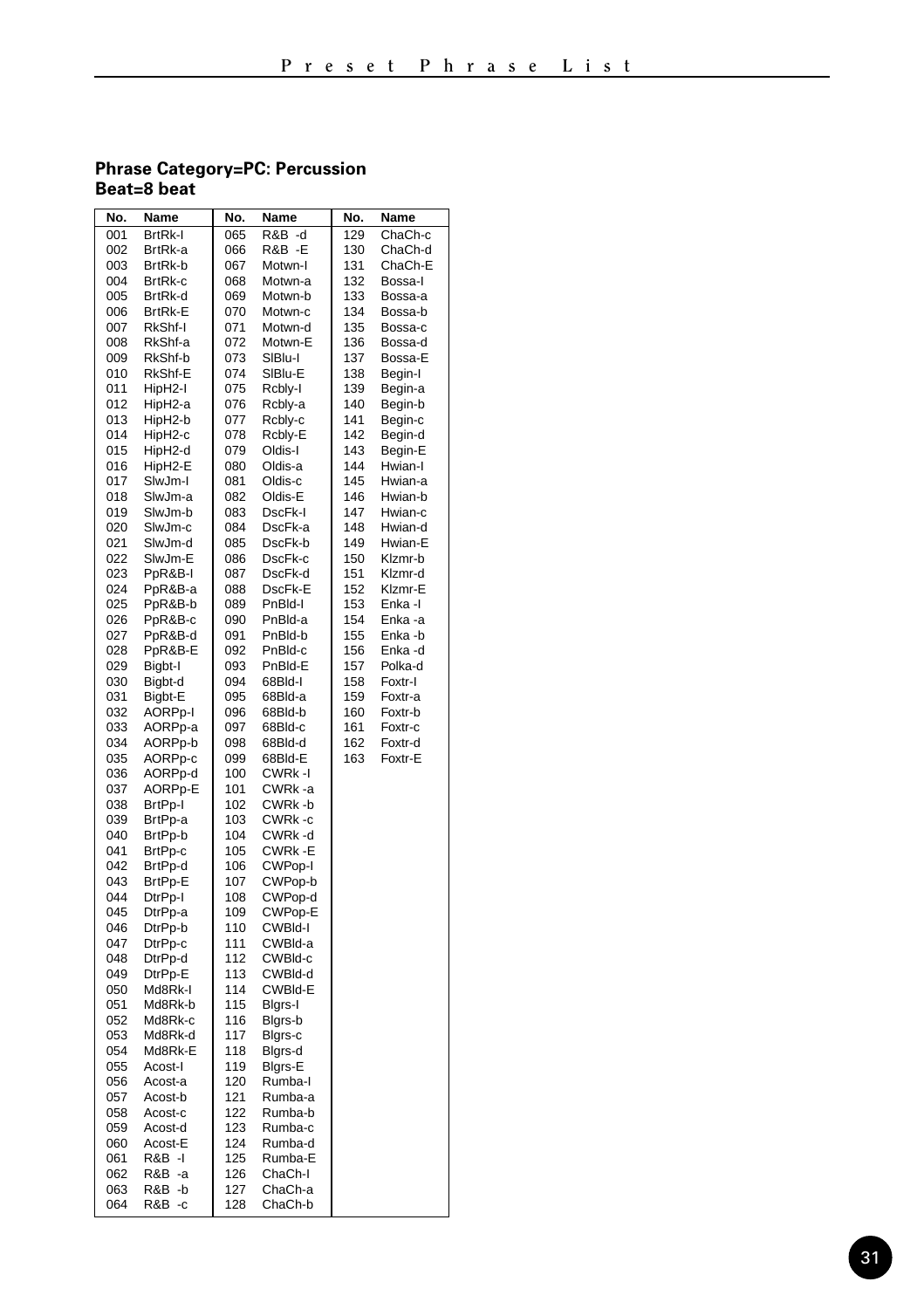### **Beat=16 beat**

| No.        | Name               | No.        | Name               | No.        | Name               | No. | Name    |
|------------|--------------------|------------|--------------------|------------|--------------------|-----|---------|
| 001        | IrsRk-I            | 065        | DgRk2-1b           | 129        | LtnBd-c            | 193 | Soca -a |
| 002        | IrsRk-a            | 066        | DgRk2-2b           | 130        | LtnBd-d            | 194 | Soca -b |
| 003        | IrsRk-b            | 067        | DgRk2-c            | 131        | LtnBd-E            | 195 | Soca -c |
| 004        | IrsRk-c            | 068        | DgRk2-1d           | 132        | 16Cnt-a            | 196 | Soca -d |
| 005        | IrsRk-d            | 069        | DgRk2-2d           | 133        | 16Cnt-c            | 197 | Soca -E |
| 006        | IrsRk-E            | 070        | DgRk2-1E           | 134        | 16Cnt-E            |     |         |
| 007        | ClgRk-I            | 071        | DgRk2-2E           | 135        | Samba-l            |     |         |
| 008        | ClgRk-a            | 072        | IndRk-I            | 136        | Samba-a            |     |         |
| 009        | ClgRk-b            | 073        | IndRk-a            | 137        | Samba-b            |     |         |
| 010        | ClgRk-c            | 074        | IndRk-b            | 138        | Samba-c            |     |         |
| 011        | ClgRk-d            | 075        | IndRk-d            | 139        | Samba-E            |     |         |
| 012<br>013 | ClgRk-E<br>FnkRk-I | 076<br>077 | IndRk-E            | 140<br>141 | Mambo-I<br>Mambo-a |     |         |
|            |                    |            | LtnPp-I            | 142        |                    |     |         |
| 014<br>015 | FnkRk-a<br>FnkRk-c | 078<br>079 | LtnPp-a<br>LtnPp-b | 143        | Mambo-b<br>Mambo-c |     |         |
| 016        | FnkRk-E            | 080        | LtnPp-d            | 144        | Mambo-d            |     |         |
| 017        | LtnRk-l            | 081        | LtnPp-E            | 145        | Mambo-E            |     |         |
| 018        | LtnRk-a            | 082        | 24bPp-l            | 146        | Merng-1I           |     |         |
| 019        | LtnRk-b            | 083        | 24bPp-a            | 147        | Merng-2I           |     |         |
| 020        | LtnRk-c            | 084        | 24bPp-b            | 148        | Merng-3I           |     |         |
| 021        | LtnRk-d            | 085        | 24bPp-c            | 149        | Merng-1a           |     |         |
| 022        | LtnRk-E            | 086        | 24bPp-d            | 150        | Merng-2a           |     |         |
| 023        | HipH1-I            | 087        | 24bPp-E            | 151        | Merng-3a           |     |         |
| 024        | HipH1-a            | 088        | TcFsn-I            | 152        | Merng-1b           |     |         |
| 025        | HipH1-b            | 089        | TcFsn-b            | 153        | Merng-2b           |     |         |
| 026        | HipH1-c            | 090        | TcFsn-d            | 154        | Merng-1c           |     |         |
| 027        | HipH1-d            | 091        | TcFsn-E            | 155        | Merng-2c           |     |         |
| 028        | HipH1-E            | 092        | SoShf-I            | 156        | Merng-3c           |     |         |
| 029        | PpHip-I            | 093        | SoShf-a            | 157        | Merng-1d           |     |         |
| 030        | PpHip-a            | 094        | SoShf-b            | 158        | Merng-2d           |     |         |
| 031        | PpHip-c            | 095        | SoShf-c            | 159        | Merng-3d           |     |         |
| 032        | PpHip-E            | 096        | SoShf-d            | 160        | Merng-1E           |     |         |
| 033        | JzHip-I            | 097        | SoShf-E            | 161        | Merng-2E           |     |         |
| 034        | JzHip-a            | 098        | TrnTm-I            | 162        | Merng-3E           |     |         |
| 035        | JzHip-b            | 099        | TrnTm-a            | 163        | Salsa-I            |     |         |
| 036        | JzHip-c            | 100        | TrnTm-b            | 164        | Salsa-a            |     |         |
| 037<br>038 | JzHip-d<br>JzHip-E | 101<br>102 | TrnTm-c<br>TrnTm-d | 165<br>166 | Salsa-b<br>Salsa-c |     |         |
| 039        | DncSw-I            | 103        | TrnTm-E            | 167        | Salsa-d            |     |         |
| 040        | DncSw-a            | 104        | 70Dsc-l            | 168        | Salsa-E            |     |         |
| 041        | DncSw-b            | 105        | 70Dsc-b            | 169        | Regae-I            |     |         |
| 042        | DncSw-c            | 106        | 70Dsc-d            | 170        | Regae-a            |     |         |
| 043        | DncSw-d            | 107        | 70Dsc-E            | 171        | Regae-b            |     |         |
| 044        | DncSw-E            | 108        | JzFnk-l            | 172        | Regae-c            |     |         |
| 045        | House-I            | 109        | JzFnk-b            | 173        | Regae-d            |     |         |
| 046        | House-a            | 110        | JzFnk-c            | 174        | Regae-E            |     |         |
| 047        | House-c            | 111        | JzFnk-d            | 175        | SwRge-I            |     |         |
| 048        | House-E            | 112        | JzFnk-E            | 176        | SwRge-a            |     |         |
| 049        | R&BSw-I            | 113        | ColJz-I            | 177        | SwRge-b            |     |         |
| 050        | R&BSw-a            | 114        | ColJz-1b           | 178        | SwRge-c            |     |         |
| 051        | R&BSw-b            | 115        | ColJz-2b           | 179        | SwRge-d            |     |         |
| 052        | R&BSw-c            | 116        | ColJz-c            | 180        | SwRge-E            |     |         |
| 053        | R&BSw-d            | 117        | ColJz-d            | 181        | DHRge-I            |     |         |
| 054        | R&BSw-E            | 118        | ColJz-1E           | 182        | DHRge-a            |     |         |
| 055        | PpTek-I            | 119        | ColJz-2E           | 183        | DHRge-b            |     |         |
| 056        | PpTek-b            | 120<br>121 | AfrJz-I            | 184        | DHRge-c            |     |         |
| 057<br>058 | PpTek-d<br>Eurbt-a | 122        | AfrJz-a<br>AfrJz-b | 185<br>186 | DHRge-d            |     |         |
| 059        | Eurbt-c            | 123        | AfrJz-c            | 187        | DHRge-E<br>LvsRk-l |     |         |
| 060        | Eurbt-E            | 124        | AfrJz-d            | 188        | LvsRk-a            |     |         |
| 061        | DgRk2-11           | 125        | AfrJz-E            | 189        | LvsRk-b            |     |         |
| 062        | DgRk2-2I           | 126        | LtnBd-I            | 190        | LvsRk-d            |     |         |
| 063        | DgRk2-1a           | 127        | LtnBd-a            | 191        | LvsRk-E            |     |         |
| 064        | DgRk2-2a           | 128        | LtnBd-b            | 192        | Soca -l            |     |         |

| No. | Name                |
|-----|---------------------|
| 001 | CWWIz-I             |
| 002 | CWWlz-a             |
| 003 | CWWlz-b             |
| 004 | CWWIz-c             |
| 005 | CWWlz-d             |
| 006 | VnWlz-a             |
| 007 | SIW <sub>Iz-I</sub> |
| 008 | SIW <sub>z-a</sub>  |
| 009 | SIW <sub>Iz-b</sub> |
| 010 | SIW <sub>Iz-c</sub> |
| 011 | SIW <sub>Iz-d</sub> |
| 012 | SIWIz-E             |
| 013 | 68Mrc-I             |
| 014 | 68Mrc-a             |
| 015 | 68Mrc-b             |
| 016 | 68Mrc-c             |
| 017 | 68Mrc-d             |
| 018 | 68Mrc-E             |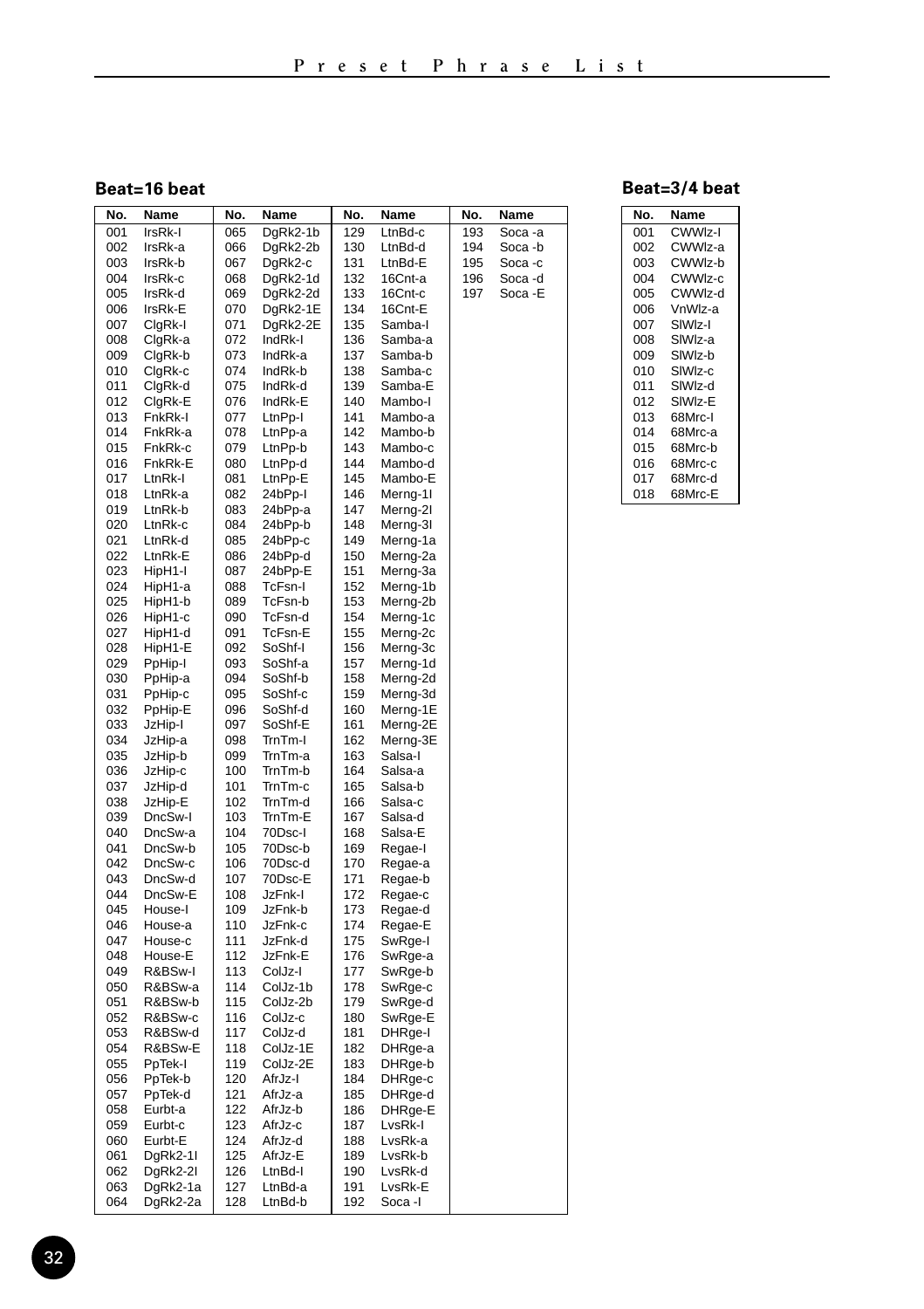#### **Phrase Category=PD: Pad Beat=8 beat**

#### 001 BrtRk-I 002 BrtRk-a<br>003 BrtRk-h 003 BrtRk-b<br>004 BrtRk-c 004 BrtRk-c<br>005 BrtRk-d 005 BrtRk-d<br>006 BrtRk-E 006 BrtRk-E 007 GlmRk-E<br>008 HinH2-I HinH<sub>2-I</sub> 009 HipH2-a<br>010 HipH2-b HipH<sub>2-b</sub> 011 HipH2-c 012 HipH2-d 013 HipH2-E<br>014 Ran -11 014 Rap -11<br>015 Rap -21 015 Rap -21<br>016 Rap -a Rap -a 017 Rap -1b<br>018 Rap -2b 018 Rap -2b<br>019 Rap -c 019 Rap -c<br>020 Rap -1 020 Rap -1d<br>021 Rap -2d 021 Rap -2d 022 Rap -1E<br>023 Rap -2E 023 Rap -2E<br>024 Slw.lm-l 024 SlwJm-I<br>025 SlwJm-a SlwJm-a 026 SlwJm-b<br>027 SlwJm-c 027 SlwJm-c<br>028 SlwJm-d 028 SlwJm-d<br>029 SlwJm-E 029 SlwJm-E<br>030 PpR&B-b 030 PpR&B-b<br>031 PpR&B-c PpR&B-c 032 PpR&B-d 033 PpR&B-E<br>034 LitPp-I 034 LitPp-I<br>035 LitPp-b 035 LitPp-b<br>036 LitPp-d 036 LitPp-d<br>037 LitPp-E LitPp-E 038 AORPp-b<br>039 AORPp-d 039 AORPp-d<br>040 AORPp-E AORPp-E 041 DtrPp-I<br>042 DtrPp-b 042 DtrPp-b<br>043 DtrPp-d 043 DtrPp-d<br>044 DtrPp-E 044 DtrPp-E<br>045 Md8Rk-045 Md8Rk-I<br>046 Md8Rk-a Md8Rk-a 047 Md8Rk-b<br>048 Md8Rk-c 048 Md8Rk-c<br>049 Md8Rk-E 049 Md8Rk-E<br>050 Acost-I 050 Acost-I<br>051 Acost-a 051 Acost-a<br>052 Acost-b Acost-b 053 Acost-c<br>054 Acost-d 054 Acost-d<br>055 Acost-E Acost-E 056 Oldis-I<br>057 Oldis-a 057 Oldis-a<br>058 Oldis-b 058 Oldis-b<br>059 Oldis-c 059 Oldis-c<br>060 Oldis-d 060 Oldis-d<br>061 Oldis-E Oldis-E 062 DscFk-I<br>063 DscFk-b 063 DscFk-b<br>064 DscFk-d DscFk-d 065 DscFk-E 066 PnBld-I 067 PnBld-a<br>068 PnBld-b 068 PnBld-b<br>069 PnBld-c 069 PnBld-c<br>070 PnBld-d 070 PnBld-d<br>071 PnBld-1 071 PnBld-1E<br>072 PnBld-2F PnBld-2F 073 ArpBd-a<br>074 ArpBd-E ArpBd-E 075 68Bld-I 076 68Bld-a 077 68Bld-b<br>078 68Bld-c 078 68Bld-c<br>079 68Bld-d 079 68Bld-d<br>080 68Bld-E 68Bld-E 081 CWBId-I<br>082 CWBId-a 082 CWBld-a<br>083 CWBld-b 083 CWBld-b<br>084 CWBld-c 084 CWBld-c<br>085 CWBld-E 085 CWBld-E<br>086 Rumba-L 086 Rumba-I<br>087 Rumba-a 087 Rumba-a<br>088 Rumba-b 088 Rumba-b<br>089 Rumba-c Rumba-c 090 Rumba-E<br>091 ChaCh-a 091 ChaCh-a 092 ChaCh-b<br>093 ChaCh-c 093 ChaCh-c<br>094 ChaCh-E 094 ChaCh-E<br>095 Bossa-11 Bossa-1I 096 Bossa-2I<br>097 Bossa-1b 097 Bossa-1b<br>098 Bossa-2b Rossa-2h 099 Bossa-1c<br>100 Bossa-2c 100 Bossa-2c<br>101 Bossa-d Bossa-d 102 Bossa-1E<br>103 Bossa-2F 103 Bossa-2E<br>104 Begin-I Begin-I 105 Begin-a<br>106 Begin-b 106 Begin-b<br>107 Begin-c Begin-c 108 Begin-d 109 Begin-E<br>110 Tango-b Tango-b 111 Tango-c<br>112 Enka - 11 Enka -1I 113 Enka -2I 114 Enka - c<br>115 Enka - d 115 Enka -d Enka -1E 117 Enka -2E<br>118 Foxtr-a 118 Foxtr-a<br>119 Foxtr-b Foxtr-b 120 Foxtr-c<br>121 Foxtr-d Foxtr-d 122 Foxtr-E No. Name No. Name

| No.        | Name               | No. | Name    |
|------------|--------------------|-----|---------|
| 001        | IrsRk-I            | 065 | 24bPp-E |
| 002        | IrsRk-a            | 066 | 70Dsc-l |
| 003        | IrsRk-b            | 067 | 70Dsc-b |
| 004        | IrsRk-c            | 068 | 70Dsc-d |
| 005        | IrsRk-d            | 069 | 70Dsc-E |
| 006        | IrsRk-E            | 070 | OrgBd-b |
| 007        | PrgHd-b            | 071 | OrgBd-d |
| 008        | PrgHd-d            | 072 | OrgBd-E |
| 009        | PrgHd-E            | 073 | Regae-l |
| 010        | HipH1-I            | 074 | Regae-b |
| 011        | HipH1-b            | 075 | Regae-d |
| 012        | HipH1-c            | 076 | Regae-E |
| 013        | HipH1-d            | 077 | DHRge-I |
| 014        | HipH1-E            | 078 | DHRge-b |
| 015        | Gngst-a            | 079 | DHRge-c |
| 016        | Gngst-b            | 080 | DHRge-E |
| 017        | Gngst-c            | 081 | LvsRk-l |
| 018        | Gngst-d            | 082 | LvsRk-b |
| 019        | Gngst-E            | 083 | LvsRk-c |
| 020        | House-I            | 084 | LvsRk-d |
| 021        | House-b            | 085 | LvsRk-E |
| 022        | House-d            |     |         |
| 023        | GrgHs-I            |     |         |
| 024        | GrgHs-b            |     |         |
| 025        | GrgHs-d            |     |         |
| 026        | R&BSw-I            |     |         |
| 027        | R&BSw-a            |     |         |
| 028        | R&BSw-b            |     |         |
| 029        | R&BSw-c            |     |         |
| 030<br>031 | R&BSw-d<br>R&BSw-E |     |         |
| 032        | Smoth-11           |     |         |
| 033        | Smoth-2I           |     |         |
| 034        | Smoth-1a           |     |         |
| 035        | Smoth-2a           |     |         |
| 036        | Smoth-1b           |     |         |
| 037        | Smoth-2b           |     |         |
| 038        | Smoth-1c           |     |         |
| 039        | Smoth-2c           |     |         |
| 040        | Smoth-1d           |     |         |
| 041        | Smoth-2d           |     |         |
| 042        | Smoth-1E           |     |         |
| 043        | Smoth-2E           |     |         |
| 044        | EuTek-I            |     |         |
| 045        | EuTek-a            |     |         |
| 046        | EuTek-b            |     |         |
| 047        | EuTek-c            |     |         |
| 048        | EuTek-d            |     |         |
| 049        | EuTek-E            |     |         |
| 050<br>051 | DgRk2-I            |     |         |
|            | DgRk2-a            |     |         |
| 052<br>053 | DgRk2-b<br>DgRk2-c |     |         |
| 054        | DgRk2-d            |     |         |
| 055        | DgRk2-E            |     |         |
| 056        | 16bPp-I            |     |         |
| 057        | 16bPp-b            |     |         |
| 058        | 16bPp-d            |     |         |
| 059        | 16bPp-E            |     |         |
| 060        | 24bPp-l            |     |         |
| 061        | 24bPp-a            |     |         |
| 062        | 24bPp-b            |     |         |
| 063        | 24bPp-c            |     |         |
| 064        | 24bPp-d            |     |         |
|            |                    |     |         |

#### **Beat=16 beat Beat=3/4 beat**

| No. | Name     |
|-----|----------|
| 001 | VnWlz-I  |
| 002 | VnWlz-a  |
| 003 | VnWlz-1b |
| 004 | VnWlz-2b |
| 005 | VnWlz-1c |
| 006 | VnWlz-2c |
| 007 | VnWlz-1d |
| 008 | VnWlz-2d |
| 009 | VnWlz-1E |
| 010 | VnWlz-2E |
| 011 | SIWIz-I  |
| 012 | SIWIz-a  |
| 013 | SIWIz-b  |
| 014 | SIWIz-c  |
| 015 | SIWIz-d  |
| 016 | SIWIz-E  |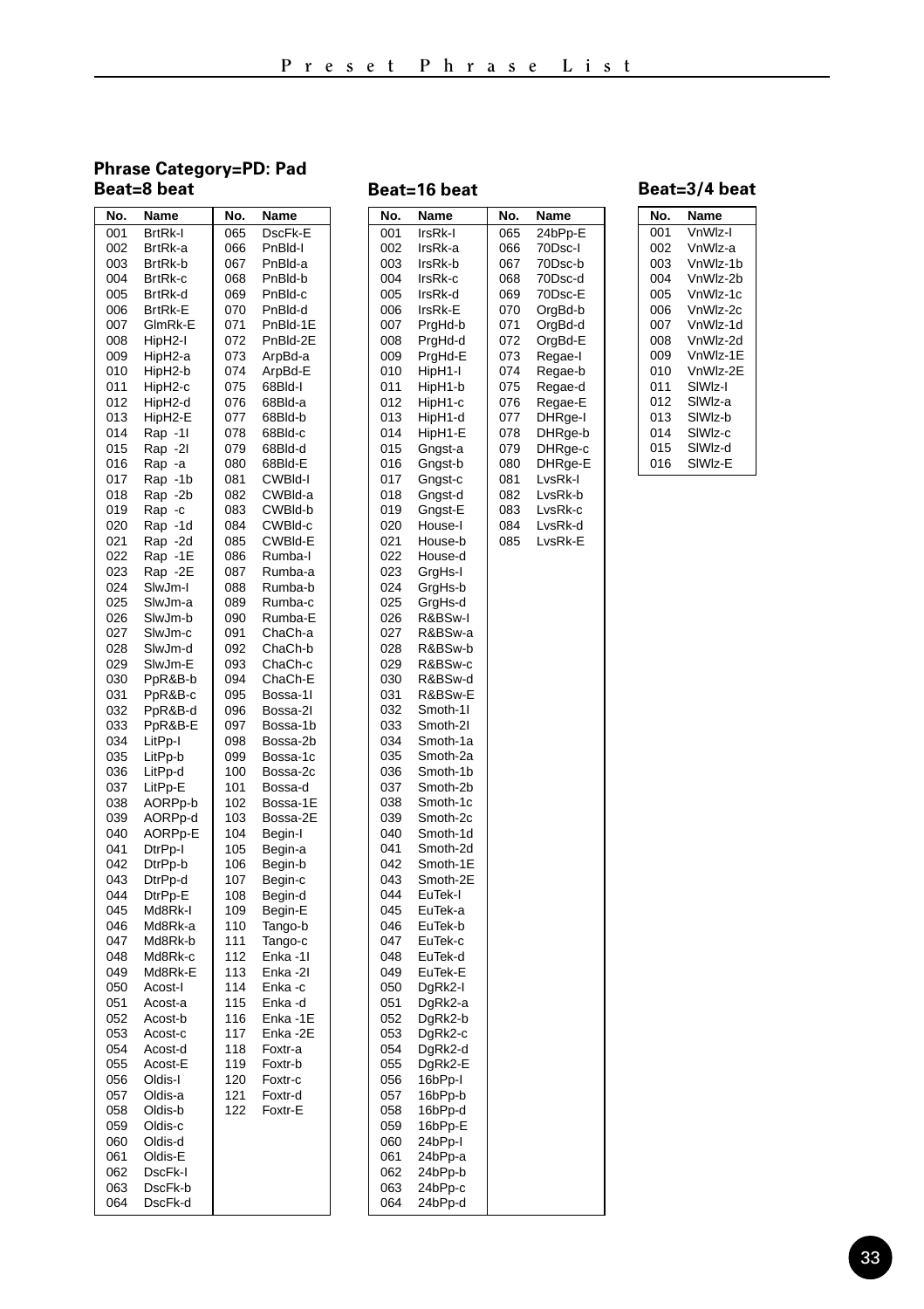#### **Phrase Category=SE: Sound Effects Beat=8 beat Beat=16 beat**

#### $\frac{001}{002}$  60Hd -I 002 60Hd - E<br>003 AmHR1-003 AmHR1-1I<br>004 AmHR1-2I 004 AmHR1-2I<br>005 AmHR1-c 005 AmHR1-c<br>006 AmHR1-E AmHR1-E 007 Rap - I<br>008 Rap - a 008 Rap -a 009 Rap -b<br>010 Rap -c 010 Rap -c<br>011 Rap -d 011 Rap -d<br>012 Rap -E Rap -E 013 PpR&B-I 014 PpR&B-a<br>015 PpR&B-b PpR&B-b 016 PpR&B-c<br>017 PpR&B-d 017 PpR&B-d 018 PpR&B-E 019 PycRk-I<br>020 PycRk-1 020 PycRk-1c<br>021 PycRk-2c PycRk-2c 022 PycRk-d<br>023 PycRk-1E 023 PycRk-1E<br>024 PycRk-2E 024 PycRk-2E<br>025 SufRk-I 025 SufRk-I<br>026 SufRk-b 026 SufRk-b<br>027 SufRk-E SufRk-E **No. Name** 001 SpdMt-I<br>002 SpdMt-c 002 SpdMt-d<br>003 PwrMt-b 003 PwrMt-b<br>004 DooMt-l 004 DooMt-I<br>005 DooMt-d 005 DooMt-d<br>006 MtBay-l 006 MtBgy-I<br>007 MtBay-d 007 MtBgy-d<br>008 MtBgy-E MtBgy-E 009 HipH1-I<br>010 HipH1-a 010 HipH1-a<br>011 HipH1-c 011 HipH1-c<br>012 HipH1-1 012 HipH1-1E<br>013 HipH1-2E 013 HipH1-2E<br>014 PpHip-b PpHip-b 015 PpHip-c<br>016 PpHip-d 016 PpHip-d<br>017 Gngst-b 017 Gngst-b<br>018 Gnast-d 018 Gngst-d<br>019 Gngst-1 019 Gngst-1E<br>020 Gngst-2E Gngst-2E 021 GrgHs-I<br>022 GraHs-E 022 GrgHs-E<br>023 Smoth-I 023 Smoth-I<br>024 Smoth-c 024 Smoth-c<br>025 Smoth-d 025 Smoth-d<br>026 Smoth-E 026 Smoth-E<br>027 DaRk1-I 027 DgRk1-I<br>028 DgRk1-a 028 DgRk1-a<br>029 DgRk1-1 DgRk1-1b 030 DgRk1-2b<br>031 DgRk1-c DgRk1-c 032 DgRk1-d 033 DgRk1-1E<br>034 DgRk1-2E 034 DgRk1-2E<br>035 DgRk2-I **No. Name**

035 DgRk2-I<br>036 DgRk2-b 036 DgRk2-b<br>037 DgRk2-d  $DgRk2-d$ 038 DgRk2-E<br>039 IndRk-c 039 IndRk-c

| N۵.  | name   |
|------|--------|
| nn 1 | Wonder |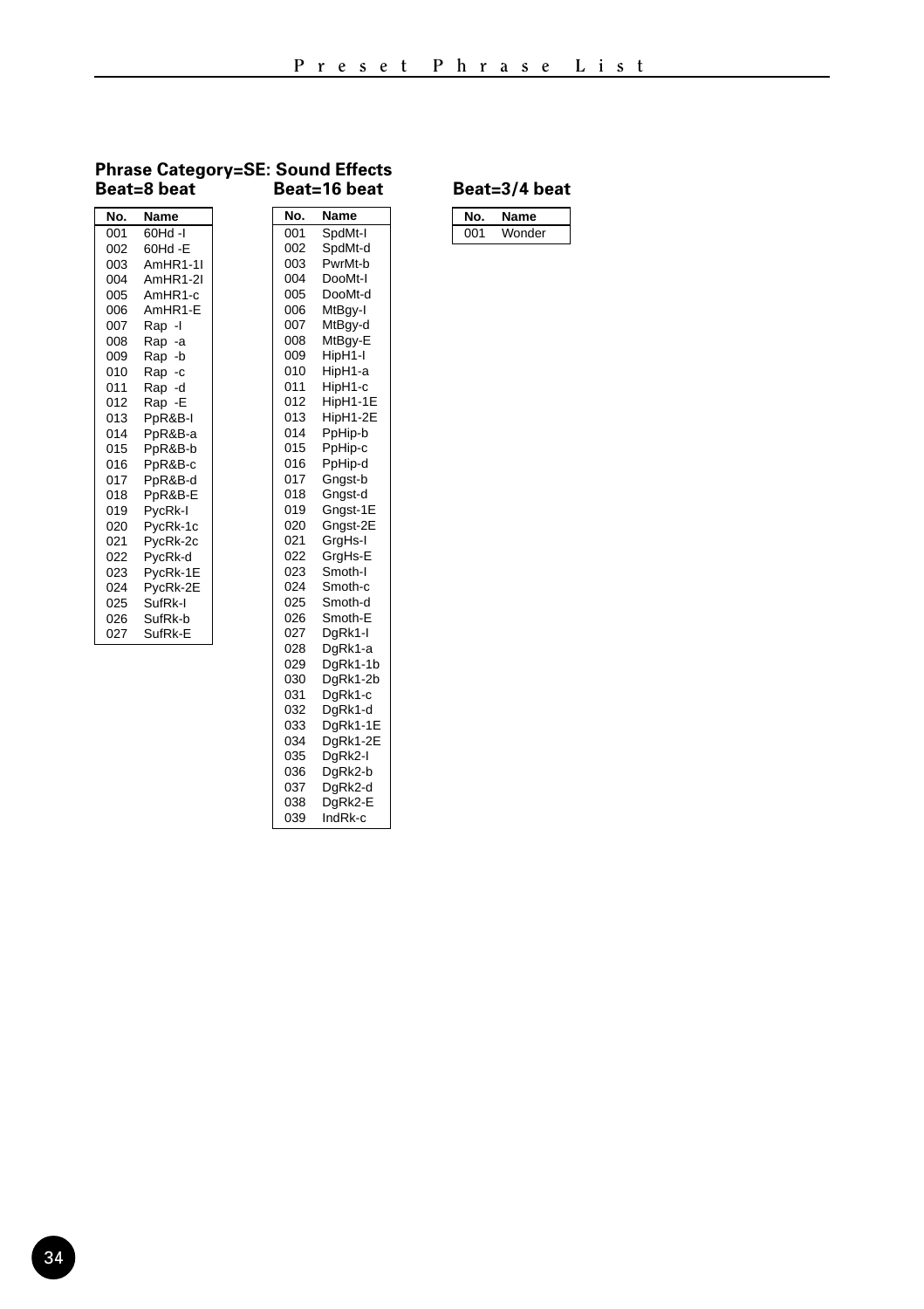## Fingered Chord List

<span id="page-34-0"></span>■ Using the Fingered Chord function, press the keyboard keys, as shown in the chart, to input chord types.

(Notes in chord when root is C.)















































| Cmadd9 |  |  |  |  |
|--------|--|--|--|--|
|        |  |  |  |  |
|        |  |  |  |  |
|        |  |  |  |  |

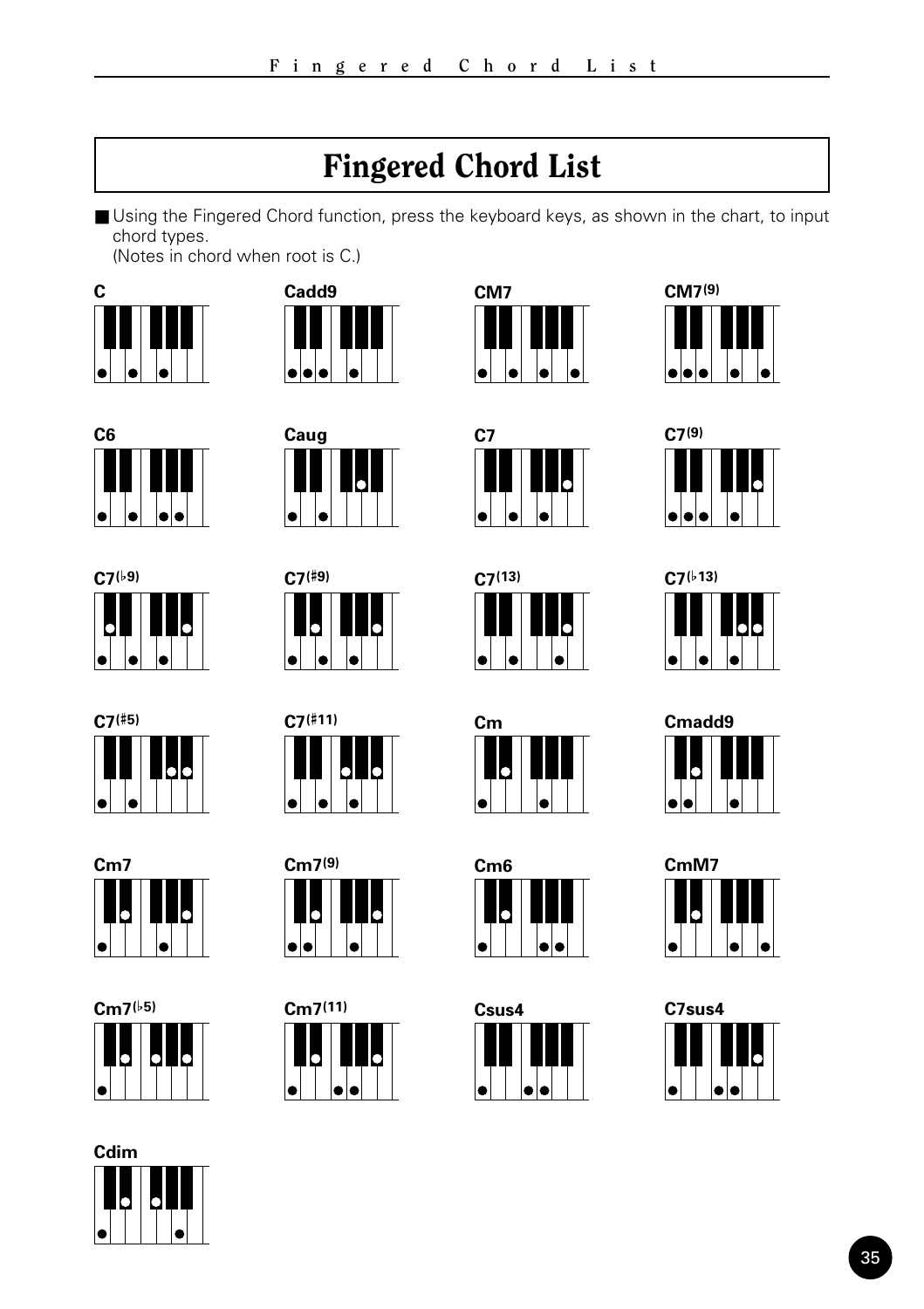<span id="page-35-0"></span>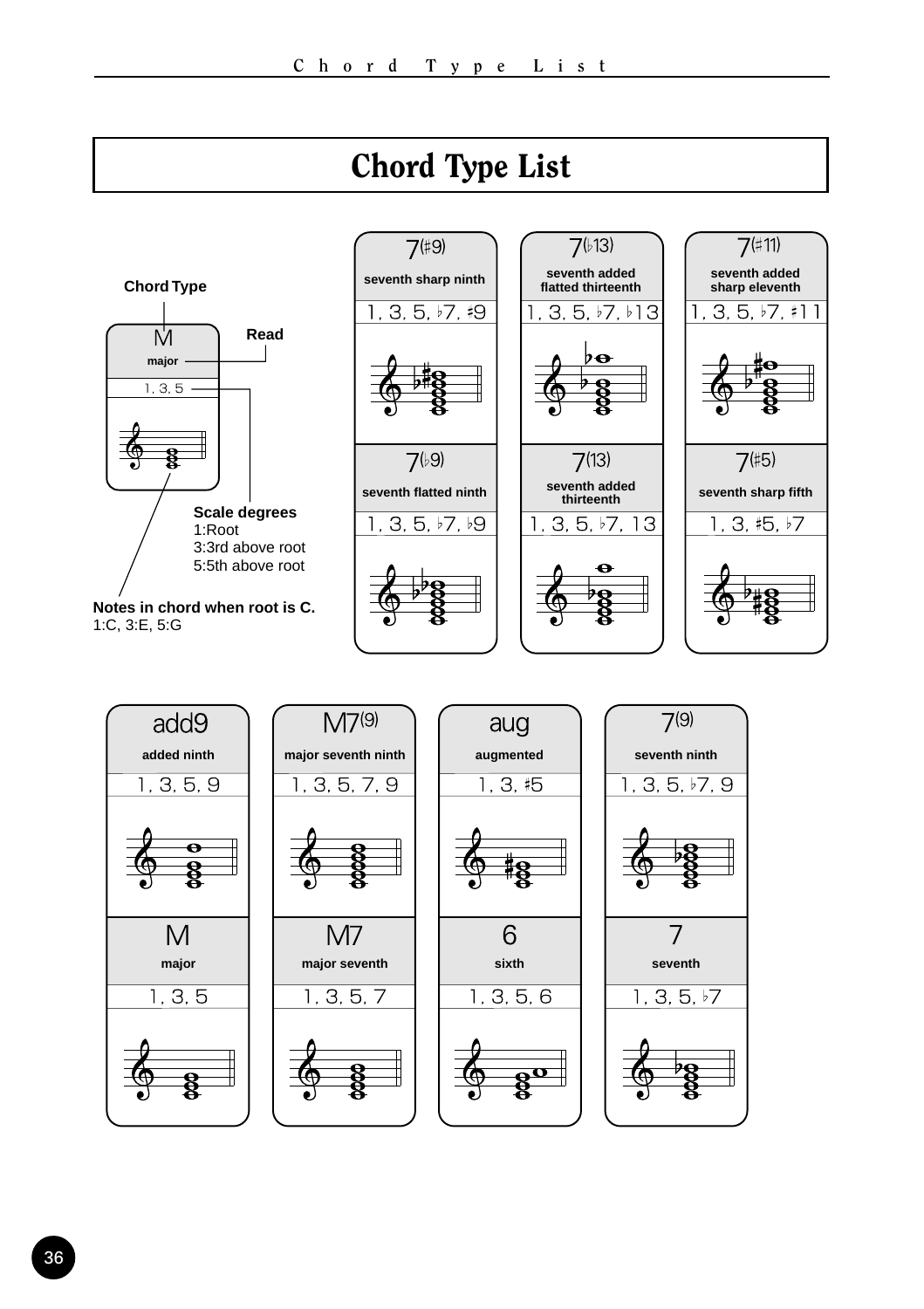

- \*1 Due to space limitations, "add9", for madd9 (minor added ninth) chords, is indicated above "m" on the micro keyboard.
- \*2 Some preset patterns have their own chord progressions. Use the "– –" (non-ABC) to retain the "character" of the chord progressions when playing these patterns.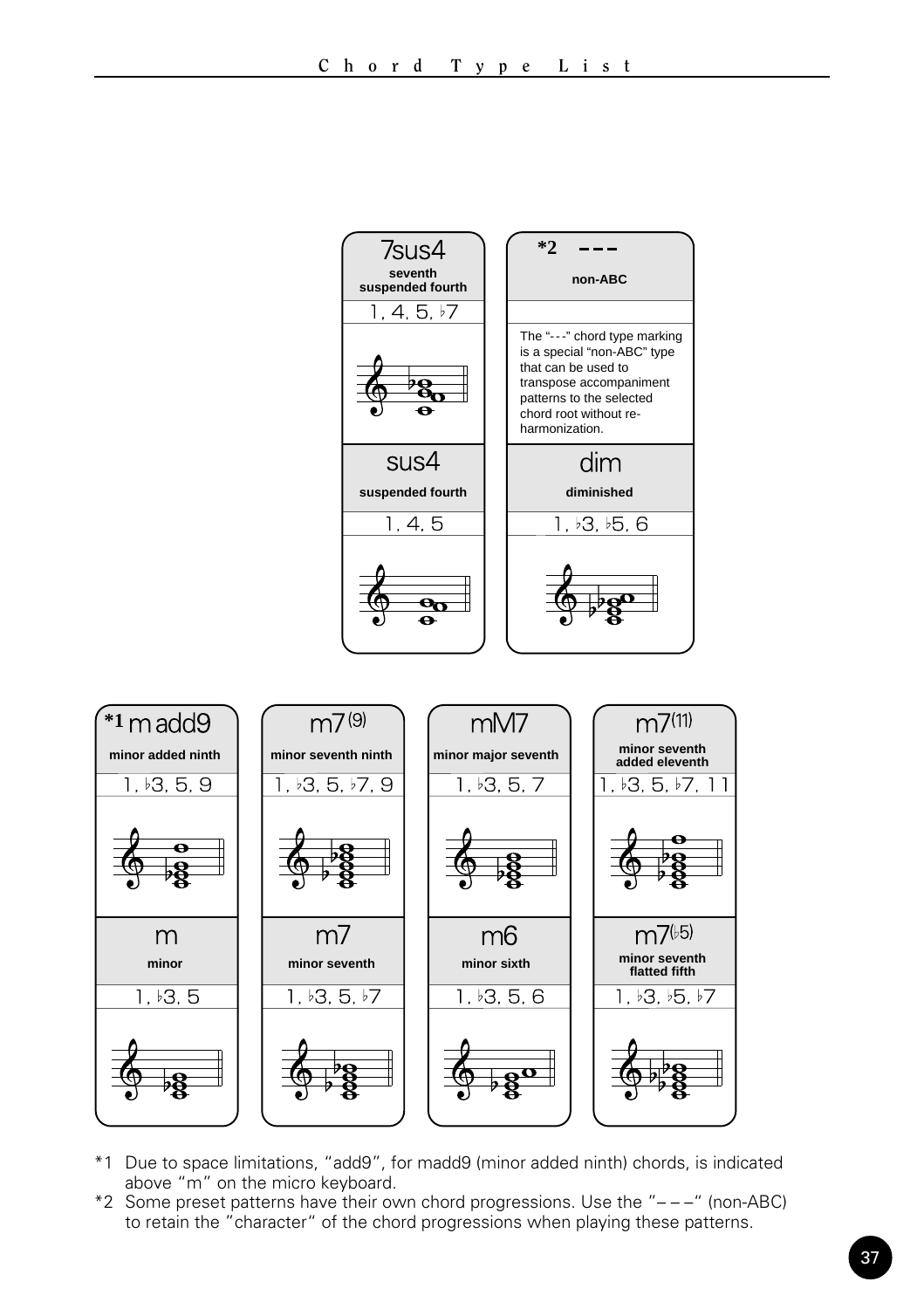# Chord Template List

| #            | Name                 | <b>Chord Progression Type</b>            | Chord Progression (when the key is C)                                                            |  |  |  |  |  |  |  |
|--------------|----------------------|------------------------------------------|--------------------------------------------------------------------------------------------------|--|--|--|--|--|--|--|
| 00           | <b>USR</b>           | User                                     |                                                                                                  |  |  |  |  |  |  |  |
|              | Pops type            |                                          |                                                                                                  |  |  |  |  |  |  |  |
| 01           | POPS-M01             |                                          | C   Am   DM   G7                                                                                 |  |  |  |  |  |  |  |
| 02           | POPS*M01             | (Double time feel)                       | C/Am   Dm/G7   C/Am   Dm/G7                                                                      |  |  |  |  |  |  |  |
| 03           | POPS-M02             |                                          | C F C G7                                                                                         |  |  |  |  |  |  |  |
| 04           | POPS-m02             | (Double time feel) (Minor)               | Cm   Fm   Cm   G7                                                                                |  |  |  |  |  |  |  |
| 05           | POPS*M02             | (Double time feel)                       | C/F   C/G7   C/F   C/G7                                                                          |  |  |  |  |  |  |  |
| 06           | POPS*m02             | (Minor) (Double time feel)               | Cm/Fm   Cm/G7   Cm/Fm   Cm/G7                                                                    |  |  |  |  |  |  |  |
| 07           | POPS-M03             |                                          | C   Em   F   G7                                                                                  |  |  |  |  |  |  |  |
| 08<br>09     | POPS*M03<br>POPS-M04 | (Double time feel)                       | C/Em   F/G7   C/Em   F/G7                                                                        |  |  |  |  |  |  |  |
| 10           | POPS*M04             | (Double time feel)                       | C   Am   F   G   Em   Am   Dm   G7  <br>C/Am   F/G   Em/Am   Dm/G7                               |  |  |  |  |  |  |  |
| 11           | POPS-M05             | Starts with 4th                          | F   Em   Dm   C                                                                                  |  |  |  |  |  |  |  |
| 12           | POPS*M05             | Starts with 4th (Double time feel)       | F/Em   Dm/C   F/Em   Dm/C                                                                        |  |  |  |  |  |  |  |
| 13           | POPS-M06             | Starts with minor 6th                    | Am   D   G7   C                                                                                  |  |  |  |  |  |  |  |
| 14           | POPS*M06             | Starts with minor 6th (Double time feel) | Am/D   G7/C   Am/D   G7/C                                                                        |  |  |  |  |  |  |  |
| 15           | POPS-m07             | Progresses in 4ths                       | $Cm   Fm   B$ $  E$ $  A$ $  Dm7$ $  6   G   G$                                                  |  |  |  |  |  |  |  |
| 16           | POPS*m07             | Progresses in 4ths (Double time feel)    | Cm/Fm   B /E    A /Dm7( 5)   G/G7                                                                |  |  |  |  |  |  |  |
| 17           | POPS-M08             | J-Techno                                 | C A♭ B♭ G7                                                                                       |  |  |  |  |  |  |  |
| 18           | POPS*M08             | J-Techno (Double time feel)              | C/Ab   Bb/G7   C/Ab   Bb/G7                                                                      |  |  |  |  |  |  |  |
| 19           | POPS-M09             |                                          | C   C   Am   Am   F   G   C   G                                                                  |  |  |  |  |  |  |  |
| 20           | POPS*M09             | (Double time feel)                       | C   Am   F/G   C/G7                                                                              |  |  |  |  |  |  |  |
| 21           | POPS-M10             |                                          | C G Am F C G F C                                                                                 |  |  |  |  |  |  |  |
| 22           | POPS*M10             | (Double time feel)                       | $C/G$   Am/F   $C/G$   $F/C$                                                                     |  |  |  |  |  |  |  |
| 23           | POPS-M11             |                                          | C   Dm   Em   F                                                                                  |  |  |  |  |  |  |  |
| 24           | POPS*M11             | (Double time feel)                       | C/Dm   Em/F   C/Dm   Em/F                                                                        |  |  |  |  |  |  |  |
|              | <b>Ballad type</b>   |                                          |                                                                                                  |  |  |  |  |  |  |  |
| 25           | BALAD-M1             |                                          | CM7   CM7   FM7   FM7                                                                            |  |  |  |  |  |  |  |
| 26           | BALAD-m1             | (Minor)                                  | Cm7   Cm7   Fm7   Fm7                                                                            |  |  |  |  |  |  |  |
| 27           | BALAD*M1             | (Double time feel)                       | CM7   FM7   CM7   FM7                                                                            |  |  |  |  |  |  |  |
| 28           | BALAD*m1             | (Minor) (Double time feel)               | Cm7   Fm7   Cm7   Fm7                                                                            |  |  |  |  |  |  |  |
| 29           | BALAD-M2             |                                          | FM7   Em7   Dm7   CM7                                                                            |  |  |  |  |  |  |  |
| 30           | BALAD*M2             | (Double time feel)                       | FM7/Em7   Dm7/CM7   FM7/Em7   Dm7/CM7                                                            |  |  |  |  |  |  |  |
| 31<br>32     | BALAD-M3<br>BALAD*M3 | (Double time feel)                       | CM7   Em7   FM7   G7  <br>CM7/Em7   FM7/G7   CM7/Em7   FM7/G7                                    |  |  |  |  |  |  |  |
| 33           | BALAD-M4             |                                          | CM7   Cm6   Bm7   Em7   Am7   D7   GM7   G7                                                      |  |  |  |  |  |  |  |
| 34           | BALAD*M4             | (Double time feel)                       | CM7/Cm6   Bm7/Em7   Am7/D7   GM7/G7                                                              |  |  |  |  |  |  |  |
| 35           | BALAD-M5             |                                          | CM7   FM7   Bm7(b5)   E7   Am7   D7   F onG   G7                                                 |  |  |  |  |  |  |  |
| 36           | BALAD*M5             | (Double time feel)                       | CM7/FM7   Bm7( $5$ )/E7   Am7/D7   F onG/G7                                                      |  |  |  |  |  |  |  |
| 37           | BALAD-m6             | Progresses in 4ths                       | Cm7   Fm7   B♭7   E♭M7   A♭M7   Dm7(♭5)   G7   Cm7                                               |  |  |  |  |  |  |  |
| 38           | BALAD*m6             | Progresses in 4ths (Double time feel)    | Cm7/Fm7   B♭7/E♭M7   A♭M7/Dm7(♭5)   G7/Cm7                                                       |  |  |  |  |  |  |  |
| <b>Blues</b> |                      |                                          |                                                                                                  |  |  |  |  |  |  |  |
| 39           | BLUES-M1             | for Rock and Blues                       |                                                                                                  |  |  |  |  |  |  |  |
| 40           | BLUES-m1             | for Rock and Blues                       | Cm7   Cm7   Cm7   Cm7   Fm7   Fm7   Cm7   Cm7                                                    |  |  |  |  |  |  |  |
|              |                      | (Minor)                                  | G7   Fm7   Cm7   G7                                                                              |  |  |  |  |  |  |  |
| 41           | BLUES*M1             | for Rock and Blues (Double time feel)    | C7   C7   F7   C7   G7/F7   C7/G7   C7   C7   F7   C7   G7/F7   C7/G7                            |  |  |  |  |  |  |  |
| 42           | BLUES*m1             | for Rock and Blues                       | Cm7   Cm7   Fm7   Cm7   G7/Fm7   Cm7/G7   Cm7   Cm7                                              |  |  |  |  |  |  |  |
|              |                      | (Minor) (Double time feel)               | Fm7   Cm7   G7/Fm7   Cm7/G7                                                                      |  |  |  |  |  |  |  |
| 43           | BLUES-M2             | for Jazz                                 | C7(9)   F7(9)   C7(9)   C7(9)   F7(9)   F7(9)   C7(9)   A7( $\flat$ 13)                          |  |  |  |  |  |  |  |
|              |                      |                                          | D7(9)   G7(9)   C7(9)/E♭7(9)   D7(9)/C7#(9)                                                      |  |  |  |  |  |  |  |
| 44           | BLUES*M2             | for Jazz (Double time feel)              | C7(9)/F7(9)   C7(9)   F7(9)   C7(9)/A7( $\frac{1}{2}$ 13)   D7(9)/G7(9)                          |  |  |  |  |  |  |  |
|              |                      |                                          | C7(9)/E♭7(9)/D7(9)/C#7(9)   C7(9)/F7(9)   C7(9)   F7(9)                                          |  |  |  |  |  |  |  |
|              |                      |                                          | C7(9)/A7(b13)   D7(9)/G7(9)   C7(9)/Eb7(9)/D7(9)/C#7(9)                                          |  |  |  |  |  |  |  |
| 45           | BLUES-m3             | for Jazz                                 | Cm7(9)   Fm7(9)   Cm7(9)   Cm7(9)   Fm7(9)   Fm7(9)   Cm7(9)   Cm7(9)                            |  |  |  |  |  |  |  |
|              |                      |                                          | G7   Fm7(9)   Cm7(9)/Fm7(9)   Cm7(9)/G7                                                          |  |  |  |  |  |  |  |
| 46           | BLUES*m3             | for Jazz (Double time feel)              | Cm7(9)/Fm7(9)   Cm7(9)   Fm7(9)   Cm7(9)                                                         |  |  |  |  |  |  |  |
|              |                      |                                          | G7/Fm7(9)   Cm7(9)/G7   Cm7(9)/Fm7(9)   Cm7(9)                                                   |  |  |  |  |  |  |  |
| 47           | BLUES-M4             | for Blues                                | Fm7(9)   Cm7(9)   G7/Fm7(9)   Cm7(9)/G7  <br>C7   F7   C7/C#7   C7   F7   F7   C7/Dm7   Em7/E♭m7 |  |  |  |  |  |  |  |
|              |                      |                                          | Dm7   E♭m7/D7   C7/F7   C7/G aug                                                                 |  |  |  |  |  |  |  |
| 48           | BLUES*M4             | for Blues (Double time feel)             | C7/F7   C7/C#7/C7   F7   C7/Dm7/Em7/E♭m7                                                         |  |  |  |  |  |  |  |
|              |                      |                                          | Dm7/El-m7/D7   C7/F7/C7/G aug   C7/F7   C7/C#7/C7                                                |  |  |  |  |  |  |  |
|              |                      |                                          | F7   C7/Dm7/Em7/El-m7   Dm7/El-m7/D7   C7/F7/C7/G aug                                            |  |  |  |  |  |  |  |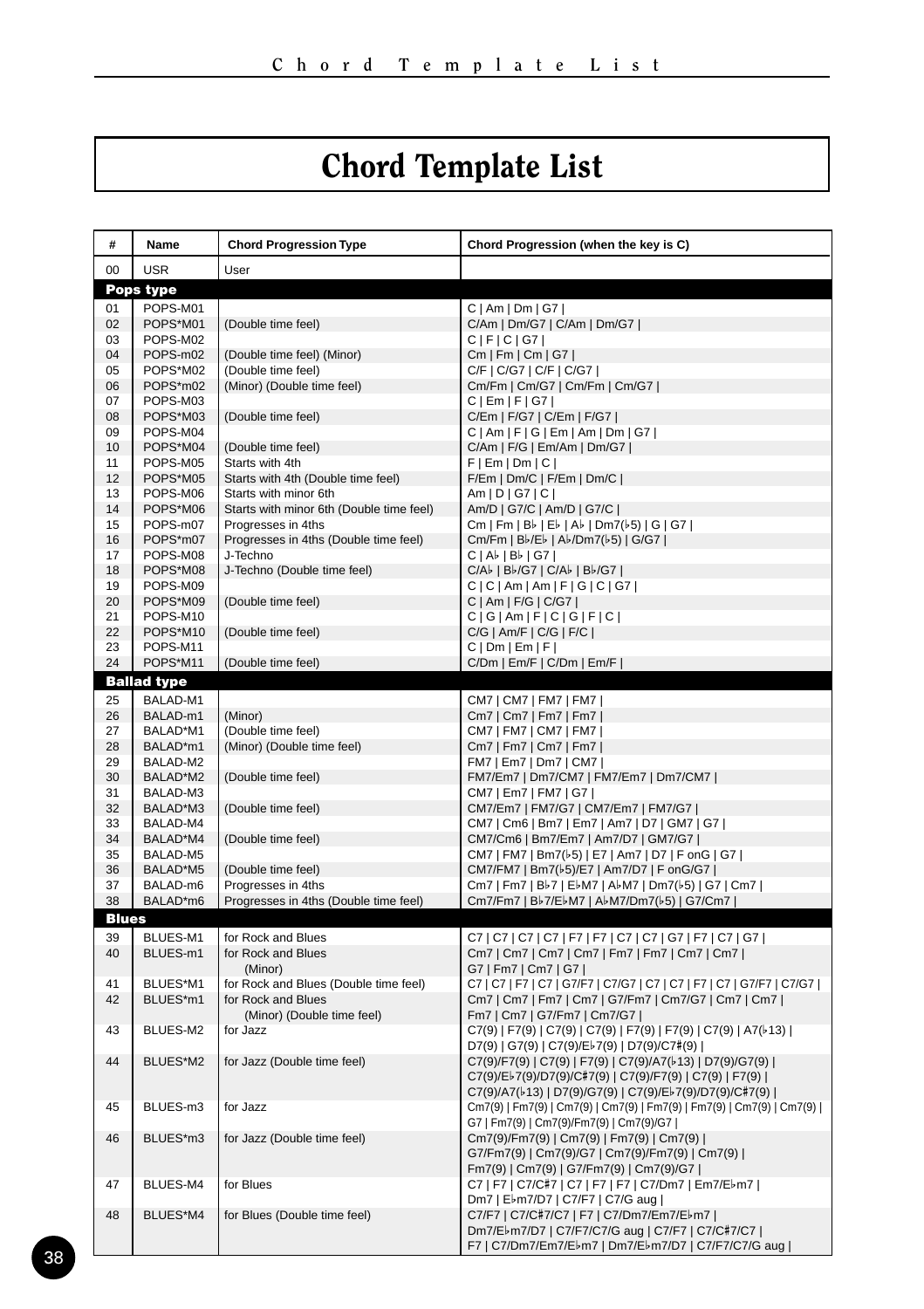| #        | Name                 | <b>Chord Progression Type</b> | Chord Progression (when the key is C)                                                                                                                  |  |  |  |  |  |  |
|----------|----------------------|-------------------------------|--------------------------------------------------------------------------------------------------------------------------------------------------------|--|--|--|--|--|--|
|          | On Bass              |                               |                                                                                                                                                        |  |  |  |  |  |  |
| 49       | OnBAS-M1             |                               | C   F onC   Fm onC   C                                                                                                                                 |  |  |  |  |  |  |
| 50       | OnBAS*M1             | (Double time feel)            | C/F onC   Fm onC/C   C/F onC   Fm onC/C                                                                                                                |  |  |  |  |  |  |
| 51       | OnBAS-M2             |                               | $C   B \triangleright$ on $C   F$ on $C   C  $                                                                                                         |  |  |  |  |  |  |
| 52       | OnBAS-m2             | (Minor)                       | $Cm   Bb$ on C   Fm on C   Cm                                                                                                                          |  |  |  |  |  |  |
| 53       | OnBAS*M2             | (Double time feel)            | C/Bb onC   F onC/C   C/Bb onC   F onC/C                                                                                                                |  |  |  |  |  |  |
| 54       | OnBAS*m2             | (Minor) (Double time feel)    | Cm/Bb onC   Fm onC/Cm   Cm/Bb onC   Fm onC/Cm                                                                                                          |  |  |  |  |  |  |
| 55<br>56 | OnBAS-M3<br>OnBAS*M3 | (Double time feel)            | $C   G$ on $C   B$ on $C   F$ on $C  $<br>C/G onC   Bl onC/F onC   C/G onC   Bl onC/F onC                                                              |  |  |  |  |  |  |
| 57       | OnBAS-M4             |                               | C   G onC   F onC   Fm onC                                                                                                                             |  |  |  |  |  |  |
| 58       | OnBAS*M4             | (Double time feel)            | C/G onC   F onC/Fm onC   C/G onC   F onC/Fm onC                                                                                                        |  |  |  |  |  |  |
| 59       | OnBAS-M5             |                               | $C   E \rightarrow$ on $C   Dm$ on $C   C  $                                                                                                           |  |  |  |  |  |  |
| 60       | OnBAS-m5             | (Minor)                       | $Cm \mid E$ on $C \mid Dm$ on $C \mid Cm \mid$                                                                                                         |  |  |  |  |  |  |
| 61       | OnBAS*M5             | (Double time feel)            | C/E b onC   Dm onC/C   C/E b onC   Dm onC/C                                                                                                            |  |  |  |  |  |  |
| 62       | OnBAS*m5             | (Minor) (Double time feel)    | Cm/E <sub>b</sub> onC   Dm onC/Cm   Cm/E <sub>b</sub> onC   Dm onC/Cm                                                                                  |  |  |  |  |  |  |
| 63<br>64 | OnBAS-M6             |                               | $B\flat$ onC   F onC   C   C  <br>B <sub>b</sub> onC/F onC   C   C   B <sub>b</sub> onC/F onC   C   C                                                  |  |  |  |  |  |  |
| 65       | OnBAS*M6<br>OnBAS-M7 | (Double time feel)            | $C  $ A $\flat$ on $C  $ B $\flat$ on $C  $ $C  $                                                                                                      |  |  |  |  |  |  |
| 66       | OnBAS-m7             | (Minor)                       | Cm   Ab onC   Bb onC   Cm                                                                                                                              |  |  |  |  |  |  |
| 67       | OnBAS*M7             | (Double time feel)            | C/Ab onC   Bb onC/C   C/Ab onC   Bb onC/C                                                                                                              |  |  |  |  |  |  |
| 68       | OnBAS*m7             | (Minor) (Double time feel)    | Cm/Ab onC   Bb onC/Cm   Cm/Ab onC   Bb onC/Cm                                                                                                          |  |  |  |  |  |  |
|          | Cliché type          |                               |                                                                                                                                                        |  |  |  |  |  |  |
| 69       | CLCHE-M1             |                               | C   G onB   Am   C7 onG   F   C onE   Dm7   G7                                                                                                         |  |  |  |  |  |  |
| 70       | CLCHE*M1             | (Double time feel)            | C/G onB   Am/C7 onG   F/C onE   Dm7/G7                                                                                                                 |  |  |  |  |  |  |
| 71       | CLCHE-M2             |                               | C   G onB   C7 onB >   F onA   Fm onA >   C onG   D onF#   G7                                                                                          |  |  |  |  |  |  |
| 72       | CLCHE-m2             | (Minor)                       | Cm   G onB   Cm7 onB >   F onA   Fm onA >   Cm onG   D onF#   G7                                                                                       |  |  |  |  |  |  |
| 73       | CLCHE*M2             | (Double time feel)            | C/G onB   C7 onB <sup>b</sup> /FonA   Fm onAb/C onG   D onF#/G7  <br>C/G onB   C7 onB <sup>b</sup> /FonA   Fm onAb/C onG   D onF#/G7                   |  |  |  |  |  |  |
| 74       | CLCHE*m2             | (Minor) (Double time feel)    | Cm/G onB   Cm7 onBl-/F onA   Fm onAl-/Cm onG   D onF#/G7                                                                                               |  |  |  |  |  |  |
|          |                      |                               | Cm/G onB   Cm7 onB <sup>b</sup> /F onA   Fm onAb/Cm onG   D onF#/G7                                                                                    |  |  |  |  |  |  |
| 75       | CLCHE-M3             |                               | C   C7 onB <sup> </sup>   F onA   Fm onA <sup> </sup>   C onG   F#m7( $\frac{1}{5}$ )   Gsus4   G7                                                     |  |  |  |  |  |  |
| 76       | CLCHE-m3             | (Minor)                       | Cm   Cm7 onB <sup>[</sup>   F onA   Fm onA <sup>[</sup>   Cm onG   F#dim   Gsus4   G7                                                                  |  |  |  |  |  |  |
| 77       | CLCHE*M3             | (Double time feel)            | C/C7 onB <sup> </sup>   F onA/Fm onA <sup> </sup>   C onG/F#m7( <sup> </sup> 5)   Gsus4/G7                                                             |  |  |  |  |  |  |
|          |                      |                               | C/C7 onB <sup>b</sup>   F onA/Fm onA <sup>b</sup>   C onG/F#m7( $b$ 5)   Gsus4/G7                                                                      |  |  |  |  |  |  |
| 78       | CLCHE*m3             | (Minor) (Double time feel)    | Cm/Cm7 onB $\flat$   F onA/Fm onA $\flat$   Cm onG/F#dim   Gsus4/G7  <br>Cm/Cm7 onB <sup>b</sup>   F onA/Fm onA <sup>b</sup>   Cm onG/F#dim   Gsus4/G7 |  |  |  |  |  |  |
| 79       | CLCHE-m4             |                               | Cm   Cm7 onB >   A >   Cm onG   Fm   Cm onE >   Dm7( + 5)   G7                                                                                         |  |  |  |  |  |  |
| 80       | CLCHE*m4             | (Double time feel)            | Cm/Cm7 onB <sup>b</sup>   Ab/Cm onG   Fm/Cm onEb   Dm7(b5)/G7                                                                                          |  |  |  |  |  |  |
|          |                      |                               | Cm/Cm7 onB <sup>}</sup>   A <sup>}</sup> /Cm onG   Fm/Cm onE <sup>}</sup>   Dm7( <sup>}</sup> 5)/G7                                                    |  |  |  |  |  |  |
| 81       | CLCHE-M5             |                               | C   C# dim   Dm7   E♭ dim   Em7   Am7   Dm7   G7                                                                                                       |  |  |  |  |  |  |
| 82       | CLCHE*M5             | (Double time feel)            | C/C# dim   Dm7/Eb dim   Em7/Am7   Dm7/G7                                                                                                               |  |  |  |  |  |  |
|          |                      |                               | C/C# dim   Dm7/E  dim   Em7/Am7   Dm7/G7                                                                                                               |  |  |  |  |  |  |
| 83<br>84 | CLCHE-m6<br>CLCHE*m6 |                               | Cm   G onD   E♭   C7 onE   Fm   F# dim   Gsus4   G7  <br>Cm/G onD   El-/C7 onE   Fm/F# dim   Gsus4/G7                                                  |  |  |  |  |  |  |
|          |                      | (Double time feel)            | Cm/G onD   El-/C7 onE   Fm/F# dim   Gsus4/G7                                                                                                           |  |  |  |  |  |  |
|          | <b>Tension type</b>  |                               |                                                                                                                                                        |  |  |  |  |  |  |
| 85       | TENSN-M1             |                               |                                                                                                                                                        |  |  |  |  |  |  |
| 86       | TENSN-m1             | (Minor)                       | C7(13)   C7(13)   F7(13)   F7(13)   C7(13)   C7(13)   F7(13)   F7(13)  <br>Cm7(11)   Cm7(11)   Fm7(11)   Fm7(11)                                       |  |  |  |  |  |  |
| 87       | TENSN*M1             | (Double time feel)            | $C7(13)$   F7(13)   C7(13)   F7(13)                                                                                                                    |  |  |  |  |  |  |
| 88       | TENSN*m1             | (Minor) (Double time feel)    | Cm7(11)   Fm7(11)   Cm7(11)   Fm7(11)                                                                                                                  |  |  |  |  |  |  |
| 89       | TENSN-M2             |                               | $C7(13)$ $  C7(13)   B\n 7(13)   B\n 7(13)  $                                                                                                          |  |  |  |  |  |  |
| 90       | TENSN-m2             | (Minor)                       | Cm7(11)   Cm7(11)   Bmb7(11)   Bmb7(11)                                                                                                                |  |  |  |  |  |  |
| 91       | TENSN*M2             | (Double time feel)            | $C7(13)$   $B\frac{1}{2}7(13)$   $C7(13)$   $B\frac{1}{2}7(13)$                                                                                        |  |  |  |  |  |  |
| 92<br>93 | TENSN*m2<br>TENSN-m3 | (Minor) (Double time feel)    | Cm7(11)   B♭m7(11)   Cm7(11)   B♭m7(11)  <br>Cm7(11)   Csus4 onA   D7(#9)   G7( $\frac{1}{2}$ 13)                                                      |  |  |  |  |  |  |
| 94       | TENSN*m3             | (Double time feel)            | Cm7(11)/Csus4 onA   D7(#9)/G7( $b$ 13)   Cm7(11)/Csus4 onA                                                                                             |  |  |  |  |  |  |
|          |                      |                               | D7(#9)/G7( $\frac{1}{2}$ 13)   Cm7(11)/Csus4 onA   D7(#9)/G7( $\frac{1}{2}$ 13)                                                                        |  |  |  |  |  |  |
| 95       | TENSN-m4             |                               | Cm7(11)   F7( $\frac{1}{3}$ )   Dm7(9)   G7(13)                                                                                                        |  |  |  |  |  |  |
| 96       | TENSN*m4             | (Double time feel)            | Cm7(11)/F7( $\frac{1}{3}$ ]   Dm7(9)/G7(13)   Cm7(11)/F7( $\frac{1}{3}$ ]   Dm7(9)/G7(13)                                                              |  |  |  |  |  |  |
| 97       | TENSN-M5             |                               | CM7(9)   Cm7(9)   Dm7 onC   Fm6 onC                                                                                                                    |  |  |  |  |  |  |
| 98       | TENSN*M5             | (Double time feel)            | CM7(9)/Cm7(9)   Dm7 onC/Fm6 onC   CM7(9)/Cm7(9)   Dm7 onC/                                                                                             |  |  |  |  |  |  |
|          | Diatonic chord       |                               | Fm6 onC                                                                                                                                                |  |  |  |  |  |  |
| 99       | <b>DIATONIC</b>      |                               | CM7   Dm7   Em7   FM7   G7   Am7   Bm7( $\frac{1}{2}$ 5)   CM7                                                                                         |  |  |  |  |  |  |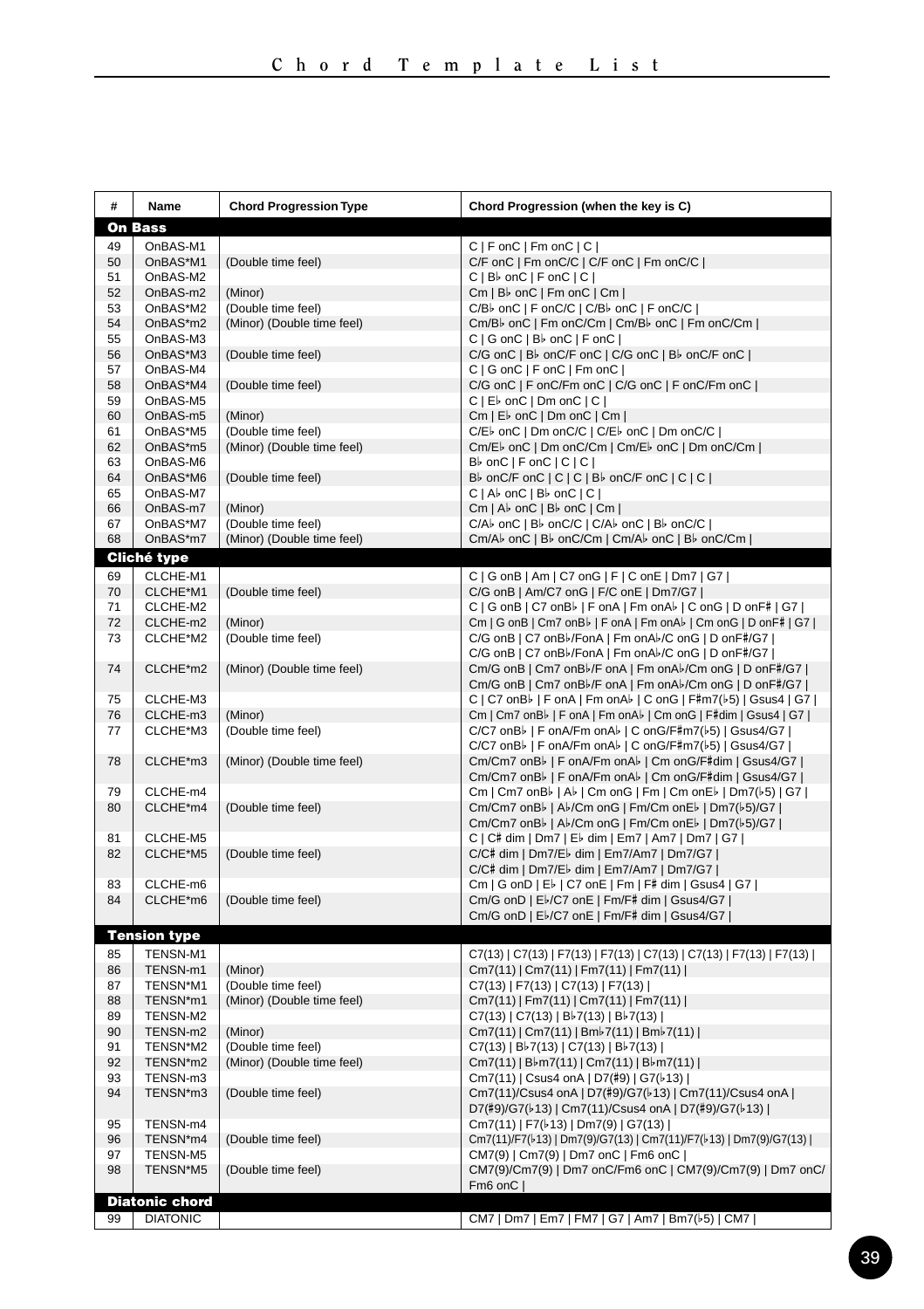# Drum Table

| No.            | Category         | <b>Instrument</b>  |
|----------------|------------------|--------------------|
| 1              | <b>Bass Drum</b> | Bass Drum L        |
| 2              |                  | Bass Drum M        |
| 3              |                  | Bass Drum H        |
| 4              | Snare            | Snare L            |
| 5              |                  | Snare M            |
| 6              |                  | Snare H            |
| $\overline{7}$ |                  | Open Rimshot       |
| 8              |                  | <b>Brush Slap</b>  |
| 9              |                  | Side Stick         |
| 10             |                  | Hand Clap          |
| 11             |                  | Mid Tom            |
| 12             | Hi Hat           | <b>Ride Cymbal</b> |
| 13             |                  | Cabasa             |
| 14             |                  | Maracas            |
| 15             |                  | Triangle           |
| 16             |                  | Shaker             |
| 17             |                  | Tambourine         |
| 18             | Bongo-Conga      | Bongo-Conga        |
| 19             | Solo             | Solo BassDr        |
| 20             |                  | Solo SnareDr       |
| 21             |                  | Solo Hi-Hat        |
| 22             | Mute             | Mute BassDr        |
| 23             |                  | Mute SnareDr       |
| 24             |                  | Mute Hi-Hat        |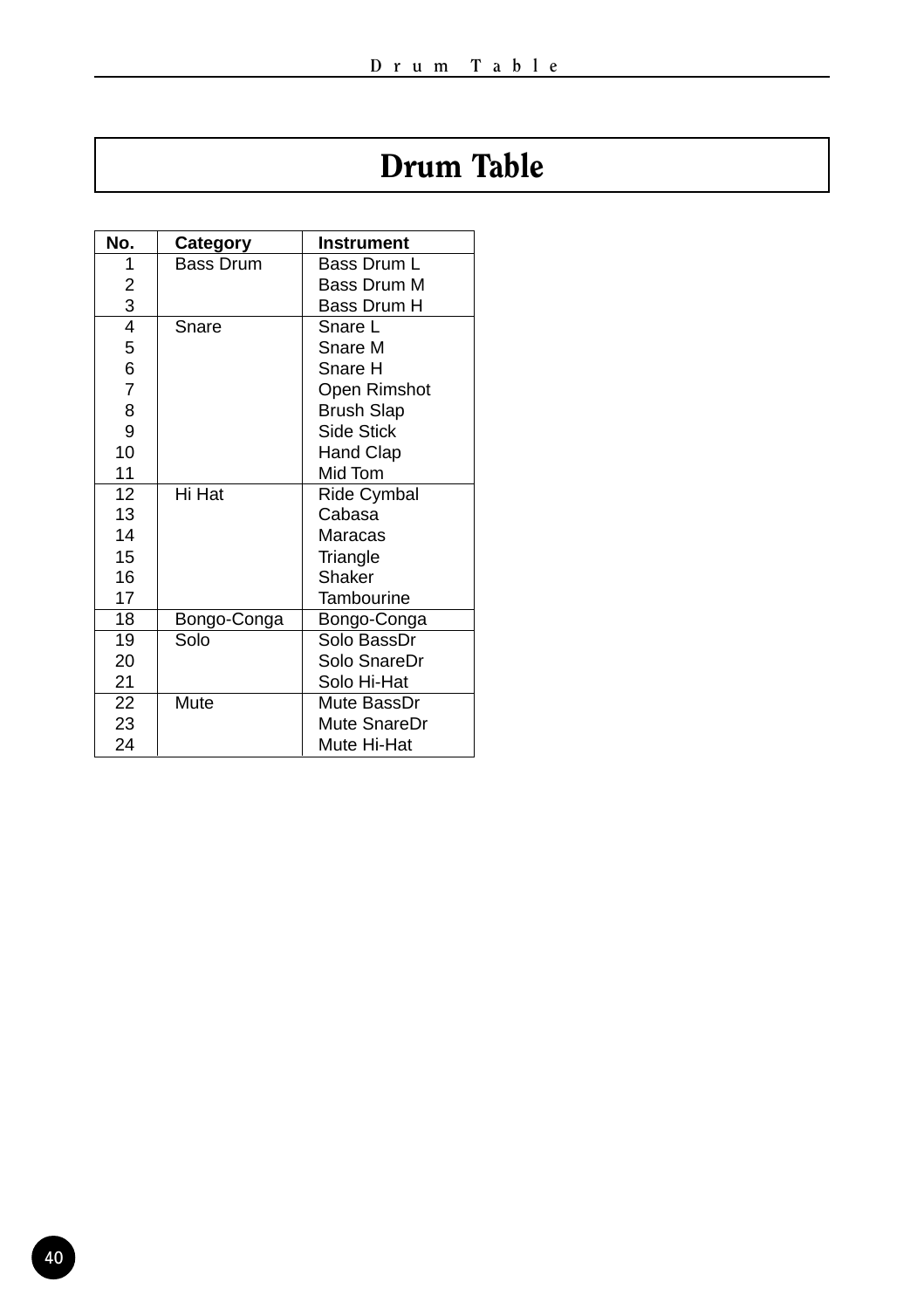# Amp Simulator List

## ● **Amp Simulator Setups**

| No.             | <b>Setup Name</b> | <b>Preamp Block Type</b> | <b>Chorus Block Type</b> | <b>Reverb Block Type</b> |
|-----------------|-------------------|--------------------------|--------------------------|--------------------------|
| G01             | <b>MultiDrive</b> | <b>AMP SIMULATOR</b>     | <b>NO EFFECT</b>         | ROOM1                    |
| G02             | LightCrunch       | AMP SIMULATOR            | <b>NO EFFECT</b>         | ROOM3                    |
| G03             | StudioLead        | <b>OVER DRIVE</b>        | CHORUS2                  | STAGE1                   |
| G04             | CleanLead         | <b>OVER DRIVE</b>        | CELESTE1                 | HALL <sub>2</sub>        |
| G05             | HardBlues         | <b>AMP SIMULATOR</b>     | <b>NO EFFECT</b>         | ROOM1                    |
| G06             | JetFlange         | <b>DISTORTION</b>        | <b>FLANGER3</b>          | STAGE1                   |
| G07             | PopRhythm         | <b>DISTORTION</b>        | CHORUS1                  | WHITE ROOM               |
| G08             | HeavyRock         | <b>DISTORTION</b>        | <b>NO EFFECT</b>         | ROOM3                    |
| G09             | StackLead         | <b>OVER DRIVE</b>        | CHORUS4                  | ROOM1                    |
| G <sub>10</sub> | FunckyCut         | <b>DISTORTION</b>        | FLANGER1                 | HALL <sub>2</sub>        |
| G11             | <b>TradBlues</b>  | <b>AMP SIMULATOR</b>     | <b>NO EFFECT</b>         | ROOM1                    |
| G <sub>12</sub> | StageLead         | <b>OVER DRIVE</b>        | CELESTE1                 | STAGE2                   |
| G <sub>13</sub> | AirDrive          | <b>OVER DRIVE</b>        | CHORUS3                  | <b>NO EFFECT</b>         |
| G <sub>14</sub> | CityLead          | <b>DISTORTION</b>        | CHORUS1                  | <b>WHITE ROOM</b>        |
| G <sub>15</sub> | PopChorus         | <b>OVER DRIVE</b>        | CHORUS3                  | ROOM <sub>2</sub>        |
| G16             | FuzzyMod          | <b>DISTORTION</b>        | CELESTE2                 | ROOM <sub>2</sub>        |
| G <sub>17</sub> | JazzyNight        | <b>OVER DRIVE</b>        | CHORUS2                  | HALL1                    |
| G18             | Ghost             | <b>DISTORTION</b>        | CHORUS1                  | ROOM3                    |

| No. | <b>Setup Name</b> | <b>Delay Block Type</b> | <b>Chorus Block Type</b> | <b>Reverb Block Type</b> |
|-----|-------------------|-------------------------|--------------------------|--------------------------|
| M01 | PopVocal          | <b>DELAY LR</b>         | CELESTE1                 | TUNNEL                   |
| M02 | RockVocal         | <b>DELAY LR</b>         | NO EFFECT                | NO EFFECT                |
| M03 | <b>DelavVocal</b> | <b>DELAY LR</b>         | NO EFFECT                | PLATE                    |
| M04 | <b>RoomVocal</b>  | <b>DELAY LR</b>         | NO EFFECT                | ROOM3                    |
| M05 | Rap               | <b>DELAY LR</b>         | <b>FLANGER3</b>          | <b>NO EFFECT</b>         |

## ● **Amp Simulator Block Types**

## **AMP SIMULATOR**

| <b>Parameter</b> | Value     |
|------------------|-----------|
| <b>Drive</b>     | $0 - 127$ |
| -------          | -------   |
| -------          | -------   |
| -------          | -------   |
| -------          | -------   |

## **DISTORTION, OVERDRIVE**

| Parameter  | Value           |
|------------|-----------------|
| Drive      | $0 - 127$       |
| EQ LowGain | $-12db - +12db$ |
| EQ Hi Gain | $-12db - +12db$ |
| ------     | -------         |
| .          | -------         |

## **DELAY LR**

| Parameter        | Value             |
|------------------|-------------------|
| Lch Deley        | $0.1ms - 715.0ms$ |
| <b>Rch Delay</b> | $0.1ms - 715.0ms$ |
| FB Delay1        | $0.1ms - 715.0ms$ |
| FB Delay2        | $0.1ms - 715.0ms$ |
| FB Dly Lvl       | $-63 - +63$       |

#### **CHORUS 1, 2, 3, 4 CELESTE 1, 2 FLANGER 1, 3**

| Parameter | Value             |
|-----------|-------------------|
| Mod Speed | $0.00Hz - 39.7Hz$ |
| Mod Depth | $0 - 127$         |
| FB Level  | -63 - 63          |

### **HALL1, 2 ROOM1, 2, 3 STAGE1, 2, PLATE WHITE ROOM,TUNNEL**

| Parameter  | Value |
|------------|-------|
| Reverb Lvl | 127   |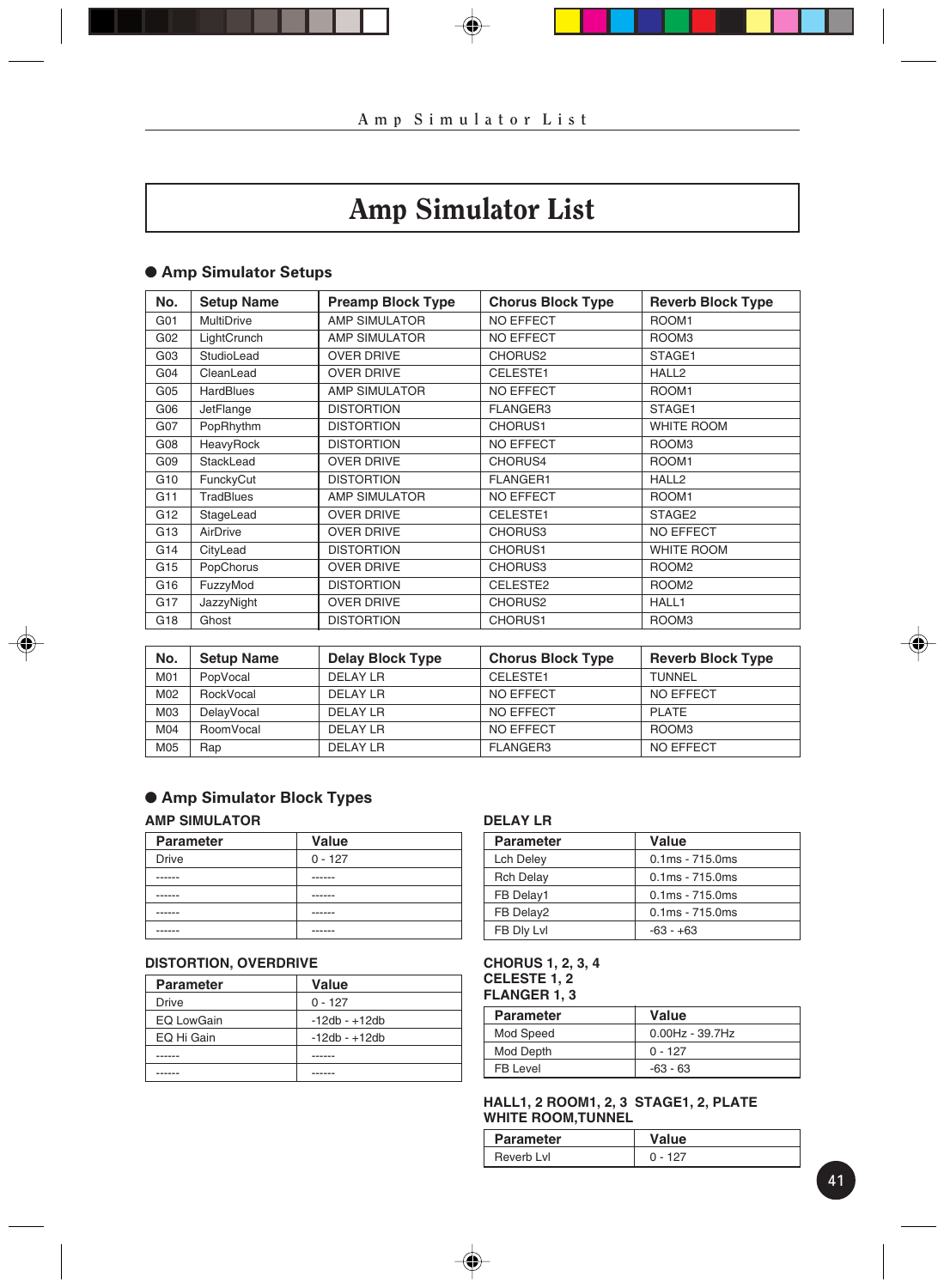## MIDI Data Format

## ■ **Tone generator part**

## **(1) TRANSMIT FLOW**

| MTDT<br>OUT | SW1 | -NOTE ON/OFF<br>9nH       |                                                                               |  |                                 |  |  |  |  |  |  |  |  |                                        |                                                    |  |  |
|-------------|-----|---------------------------|-------------------------------------------------------------------------------|--|---------------------------------|--|--|--|--|--|--|--|--|----------------------------------------|----------------------------------------------------|--|--|
|             |     | -D-PITCH BEND             |                                                                               |  | EnH.                            |  |  |  |  |  |  |  |  |                                        |                                                    |  |  |
|             |     |                           | 47-MODURATION WHEEL                                                           |  | BnH.01H                         |  |  |  |  |  |  |  |  |                                        |                                                    |  |  |
|             |     | -SYSTEM EXCLUSIVE MESSAGE |                                                                               |  |                                 |  |  |  |  |  |  |  |  |                                        |                                                    |  |  |
|             |     | <bulk dump=""></bulk>     |                                                                               |  |                                 |  |  |  |  |  |  |  |  |                                        |                                                    |  |  |
|             |     |                           | — XG SYSTEM                                                                   |  |                                 |  |  |  |  |  |  |  |  |                                        | FOH 43H OnH 4CH bbH bbH aaH aaH aaH ddHddH ccH F7H |  |  |
|             |     |                           | -MULTI EFFECT             FOH 43H OnH 4CH bbH bbH aaH aaH aaH ddHddH ccH F7H  |  |                                 |  |  |  |  |  |  |  |  |                                        |                                                    |  |  |
|             |     |                           |                                                                               |  |                                 |  |  |  |  |  |  |  |  |                                        |                                                    |  |  |
|             |     |                           |                                                                               |  |                                 |  |  |  |  |  |  |  |  |                                        |                                                    |  |  |
|             |     |                           | $-$ SYSTEM INFORMATION $-$ FOH 43H 1nH 4CH bbH bbH aaH aaH aaH ddHddH ccH F7H |  |                                 |  |  |  |  |  |  |  |  |                                        |                                                    |  |  |
|             |     |                           | <parameter change=""></parameter>                                             |  |                                 |  |  |  |  |  |  |  |  |                                        |                                                    |  |  |
|             |     |                           | $-$ MIDI MASTER TUNING $-$ FOH 43H 1nH 27H 30H 00H 00H mmH 11H ccH F7H        |  |                                 |  |  |  |  |  |  |  |  |                                        |                                                    |  |  |
|             |     |                           | – XG SYSTEM                                                                   |  |                                 |  |  |  |  |  |  |  |  | FOH 43H 1nH 4CH aaH aaH aaH ddHddH F7H |                                                    |  |  |
|             |     |                           | - MULTI EFFECT                                                                |  |                                 |  |  |  |  |  |  |  |  | FOH 43H 1nH 4CH aaH aaH aaH ddHddH F7H |                                                    |  |  |
|             |     |                           | — MULTI PART                                                                  |  |                                 |  |  |  |  |  |  |  |  | FOH 43H 1nH 4CH aaH aaH aaH ddHddH F7H |                                                    |  |  |
|             |     |                           |                                                                               |  |                                 |  |  |  |  |  |  |  |  |                                        |                                                    |  |  |
|             |     |                           |                                                                               |  |                                 |  |  |  |  |  |  |  |  |                                        |                                                    |  |  |
|             |     | -SYSTEM EXCLUSIVE MESSAGE |                                                                               |  |                                 |  |  |  |  |  |  |  |  |                                        |                                                    |  |  |
|             |     |                           | —— MIDI MASTER VOLUME                                                         |  | F0H 7FH 7FH 04H 01H 11H mmH F7H |  |  |  |  |  |  |  |  |                                        |                                                    |  |  |
|             |     |                           | ACTIVE SENSING                                                                |  | FEH                             |  |  |  |  |  |  |  |  |                                        |                                                    |  |  |

 $SW1 \Box$  MIDI Transmit Channel The MIDI Transmit Channel is selected with track select.

## **(2) RECEIVE FLOW**

| $MIDI \rightarrow$ | - NOTE OFF                          | 8nH             |
|--------------------|-------------------------------------|-----------------|
| TN                 |                                     |                 |
|                    | NOTE ON/OFF                         | 9nH             |
|                    | CONTROL CHANGE                      |                 |
|                    | BANK SEL MSB BnH, 00H               |                 |
|                    | BANK SEL LSB BnH, 20H               |                 |
|                    | MODULATION                          | BnH, 01H        |
|                    | PORTAMENTO TIME BnH, 05H            |                 |
|                    | DATA ENTRY MSB BnH, 06H             |                 |
|                    | DATA ENTRY LSB BnH, 26H             |                 |
|                    | MAIN VOLUME                         | BnH,07H         |
|                    | PANPOT BnH, 0AH EXPRESSION BnH, 0BH |                 |
|                    | EXPRESSION                          |                 |
|                    | AC1 CONTROLLER BnH, 10H             |                 |
|                    | SUSTAIN SWITCH BnH, 40H             |                 |
|                    | PORTAMENTO SWITCH BnH.41H           |                 |
|                    | SOSTENUTO BnH, 42H                  |                 |
|                    | SOFT PEDAL                          | BnH, 43H        |
|                    | HARMONIC CONTENT BnH, 47H           |                 |
|                    | RELEASE TIME BnH, 48H               |                 |
|                    | ATTACK TIME                         | <b>BnH, 49H</b> |
|                    | BRIGHTNESS BnH, 4AH                 |                 |
|                    | PORTAMENTO CONTROL BnH, 54H         |                 |
|                    | EFFECT SEND LEVEL 1 BnH, 5BH        |                 |
|                    | EFFECT SEND LEVEL 3 BnH, 5DH        |                 |
|                    | EFFECT SEND LEVEL 4 BnH, 5EH        |                 |
|                    | DATA ENTRY INC                      | BnH, 60H        |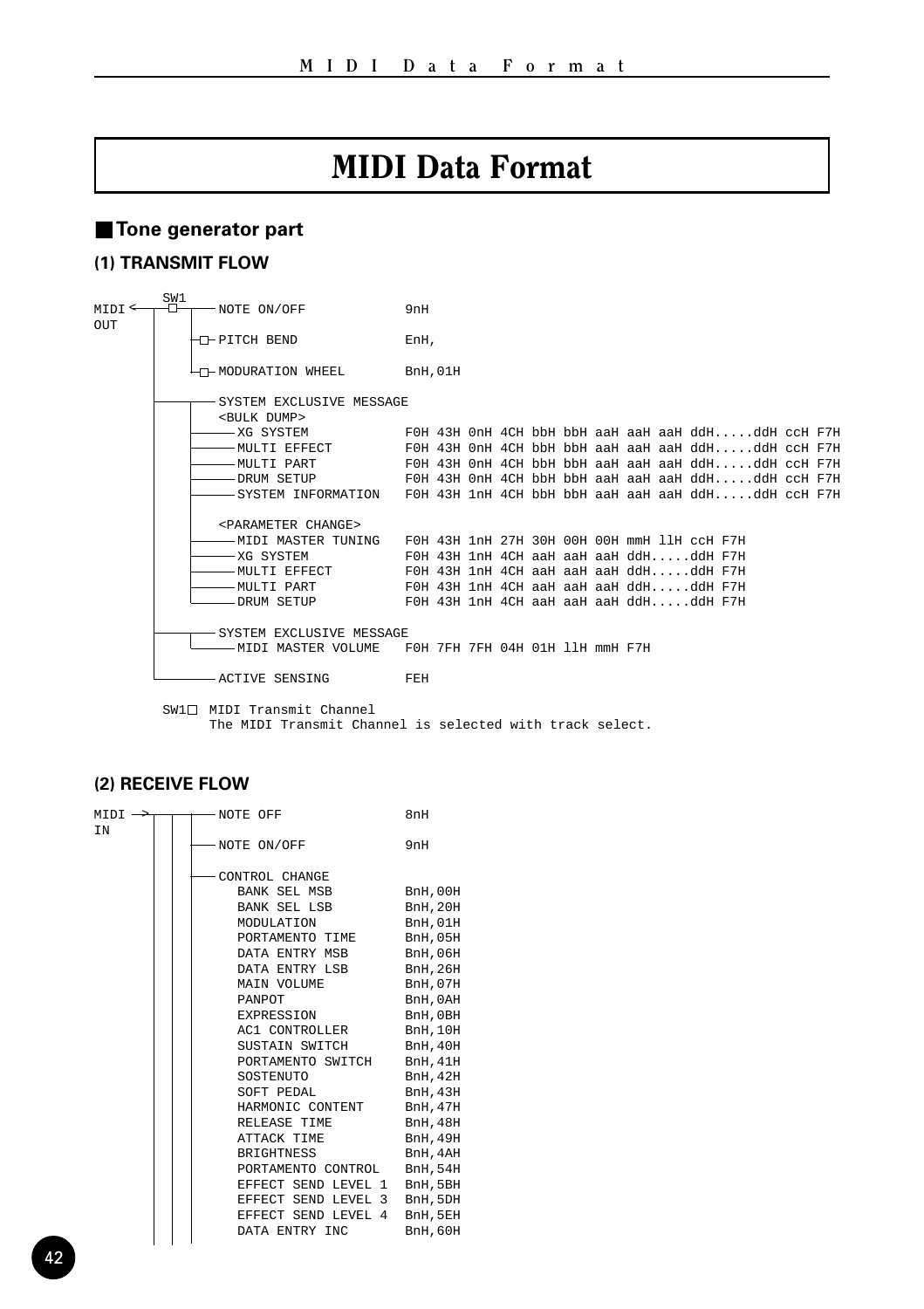| DATA ENTRY DEC                      | <b>BnH, 61H</b>                                                                                                                                                                                          |
|-------------------------------------|----------------------------------------------------------------------------------------------------------------------------------------------------------------------------------------------------------|
| NRPN                                |                                                                                                                                                                                                          |
| VIBRATO RATE                        | BnH, 63H, 01H, 62H, 08H, 06H, mmH                                                                                                                                                                        |
| VIBRATO DEPTH                       | BnH, 63H, 01H, 62H, 09H, 06H, mmH                                                                                                                                                                        |
| VIBRATO DELAY                       | BnH, 63H, 01H, 62H, 0AH, 06H, mmH                                                                                                                                                                        |
|                                     | FILTER CUTOFF FREQ. BnH, 63H, 01H, 62H, 20H, 06H, mmH                                                                                                                                                    |
|                                     | FILTER RESONANCE BnH, 63H, 01H, 62H, 21H, 06H, mmH                                                                                                                                                       |
|                                     | $\begin{tabular}{ll} \bf AEG~ATTACK~TIME & \tt BnH,63H,01H,62H,63H,06H,mmH \\ \bf AEG~DECAY~TIME & \tt BnH,63H,01H,62H,64H,06H,mmH \\ \end{tabular}$                                                     |
|                                     | AEG RELEASE TIME BnH, 63H, 01H, 62H, 66H, 06H, mmH                                                                                                                                                       |
| DRUM INST                           |                                                                                                                                                                                                          |
| CUTOFF FREO.                        | BnH, 63H, 14H, 62H, rrH, 06H, mmH                                                                                                                                                                        |
|                                     | FILTER RESONANCE BnH, 63H, 15H, 62H, rrH, 06H, mmH                                                                                                                                                       |
|                                     | AEG ATTACK RATE BnH, 63H, 16H, 62H, rrH, 06H, mmH                                                                                                                                                        |
|                                     |                                                                                                                                                                                                          |
|                                     | $\begin{tabular}{ll} \bf AEG DECAY RATE &\bf BnH, 63H, 17H, 62H, rrH, 06H, mmH \\ \bf PITCH COARSE &\bf BnH, 63H, 18H, 62H, rrH, 06H, mmH \\ \end{tabular}$                                              |
| LEVEL                               | BnH, 63H, 1AH, 62H, rrH, 06H, mmH                                                                                                                                                                        |
| PANPOT                              | BnH, 63H, 1CH, 62H, rrH, 06H, mmH                                                                                                                                                                        |
| REVERB SEND                         |                                                                                                                                                                                                          |
| CHORUS SEND                         | BnH,63H,1DH,62H,rrH,06H,mmH<br>BnH,63H,1EH,62H,rrH,06H,mmH                                                                                                                                               |
|                                     | VARIATION SEND BnH, 63H, 1FH, 62H, rrH, 06H, mmH                                                                                                                                                         |
| RPN                                 |                                                                                                                                                                                                          |
|                                     | PITCH BEND SENS. BnH, 64H, 00H, 65H, 00H, 06H, mmH                                                                                                                                                       |
|                                     | $\begin{tabular}{ll} \texttt{FINE TUNING} & \texttt{BnH}, 64H, 01H, 65H, 00H, 06H, \texttt{mmH}, 26H, 11H \\ \texttt{COARSE TUNING} & \texttt{BnH}, 64H, 02H, 65H, 00H, 06H, \texttt{mmH} \end{tabular}$ |
|                                     |                                                                                                                                                                                                          |
| RPN RESET                           | BnH, 64H, 7FH, 65H, 7FH                                                                                                                                                                                  |
| ALL SOUND OFF                       | BnH,78H,00H                                                                                                                                                                                              |
| RESET ALL CONTROLLERS BnH, 79H, 00H |                                                                                                                                                                                                          |
| ALL NOTE OFF                        | BnH, 7BH                                                                                                                                                                                                 |
| OMNI MODE OFF                       | BnH, 7CH<br>BnH, 7DH                                                                                                                                                                                     |
| OMNI MODE ON                        |                                                                                                                                                                                                          |
| MONO MODE                           | BnH, 7EH                                                                                                                                                                                                 |
| POLY MODE                           | BnH, 7FH                                                                                                                                                                                                 |
| - PROGRAM CHANGE                    | CnH                                                                                                                                                                                                      |
|                                     |                                                                                                                                                                                                          |
| -CHANNEL AFTER TOUCH                | DnH                                                                                                                                                                                                      |
|                                     |                                                                                                                                                                                                          |
| - PITCH BEND CHANGE                 | EnH                                                                                                                                                                                                      |
|                                     |                                                                                                                                                                                                          |
| -SYSTEM EXCLUSIVE MESSAGE           |                                                                                                                                                                                                          |
| <bulk dump=""></bulk>               |                                                                                                                                                                                                          |
| -XG SYSTEM                          | FOH 43H OnH 4CH bbH bbH aaH aaH aaH ddHddH ccH F7H                                                                                                                                                       |
| - MULTI EFFECT                      | FOH 43H OnH 4CH bbH bbH aaH aaH aaH ddHddH ccH F7H                                                                                                                                                       |
| -MULTI PART                         | FOH 43H OnH 4CH bbH bbH aaH aaH aaH ddHddH ccH F7H                                                                                                                                                       |
| -DRUM SETUP                         | FOH 43H OnH 4CH bbH bbH aaH aaH aaH ddHddH ccH F7H                                                                                                                                                       |
| <parameter change=""></parameter>   |                                                                                                                                                                                                          |
|                                     | -- MIDI MASTER TUNING FOH 43H 1nH 27H 30H 00H 00H mmH 11H ccH F7H<br>-- XG SYSTEM ON FOH 43H 1nH 4CH 00H 00H 7EH 00H F7H                                                                                 |
|                                     |                                                                                                                                                                                                          |
| -XG SYSTEM                          | FOH 43H 1nH 4CH aaH aaH aaH ddHddH F7H<br>FOH 43H 1nH 4CH aaH aaH aaH ddHddH F7H                                                                                                                         |
| -MULTI EFFECT<br>-MULTI PART        | FOH 43H 1nH 4CH aaH aaH aaH ddHddH F7H                                                                                                                                                                   |
| -DRUM SETUP                         | FOH 43H 1nH 4CH aaH aaH aaH ddHddH F7H                                                                                                                                                                   |
| SBULK DUMP REQUEST                  |                                                                                                                                                                                                          |
| -XG SYSTEM                          | FOH 43H 2nH 4CH aaH aaH aaH F7H                                                                                                                                                                          |
| - MULTI EFFECT                      | FOH 43H 2nH 4CH aaH aaH aaH F7H                                                                                                                                                                          |
| -MULTI PART                         | FOH 43H 2nH 4CH aaH aaH aaH F7H                                                                                                                                                                          |
| -DRUM SETUP                         | FOH 43H 2nH 4CH aaH aaH aaH F7H                                                                                                                                                                          |
|                                     | - SYSTEM INFORMATION FOH 43H 2nH 4CH aaH aaH aaH F7H                                                                                                                                                     |
| <parameter request=""></parameter>  |                                                                                                                                                                                                          |
| -XG SYSTEM                          | FOH 43H 3nH 4CH aaH aaH aaH F7H                                                                                                                                                                          |
| - MULTI EFFECT                      | FOH 43H 3nH 4CH aaH aaH aaH F7H                                                                                                                                                                          |
| -MULTI PART                         | FOH 43H 3nH 4CH aaH aaH aaH F7H                                                                                                                                                                          |
| - DRUM SETUP                        | FOH 43H 3nH 4CH aaH aaH aaH F7H                                                                                                                                                                          |
|                                     |                                                                                                                                                                                                          |
| SYSTEM EXCLUSIVE MESSAGE            |                                                                                                                                                                                                          |
| GM MODE ON                          | F0H 7EH 7FH 09H 01H F7H                                                                                                                                                                                  |
|                                     | MIDI MASTER VOLUME FOH 7FH 7FH 04H 01H 11H mmH F7H                                                                                                                                                       |
|                                     |                                                                                                                                                                                                          |
| -ACTIVE SENSING                     | FEH                                                                                                                                                                                                      |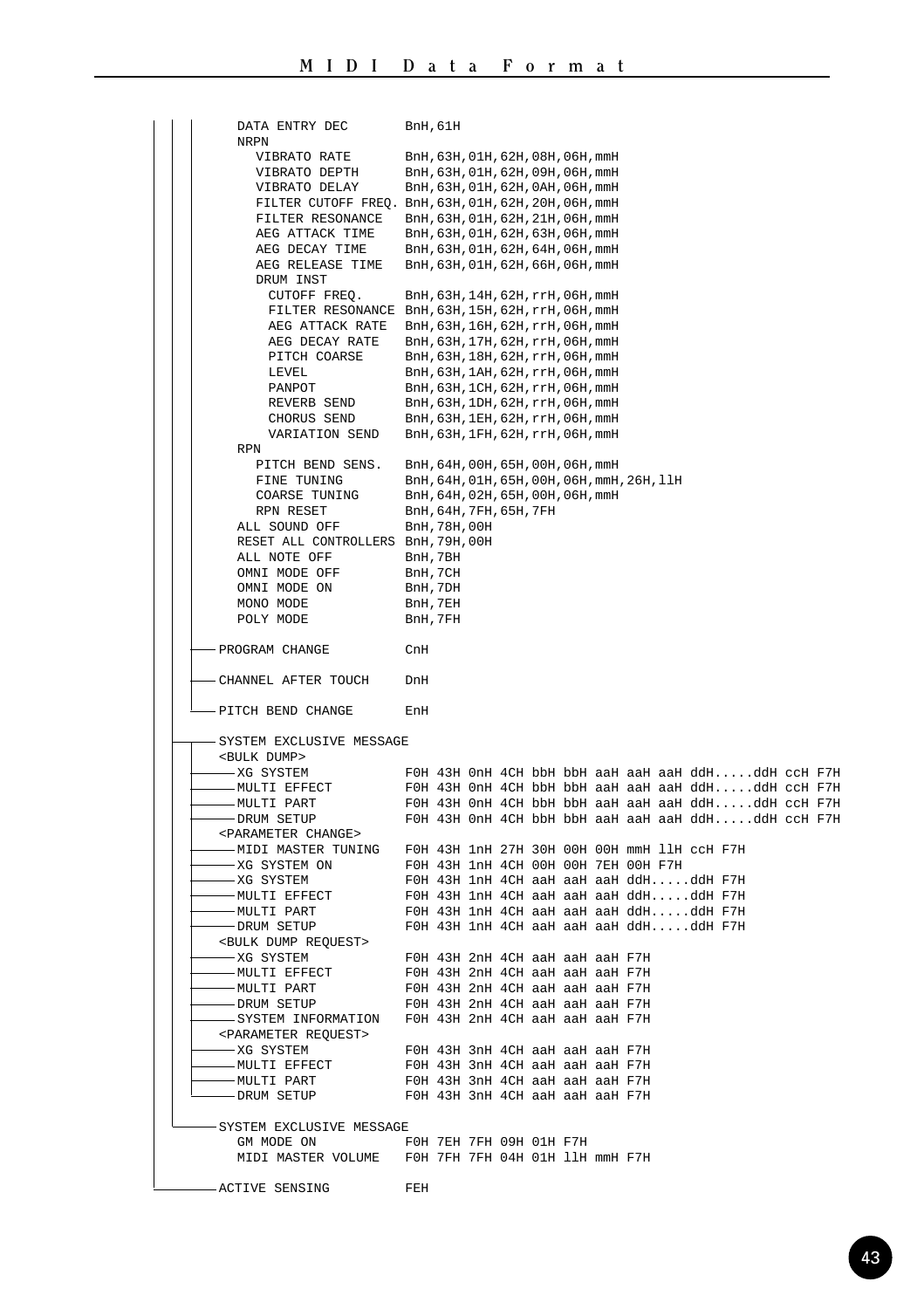## **(3) TRANSMIT/RECEIVE DATA**

### **(3-1) CHANNEL VOICE MESSAGES**

## **(3-1-1) NOTE OFF**

| <b>STATUS</b><br>NOTE NUMBER<br><b>VELOCITY</b> | 1000nnnn (8nH)<br>Okkkkkkk<br><b>Ovvvvvvv</b>                    | $n = 0 \sim 15$ VOICE CHANNEL NUMBER<br>$k = 0$ (C-2) ~ 127 (G8)<br>v is ignored                            |
|-------------------------------------------------|------------------------------------------------------------------|-------------------------------------------------------------------------------------------------------------|
| Received only.                                  |                                                                  |                                                                                                             |
| (3-1-2) NOTE ON/OFF                             |                                                                  |                                                                                                             |
| <b>STATUS</b><br>NOTE NUMBER<br><b>VELOCITY</b> | 1001nnnn (9nH)<br><b>Okkkkkkk</b><br><b>Ovvvvvvv</b><br>00000000 | $n = 0 \sim 15$ VOICE CHANNEL NUMBER<br>$k = 0$ (C-2) ~ 127 (G8)<br>$(v\neq 0)$ NOTE ON<br>$(v=0)$ NOTE OFF |
| (3-1-3) PROGRAM CHANGE                          |                                                                  |                                                                                                             |
| <b>STATUS</b><br>PROGRAM NUMBER                 | 1100nnnn (CnH)<br>Oppppppp                                       | $n = 0 \sim 15$ VOICE CHANNEL NUMBER<br>$p = 0 \sim 127$                                                    |
| $P = 1$                                         | Standard<br>DR1                                                  | * The XG DRUM VOICE NUMBER corresponds to the PROGRAM NUMBER.                                               |

| $P = 1$   | DR <sub>1</sub> | Standard            |
|-----------|-----------------|---------------------|
| $P = 2$   | DR <sub>2</sub> | Standard2           |
| $P = 3$   | DR <sub>3</sub> | Dry                 |
| $P = 4$   | DR4             | <b>Bright</b>       |
| $P = 9$   | DR <sub>5</sub> | Room                |
| $P = 10$  | DR <sub>6</sub> | Dark                |
| $P = 17$  | DR <sub>7</sub> | Rock                |
| $P = 18$  | DR <sub>8</sub> | Rock2               |
| $P = 25$  | DR9             | Electro             |
| $P = 26$  | <b>DR10</b>     | Analog              |
| $P = 27$  | <b>DR11</b>     | Analog <sub>2</sub> |
| $P = 28$  | <b>DR12</b>     | Dance               |
| $P = 29$  | <b>DR13</b>     | HipHop              |
| $P = 30$  | <b>DR14</b>     | Jungle              |
| $P = 33$  | <b>DR15</b>     | Jazz                |
| $P = 34$  | <b>DR16</b>     | Jazz2               |
| $P = 41$  | <b>DR17</b>     | Brush               |
| $P = 49$  | <b>DR18</b>     | Symphony            |
| $P = 113$ | DR19            | R&B                 |
| $P = 114$ | <b>DR20</b>     | Rock3               |
|           |                 |                     |

\* The XG SFX KIT NUMBER corresponds to the PROGRAM NUMBER.

| $P = 1$ | DR21             | SFX1             |
|---------|------------------|------------------|
| $P = 2$ | DR <sub>22</sub> | SFX <sub>2</sub> |

If while a Drum Voice being selected, a Program Change for a different Drum Voice is received, the Drum Setup that was currently being used by the Drum Voice will be reset to the setting of new Drum Voice.

#### **(3-1-4) CHANNEL AFTER TOUCH**

| <b>STATUS</b>             | 1101nnnn (DnH) | $n = 0 \sim 15$ VOICE CHANNEL NUMBER |  |  |  |
|---------------------------|----------------|--------------------------------------|--|--|--|
| VALUE.                    | Ovvvvvvv       | $v = 0 \sim 127$ AFTER TOUCH VALUE   |  |  |  |
| (3-1-5) PITCH BEND CHANGE |                |                                      |  |  |  |

| STATUS     | 1110nnnn (EnH) | $n = 0 \sim 15$ VOICE CHANNEL NUMBER |
|------------|----------------|--------------------------------------|
| LSB.       | Ovvvvvvv       | PITCH BEND CHANGE LSB                |
| <b>MSB</b> | Ovvvvvvv       | PITCH BEND CHANGE MSB                |

14 bit resolution

| MSR.            |               |
|-----------------|---------------|
| 00000000B (00H) | minimum value |
| 01000000B (40H) | center value  |
| 01111111B (7FH) | maximum Value |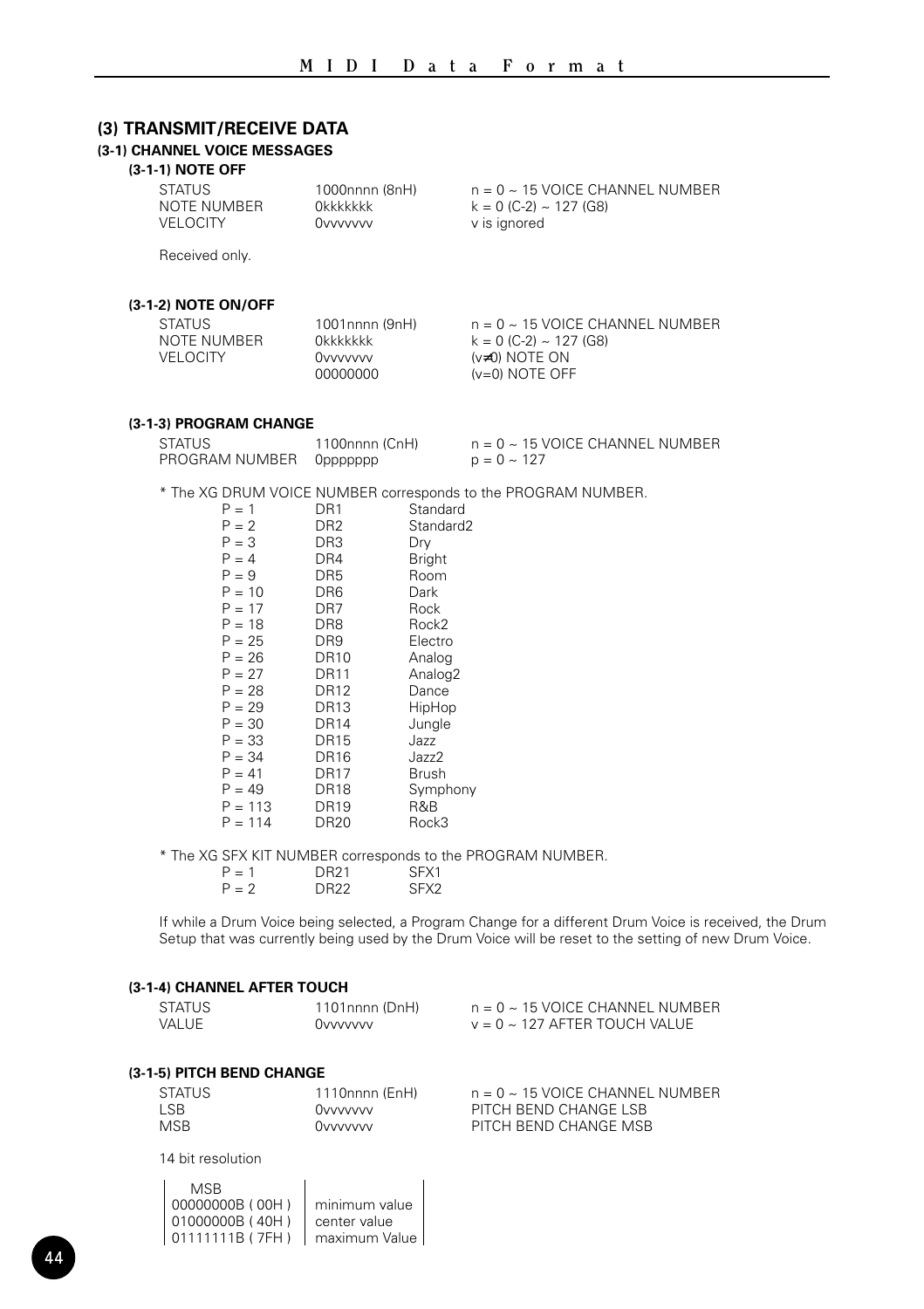#### **(3-1-6) CONTROL CHANGE**

| <b>STATUS</b><br>CONTROL NUMBER<br>CONTROL VALUE                                                                     | 1011nnnn (BnH)<br><b>Occccccc</b><br><b>Ovvvvvvv</b>                                                                                                                                               | $n = 0 \sim 15$ VOICE CHANNEL NUMBER                                                                                                                                                                                                                                                                     |                                                                              |
|----------------------------------------------------------------------------------------------------------------------|----------------------------------------------------------------------------------------------------------------------------------------------------------------------------------------------------|----------------------------------------------------------------------------------------------------------------------------------------------------------------------------------------------------------------------------------------------------------------------------------------------------------|------------------------------------------------------------------------------|
| $c = 0$                                                                                                              | * The CONTROL NUMBER to be transmitted.<br><b>BANK SEL MSB</b>                                                                                                                                     | 0:XG NORMAL,<br>$: V =$<br>64:SFX NORMAL,<br>126: XG SFX KIT.                                                                                                                                                                                                                                            |                                                                              |
| $c = 32$<br>$c = 1$<br>$c = 7$<br>$c = 10$                                                                           | BANK SEL LSB<br>MODULATION<br>MAIN VOLUME<br><b>PANPOT</b>                                                                                                                                         | 127:XG DRUM<br>$; v = 0 - 127$<br>$; v = 0 - 127$<br>$; v = 0 - 127$                                                                                                                                                                                                                                     | $*3$<br>$*2$                                                                 |
| $c = 71$<br>$c = 72$<br>$c = 73$<br>$c = 74$<br>$c = 91$                                                             | HARMONIC CONTENT<br><b>RELEASE TIME</b><br><b>ATTACK TIME</b><br><b>BRIGHTNESS</b><br>EFFECT SEND LEVEL 1                                                                                          | $: v = 0 - 127$<br>: $v = 0$ :-64 - 64:0 - 127:+63<br>: $v = 0$ :-64 - 64:0 - 127:+63<br>$; v = 0:-64 - 64:0 - 127:+63$<br>$; v = 0:-64 - 64:0 - 127:+63$<br>: $v = 0 - 127$                                                                                                                             | $*2$<br>$*2$<br>$*2$<br>$*2$                                                 |
| $c = 93$<br>$c = 94$                                                                                                 | EFFECT SEND LEVEL 3<br>EFFECT SEND LEVEL 4                                                                                                                                                         | $; v = 0 - 127$<br>; $v = 0 - 127$ (Only when Connection = 1 (System))                                                                                                                                                                                                                                   |                                                                              |
| * The CONTROL NUMBER to be received.<br>$c = 0$                                                                      | <b>BANK SEL MSB</b>                                                                                                                                                                                | 0:XG NORMAL,<br>$: V =$<br>64:SFX NORMAL,<br>126:XG SFX KIT.<br>127:XG DRUM                                                                                                                                                                                                                              |                                                                              |
| $c = 32$<br>$c = 1$<br>$c = 5$<br>$c = 6$<br>$c = 38$<br>$c = 7$<br>$c = 10$<br>$c = 11$                             | <b>BANK SEL LSB</b><br>MODULATION<br>PORTAMENTO TIME<br>DATA ENTRY MSB<br>DATA ENTRY LSB<br>MAIN VOLUME<br><b>PANPOT</b><br><b>EXPRESSION</b>                                                      | : $v = 0 - 127$<br>$; v = 0 - 127$<br>$; v = 0 - 127$<br>$; v = 0 - 127$<br>: $v = 0 - 127$<br>$; v = 0 - 127$<br>: $v = 0 - 127$<br>$; v = 0 - 127$                                                                                                                                                     | $*2$<br>$*2$<br>$*1$<br>$*1$                                                 |
| $c = 16$<br>$c = 64$<br>$c = 65$<br>$c = 66$<br>$c = 67$<br>$c = 71$<br>$c = 72$<br>$c = 73$<br>$c = 74$<br>$c = 84$ | AC1 CONTROLLER<br>SUSTAIN SWITCH<br>PORTAMENTO SWITCH<br>SOSTENUTO<br><b>SOFT PEDAL</b><br>HARMONIC CONTENT<br><b>RELEASE TIME</b><br><b>ATTACK TIME</b><br><b>BRIGHTNESS</b><br>PORTAMENT CONTROL | : $v = 0 - 127$<br>; v = 0-63:OFF, 64-127:ON<br>$; v = 0.63$ : OFF, 64-127: ON<br>; v = 0-63:OFF, 64-127:ON<br>$; v = 0.63$ : OFF, 64-127: ON<br>$; v = 0:-64 - 64:0 - 127:+63$<br>$: v = 0:-64 - 64:0 - 127:+63$<br>$; v = 0:-64 - 64:0 - 127:+63$<br>$: v = 0:-64 - 64:0 - 127:+63$<br>$; v = 0 - 127$ | $*2$<br>$*2$<br>$*2$<br>$*2$<br>$*2$<br>$*2$<br>$*2$<br>$*2$<br>$*2$<br>$*2$ |
| $c = 91$<br>$c = 93$<br>$c = 94$<br>$c = 96$<br>$c = 97$                                                             | EFFECT SEND LEVEL 1<br>EFFECT SEND LEVEL 3<br>EFFECT SEND LEVEL 4<br>DATA ENTRY INC<br>DATA ENTRY DEC                                                                                              | $: v = 0 - 127$<br>: $v = 0 - 127$<br>; $v = 0 - 127$ (Only when Connection = 1 (System))<br>$; v = 127$<br>$: v = 127$                                                                                                                                                                                  | *1<br>$*1$                                                                   |

\*1 Used only to set the parameter specified by RPN

\*2 Not valid for rhythm voices.

\*3 When MSB is other than 0 or 127, this is 0.

When MSB = 0, this is 0,1,3,5,8,12,14,16,17,18,19,20,24,25,27,28,32,33,34,35,36,37,38,39,40, 41,42,43,45,64,65,66,67,68,69,70,71,72,73,96,97,98,99,100,101 When  $MSB = 127$ , this is 0.

MODULATION controls the depth of vibrato.

PORTAMENTO TIME adjusts the speed of the pitch change if the Portamento Switch = ON. A setting of 0 produces the shortest portamento time, and 127 produces the longest portamento time.

For consistency with the GMx Portamento Control

Standard, this value is valid only for the Portamento Switch (Ctr#65).

PANPOT produces change relative to the preset value of the voice, both for melody voices and for rhythm voices.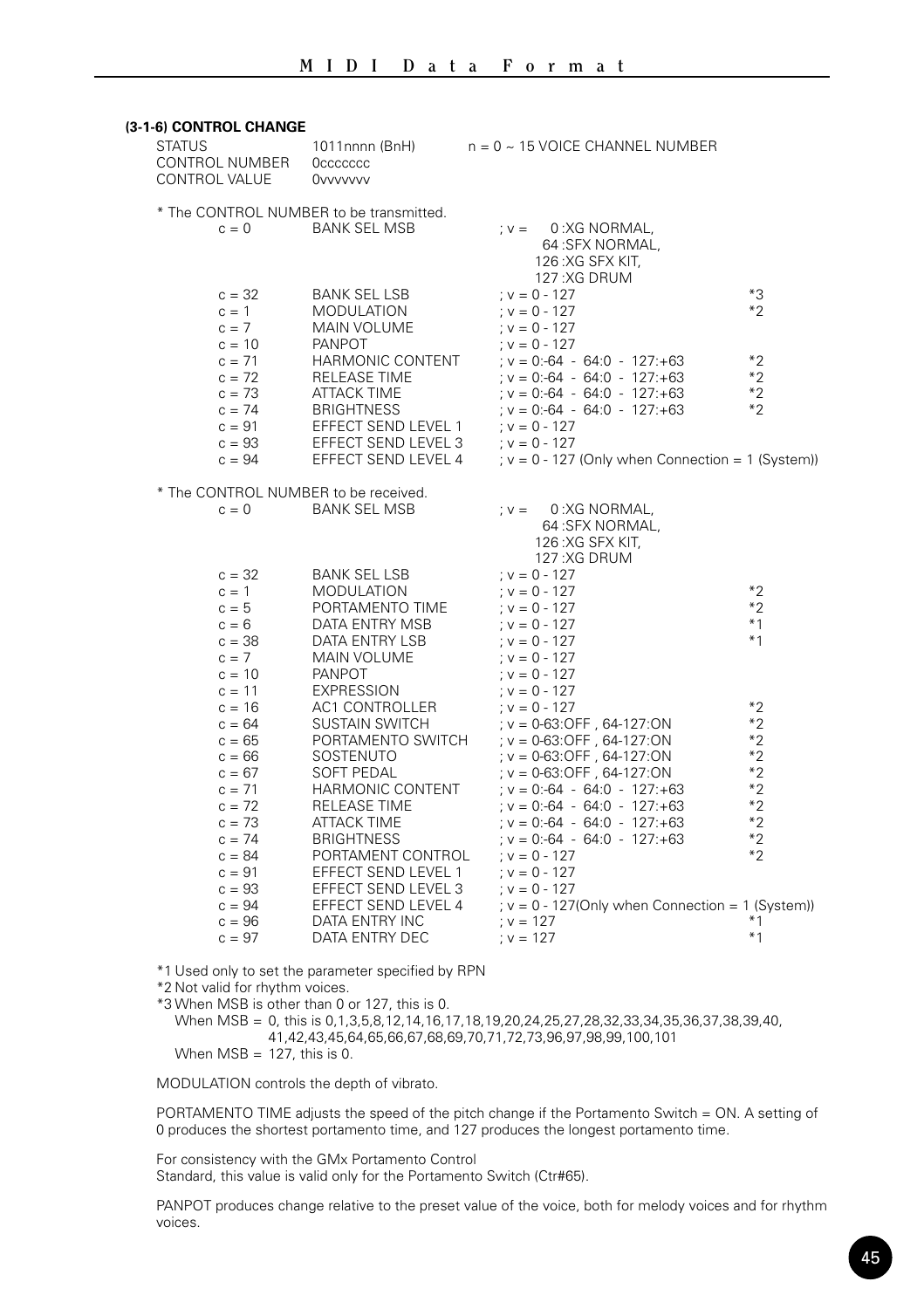For PORTAMENTO CONTROL, the portamento time is always fixed at 0.

EFFECT SEND LEVEL 1 controls the Reverb send. EFFECT SEND LEVEL 3 controls the Chorus send. EFFECT SEND LEVEL 4 controls the Variation send.

HARMONIC CONTENT adjusts the resonance specified by the Voice. This is a relative parameter, and specifies an increase or decrease centered at 64. Higher values will produce a more distinctive tone. For some voices, the effective range maybe less than the range of the setting.

RELEASE TIME adjusts the envelope release time specified by the Voice. This is a relative parameter, and specifies an increase or decrease centered at 64.

ATTACK TIME adjusts the envelope attack time specified by the Voice. This is a relative parameter, and specifies an increase or decrease centered at 64.

BRIGHTNESS adjusts the cutoff frequency specified by the Voice. This is a relative parameter, and specifies an increase or decrease centered at 64. Decreasing the value will make the sound more mellow. For some voices, the effective range may be less than the range of the setting.

The following Bank Select related operations will all occur when a Program Change is received. Bank Select MSB:60h-6Fh are not sounded on models which do not support GMx, but since on the QY100 these are for future expansion of melodic voices, they will be sounded for the present by MSB00h.

If Bank Select MSB is other than 0,40H, 60H-6FH, 7EH, or 7FH, voice Off will be selected. If Bank Select MSB = 0,40H, 60H-60FH, 7EH or 7FH is selected, unsupported BANK SELECT LSB numbers will be ignored.

#### **(3-2) CHANNEL MODE MESSAGES**

| <b>STATUS</b>  | 1011nnnn (BnH) | $n = 0 \sim 15$ VOICE CHANNEL NUMBER |
|----------------|----------------|--------------------------------------|
| CONTROL NUMBER | Occecccc       | $c =$ CONTROL NUMBER                 |
| CONTROL VALUE  | Ovvvvvv        | $v =$ DATA VALUE                     |

#### **(3-2-1) ALL SOUND OFF (CONTROL NUMBER = 78H , DATA VALUE = 0)**

Turns off the sound of all currently sounding notes on the corresponding channel. The status of channel messages such as Note On and Hold On is also turned off.

#### **(3-2-2) RESET ALL CONTROLLERS (CONTROL NUMBER = 79H , DATA VALUE = 0)**

Resets the values of the following controllers.

| PITCH BEND CHANGE     | 0 (center)                                    |
|-----------------------|-----------------------------------------------|
| AFTER TOUCH           | 0 (minimum)                                   |
| <b>MODULATION</b>     | $0$ (off)                                     |
| <b>AC1 CONTROLLER</b> | 0 (minimum)                                   |
| <b>EXPRESSION</b>     | 127 (maximum)                                 |
| <b>SUSTAIN SWITCH</b> | $0$ (off)                                     |
| PORTAMENTO SWITCH     | $1$ (on)                                      |
| SOSTENUTO SWITCH      | $0$ (off)                                     |
| <b>SOFT PEDAL</b>     | $0$ (off)                                     |
| <b>NRPN</b>           | Un-set status. Internal data will not change. |
| <b>RPN</b>            | Un-set status. Internal data will not change. |
| PORTAMENT CONTROL     | reset                                         |

The following data will not change. PROGRAM CHANGE, BANK SELECT MSB/LSB, VOLUME, PAN. HARMONIC CONTENT, RELEASE TIME, ATTACK TIME, BRIGHTNESS, DRY SEND LEVEL, EFFECT SEND LEVEL 1, EFFECT SEND LEVEL 3, EFFECT SEND LEVEL 4, PITCH BEND SENSITIVITY, FINE TUNING, COURSE TUNING

#### **(3-2-3) ALL NOTE OFF (CONTROL NUMBER = 7BH , DATA VALUE = 0)**

Turns off all notes of the corresponding channel which are on. However if Sustain or Sostenuto are on, the sound will continue until these are turned off.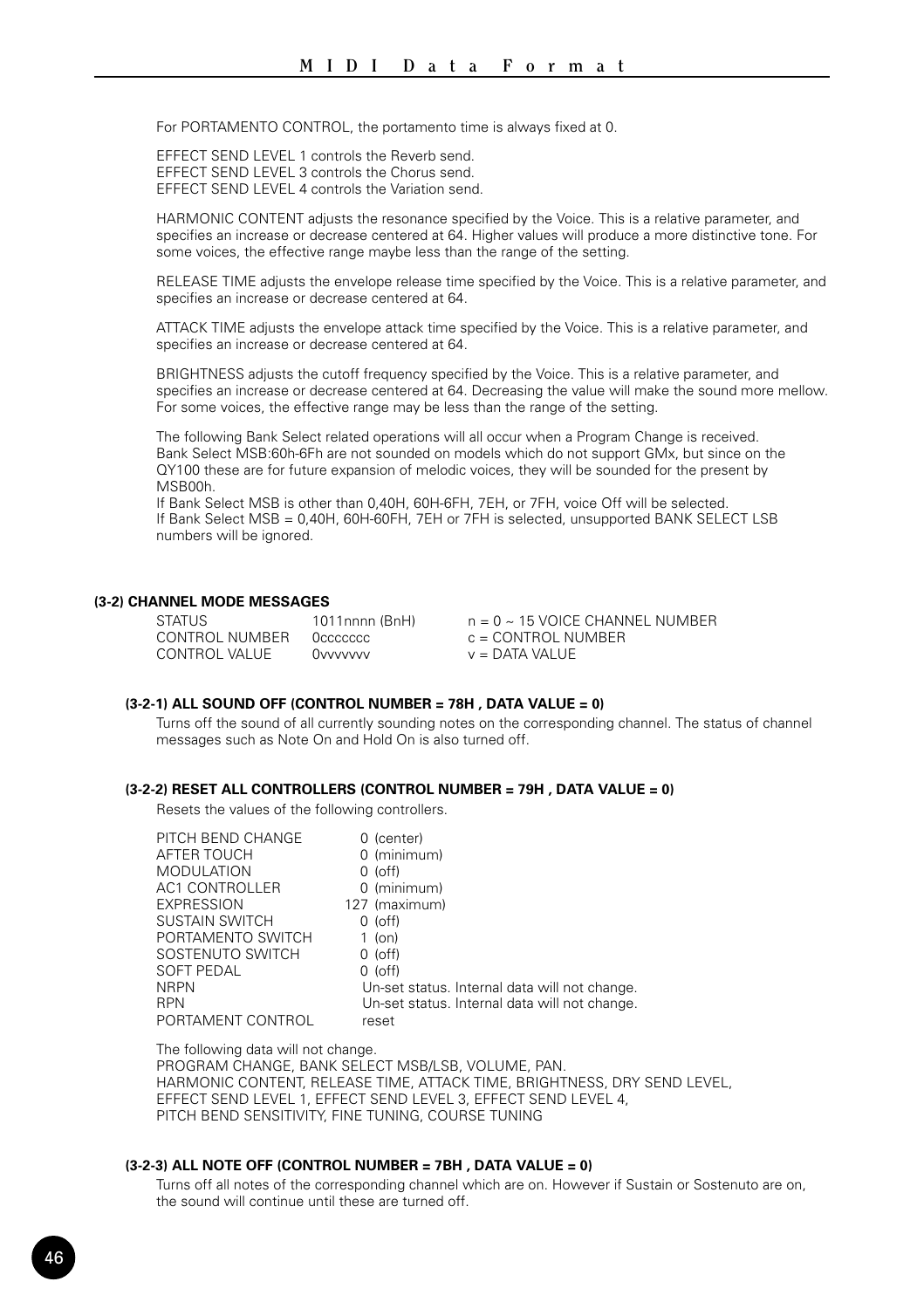#### **(3-2-4) OMNI MODE OFF (CONTROL NUMBER = 7CH , DATA VALUE = 0)**

Performs the same processing as when ALL NOTE OFF is received. Sets the VOICE RECEIVE CHANNEL to OMNI OFF and CHANNEL  $= 1$ .

#### **(3-2-5) OMNI MODE ON (CONTROL NUMBER = 7DH , DATA VALUE = 0)**

Performs the same processing as when ALL NOTE OFF is received. Does not set OMNI ON. Sets the VOICE RECEIVE CHANNEL to OMNI ON.

#### **(3-2-6) MONO (CONTROL NUMBER = 7EH , DATA VALUE = 0)**

Performs the same processing as when All SOUND OFF is received, and if the 3rd byte (mono number) is in the range 0—16, sets the corresponding channel to Mode 4 (m=1). If in the VOICE MODE, Mode 2 (m=1) is also possible, according to the VOICE RECEIVE CHANNEL.

#### **(3-2-7) POLY (CONTROL NUMBER = 7FH , DATA VALUE = 0)**

Performs the same processing as when ALL SOUND OFF is received, and sets the corresponding channel to Mode 3.

When in the VOICE MODE, Mode 1 is also possible, according to the VOICE RECEIVE CHANNEL.

#### **(3-3) REGISTERED PARAMETER NUMBER**

RPN D.ENTRY

| <b>STATUS</b><br><b>LSB</b> | 1011nnnn (BnH)<br>01100100 (64H) | $n = 0$ ~ 15 VOICE CHANNEL NUMBER                         |
|-----------------------------|----------------------------------|-----------------------------------------------------------|
| <b>RPN LSB</b>              | Oppppppp                         | $p = RPN$ LSB (Refer to the table on the following page.) |
| <b>MSB</b>                  | 01100101 (65H)                   |                                                           |
| <b>RPN MSB</b>              | Oggaggag                         | $q = RPN MSB$ (Refer to the table on the following page.) |
| DATA ENTRY MSB              | 00000110 (06H)                   |                                                           |
| DATA VALUE                  | 0mmmmmmm                         | $m = Data Value$                                          |
| DATA ENTRY LSB              | 00100110 (26H)                   |                                                           |
| DATA VALUE                  | OIIIIII                          | I = Data Value                                            |

First transmit an RPN MSB and RPN LSB to specify the parameter that is to be controlled, then use Data Entry to set the value of the specified parameter.

| .<br>LSB MSB       | <u>12. LIVIIII</u><br>MSB LSB                                | PARAMETER NAME                             | DATA RANGE                                                                                                                                       |
|--------------------|--------------------------------------------------------------|--------------------------------------------|--------------------------------------------------------------------------------------------------------------------------------------------------|
| 00H 00H<br>01H 00H | $mmH =$<br>mmH IIH                                           | PITCH BEND SENSITIVITY<br>MASTER FINE TUNE | 00H - 18H (0 - 24 semitones)<br>{mmH.IIH} = {00H.00H} - {40H.00H} - {7FH.7FH}<br>(-8192*100/8192) - 0 - (+8192*100/8192)                         |
| 02H 00H<br>7FH 7FH | $mmH =$<br><u>in the second company of the second second</u> | MASTER COARSE TUNE<br>RPN RESET            | 28H - 40H - 58H (-24 - 0 - +24 semitones)<br>Set to a condition in which the RPN number is<br>unspecified.<br>Internal settings will not change. |

#### **(3-4) NON-REGISTERED PARAMETER NUMBER**

| <b>STATUS</b>  | 1011nnnn (BnH) | $n = 0 \sim 15$ VOICE CHANNEL NUMBER                        |
|----------------|----------------|-------------------------------------------------------------|
| LSB.           | 01100010 (62H) |                                                             |
| <b>RPN LSB</b> | Oppppppp       | $p = NRPN$ LSB (Refer to the table on the following page.)  |
| <b>MSB</b>     | 01100011 (63H) |                                                             |
| RPN MSB        | Oggaggag       | $q = N$ RPN MSB (Refer to the table on the following page.) |
| DATA ENTRY MSB | 00000110 (06H) |                                                             |
| DATA VALUE     | 0mmmmmmm       | $m = Data Value$                                            |

First transmit an NRPN MSB and NRPN LSB to specify the parameter that is to be controlled, then use Data Entry to set the value of the specified parameter.

| <b>NRPN</b>   | D FNTRY |                |                                  |
|---------------|---------|----------------|----------------------------------|
| <b>MSBLSB</b> | MSR ISR | PARAMETER NAME | DATA RANGE                       |
| 01H 08H       | $mmH =$ | VIBRATO RATE   | $00H - 40H - 7FH - 64 - 0 - +63$ |
| 01H 09H       | $mmH =$ | VIBRATO DEPTH  | $00H - 40H - 7FH - 64 - 0 - +63$ |
| $01H$ $0AH$   | $mmH =$ | VIBRATO DEL AY | $00H - 40H - 7FH - 64 - 0 - +63$ |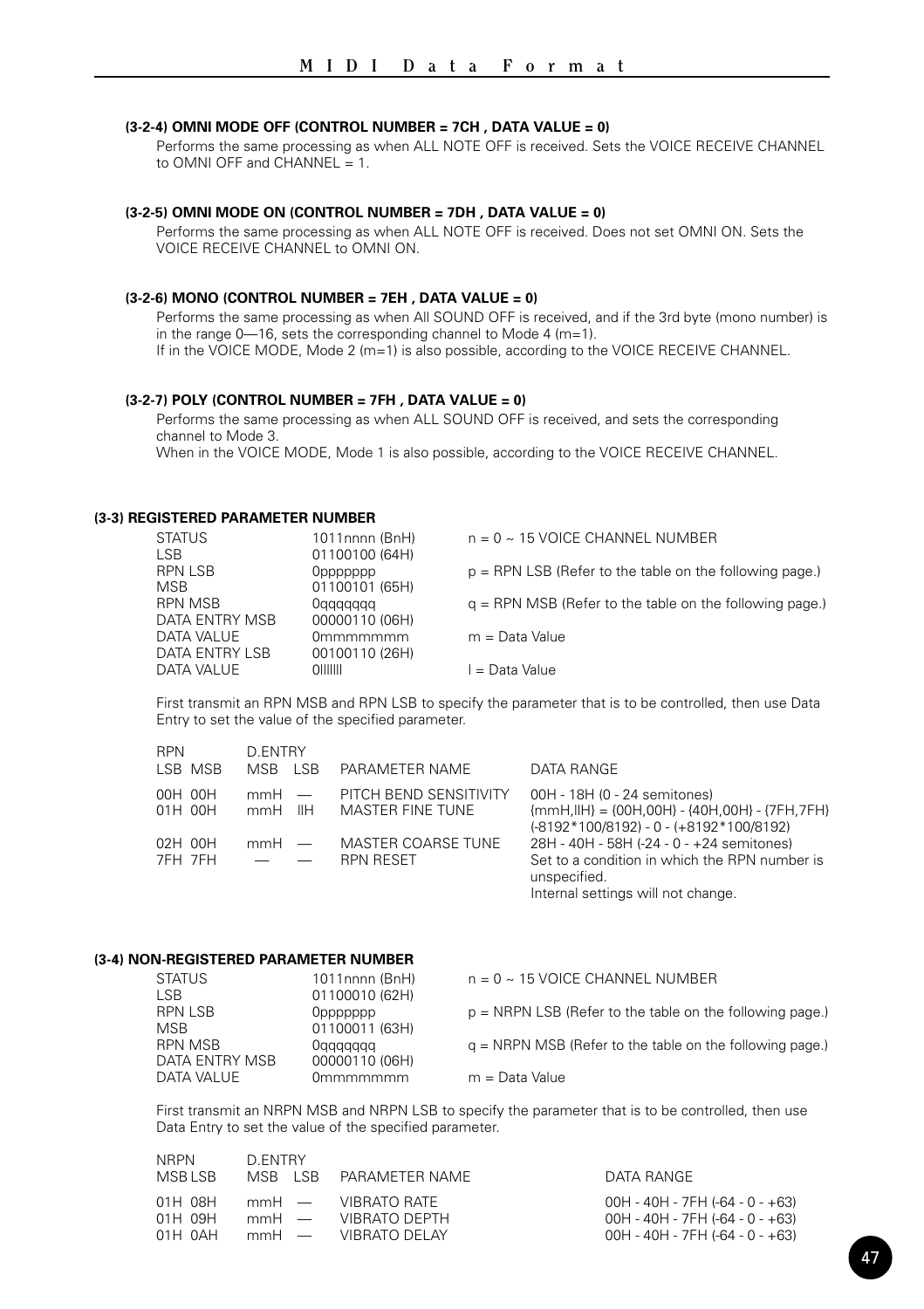| 01H 20H   | $mmH =$ |                          | FILTER CUTOFF FREQUENCY        | $00H - 40H - 7FH (-64 - 0 - +63)$ |
|-----------|---------|--------------------------|--------------------------------|-----------------------------------|
| 01H 21H   | $mmH =$ |                          | <b>FILTER RESONANCE</b>        | $00H - 40H - 7FH (-64 - 0 - +63)$ |
| $01H$ 63H | mmH     | $\overline{\phantom{m}}$ | <b>FG ATTACK TIME</b>          | $00H - 40H - 7FH (-64 - 0 - +63)$ |
| 01H 64H   | mmH     |                          | EG DECAY TIME                  | $00H - 40H - 7FH (-64 - 0 - +63)$ |
| 01H 66H   | $mmH =$ |                          | EG RELEASE TIME                | $00H - 40H - 7FH (-64 - 0 - +63)$ |
| 14H rrH   | $mmH =$ |                          | DRUM INST FILTER CUTOFF FREO.  | $00H - 40H - 7FH (-64 - 0 - +63)$ |
| $15H$ rrH | $mmH =$ |                          | DRUM INST FILTER RESONANCE     | $00H - 40H - 7FH (-64 - 0 - +63)$ |
| $16H$ rrH | $mmH =$ |                          | DRUM INST AFG ATTACK RATE      | $00H - 40H - 7FH - 64 - 0 - +63$  |
| $17H$ rrH | $mmH =$ |                          | DRUM INST AEG DECAY RATE       | $00H - 40H - 7FH (-64 - 0 - +63)$ |
| 18H rrH   | $mmH =$ |                          | DRUM INST PITCH COARSE         | $00H - 40H - 7FH (-64 - 0 - +63)$ |
| $19H$ rrH | $mmH =$ |                          | DRUM INST PITCH FINE           | $00H - 40H - 7FH (-64 - 0 - +63)$ |
| 1AH rrH   | $mmH =$ |                          | DRUM INST LEVEL                | 00H - 7FH (0 - maximum)           |
| 1CH rrH   | $mmH =$ |                          | DRUM INST PANPOT               | 00H, 01H - 40H - 7FH              |
|           |         |                          |                                | (random, left - center - right)   |
| 1DH rrH   | $mmH =$ |                          | DRUM INST REVERB SEND LEVEL    | 00H - 7FH (0 - maximum)           |
| 1FH rrH   | $mmH =$ |                          | DRUM INST CHORUS SEND LEVEL    | 00H - 7FH (0 - maximum)           |
| 1FH rrH   | mmH     |                          | DRUM INST VARIATION SEND LEVEL | 00H - 7FH (0 - maximum)           |

MSB 14h-1Fh (for drum) are valid only if the channel is set to Drum Set Mode. rrH : drum instrument note number

#### **(3-5) SYSTEM REAL TIME MESSAGES**

#### **(3-5-1) ACTIVE SENSING**

| <b>STATUS</b> | 11111110 | (FEH) |
|---------------|----------|-------|
|---------------|----------|-------|

Transmitted at intervals of approximately 200 msec.

Once this message is received, SENSING will begin. If neither STATUS nor DATA messages are received for an interval longer than approximately 350 msec, the MIDI RECEIVE BUFFER will be cleared, and all sounding notes and SUSTAIN SWITCH will be forced off. Also, data for each of the controls will be reset to specific values.

## **(3-6) SYSTEM EXCLUSIVE MESSAGE (3-6-1) UNIVERSAL NON REALTIME MESSAGE (3-6-1-1) GENERAL MIDI MODE ON**

F0H 7EH 7FH 09H 01H F7H

The following controller values will be reset.

| VOLUME                 | 100              |
|------------------------|------------------|
| PAN                    | Center           |
| PROGRAM CHANGE         | 1 (Grandpno)     |
| BANK SELECT MSB        | 0                |
| <b>REVERB DEPTH</b>    | 40               |
| PITCH BEND CHANGE      | 0 (center)       |
| <b>MODULATION</b>      | $0$ (off)        |
| <b>EXPRESSION</b>      | 127 (maximum)    |
| <b>SUSTAIN SWITCH</b>  | 0 (off)          |
| SOSTENUTO SWITCH       | $0$ (off)        |
| <b>RPN</b>             | Un-set status.   |
| PORTAMENT CONTROL      | reset            |
| MIDI MASTER VOLUME     | 127 (maximum)    |
| PITCH BEND SENSITIVITY | 02 (2 semitones) |
| <b>FINE TUNING</b>     | N                |
| <b>COURSE TUNING</b>   | O                |
|                        |                  |

## **(3-6-2) UNIVERSAL REALTIME MESSAGE**

## **(3-6-2-1) MIDI MASTER VOLUME**

F0H 7FH 7FH 04H 01H llH mmH F7H

Modifies the MASTER VOLUME value. The value of mm is used as the MIDI Master Volume (the ll value is ignored).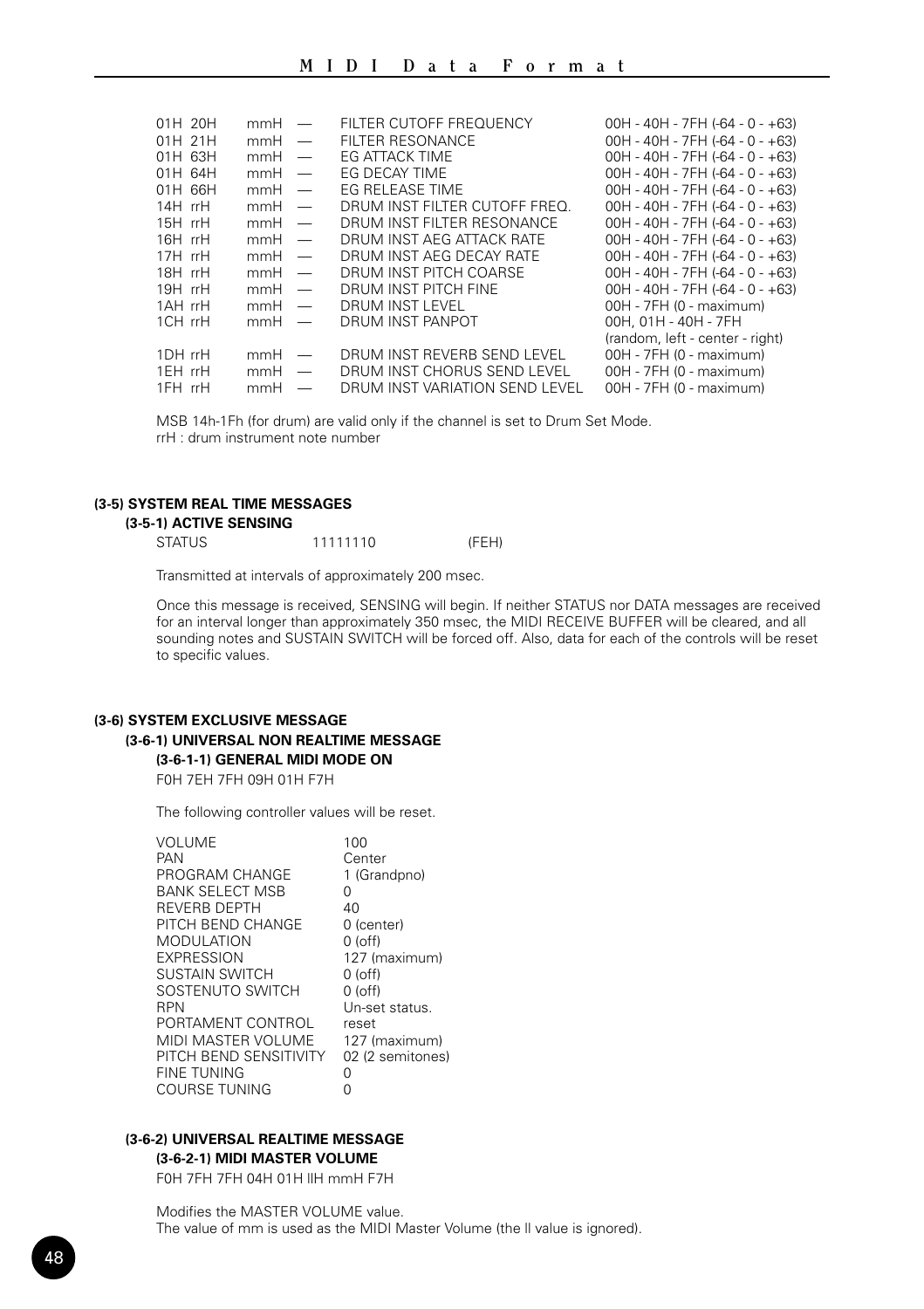## **(3-6-3) PARAMETER CHANGE**

#### **(3-6-3-1) MIDI MASTER TUNING**

F0H 43H 1nH 27H 30H 00H 00H mmH llH ccH F7H

Modifies the MASTER TUNE value. The values of mm and ll are used as the MIDI Master Tuning. (n and cc values are ignored.)

 $T = M*200/256-100$ 

Where  $T : actual tuning value (-99 - +99)$ M : a one-byte value with MSB of "mm" bits 0-3, and LSB of "ll" bits 0-3.

#### **(3-6-3-2) XG SYSTEM ON**

| 11110000 | F0  | Exclusive status |
|----------|-----|------------------|
| 01000011 | 43  | YAMAHA TD        |
| 0001nnnn | 1n  | device Number    |
| 01001100 | 4C  | Model ID         |
| 0aaaaaaa | 00  | Address High     |
| 0aaaaaaa | 00  | Address Mid      |
| 0aaaaaaa | 7F. | Address Low      |
| 00000000 | 00  | Data             |
| 11110111 | F7  | End of Exclusive |

When On is received, the SYSTEM MODE will be changed to XG.

Since approximately 50 ms is required in order to execute this message, an appropriate interval must be allowed before the next message.

Controllers will be reset, and all Multi Part and Effect data of the attached table, together with the values of all data of All System that are noted as (XG), will be reset to the Default values.

#### **(3-6-3-3) XG PARAMETER CHANGE**

| 11110000  | F0      | Exclusive status |
|-----------|---------|------------------|
| 01000011  | 43      | YAMAHA TD        |
| 0001nnnn  | 1n      | device Number    |
| 01001100  | 4C      | Model ID         |
| 0aaaaaaa  | aaaaaaa | Address High     |
| Oaaaaaaa  | ааааааа | Address Mid      |
| 0aaaaaaa  | ааааааа | Address Low      |
| 099999999 | hbbbbbb | Data             |
|           |         |                  |
| 11110111  | F7      | End of Exclusive |

For parameters with a Data Size of 2 or 4, the corresponding amount of data will be transmitted. For Addresses and Byte Counts, refer to the attached tables.

The following four types are transmitted and received. ( Transmitted only if a Parameter Change Request is received.)

| System Data       |                         |
|-------------------|-------------------------|
| Multi Effect Data | (ignored in Voice Mode) |
| Multi Part Data   | (ignored in Voice Mode) |
| Drums Setup Data  |                         |

#### **(3-6-4) BULK DUMP**

#### **(3-6-4-1) XG BULK DUMP**

| 11110000    | F0      | Exclusive status |
|-------------|---------|------------------|
| 01000011    | 43      | YAMAHA ID        |
| $0000$ nnnn | 0n      | device Number    |
| 01001100    | 4C      | Model ID         |
| 0bbbbbbb    | bbbbbbb | ByteCount        |
| 0bbbbbbb    | bbbbbbb | ByteCount        |
| Оааааааа    | ааааааа | Address High     |
| Оааааааа    | ааааааа | Address Mid      |
| Оааааааа    | aaaaaaa | Address Low      |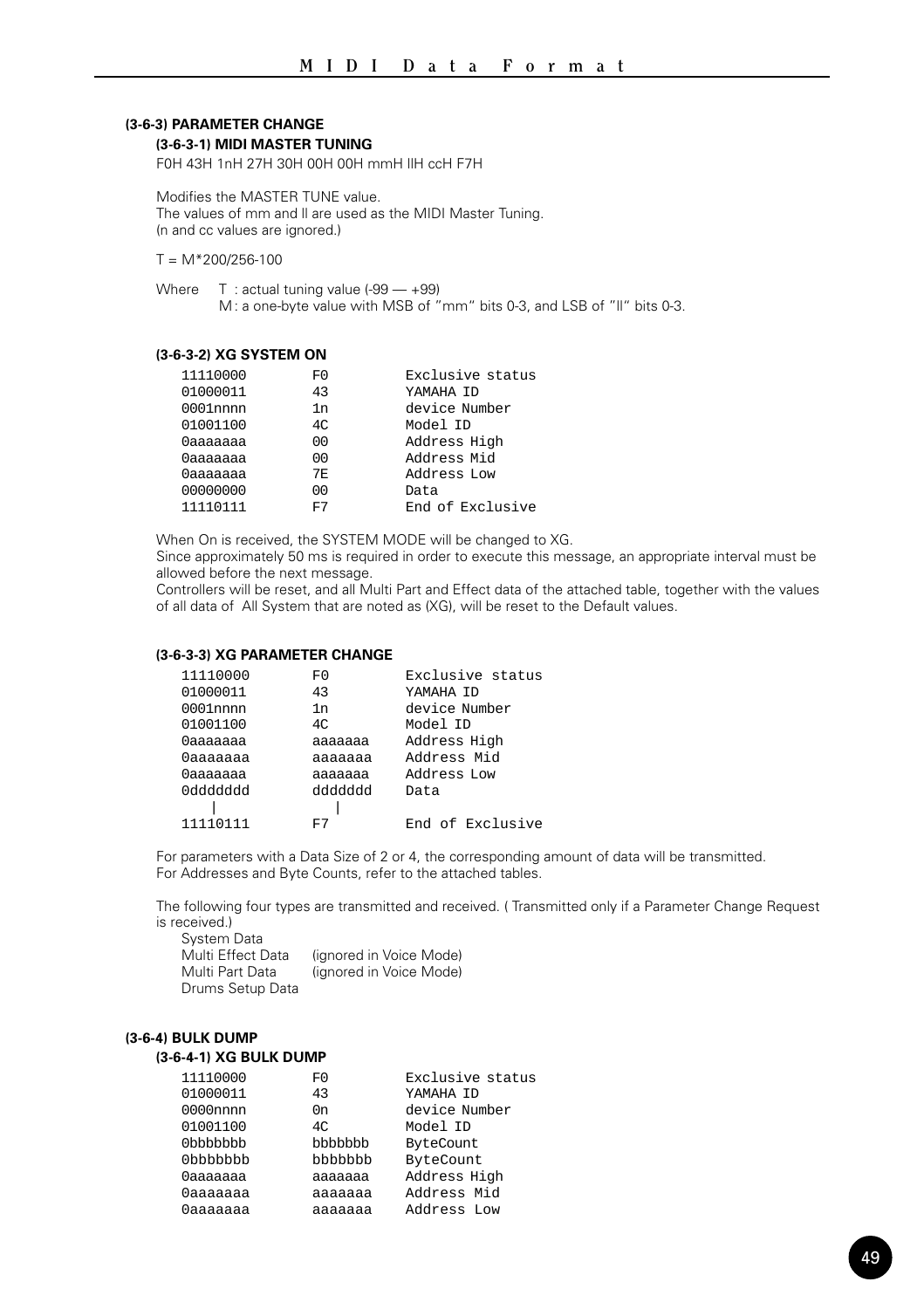| 00000000 | 00     | Data             |
|----------|--------|------------------|
|          |        |                  |
| Occccccc | aaaaaa | Check-sum        |
| 11110111 | F7     | End of Exclusive |

For Addresses and Byte Counts, refer to the attached tables.

Check sum is the value which produces a lower 7 bits of zero when the Byte Count, Start Address, Data, and the Check-sum itself are added.

513 bytes or more must not be transmitted at once. Thus, if a Dump Request for 513 or more bytes is received, the date will be divided into packets of 512 bytes or less, and transmitted at an appropriate timing interval (120 msec or longer).

The following five types are transmitted and received. (Transmitted only if a Bulk Dump Request is received.)

System Data Multi Effect Data (for each module) Multi Part Data (for each part) Drums Setup Data (for each note) System Information (transmitted only)

#### **(3-6-5) DUMP REQUEST (3-6-5-1) XG DUMP REQUEST**

| 11110000    | F0      | Exclusive status |
|-------------|---------|------------------|
| 01000011    | 43      | YAMAHA TD        |
| $0010$ nnnn | 2n      | device Number    |
| 01001100    | 4C      | Model ID         |
| Оааааааа    | ааааааа | Address High     |
| 0aaaaaaa    | ааааааа | Address Mid      |
| 0aaaaaaa    | aaaaaaa | Address Low      |
| 11110111    | F7      | End of Exclusive |
|             |         |                  |

For Addresses and Byte Counts, refer to the attached tables.

The following four types are received. System Data Multi Effect Data (for each module) Multi Part Data (for each part) Drums Setup Data (for each note)

#### **(3-6-6) XG PARAMETER REQUEST**

| 11110000    | F0             | Exclusive status |
|-------------|----------------|------------------|
| 01000011    | 43             | YAMAHA TD        |
| $0011$ nnnn | 3n             | device Number    |
| 01001100    | 4 <sup>c</sup> | Model ID         |
| 0aaaaaaa    | aaaaaaa        | Address High     |
| 0aaaaaaa    | aaaaaaa        | Address Mid      |
| 0aaaaaaa    | aaaaaaa        | Address Low      |
| 11110111    | F7             | End of Exclusive |

For Addresses and Byte Counts, refer to the attached tables.

The following four types are received. System Data Multi Effect Data Multi Part Data Drums Setup Data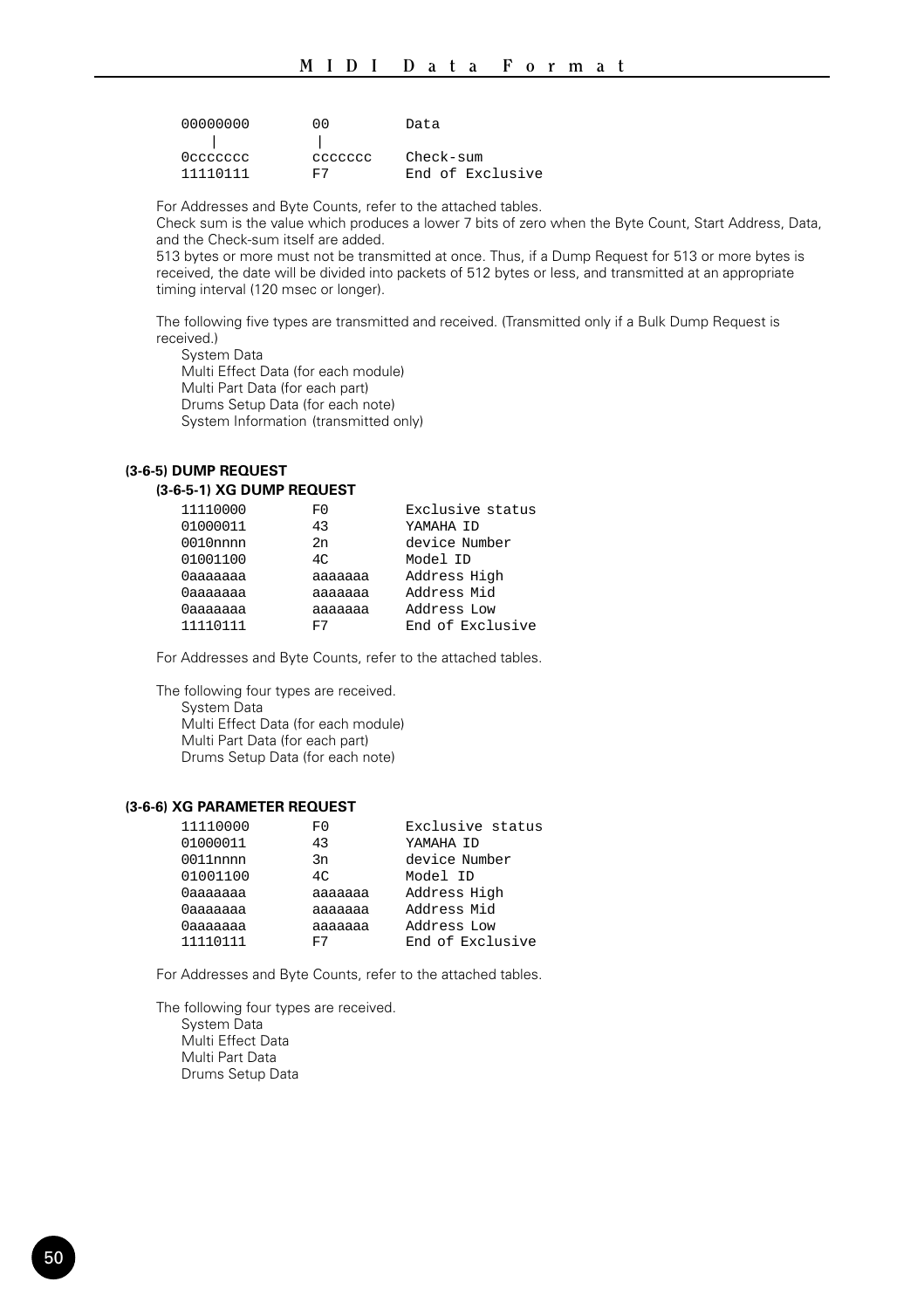

**(4) Diagram of connections between the Keyboard/ Switch block, Sequencer block, and Tone Generator block**

When PC1, PC2 or, Mac is selected with the HOST SELECT switch, data will be transmitted and received via the TO HOST connector.

In this case, MIDI data received via the MIDI IN connector will re-transmitted to the TO HOST connector, data received via the TO HOST connector will be re-transmitted to the MIDI OUT connector.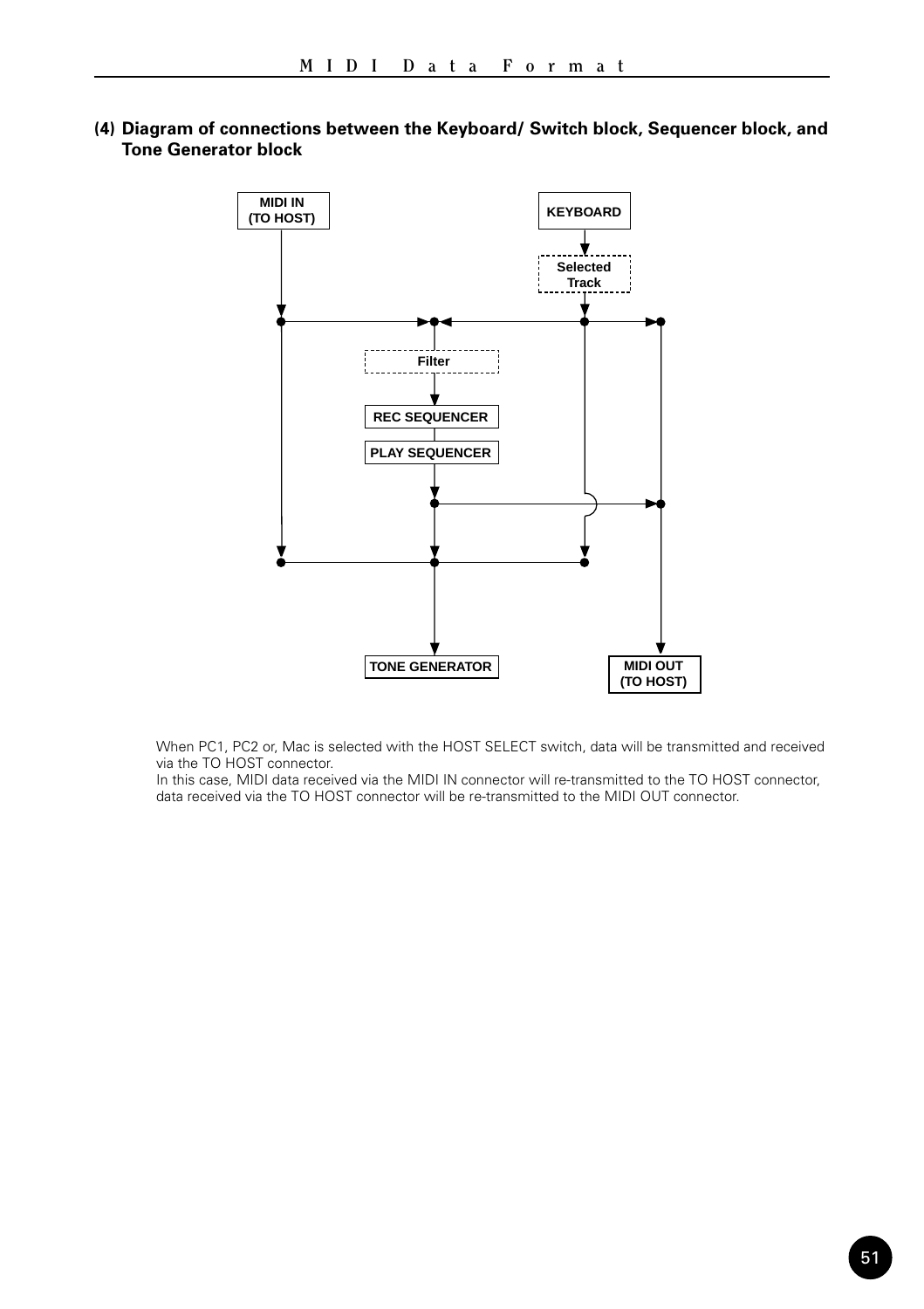## ■ Sequencer part **(1) TRANSMIT FLOW**

| $MIDI \leftarrow$ |     | -CHANNEL VOICE MESSAGE                                         |                |  |  |  |  |                                                            |  |  |
|-------------------|-----|----------------------------------------------------------------|----------------|--|--|--|--|------------------------------------------------------------|--|--|
| OUT               |     | NOTE ON/OFF                                                    | 9nH            |  |  |  |  |                                                            |  |  |
|                   |     | KEY'S AFTER TOUCH                                              | AnH            |  |  |  |  |                                                            |  |  |
|                   |     | CONTROL CHANGE                                                 | BnH            |  |  |  |  |                                                            |  |  |
|                   |     | PROGRAM CHANGE                                                 | CnH            |  |  |  |  |                                                            |  |  |
|                   |     | CHANNEL AFTER TOUCH DnH                                        |                |  |  |  |  |                                                            |  |  |
|                   |     | PITCH BEND CHANGE                                              | EnH            |  |  |  |  |                                                            |  |  |
|                   |     | CHANNEL MODE MESSAGE                                           |                |  |  |  |  |                                                            |  |  |
|                   |     | ALL SOUND OFF                                                  | <b>BnH 78H</b> |  |  |  |  |                                                            |  |  |
|                   |     | RESET ALL CONTROLLERS BnH 79H                                  |                |  |  |  |  |                                                            |  |  |
|                   |     | LOCAL CONTROL                                                  | BnH 7AH        |  |  |  |  |                                                            |  |  |
|                   |     | OMNI MODE OFF                                                  | BnH 7CH        |  |  |  |  |                                                            |  |  |
|                   |     | OMNI MODE ON                                                   | BnH 7DH        |  |  |  |  |                                                            |  |  |
|                   |     | MONO MODE ON                                                   | BnH 7EH        |  |  |  |  |                                                            |  |  |
|                   |     | POLY MODE ON                                                   | BnH 7FH        |  |  |  |  |                                                            |  |  |
|                   |     | SYSTEM EXCLUSIVE MESSAGE FOH  F7H                              |                |  |  |  |  |                                                            |  |  |
|                   | SW1 |                                                                |                |  |  |  |  |                                                            |  |  |
|                   | ъ   | SYSTEM REALTIME MESSAGE                                        |                |  |  |  |  |                                                            |  |  |
|                   |     | TIMING CLOCK                                                   | F8H            |  |  |  |  |                                                            |  |  |
|                   |     | START                                                          | FAH            |  |  |  |  |                                                            |  |  |
|                   |     | CONTINUE                                                       | FBH            |  |  |  |  |                                                            |  |  |
|                   |     | STOP                                                           | FCH            |  |  |  |  |                                                            |  |  |
|                   |     | SYSTEM COMMON MESSAGE                                          |                |  |  |  |  |                                                            |  |  |
|                   |     | SONG POSITION POINTER F2H                                      |                |  |  |  |  |                                                            |  |  |
|                   |     | SONG SELECT                                                    | F3H            |  |  |  |  |                                                            |  |  |
|                   |     | SYSTEM EXCLUSIVE MESSAGE                                       |                |  |  |  |  |                                                            |  |  |
|                   |     | -IDENTITY REPLY                                                |                |  |  |  |  | FOH 7EH 7FH 06H 02H 43H 00H 41H ddH ddH 00H 00H 00H 01H F7 |  |  |
|                   |     | <bulk dump=""></bulk>                                          |                |  |  |  |  |                                                            |  |  |
|                   |     | SONG                                                           |                |  |  |  |  | FOH 43H OOH 5FH bbH bbH aaH aaH aaH ddHddH ccH F7H         |  |  |
|                   |     | PATTERN                                                        |                |  |  |  |  | FOH 43H OOH 5FH bbH bbH aaH aaH aaH ddHddH ccH F7H         |  |  |
|                   |     | SETUP                                                          |                |  |  |  |  | FOH 43H OOH 5FH bbH bbH aaH aaH aaH ddHddH ccH F7H         |  |  |
|                   |     | INFORMATION FOH 43H 00H 5FH bbH bbH aaH aaH aaH ddHddH ccH F7H |                |  |  |  |  |                                                            |  |  |
|                   |     | GUITAR EFFECT                                                  |                |  |  |  |  | FOH 43H OOH 5FH bbH bbH aaH aaH aaH ddHddH ccH F7H         |  |  |
|                   |     | <parameter change=""></parameter>                              |                |  |  |  |  |                                                            |  |  |
|                   |     | SYSTEM                                                         |                |  |  |  |  | FOH 43H 10H 5FH bbH bbH aaH aaH aaH ddHddH ccH F7H         |  |  |

 $SW1 \Box$  MIDI Control

Transmission can be turned On/Off.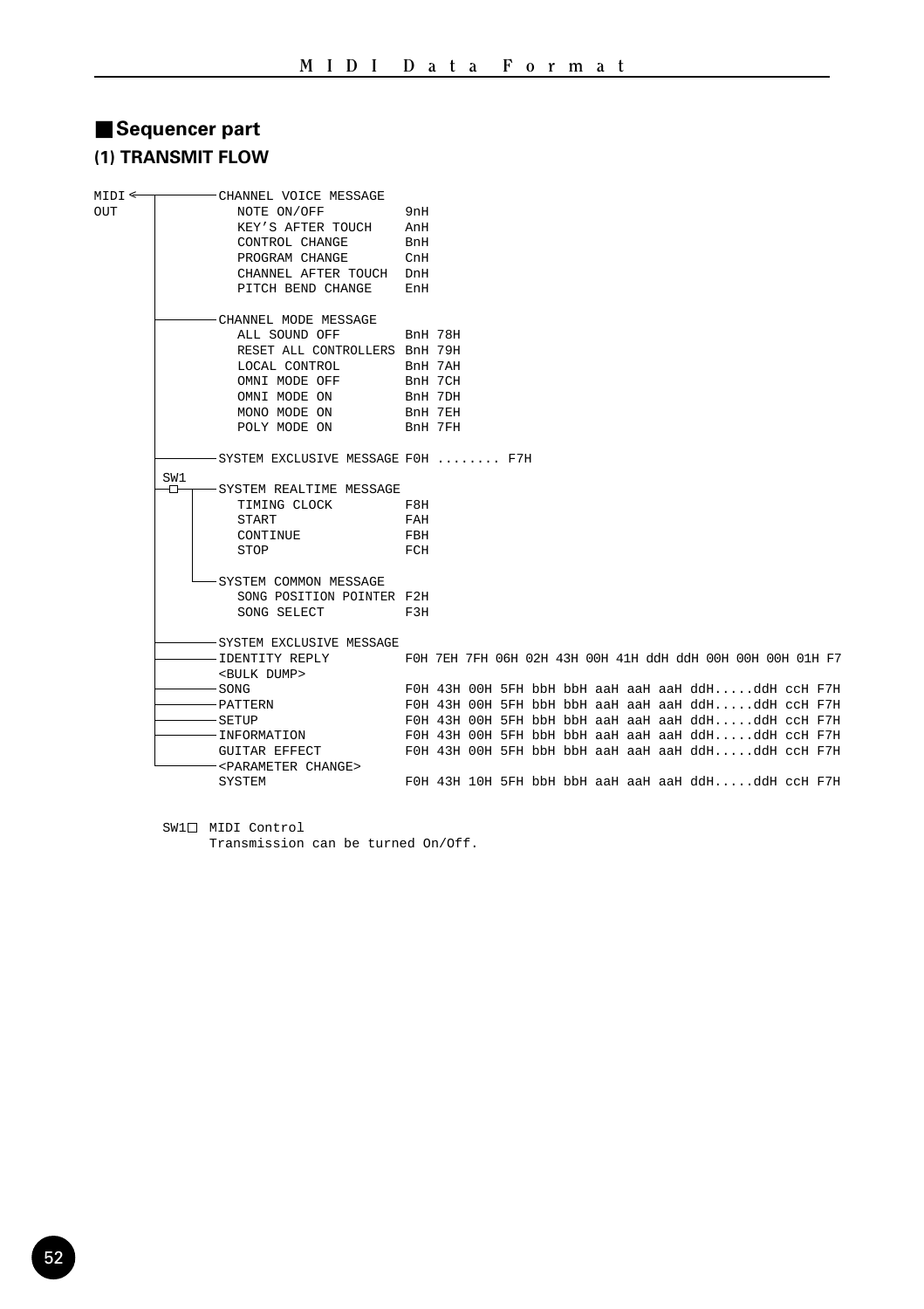## **(2) RECEIVE FLOW**

|                    | SW1             |                                                  |         |  |  |  |  |                                                           |  |
|--------------------|-----------------|--------------------------------------------------|---------|--|--|--|--|-----------------------------------------------------------|--|
| $MIDI \rightarrow$ | ⊕               | -< CHANNEL VOICE MESSAGE>                        |         |  |  |  |  |                                                           |  |
| ΙN                 |                 | -NOTE OFF                                        | 8nH     |  |  |  |  |                                                           |  |
|                    |                 | -NOTE ON/OFF                                     | 9nH     |  |  |  |  |                                                           |  |
|                    |                 | -KEY'S AFTER TOUCH                               | AnH     |  |  |  |  |                                                           |  |
|                    |                 | -CONTROL CHANGE                                  | BnH     |  |  |  |  |                                                           |  |
|                    |                 | -PROGRAM CHANGE                                  | CnH     |  |  |  |  |                                                           |  |
|                    |                 | -CHANNEL AFTER TOUCH DnH                         |         |  |  |  |  |                                                           |  |
|                    |                 | -PITCH BEND CHANGE                               | EnH     |  |  |  |  |                                                           |  |
|                    |                 |                                                  |         |  |  |  |  |                                                           |  |
|                    |                 | - CHANNEL MODE MESSAGE                           |         |  |  |  |  |                                                           |  |
|                    |                 | ALL SOUND OFF                                    | BnH 78H |  |  |  |  |                                                           |  |
|                    |                 | RESET ALL CONTROLLERS BnH 79H                    |         |  |  |  |  |                                                           |  |
|                    |                 | LOCAL CONTROL                                    | BnH 7AH |  |  |  |  |                                                           |  |
|                    |                 | OMNI MODE OFF                                    | BnH 7CH |  |  |  |  |                                                           |  |
|                    |                 | OMNI MODE ON                                     | BnH 7DH |  |  |  |  |                                                           |  |
|                    |                 | MONO MODE ON                                     | BnH 7EH |  |  |  |  |                                                           |  |
|                    |                 | POLY MODE ON                                     | BnH 7FH |  |  |  |  |                                                           |  |
|                    |                 |                                                  |         |  |  |  |  |                                                           |  |
|                    |                 | -SYSTEM EXCLUSIVE MESSAGE FOH  F7H               |         |  |  |  |  |                                                           |  |
|                    |                 |                                                  |         |  |  |  |  |                                                           |  |
|                    | SW <sub>3</sub> |                                                  |         |  |  |  |  |                                                           |  |
|                    | ᇚ               | -TIMING CLOCK                                    | F8H     |  |  |  |  |                                                           |  |
|                    | SW <sub>2</sub> |                                                  |         |  |  |  |  |                                                           |  |
|                    | ъ               | SYSTEM REALTIME MESSAGE                          |         |  |  |  |  |                                                           |  |
|                    |                 | START                                            | FAH     |  |  |  |  |                                                           |  |
|                    |                 | CONTINUE                                         | FBH     |  |  |  |  |                                                           |  |
|                    |                 | STOP                                             | FCH     |  |  |  |  |                                                           |  |
|                    |                 |                                                  |         |  |  |  |  |                                                           |  |
|                    |                 | SYSTEM COMMON MESSAGE                            |         |  |  |  |  |                                                           |  |
|                    |                 | SONG POSITION POINTER F2H                        |         |  |  |  |  |                                                           |  |
|                    |                 | SONG SELECT                                      | F3H     |  |  |  |  |                                                           |  |
|                    |                 | - SYSTEM EXCLUSIVE MESSAGE                       |         |  |  |  |  |                                                           |  |
|                    |                 | -IDENTITY REQUEST FOH 7EH OnH 06H 01H F7H        |         |  |  |  |  |                                                           |  |
|                    |                 | <bulk dump=""></bulk>                            |         |  |  |  |  |                                                           |  |
|                    |                 | - SONG                                           |         |  |  |  |  | FOH 43H OOH 5FH bbH bbH aaH aaH aaH ddHddH ccH F7H        |  |
|                    |                 | – PATTERN                                        |         |  |  |  |  | FOH 43H 00H 5FH bbH bbH aaH aaH aaH ddHddH ccH F7H        |  |
|                    |                 | - SETUP                                          |         |  |  |  |  | FOH 43H OOH 5FH bbH bbH aaH aaH aaH ddHddH ccH F7H        |  |
|                    |                 | - INFORMATION                                    |         |  |  |  |  | FOH 43H 00H 5FH bbH bbH aaH aaH aaH ddHddH ccH F7H        |  |
|                    |                 | -GUITAR EFFECT                                   |         |  |  |  |  | FOH 43H 00H 5FH bbH bbH aaH aaH aaH ddHddH ccH F7H        |  |
|                    |                 | <parameter change=""></parameter>                |         |  |  |  |  |                                                           |  |
|                    |                 | - SYSTEM                                         |         |  |  |  |  | FOH 43H 10H 5FH bbH bbH aaH aaH aaH ddHddH ccH F7H        |  |
|                    |                 | – COMMAND                                        |         |  |  |  |  | FOH 43H 10H 5FH bbH bbH aaH aaH aaH ddHddH ccH F7H        |  |
|                    |                 | <bulk dump="" request=""></bulk>                 |         |  |  |  |  |                                                           |  |
|                    |                 | – SONG                                           |         |  |  |  |  | FOH 43H 20H 5FH bbH bbH aaH aaH aaH ddHddH ccH F7H        |  |
|                    |                 | – PATTERN                                        |         |  |  |  |  | FOH 43H 20H 5FH bbH bbH aaH aaH aaH ddHddH ccH F7H        |  |
|                    |                 | – SETUP                                          |         |  |  |  |  | FOH 43H 20H 5FH bbH bbH aaH aaH aaH ddHddH ccH F7H        |  |
|                    |                 | - ALL                                            |         |  |  |  |  | FOH 43H 20H 5FH bbH bbH aaH aaH aaH ddHddH ccH F7H        |  |
|                    |                 | - INFORMATION                                    |         |  |  |  |  | $F0H$ 43H 20H 5FH bbH bbH aaH aaH aaH ddHddH $c$ cH $F7H$ |  |
|                    |                 | -GUITAR EFFECT                                   |         |  |  |  |  | FOH 43H 20H 5FH bbH bbH aaH aaH aaH ddHddH ccH F7H        |  |
|                    |                 | <parameter request=""></parameter>               |         |  |  |  |  |                                                           |  |
|                    |                 | - SYSTEM                                         |         |  |  |  |  | FOH 43H 30H 5FH bbH bbH aaH aaH aaH ddHddH ccH F7H        |  |
|                    |                 |                                                  |         |  |  |  |  |                                                           |  |
|                    |                 | - SECTION CONTROL<br>FOH 43H 7EH OOH SSH ddH F7H |         |  |  |  |  |                                                           |  |
|                    |                 |                                                  |         |  |  |  |  |                                                           |  |

 $SW1 \Box$  Input Filter

Reception can be turned on/off according to the Input Filter settings.

- SW2<sup>[]</sup> MIDI Control Reception can be turned On/Off.
- SW3<sup>[]</sup> MIDI Sync Select whether timing will be determined by the Internal clock, or by MIDI Clock messages received at MIDI IN.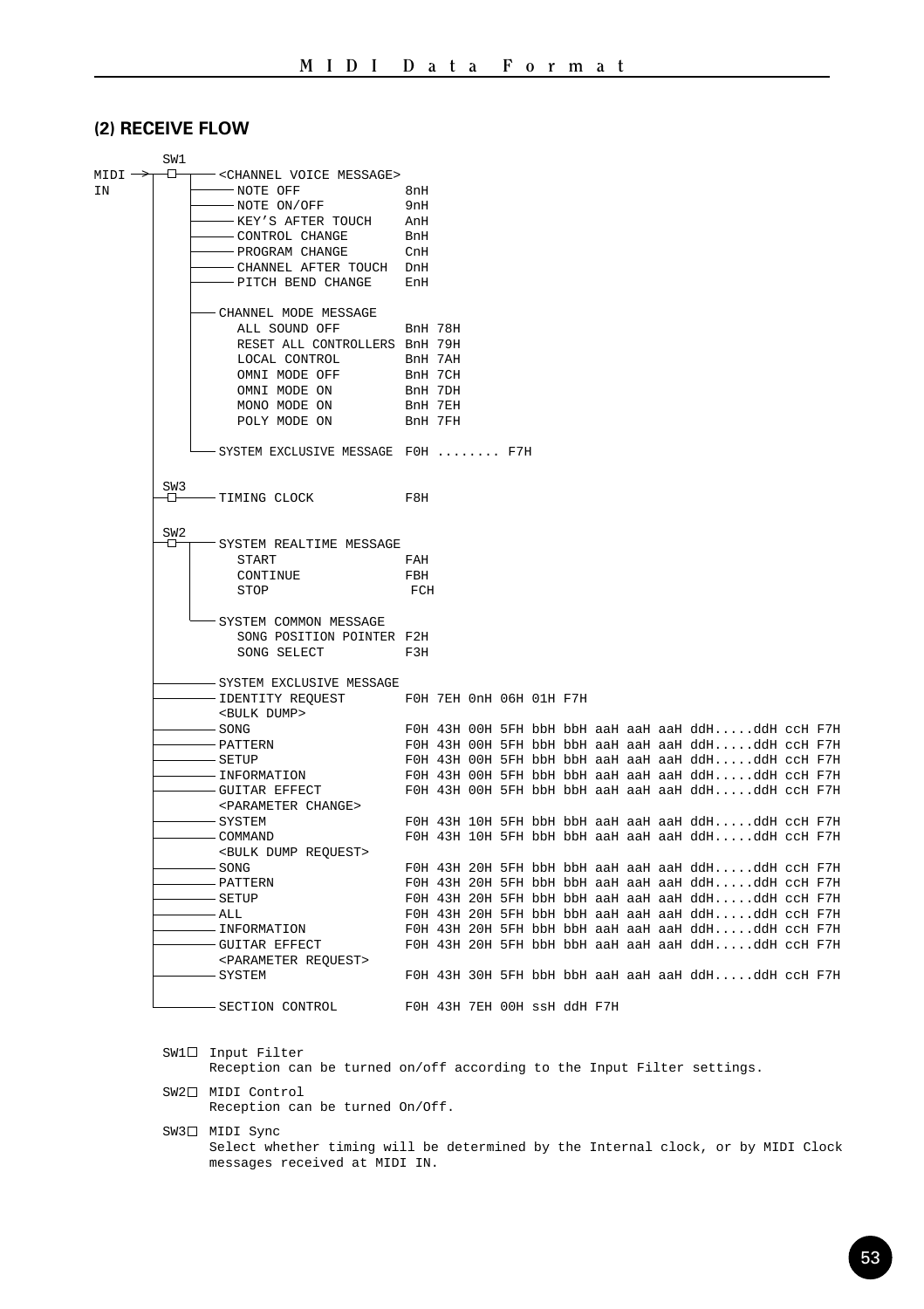## **(3) TRANSMIT/RECEIVE DATA**

#### **(3-1) CHANNEL VOICE MESSAGE**

Transmitted only during recording and playback. Transmission channel can be turned On/Off and the transmit channel set for each track.

Received only during recording. All Channel are always received. During MULTI TRACK RECORD, data of MIDI CH 0-15 will be recorded separately onto tracks 1-16.

\* In RECORD MODE, recording is normally omni on. However, during MULTI TRACK RECORD, this will be omni off, and data of MIDI CH 0-15 will be recorded separately onto tracks 1-16.

#### **(3-1-1) NOTE OFF**

| STATUS      | 1000nnnn (8nH) | $n = 0 \sim 15$ TRACK CHANNEL NUMBER |
|-------------|----------------|--------------------------------------|
| NOTE NUMBER | Okkkkkkk       | $k = 0$ (C-2) ~ 127 (G8)             |
| VELOCITY    | Ovvvvvvv       | v is ignored                         |

Only recorded.

During playback, converted into 9nH kkH 00H.

### **(3-1-2) NOTE ON/OFF**

| <b>STATUS</b> | 1001nnnn (9nH) | $n = 0 \sim 15$ TRACK CHANNEL NUMBER |
|---------------|----------------|--------------------------------------|
| NOTE NUMBER   | Okkkkkkk       | $k = 0$ (C-2) ~ 127 (G8)             |
| VELOCITY.     | Ovvvvvvv       | $(v\neq 0)$ NOTE ON                  |
|               | 00000000       | $(v=0)$ NOTE OFF                     |

#### **(3-1-3) POLYPHONIC KEY PRESSURE**

| STATUS      | 1010nnnn (AnH) | $n = 0 \sim 15$ TRACK CHANNEL NUMBER |
|-------------|----------------|--------------------------------------|
| NOTE NUMBER | Okkkkkkk       | $k = 0$ (C-2) ~ 127 (G8)             |
| VALUE       | Ovvvvvv        | $v = 0 - 127$                        |

#### **(3-1-4) CONTROL CHANGE**

| <b>STATUS</b>  | 1011nnnn (BnH) | $n = 0 \sim 15$ TRACK CHANNEL NUMBER |
|----------------|----------------|--------------------------------------|
| CONTROL NUMBER | Occecccc       |                                      |
| CONTROL VALUE  | Ovvvvvvv       |                                      |

All Control Change messages are recorded and played back.

#### **(3-1-5) PROGRAM CHANGE**

| STATUS                     | 1100nnnn (CnH) | $n = 0 \sim 15$ TRACK CHANNEL NUMBER |
|----------------------------|----------------|--------------------------------------|
| PROGRAM NUMBER    Oppppppp |                | $p = 0 \sim 127$                     |

#### **(3-1-6) CHANNEL PRESSURE**

| <b>STATUS</b> | 1101nnnn (DnH) | $n = 0 \sim 15$ TRACK CHANNEL NUMBER |
|---------------|----------------|--------------------------------------|
| <b>VALUE</b>  | Ovvvvvv        | $v = 0 \sim 127$                     |

#### **(3-1-7) PITCH BEND CHANGE**

| <b>MSB</b><br>PITCH BEND MSB 0 $\sim$ 127<br>Ovvvvvvv | <b>STATUS</b><br>LSB. | 1110nnnn (EnH)<br>Ovvvvvvv | $n = 0 \sim 15$ TRACK CHANNEL NUMBER<br>PITCH BEND LSB 0 $\sim$ 127 |
|-------------------------------------------------------|-----------------------|----------------------------|---------------------------------------------------------------------|
|-------------------------------------------------------|-----------------------|----------------------------|---------------------------------------------------------------------|

## **(3-2) CHANNEL MODE MESSAGE**

The following messages are recorded and played back.

| RESET ALL CONTROLLERS | BnH 78H |
|-----------------------|---------|
| LOCAL CONTROL         | RnH 7AH |
| OMNI MODE OFF         | BnH 7CH |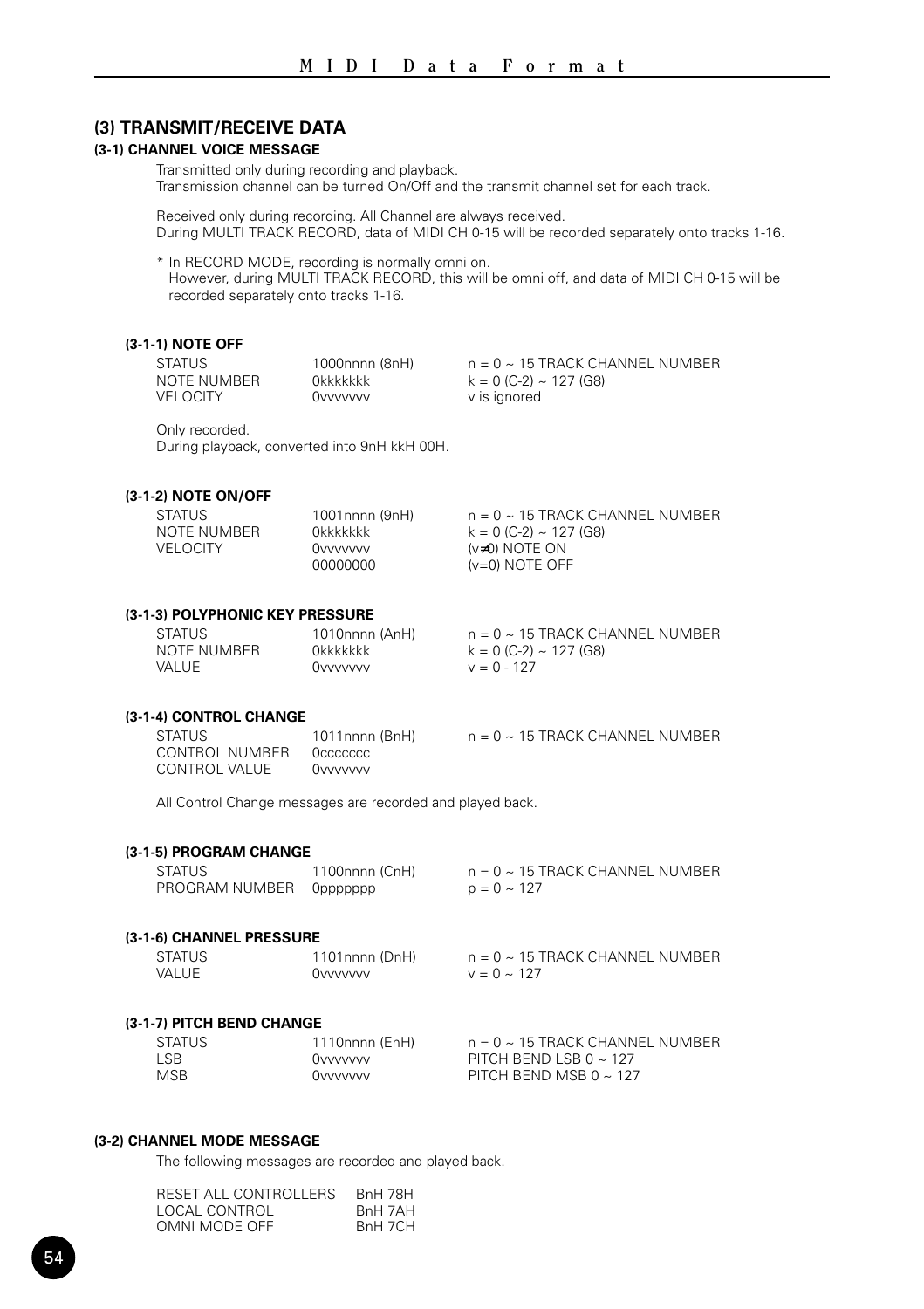| OMNI MODE ON | RnH 7DH |
|--------------|---------|
| MONO MODE ON | RnH 7FH |
| POLY MODE ON | RnH 7FH |

### **(3-3) SYSTEM COMMON MESSAGE**

These are transmitted and received as Control Messages for QY100 functions. They are not recorded as SEQUENCE DATA.

#### **(3-3-1) SONG POSITION POINTER**

| <b>STATUS</b> | 11110010 (F2H) |                   |
|---------------|----------------|-------------------|
| LSB.          | Ovvvvvvv       | SONG POSITION LSB |
| MSB.          | Ovvvvvvv       | SONG POSITION MSB |

Transmitted when you move to a different measure in the SONG PLAY Mode. Received when in SONG PLAY Standby.

#### **(3-3-2) SONG SELECT**

STATUS 11110011 (F3H)<br>SONG NUMBER 0sssssss

OSSSSSSSS SONG NUMBER (PATTERN NUMBER in the PATTERN Mode)

In the SONG PLAY Mode, this will be transmitted when a SONG is switched. In the PATTERN PLAY Mode, this will be transmitted when a PATTERN is switched. When in SONG PLAY Mode Standby, PATTERN PLAY Mode Standby, and PLAY, this message is received. When received in the PATTERN PLAY Mode, the PATTERN will change.

#### **(3-4) SYSTEM REAL TIME MESSAGE**

Not recorded as Sequence Data.

#### **(3-4-1) TIMING CLOCK**

STATUS 11111000 (F8H)

You can select whether the internal clock will be used as the Timing Clock, or whether Timing Clock messages from the MIDI IN will be used. Transmission and reception can be turned On/Off.

#### **(3-4-2) START**

STATUS 11111010 (FAH)

Transmission/Reception can be turned On/Off.

#### **(3-4-3) CONTINUE**

STATUS 11111011 (FBH)

Transmission/Reception can be turned On/Off.

#### **(3-4-4) STOP**

STATUS 11111100 (FCH)

Transmission/Reception can be turned On/Off.

#### **(3-5) SYSTEM EXCLUSIVE MESSAGE**

All System Exclusive Messages are recorded and played back. Even if time intervals existed within the actual data that was received, the entire message between F0 and F7 will be recorded into one timing location. For playback, an interval time can be specified for each 1K bytes.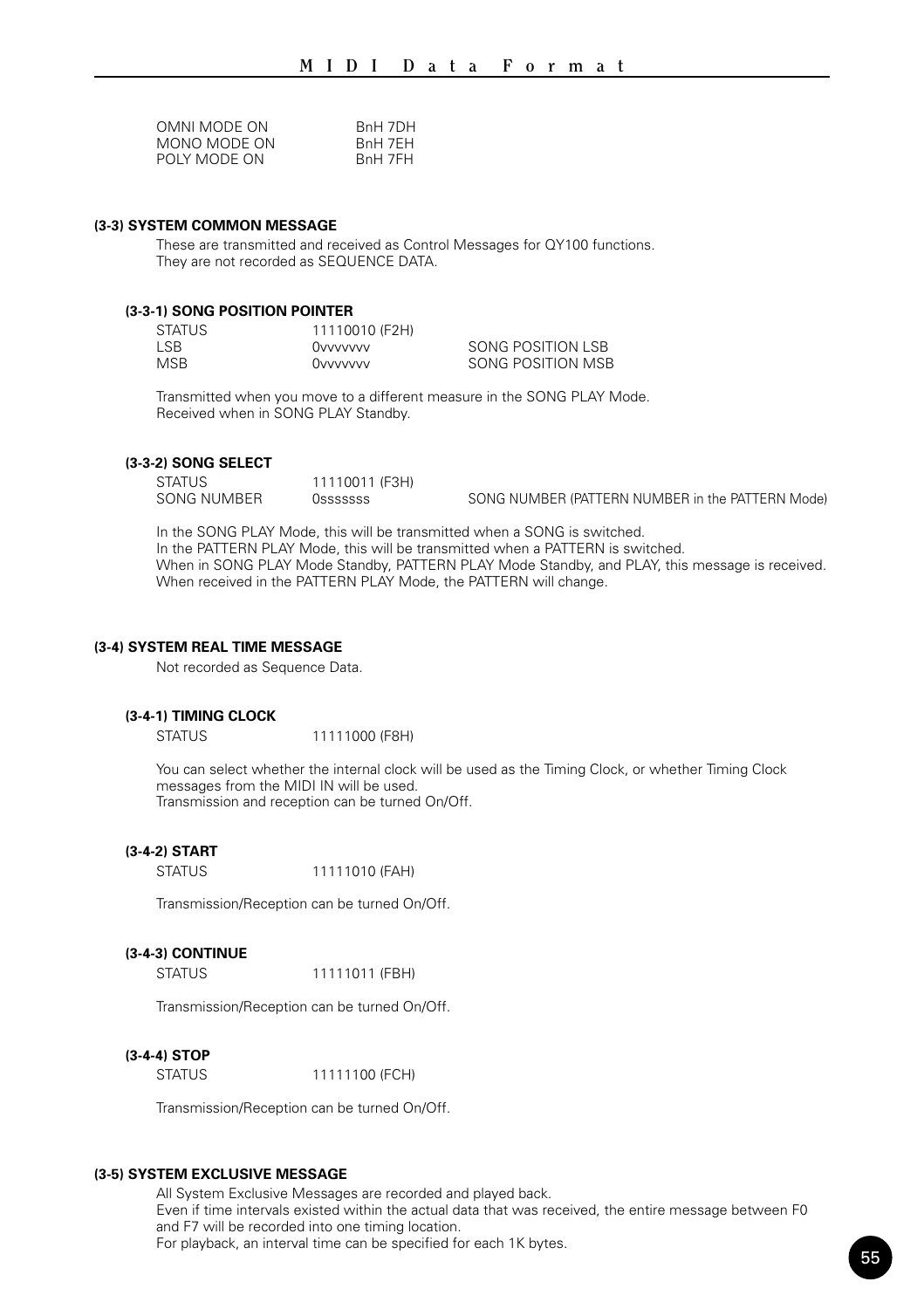#### **(3-6) SYSTEM EXCLUSIVE MESSAGE**

In the QY100, the following Exclusive Messages can be used. The following data, during Standby for SONG MODE, PATTERN MODE, will be transmitted and received as the QY100's internal data. When RECORDING, it will be recorded as Sequence Data.

#### **(3-6-1) UNIVERSAL NON REALTIME MESSAGE**

#### **(3-6-1-1) IDENTITY REQUEST (Received only)**

F0H 7EH 0nH 06H 01H F7H (n is device number however, the QY100 receives when in OMNI.)

#### **(3-6-1-2) IDENTITY REPLY (Transmitted only)**

F0H 7EH 7FH 06H 02H 43H 00H 41H ddH ddH 00H 00H 00H 01H F7H dd:Device Number Code

#### **(3-6-2) SECTION CONTROL**

| 11110000  | F0  | Exclusive status |
|-----------|-----|------------------|
| 01000011  | 43  | YAMAHA TD        |
| 01111110  | 7F. | Style            |
| 00000000  | 00  | Section Control  |
| OSSSSSSS  | SS  | Section          |
| 099999999 | ďq  | On/Off           |
| 11110111  | 교7  | End of Exclusive |

ss=08H-0EH, dd=on is received, and the PATTERN will be changed to the QY100's sections INTRO, MAIN A, MAIN B, FILL AB, FILL BA, ENDING, and BLANK respectively.

#### **(3-6-3) BULK DUMP and PARAMETER CHANGE**

The following 3 types of data are received and transmitted by the QY100.

| (1) Bulk Dump SEQ Data              | SONG DATA PATTERN DATA                            |
|-------------------------------------|---------------------------------------------------|
| (2) Bulk Dump Data                  | SETUP DATA, SONG INFORMATION, PATTERN INFORMATION |
| (3) Parameter Change                | BULK MODE ON/OFF.CLEAR SONG.CLEAR PATTERN         |
| Requests are the following 2 types. |                                                   |
| (4) Bulk Dump Request               | SONG DATA, PATTERN DATA, SETUP DATA.              |
|                                     | SONG INFORMATION, PATTERN INFORMATION             |
| (5) Parameter Change Request        | BULK MODE ON/OFF, CLEAR SONG, CLEAR PATTERN       |

#### **(3-6-3-1) Bulk Dump SEQ DATA**

The format for transmission and reception of SONG DATA and PATTERN DATA. The data size for one transmission or reception is 147 byte. Long sequencer files will be divided before 147 bytes, separated, and transmitted. 8bit original data will be converted into 7bit MIDI data. Refer to <Table 1-9 >for Address and Data size.

| 11110000  | F0      | Exclusive status                                     |
|-----------|---------|------------------------------------------------------|
| 01000011  | 43      | YAMAHA TD                                            |
| 00000000  | 00      | substatus                                            |
| 01011111  | 5F      | model TD                                             |
| 00000001  | 01      | ByteCount MSB (The data size is fixed at 147 bytes.) |
| 00010011  | 13      | ByteCount LSB                                        |
| Oaaaaaaa  | aaaaaaa | Address High                                         |
| 0aaaaaaa  | aaaaaaa | Address Mid                                          |
| 0aaaaaaa  | aaaaaaa | Address Low                                          |
| bbbbbbbb  | ddddddd | data                                                 |
|           |         |                                                      |
| 099999999 | ddddddd | data                                                 |
| 0ccccccc  | ccccccc | Check-sum                                            |
| 11110111  | F7      | End Of Exclusive                                     |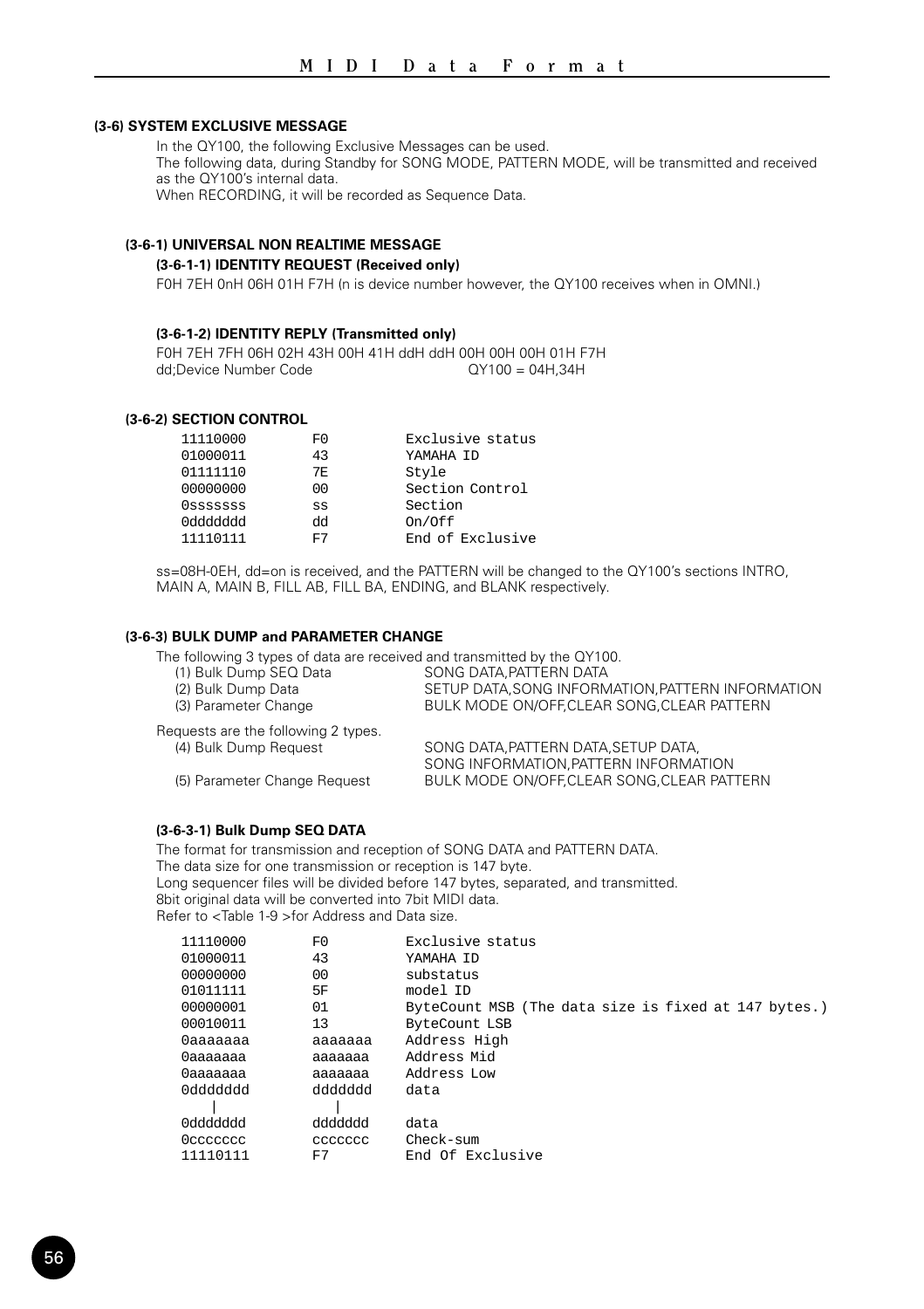#### **(3-6-3-2) Bulk Dump DATA**

The format for transmission and reception of SETUP DATA, SONG INFORMATION and PATTERN INFORMATION.

Refer to <Table 1-9> for Address and Data size.

| 11110000  | F0      | Exclusive status |
|-----------|---------|------------------|
| 01000011  | 43      | YAMAHA TD        |
| 00000000  | 00      | substatus        |
| 01011111  | 5F      | model TD         |
| 0bbbbbbb  | bbbbbbb | ByteCount MSB    |
| 0bbbbbbb  | bbbbbbb | ByteCount LSB    |
| 0ааааааа  | ааааааа | Address High     |
| Оааааааа  | ааааааа | Address Mid      |
| 0ааааааа  | ааааааа | Address Low      |
| 099999999 | ddddddd | data             |
|           |         |                  |
| 099999999 | ddddddd | data             |
| 0 ccccccc | ccccccc | $Check-sum$      |
| 11110111  | F7      | End Of Exclusive |

#### **(3-6-3-3) Parameter Change**

The format for executing BULK MODE ON/OFF, CLEAR SONG and CLEAR PATTERN.

| 11110000 | F <sub>0</sub> | Exclusive status |
|----------|----------------|------------------|
| 01000011 | 43             | YAMAHA TD        |
| 00010000 | 10             | substatus        |
| 01011111 | 5F             | model ID         |
| 0aaaaaaa | aaaaaaa        | Address High     |
| 0aaaaaaa | aaaaaaa        | Address Mid      |
| 0aaaaaaa | aaaaaaa        | Address Low      |
| 0ddddddd | ddddddd        | data             |
| 11110111 | F7             | End Of Exclusive |

#### **(3-6-3-4) Bulk Dump Request**

The Bulk Data request of SONG DATA, PATTERN DATA, SETUP DATA, SONG INFORMATION, and PATTERN INFORMATION.

| 11110000 | F0          | Exclusive status |
|----------|-------------|------------------|
| 01000011 | 43          | YAMAHA TD        |
| 00100000 | $20 \Omega$ | substatus        |
| 01011111 | 5F          | model ID         |
| 0aaaaaaa | aaaaaaa     | Address High     |
| 0aaaaaaa | aaaaaaa     | Address Mid      |
| 0aaaaaaa | aaaaaaa     | Address Low      |
| 11110111 | F7          | End Of Exclusive |

#### **(3-6-3-5) Parameter Change Request**

Parameter request for BULK MODE ON/OFF.

| 11110000 | F0      | Exclusive status |
|----------|---------|------------------|
| 01000011 | 43      | YAMAHA TD        |
| 00110000 | 30      | substatus        |
| 01011111 | 5F      | model ID         |
| 0aaaaaaa | aaaaaaa | Address High     |
| 0aaaaaaa | aaaaaaa | Address Mid      |
| 0aaaaaaa | aaaaaaa | Address Low      |
| 11110111 | F7      | End Of Exclusive |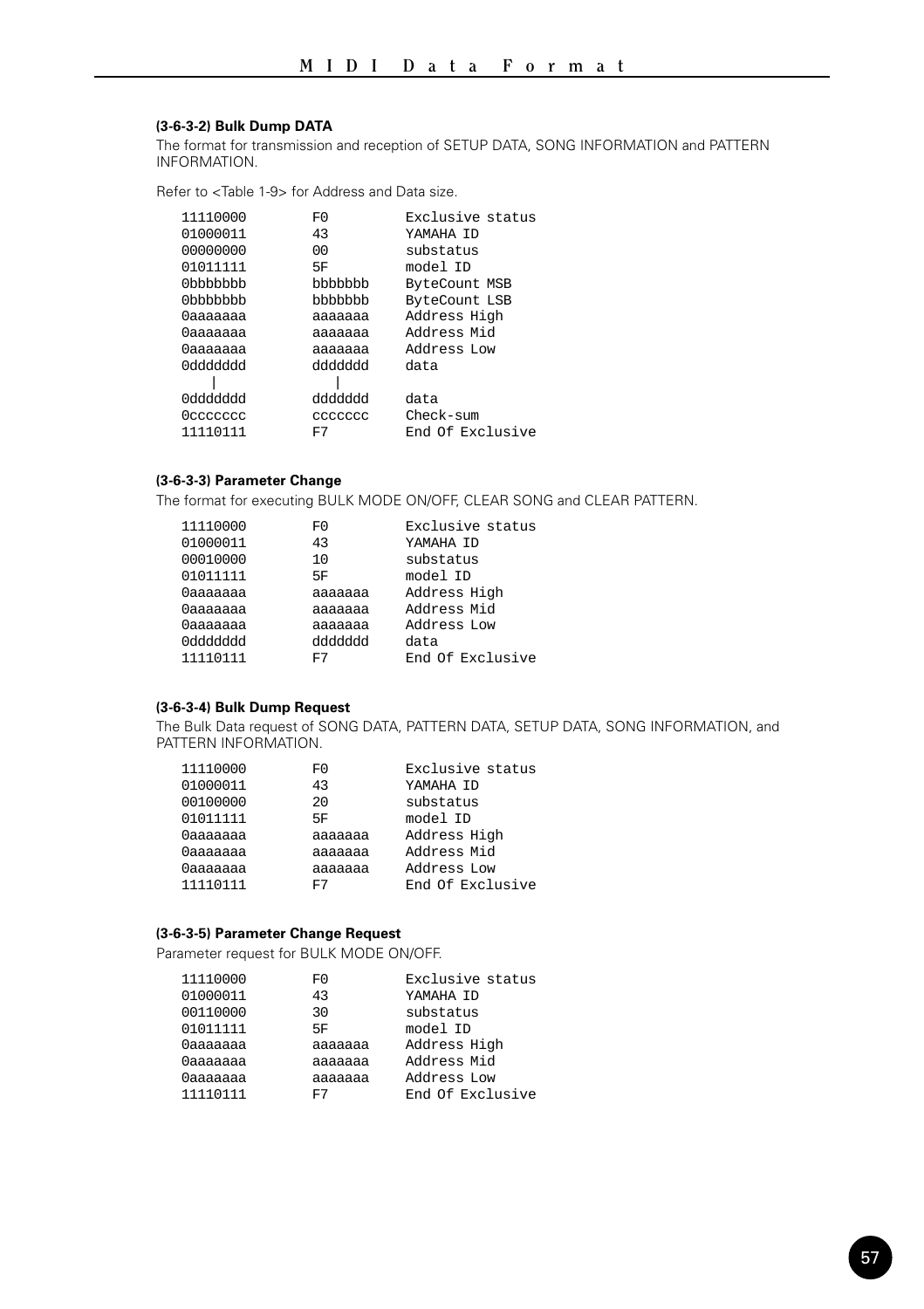## **<Table 1-1> Parameter Base Address**

|                    | <b>Parameter Change</b><br><b>Address</b> |                                     |                           |                                                                                         |                      |                                  |
|--------------------|-------------------------------------------|-------------------------------------|---------------------------|-----------------------------------------------------------------------------------------|----------------------|----------------------------------|
| <b>SYSTEM</b>      | (H)<br>00<br>00<br>00<br>$00\,$           | $(M)$ $(L)$<br>00<br>00<br>00<br>00 | 00<br>7D<br>7E<br>7F      | <b>Description</b><br>System<br>Drum Setup Reset<br>XG System On<br>All Parameter Reset |                      |                                  |
| <b>INFORMATION</b> | 01                                        | 00                                  | 00                        | System Information                                                                      |                      |                                  |
| EFFECT 1           | 02<br>02                                  | 01<br>40                            | 00<br>00                  | Effect1 (Reverb, Chorus, Variation)<br>Reserved                                         |                      |                                  |
| <b>MULTI PART</b>  | 08<br>÷<br>08                             | 00<br>÷<br>0F                       | 00<br>÷<br>0 <sup>0</sup> | Multi Part 1<br>Multi Part 32                                                           |                      |                                  |
|                    | 08                                        | 10                                  | 00                        | Reserved                                                                                |                      |                                  |
| <b>DRUM</b>        | 30<br>31                                  | 18<br>18                            | 00<br>00                  | Drum Setup 1<br>$\rightarrow$<br>Drum Setup 2                                           | Address<br>3n 18 00  | Parameter<br>note number 24      |
|                    | 32<br>3F                                  | 18<br>nn                            | 00<br>nn                  | Reserved<br>Reserved                                                                    | 3n 19 00<br>3n 54 00 | note number 25<br>note number 84 |

## **< Table 1-2 >**

## **MIDI Parameter Change table ( SYSTEM )**

| <b>Address</b><br>(H) |                      | (H) | Size Data<br>(H)       | <b>Parameter Name</b>                                                | <b>Description</b>                                                                                                          | <b>Default value</b><br>(H)                         |
|-----------------------|----------------------|-----|------------------------|----------------------------------------------------------------------|-----------------------------------------------------------------------------------------------------------------------------|-----------------------------------------------------|
| 00<br>00              | 00<br>01<br>02<br>03 | 4   | 0000<br>.07FF          | Master Tune                                                          | $-102.4+102.3$ [cent]<br>1st bit3-0→bit15-12<br>2nd bit3-0 $\rightarrow$ bit11-8<br>3rd bit3-0→bit7-4<br>4th bit3-0->bit3-0 | 00 04 00 00<br>(0400)<br>(not reset by XG or GM on) |
|                       | 04<br>05             |     | 00.7F<br>00.7F         | Master Volume<br>Not Used                                            | 0.127                                                                                                                       | 7F                                                  |
|                       | 06<br>7D<br>7F<br>7F |     | 28.58<br>n<br>00<br>00 | Transpose<br>Drum Setup Reset<br>XG System On<br>All Parameter Reset | $-24+24$ [semitones]<br>n=Drum Setup Number<br>00=XG System on (receive only)<br>00=on (receive only)                       | 40                                                  |
| TOTAL SIZE 06         |                      |     |                        |                                                                      |                                                                                                                             |                                                     |

## **< Table 1-3 >**

## **MIDI Parameter table ( System information )**

| <b>Address</b><br>(H) |          | (H) | Size Data<br>(H) | <b>Parameter Name</b> | <b>Description</b> | <b>Default value</b><br>(H) |
|-----------------------|----------|-----|------------------|-----------------------|--------------------|-----------------------------|
| 01 00 00              |          | E.  | 20.7F            | Model Name            | ("QY100            |                             |
| TOTAL SIZE 10         | 0F<br>ΩF |     | 00<br>00         | XG Support Level      | 0.127              |                             |

TOTAL SIZE 10 (Transmitted in response to a Dump Request. Not received. Bulk Dump Only)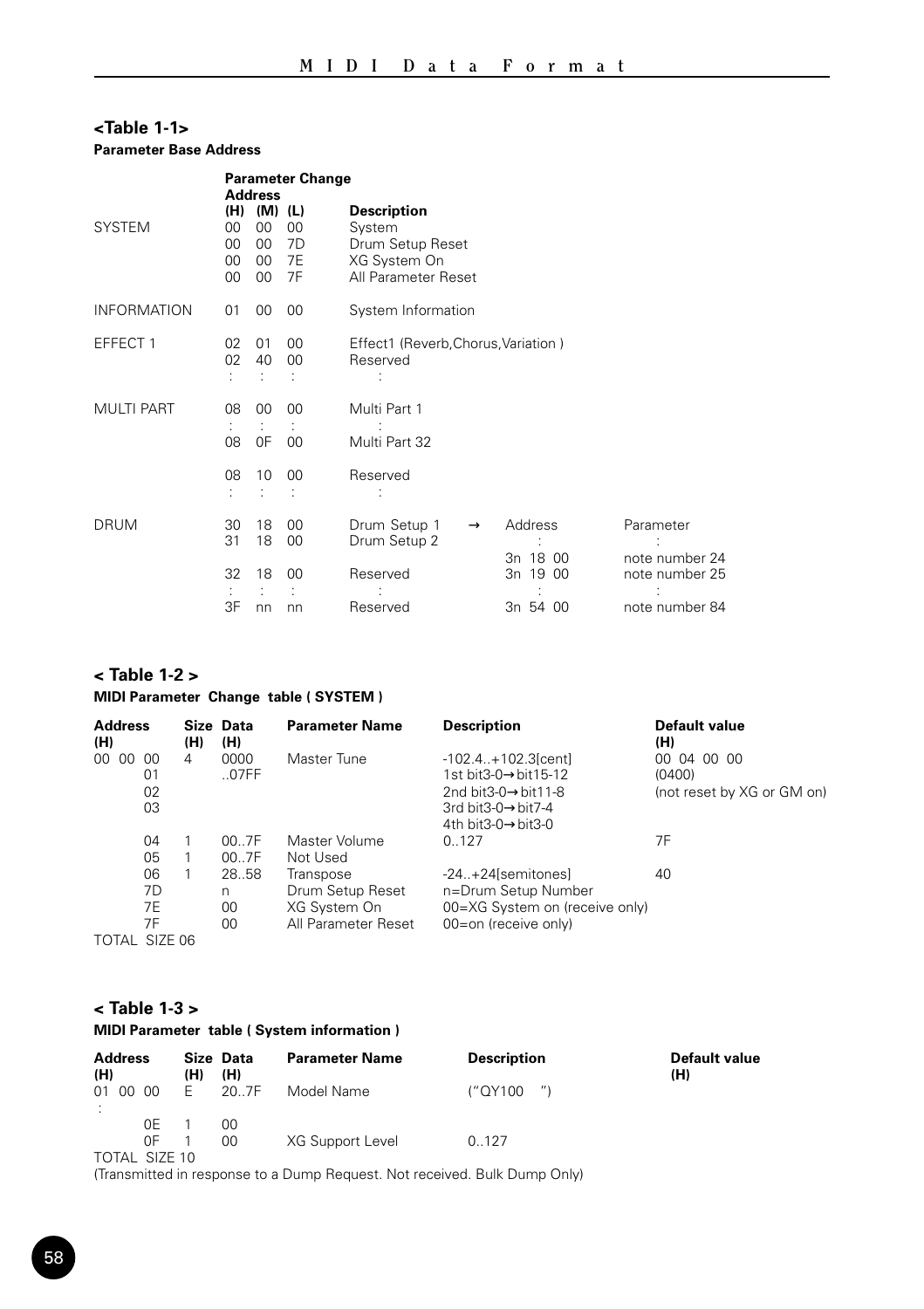## **< Table 1-4 > MIDI Parameter Change table ( EFFECT 1)**

| <b>Address</b><br>(H)     |                                                                                  | (H)                                                                             | Size Data<br>(H)                                                                                                     | <b>Parameter Name</b>                                                                                                                                                                                                                                                                                                   | Description                                                                                                                                                                                                                                                                                                                                                                                                                                        | Default value<br>(H)                                                                                                                                                                                                                                                                                      |
|---------------------------|----------------------------------------------------------------------------------|---------------------------------------------------------------------------------|----------------------------------------------------------------------------------------------------------------------|-------------------------------------------------------------------------------------------------------------------------------------------------------------------------------------------------------------------------------------------------------------------------------------------------------------------------|----------------------------------------------------------------------------------------------------------------------------------------------------------------------------------------------------------------------------------------------------------------------------------------------------------------------------------------------------------------------------------------------------------------------------------------------------|-----------------------------------------------------------------------------------------------------------------------------------------------------------------------------------------------------------------------------------------------------------------------------------------------------------|
| 02 01 00<br>TOTAL SIZE OE | 02<br>03<br>04<br>05<br>06<br>07<br>08<br>09<br>0A<br>0B<br>0C<br>0 <sub>D</sub> | 2<br>1<br>1<br>1<br>1<br>1<br>1<br>1<br>1<br>1<br>1<br>1<br>1                   | 007F<br>007F<br>007F<br>007F<br>007F<br>007F<br>007F<br>007F<br>007F<br>007F<br>007F<br>007F<br>007F<br>017F         | Reverb Type MSB<br>Reverb Type LSB<br>Reverb Parameter 1<br>Reverb Parameter 2<br>Reverb Parameter 3<br>Reverb Parameter 4<br>Reverb Parameter 5<br>Reverb Parameter 6<br>Reverb Parameter 7<br>Reverb Parameter 8<br>Reverb Parameter 9<br>Reverb Parameter 10<br>Reverb Return<br>Reverb Pan                          | Refer to Effect Type List<br>00 : basic type<br>Refer to Ef. Parameter List<br>Refer to Ef. Parameter List<br>Refer to Ef. Parameter List<br>Refer to Ef. Parameter List<br>Refer to Ef. Parameter List<br>Refer to Ef. Parameter List<br>Refer to Ef. Parameter List<br>Refer to Ef. Parameter List<br>Refer to Ef. Parameter List<br>Refer to Ef. Parameter List<br>$-\infty.0$ +6dB (096127)<br>L63CR63 (164127)                                | $01 (=HALL1)$<br>00<br>depends on Reverb type<br>depends on Reverb type<br>depends on Reverb type<br>depends on Reverb type<br>depends on Reverb type<br>depends on Reverb type<br>depends on Reverb type<br>depends on Reverb type<br>depends on Reverb type<br>depends on Reverb type<br>60<br>40       |
| 02 01 10<br>TOTAL SIZE 6  | 11<br>12<br>13<br>14<br>15                                                       | 1<br>1<br>1<br>1<br>1<br>1                                                      | 007F<br>007F<br>007F<br>007F<br>007F<br>007F                                                                         | Reverb Parameter 11<br>Reverb Parameter 12<br>Reverb Parameter 13<br>Reverb Parameter 14<br>Reverb Parameter 15<br>Reverb Parameter 16                                                                                                                                                                                  | Refer to Ef. Parameter List<br>Refer to Ef. Parameter List<br>Refer to Ef. Parameter List<br>Refer to Ef. Parameter List<br>Refer to Ef. Parameter List<br>Refer to Ef. Parameter List                                                                                                                                                                                                                                                             | depends on Reverb type<br>depends on Reverb type<br>depends on Reverb type<br>depends on Reverb type<br>depends on Reverb type<br>depends on Reverb type                                                                                                                                                  |
| 02 01<br>TOTAL SIZE OF    | 20<br>22<br>23<br>24<br>25<br>26<br>27<br>28<br>29<br>2Α<br>2B<br>2C<br>2D<br>2E | $\overline{2}$<br>1<br>1<br>1<br>1<br>1<br>1<br>1<br>1<br>1<br>1<br>1<br>1<br>1 | 007F<br>007F<br>007F<br>007F<br>007F<br>007F<br>007F<br>007F<br>007F<br>007F<br>007F<br>007F<br>007F<br>017F<br>007F | Chorus Type MSB<br>Chorus Type LSB<br>Chorus Parameter 1<br>Chorus Parameter 2<br>Chorus Parameter 3<br>Chorus Parameter 4<br>Chorus Parameter 5<br>Chorus Parameter 6<br>Chorus Parameter 7<br>Chorus Parameter 8<br>Chorus Parameter 9<br>Chorus Parameter 10<br>Chorus Return<br>Chorus Pan<br>Send Chorus To Reverb | Refer to Effect Type List<br>00 : basic type<br>Refer to Ef. Parameter List<br>Refer to Ef. Parameter List<br>Refer to Ef. Parameter List<br>Refer to Ef. Parameter List<br>Refer to Ef. Parameter List<br>Refer to Ef. Parameter List<br>Refer to Ef. Parameter List<br>Refer to Ef. Parameter List<br>Refer to Ef. Parameter List<br>Refer to Ef. Parameter List<br>$-\infty.0.+6dB(0.96.127)$<br>L63CR63 (164127)<br>$-\infty.0.+6dB(0.96.127)$ | 41 (=Chorus1)<br>00<br>depends on Chorus Type<br>depends on Chorus Type<br>depends on Chorus Type<br>depends on Chorus Type<br>depends on Chorus Type<br>depends on Chorus Type<br>depends on Chorus Type<br>depends on Chorus Type<br>depends on Chorus Type<br>depends on Chorus Type<br>60<br>40<br>00 |
| 02 01                     | 30<br>31<br>32<br>33<br>34<br>35                                                 | 1<br>1<br>1<br>1<br>1<br>1                                                      | 007F<br>007F<br>007F<br>007F<br>007F<br>007F                                                                         | Chorus Parameter 11<br>Chorus Parameter 12<br>Chorus Parameter 13<br>Chorus Parameter 14<br>Chorus Parameter 15<br>Chorus Parameter 16                                                                                                                                                                                  | Refer to Ef. Parameter List<br>Refer to Ef. Parameter List<br>Refer to Ef. Parameter List<br>Refer to Ef. Parameter List<br>Refer to Ef. Parameter List<br>Refer to Ef. Parameter List                                                                                                                                                                                                                                                             | depends on Chorus Type<br>depends on Chorus Type<br>depends on Chorus Type<br>depends on Chorus Type<br>depends on Chorus Type<br>depends on Chorus Type                                                                                                                                                  |
| TOTAL SIZE 6              |                                                                                  |                                                                                 |                                                                                                                      |                                                                                                                                                                                                                                                                                                                         |                                                                                                                                                                                                                                                                                                                                                                                                                                                    |                                                                                                                                                                                                                                                                                                           |
| 02 01 40                  | 42                                                                               | 2<br>$\overline{2}$                                                             | 007F<br>007F<br>007F<br>007F                                                                                         | Variation Type MSB<br>Variation Type LSB<br>Variation Param 1 MSB<br>Variation Param 1 LSB                                                                                                                                                                                                                              | Refer to Ef. Type List<br>00 : basic type<br>Refer to Ef. Parameter List<br>Refer to Ef. Parameter List                                                                                                                                                                                                                                                                                                                                            | $05$ (=DELAY L,C,R)<br>$00 \,$<br>depends on vari. type<br>depends on vari. type                                                                                                                                                                                                                          |
|                           | 44                                                                               | $\overline{2}$                                                                  | 007F<br>007F                                                                                                         | Variation Param 2 MSB<br>Variation Param 2 LSB                                                                                                                                                                                                                                                                          | Refer to Ef. Parameter List<br>Refer to Ef. Parameter List                                                                                                                                                                                                                                                                                                                                                                                         | depends on vari. type<br>depends on vari. type                                                                                                                                                                                                                                                            |
|                           | 46<br>48                                                                         | $\overline{2}$<br>2                                                             | 007F<br>007F<br>007F                                                                                                 | Variation Param 3 MSB<br>Variation Param 3 LSB<br>Variation Param 4 MSB                                                                                                                                                                                                                                                 | Refer to Ef. Parameter List<br>Refer to Ef. Parameter List<br>Refer to Ef. Parameter List                                                                                                                                                                                                                                                                                                                                                          | depends on vari. type<br>depends on vari. type<br>depends on vari. type                                                                                                                                                                                                                                   |
|                           | 4A                                                                               | 2                                                                               | 007F<br>007F                                                                                                         | Variation Param 4 LSB<br>Variation Param 5 MSB                                                                                                                                                                                                                                                                          | Refer to Ef. Parameter List<br>Refer to Ef. Parameter List                                                                                                                                                                                                                                                                                                                                                                                         | depends on vari. type<br>depends on vari. type                                                                                                                                                                                                                                                            |
|                           | 4C                                                                               | $\overline{2}$                                                                  | 007F<br>007F<br>007F                                                                                                 | Variation Param 5 LSB<br>Variation Param 6 MSB<br>Variation Param 6 LSB                                                                                                                                                                                                                                                 | Refer to Ef. Parameter List<br>Refer to Ef. Parameter List<br>Refer to Ef. Parameter List                                                                                                                                                                                                                                                                                                                                                          | depends on vari. type<br>depends on vari. type<br>depends on vari. type                                                                                                                                                                                                                                   |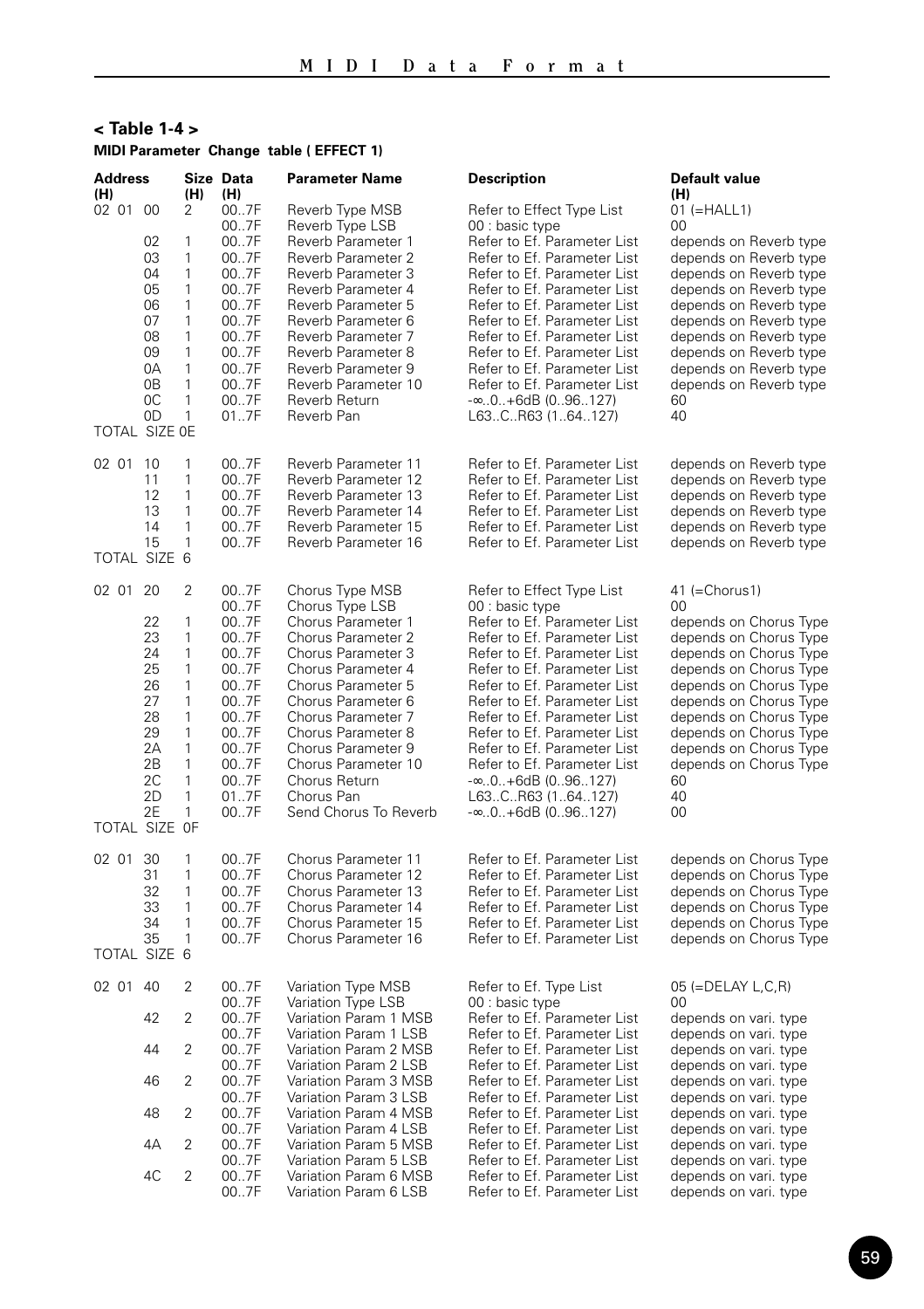| <b>Address</b><br>(H) |           | (H)            | Size Data<br>(H) | <b>Parameter Name</b>                            | <b>Description</b>                                         | <b>Default value</b><br>(H)                    |
|-----------------------|-----------|----------------|------------------|--------------------------------------------------|------------------------------------------------------------|------------------------------------------------|
|                       | 4F        | $\mathcal{P}$  | 00.7F<br>007F    | Variation Param 7 MSB<br>Variation Param 7 LSB   | Refer to Ef. Parameter List<br>Refer to Ef. Parameter List | depends on vari. type<br>depends on vari. type |
|                       | 50        | $\mathcal{P}$  | 007F<br>007F     | Variation Param 8 MSB<br>Variation Param 8 LSB   | Refer to Ef. Parameter List<br>Refer to Ef. Parameter List | depends on vari. type<br>depends on vari. type |
|                       | 52        | $\mathcal{P}$  | 007F<br>007F     | Variation Param 9 MSB<br>Variation Param 9 LSB   | Refer to Ef. Parameter List<br>Refer to Ef. Parameter List | depends on vari. type<br>depends on vari. type |
|                       | 54        | $\mathfrak{p}$ | 007F<br>007F     | Variation Param 10 MSB<br>Variation Param 10 LSB | Refer to Ef. Parameter List<br>Refer to Ef. Parameter List | depends on vari. type<br>depends on vari, type |
|                       | 56        | 1              | 007F             | Variation Return                                 | -∞…0…+6dB (0…96…127)                                       | 60                                             |
|                       | 57        | 1              | 017F             | Variation Pan                                    | L63CR63 (164127)                                           | 40                                             |
|                       | 58        | 1              | 007F             | Send Variation To Rev.                           | $-\infty.0.+6dB(0.96.127)$                                 | 00                                             |
|                       | 59        | 1              | 007F             | Send Variation To Cho.                           | $-\infty$ 0+6dB (096127)                                   | 00                                             |
|                       | 5A        | 1              | 00.01            | Variation Connection                             | 0:insertion, 1:system                                      | 00                                             |
|                       | <b>5B</b> | 1              | 001F             | Variation Part                                   | part132 (031), off (127)                                   | 7F                                             |
|                       | 5C        | 1              | 017F             | MW Variation Ctrl Depth                          | $-63+63$                                                   | 00                                             |
|                       | 5D        | 1              | 017F             | PB Variation Ctrl Depth                          | $-63. +63$                                                 | 00                                             |
|                       | 5E        | 1              | 017F             | AT Variation Ctrl Depth                          | $-63+63$                                                   | 00                                             |
|                       | 5F        | 1              | 017F             | <b>AC1 Variation CtrlDepth</b>                   | $-63+63$                                                   | 00                                             |
|                       | 60        | 1              | 017F             | <b>AC2 Variation CtrlDepth</b>                   | $-63+63$                                                   | 00                                             |
| TOTAL SIZE 21         |           |                |                  |                                                  |                                                            |                                                |
| 02 01                 | 70        | 1              | 007F             | Variation Parameter 11                           | option Parameter                                           | depends on vari. type                          |
|                       | 71        | 1              | 007F             | Variation Parameter 12                           | option Parameter                                           | depends on vari. type                          |
|                       | 72        | 1              | 007F             | Variation Parameter 13                           | option Parameter                                           | depends on vari. type                          |
|                       | 73        | 1              | 007F             | Variation Parameter 14                           | option Parameter                                           | depends on vari. type                          |
|                       | 74        | 1              | 007F             | Variation Parameter 15                           | option Parameter                                           | depends on vari. type                          |
|                       | 75        |                | 007F             | Variation Parameter 16                           | option Parameter                                           | depends on vari. type                          |
| TOTAL SIZE 6          |           |                |                  |                                                  |                                                            |                                                |

## **< Table 1-5 >**

## **MIDI Parameter Change table ( DISPLAY DATA )**

| <b>Address</b><br>(H)                   | (H) | Size Data<br>(H) | <b>Parameter Name</b> | <b>Description</b>                         | <b>Default value</b><br>(H) |
|-----------------------------------------|-----|------------------|-----------------------|--------------------------------------------|-----------------------------|
| 06 00 00<br>1F                          | 20  | 20.7F            | MESSAGE WINDOW        | 32127 (ASCII CHARACTER)                    |                             |
| TOTAL SIZE 20                           |     |                  |                       |                                            |                             |
| 00.<br>-00<br>07<br>2F<br>TOTAL SIZE 30 | 30  | 00.7F            | BITMAP WINDOW Data47  | BITMAP WINDOW Data0 0127 (ASCII CHARACTER) |                             |

The following shows the relationship of data and the display. 7 horizontally arranged elements are combined to create 1 byte of data. When the elements are displayed, the "bit" that is displayed is 1, and the "bit" that is not displayed is 0. The arrangement for the display's data is below.

|         |   | b6 b5 b4 b3 b2 b1 b0 |              |               |                |                      |               |         |          |               |              |                      |            |              | b6 b5 b4 b3 b2 b1 b0 |         |            |              | b6 b5 b4 b3 b2 b1 b0 |  |  |
|---------|---|----------------------|--------------|---------------|----------------|----------------------|---------------|---------|----------|---------------|--------------|----------------------|------------|--------------|----------------------|---------|------------|--------------|----------------------|--|--|
| Data    |   |                      |              | : 0:0:0       |                |                      | : 0 : 0       | Data 16 |          |               |              | 0:0                  | $\Omega$   | ി റ          |                      | Data 32 |            | <sup>n</sup> |                      |  |  |
| Data    |   |                      |              | <sup>0</sup>  | $\Omega$       | $\ddot{\Omega}$      | $\Omega$      | Data 17 | O        |               | U            | 0                    | $\Omega$   | $\Omega$     |                      | Data 33 |            |              |                      |  |  |
| Data    |   |                      |              | $\Omega$      | ŧ<br>$\Omega$  | $\vdots$ 0           | $\Omega$      | Data 18 |          |               | 0            | 0                    | $\Omega$   | 0            | $\vdots$ 0           | Data 34 |            | O            |                      |  |  |
| Data    | 3 |                      | <sup>o</sup> | $\Omega$<br>÷ | $\vdots$ 0     | $\vdots$ 0           | : 0 : 0       | Data 19 | $\Omega$ | $\Omega$      | $\Omega$     | $\vdots$ 0           | $\vdots$ 0 |              | 0:0                  | Data 35 | 0:0        |              |                      |  |  |
| Data    |   |                      | 0:0:         |               |                |                      | 0:0:0:0:0     | Data 20 | 0:       | $\Omega$      | 0            | 10                   | $\Omega$   |              | 0:0                  | Data 36 | $\Omega$   | 0            |                      |  |  |
| Data    | 5 |                      |              |               |                |                      | 0:0:0:0:0:0:0 | Data 21 | $\Omega$ | $\Omega$      | 0            | 10                   | $\ddot{0}$ | 0.010        |                      | Data 37 | $\Omega$   | ் ∩          |                      |  |  |
| Data    | 6 | ŋ                    | $\Omega$     | 0:0<br>÷      |                | $\overline{10}$      | ്റ : റ        | Data 22 | O        | $\Omega$      | <sup>n</sup> | $\ddot{\phantom{0}}$ | $\ddot{0}$ |              | n:n                  | Data 38 | $\Omega$ : | O            |                      |  |  |
| Data    |   | <sup>n</sup>         | <sup>o</sup> |               | 0:0:0:0        |                      |               | Data 23 | $\Omega$ | $\Omega$      | 0            | 0.010                |            | $\Omega$     |                      | Data 39 | $\Omega$   | Ω            |                      |  |  |
| Data    | 8 |                      | <sup>n</sup> |               |                |                      | :0:0:0:0:0    | Data 24 |          | n             | 0            | : 0 : 0              |            | ാ വ          |                      | Data 40 |            | O            |                      |  |  |
| Data 9  |   | 0                    |              |               |                |                      | :0:0:0:0:0:0  | Data 25 | $\Omega$ | $\Omega$<br>÷ |              | 0:0                  | $\ddot{0}$ | 0:0          |                      | Data 41 |            | n            |                      |  |  |
| Data 10 |   |                      |              |               |                |                      | 0:0:0:0:0:0:0 | Data 26 | 0:       | $\Omega$<br>÷ | $\Omega$     | $\ddot{0}$           | $\ddot{0}$ | ി റ          |                      | Data 42 |            | O            |                      |  |  |
| Data 11 |   |                      |              | $\ddot{0}$    | $\overline{0}$ | $\overline{\Omega}$  | $\Omega$      | Data 27 | $\Omega$ |               | $\Omega$     | $\ddot{0}$           | $\Omega$   | <sup>n</sup> | $\mathbf{a}$         | Data 43 |            | O            |                      |  |  |
| Data 12 |   | $\Omega$             | $\Omega$     | $\Omega$      | ÷<br>$\Omega$  | $\ddot{\phantom{0}}$ | $\Omega$      | Data 28 | $\Omega$ | $\Omega$      | 0            | $\Omega$             | $\Omega$   | $\Omega$     |                      | Data 44 | $\Omega$   |              |                      |  |  |
| Data 13 |   |                      | 0:0          | $\Omega$      | 0.01           |                      | 0:0           | Data 29 | 0        | $\Omega$      | $\Omega$     | $\Omega$             | $\Omega$   |              | 0:0                  | Data 45 | 0:0        |              |                      |  |  |
| Data 14 |   |                      |              | 0:0:0:0       |                | $\overline{0}$       | : 0 : 0       | Data 30 | $\Omega$ | <sup>0</sup>  | 0            | $\vdots$ 0           | $\ddot{0}$ |              | 0:0                  | Data 46 | 0:0        |              |                      |  |  |
| Data 15 |   |                      | 0:0:0        |               | :0:0           |                      | : 0 : 0       | Data 31 |          | 0:0           | 0            | $\ddot{0}$           | $\ddot{0}$ | 0:0          |                      | Data 47 |            | 0:0          |                      |  |  |

Data 32-47 only uses bit 6 and bit 5.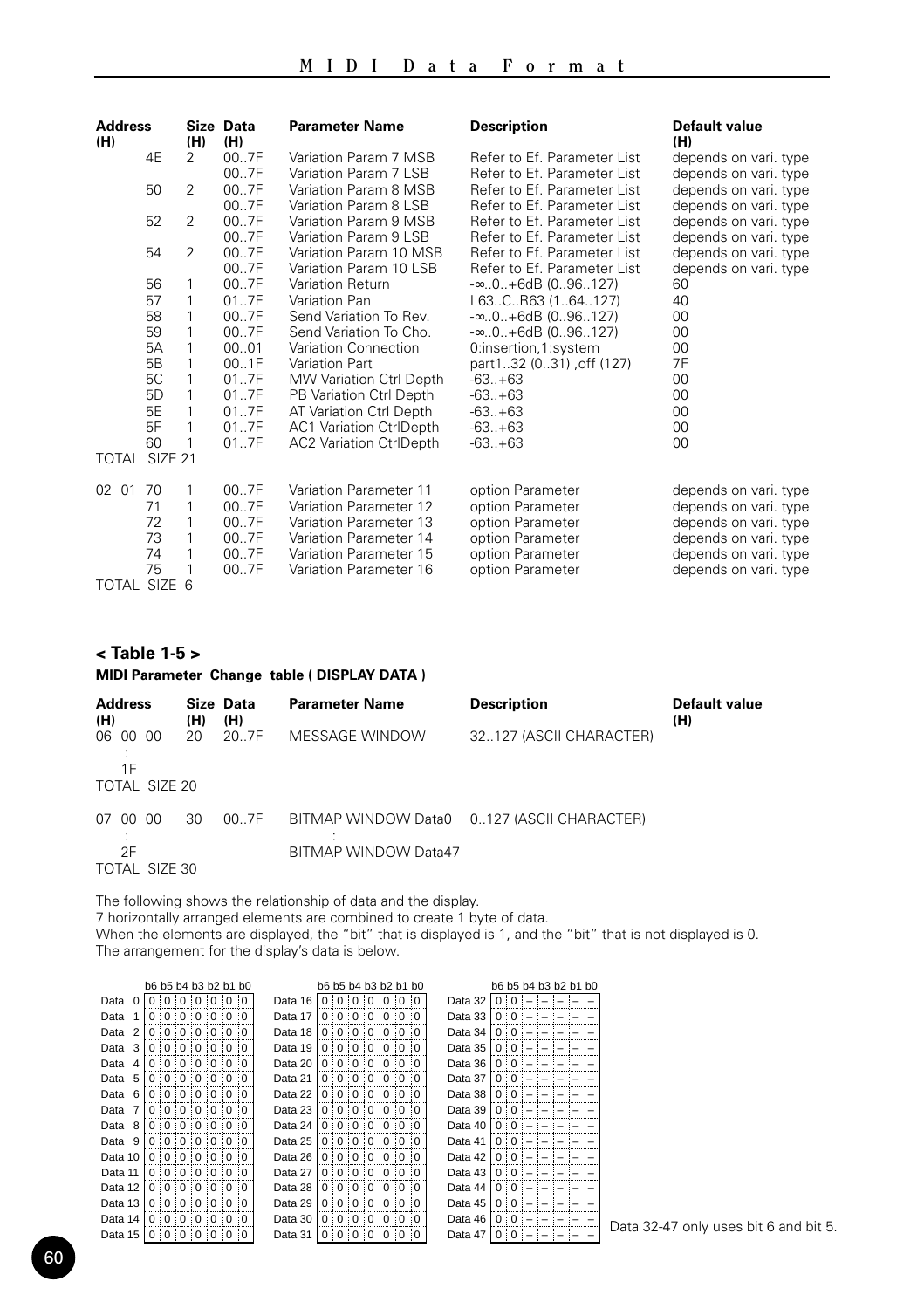In the Bit Map Data, only the specified elements can also be received. At this time, other elements are displayed in their previous condition.

Parameter changes for DISPLAY DATA can be constantly transmitted from the specified region.

## **< Table 1-6 >**

#### **MIDI Parameter Change table ( MULTI PART )**

| Address<br>(H) |         | (H)            | Size Data<br>(H) | Parameter Name             | Description            | Default value<br>(H)     |
|----------------|---------|----------------|------------------|----------------------------|------------------------|--------------------------|
| 08 nn 00       |         | 1              | 0020             | Element Reserve            | 032                    | 0 (Part10), 2 (Others)   |
|                | nn 01   | 1              | 007F             | <b>Bank Select MSB</b>     | 0.127                  | 7F (Part10) ,00 (Others) |
|                | $nn$ 02 | 1              | 007F             | <b>Bank Select LSB</b>     | 0.127                  | 00                       |
|                | nn 03   | 1              | 007F             | Program Number             | 1.128                  | 00                       |
|                | nn 04   | 1              |                  | <b>Rcv Channel</b>         |                        | Part No. 7F              |
|                |         |                | 000F,            |                            | 015;116,127;off        |                          |
|                | nn 05   | 1              | 0001             | Mono/Poly Mode             | 0:mono, 1:poly         | 01                       |
|                | nn 06   | 1              | 0002             | Same Note Number           | 0:single               | 01                       |
|                |         |                |                  | Key On Assign              | 1:multi                |                          |
|                |         |                |                  |                            | 2:inst (for DRUM)      |                          |
|                | $nn$ 07 | 1              | 0002             | Part Mode                  | 0:normal               | 00 (other than Part 10)  |
|                |         |                |                  |                            | 13: drum thru, drum 12 | 01 (Part10)              |
|                | nn 08   | 1              | 28.58            | Note Shift                 | -24+24[semitones]      | 40                       |
|                | nn 09   | $\overline{2}$ | 00FF             | Detune                     | $-12.8.+12.7$ [Hz]     | 08 00                    |
|                | nn 0A   |                |                  |                            | 1st bit30→bit74        | (80)                     |
|                |         |                |                  |                            | 2nd bit30→bit30        |                          |
|                | nn OB   | 1              | 007F             | Volume                     | 0.127                  | 64                       |
|                | $nn$ OC | 1              | 007F             | Velocity Sense Depth       | 0.127                  | 40                       |
|                | nn OD   | 1              | 007F             | Velocity Sense Offset      | 0.127                  | 40                       |
|                | nn OE   | 1              | 007F             | Pan                        | 0:random               | 40                       |
|                |         |                |                  |                            | L63CR63 (164127)       |                          |
|                | nn OF   | 1              | 007F             | Note Limit Low             | $C-2.$ G8              | 00                       |
|                | nn 10   | 1              | 007F             | Note Limit High            | $C-2.$ G8              | 7F                       |
|                | nn 11   | 1              | 007F             | Dry Level                  | 0.127                  | 7F                       |
|                | nn 12   | 1              | 007F             | Chorus Send                | 0.127                  | $00\,$                   |
|                | nn 13   | 1              | 007F             | Reverb Send                | 0.127                  | 28                       |
|                | nn 14   | 1              | 007F             | Variation Send             | 0.127                  | 00                       |
|                |         |                |                  |                            |                        |                          |
| nn             | -15     | 1              | 007F             | Vibrato Rate               | $-64. + 63$            | 40                       |
| nn             | 16      | 1              | 007F             | Vibrato Depth              | $-64. + 63$            | 40                       |
|                | nn 17   | 1              | 007F             | Vibrato Delay              | $-64. + 63$            | 40                       |
|                | nn 18   | 1              | 007F             | Filter Cutoff Frequency    | $-64. + 63$            | 40                       |
|                | nn 19   | 1              | 007F             | Filter Resonance           | $-64. + 63$            | 40                       |
|                | nn 1A   | 1              | 007F             | <b>EG Attack Time</b>      | $-64+63$               | 40                       |
|                | $nn$ 1B | 1              | 007F             | EG Decay Time              | $-64+63$               | 40                       |
|                | nn 1C   | 1              | 007F             | <b>EG Release Time</b>     | $-64. + 63$            | 40                       |
|                | nn 1D   | 1              | 28.58            | <b>MW Pitch Control</b>    | -24+24[semitones]      | 40                       |
|                | $nn$ 1E | 1              | 007F             | <b>MW Filter Control</b>   | -9600+9450[cent]       | 40                       |
|                | nn 1F   | 1              | 007F             | MW Amplitude Control       | $-64. + 63$            | 40                       |
|                | nn 20   | 1              | 007F             | MW LFO PMod Depth          | 0.127                  | 0A                       |
|                | nn 21   | 1              | 007F             | MW LFO FMod Depth          | 0.127                  | 00                       |
|                | nn 22   | 1              | 007F             | MW LFO AMod Depth          | 0.127                  | 00                       |
|                | nn 23   | 1              | 28.58            | <b>Bend Pitch Control</b>  | -24+24[semitones]      | 42                       |
|                | nn 24   | 1              | 007F             | <b>Bend Filter Control</b> | -9600+9450[cent]       | 40                       |
|                | nn 25   | 1              | 007F             | Bend Amplitude Control     | $-64. + 63$            | 40                       |
|                | nn 26   | 1              | 007F             | Bend LFO PMod Depth        | 0.127                  | $00\,$                   |
|                | nn 27   | 1              | 007F             | Bend LFO FMod Depth        | 0.127                  | $00\,$                   |
|                | nn 28   | 1              | 007F             | Bend LFO AMod Depth        | 0.127                  | 00                       |
| TOTAL SIZE 29  |         |                |                  |                            |                        |                          |
|                | nn 30   | 1              | 0001             | Not Used                   |                        |                          |
|                | nn 31   | 1              | 0001             | Not Used                   |                        |                          |
|                | nn 32   | 1              | 0001             | Not Used                   |                        |                          |
|                | nn 33   | 1              | 0001             | Not Used                   |                        |                          |
|                | nn 34   | 1              | 00.01            | Not Used                   |                        |                          |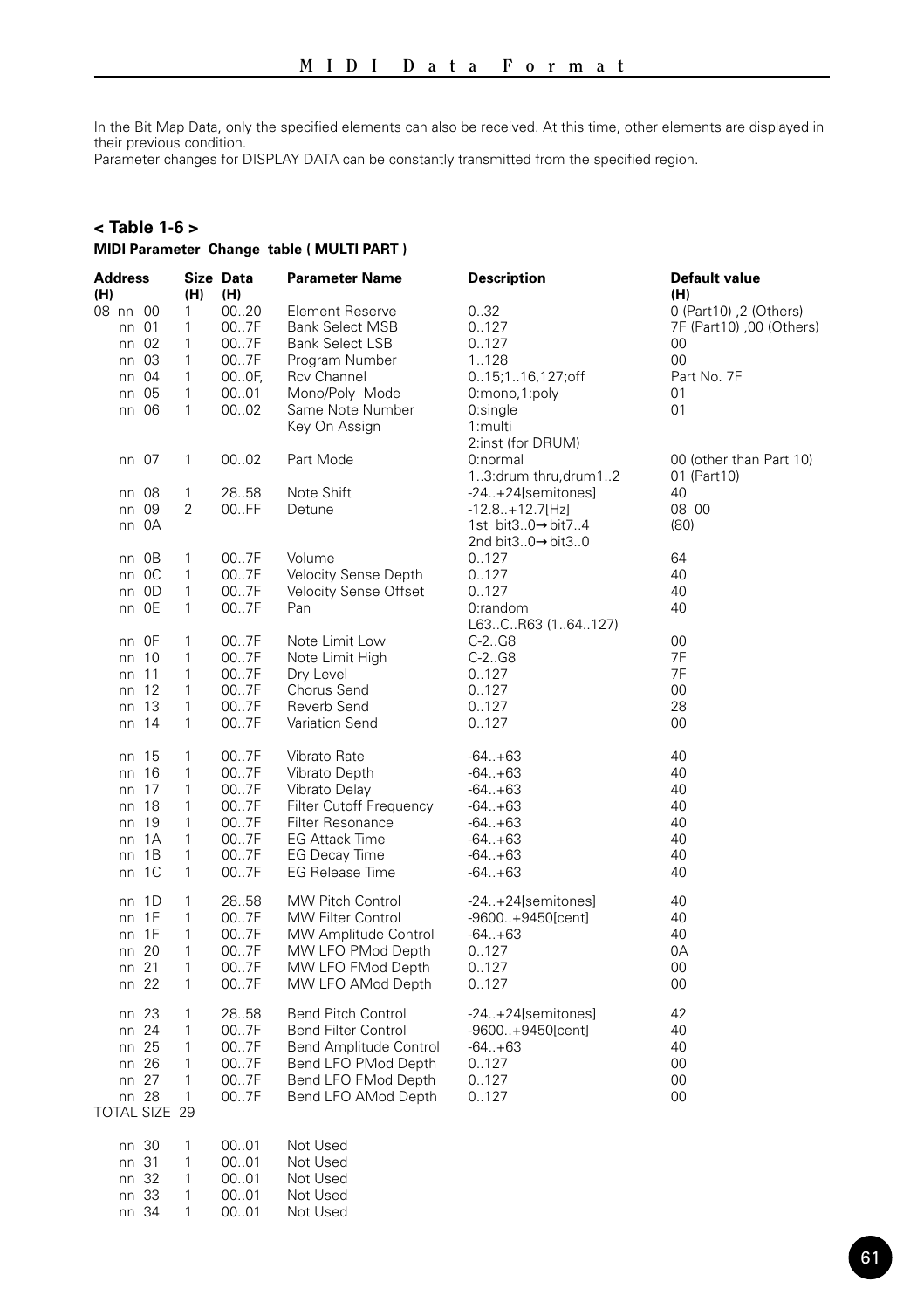| Address<br>(H)                                                                                                                                | (H)                                                      | Size Data<br>(H)                                                                             | Parameter Name                                                                                                                                        | Description                                                                           | Default value<br>(H)             |
|-----------------------------------------------------------------------------------------------------------------------------------------------|----------------------------------------------------------|----------------------------------------------------------------------------------------------|-------------------------------------------------------------------------------------------------------------------------------------------------------|---------------------------------------------------------------------------------------|----------------------------------|
| nn 35<br>36<br>nn<br>nn 37<br>nn 38<br>39<br>nn<br>3A<br>nn<br>ЗB<br>nn<br>3C<br>nn<br>3D<br>nn<br>nn 3E<br>nn 3F<br>nn 40                    | 1<br>1<br>1<br>1<br>1<br>1<br>1<br>1<br>1<br>1<br>1<br>1 | 0001<br>0001<br>0001<br>0001<br>0001<br>0001<br>0001<br>0001<br>0001<br>0001<br>0001<br>0001 | Not Used<br>Not Used<br>Not Used<br>Not Used<br>Not Used<br>Not Used<br>Not Used<br>Not Used<br>Not Used<br>Not Used<br>Not Used<br>Not Used          |                                                                                       |                                  |
| 41<br>nn<br>42<br>nn<br>43<br>nn<br>44<br>nn<br>45<br>nn<br>46<br>nn<br>-47<br>nn<br>48<br>nn<br>49<br>nn<br>4A<br>nn<br>4B<br>nn<br>4C<br>nn | 1<br>1<br>1<br>1<br>1<br>1<br>1<br>1<br>1<br>1<br>1<br>1 | 007F<br>007F<br>007F<br>007F<br>007F<br>007F<br>007F<br>007F<br>007F<br>007F<br>007F<br>007F | Not Used<br>Not Used<br>Not Used<br>Not Used<br>Not Used<br>Not Used<br>Not Used<br>Not Used<br>Not Used<br>Not Used<br>Not Used<br>Not Used          |                                                                                       |                                  |
| nn 4D<br>4E<br>nn<br>4F<br>nn<br>50<br>nn<br>-51<br>nn<br>52<br>nn                                                                            | 1<br>1<br>1<br>1<br>1<br>1                               | 28.58<br>007F<br>007F<br>007F<br>007F<br>00                                                  | Ch's AT Pitch Control<br>Ch's AT Filter Control<br>Ch's AT Amp. Control<br>Ch's AT LFO PMod Depth<br>Ch's AT LFO FMod Depth<br>Ch's AT LFO AMod Depth | $-24+24[semitones]$<br>-9600+9450[cent]<br>$-100.+100[\%]$<br>0.127<br>0.127<br>0.127 | 40<br>40<br>40<br>00<br>00<br>00 |
| 53<br>nn<br>54<br>nn<br>nn 55<br>56<br>nn<br>57<br>nn<br>-58<br>nn                                                                            | 1<br>1<br>1<br>1<br>1<br>1                               | 28.58<br>007F<br>007F<br>007F<br>007F<br>00                                                  | Not Used<br>Not Used<br>Not Used<br>Not Used<br>Not Used<br>Not Used                                                                                  |                                                                                       |                                  |
| 59<br>nn<br>5A<br>nn<br>5Β<br>nn<br>-5C<br>nn<br>5D<br>nn<br>5E<br>nn<br>nn 5F                                                                | 1<br>1<br>1<br>1<br>1<br>1<br>1                          | 005F<br>28.58<br>007F<br>007F<br>007F<br>007F<br>007F                                        | Not Used<br>Not Used<br>Not Used<br>Not Used<br>Not Used<br>Not Used<br>Not Used                                                                      |                                                                                       |                                  |
| nn 60<br>nn 61<br>62<br>nn<br>63<br>nn                                                                                                        | 1<br>1<br>1<br>1                                         | 005F<br>28.58<br>007F<br>007F                                                                | Not Used<br>Not Used<br>Not Used<br>Not Used                                                                                                          |                                                                                       |                                  |
| nn 64<br>nn 65<br>66<br>nn<br>nn 67<br>nn 68                                                                                                  | 1<br>1<br>1<br>1<br>1                                    | 007F<br>007F<br>007F<br>0001<br>007F                                                         | Not Used<br>Not Used<br>Not Used<br>Portamento Switch<br>Portamento Time                                                                              | off/on<br>0.127                                                                       | 00<br>00                         |
| 69<br>nn<br>6A<br>nn<br>6B<br>nn<br>nn 6C<br>nn 6D<br>nn 6E                                                                                   | 1<br>1<br>1<br>1<br>1<br>1                               | 007F<br>007F<br>007F<br>007F<br>007F<br>007F                                                 | Pitch EG Initial Level<br>Pitch EG Attack Time<br>Pitch EG Release Level<br>Pitch EG Release Time<br>Not Used<br>Not Used                             | $-64. + 63$<br>$-64. + 63$<br>$-64. + 63$<br>$-64. + 63$                              | 40<br>40<br>40<br>40             |

TOTAL SIZE 3F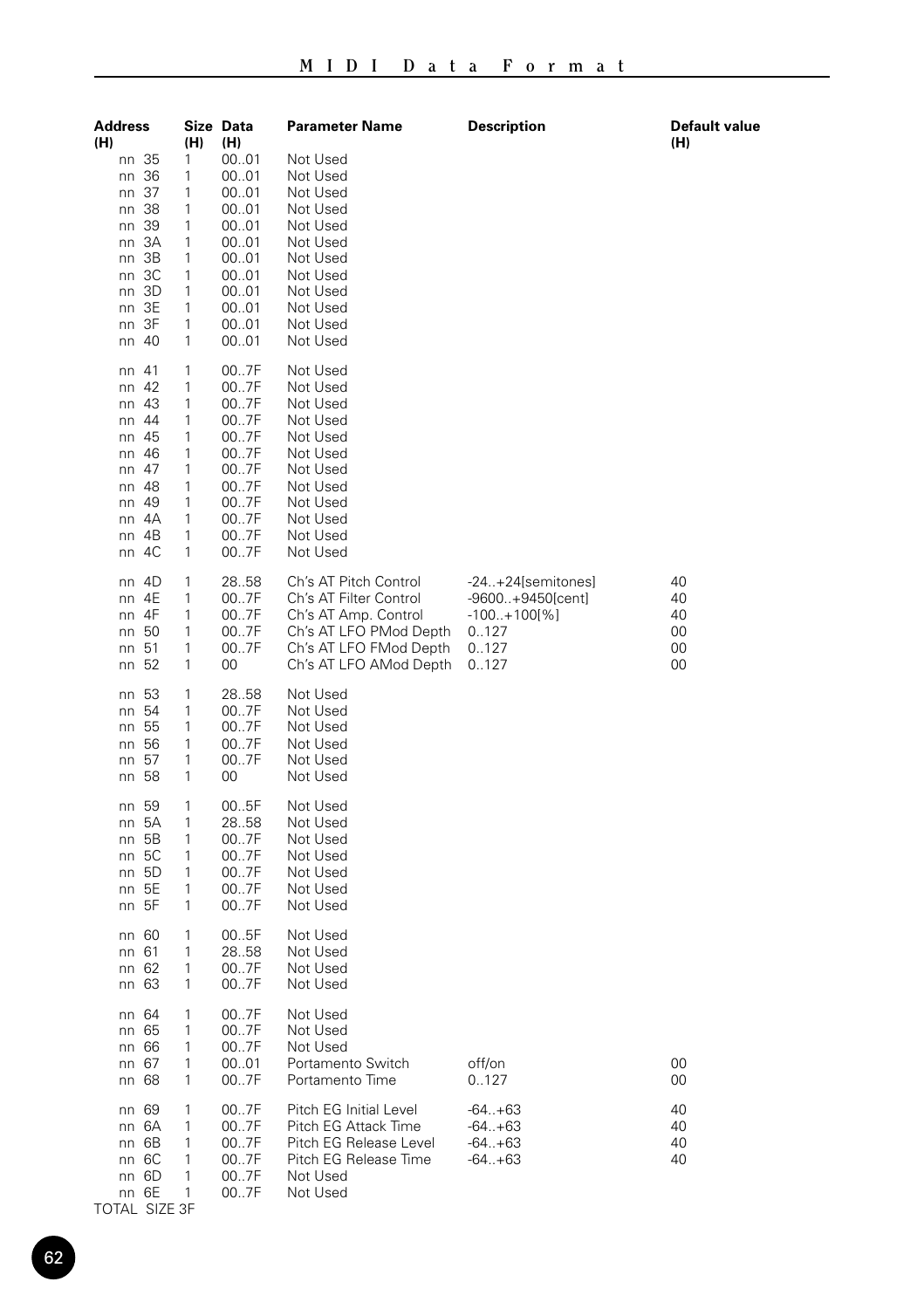nn = PartNumber

For the Drum Part, the following parameters have no effect.

- Bank Select LSB
- Portamento
- Soft Pedal
- Mono/Poly
- Scale Tuning
- Pitch EG

## **< Table 1-7 >**

#### **MIDI Parameter Change table ( DRUM SETUP )**

| <b>Address</b> |                |     | Size Data | <b>Parameter Name</b>                                              | <b>Description</b>  | <b>Default</b>           |
|----------------|----------------|-----|-----------|--------------------------------------------------------------------|---------------------|--------------------------|
| (H)            |                | (H) | (H)       |                                                                    |                     | value (H)                |
| $3n$ rr        | 00             | 1   | 007F      | Pitch Coarse                                                       | $-64. +63$          | relative effect 00       |
| $3n$ rr        | 01             | 1   | 007F      | Pitch Fine                                                         | $-64+63[cent]$      | relative effect 00       |
| 3n rr          | 02             |     | 007F      | Level                                                              | 0.127               | absolute effect XG Drum1 |
| 3n rr          | 0 <sub>3</sub> | 1   | 007F      | Alternate Group                                                    | $0:$ off, $1127$    | absolute effect XG Drum1 |
| 3n rr          | 04             | 1   | 007F      | Pan                                                                | 0:random            | absolute effect XG Drum1 |
|                |                |     |           |                                                                    | L63CR63 (164127)    |                          |
| 3n rr          | 05             | 1   | 007F      | Reverb Send Level                                                  | 0.127               | absolute effect XG Drum1 |
| 3n rr          | 06             | 1   | 007F      | Chorus Send Level                                                  | 0.127               | absolute effect XG Drum1 |
| 3n rr          | 07             | 1   | 007F      | Variation Send Level                                               | 0.127               | absolute effect XG Drum1 |
| 3n rr          | 08             | 1   | 0001      | Key Assign                                                         | 0; single, 1; multi | absolute effect XG Drum1 |
| 3n rr          | 09             | 1   | 00.01     | Rcv Note Off                                                       | off/on              | absolute effect XG Drum1 |
|                |                |     |           | (Invalid for voices for which GMx specifies Note-off recognition.) |                     |                          |
| 3n rr          | 0A             | 1   | 00.01     | Rcy Note On                                                        | off/on              | absolute effect XG Drum1 |
| 3n rr          | 0 <sub>B</sub> | 1   | 007F      | <b>Filter Cutoff Frequency</b>                                     | $-64.63$            | relative effect 00       |
| 3n rr          | 0C             | 1   | 007F      | Filter Resonance                                                   | $-64.63$            | relative effect 00       |
| 3n rr          | 0D             | 1   | 007F      | <b>EG Attack Rate</b>                                              | $-64.63$            | relative effect 00       |
| 3n rr          | 0E             | 1   | 007F      | EG Decay1 Rate                                                     | $-64.63$            | relative effect 00       |
| 3n rr          | 0F             | 1   | 007F      | EG Decay2 Rate                                                     | $-64.63$            | relative effect 00       |
| TOTAL SIZE 10  |                |     |           |                                                                    |                     |                          |

n:Drum Setup Number - 1

rr:note number (0D - 5B)

When XG SYSTEM ON or GM SYSTEM ON messages are received, all Drum Setup Parameters will be initialized. Drum Setup Reset message allows individual Drum Setup Parameters to be initialized.

## **< Table 1-8 > Effect Type List**

| <b>REVERB TYPE</b><br><b>TYPE MSB</b> |            | [ ] is the order of display<br><b>TYPE LSB</b> |                 |                |
|---------------------------------------|------------|------------------------------------------------|-----------------|----------------|
| <b>DEC</b>                            | <b>HEX</b> | 00                                             | 01              | 02             |
| 000                                   | 0          | <b>I00INo Effect</b>                           |                 |                |
| 001                                   | 1          | [01]Rev Hall 1                                 | [02]Rev Hall 2  |                |
| 002                                   | 2          | [03]Rev Room1                                  | [04]Rev Room 2  | [05]Rev Room 3 |
| 003                                   | 3          | [06]Rev Stage 1                                | [07]Rev Stage 2 |                |
| 004                                   | 4          | <b>I08IRev Plate</b>                           |                 |                |
| 005                                   | 5          | No Effect                                      |                 |                |
|                                       |            |                                                |                 |                |
| 015                                   | F          | No Effect                                      |                 |                |
| 016                                   | 10         | <b>I09IRev WhiteRm</b>                         |                 |                |
| 017                                   | 11         | [10]Rev Tunnel                                 |                 |                |
| 018                                   | 12         | No Effect                                      |                 |                |
| 019                                   | 13         | [11]Rev Basement                               |                 |                |
| 020                                   | 14         | No Effect                                      |                 |                |
|                                       |            |                                                |                 |                |
| 127                                   | 7F         | No Effect                                      |                 |                |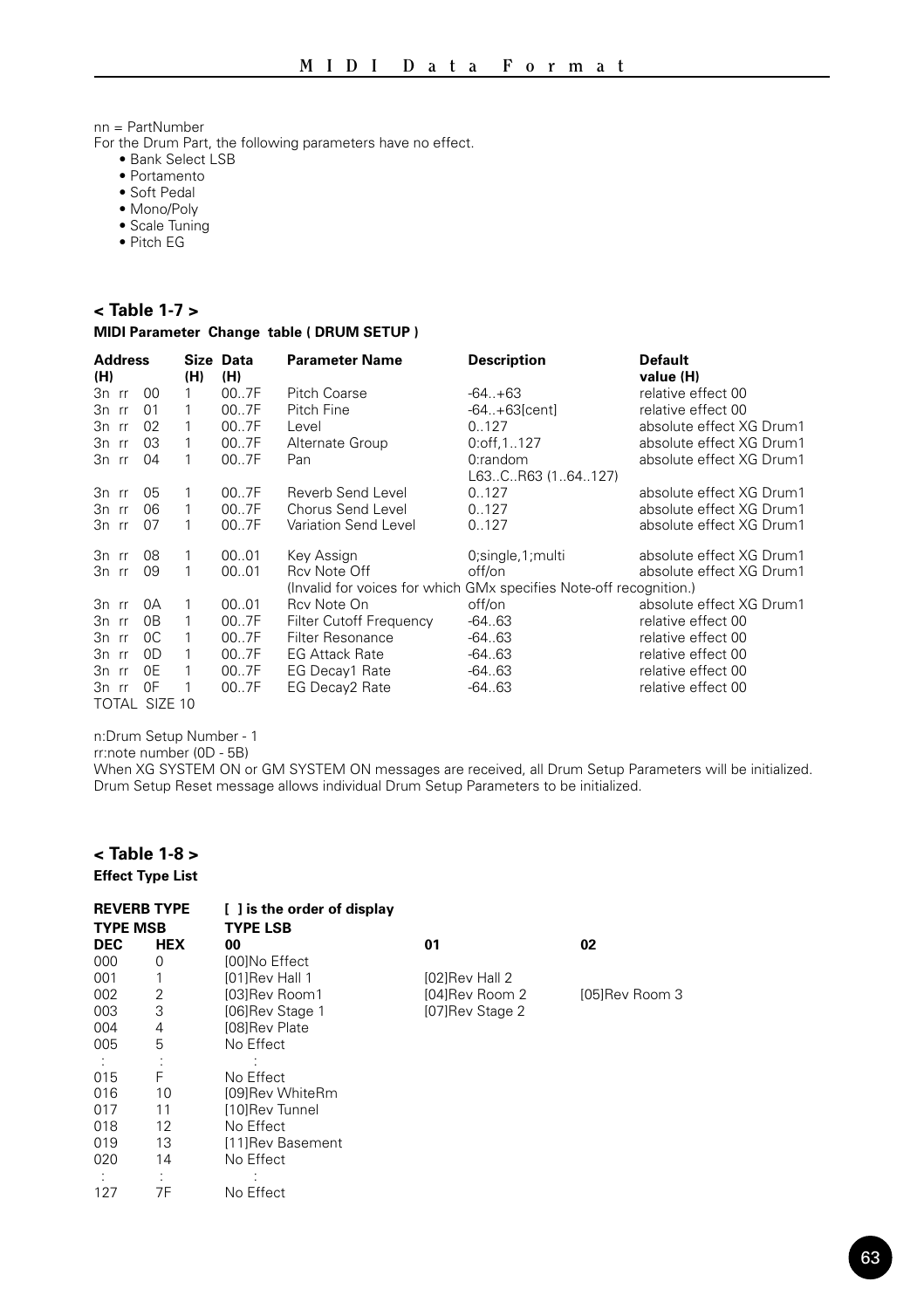## **CHORUS TYPE**

| <b>TYPE MSB</b> |            | <b>TYPE LSB</b>      |                      |                     |                |
|-----------------|------------|----------------------|----------------------|---------------------|----------------|
| <b>DEC</b>      | <b>HEX</b> | 00                   | 01                   | 02                  | 08             |
| 000             | 0          | <b>I00INo Effect</b> |                      |                     |                |
| 001             |            | No Effect            |                      |                     |                |
|                 |            |                      |                      |                     |                |
| 064             | 40         | No Effect            |                      |                     |                |
| 065             | 41         | [01]Chorus 1         | [02]Chorus 2         | <b>I03IChorus 3</b> | [04]Chorus 4   |
| 066             | 42         | [05]Celeste 1        | <b>I06ICeleste 2</b> | [07]Celeste 3       | [08]Celeste 4  |
| 067             | 43         | [09]Flanger 1        | [10]Flanger 2        |                     | [11] Flanger 3 |
| 068             | 46         | No Effect            |                      |                     |                |
| 069             | 45         | No Effect            |                      |                     |                |
|                 |            |                      |                      |                     |                |
|                 | ٠          |                      |                      |                     |                |
| 127             | 7F         | No Effect            |                      |                     |                |
|                 |            |                      |                      |                     |                |

## **VARIATION TYPE (0~63)**

| <b>TYPE MSB</b> |            | <b>TYPE LSB</b>             |                   |                |
|-----------------|------------|-----------------------------|-------------------|----------------|
| <b>DEC</b>      | <b>HEX</b> | 00                          | 01                | 02             |
| 000             | 0          | <b>I00INo Effect</b>        |                   |                |
| 001             | 1          | [01]Rev Hall 1              | [02]Rev Hall 2    |                |
| 002             | 2          | [03]Rev Room 1              | [04]Rev Room 2    | [05]Rev Room 3 |
| 003             | 3          | [06]Rev Stage1              | [07]Rev Stage2    |                |
| 004             | 4          | [08]Rev Plate               |                   |                |
| 005             | 5          | [09]DelayL,C,R              |                   |                |
| 006             | 6          | [10]Delay L,R               |                   |                |
| 007             | 7          | $[11]$ Echo                 |                   |                |
| 008             | 8          | [12]CrossDelay              |                   |                |
| 009             | 9          | [13] Early Ref. 1           | [14] Early Ref. 2 |                |
| 010             | А          | [15]GateReverb              |                   |                |
| 011             | B          | [16]ReversGate              |                   |                |
| 012             | С          | No Effect (sys), THRU (ins) |                   |                |
|                 |            |                             |                   |                |
| 019             | 13         | No Effect (sys), THRU (ins) |                   |                |
| 020             | 14         | [17]RevKaraok1              | [18]RevKaraok2    | [19]RevKaraok3 |
| 021             | 15         | No Effect (sys), THRU (ins) |                   |                |
|                 |            |                             |                   |                |
| 063             | 3F         | No Effect (sys), THRU (ins) |                   |                |

## **VARIATION TYPE (64~127)**

| <b>TYPE MSB</b> |            | <b>TYPE LSB</b>     |               |               |               |
|-----------------|------------|---------------------|---------------|---------------|---------------|
| <b>DEC</b>      | <b>HEX</b> | 00                  | 01            | 02            | 08            |
| 064             | 40         | [43]THRU            |               |               |               |
| 065             | 41         | [20]Chorus 1        | [21]Chorus 2  | [22]Chorus 3  | [23]Chorus 4  |
| 066             | 42         | [24]Celeste 1       | [25]Celeste 2 | [26]Celeste 3 | [27]Celeste 4 |
| 067             | 43         | [28]Flanger 1       | [29]Flanger 2 | [30]Flanger 3 |               |
| 068             | 44         | [31]Symphonic       |               |               |               |
| 069             | 45         | [32]RotarySp.       |               |               |               |
| 070             | 46         | [33]Tremolo         |               |               |               |
| 071             | 47         | [34]Auto PAN        |               |               |               |
| 072             | 48         | <b>I35IPhaser 1</b> |               | [36]Phaser 2  |               |
| 073             | 49         | [37]Distortion      |               |               |               |
| 074             | 4A         | [38]Overdrive       |               |               |               |
| 075             | 4B         | [39]G-Amp.Sim.      |               |               |               |
| 076             | 4C         | [40]3 Band EQ       |               |               |               |
| 077             | 4D         | [41]2 Band EQ       |               |               |               |
| 078             | 4E         | [42]Auto Wah        |               |               |               |
| 079             | 4F         | THRU                |               |               |               |
|                 |            |                     |               |               |               |
| 127             | 7F         | THRU                |               |               |               |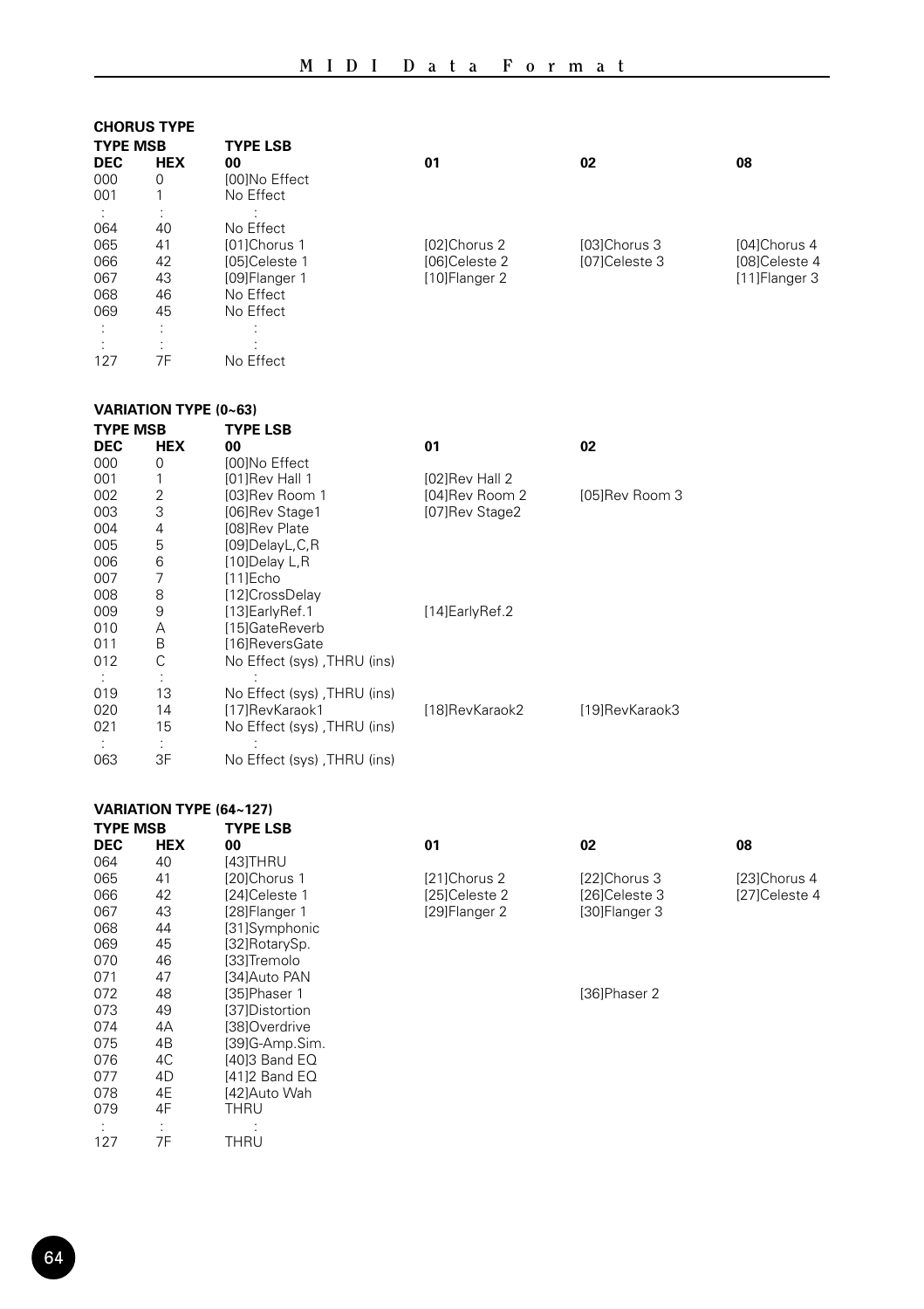## **< Table 1-9 > SEQUENCER PARAMETER ADDRESS**

|                          | н              | <b>Address</b><br>м | L              | <b>Size</b>  | <b>Description</b>     | Recv     | QY100 (P=1)<br>Trans | Req      | $QY70(P=0)$<br>Recv      |
|--------------------------|----------------|---------------------|----------------|--------------|------------------------|----------|----------------------|----------|--------------------------|
| <b>SYSTEM</b>            | P <sub>0</sub> | 00                  | 0 <sub>0</sub> | $\mathbf{1}$ | bulk mode on/off       | $\circ$  | $\Omega$             | $\Omega$ | $\Omega$                 |
| <b>BULK DUMP SONG</b>    | P <sub>1</sub> | 00                  | tr             | 147          | song 1                 | $\Omega$ | $\circ$              | $\Omega$ | $*1$                     |
|                          | P <sub>1</sub> | 01                  | tr             |              | song 2                 | $\Omega$ | $\Omega$             | $\Omega$ | $*1$                     |
|                          | P <sub>1</sub> | nn                  | tr             |              | song $(nn+1)$          | $\Omega$ | $\circ$              | $\circ$  | $*1$                     |
|                          |                | ÷                   |                |              |                        |          |                      |          |                          |
|                          | P <sub>1</sub> | 13                  | tr             |              | song 20                | $\Omega$ | $\circ$              | $\Omega$ | $*1$                     |
|                          | P <sub>1</sub> | 7F                  | 00             |              | song all               | X        | X                    | $\Omega$ | $*1$                     |
| <b>BULK DUMP PATTERN</b> | P <sub>2</sub> | 00                  | tr             | 147          | user pattern 1         | $\Omega$ | $\circ$              | $\Omega$ | $*2$                     |
|                          | P <sub>2</sub> | 01                  | tr             |              | user pattern 2         | $\Omega$ | $\Omega$             | $\Omega$ | $*2$                     |
|                          | P <sub>2</sub> | nn                  | tr             |              | user pattern (nn+1)    | $\Omega$ | $\circ$              | O        | $*2$                     |
|                          |                | ÷                   | ÷              |              |                        |          | ÷                    |          |                          |
|                          | P <sub>2</sub> | 3F                  | tr             |              | user pattern 64        | $\Omega$ | $\circ$              | $\circ$  | $*2$                     |
|                          | P <sub>2</sub> | 7F                  | 0 <sub>0</sub> |              | user pattern all       | X        | X                    | $\Omega$ | $*2$                     |
| <b>BULK DUMP SETUP</b>   | P <sub>3</sub> | 00                  | 00             | 32           | setup parameter        | $\Omega$ | $\circ$              | $\Omega$ | X                        |
| <b>BULK DUMP ALL</b>     | <b>P4</b>      | 00                  | 00             | 147          | all data               | X        | X                    | $\circ$  | $\overline{\mathsf{x}}$  |
| <b>INFORMATION</b>       | <b>P5</b>      | 0 <sub>0</sub>      | 0 <sub>0</sub> | 320          | song                   | X        | $\Omega$             | $\Omega$ | $\times$                 |
|                          | <b>P5</b>      | 01                  | 0 <sub>0</sub> | 512          | pattern 1 - 32         | X        | $\circ$              | $\Omega$ | X                        |
|                          | <b>P5</b>      | 01                  | 01             | 512          | pattern 33 - 64        | X        | $\circ$              | $\Omega$ | X                        |
| <b>GUITAR EFFECT</b>     | 16             | 00                  | 0 <sub>0</sub> | 144          | effect data 1          | $\Omega$ | $\circ$              | $\Omega$ | $\overline{\phantom{0}}$ |
|                          | 16             | nn                  | $00 \,$        |              | effect data (nn+1)     | $\Omega$ | $\circ$              | O        |                          |
|                          |                | ÷                   |                |              |                        |          |                      |          |                          |
|                          | 16             | 7F                  | 0 <sub>0</sub> |              | effect data all        | $\Omega$ | $\circ$              | $\Omega$ |                          |
| COMMAND                  | P <sub>8</sub> | 0 <sub>0</sub>      | 0 <sub>0</sub> | $\mathbf{1}$ | clear song (7F=all)    | $\Omega$ | X                    | X        | $\circ$                  |
|                          | P <sub>8</sub> | 01                  | 0 <sub>0</sub> |              | clear pattern (7F=all) | $\Omega$ | X                    | X        | $\circ$                  |
|                          | 08             | 02                  | 0 <sub>0</sub> |              | clear all (song&pat)   | $\Omega$ | X                    | X        | $*3$                     |
|                          | 18             | 02                  | 00             |              | clear all (s,p&effect) |          |                      |          |                          |
|                          | 18             | 03                  | 0 <sub>0</sub> |              | init effect (7F=all)   | $\Omega$ | X                    | X        |                          |

O : Yes X : No

\*1 Pattern Track data is not received.

\*2 Preset Phrase data is not received.

\*3 Clear Song and Pattern data except for Effect data.

\*4 Receive GROOVE TEMPLATE only for 32swing, 16swing, 8swing, 4swing and OFF. Other template data is converted into OFF,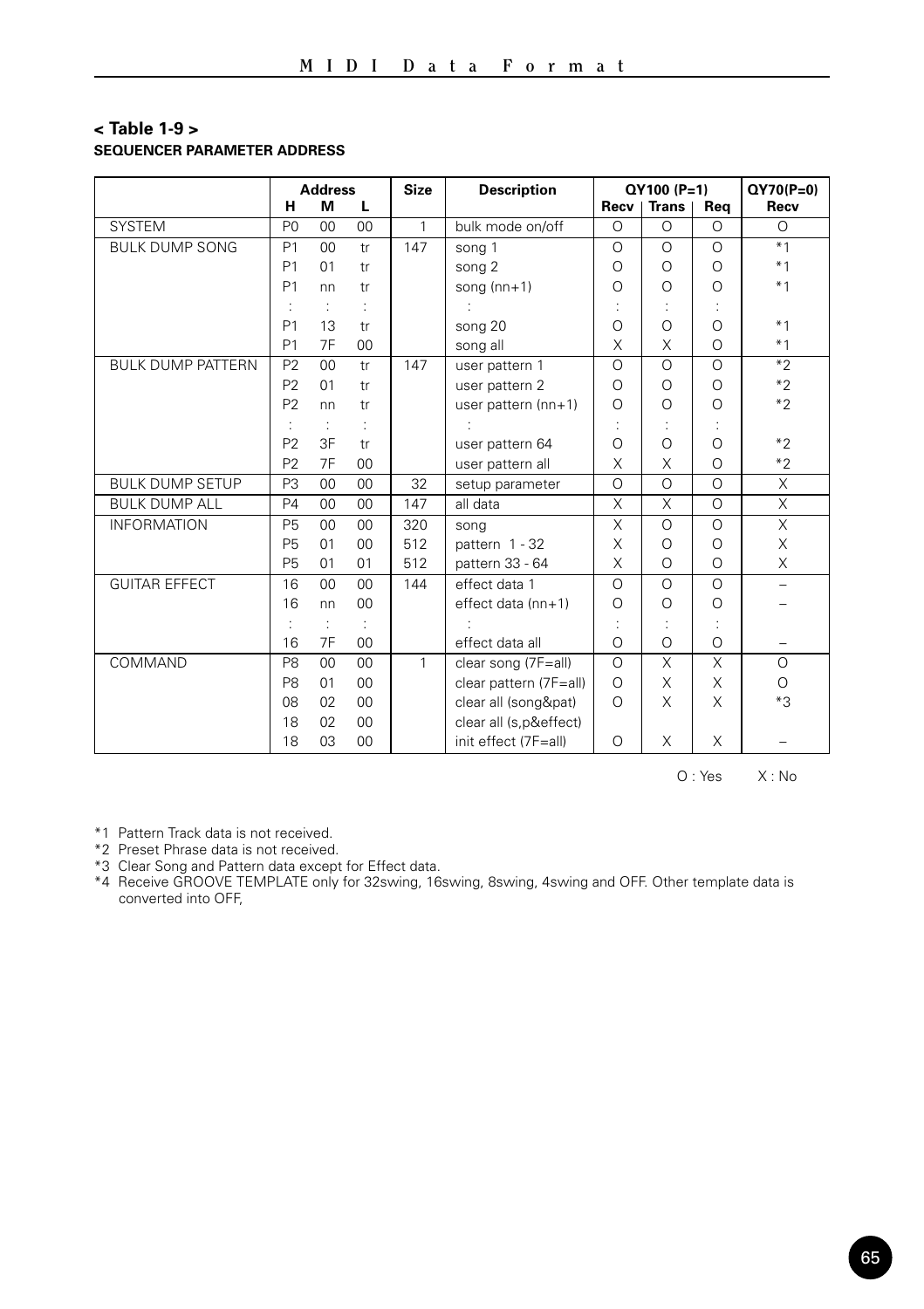#### **Decimal**↔**Hexadecimal**↔**Binary Correspondence List**

Many MIDI messages listed in the MIDI Data Format section are expressed in hexadecimal or binary numbers. Hexadecimal<br>numbers may include the letter "H" as a suffix. The letter "n" indicates a certain whole number. The chart below lists the corresponding decimal number for each hexadecimal/binary number.

| <b>Decimal</b> | Hexadecimal    | <b>Binary</b> | Decima | Hexadecimal     | <b>Binary</b> |    | Decimal Hexadecimal | <b>Binary</b>    | <b>Decimal</b> | Hexadecimal    | <b>Binary</b> |
|----------------|----------------|---------------|--------|-----------------|---------------|----|---------------------|------------------|----------------|----------------|---------------|
| 0              | 0 <sub>0</sub> | 0000<br>0000  | 32     | 2.0             | 0010 0000     | 64 | 40                  | $0100 -$<br>0000 | 96             | 60             | 0110<br>0000  |
| 1              | 01             | 0001<br>0000  | 33     | 21              | 0001<br>0010  | 65 | 41                  | 0001<br>0100     | 97             | 61             | 0001<br>0110  |
| $\overline{2}$ | 02             | 0010<br>0000  | 34     | 22              | 0010<br>0010  | 66 | 42                  | 0100<br>0010     | 98             | 62             | 0010<br>0110  |
| 3              | 0.3            | 0000<br>0011  | 35     | 2.3             | 0011<br>0010  | 67 | 43                  | 0100<br>0011     | 99             | 63             | 0011<br>0110  |
| 4              | 04             | 0000<br>0100  | 36     | 24              | 0100<br>0010  | 68 | 44                  | 0100<br>0100     | 100            | 64             | 0100<br>0110  |
| 5              | 0 <sub>5</sub> | 0000<br>0101  | 37     | 25              | 0101<br>0010  | 69 | 45                  | 0100<br>0101     | 101            | 65             | 0101<br>0110  |
| 6              | 06             | 0110<br>0000  | 38     | 2.6             | 0110<br>0010  | 70 | 46                  | 0100<br>0110     | 102            | 66             | 0110<br>0110  |
| 7              | 07             | 0000<br>0111  | 39     | 27              | 0111<br>0010  | 71 | 47                  | 0100<br>0111     | 103            | 67             | 0111<br>0110  |
| 8              | 08             | 0000<br>1000  | 40     | 2.8             | 1000<br>0010  | 72 | 48                  | 0100<br>1000     | 104            | 68             | 1000<br>0110  |
| 9              | 09             | 1001<br>0000  | 41     | 29              | 1001<br>0010  | 73 | 49                  | 1001<br>0100     | 105            | 69             | 1001<br>0110  |
| 10             | 0A             | 0000<br>1010  | 42     | 2A              | 1010<br>0010  | 74 | 4A                  | 0100<br>1010     | 106            | 6A             | 1010<br>0110  |
| 11             | 0B             | 1011<br>0000  | 43     | 2B              | 1011<br>0010  | 75 | 4B                  | 0100<br>1011     | 107            | 6 <sub>B</sub> | 1011<br>0110  |
| 12             | 0 <sup>C</sup> | 0000<br>1100  | 44     | 2 <sup>c</sup>  | 0010<br>1100  | 76 | 4C                  | 1100<br>0100     | 108            | 6C             | 1100<br>0110  |
| 13             | 0 <sub>D</sub> | 1101<br>0000  | 45     | 2D              | 1101<br>0010  | 77 | 4D                  | 1101<br>0100     | 109            | 6 <sub>D</sub> | 1101<br>0110  |
| 14             | 0 <sub>E</sub> | 1110<br>0000  | 46     | 2F              | 1110<br>0010  | 78 | 4E                  | 1110<br>0100     | 110            | 6 <sub>F</sub> | 1110<br>0110  |
| 15             | 0F             | 0000<br>1111  | 47     | 2F              | 1111<br>0010  | 79 | 4F                  | 0100<br>1111     | 111            | 6F             | 1111<br>0110  |
| 16             | 10             | 0001<br>0000  | 48     | 30              | 0000<br>0011  | 80 | 50                  | 0101<br>0000     | 112            | 70             | 0000<br>0111  |
| 17             | 11             | 0001<br>0001  | 49     | $\overline{31}$ | 0001<br>0011  | 81 | 51                  | 0001<br>0101     | 113            | 71             | 0001<br>0111  |
| 18             | 12             | 0010<br>0001  | 50     | $\overline{32}$ | 0010<br>0011  | 82 | 52                  | 0101<br>0010     | 114            | 72             | 0010<br>0111  |
| 19             | 13             | 0001<br>0011  | 51     | 33              | 0011<br>0011  | 83 | 53                  | 0101<br>0011     | 115            | 73             | 0011<br>0111  |
| 20             | 14             | 0100<br>0001  | 52     | 34              | 0100<br>0011  | 84 | 54                  | 0101<br>0100     | 116            | 74             | 0100<br>0111  |
| 21             | 15             | 0101<br>0001  | 53     | 35              | 0101<br>0011  | 85 | 55                  | 0101<br>0101     | 117            | 75             | 0101<br>0111  |
| 22             | 16             | 0001<br>0110  | 54     | 36              | 0110<br>0011  | 86 | 56                  | 0101<br>0110     | 118            | 76             | 0110<br>0111  |
| 23             | 17             | 0001<br>0111  | 55     | 37              | 0111<br>0011  | 87 | 57                  | 0101<br>0111     | 119            | 77             | 0111<br>0111  |
| 24             | 18             | 1000<br>0001  | 56     | 38              | 1000<br>0011  | 88 | 58                  | 1000<br>0101     | 120            | 78             | 1000<br>0111  |
| 25             | 19             | 1001<br>0001  | 57     | 39              | 1001<br>0011  | 89 | 59                  | 1001<br>0101     | 121            | 79             | 1001<br>0111  |
| 26             | 1A             | 0001<br>1010  | 58     | 3A              | 1010<br>0011  | 90 | 5A                  | 0101<br>1010     | 122            | 7A             | 1010<br>0111  |
| 27             | 1B             | 0001<br>1011  | 59     | 3B              | 1011<br>0011  | 91 | 5 <sub>B</sub>      | 0101<br>1011     | 123            | 7B             | 1011<br>0111  |
| 28             | 1 <sup>c</sup> | 0001<br>1100  | 60     | 3C              | 0011<br>1100  | 92 | 5 <sub>C</sub>      | 1100<br>0101     | 124            | 7 <sup>c</sup> | 1100<br>0111  |
| 29             | 1D             | 1101<br>0001  | 61     | 3D              | 1101<br>0011  | 93 | 5 <sub>D</sub>      | 1101<br>0101     | 125            | 7D             | 1101<br>0111  |
| 30             | 1 E            | 1110<br>0001  | 62     | 3F              | 1110<br>0011  | 94 | 5E                  | 0101<br>1110     | 126            | 7 <sub>F</sub> | 1110<br>0111  |
| 31             | 1F             | 0001<br>1111  | 63     | 3F              | 0011<br>1111  | 95 | 5F                  | 0101<br>1111     | 127            | 7F             | 1111<br>0111  |

• For example, 144 - 159(Decimal)/9nH/1001 0000 - 1001 1111(Binary) indicate the note-on messages for the channels 1 through 16 respectively. 176 - 191/BnH/1011 0000 - 1011 1111 indicate the control change messages for the channels 1 through 16 respectively. 192 - 207/CnH/1100 0000 - 1100 1111 indicate the program change messages for the channels 1 through 16 respectively. 240/F0H/1111 0000 is positioned at the beginning of data to indicate a system exclusive<br>message. 247/F7H/1111 0111 is positioned at the end of the system exclusive message.

• aaH(Hexadecimal)/0aaaaaaa(Binary) indicates the data addresses. The data address consists of High, Mid and Low.

• bbH/0bbbbbbb indicates byte counts.

• ccH/0ccccccc indicates check sums.

• ddH/0ddddddd indicates data/value.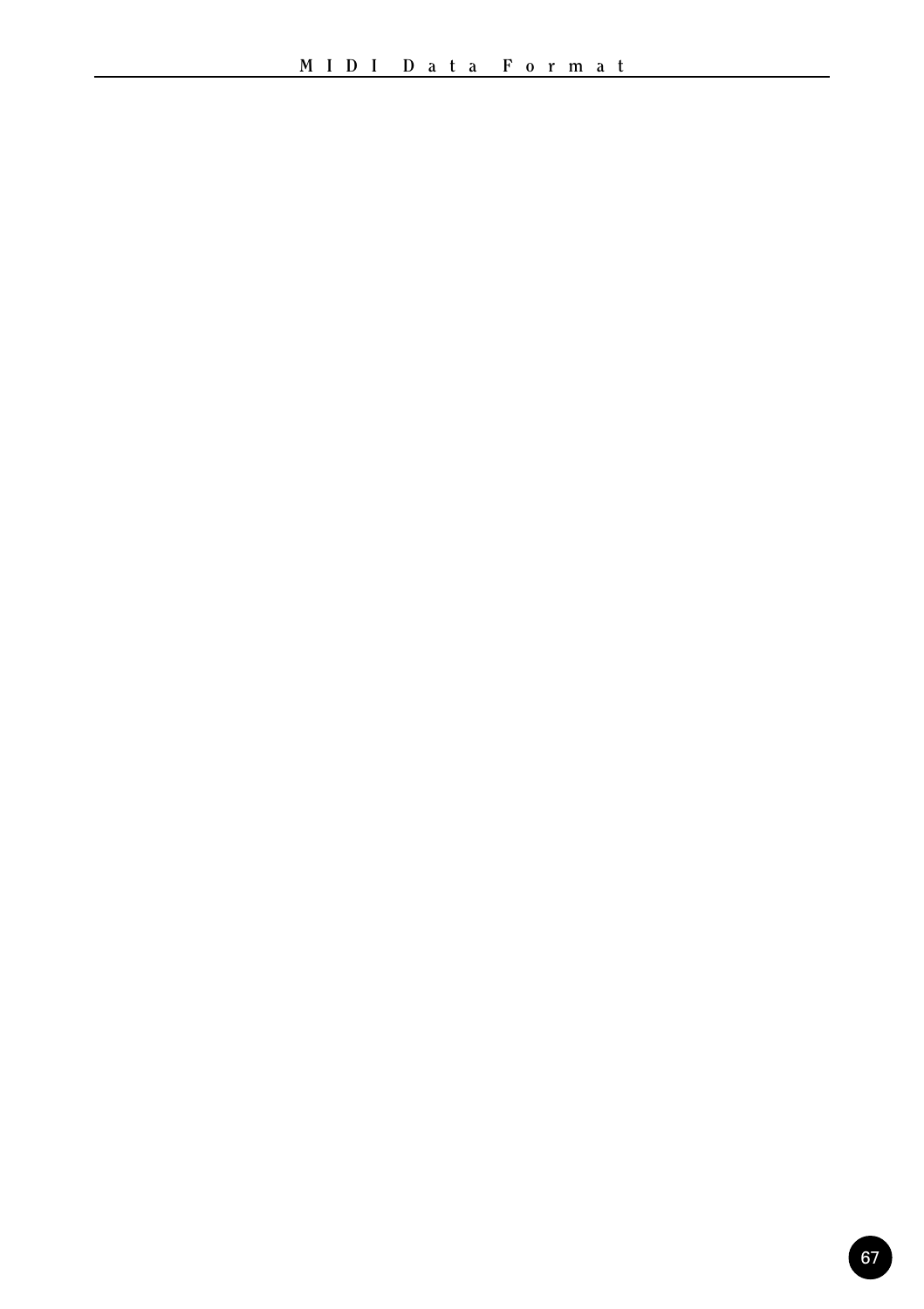| YAMAHA                 | [ Music<br>Model Q                             | Implementation<br>$\overline{1}$<br>IdIM 00TXQ                                                  | Chart<br>part.<br>voice                                     | Date:06-0CT-2000<br>$\frac{0}{1}$<br>Version     |
|------------------------|------------------------------------------------|-------------------------------------------------------------------------------------------------|-------------------------------------------------------------|--------------------------------------------------|
|                        | Function                                       | Transmitted                                                                                     | Recognized                                                  | Remarks                                          |
| Channe<br>Basic        | Changed<br>Default                             | م ہ<br>⊣ ←                                                                                      | م ہ                                                         | ි<br>ග<br>Memoriz                                |
| Mode                   | Messages<br>Altered<br>Default<br>L            | $\ast$<br>¥<br>$^\ast$<br>$\ast$<br>×<br>$\ast$<br>¥<br>×<br>ı<br>¥<br>¥<br>¥<br>×<br>Μ         | $\mathbf{\Omega}$<br>$\ast$<br>$(m=1)$<br>4<br>I<br>X       | ල<br>0<br>Memoriz                                |
| Number<br>Note         | voice<br>True                                  | $\ast$<br>$\ast$<br>$\ast$<br>×<br>********<br>L<br>$\sim$<br>I<br>0                            | 27<br>27<br>$\circ$<br>O                                    | Transpose                                        |
| Velocity               | OFF<br><b>NO</b><br>Note<br>Note               | 27<br>$\overline{\phantom{0}}$<br>$\mathsf{I}$<br>$9nH, v=0$<br>$9nH, v=1$<br>$\mathsf{X}$<br>O | r<br>Ń<br>Н<br>T<br>ᆏ<br>$\sf II$<br>⊳<br>O<br>X            |                                                  |
| Touch<br>After         | __<br>-<br>$Ch$ is<br>Key                      | X<br>X                                                                                          | $\frac{1}{\ast}$<br>X<br>$\circ$                            |                                                  |
| itch<br>$\mathsf{p}_1$ | Bender                                         | ×                                                                                               | ້ອຍ<br>ŢΩ<br>4<br>$\mathcal{Q}$<br>$\overline{1}$<br>0<br>O |                                                  |
|                        | 1,716<br>1,716<br>1,65-10<br>1,65-14<br>71-784 | 00 X X X O X O                                                                                  | O                                                           | Select<br>Bank                                   |
| 5, 11                  | , 64                                           |                                                                                                 |                                                             |                                                  |
| Control                |                                                |                                                                                                 | 000000                                                      | Cntrl<br>Assignable<br>Entry<br>Data             |
|                        |                                                |                                                                                                 |                                                             | Controller<br>Sound                              |
| Change                 | 4<br>$\overline{O}$<br>,93<br>$\overline{5}$   |                                                                                                 | $\circ$                                                     | SendLevel<br>Portamento Cont<br>Effect SendLevel |

68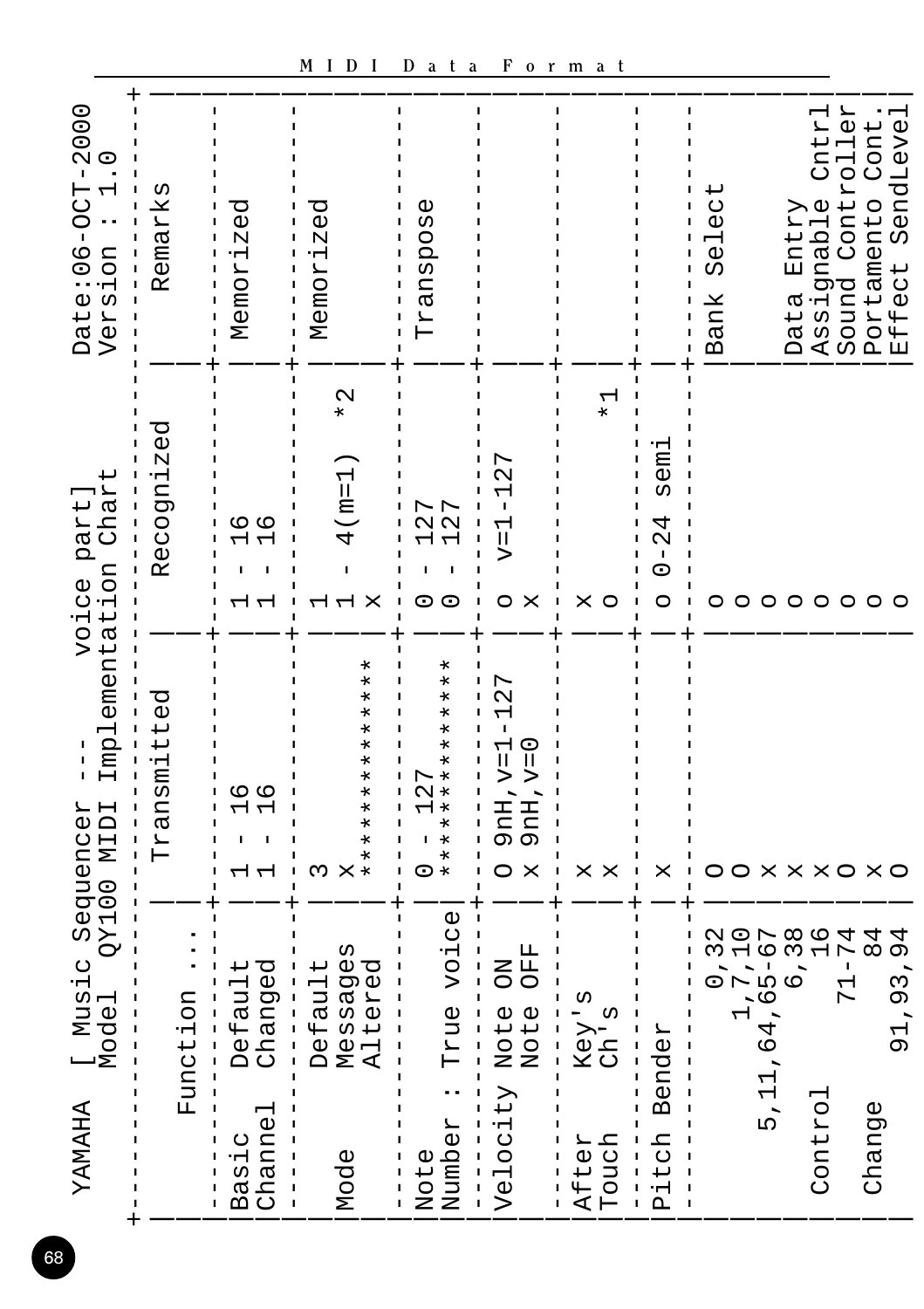| UΩ<br>$^4$<br>↵<br>ðf<br>E<br>C<br>INC, DEC<br>LSB, MSB<br>, MSB<br>LSB, MY<br>⊣<br>LSB.<br>ų<br>Ą<br>↵<br>$\omega$<br>Data<br>NRPN<br>RPN<br>All<br>UΩ<br>$\overline{\mathbb{Q}}$<br>吖 |                                                                                                                                                             |                                                                                                                                                                                               |                                                                                                                                                                   |                                                                                                                                             |                                                                                                                                                                                                    | lue<br>va.                                                                                                                                                               | Yes<br>o<br>No<br>O<br>×                                            |
|-----------------------------------------------------------------------------------------------------------------------------------------------------------------------------------------|-------------------------------------------------------------------------------------------------------------------------------------------------------------|-----------------------------------------------------------------------------------------------------------------------------------------------------------------------------------------------|-------------------------------------------------------------------------------------------------------------------------------------------------------------------|---------------------------------------------------------------------------------------------------------------------------------------------|----------------------------------------------------------------------------------------------------------------------------------------------------------------------------------------------------|--------------------------------------------------------------------------------------------------------------------------------------------------------------------------|---------------------------------------------------------------------|
| 00000                                                                                                                                                                                   | r<br>r<br>N<br>$\mathbf{\Omega}$<br>⊣ ⊣<br>$\circ$<br>O<br>O                                                                                                | O                                                                                                                                                                                             | X<br>X<br>X                                                                                                                                                       | Χ<br>X                                                                                                                                      | ┍<br>2<br>I.<br>Μ<br>N<br>$\overline{\phantom{0}}$<br>$\circ$ o<br>×<br>X                                                                                                                          | $t\overline{a}$<br>Ė<br>H<br>O<br>WΩ<br>S<br>O<br>⊣<br>egard<br>Н                                                                                                        | NONO<br>NONC<br>OFF<br>КO<br><b>TNINO</b><br><b>TNINO</b>           |
| X<br>$\times \times$<br>×<br>×                                                                                                                                                          | $^\ast$<br>$^\ast$<br>$^\ast$<br>$^\star$<br>×<br>$^\ast$<br>D<br>$\ast$<br>N<br>$^\ast$<br>$^\ast$<br>$^\ast$<br>$\ast$<br>$\ast$<br>O<br>×<br>$\ast$<br>O |                                                                                                                                                                                               | X<br>×<br>×                                                                                                                                                       | ×<br>X                                                                                                                                      | X<br>×<br>O<br>×                                                                                                                                                                                   | ⊣<br>EO<br>ω<br>ൽ<br>WΩ<br>Ė<br>ρÓ<br>switch<br>eat<br>$H_1$                                                                                                             | $\sim$ 4<br>Mode<br>Mode<br><b>ZTOd</b><br>ΣT<br>РO                 |
| トのコロ<br>ののつ<br>$\sim$ $\sim$<br>$\overline{\phantom{0}}$<br>6<br>000<br>000<br>0<br>$\overline{\phantom{0}}$                                                                            | ♯<br><b>Pnz</b><br>⊢<br>I<br>Prog<br>Change<br>J.<br>$\mathsf{I}$<br>$\frac{1}{1}$<br>L                                                                     | Ö<br>Āτ.<br>U <sub>0</sub><br>$\frac{1}{2}$<br>Exc<br>$\frac{1}{1}$<br>$\mathbf{I}$<br>L<br>System<br>J<br>$\mathbf{I}$<br>$\mathbf{I}$<br>I<br>j.<br>$\overline{\phantom{a}}$<br>$\mathsf I$ | SO<br>$\overline{\mathbb{Q}}$<br>д<br>Ω<br>eun <sup>.</sup><br><b>Buo</b><br>puo<br>ωω Η<br>System<br>Common<br>L<br>L<br>$\mathbf{I}$<br>$\mathbf{I}$<br>J.<br>T | :Commands<br>I<br>1ock<br>J.<br>T<br>U<br>I<br>System<br>Real Time<br>J.<br>$\mathbf{I}$<br>T<br>$\begin{array}{c} 1 \\ 1 \\ 1 \end{array}$ | OFF<br>Ŀц<br>$\frac{\omega}{\omega}$<br>ON/OF<br>Sen<br>Notes<br>:Local C<br>:All Not<br>:Active<br>:Reset<br>$\overline{\phantom{a}}$<br>L<br>sages<br>L<br>$M \text{es}$<br>Aux<br>$\frac{1}{1}$ | lways<br>$\overline{u}$<br>٠H<br>ive<br>൪<br>v<br>W<br>U<br>٠H<br>Φ<br>Ά<br>I<br>Ε<br>Т<br>T<br>$\overline{a}$<br>×<br>*<br>T<br>ı<br>$\cdot \cdot$<br>Notes<br>J.<br>J. | OFF<br>NO<br><b>TNIND</b><br><b>INDIO</b><br>Γ<br>Τ<br>Mode<br>Mode |

## **M I D I D a t a F o r m a t**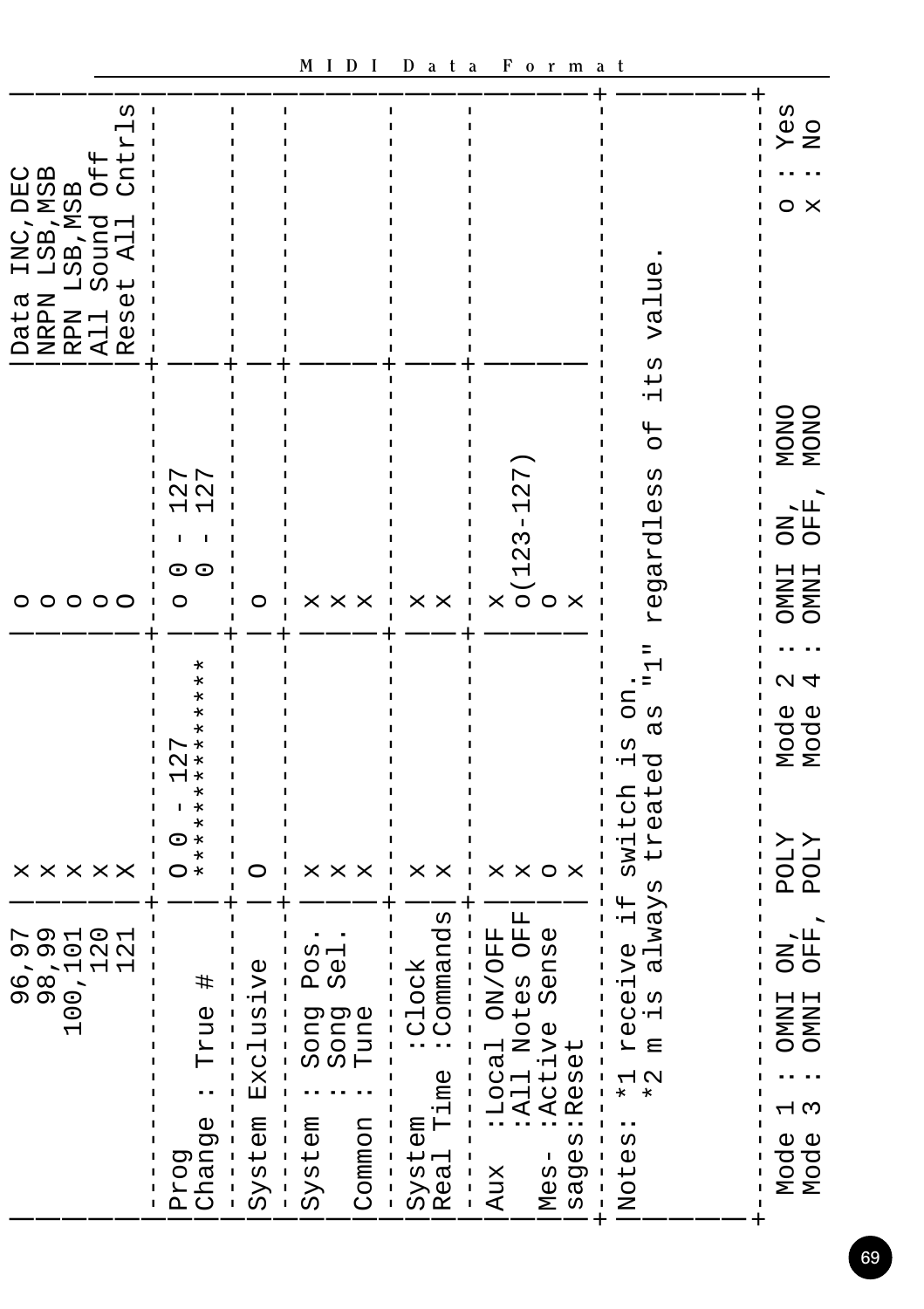| YAMAHA                                 | I Music Sequencer<br>Model QY100 MIDI                       | $\begin{array}{c} 1 \\ 1 \\ 1 \end{array}$                                  | Implementation Chart<br>sequencer part] | Date:06-OCT-2000<br>Version : 1.0                       |
|----------------------------------------|-------------------------------------------------------------|-----------------------------------------------------------------------------|-----------------------------------------|---------------------------------------------------------|
|                                        | Function                                                    | Transmitted                                                                 | Recognized                              | Remarks                                                 |
| Channe<br>Basic                        | Changed<br>Default                                          | $\frac{9}{1}$<br>$\overline{1}$<br>$\mathsf{X}$<br>$\overline{\phantom{0}}$ | $\frac{9}{1}$<br>I<br>I<br>X            | Memorized<br>$\begin{array}{c} 1 \\ 1 \\ 1 \end{array}$ |
| Mode                                   | Messages<br>Altered<br>Default<br>I                         | $*$<br>$\ast$<br>$\ast$<br>$\star$<br>*********<br>X<br>X                   | $\mathsf{X}$<br>X<br>X                  |                                                         |
| Number<br>Note                         | True voice                                                  | **************<br>127<br>I<br>$\circ$                                       | 127<br>$\circ$                          |                                                         |
| Velocity Note<br>Note<br>$\frac{1}{1}$ | OFF<br><b>NO</b>                                            | 27<br>$\overline{1}$<br>$9nH, v=1$<br>$9nH, v=0$<br>$\mathsf{X}$<br>O       | 27<br>I<br>$v=1$<br>$\circ$<br>X        |                                                         |
| Touch<br>After                         | Key's<br>Ch's<br>$\begin{array}{c} 1 \\ 1 \\ 1 \end{array}$ | O<br>O                                                                      | O<br>O                                  |                                                         |
| Pitch Bender                           |                                                             | O                                                                           | O                                       |                                                         |
|                                        | $0 - 121$                                                   | O                                                                           | O                                       |                                                         |
| Control                                |                                                             |                                                                             |                                         |                                                         |
| Change                                 |                                                             |                                                                             |                                         |                                                         |
|                                        |                                                             |                                                                             |                                         |                                                         |

70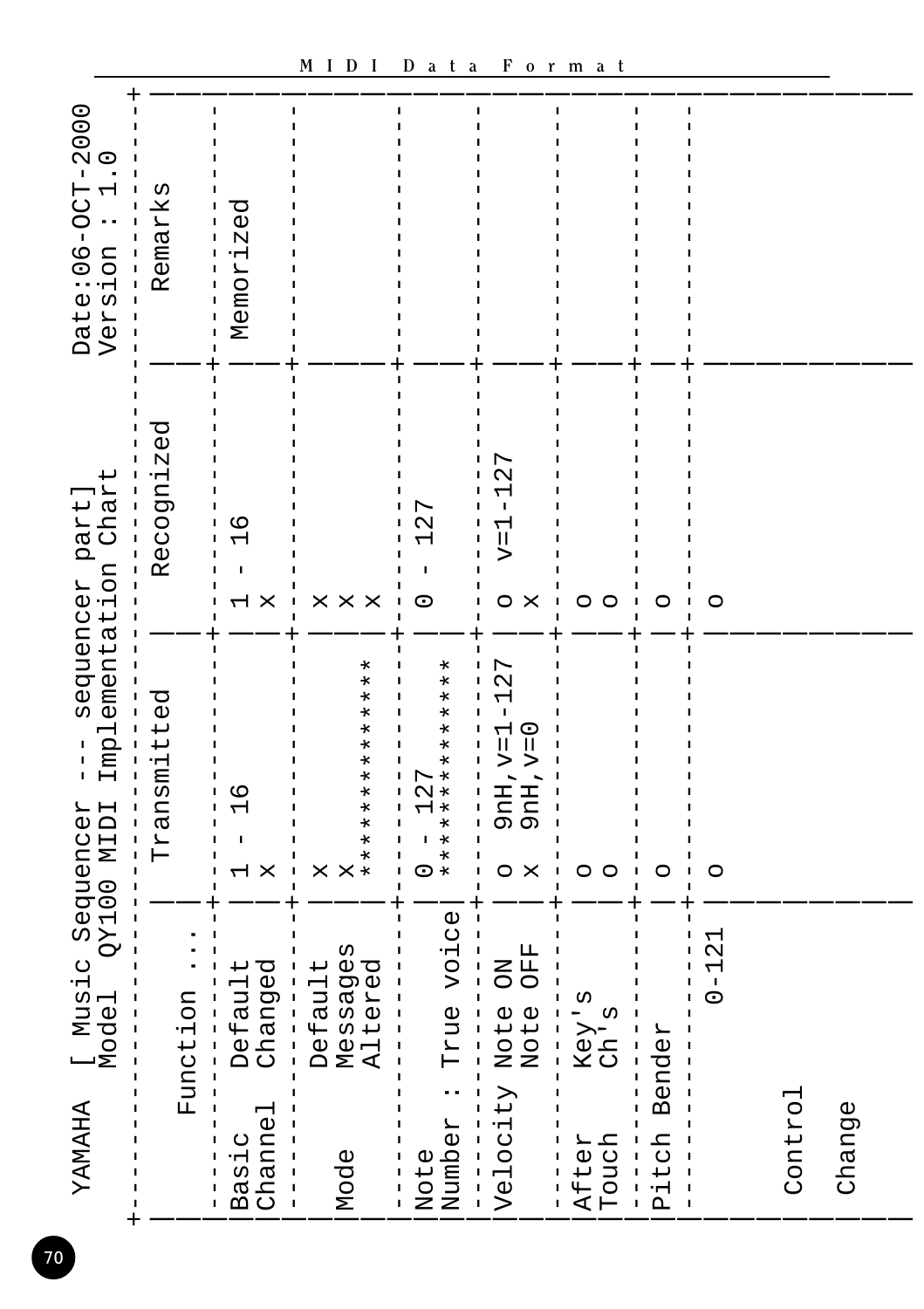|                                                                                                                                                                             |                                                                                                                                                                                      |                                                                                                                                                                                       |                                                                                                                    |                                                                                                                                                                                                                                                                                                                                                                                                                                                                                                                                                                                                                                                  |                                                                                                                                                                                                                             | yes<br>No<br>$\boldsymbol{\mathsf{X}}$<br>O                            |
|-----------------------------------------------------------------------------------------------------------------------------------------------------------------------------|--------------------------------------------------------------------------------------------------------------------------------------------------------------------------------------|---------------------------------------------------------------------------------------------------------------------------------------------------------------------------------------|--------------------------------------------------------------------------------------------------------------------|--------------------------------------------------------------------------------------------------------------------------------------------------------------------------------------------------------------------------------------------------------------------------------------------------------------------------------------------------------------------------------------------------------------------------------------------------------------------------------------------------------------------------------------------------------------------------------------------------------------------------------------------------|-----------------------------------------------------------------------------------------------------------------------------------------------------------------------------------------------------------------------------|------------------------------------------------------------------------|
| r<br>$\mathbf  \Omega$<br>J.<br>0<br>$\circ$                                                                                                                                | O                                                                                                                                                                                    | Н<br>ᆏ<br>$\ast$<br>$^\ast$<br>O<br>$\circ$<br>- X                                                                                                                                    | W<br>↽<br>¥<br>$^\star$<br>O<br>O                                                                                  | O<br>$\times$ $\times$<br>Χ                                                                                                                                                                                                                                                                                                                                                                                                                                                                                                                                                                                                                      | in/out<br>in/out                                                                                                                                                                                                            | NONO<br>NONO<br>ON<br>OFF<br><b>INDIO</b><br><b>TNINO</b>              |
| $\ast$<br>$\ast$<br>$\ast$<br>$^\ast$<br>$^\ast$<br>$\ast$<br>г<br>$\ast$<br>$\scriptstyle\sim$<br>$\ast$<br>$\ast$<br>$\ast$<br>$\star$<br>$\ast$<br>0<br>×<br>$\ast$<br>O | ı<br>O                                                                                                                                                                               | N N<br>$\ast$<br>$\ast$<br>$\circ$<br>O<br>×                                                                                                                                          | N N<br>I.<br>$\ast$<br>$\ast$<br>O<br>O                                                                            | X<br>O<br>×<br>×                                                                                                                                                                                                                                                                                                                                                                                                                                                                                                                                                                                                                                 | RO<br>ЯO<br>external<br>out<br>Ч.<br>ω<br>5<br>-4<br>-4<br>control<br>sync is<br>ᆏᆏ<br>contro<br>sync                                                                                                                       | $\sim$ 4<br>Mode<br>Mode<br>XTOZ<br>XTOZ                               |
| ヰ<br><b>Pnz</b><br>⊢<br>Prog<br>Change<br>ı<br>L<br>I<br>L                                                                                                                  | ı<br>lusive<br>Exc<br>$\begin{array}{c} 1 \\ 1 \\ 1 \end{array}$<br>I<br>L<br>$SY$ stem<br>I<br>T<br>T<br>$\begin{array}{c} 1 \\ 1 \\ 1 \end{array}$<br>$\mathsf I$<br>$\frac{1}{1}$ | Pos<br>592<br>une<br>song<br>pros<br>Fune<br>Tur<br>I<br>L<br>System<br>Common<br>I<br>J.<br>T<br>$\mathbf{I}$<br>$\mathsf I$<br>J.<br>$\overline{\phantom{a}}$<br>п.<br>$\mathbf{I}$ | Commands<br><b>Clock</b><br>System<br>Real Time<br>$\mathbf{I}$<br>$\begin{array}{c} 1 \\ 1 \\ 1 \\ 1 \end{array}$ | OFF<br>ı<br>ON/OFF<br>Sense<br>I<br>I<br>I<br>Notes<br>I<br>I<br>$\begin{array}{c} \rule{0pt}{2.5ex} \rule{0pt}{2.5ex} \rule{0pt}{2.5ex} \rule{0pt}{2.5ex} \rule{0pt}{2.5ex} \rule{0pt}{2.5ex} \rule{0pt}{2.5ex} \rule{0pt}{2.5ex} \rule{0pt}{2.5ex} \rule{0pt}{2.5ex} \rule{0pt}{2.5ex} \rule{0pt}{2.5ex} \rule{0pt}{2.5ex} \rule{0pt}{2.5ex} \rule{0pt}{2.5ex} \rule{0pt}{2.5ex} \rule{0pt}{2.5ex} \rule{0pt}{2.5ex} \rule{0pt}{2.5ex} \rule{0$<br>$\frac{1}{2}$<br>I<br>↵<br>⊣<br>$\frac{1}{1}$<br>:Loca<br>: All<br>:Acti<br>:Rese<br>$\mathbf{I}$<br>T<br>J.<br>sages:<br>I<br>$Mess -$<br>Aux<br>$\overline{\phantom{a}}$<br>$\frac{1}{1}$ | ICIN<br>KIDI<br>IUIN<br>₩<br>Ҹ<br>I<br>۰H<br>ー 1 2 3<br>$\ast$<br>$\star$<br>$\ast$<br>$\mathbf{I}$<br>I<br>I<br>$\cdot \cdot$<br>Notes<br>I<br>I<br>I<br>I<br>$\begin{array}{c} 1 \\ 1 \\ 1 \end{array}$<br>$\overline{+}$ | OFF<br><b>NO</b><br><b>INDIO</b><br><b>TNWO</b><br>പ സ<br>Mode<br>Mode |

 $\overline{a}$